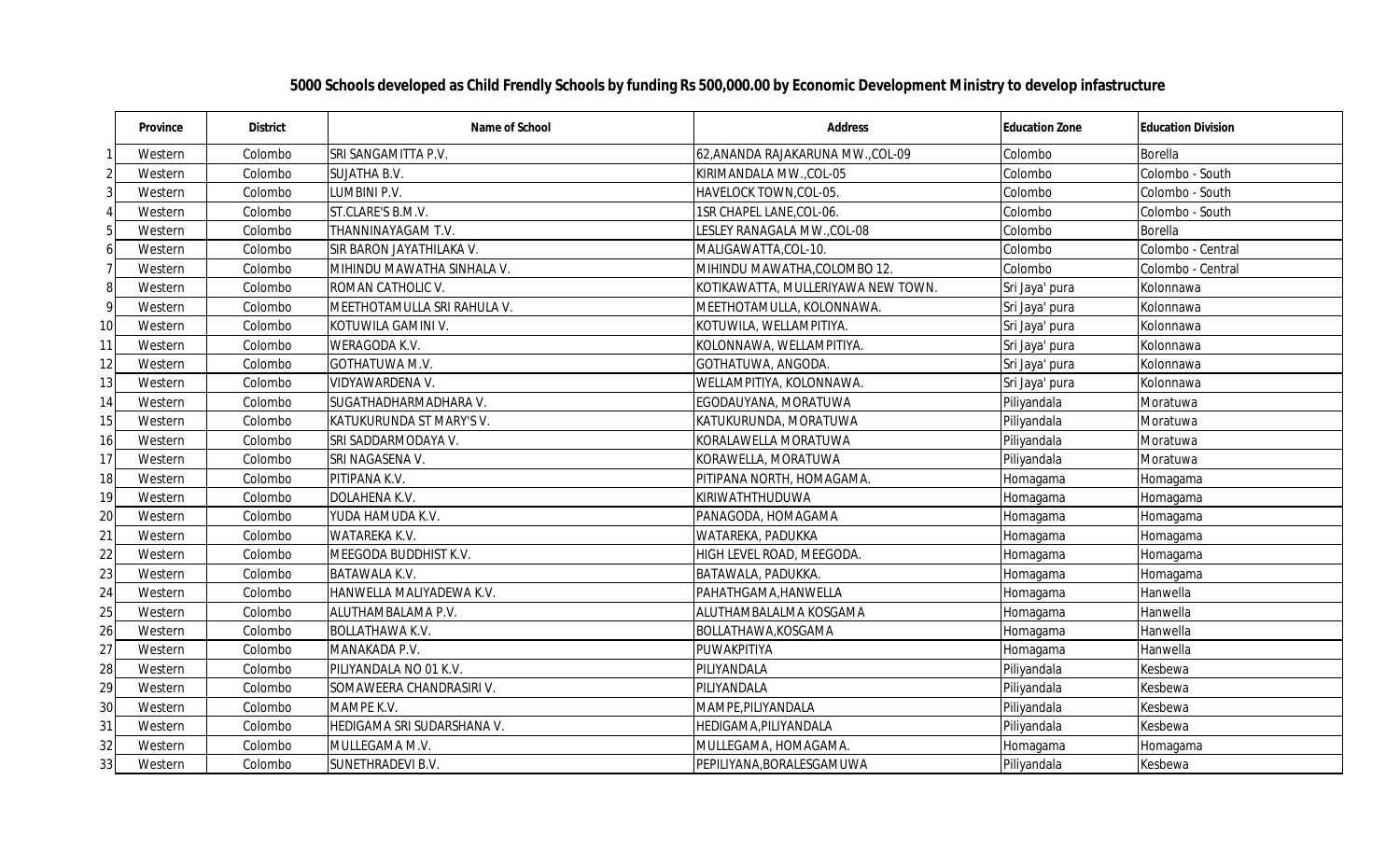| 34 | Western | Colombo | THALANGAMA LANKA SABHA K.V.    | BATTARAMULLA                             | Sri Jaya' pura | Kaduwela          |
|----|---------|---------|--------------------------------|------------------------------------------|----------------|-------------------|
| 35 | Western | Colombo | SRI SIDDHARTHA V.              | KALAPALUWAWA, RAJAGIRIYA.                | Sri Jaya' pura | Kaduwela          |
| 36 | Western | Colombo | M.D.H.JAYAWARDENA P.V.         | KOSWATTA, THALANGAMA NORTH, BATTARAMULLA | Sri Jaya' pura | Kaduwela          |
| 37 | Western | Colombo | HEWAGAMA K.V.                  | HEWAGAMA, KADUWELA.                      | Sri Jaya' pura | Kaduwela          |
| 38 | Western | Colombo | SRI SEELALANKARA K.V.          | PAHALA BOMIRIYA, KADUWELA                | Sri Jaya' pura | Kaduwela          |
| 39 | Western | Colombo | <b>IHALA BOMIRIYA K.V.</b>     | <b>KADUWELA</b>                          | Sri Jaya' pura | Kaduwela          |
| 40 | Western | Colombo | RANALA K.V.                    | <b>RANALA</b>                            | Sri Jaya' pura | Kaduwela          |
| 41 | Western | Colombo | SIRI PIYARATHANA K.V.          | <b>PADUKKA</b>                           | Homagama       | Paddukka          |
| 42 | Western | Colombo | LIANVALA K.V.                  | LIANWALA, PADUKKA                        | Homagama       | Paddukka          |
| 43 | Western | Colombo | M.D.H. JAYAWARDANA K.V.        | <b>PADUKKA</b>                           | Homagama       | Paddukka          |
| 44 | Western | Colombo | ANGAMUWA K.V.                  | ANGAMUWA, PADUKKA                        | Homagama       | Paddukka          |
| 45 | Western | Colombo | <b>BOPE RAJASINGHE P.V.</b>    | <b>BOPE, PADUKKA</b>                     | Homagama       | Paddukka          |
| 46 | Western | Colombo | AMARASIRI PADMAPERUMA K.V.     | ARUKWATTA, PADUKKA                       | Homagama       | Paddukka          |
| 47 | Western | Colombo | DAMBORA K.V.                   | DAMBORA, THUMMODARA                      | Homagama       | Paddukka          |
| 48 | Western | Colombo | UDAGAMA K.V.                   | UDAGAMA, BOPE, PADUKKA                   | Homagama       | Paddukka          |
| 49 | Western | Colombo | SRI WIJAYARAMA V.              | UDAHAMULLA, NUGEGODA.                    | Sri Jaya' pura | Nugegoda          |
| 50 | Western | Colombo | DEPANAMA DHARMAPALA V.         | DEPANAMA, PANNIPITIYA.                   | Sri Jaya' pura | Maharagama        |
| 51 | Western | Colombo | DHARMASHOKA K.V.               | MAHARAGAMA.                              | Sri Jaya' pura | Maharagama        |
| 52 | Western | Colombo | <b>VELUWANA P.V.</b>           | DEMATAGODA, COL-09.                      | Colombo        | Borella           |
| 53 | Western | Colombo | C.W.W.KANNANGARA P.V.          | DR.DENISTER DE SILVA MW, COL-08.         | Colombo        | <b>Borella</b>    |
| 54 | Western | Colombo | ST.MATHEW'S P.V.               | COLOMBO-09                               | Colombo        | <b>Borella</b>    |
| 55 | Western | Colombo | PRESBYTERIAN P.V.              | REGENT ST, COL-10.                       | Colombo        | Borella           |
| 56 | Western | Colombo | MAHINDA P.V.                   | ANANDA MW, COL-10.                       | Colombo        | <b>Borella</b>    |
| 57 | Western | Colombo | S.W.R.D.BANDARANAYAKE P.V.     | GOTHAMI RD, BORELLA, COL-08.             | Colombo        | Colombo - South   |
| 58 | Western | Colombo | SRI SADDHARMODAYA P.V.         | POORWARAMA RD, KIRULAPONE, COL-05.       | Colombo        | Colombo - South   |
| 59 | Western | Colombo | VIDYATHILAKA P.V.              | JAWATTE RD, COL-05.                      | Colombo        | Colombo - South   |
| 60 | Western | Colombo | MAHAMATHYA P.V.                | POLHENGODA, COL-05.                      | Colombo        | Colombo - South   |
| 61 | Western | Colombo | SRI SANGHABODHI V.             | GRANDPASS, COL-14.                       | Colombo        | Colombo - North   |
| 62 | Western | Colombo | CATHEDRAL BOYS COLLEGE         | KOTAHENA ST,COL-13.                      | Colombo        | Colombo - North   |
| 63 | Western | Colombo | A.E.GUNASINGHAV.               | GUNASINGHAPURA, COLOMBO 12.              | Colombo        | Colombo - Central |
| 64 | Western | Colombo | SANGARAMA MADDUMA BANDARA K.V. | SIDDAMULLA, PILIYANDALA                  | Homagama       | Homagama          |
| 65 | Western | Colombo | NIYANDAGALA VIDYAKEERTHI K.V.  | HIRIPITIYA, PANNIPITIYA.                 | Homagama       | Homagama          |
| 66 | Western | Colombo | DIYAGAMA K.V.                  | DIYAGAMA, KIRIWATTUDUWA.                 | Homagama       | Homagama          |
| 67 | Western | Colombo | LAHIRUGAMA BUDDHIST K.V.       | LAHIRUGAMA, WAGA                         | Homagama       | Hanwella          |
| 68 | Western | Colombo | PUWAKPITIYA-C.C.T.P.V.         | PUWAKPITIYA                              | Homagama       | Hanwella          |
| 69 | Western | Colombo | MORATUMULLA LANKA SABA V.      | MORATUMULLA, MORATUWA                    | Piliyandala    | Moratuwa          |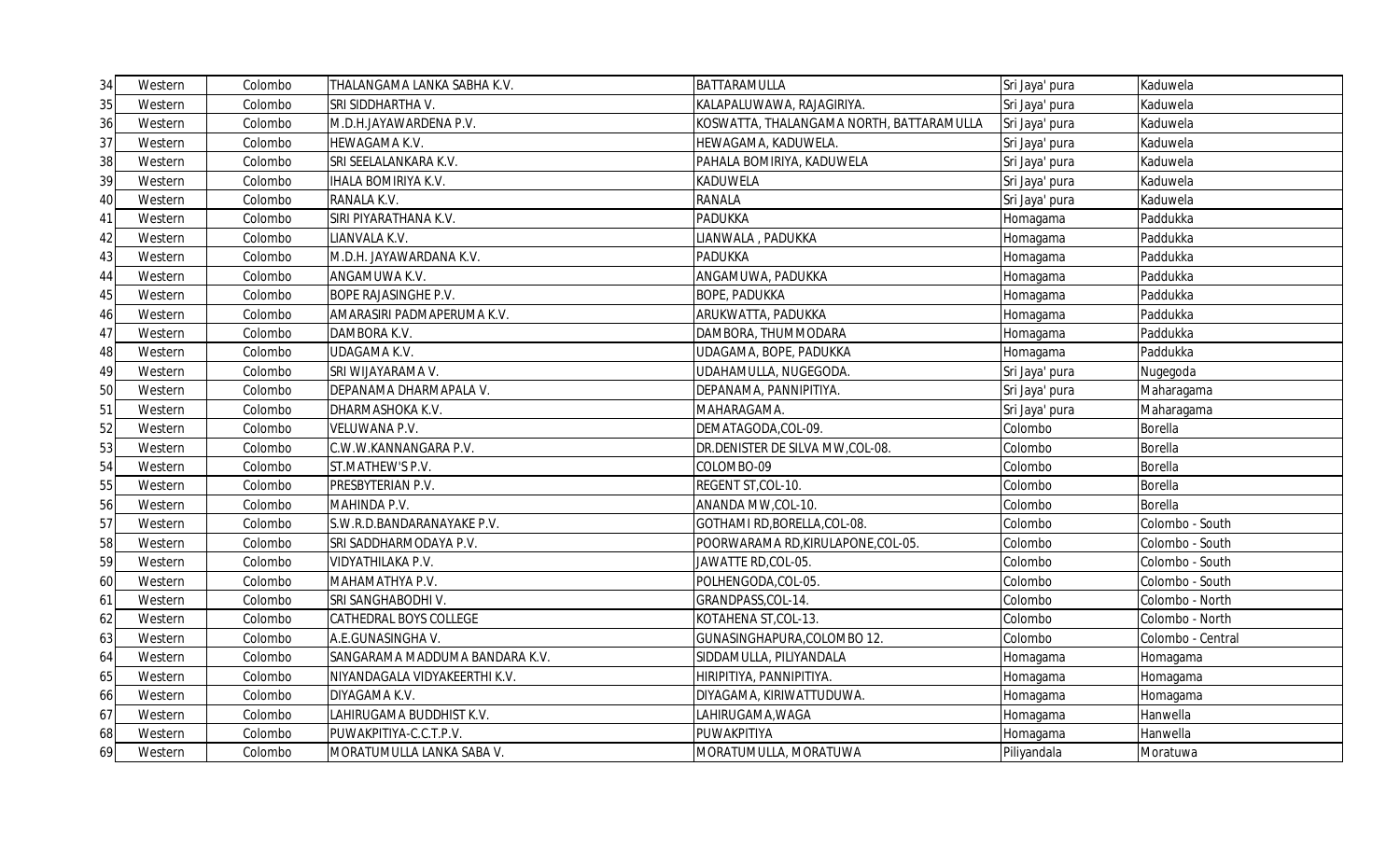| 70I | Western | Colombo | ST. ANTHANY'S V.                    | KADALANA, MORATUWA                        | Piliyandala    | Moratuwa   |
|-----|---------|---------|-------------------------------------|-------------------------------------------|----------------|------------|
| 71  | Western | Colombo | SRI SUNANDOPANANDA P.V.             | EGODAUYANA, MORATUWA                      | Piliyandala    | Moratuwa   |
| 72  | Western | Colombo | SRI PUNYAKAMI V.                    | GNANATHILAKARD, MOUNT LAVINIA             | Piliyandala    | Dehiwala   |
| 73  | Western | Colombo | RATHMALANA R.C.V.                   | RATHMALANA                                | Pliyandala     | Moratuwa   |
| 74  | Western | Colombo | SUMAGA V.                           | UNION PLACE, KARAGAMPITIYA, DEHIWELA      | Piliyandala    | Dehiwala   |
| 75  | Western | Colombo | S.DE.S.JAYASINGHE P.V.              | KARAGAMPITIYA, DEHIWELA                   | Piliyandala    | Dehiwala   |
| 76  | Western | Colombo | KOTHALAWALAPURA P.V.                | <b>RATMALANA</b>                          | Piliyandala    | Dehiwala   |
| 77  | Western | Colombo | <b>WERAHERA K.V.</b>                | WERAHERA, BORALESGAMUWA                   | Piliyandala    | Kesbewa    |
| 78  | Western | Colombo | MAGAMMANA M.V.                      | MAGAMMANA, HOMAGAMA.                      | Homagama       | Homagama   |
| 79  | Western | Colombo | <b>BUWANEKABA P.V.</b>              | MAHARAGAMA                                | Sri Jaya' pura | Maharagama |
| 80  | Western | Colombo | PAMUNUWA K.V.                       | PAMUNUWA, MAHARAGAMA                      | Sri Jaya' pura | Maharagama |
| 81  | Western | Colombo | SIRINIWASAWATTA T.P. V.             | <b>WAGA</b>                               | Homagama       | Hanwella   |
| 82  | Western | Colombo | NIRIPOLA R.C.K.V.                   | NIRIPOLA, HANWELLA                        | Homagama       | Hanwella   |
| 83  | Western | Colombo | SALAWAWATTA T.P. V.                 | <b>HANWELLA</b>                           | Homagama       | Hanwella   |
| 84  | Western | Colombo | PAHALA HANWELLA K.V.                | WALWWATHTHA, PAHALA HANWELLA              | Homagama       | Hanwella   |
| 85  | Western | Colombo | KADUGODA K.V.                       | KADUGODA, WAGA                            | Homagama       | Hanwella   |
| 86  | Western | Colombo | KIRIWATTUDUWA JAYATHILAKA V.        | KIRIWATTUDUWA                             | Homagama       | Homagama   |
| 87  | Western | Colombo | MAWATHGAMA K.V.                     | MAWATHGAMA, HOMAGAMA.                     | Homagama       | Homagama   |
| 88  | Western | Colombo | GALAGEDARA K.V.                     | GALAGEDARA, PADUKKA                       | Homagama       | Paddukka   |
| 89  | Western | Colombo | <b>GALAGEDAR MUS.V.</b>             | GALAGEDARA, PADUKKA                       | Homagama       | Paddukka   |
| 90  | Western | Colombo | MADOLUWAWA M.V.                     | MADOLUWAWA, PADUKKA                       | Homagama       | Paddukka   |
| 91  | Western | Colombo | DAMPE K.V.                          | DAMPE, MEEGODA                            | Homagama       | Paddukka   |
| 92  | Western | Colombo | WIJAYAWARDANA M.V.                  | KIRIWATHTHUDUWA                           | Homagama       | Homagama   |
| 93  | Western | Colombo | SRI PARAKRAMA M.V.                  | PANAGODA, HOMAGAMA.                       | Homagama       | Homagama   |
| 94  | Western | Colombo | SUBHARATHI MAHAMATHYA M.V.          | GODAGAMA, HOMAGAMA                        | Homagama       | Homagama   |
| 95  | Western | Colombo | PRESIDENT COLLEGE                   | KATUWANA ROAD, HOMAGAMA                   | Homagama       | Homagama   |
| 96  | Western | Colombo | JALTHARA M.V.                       | JALTHARA, HANWELLA.                       | Homagama       | Homagama   |
| 97  | Western | Colombo | WP/HO/HOMAGAMA M.V.                 | ATURUGIRIYA ROAD, HOMAGAMA                | Homagama       | Homagama   |
| 98  | Western | Colombo | WP/HO/JANADHIPATHI V.               | KUDAGAMA ROAD, AVISSAWELLA                | Homagama       | Hanwella   |
| 99  | Western | Colombo | ESWATHTHA SOUTH J.V.                | ESWATHTHA SOUTH, PUWAKPITIYA, AVISSAWELLA | Homagama       | Homagama   |
| 100 | Western | Colombo | WP/HO/PUWAKPITIYA NORTH MAHA V.     | PUWAKPITIYA                               | Homagama       | Hanwella   |
| 101 | Western | Colombo | WP/HO/AKARAWITA MAHA V.             | AKARAWITA, KOSGAMA                        | Homagama       | Hanwella   |
| 102 | Western | Colombo | WP/HO/KANAMPELLA K.V.               | KANAMPELLA, KOSGAMA                       | Homagama       | Seethawaka |
| 103 | Western | Colombo | WP/HO/PUWAKPITIYA ROMAN CACHOLIC V. | PUWAKPITIYA                               | Homagama       | Seethawaka |
| 104 | Western | Colombo | WP/HO/WERAGALA SRI GNANAWIMALA K.V. | WERAGALA, PADUKKA                         | Homagama       | Paddukka   |
| 105 | Western | Colombo | WP/HO/ANGAMPITIYA K.V.              | ANGAMPITIYA, PADUKKA                      | Homagama       | Paddukka   |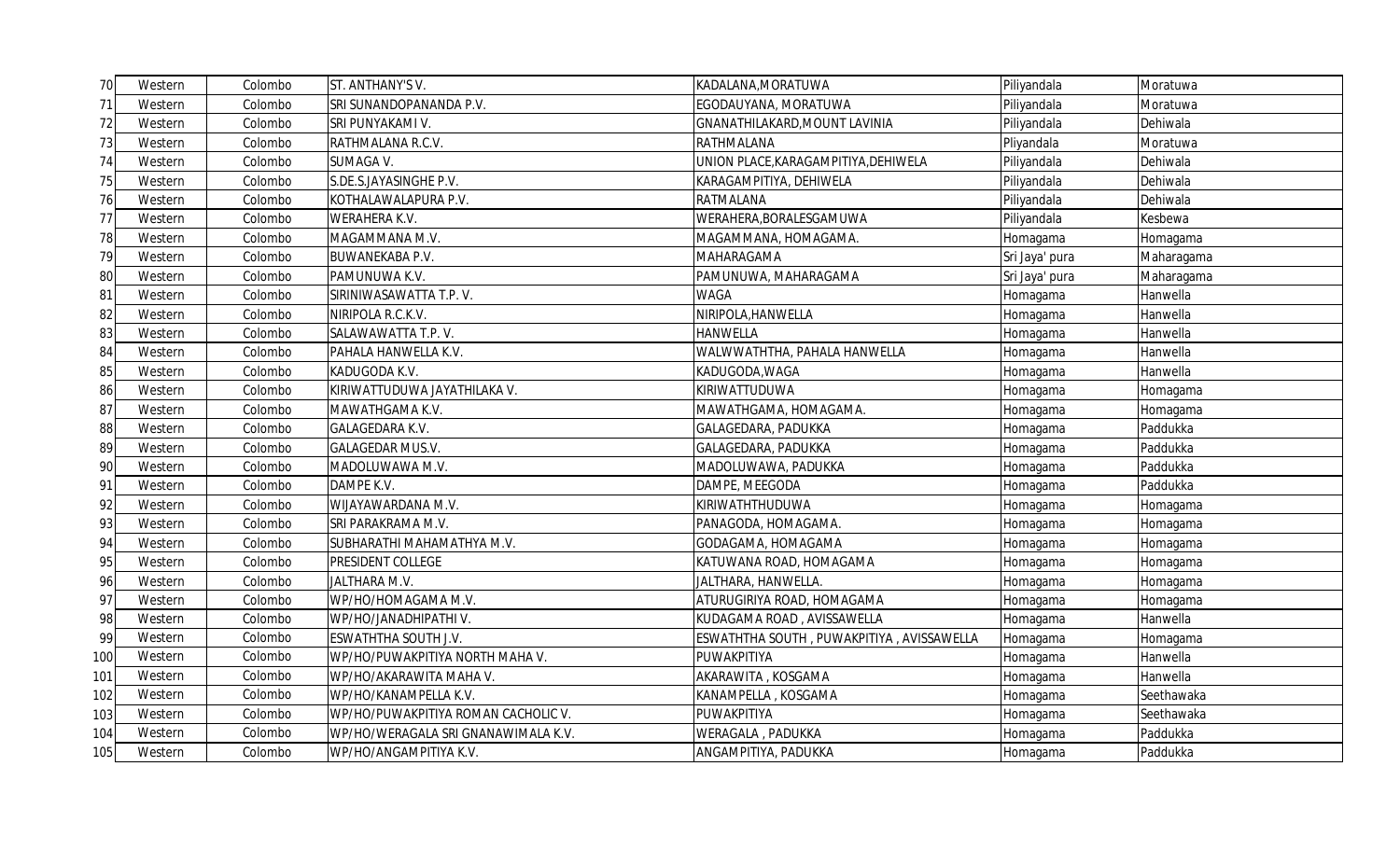| 106  | Western | Colombo | WP/HO/KELIMADALA K.V.                  | KELIMADALA, THUMMODARA                  | Homagama       | Paddukka          |
|------|---------|---------|----------------------------------------|-----------------------------------------|----------------|-------------------|
| 107  | Western | Colombo | WP/HO/PITUMPE K.V.                     | PITUMPE, PADUKKA                        | Homagama       | Paddukka          |
| 108  | Western | Colombo | W/CO/SEEVALEE MADHYA MAHA V.           | SEEVALI LANE, COL-08                    | Colombo        | Borella           |
| 109  | Western | Colombo | KOTAHENA SINHALA JUNIOR SCHOOOL        | NO 200, MAHA VIDYALA MW, COL-13         | Colombo        | Colombo - Central |
| 110  | Western | Colombo | C/SRI GUNANANDA V.                     | GINANANDA MW., KOTAHENA, COLOMBO 13     | Colombo        | Colombo - North   |
| 111  | Western | Colombo | ST/SEBASTIAN'S SINHALA V.              | SILVERSMITH LANE, COL-12.               | Colombo        | Colombo - Central |
| 112  | Western | Colombo | KARAGAMPITIYA VIJAYA V.                | KARAGAMPITIYA, DEHIWELA                 | Piliyandala    | Dehiwala          |
| 113  | Western | Colombo | WP/PILI/DEHIWALA METHODIST V.          | ANAGARIKA DHARMAPALA MW., DEHIWALA      | Piliyandala    | Dehiwala          |
| 114  | Western | Colombo | WP/PILI/SRI SANGAMITHTHA V.            | DUTUGEMUNU MAWATHA, PAMANKADA, DEHIWALA | Piliyandala    | Dehiwala          |
| 115I | Western | Colombo | WP/PILI/SRI ATHTHADASSI V.             | JAYASUMANARAMA ROAD, RATHMALANA         | Piliyandala    | Dehiwala          |
| 116  | Western | Colombo | WP/PILI/SRI GNANENDRA V.               | <b>RATHMALANA</b>                       | Piliyandala    | Dehiwala          |
| 117  | Western | Colombo | WP/PL/KAVIDHAJA V.                     | SRI DHARMARAMA RD, RATHMALANA           | Piliyandala    | Dehiwala          |
| 118  | Western | Colombo | WP/PILI/SRI DHARMARAMA M.V.            | SRI DHARMARAMA ROAD, RATHMALANA         | Piliyandala    | Dehiwala          |
| 119  | Western | Colombo | WP/HO/KAHATHUDUWA W.N. PERERA K.V.     | KAHATHUDUWA, POLGASOWITA                | Homagama       | Homagama          |
| 120  | Western | Colombo | WP/HO/WETHARA P.S.                     | HORANA ROAD, POLGASOWITA                | Homagama       | Homagama          |
| 121  | Western | Colombo | WP/HO/SIYAMBALAGODA DARMAPALA K.V.     | POLGASOVITA                             | Homagama       | Homaqama          |
| 122  | Western | Colombo | DEEPANGODA K.V.                        | BRAHMANAGAMA, PANNIPITIYA               | Homagama       | Homagama          |
| 123  | Western | Colombo | WP/HO/PALAGAMA SIRI PARAKUM V.         | POLGASOWITA                             | Homagama       | Homagama          |
| 124  | Western | Colombo | WP/JAYA/ORUWALA V.                     | <b>ATHURUGIRIYA</b>                     | Sri Jaya' pura | Kaduwela          |
| 125  | Western | Colombo | WP/JPU/GUNASEKARA V.                   | HOMAGAMA ROAD, ATHURUGIRIYA             | Sri Jaya' pura | Kaduwela          |
| 126  | Western | Colombo | WP/JAYA/RATHNA K.V.                    | <b>HOKANDARA</b>                        | Sri Jaya' pura | Kaduwela          |
| 127  | Western | Colombo | WP/JA/PORE J.S.                        | PORE, ATHURUGIRIYA                      | Sri Jaya' pura | Kaduwela          |
| 128  | Western | Colombo | WP/PIL/DAMPE J.S.                      | DAMPE, MADAPATHA                        | Piliyandala    | Kesbewa           |
| 129  | Western | Colombo | WP/PILI/DELTHARA K.V.                  | DELTHARA, PILIYANDALA                   | Piliyandala    | Kesbewa           |
| 130  | Western | Colombo | WP/PILI/BATUWANDARA                    | BATUWANDARA, MADAPATHA                  | Piliyandala    | Kesbewa           |
| 131  | Western | Colombo | WP/JP TIBET S. MAHINDA V.              | WENNAWATHTHA, WELLAMPITIYA              | Sri Jaya' pura | Kolonnawa         |
| 132  | Western | Colombo | WP/JAYA/KUDABUTHGAMUWA DHARMAPALA M.V. | MULLERIYAWA , NEW TOWN                  | Sri Jaya' pura | Kolonnawa         |
| 133  | Western | Colombo | WP/JAYA/AMBATHALE TIKIRIKUMAR V.       | MULLERIYAWA NEW TOWN                    | Sri Jaya' pura | Kolonnawa         |
| 134  | Western | Colombo | WP/CO/JAYA/SIRI HADA V.                | DAHARMAPALA ROAD, RAJAGIRIYA            | Sri Jaya' pura | Nugegoda          |
| 135  | Western | Colombo | WP/JAYA/ SRI SOBITHA V.                | MORAGASMULLA, RAJAGIRIYA                | Sri Jaya' pura | Nugegoda          |
| 136  | Western | Colombo | WP/SRI REWATTA ROYAL COLLAGE           | GANGODAWILA, NUGEGODA                   | Sri Jaya' pura | Nugegoda          |
| 137  | Western | Colombo | WP/JA/BAUDDHA V.                       | TEMPLE ROAD, MAHARAGAMA                 | Sri Jaya' pura | Maharagama        |
| 138  | Western | Colombo | WP/PI/PODUJAYA V.                      | ANGULANA, MORATUWA                      | Piliyandala    | Moratuwa          |
| 139  | Western | Colombo | WP/PILI/SALEENA V.                     | EBERT LANE, KALDEMULLA, MORATUWA        | Piliyandala    | Moratuwa          |
| 140  | Western | Colombo | WP/PILI/ SRI RAHULA M.V.               | THELAWALA, MOUNT LAVINIA                | Piliyandala    | Moratuwa          |
| 141  | Western | Colombo | WP/PILI/SIKSHADAN M.V                  | LAKSHAPATHIYA, MORATUWA                 | Piliyandala    | Moratuwa          |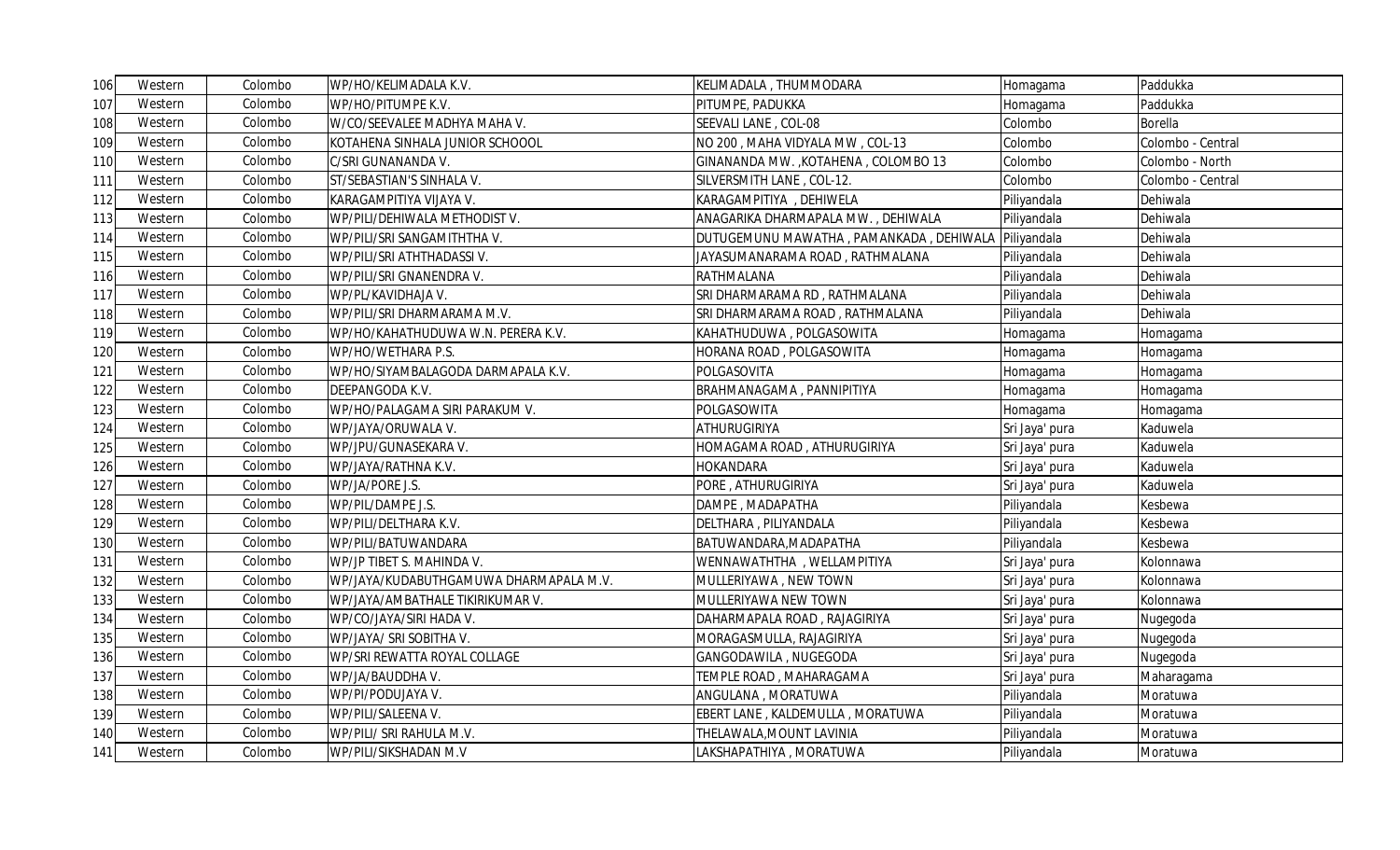| 142 | Western | Colombo | WP/PL/BODHIRAJA V.                          | UNIVERSITY ROAD, KATUBEDDA, MORATUWA | Piliyandala | Moratuwa     |
|-----|---------|---------|---------------------------------------------|--------------------------------------|-------------|--------------|
| 143 | Western | Gampaha | WP/GM/HIRIPITIYA PRIMARY COLLEGE            | VEYANGODA                            | Gampaha     | Attanagalla  |
| 144 | Western | Gampaha | WP/GM/VEYANGODA P.S.                        | VEYANGODA                            | Gampaha     | Attanagalla  |
| 145 | Western | Gampaha | WP/GM/ELUWAPITIYA K.V.                      | VEYANGODA                            | Gampaha     | Attanagalla  |
| 146 | Western | Gampaha | WP/GM/DADAGAMUWA K.V.                       | VEYANGODA                            | Gampaha     | Attanagalla  |
| 147 | Western | Gampaha | WP/GM/MAGALEGODA M.V.                       | MAGALEGODA, VEYANGODA                | Gampaha     | Attanagalla  |
| 148 | Western | Gampaha | GAM/YATIYANA K.V.                           | YATIYANA                             | Gampaha     | Attanagalla  |
| 149 | Western | Gampaha | WP/GM/GORAKADENIYA P.V.                     | <b>UDATHUTHIRIPITIYA</b>             | Gampaha     | Attanagalla  |
| 150 | Western | Gampaha | WP/KE/BIYAGAMA K.V.                         | <b>BIYAGAMA</b>                      | Kelaniya    | Biyagama     |
| 151 | Western | Gampaha | WP/KE/SIYAMBALAPEWATTA J.S.                 | <b>DELGODA</b>                       | Kelaniya    | Biyagama     |
| 152 | Western | Gampaha | WP/KE/BIYAGAMA ANANDA P.V.                  | YABARALUWA, MALWANA                  | Kelaniya    | Biyagama     |
| 153 | Western | Gampaha | WP/KE/KANDEWATHTHA SIRISUMANA V.            | SIYAMBALAPE                          | Kelaniya    | Biyagama     |
| 154 | Western | Gampaha | WP/KE/YATIHENA K.V.                         | YATIHENA, MALWANA                    | Kelaniya    | Biyagama     |
| 155 | Western | Gampaha | MINU/KEHELALLA BUDDHIST P.S.                | SOUTH KEHELELLA, HUNUMULLA           | Minuwangoda | Divulapitiya |
| 156 | Western | Gampaha | GAM/MINU/MARANDAGAHAMULA ANANDA K.V.        | MARANDAGAHAMULA                      | Minuwangoda | Divulapitiya |
| 157 | Western | Gampaha | MINU/DELWAGURA MALIYADEWA K.V.              | DELWAGURA, VIA MIHIRIGAMA            | Minuwangoda | Divulapitiya |
| 158 | Western | Gampaha | WP/MINU/KEHELALLA RANASINGHA P.S.           | BADALGAMA                            | Minuwangoda | Divulapitiya |
| 159 | Western | Gampaha | WP/GM/MINU/HENPITAGEDARA GNANASEEHA P.V     | MARADAGAHAMULA                       | Minuwangoda | Divulapitiya |
| 160 | Western | Gampaha | P.S.                                        | HAPUGAHAGAMA, DIVULAPITIYA           | Minuwangoda | Divulapitiya |
| 161 | Western | Gampaha | WP/GM/GURUWALA P.S.                         | <b>DOMPE</b>                         | Gampaha     | Dompe        |
| 162 | Western | Gampaha | WP/GM/WELGAMA K.V.(WP/GM/SIYANE MODEL P.V.) | <b>DOMPE</b>                         | Gampaha     | Dompe        |
| 163 | Western | Gampaha | WP/GM/SAMANABEDDA P.S.                      | SAMANABEDDA, THITHTHAPATTARA         | Gampaha     | Dompe        |
| 164 | Western | Gampaha | WP/GM/GIRIDARA SRI BODHI P.C.               | <b>KAPUGODA</b>                      | Gampaha     | Dompe        |
| 165 | Western | Gampaha | WP/GM/PALUGAMA K.V.                         | PALUGAMA, DOMPE                      | Gampaha     | Dompe (Weke) |
| 166 | Western | Gampaha | WP/GM/TITTAPATTARA K.V.                     | THITHAPATTARA                        | Gampaha     | Dompe (Weke) |
| 167 | Western | Gampaha | WP/GM/IDDAMALDENIYA SIDDHARTHA MODEL P.S.   | <b>IDDAMALDENIYA, DOMPE</b>          | Gampaha     | Dompe (Weke) |
| 168 | Western | Gampaha | WP/GAM/IMBULGODA SUNETHRA DEVI K.V.         | PAHALA IMBULGODA, IMBULGODA          | Gampaha     | Gampaha      |
| 169 | Western | Gampaha | WP/GAM/SUJATHA J.S                          | HALA IMBULGODA, IMBULGODA            | Gampaha     | Gampaha      |
| 170 | Western | Gampaha | WP/GA/PARAKANDENIYA MAYADUNNA P.S.          | <b>MBULGODA</b>                      | Gampaha     | Gampaha      |
| 171 | Western | Gampaha | WP/GA/IHALA YAGODA LUMBINI K.V.             | <b>IHALA YAGODA, GAMPAHA</b>         | Gampaha     | Gampaha      |
| 172 | Western | Gampaha | WP/NG/BATUWATTA P.S.                        | <b>BATUWATTA</b>                     | Negombo     | Ja-ela       |
| 173 | Western | Gampaha | WP/MI/DHARMARAJA J. SE. V.                  | MEDDEGODA, GANEMULLA                 | Negombo     | Ja-ela       |
| 174 | Western | Gampaha | WP/NG/NARANGODAPALUWA P.V                   | NARANGODAPALUWA, BATUWATTA, RAGAMA   | Negombo     | Ja-ela       |
| 175 | Western | Gampaha | WP/NG/SIRIWARDHANA J.S.S                    | POLPITIMUKALANA, KANDANA             | Negombo     | Ja-ela       |
| 176 | Western | Gampaha | WP/NG/ANDIAMBALAMA ROMAN CATHOLIC P.S.      | ANDIAMBALAMA                         | Negombo     | Katana       |
| 177 | Western | Gampaha | WP/NG/ANDIAMBALAMA BUDDIST P.S.             | ANDIAMBALAMA                         | Negombo     | Katana       |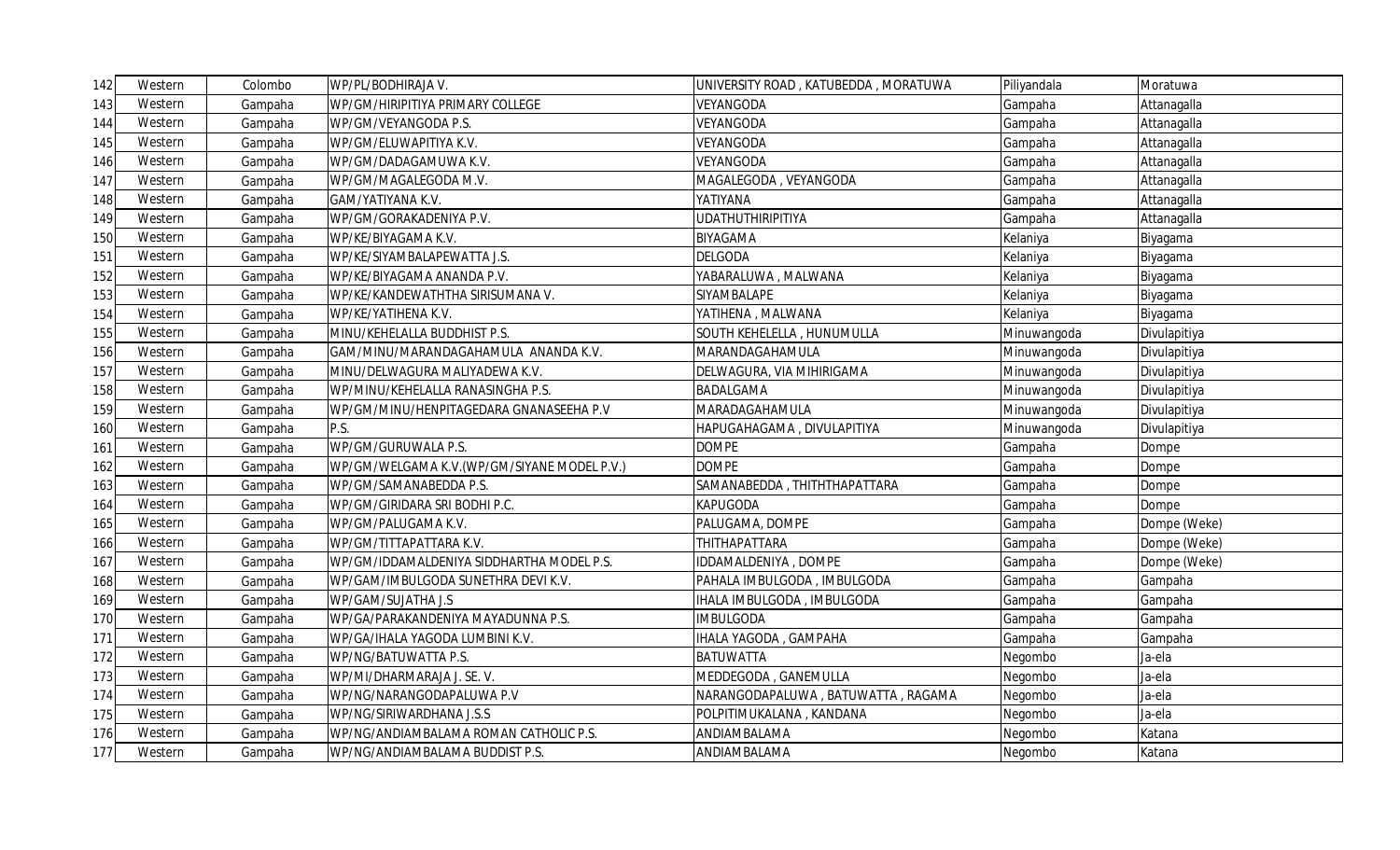| 178 | Western | Gampaha | NG/DEWAMOTTAWA ABAYARAJA P.S.           | DEWAMOTTAWA, ANDIAMBALAMA | Negombo     | Katana      |
|-----|---------|---------|-----------------------------------------|---------------------------|-------------|-------------|
| 179 | Western | Gampaha | WP/NG/WALPOLA SRI RATHANASARA P.S.      | WALPOLA, ANDIAMBALAMA     | Negombo     | Katana      |
| 180 | Western | Gampaha | WP/NG/ST.FRANSIS SALES J.S.             | KATTUWA, NEGOMBO          | Negombo     | Negombo     |
| 181 | Western | Gampaha | WP/GM/MI/PALLANSENA ROMAN CATHOLIC P.V. | KOCHCHIKADE               | Negombo     | Negombo     |
| 182 | Western | Gampaha | NG/DUWANA SINHALA MIXED K.V.            | DUWANA, KOCHCHIKADE       | Negombo     | Negombo     |
| 183 | Western | Gampaha | WP/KELA/YASHODARA P.S.                  | DALUGAMA, KELANIYA        | Kelaniya    | Kelaniya    |
| 184 | Western | Gampaha | WP/KE/DIPPITIGODA R.C P.S               | DIPPITIGODA, KEYLANIYA    | Kelaniya    | Kelaniya    |
| 185 | Western | Gampaha | WP/KE/PELIYAGODA ROMAN CATHOLIC V.      | PELIYAGODA                | Kelaniya    | Kelaniya    |
| 186 | Western | Gampaha | WP/KE/BUTHPITIYA P.S.                   | <b>BUTHPITIYA</b>         | Kelaniya    | Mahara      |
| 187 | Western | Gampaha | WP/KE/WILIMBULA K.V.                    | WILIMBULA, HENEGAMA       | Kelaniya    | Mahara      |
| 188 | Western | Gampaha | WP/KE/SIURALUMULLA P.S.                 | NEDUNGAMUWA               | Kelaniya    | Mahara      |
| 189 | Western | Gampaha | WP/KE URUWALA K.V.                      | <b>BUTHPITIYA</b>         | Kelaniya    | Mahara      |
| 190 | Western | Gampaha | WP/KE SIYANE NEELAMAHARA P.S            | NEELAMAHARA, BUTHPITIYA   | Kelaniya    | Mahara      |
| 191 | Western | Gampaha | WP/KE/KIMBULGODA P.S.                   | KIMBULGODA ,YAKKALA       | Kelaniya    | Mahara      |
| 192 | Western | Gampaha | WP/MINU/DEBAHERA JUNIOR SECONDRY S.     | DEBAHERA, NITTAMBUWA      | Minuwangoda | Mirigama    |
| 193 | Western | Gampaha | WP/MINU/MEEVITIYA P.S.                  | ELLAKKALA                 | Minuwangoda | Mirigama    |
| 194 | Western | Gampaha | WP/MINU/ELLALAMULLA P.V.                | ELLALAMULLA, PASYALA      | Minuwangoda | Mirigama    |
| 195 | Western | Gampaha | WP/MINU/PASYALA P.S.                    | <b>PASYALA</b>            | Minuwangoda | Mirigama    |
| 196 | Western | Gampaha | WP/MINU/MUDDARAGAMA K.V.                | MUDDARAGAMA               | Minuwangoda | Mirigama    |
| 197 | Western | Gampaha | WP/MINU/WEWELDENIYA P.V.                | WEWELDENIYA               | Minuwangoda | Mirigama    |
| 198 | Western | Gampaha | WP/MINU/DUMUNNEGEDARA K.V.              | DUMUNNEGEDARA, KAL-ELIYA  | Minuwangoda | Mirigama    |
| 199 | Western | Gampaha | WP/MINU/BOKALAGAMA K.V.                 | <b>BOKALAGAMA</b>         | Minuwangoda | Mirigama    |
| 200 | Western | Gampaha | MINU/HORAMPELLA P.S                     | HORAMPELLA                | Minuwangoda | Minuwangoda |
| 201 | Western | Gampaha | MINU/UGGALBODA K.V.                     | UGGALBODA, GAMPAHA        | Minuwangoda | Minuwangoda |
| 202 | Western | Gampaha | MINU/MADELGAMUWA K.V.                   | <b>GAMPAHA</b>            | Minuwangoda | Minuwangoda |
| 203 | Western | Gampaha | MINU/WATINAPAHA R. C.P.S.               | WATINAPAHA, VEYANGODA     | Minuwangoda | Minuwangoda |
| 204 | Western | Gampaha | MI/ARANGAWA SRI DHAMMARAMA P.V.         | HORAMPELLA                | Minuwangoda | Minuwangoda |
| 205 | Western | Gampaha | WP/KE/HEENAKENDA P.V.                   | HORAPE, RAGAMA            | Kelaniya    | Wattala     |
| 206 | Western | Gampaha | WP/KE/ST.LAZARUS K.V                    | KURUKULAWA, RAGAMA.       | Kelaniya    | Wattala     |
| 207 | Western | Gampaha | WP/KEL/ELAPITIWELA CHANDRAWANSHA J.S.   | ELAPITIWELA, RAGAMA       | Kelaniya    | Wattala     |
| 208 | Western | Gampaha | WP/KE/WELIKADAMULLA SRI SRIDDARTHA K.V  | WELIKADAMULLA, WATTALA    | Kelaniya    | Wattala     |
| 209 | Western | Gampaha | VIDYAKARA P.V.                          | MABIMA, MAKEVITA          | Gampaha     | Gampaha     |
| 210 | Western | Gampaha | WELIKADA DHARMAPALA K.V.                | WELIWERIYA, MAKEWITA      | Gampaha     | Gampaha     |
| 211 | Western | Gampaha | PANDUKABAYA K.V.                        | MAKEVITA, JAELA           | Gampaha     | Gampaha     |
| 212 | Western | Gampaha | MADDUMA BANDARA K.V.                    | WELIWERIYA                | Gampaha     | Gampaha     |
| 213 | Western | Gampaha | ANURA ADARSHA K.V.                      | YAKKALA                   | Gampaha     | Gampaha     |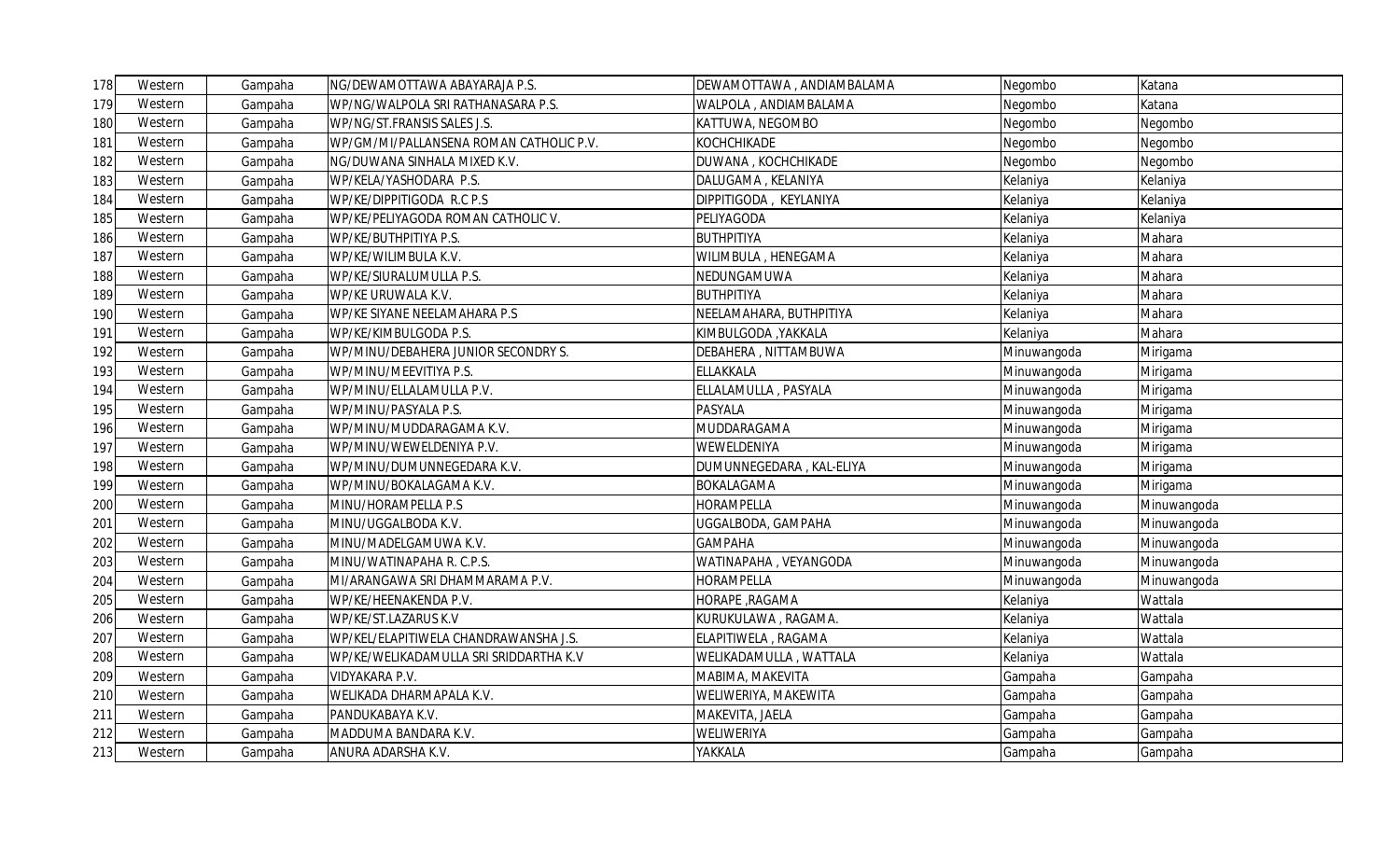| 214 | Western | Gampaha | MAHATHTHUWA JINARATHANA P.V.      | YAKKALA                        | Gampaha  | Gampaha      |
|-----|---------|---------|-----------------------------------|--------------------------------|----------|--------------|
| 215 | Western | Gampaha | KARANAKAMULLA GAMINI K.V.         | <b>BEMMULLA</b>                | Gampaha  | Gampaha      |
| 216 | Western | Gampaha | SRI LANKA P.V.                    | HORAGOLLA, GANEMULLA           | Gampaha  | Gampaha      |
| 217 | Western | Gampaha | PINGAMUWA M.V.                    | PINGAMUWA, KIRINDIWELA         | Gampaha  | Dompe (Weke) |
| 218 | Western | Gampaha | KUTTIWILA K.V.                    | TALGASWATTA, KIRINDIWELA       | Gampaha  | Dompe (Weke) |
| 219 | Western | Gampaha | BANDARANAYAKAPURA P.V.            | MAILAWALANA, KIRINDIWELA       | Gampaha  | Dompe (Weke) |
| 220 | Western | Gampaha | DEKATANA P.V.                     | ALBERT GUNARATHNA MW, DEKATANA | Gampaha  | Dompe (Weke) |
| 221 | Western | Gampaha | KALUKONDAYAWA P.V.                | MALWANA                        | Gampaha  | Dompe (Weke) |
| 222 | Western | Gampaha | PELAHELA SRI RAHULA P.V.          | WANALUWAWA                     | Gampaha  | Dompe (Weke) |
| 223 | Western | Gampaha | PALLEGAMA ANANDA K.V.             | PALLEGAMA, PEPILIYAWALA        | Gampaha  | Dompe (Weke) |
| 224 | Western | Gampaha | OVITIGAMA P.V.                    | OVITIGAMA, PUGODA              | Gampaha  | Dompe (Weke) |
| 225 | Western | Gampaha | URAPOLA P.V.                      | <b>UPAPOLA</b>                 | Gampaha  | Attanagalla  |
| 226 | Western | Gampaha | YATAWAKA P.V.                     | YATAWAKA, NIKAHATIKANDA        | Gampaha  | Attanagalla  |
| 227 | Western | Gampaha | BOPAGAMA K.V.                     | BOPAGAMA, VEYANGODA            | Gampaha  | Attanagalla  |
| 228 | Western | Gampaha | NIKAHETIKANDA K.V.                | NIKAHETIKANDA, VEYANGODA       | Gampaha  | Attanagalla  |
| 229 | Western | Gampaha | RATHAMBALE K.V.                   | RATHAMBALE, URAPOLA            | Gampaha  | Attanagalla  |
| 230 | Western | Gampaha | SRI PAGNGNATISSA K.V.             | ATTANAGALLA                    | Gampaha  | Attanagalla  |
| 231 | Western | Gampaha | KURAWALANA K.V.                   | KAHATOWITA                     | Gampaha  | Attanagalla  |
| 232 | Western | Gampaha | GODAGAMA P.V.                     | GODAGAMA, ELLAKKALA            | Gampaha  | Attanagalla  |
| 233 | Western | Gampaha | DARUSSLAMA P.S.                   | THIHAREYA, KALAGEDIHENA        | Gampaha  | Attanagalla  |
| 234 | Western | Gampaha | OGODAPOLA K.V.                    | OGODAPOLA, KAHATOWITA          | Gampaha  | Attanagalla  |
| 235 | Western | Gampaha | ASHOKA P.V.                       | KALAGEDIHENA                   | Gampaha  | Attanagalla  |
| 236 | Western | Gampaha | KIRILLAWALA P.V.                  | KIRILLAWALA, KADAWATHA         | Kelaniya | Mahara       |
| 237 | Western | Gampaha | SURIYAPALUWA K.V.                 | SURIYAPALUWA, KADAWATHA        | Kelaniya | Mahara       |
| 238 | Western | Gampaha | S.K.K.SOORIARACHCHI NEW MODEL P.V | GONAHENA, KADAWATHA            | Kelaniya | Mahara       |
| 239 | Western | Gampaha | KADAWATHA MAHABODHI K.V.          | RAGAMA ROAD, KADAWATHA         | Kelaniya | Mahara       |
| 240 | Western | Gampaha | DHARMADARSHI K.V                  | IHALAKARAGAHAMUNA,KADAWATHA.   | Kelaniya | Mahara       |
| 241 | Western | Gampaha | <b>BAPTIS P.V</b>                 | KADAWATHA                      | Kelaniya | Biyagama     |
| 242 | Western | Gampaha | KADAWATHA BUDDHIST V.             | KADAWATHA                      | Kelaniya | Biyagama     |
| 243 | Western | Gampaha | AL MUBARAK P.V.                   | MALWANA                        | Kelaniya | Biyagama     |
| 244 | Western | Gampaha | KELANITISSA K.V.                  | GONAWALA, KELANIYA.            | Kelaniya | Biyagama     |
| 245 | Western | Gampaha | SAPUGASKANDA SOBHITHA P.V.        | MAKOLA                         | Kelaniya | Biyagama     |
| 246 | Western | Gampaha | DARANAGAMA P.V                    | SIYAMBALAPE                    | Kelaniya | Biyagama     |
| 247 | Western | Gampaha | DARANAGAMA RAJASINGHE P.V.        | KAMMALWATTA, DELGODA           | Kelaniya | Biyagama     |
| 248 | Western | Gampaha | H.K.DHARMADASA P.V.               | PELIYAGODA                     | Kelaniya | Kelaniya     |
| 249 | Western | Gampaha | SRI SUMANGALA P.V.                | ERIYAWETIYA, KELANIYA          | Kelaniya | Kelaniya     |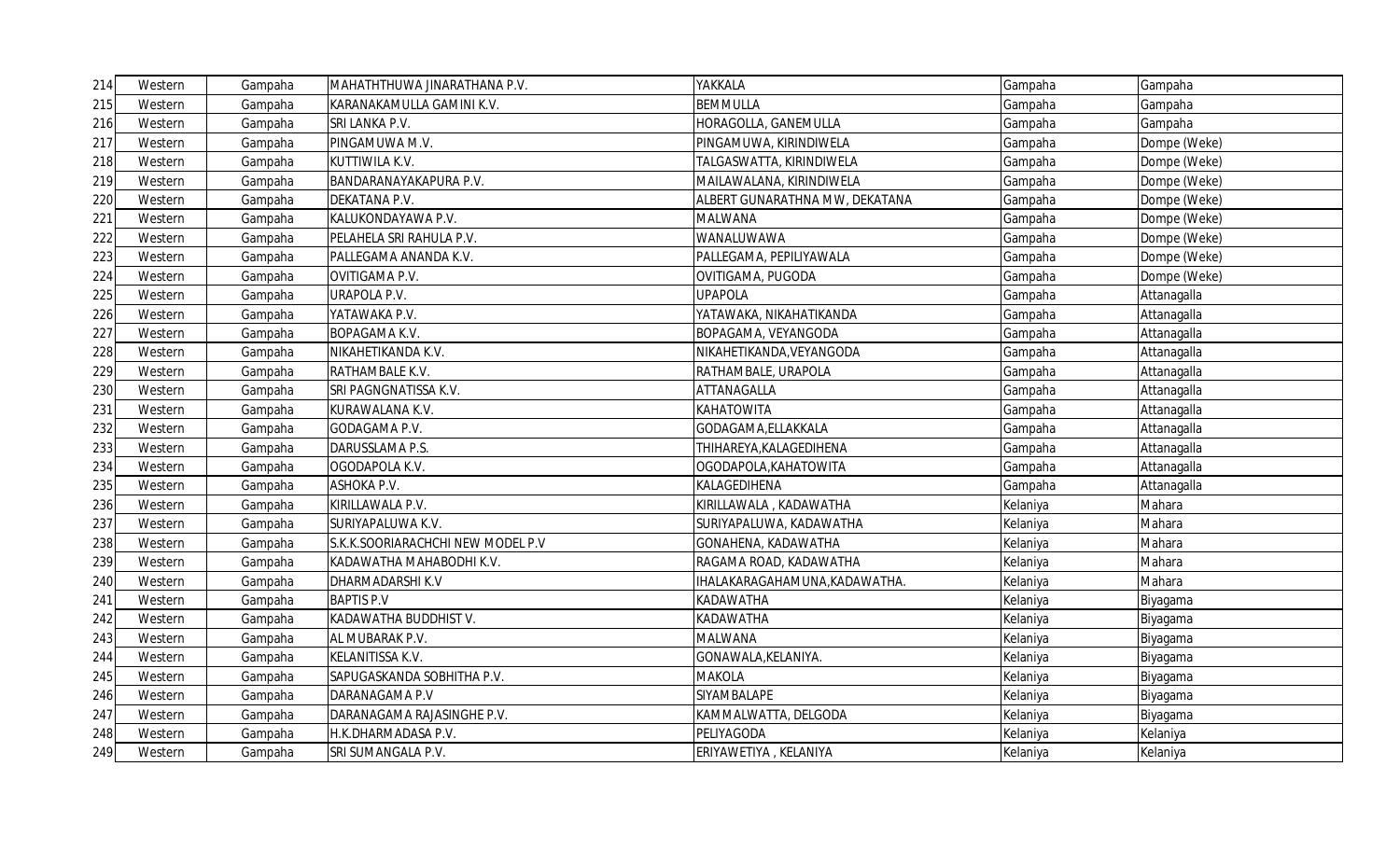| 250 | Western | Gampaha | JINARAJA P.V.                       | NIWANDAMA JA-ELA               | Negombo     | Ja-ela       |
|-----|---------|---------|-------------------------------------|--------------------------------|-------------|--------------|
| 251 | Western | Gampaha | YAKKADUWA K.V.                      | YAKKADUWA JA-ELA               | Negombo     | Ja-ela       |
| 252 | Western | Gampaha | SIDDHARTHA K.V.                     | BATAGAMA NORTH JA-ELA          | Negombo     | Ja-ela       |
| 253 | Western | Gampaha | NIWANDAMA R.C.P.V.                  | NIWANDAMA JA-ELA               | Negombo     | Ja-ela       |
| 254 | Western | Gampaha | KALAELIYA P.V.                      | JA-ELA                         | Negombo     | Ja-ela       |
| 255 | Western | Gampaha | WEWALA P.V.                         | WEWALA, JA-ELA                 | Negombo     | Ja-ela       |
| 256 | Western | Gampaha | <b>BASILICA P.V.</b>                | <b>RAGAMA</b>                  | Negombo     | Ja-ela       |
| 257 | Western | Gampaha | SRI DHARMARAKSHITHA P.V.            | <b>IHALAGAMA RAGAMA</b>        | Negombo     | Ja-ela       |
| 258 | Western | Gampaha | SEEDUWA METHODIST P.V.              | SEEDUWA                        | Negombo     | Katana       |
| 259 | Western | Gampaha | SEEDUWA R.C.P.V.                    | <b>SEEDUWA</b>                 | Negombo     | Katana       |
| 260 | Western | Gampaha | ST.MARY'S J.S.V.                    | <b>BANDARAWATTA SEEDUWA</b>    | Negombo     | Katana       |
| 261 | Western | Gampaha | RADDOLUGAMA P.V.                    | RADDOLUGAMA                    | Negombo     | Katana       |
| 262 | Western | Gampaha | KOTUGODA R.C.P.V.                   | KOTUGODA.                      | Negombo     | Katana       |
| 263 | Western | Gampaha | KUSWALA P.V.                        | RADDOLUGAMA.                   | Negombo     | Katana       |
| 264 | Western | Gampaha | SRI PANGNANDA P.V.                  | RADDOLUWA, KOTUGODA.           | Negombo     | Katana       |
| 265 | Western | Gampaha | KIMBULAPITIYA R.C.P.V.              | <b>KIMBULAPITIYA, NEGOMBO.</b> | Negombo     | Katana       |
| 266 | Western | Gampaha | KIMBULAPITIYA BUDHIST P.V.          | KIMBULGAHPITIYA                | Gampaha     | Gampaha      |
| 267 | Western | Gampaha | MIRISWATHTHA P.V.                   | DEMANHADIYA                    | Negombo     | Katana       |
| 268 | Western | Gampaha | WATINAPAHA BUDHIST K.V.             | <b>WATINAPAHA</b>              | Minuwangoda | Minuwangoda  |
| 269 | Western | Gampaha | GOIGAMA NAGARAMA P.V.               | <b>UDUGAMPOLA</b>              | Minuwangoda | Minuwangoda  |
| 270 | Western | Gampaha | ASGIRIWALPOLA P.V.                  | <b>UDUGAMPOLA</b>              | Minuwangoda | Minuwangoda  |
| 271 | Western | Gampaha | GANIHIMULLA P.V.                    | GANIHIMULLA, DEWALAPOLA        | Minuwangoda | Minuwangoda  |
| 272 | Western | Gampaha | UDUGAMPOLA P.V.                     | <b>UDUGAMPOLA</b>              | Minuwangoda | Minuwangoda  |
| 273 | Western | Gampaha | YAGODAMULLA P.V.                    | <b>KOTUGODA</b>                | Minuwangoda | Minuwangoda  |
| 274 | Western | Gampaha | GALLOLUWA R.C. P.V.                 | GALLOLUWA, MINUWANGODA         | Minuwangoda | Minuwangoda  |
| 275 | Western | Gampaha | UDUGAMPOLA R.C.P.V.                 | <b>UDUGAMPOLA</b>              | Minuwangoda | Minuwangoda  |
| 276 | Western | Gampaha | WELIYA SRI SUGATHAPALA K.V.         | WELIYA, MINUWANGODA            | Minuwangoda | Minuwangoda  |
| 277 | Western | Gampaha | SIYAMBALAPITIYA P.V.                | <b>MAKEWITA</b>                | Minuwangoda | Minuwangoda  |
| 278 | Western | Gampaha | BORUKGAMUWA M.V.                    | PALLEWELA                      | Minuwangoda | Mirigama     |
| 279 | Western | Gampaha | WALBOLANA P.V.                      | WALBOLANA                      | Gampaha     | Gampaha      |
| 280 | Western | Gampaha | KEPPETIWALANA SIRI SUGATHORASA P.V. | KEPPITIWALANA, BANDURAGODA     | Minuwangoda | Mirigama     |
| 281 | Western | Gampaha | GASPE P.V.                          | GASPE, BANDURAGODA             | Minuwangoda | Mirigama     |
| 282 | Western | Gampaha | PINNAKELEWATHTHA K.V.               | <b>DIVULAPITIYA</b>            | Minuwangoda | Divulapitiya |
| 283 | Western | Gampaha | ASSENNAWATTA K.V.                   | <b>DIVULAPITIYA</b>            | Minuwangoda | Divulapitiya |
| 284 | Western | Gampaha | HEERALUGEDARA K.V.                  | KOTADENIYAWA                   | Minuwangoda | Divulapitiya |
| 285 | Western | Gampaha | ULLALAPOLA K.V.                     | ULLALAPOLA, DIVULAPITIYA       | Minuwangoda | Divulapitiya |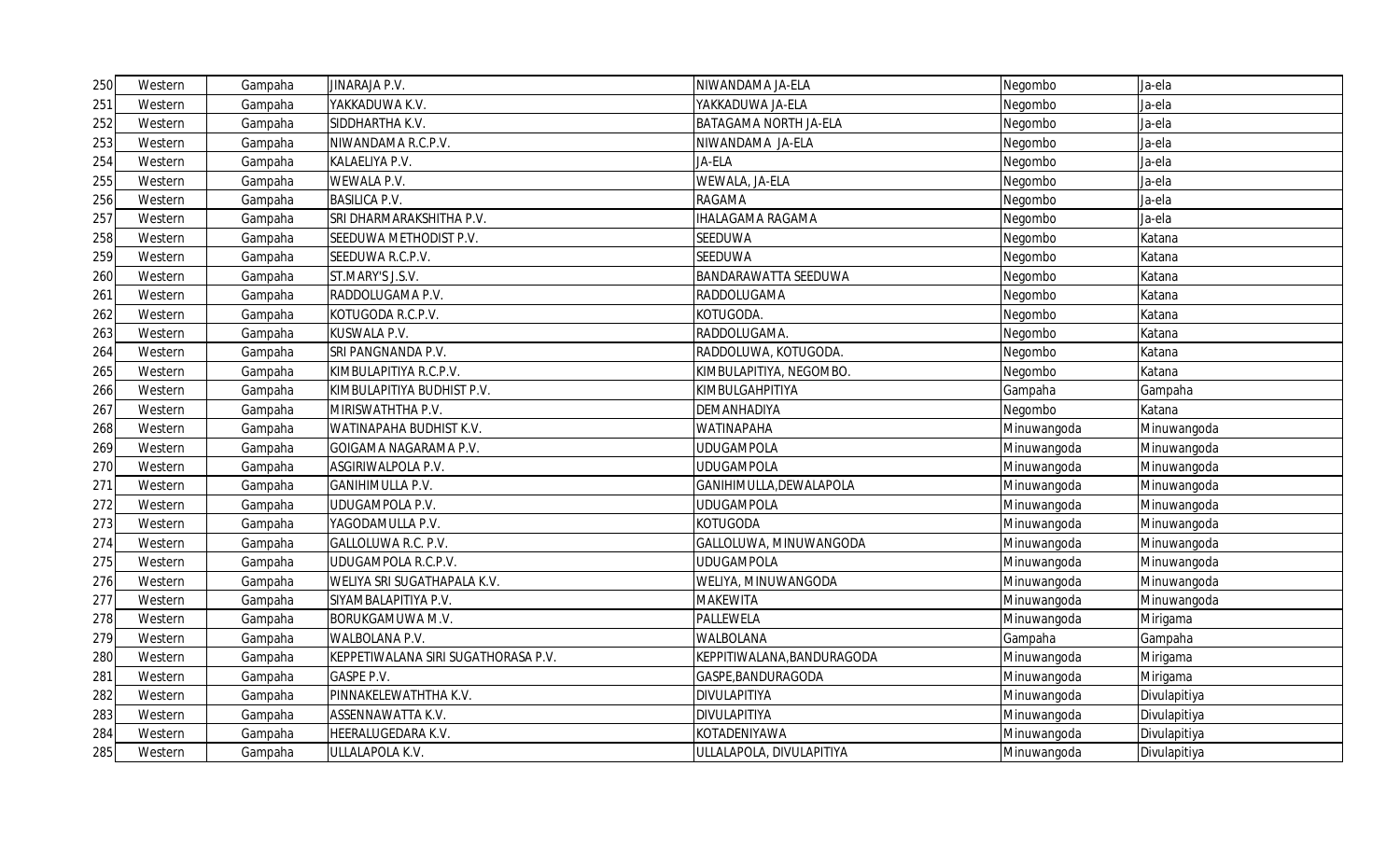| 286 | Western | Gampaha  | <b>BALAGALLA P.V.</b>                            | <b>DIVULAPITIYA</b>            | Minuwangoda | Divulapitiya                |
|-----|---------|----------|--------------------------------------------------|--------------------------------|-------------|-----------------------------|
| 287 | Western | Gampaha  | HORAGASMULLA P.V.                                | HORADASMULLA DIVULAPITIYA      | Minuwangoda | Divulapitiya                |
| 288 | Western | Gampaha  | SENARATH K.V.                                    | MIDELLAWITA, GANEMULLA         | Gampaha     | Gampaha                     |
| 289 | Western | Gampaha  | SIRI SEELARATHNA P.V.                            | GANEMULLA                      | Gampaha     | Gampaha                     |
| 290 | Western | Gampaha  | SRI SUMANGALA K.V.                               | KUDABOLLATHA, GANEMULLA        | Gampaha     | Gampaha                     |
| 291 | Western | Gampaha  | <b>VIJITHA P.V.</b>                              | INDIGOLLA, GAMPAHA             | Gampaha     | Gampaha                     |
| 292 | Western | Gampaha  | RANISWALA WALAGAMBA K.V. (SRI WALAGAMBA K.V.)    | SAPUGASTHENNA RD, KALAGEDIHENA | Gampaha     | Attanagalla                 |
| 293 | Western | Kalutara | WP/MT/MULATIYANA P.V.                            | AGALAWATTA                     | Matugama    | Agalawatta I                |
| 294 | Western | Kalutara | WP/MT/DAPILIGODA P.S.                            | DAPILIGODA, AGALAWATTA         | Matugama    | Agalawatta I                |
| 295 | Western | Kalutara | WP/MT/HADAGIRIKANDA P.V.                         | AGALAWATTA                     | Matugama    | Agalawatta I                |
| 296 | Western | Kalutara | WP/MT/PIMBURA K.V.                               | PIMBURA, AGALAWATTA            | Matugama    | Agalawatta I                |
| 297 | Western | Kalutara | WP/MT/WATURANA SARASWATHEE P.V.                  | WATURANA, BADURALIYA           | Matugama    | Agalawatta II               |
| 298 | Western | Kalutara | WP/MT/MAGURA P.V.                                | MAGURA, BADURALIYA             | Matugama    | Agalawatta II               |
| 299 | Western | Kalutara | WP/MT/ELABODA P.S                                | BADURALIYA                     | Matugama    | Palindanuwara Agalawatta II |
| 300 | Western | Kalutara | WP/MT/YAKUPITIYA SRI CHANDAVIMALA P.S.           | <b>BELLANA</b>                 | Matugama    | Agalawatta I                |
| 301 | Western | Kalutara | WP/MATU/MALIYADEWA P.S.                          | MARAGAHADENIYA , BADURALIYA    | Matugama    | Agalawatta II               |
| 302 | Western | Kalutara | WP/MT/MEEGAHATENNA P.V.                          | MEEGAHATHENNA                  | Matugama    | Walallawita                 |
| 303 | Western | Kalutara | WP/MT/THALPEDIWALA P.S.                          | MEEGAHATHENNA                  | Matugama    | Walallawita                 |
| 304 | Western | Kalutara | WP/MT/MORAGALA SIRI SUNANDA P.V.                 | MORAGALA, MEEGAHATHENNA        | Matugama    | Walallawita                 |
| 305 | Western | Kalutara | SUMANAJOTHI K.V.                                 | KIMMANTHUDAWA, BANDARAGANA     | Horana      | Bandaragama                 |
| 306 | Western | Kalutara | WP/HO/GALTHUDE DAMMAKITHTHI P.V.                 | GALTHUDE, BANDARAGAMA          | Horana      | Bandaragama                 |
| 307 | Western | Kalutara | WP/HO/RAMUKKANA VIDYALOKA K.V.                   | RAMUKKANA, BANDARAGAMA         | Horana      | Bandaragama                 |
| 308 | Western | Kalutara | WP/H/KAMBURUGODA K.V.                            | KAMBURUGODA, BANDARAGAMA       | Horana      | Bandaragama                 |
| 309 | Western | Kalutara | POTHUWILA M.V.)                                  | WERAGALA, PAYAGALA             | Kalutara    | Beruwala                    |
| 310 | Western | Kalutara | WP/KL/HIRIGALGODALLA P.S.                        | PAYAGALA                       | Kalutara    | Beruwala                    |
| 311 | Western | Kalutara | WP/KL/PALAYANGODA J.S.                           | PALAYANGODA, PAYAGALA          | Kalutara    | Beruwala                    |
| 312 | Western | Kalutara | K/MAHAGAMMADDA P.S. (ATTACHED TO POTHUWILA M.V.) | MAHAGAMMADDA, PAYAGALA         | Kalutara    | Beruwala                    |
| 313 | Western | Kalutara | WP/HO/MAHAGAMA K.V.                              | MAHAGAMA                       | Horana      | Bulathsinhala               |
| 314 | Western | Kalutara | WP/HO/GALLAPPAHALA P.V.                          | GALLAPPAHALA, MAHAGAMA         | Horana      | Bulathsinhala               |
| 315 | Western | Kalutara | WP/HO/KOBAWAKA K.V.                              | KOBAWAKA, GOVINNA              | Horana      | Bulathsinhala               |
| 316 | Western | Kalutara | WP/HO/KESELHENAWA K.V.                           | DOMBAGODA, HORANA              | Horana      | Bulathsinhala               |
| 317 | Western | Kalutara | WP/HR/PAHALA KARANNAGODA P.V.                    | WARAKAGODA, NABADA             | Horana      | Bulathsinhala               |
| 318 | Western | Kalutara | WP/HR/LABUGAMA VIJITHA V.                        | LABUGAMA, HALTOTA              | Horana      | Bandaragama                 |
| 319 | Western | Kalutara | <b>WELIKALA P.S.</b>                             | WELIKALA, POKUNUVITA           | Horana      | Bandaragama                 |
| 320 | Western | Kalutara | WP/HR/HALTHOTA K.V.                              | <b>HALTHOTA</b>                | Horana      | Bandaragama                 |
| 321 | Western | Kalutara | WP/H/WENIWELPITIYA K.V.                          | WENIWELPITIYA, HALTOTA         | Horana      | Bandaragama                 |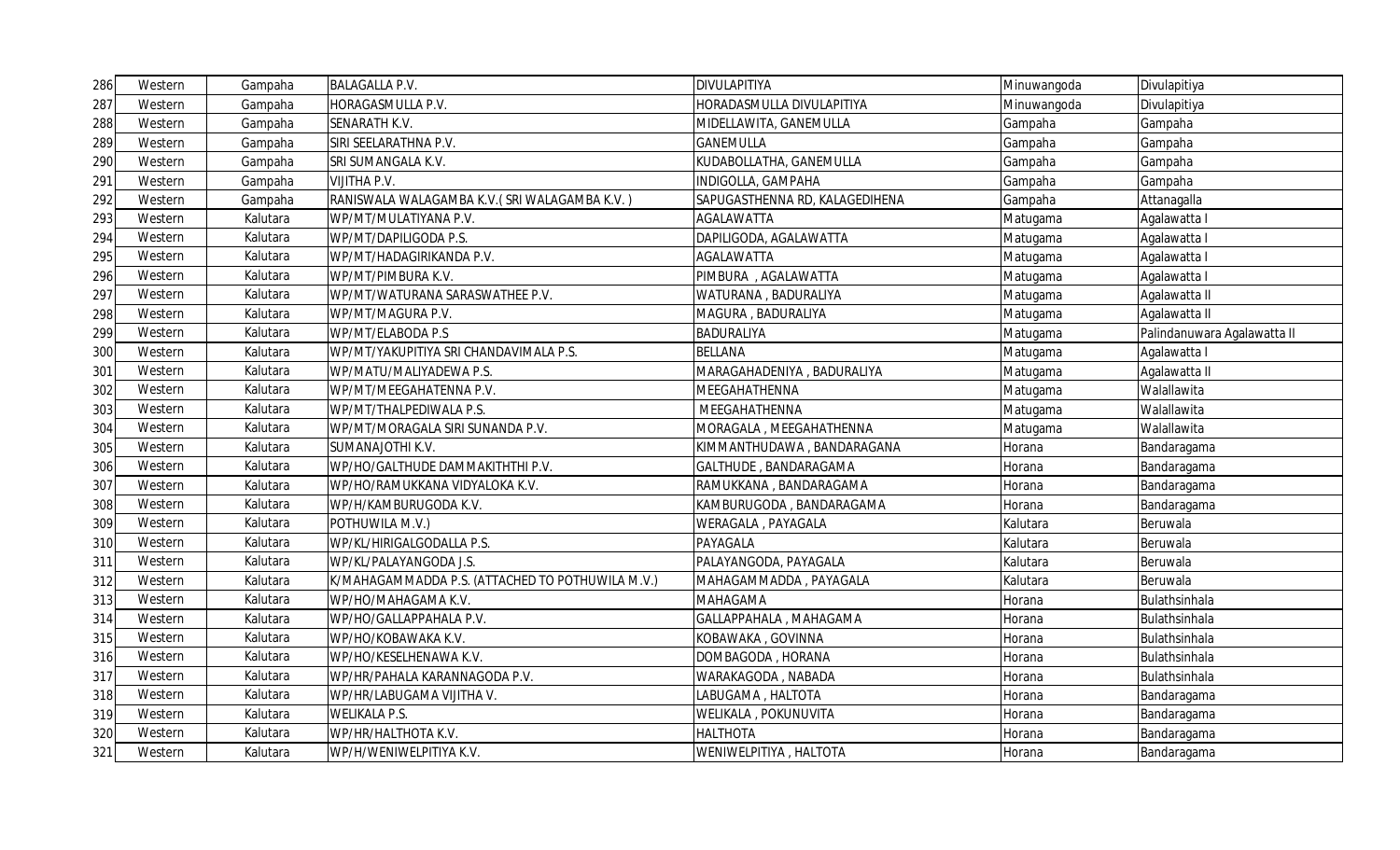| 322 | Western | Kalutara | WP/HO/WEERA MADDUMA BANDARA P.S.     | THALAGALA WEST, GONAPALA JUNCTION | Horana   | Horana        |
|-----|---------|----------|--------------------------------------|-----------------------------------|----------|---------------|
| 323 | Western | Kalutara | WP/HR/KUMBUKA EAST P.S.              | KUMBUKA EAST, GONAPALA JUNCTION   | Horana   | Horana        |
| 324 | Western | Kalutara | WP/HO/THALAGALA J.S.                 | THALAGALA, GONAPOLA JUNCTION      | Horana   | Horana        |
| 325 | Western | Kalutara | WP/HO/RERUKANA SAMARANAYAKAPURA K.V. | RERUKANA, BANDARAGAMA             | Horana   | Bandaragama   |
| 326 | Western | Kalutara | WP/HO/BATUGAMPALA P.V.               | BATUGAMPALA , HANDAPANGODA        | Horana   | Horana        |
| 327 | Western | Kalutara | WP/H/ISIPATHANA J.S.                 | ARAKAWILA, HANDAPANGODA           | Horana   | Horana        |
| 328 | Western | Kalutara | WP/HO/KURANA P.V.                    | KURANA, HANDAPANGODA              | Horana   | Horana        |
| 329 | Western | Kalutara | WP/HO/KANDANPITIYA P.V.              | KANDANPITIYA , BOPE , PADUKKA     | Horana   | Horana        |
| 330 | Western | Kalutara | WP/HO/MENERIGAMA P.S.                | HANDAPANGODA                      | Horana   | Horana        |
| 331 | Western | Kalutara | WP/H/DHARMASHOKA J.S.                | GETAKOSNAWA, HANDAPANGODA         | Horana   | Horana        |
| 332 | Western | Kalutara | K/NAGODA GALLASSA K.V.               | NAGODA, DODANGODA                 | Kalutara | Kalutara      |
| 333 | Western | Kalutara | NAVODYA M.V.                         | ATHAGAMA, KALUTARA                | Kalutara | Kalutara      |
| 334 | Western | Kalutara | WP/KL/BOMBUWALA SRI DHARMALOKA P.V.  | <b>BOMBUWALA</b>                  | Kalutara | Dodangoda     |
| 335 | Western | Kalutara | WP/MT/LEWWANDUWA K.V.                | LEWWANDUWA, WELIPENNA             | Matugama | Matugama      |
| 336 | Western | Kalutara | WP/MT/DEVAGODA P.S.                  | DEVAGODA, MEEGAMA, DARGA TOWN     | Matugama | Matugama      |
| 337 | Western | Kalutara | WP/MT/SIRINIWASA P.V.                | WALAGEDARA                        | Matugama | Matugama      |
| 338 | Western | Kalutara | WP/KL/KURUPPUMULLA SRI PARAKRAM V.   | PANADURA                          | Kalutara | Panadura      |
| 339 | Western | Kalutara | WP/KL/TANTIRIMULLA V.                | THANTHIRIMULLA, PANADURA          | Kalutara | Panadura      |
| 340 | Western | Kalutara | WP/K/BEKKEGAMA K.V.                  | BEKKEGAMA, PANADURA               | Kalutara | Panadura      |
| 341 | Western | Kalutara | WP/KL/HIRANA K.V.                    | PANADURA                          | Kalutara | Panadura      |
| 342 | Western | Kalutara | SRI SUMANAJOTHI P. V.                | <b>INGIRIYA</b>                   | Horana   | Horana        |
| 343 | Western | Kalutara | RAIGAMWATTA PARAKRAMABAHU P.V.       | MAHA INGIRIYA INGIRIYA            | Horana   | Horana        |
| 344 | Western | Kalutara | KEKULALIYA P.V.                      | <b>INGIRIYA</b>                   | Horana   | Horana        |
| 345 | Western | Kalutara | MILLEWA P.V.                         | MILLEWA HORANA                    | Horana   | Horana        |
| 346 | Western | Kalutara | KOTIGAMGODA SRI SUBARATHI P. V.      | KOTIGAMGODA,PADUKKA.              | Horana   | Horana        |
| 347 | Western | Kalutara | KATAGODA P.V.                        | KATAGODA, MILLANIYA.              | Horana   | Bandaragama   |
| 348 | Western | Kalutara | IMBULAHENA P.V.                      | IMBULA, PARAGASTHTA, HORANA.      | Horana   | Bandaragama   |
| 349 | Western | Kalutara | BATAGODA P.V.                        | BATAGODA, GALPATHA.               | Horana   | Bandaragama   |
| 350 | Western | Kalutara | BOLGODA P.V.                         | BOLGODA, BANDARAGAMA.             | Horana   | Bandaragama   |
| 351 | Western | Kalutara | MAHABELLANA SAMARANAYAKA K.V.        | MAHABELLANA,ALUBOMULLA.           | Horana   | Bandaragama   |
| 352 | Western | Kalutara | WANDURAMULLA SRI RAHULA K.V.         | WANDURAMULLA PANADURA             | Horana   | Bandaragama   |
| 353 | Western | Kalutara | MAHABELLANA P.V.                     | <b>ALUBOMULLA</b>                 | Horana   | Bandaragama   |
| 354 | Western | Kalutara | KARIMATIWALAKADA P.V.                | KIRIMATIWALAKADA GOVINNA          | Horana   | Bulathsinhala |
| 355 | Western | Kalutara | <b>GOVINNA P.V</b>                   | <b>GOVINNA</b>                    | Horana   | Bulathsinhala |
| 356 | Western | Kalutara | DEWAMULLA K.V.                       | DEWAMULLA, GOVINNA                | Horana   | Bulathsinhala |
| 357 | Western | Kalutara | SRISARANANDA P.V.                    | PAHALANARAGALA GOVINNA            | Horana   | Bulathsinhala |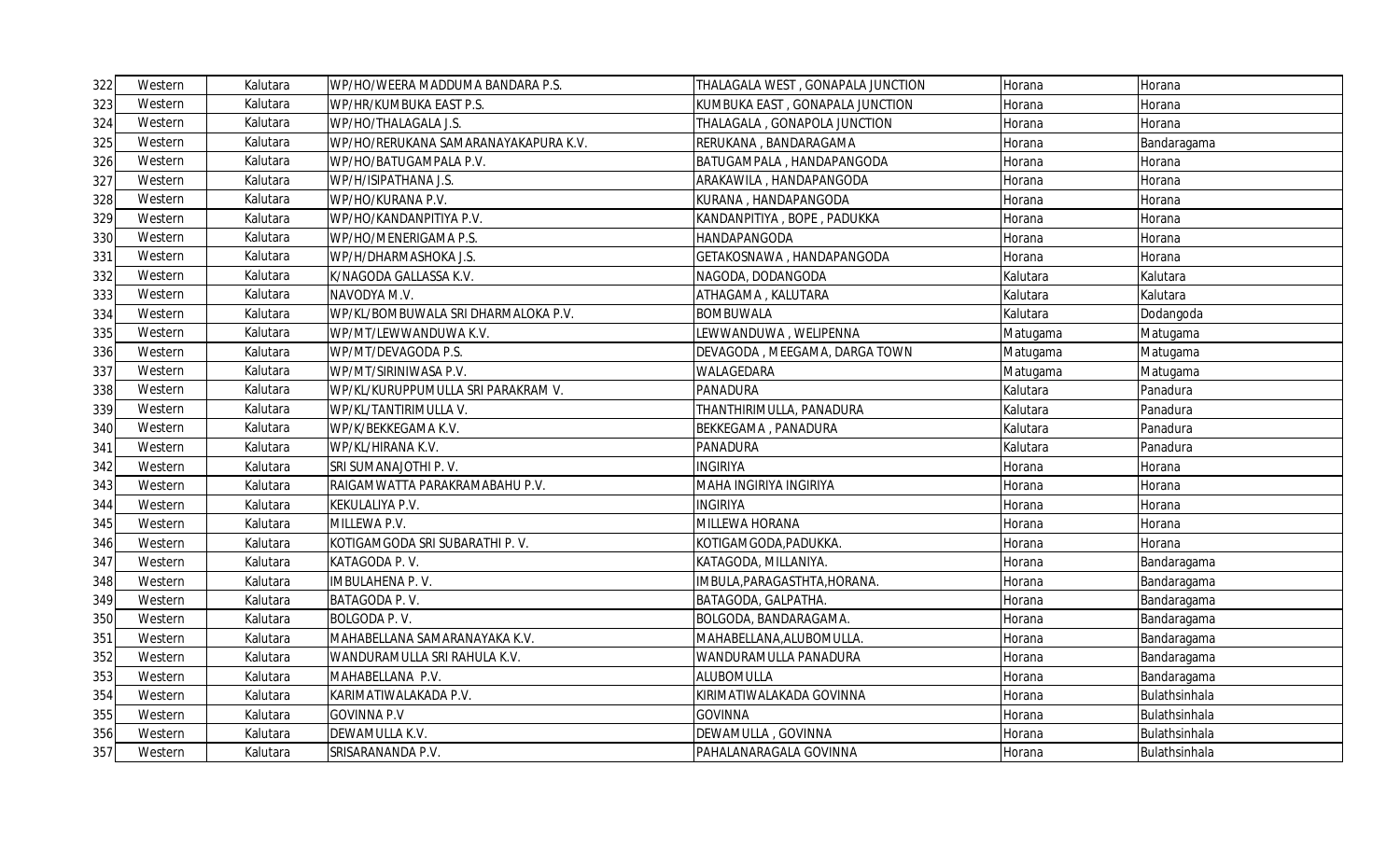| 358 | Western | Kalutara | RETIYALA K.V.               | RTIYALA, GOVINNA                    | Horana   | Bulathsinhala |
|-----|---------|----------|-----------------------------|-------------------------------------|----------|---------------|
| 359 | Western | Kalutara | BELLAPITIYA K.V.            | <b>BELLAPITIYA HORANA</b>           | Horana   | Bulathsinhala |
| 360 | Western | Kalutara | WEHERAWATTA K.V.            | ANGURUWATOTA                        | Horana   | Bulathsinhala |
| 361 | Western | Kalutara | MAHAYALA SIRI SUMANA M.V.   | MAHAYALA, ANGURUWATOTA              | Horana   | Bulathsinhala |
| 362 | Western | Kalutara | KANDANA K.V.                | KANDANA, HORANA                     | Horana   | Bulathsinhala |
| 363 | Western | Kalutara | KALUWAMODARA M.V.           | <b>ALUTHGAMA</b>                    | Kalutara | Beruwala      |
| 364 | Western | Kalutara | KARANDAGODA P.V.            | <b>BERUWALA</b>                     | Kalutara | Beruwala      |
| 365 | Western | Kalutara | ZAHIRA P.V.                 | <b>DARGA TOWN</b>                   | Kalutara | Beruwala      |
| 366 | Western | Kalutara | PATHIRAJAGODA P.V.          | <b>DARGA TOWN</b>                   | Kalutara | Beruwala      |
| 367 | Western | Kalutara | GOONADUWA K.V.              | GOONADUWA, MORONTHUDUWA             | Kalutara | Kalutara      |
| 368 | Western | Kalutara | MAWALA K.V.                 | MAWALA, WADDUWA                     | Kalutara | Kalutara      |
| 369 | Western | Kalutara | KALAPUGAMA K.V.             | MORONTHUDUWA                        | Kalutara | Kalutara      |
| 370 | Western | Kalutara | POHODDARAMULLA K.V.         | GALLE ROAD, POHODDARAMULLA, WADDUWA | Kalutara | Kalutara      |
| 371 | Western | Kalutara | WASKADUWA SIRI SUNANDA P.V. | BANDARAGAMA ROAD, WASKADUWA         | Kalutara | Kalutara      |
| 372 | Western | Kalutara | DELDUWA K.V.                | <b>DELDUWA</b>                      | Kalutara | Kalutara      |
| 373 | Western | Kalutara | MOLLIGODA P.V.              | MOLLIGODA, WADDUWA                  | Kalutara | Panadura      |
| 374 | Western | Kalutara | WADDUWA M.M.V.              | WADDUWA                             | Kalutara | Panadura      |
| 375 | Western | Kalutara | MASSALA P.V.                | <b>BERUWALA</b>                     | Kalutara | Beruwala      |
| 376 | Western | Kalutara | KATUKURUNDA BUDDHIST K.V.   | KATUKURUNDA, KALUTARA               | Kalutara | Kalutara      |
| 377 | Western | Kalutara | PALLEGODA T.P.V.            | NAWUTTUDUWA                         | Matugama | Matugama      |
| 378 | Western | Kalutara | ANNASIGALA T.P.V.           | NAWUTTUDUWA                         | Matugama | Matugama      |
| 379 | Western | Kalutara | MIRISWATTA T.P.V.           | <b>ITTAPANA</b>                     | Matugama | Walallawita   |
| 380 | Western | Kalutara | RANEPURAGODA P.V            | PAHALA HEWESSA, MATUGAMA            | Matugama | Walallawita   |
| 381 | Western | Kalutara | HALAWALKELE P.V.            | HALAWALKELE, MEEGAHATHENNA          | Matugama | Walallawita   |
| 382 | Western | Kalutara | SRI SARANANKARA P.V.        | <b>ITTAPANA</b>                     | Matugama | Walallawita   |
| 383 | Western | Kalutara | PANNILA K.V.                | PANNIILA, VIA MATUGAMA              | Matugama | Walallawita   |
| 384 | Western | Kalutara | KARAPAGALA P.V              | KARAPAGALA, YAGIRALA                | Matugama | Walallawita   |
| 385 | Western | Kalutara | <b>IDDAGODA P.V.</b>        | <b>IDDAGODA, MATUGAMA</b>           | Matugama | Matugama      |
| 386 | Western | Kalutara | <b>GURUDOLA P.V.</b>        | GURUDOLA, MATUGAMA                  | Matugama | Matugama      |
| 387 | Western | Kalutara | GALLENIYAKANDA P.V          | MATUGAMA                            | Matugama | Matugama      |
| 388 | Western | Kalutara | ANANDA SASTRALAYA P.V.      | <b>MATUGAMA</b>                     | Matugama | Matugama      |
| 389 | Western | Kalutara | WEDIKANDA P.V.              | KITHULGODA, AGALAWATTA              | Matugama | Agalawatta I  |
| 390 | Western | Kalutara | MIDALANA P.V.               | BADURALIYA.                         | Matugama | Agalawatta II |
| 391 | Western | Kalutara | MINIKANDALA P.V.            | <b>MORAPITIYA</b>                   | Matugama | Agalawatta II |
| 392 | Western | Kalutara | KELINKANDA K.V.             | KELINKANDA, AGALAWATTA              | Matugama | Agalawatta II |
| 393 | Western | Kalutara | <b>ANDAWALA K.V</b>         | MEEGAMA, DARGA TOWN                 | Matugama | Matugama      |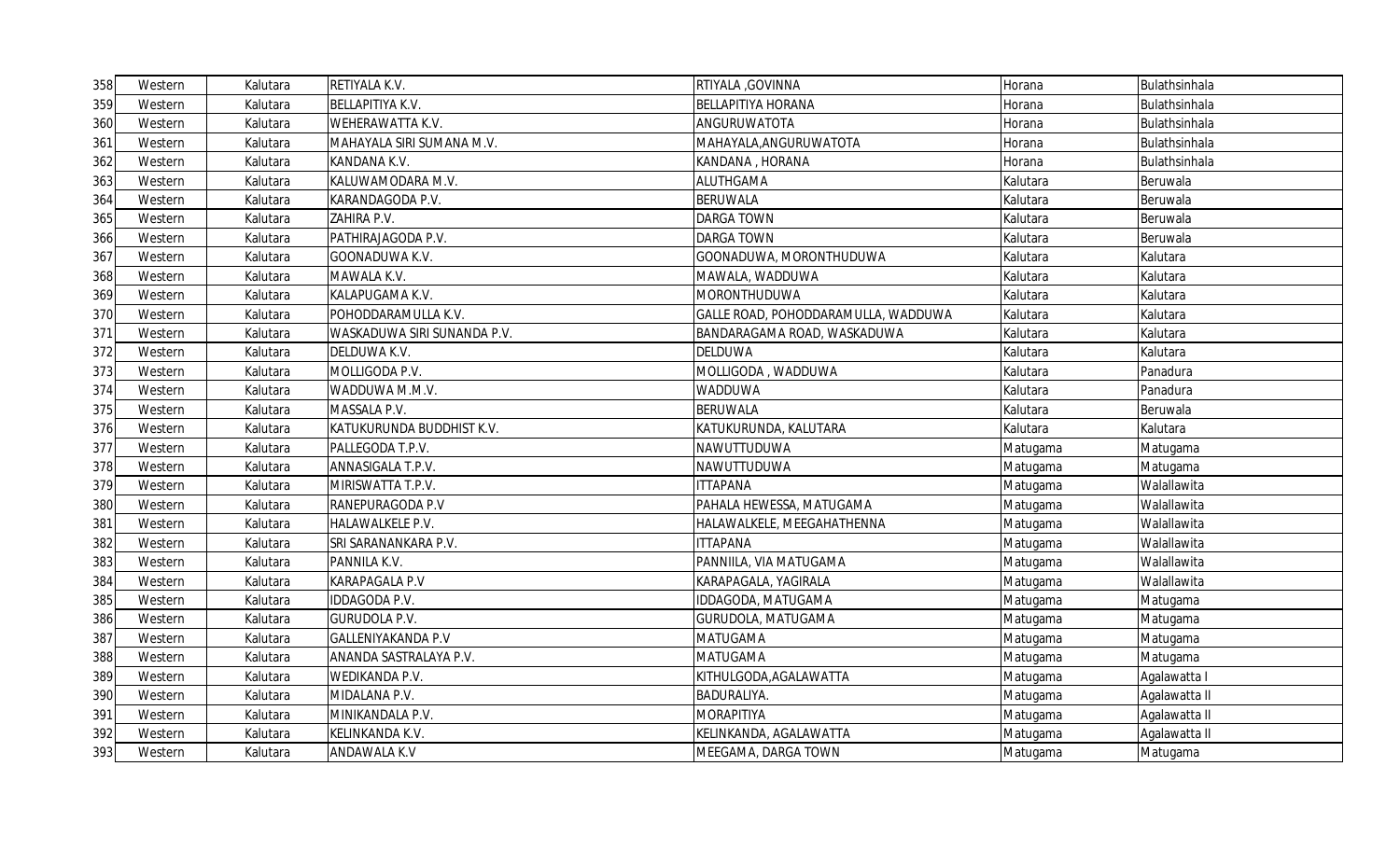| 394 | Western | Kalutara | INDIGASTHUDUWA K.V.           | <b>HORANA</b>                  | Matugama      | Matugama      |
|-----|---------|----------|-------------------------------|--------------------------------|---------------|---------------|
| 395 | Western | Kalutara | WAWLAGALA P.V.                | WAWLAGALA MUNAGAMA             | Horana        | Horana        |
| 396 | Western | Kalutara | GURUGODA K.V.                 | KIRIGALAHENA,HORANA.           | Horana        | Horana        |
| 397 | Western | Kalutara | KANNVILA SRI SUGATHAPALA K.V. | KANNVILA HORANA                | Horana        | Horana        |
| 398 | Western | Kalutara | THAKSHILA K.V.                | HORANA                         | Horana        | Horana        |
| 399 | Western | Kalutara | KULUPANA K.V.                 | HORANA                         | Horana        | Horana        |
| 400 | Western | Kalutara | HEGALLA K.V.                  | <b>HORANA</b>                  | Horana        | Horana        |
| 401 | Western | Kalutara | <b>GURULUBEDDA P.V</b>        | <b>GURULUBEDDA</b>             | Matugama      | Agalawatta II |
| 402 | Western | Kalutara | <b>BOLLUNNA P.V.</b>          | HEDIGALLA COLONY, BADURALIYA   | Matugama      | Agalawatta II |
| 403 | Western | Kalutara | MIDALANA JANAPADA P.V.        | <b>MORAPITIYA</b>              | Matugama      | Agalawatta II |
| 404 | Western | Kalutara | THAWANA P.V.                  | <b>MORAPITIYA</b>              | Matugama      | Agalawatta II |
| 405 | Western | Kalutara | <b>DIGANNA P.V</b>            | DIGANNA, MORAPITIYA            | Matugama      | Agalawatta II |
| 406 | Western | Kalutara | SRI JINAWANSHA P.V.           | HALDOLA, BELLANA               | Matugama      | Agalawatta I  |
| 407 | Western | Kalutara | KURUPITA K.V.                 | POLGAMPALA.                    | Matugama      | Agalawatta I  |
| 408 | Western | Kalutara | GIRIKOLA GEMUNU K.V.          | AGALAWATTA.                    | Matugama      | Agalawatta I  |
| 409 | Western | Kalutara | PUSSAWALA K.V.                | PUSSAWALA, PELAWATTA           | Matugama      | Walallawita   |
| 410 | Western | Kalutara | DHAMMANANDA P.V.              | BADUGAMA, MATUGAMA             | Matugama      | Matugama      |
| 411 | Western | Kalutara | NARAWILA P.V                  | NARAWILA, MATUGAMA             | Matugama      | Matugama      |
| 412 | Western | Kalutara | VOGAN P.V.                    | <b>MATUGAMA</b>                | Matugama      | Matugama      |
| 413 | Western | Kalutara | AMBETENNA P.V.                | AMBETENNA, MATUGAMA            | Matugama      | Matugama      |
| 414 | Western | Kalutara | SIRIKADURA P.S.               | <b>MATUGAMA</b>                | Matugama      | Matugama      |
| 415 | Western | Kalutara | PALANDA T.P.S.                | PALINDANUWARA                  | Matugama      | Palindanuwara |
| 416 | Western | Kalutara | MADDEGEDARA T.P.V.            | NAWUTTUDUWA                    | Matugama      | Matugama      |
| 417 | Western | Kalutara | PIMBURA T.P.V.                | AGALAWATTA                     | Matugama      | Agalawatta I  |
| 418 | Western | Kalutara | <b>GALEWATTA T.P.V.</b>       | <b>AGALAWATTA</b>              | Matugama      | Agalawatta I  |
| 419 | Western | Kalutara | DARTONFIELD T.P.V.            | DARTONFIELD, AGALAWATTA        | Matugama      | Agalawatta I  |
| 420 | Western | Kalutara | PANTHIYA T.P.V.               | MATUGAMA                       | Matugama      | Matugama      |
| 421 | Uva     | Badulla  | SORABORAWEWA V.               | MAHIYANGANAYA                  | Mahiyanganaya | Mahiyanganaya |
| 422 | Uva     | Badulla  | ALUTHTHARAMA V.               | ALUTHTHARAMA                   | Mahiyanganaya | Mahiyanganaya |
| 423 | Uva     | Badulla  | DIRIYAGAMA K.V.               | YALWELA, MAHIYANGANAYA         | Mahiyanganaya | Ridimaliyedda |
| 424 | Uva     | Badulla  | GALBOKKA K.V.                 | HEWANWATTA, MAHIYANGANAYA      | Mahiyanganaya | Ridimaliyedda |
| 425 | Uva     | Badulla  | THISSAPURA P.V.               | UVA THISSAPURA, MAPAKADAWEWA   | Mahiyanganaya | Ridimaliyedda |
| 426 | Uva     | Badulla  | DIKKENDAYAYA P.S              | DIKKENDAYAYA, UVA THISSAPAUARA | Mahiyanganaya | Ridimaliyedda |
| 427 | Uva     | Badulla  | CANNAVARELLA NO-01 T.V.       | NAMUNUKULA                     | Passara       | Passara       |
| 428 | Uva     | Badulla  | CANNAVARELLA NO-02, T.V.      | NAMUNUKULA                     | Passara       | Passara       |
| 429 | Uva     | Badulla  | CANNAVARELLA NO-3, T.V.       | NAMUNUKULA                     | Passara       | Passara       |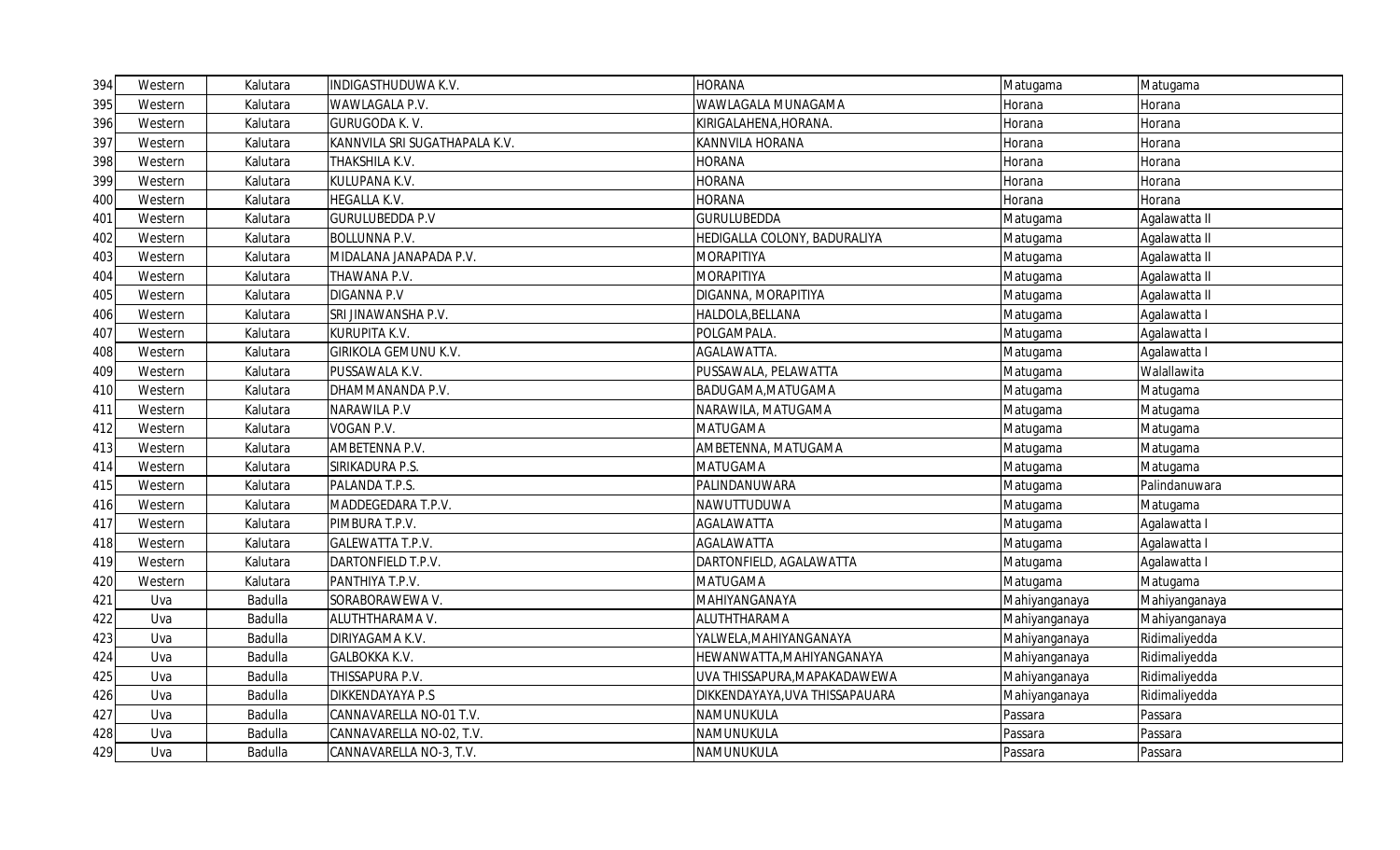| 430 | Uva | Badulla | <b>AGRATENNE T.V.</b>          | URY GROUP, PASSARA.         | Passara     | Passara    |
|-----|-----|---------|--------------------------------|-----------------------------|-------------|------------|
| 431 | Uva | Badulla | URY T.V.                       | PASSARA.                    | Passara     | Passara    |
| 432 | Uva | Badulla | <b>WEVEKELLIE T.V.</b>         | NAMUNUKULA.                 | Passara     | Passara    |
| 433 | Uva | Badulla | B/KANNAWERELLA V.              | MUSSAGOLLA                  | Passara     | Passara    |
| 434 | Uva | Badulla | WARELLAGOLLA V.                | BIBILEGAMA.                 | Passara     | Passara    |
| 435 | Uva | Badulla | NAMUNUKULA V.                  | NAMUNUKULA.                 | Passara     | Passara    |
| 436 | Uva | Badulla | DEMMERIYA NO-1 T.V.            | <b>PASSARA</b>              | Passara     | Passara    |
| 437 | Uva | Badulla | DAMMERIYA NO-2 T.V.            | PASSARA.                    | Passara     | Passara    |
| 438 | Uva | Badulla | DEMMERIYA NO-3 T.V.            | PASSARA.                    | Passara     | Passara    |
| 439 | Uva | Badulla | TANNUGAI T.V.                  | PASSARA                     | Passara     | Passara    |
| 440 | Uva | Badulla | ELTEB NO-01, T.V.              | PASSARA.                    | Passara     | Passara    |
| 441 | Uva | Badulla | ELTEB NO.02 T.V.               | PASSARA.                    | Passara     | Passara    |
| 442 | Uva | Badulla | <b>GALBOKKA T.V.</b>           | ELTEB GROUP, PASSARA.       | Passara     | Passara    |
| 443 | Uva | Badulla | MEEDUMPITIYAYA NO-02 T.V.      | PASSARA                     | Passara     | Passara    |
| 444 | Uva | Badulla | PASSARA NO.02, T.V.            | PASSARA                     | Passara     | Passara    |
| 445 | Uva | Badulla | PASSARA NO-04, T.V.            | PASSARA GROUP, PASSARA.     | Passara     | Passara    |
| 446 | Uva | Badulla | EKIRIYA V.                     | ATAKIRIYA PASSARA           | Passara     | Passara    |
| 447 | Uva | Badulla | WEWABEDDA V.                   | METIGAHATHENNA              | Passara     | Passara    |
| 448 | Uva | Badulla | GAWELAGAMA V.                  | METIGAHATHENNA              | Passara     | Passara    |
| 449 | Uva | Badulla | <b>GALLULLA SINHALA V.</b>     | MADOLSIMA.                  | Passara     | Passara    |
| 450 | Uva | Badulla | PARK T.V.                      | LUNUGALA.                   | Passara     | Passara    |
| 451 | Uva | Badulla | SHAWLANDS UPPER T.V., LUNUGALA | LUNUGALA                    | Passara     | Passara    |
| 452 | Uva | Badulla | SHAWLANDS LOWER T.V.           | LUNUGALA                    | Passara     | Passara    |
| 453 | Uva | Badulla | <b>SWINDON T.V., LUNUGALA</b>  | LUNUGALA.                   | Passara     | Passara    |
| 454 | Uva | Badulla | KEHELWATTE T.V.                | HOPTON.                     | Passara     | Passara    |
| 455 | Uva | Badulla | MAUSSAGOLLA V.                 | MAUSSAGOLLA.                | Passara     | Passara    |
| 456 | Uva | Badulla | SARNIA NO 1 T.V.               | KEENAKELE ROAD KANDEGEDARA  | Badulla     | Soranatota |
| 457 | Uva | Badulla | KEENAKALE T.V.                 | KEENAKELE KANDAGEDARA       | Badulla     | Soranatota |
| 458 | Uva | Badulla | <b>GOTUWELA V.</b>             | GOTUWALA, ELLA.             | Bandarawela | Ella       |
| 459 | Uva | Badulla | DOWA V.                        | DOWA, BANDARAWELA           | Bandarawela | Ella       |
| 460 | Uva | Badulla | PIYARAPANDOWA V.               | PIYARAPANDOWA, ELLA, HALPE. | Bandarawela | Ella       |
| 461 | Uva | Badulla | BORALANDA DHARMAPALA P.V.      | <b>BORALANDA</b>            | Welimada    | Welimada   |
| 462 | Uva | Badulla | HEENNARANGOLLA M.V.            | HEENNARANGOLLA, BORALANDA   | Welimada    | Welimada   |
| 463 | Uva | Badulla | ELLATHOTA V.                   | IDALGASHINNA                | Welimada    | Welimada   |
| 464 | Uva | Badulla | MALIGATENNA V.                 | RATHKARAWWA                 | Welimada    | Welimada   |
| 465 | Uva | Badulla | GAMBADDA V.                    | RATHKARAWWA                 | Welimada    | Welimada   |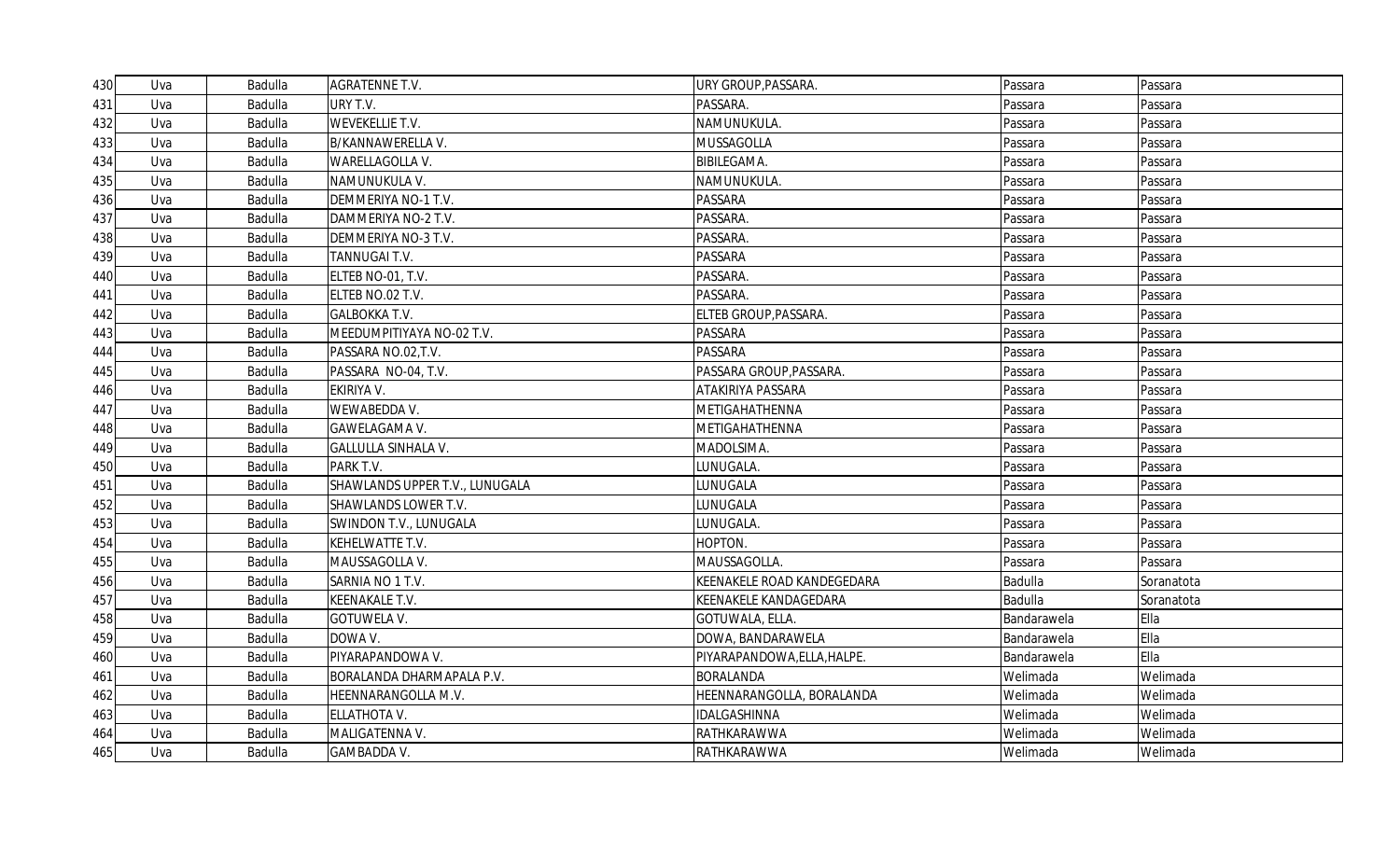| 466 | Uva | Badulla        | PITAPOLA V.                                     | PITAPOLA, BORALANDA                | Welimada       | Welimada       |
|-----|-----|----------------|-------------------------------------------------|------------------------------------|----------------|----------------|
| 467 | Uva | Badulla        | GAMPAHA MASPANNA P.V.                           | MASPANNA                           | Welimada       | Uva-Paranagama |
| 468 | Uva | Badulla        | YALAGAMUWA V.                                   | YALAGAMUWA,AMBAGASDOWA             | Welimada       | Uva-Paranagama |
| 469 | Uva | Badulla        | ELLANDA V.                                      | ELLANDA, AMBAGAHAWATTA             | Welimada       | Uva-Paranagama |
| 470 | Uva | Badulla        | PANWEVA V.                                      | PANWEWA, MASPANNA                  | Welimada       | Uva-Paranagama |
| 471 | Uva | Badulla        | VIHARAGODA V.                                   | VIHARAGODA, AMBAGAHAWATTA          | Welimada       | Uva-Paranagama |
| 472 | Uva | Badulla        | <b>GALANIHA V.</b>                              | GALANIHA, MASPANNA                 | Welimada       | Uva-Paranagama |
| 473 | Uva | Badulla        | <b>B/LUMBINI V.</b>                             | <b>BADULLA</b>                     | Badulla        | Badulla        |
| 474 | Uva | Badulla        | BD/SRI RATHANAPALA V.                           | MEDAPATHANA, BADULLA               | Badulla        | Badulla        |
| 475 | Uva | Badulla        | KOHOVILAKADURA V.                               | KANDEGEDARA                        | Badulla        | Haliela        |
| 476 | Uva | Badulla        | B/UDAYARAJA V.                                  | PUWAKGODAMULLA, BADULLA            | Badulla        | <b>Badulla</b> |
| 477 | Uva | Badulla        | THIMBIRIGASPITIYA V.                            | THIMBIRIGASPITIYA BADULLA          | <b>Badulla</b> | Soranatota     |
| 478 | Uva | Badulla        | HATHDATHTHAWA.P.S                               | SORABORA KOLANI MAHIYANGANA        | Mahiyanganaya  | Mahiyanganaya  |
| 479 | Uva | Badulla        | MEEGAHAHENA V.                                  | GALPORUYAYA, GIRANDURUKOTTE        | Mahiyanganaya  | Mahiyanganaya  |
| 480 | Uva | Badulla        | KOVILYAYA V.                                    | KOVILYAYA MAHIYANGANAYA            | Mahiyanganaya  | Mahiyanganaya  |
| 481 | Uva | Badulla        | KESELPOTHA TRACK 11 V.                          | KESELPOTHA,MAPAKADAWEWA            | Mahiyanganaya  | Ridimaliyedda  |
| 482 | Uva | Badulla        | KESELPOTHA TRACK 12 V.                          | KESELPOTHA,MAPAKADAWEWA            | Mahiyanganaya  | Ridimaliyedda  |
| 483 | Uva | Badulla        | ALUKETIYAWA V.                                  | ALUKETIYAWA, MAPAKADAWEWA          | Mahiyanganaya  | Ridimaliyedda  |
| 484 | Uva | Badulla        | SORANATHOTA P.V.                                | SORANATHOTA                        | Badulla        | Soranatota     |
| 485 | Uva | Badulla        | PUSSELLAWA V.                                   | THALDENA BADULLA                   | Badulla        | Soranatota     |
| 486 | Uva | <b>Badulla</b> | B/VIDYADEEPA.V.                                 | MALANGAMUVA, WENEETHAGAMA, BADULLA | Badulla        | Badulla        |
| 487 | Uva | Badulla        | B/VIYADIGUNA M.V.                               | WINEETHAGAMA, BADULLA              | Badulla        | Badulla        |
| 488 | Uva | Badulla        | BD/HAMBAWELA SRI SUMANGALA.V.                   | HEGODA, BADULLA                    | Badulla        | <b>Badulla</b> |
| 489 | Uva | <b>Badulla</b> | <b>B/DOOLGOLLA ASHOKA V.</b>                    | DOOLGOLLA, BANDARAWELA             | Bandarawela    | Bandarawela    |
| 490 | Uva | Badulla        | B/DICKULPOTHA PRAGNASARA M.V. (DIKULPOTHA P.V.) | BINDUNUWEWA, BANDARAWELA           | Bandarawela    | Bandarawela    |
| 491 | Uva | Badulla        | B/KANDE ARAWA RAHULA V.                         | KANDE ARAWA, BANDARAWELA           | Bandarawela    | Bandarawela    |
| 492 | Uva | <b>Badulla</b> | BA/KEBILLAWELA SOUTH MAHANAMA V.                | KEBILLAWELA, BANDARAWELA           | Bandarawela    | Bandarawela    |
| 493 | Uva | Badulla        | B/BANDARAWELA ILUKPELESSA V.                    | BALLAKETUWA                        | Bandarawela    | Ella           |
| 494 | Uva | Badulla        | B/GOUSSA V.                                     | <b>ELLA</b>                        | Bandarawela    | Ella           |
| 495 | Uva | Badulla        | B/DODAMGOLLA SRI CHAKKUPALA V.                  | DODAMGOLLA, BALLAKETUWA            | Bandarawela    | Ella           |
| 496 | Uva | Badulla        | <b>B/HELAPUPULA V.</b>                          | HELAPUPULA, ELLA                   | Bandarawela    | Ella           |
| 497 | Uva | Badulla        | KATUGAHA SRI DAMMALANKARA V.                    | PATTIYAGEDARA                      | Badulla        | Haliela        |
| 498 | Uva | <b>Badulla</b> | BD/KURUKUDE SARIPUTTA M.V.                      | PATTIYAGEDARA                      | <b>Badulla</b> | Haliela        |
| 499 | Uva | Badulla        | B/KIRINDA V.                                    | KIRINDA, PATTIYAGEDARA.            | Badulla        | Haliela        |
|     |     |                |                                                 |                                    |                |                |
| 500 | Uva | Badulla        | B/AMBEWELA M.V.                                 | AMBEWELA, ETTAMPITIYA              | Badulla        | Haliela        |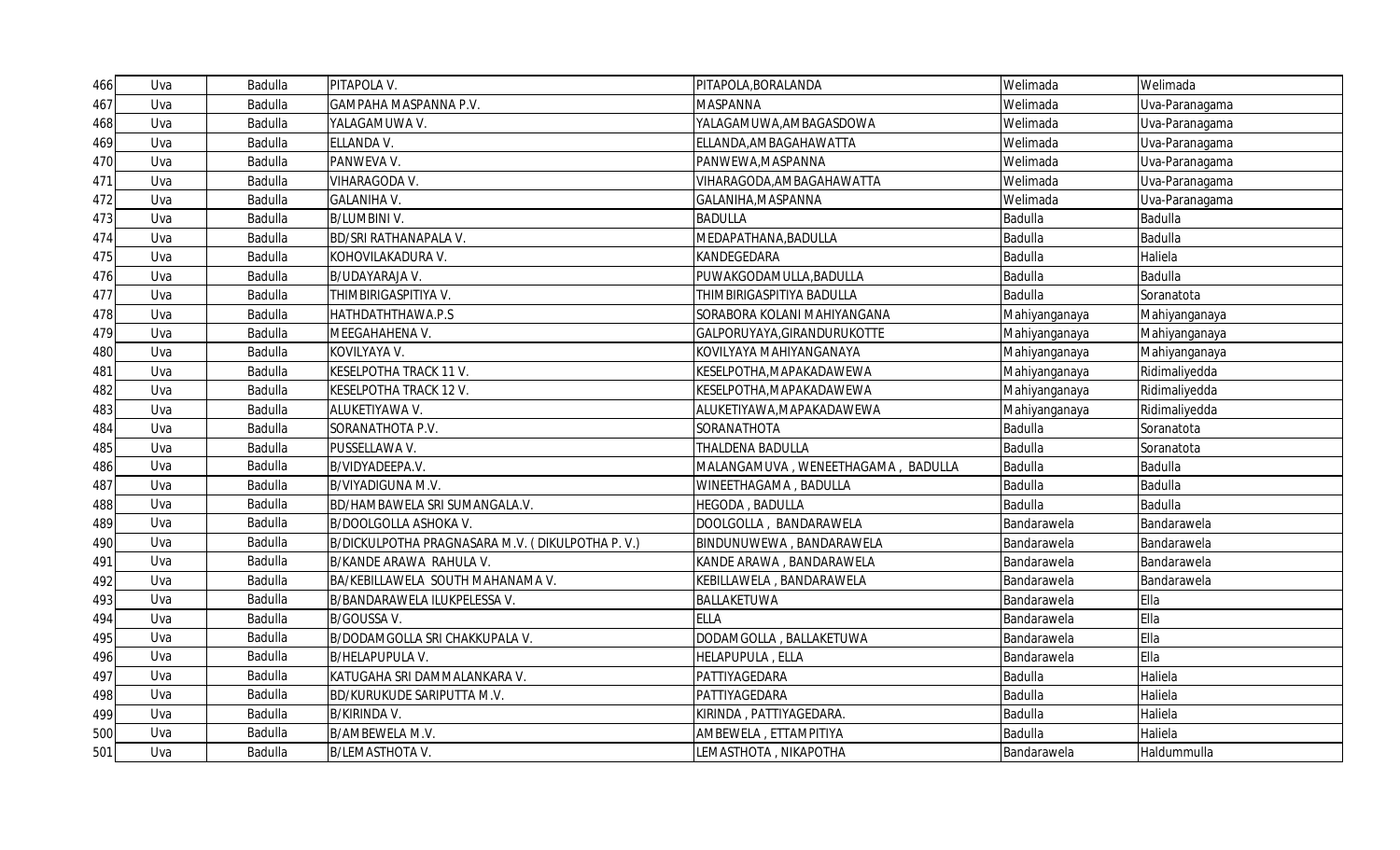| 502 | Uva | Badulla | <b>B/KOTABAKMA P.S.</b>            | <b>KOSLANDA</b>            | Bandarawela   | Haldummulla    |
|-----|-----|---------|------------------------------------|----------------------------|---------------|----------------|
| 503 | Uva | Badulla | B/KELIPANAWELA V.                  | KELIPANAWELA, KOSLANDA     | Bandarawela   | Haldummulla    |
| 504 | Uva | Badulla | HAPUTALE NO 1 T.P.V                | HAPUTALE ESTATE , HAPUTALE | Bandarawela   | Haputale       |
| 505 | Uva | Badulla | <b>B/HAPUTALE NO 2 T.PV</b>        | <b>HAPUTALE</b>            | Bandarawela   | Haputale       |
| 506 | Uva | Badulla | <b>B/ROEHAMPTON T.V.</b>           | <b>HAPUTALE</b>            | Bandarawela   | Haputale       |
| 507 | Uva | Badulla | <b>B/KELBURNE T.V.</b>             | KELBURNE T.V, HAPUTALE     | Bandarawela   | Haputale       |
| 508 | Uva | Badulla | B/MY/AGALAOYA P.S.                 | <b>GIRANDURUKOTTE</b>      | Mahiyanganaya | Mahiyanganaya  |
| 509 | Uva | Badulla | B/HOBARIYAWA K.V.                  | HOBARIYAWA, GIRANDURUKOTTE | Mahiyanganaya | Mahiyanganaya  |
| 510 | Uva | Badulla | B/GALPOORUYAYA K.V.                | <b>GIRANDURUKOTTE</b>      | Mahiyanganaya | Mahiyanganaya  |
| 511 | Uva | Badulla | <b>B/MILLATHTHAWA V.</b>           | <b>GIRANDURUKOTTE</b>      | Mahiyanganaya | Mahiyanganaya  |
| 512 | Uva | Badulla | <b>B/SERANA K.V</b>                | ARAWATTA, MAHIYANGANAYA    | Mahiyanganaya | Ridimaliyedda  |
| 513 | Uva | Badulla | B/DHARMAPALA K.V.                  | ARAWATTA, MAHIYANGANAYA    | Mahiyanganaya | Ridimaliyedda  |
| 514 | Uva | Badulla | <b>BD/ARAWATTA K.V</b>             | ARAWATTA, MAHIYANGANAYA    | Mahiyanganaya | Ridimaliyedda  |
| 515 | Uva | Badulla | <b>B/WELAPELE K.V.</b>             | ARAWATTA, MAHIYANGANAYA    | Mahiyanganaya | Ridimaliyedda  |
| 516 | Uva | Badulla | B/MAHADOWA LOWER NO 1 T.V.         | <b>MADULSIMA</b>           | Passara       | Passara        |
| 517 | Uva | Badulla | BD/GALLOOLA T.V.                   | <b>MADULSIMA</b>           | Passara       | Passara        |
| 518 | Uva | Badulla | <b>BD/UVAKELLIE T.V</b>            | <b>MADULSIMA</b>           | Passara       | Passara        |
| 519 | Uva | Badulla | BD/MAHADOWA UPPER T.V.             | AMUNUDOWA, MADULSIMA       | Passara       | Passara        |
| 520 | Uva | Badulla | <b>B/PUHULWATHTHA MODEL SCHOOL</b> | PAHULWATHTHA , MAUSSAGOLLA | Passara       | Passara        |
| 521 | Uva | Badulla | <b>B/SAPURODA P.S.</b>             | SAPURODA, PASSARA          | Passara       | Passara        |
| 522 | Uva | Badulla | <b>BD/THENNUGE K.V.</b>            | THENNUGE, PASSARA          | Passara       | Passara        |
| 523 | Uva | Badulla | B/PARAMAHANKADA V.                 | <b>PASSARA</b>             | Passara       | Passara        |
| 524 | Uva | Badulla | B/DANGAMUWA V.                     | AMBAGASDOWA                | Welimada      | Uva-Paranagama |
| 525 | Uva | Badulla | <b>B/BUSDULLA V.</b>               | AMBAGASDOWA                | Welimada      | Uva-Paranagama |
| 526 | Uva | Badulla | B/SUMANAJOTHI M.V.                 | AMBAGASDOWA                | Welimada      | Uva-Paranagama |
| 527 | Uva | Badulla | B/KATUGALLA V.                     | KATUGALLA, AMBAGASDOWA     | Welimada      | Uva-Paranagama |
| 528 | Uva | Badulla | <b>B/ERABADDA V.</b>               | ERABADDA, KEPPITIPOLA      | Welimada      | Welimada       |
| 529 | Uva | Badulla | <b>B/NISHSHANKE V.</b>             | GAWARAMMANA, KEPPETIPOLA   | Welimada      | Welimada       |
| 530 | Uva | Badulla | <b>B/MADOVITA V.</b>               | KALABULALANDA              | Welimada      | Welimada       |
| 531 | Uva | Badulla | <b>B/VIDURAPOLA V.</b>             | <b>KEPPETIPOLA</b>         | Welimada      | Welimada       |
| 532 | Uva | Badulla | BD/WASANAGAMA K.V.                 | <b>BERAMADA, HALIELA</b>   | Badulla       | Kandeketiya    |
| 533 | Uva | Badulla | <b>B/BERAMADA V.</b>               | <b>BERAMADA, HALIELA</b>   | Badulla       | Kandeketiya    |
| 534 | Uva | Badulla | BD/LABUGASTHALAWA V.               | GALAUDA, HALIELA           | Badulla       | Kandeketiya    |
| 535 | Uva | Badulla | BD/KARADAGAHAMADA V.               | ARAWA, BADULLA             | Badulla       | Meegahakivula  |
| 536 | Uva | Badulla | BD/WENDESIYAYA P.S.                | KALUGAHAKANDURA, BADULLA   | Badulla       | Meegahakivula  |
| 537 | Uva | Badulla | <b>BD/POLGAHAARAWA V.</b>          | ARAWA, BADULLA             | Badulla       | Meegahakivula  |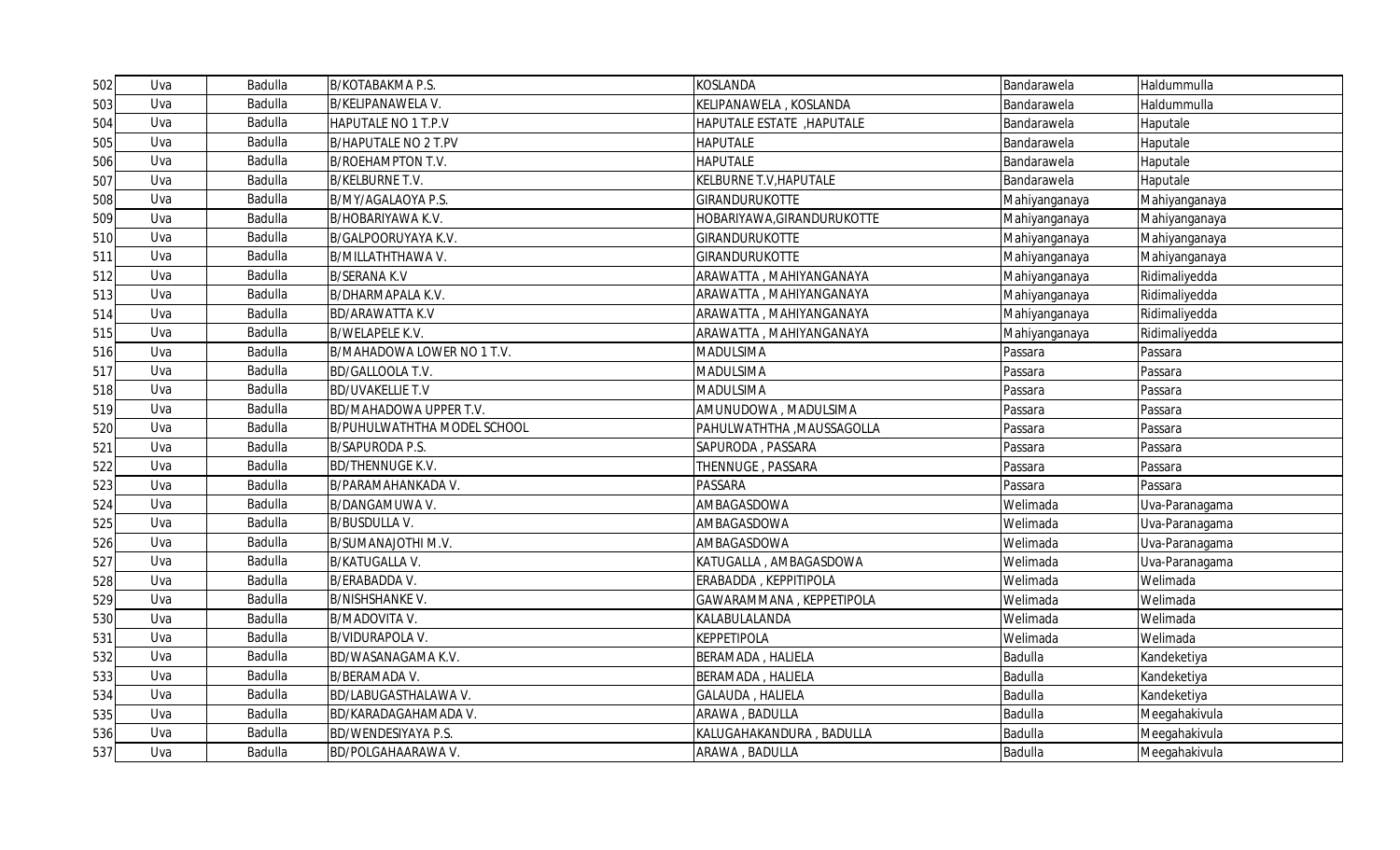| 538 | Uva | Badulla    | BA/MEEGAHAKIULA P.S.      | MEEGAHAKIULA                   | Badulla       | Meegahakivula  |
|-----|-----|------------|---------------------------|--------------------------------|---------------|----------------|
| 539 | Uva | Badulla    | <b>B/KIRIORUWA P.S.</b>   | KERIORUWA, KANDEGEDARA         | Badulla       | Soranatota     |
| 540 | Uva | Badulla    | BD/GANNILAGAM P.V.        | GANNILAGAM , THENNAPANGUWA     | Badulla       | Soranatota     |
| 541 | Uva | Badulla    | SECTION)                  | KANDEGEDARA                    | Badulla       | Soranatota     |
| 542 | Uva | Monaragala | KOLONVINNA K.V.           | GALABEDDA, MONARAGALA          | Monaragala    | Monaragala     |
| 543 | Uva | Monaragala | ALIYAWATHTHA T.V.         | ALIYAWATHE, MONARAGALA         | Monaragala    | Monaragala     |
| 544 | Uva | Monaragala | KUMBUKKANA T.V.           | KUMBUKKANA, MONARAGALA         | Monaragala    | Monaragala     |
| 545 | Uva | Monaragala | KOTIGALHELA K.V.          | NAKKALA, MONARAGALA            | Monaragala    | Monaragala     |
| 546 | Uva | Monaragala | TAMWATHTHA K.V.           | NAKKALA, MONARAGALA            | Monaragala    | Monaragala     |
| 547 | Uva | Monaragala | DEHIKIDAGAMA P.V.         | NAKKALA, MONARAGALA            | Monaragala    | Monaragala     |
| 548 | Uva | Monaragala | KATUGAHAGALGE K.V.        | KATUGAHAGALGE, BUTTALA         | Monaragala    | Badalkumbura   |
| 549 | Uva | Monaragala | LUNUGALA YODAWEWA K.V.    | LUNUGALA COLONY, BUTTALA       | Monaragala    | Badalkumbura   |
| 550 | Uva | Monaragala | <b>BOGAHAPELESSA K.V.</b> | BOGAHAPELESSA, BADALKUMBURA    | Monaragala    | Badalkumbura   |
| 551 | Uva | Monaragala | ETHTHALAMULLA K.V         | WEHERGODA, BADALKUMBURA        | Monaragala    | Badalkumbura   |
| 552 | Uva | Monaragala | VYKUMBURA T.K.V.          | VYKUMBURA, BADALKUMBURA        | Monaragala    | Badalkumbura   |
| 553 | Uva | Monaragala | <b>GAMEWELA T.V.</b>      | GAMEWELA, PASSARA              | Monaragala    | Badalkumbura   |
| 554 | Uva | Monaragala | <b>KESELKOTUWA P.V</b>    | MADUKOTANARAWA, BADALKUMBURA   | Monaragala    | Badalkumbura   |
| 555 | Uva | Monaragala | HELATHUNTHALA K.V.        | BADALKUMBURA                   | Monaragala    | Badalkumbura   |
| 556 | Uva | Monaragala | UDAGAMGODA K.V.           | MADUKOTANARAWA, BADALKUMBURA   | Monaragala    | Badalkumbura   |
| 557 | Uva | Monaragala | <b>KODAYANA K.V</b>       | KODYANA, DOMBAGAHAWELA         | Monaragala    | Siyambalanduwa |
| 558 | Uva | Monaragala | KARANAGAMA K.V.           | KARANAGAMA, DOMBAGAHAWELA      | Monaragala    | Siyambalanduwa |
| 559 | Uva | Monaragala | WARAGAMA V.               | WARAGAMA, BUDDAMA, MONARAGALA  | Monaragala    | Siyambalanduwa |
| 560 | Uva | Monaragala | DANAKIRIYA V.             | KANDAUDAPANGUVA, MONARAGALA    | Monaragala    | Siyambalanduwa |
| 561 | Uva | Monaragala | KOONGAHAPITIYA V.         | KANDAUDAPANGUWA, MONARAGALA    | Monaragala    | Siyambalanduwa |
| 562 | Uva | Monaragala | <b>BARAWAYA V.</b>        | KANDAUDAPANGUWA, MONARAGALA    | Monaragala    | Siyambalanduwa |
| 563 | Uva | Monaragala | MO/RADALIYADDA V.         | AMBAGOLLA-BIBILE               | <b>Bibile</b> | <b>Bibile</b>  |
| 564 | Uva | Monaragala | MO/B/KOTUWEGANGODA P.V.   | DAHAMGAMA-NANNAPURAWA-BIBILE   | <b>Bibile</b> | Medagama       |
| 565 | Uva | Monaragala | MO/MONARAWANA K.V.        | MEDAGAMA                       | <b>Bibile</b> | Medagama       |
| 566 | Uva | Monaragala | MO/B/DAHAGONIYA V.        | DAHAGONIYA-MEDAGAMA            | <b>Bibile</b> | Medagama       |
| 567 | Uva | Monaragala | MO/BIBILEMULLA V.         | NANAPURAWA-BIBILE              | <b>Bibile</b> | Medagama       |
| 568 | Uva | Monaragala | MO/KEENAGODA V.           | KEENAGODA-BAKINIGAHAWELA       | <b>Bibile</b> | Medagama       |
| 569 | Uva | Monaragala | MO/MARIARAWA P.V.         | MARIARAWA-MONARAGALA.          | <b>Bibile</b> | Madulla        |
| 570 | Uva | Monaragala | MO/RATHUGALA V.           | WELLASSAGALGAMUWA-INGINIYAGALA | <b>Bibile</b> | Madulla        |
| 571 | Uva | Monaragala | WEHERAYAYA K.V.           | STEP 2 WEHERAYAYA EHILIWEWA    | Wellawaya     | Wellawaya      |
| 572 | Uva | Monaragala | WANDINAHELAYAYA V.        | WANDINAHELAYAYA WELLAWAYA      | Wellawaya     | Wellawaya      |
| 573 | Uva | Monaragala | TELULLA K.V.              | <b>ETHILIWEWA</b>              | Wellawaya     | Wellawaya      |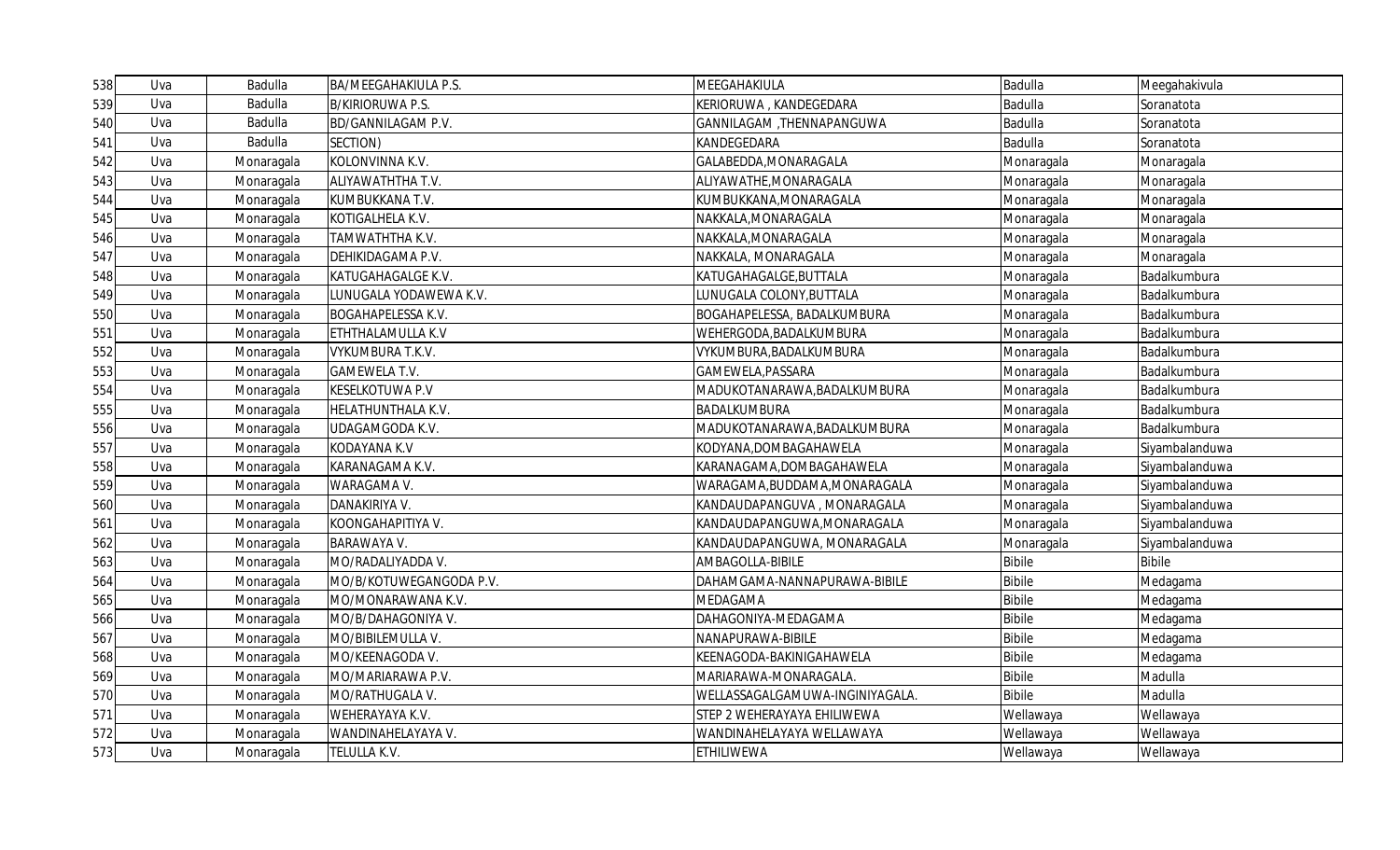| 574 | Uva | Monaragala | YAVWANA KUMARAPURA V.             | <b>UVA KUDAOYA</b>                         | Wellawaya     | Wellawaya      |
|-----|-----|------------|-----------------------------------|--------------------------------------------|---------------|----------------|
| 575 | Uva | Monaragala | DEBARAARA K.V.                    | <b>UVA KUDAOYA</b>                         | Wellawaya     | Wellawaya      |
| 576 | Uva | Monaragala | KEERTHIKUMARAPURA V.              | GINIGALPELASSA, SEVENAGALA                 | Wellawaya     | Tanamalwila    |
| 577 | Uva | Monaragala | MUTHUMINIGAMA K.V.                | SEWANAGALA                                 | Wellawaya     | Tanamalwila    |
| 578 | Uva | Monaragala | UDAWALAWA 7 K.V.                  | EKAMUTHUGAMA, SEWANAGALA                   | Wellawaya     | Tanamalwila    |
| 579 | Uva | Monaragala | MO/BI/NAGALA SRI PIYARATHANA K.V. | NAGALA, BIBILE                             | <b>Bibile</b> | <b>Bibile</b>  |
| 580 | Uva | Monaragala | MO/B/BADULLAGAMMANA K.V.          | BADULLAGAMMANA, BIBILE                     | <b>Bibile</b> | <b>Bibile</b>  |
| 581 | Uva | Monaragala | MO/BI/KOTAGAMA K.V.               | KOTAGAMA, BIBILE                           | <b>Bibile</b> | <b>Bibile</b>  |
| 582 | Uva | Monaragala | MO/SIRI DAMMAPALA V.              | YALKUMBURA, BIBILE                         | <b>Bibile</b> | <b>Bibile</b>  |
| 583 | Uva | Monaragala | MO/BAKINIGAHAWELA SINHALA K.V.    | <b>BAKINIGAHAWELA, BIBILE</b>              | <b>Bibile</b> | Medagama       |
| 584 | Uva | Monaragala | MO/BI/ELLAKONA K.V.               | ELLAKONA, NANNAPURAWA, BIBILE              | <b>Bibile</b> | Medagama       |
| 585 | Uva | Monaragala | MO/B/M/PITADENIYA P.V.            | KINNARABOWA, PITADENIYA, MEDAGAMA, BIBILA  | <b>Bibile</b> | Medagama       |
| 586 | Uva | Monaragala | MO/MELLAGAMA K.V.                 | MELLAGAMA, MEDAGAMA                        | <b>Bibile</b> | Medagama       |
| 587 | Uva | Monaragala | MO/THAMPALAWELA K.V.              | <b>DAMBAGALLA</b>                          | <b>Bibile</b> | Madulla        |
| 588 | Uva | Monaragala | MO/GALBOKKA K.V.                  | GALBOKKA, DAMBAGALLA                       | <b>Bibile</b> | Madulla        |
| 589 | Uva | Monaragala | MO/MAGANDANA OYA COLONY J.S.      | DOMBAGAHAWELA                              | <b>Bibile</b> | Madulla        |
| 590 | Uva | Monaragala | MO/THERALA K.V.                   | DAMBAGALLA, MONARAGALA                     | <b>Bibile</b> | Madulla        |
| 591 | Uva | Monaragala | MO/GALLABA K.V.                   | BADALKUMBURA                               | Monaragala    | Badalkumbura   |
| 592 | Uva | Monaragala | MO/MEEGAHAYAYA P.V.               | MEEGAHAYAYA, BADALKUMBURA                  | Monaragala    | Badalkumbura   |
| 593 | Uva | Monaragala | MO/MALIGATENNA M.V.               | MALIGATENNA, BADALKUMBURA                  | Monaragala    | Badalkumbura   |
| 594 | Uva | Monaragala | MO/MEEGAHAMADA P.V.               | BADALKUMBURA                               | Monaragala    | Badalkumbura   |
| 595 | Uva | Monaragala | MO/MAGANDANAMULLA K.V             | MAGANDANAMULLA, MONARAGALA                 | Monaragala    | Monaragala     |
| 596 | Uva | Monaragala | MO/VIHARAMULLA P.S                | VIHARAMULLA, MONARAGALA                    | Monaragala    | Monaragala     |
| 597 | Uva | Monaragala | MO/WELIYAYA MAYURAGIRI K.V.       | MONARAGALA                                 | Monaragala    | Monaragala     |
| 598 | Uva | Monaragala | MO/MAHANAMA K.V.                  | <b>MONARAGALA</b>                          | Monaragala    | Monaragala     |
| 599 | Uva | Monaragala | MO/SI/MUTHUKANDIYA 2ND STEP K.V.  | 3 RD VILLAGE, MUTHUKANDIYA, SIYAMBALANDUWA | Monaragala    | Siyambalanduwa |
| 600 | Uva | Monaragala | MO/MUTHUKANDIYA STEP 3 K.V.       | SIYAMBALANDUWA                             | Monaragala    | Siyambalanduwa |
| 601 | Uva | Monaragala | MO/KIULAYAYA K.V.                 | DOMBAGAHAWELA                              | Monaragala    | Siyambalanduwa |
| 602 | Uva | Monaragala | MO/SI/KALUOBBA K.V.               | SIYAMBALANDUWA                             | Monaragala    | Siyambalanduwa |
| 603 | Uva | Monaragala | MO/MALWATTAWALA P.V.              | WELLAWAYA                                  | Wellawaya     | Wellawaya      |
| 604 | Uva | Monaragala | MO/ANAPALLAMA K.V.                | ANAPALLAMA, WELLAWAYA                      | Wellawaya     | Wellawaya      |
| 605 | Uva | Monaragala | MO/GAMPANGUWA K.V.                | WELLAWAYA                                  | Wellawaya     | Wellawaya      |
| 606 | Uva | Monaragala | MO/YALABOWA MODEL K.V.            | YALABOWA, WELLAWAYA                        | Wellawaya     | Wellawaya      |
| 607 | Uva | Monaragala | MO/DUTUGEMUNU P.S.                | <b>BUTTALA.</b>                            | Wellawaya     | <b>Buttala</b> |
| 608 | Uva | Monaragala | MO/JANASANKHA MODEL S.            | MAHAGODAYAYA, BUTTALA                      | Wellawaya     | <b>Buttala</b> |
| 609 | Uva | Monaragala | MO/PIYANANDA K.V.                 | <b>BUTTALA</b>                             | Wellawaya     | <b>Buttala</b> |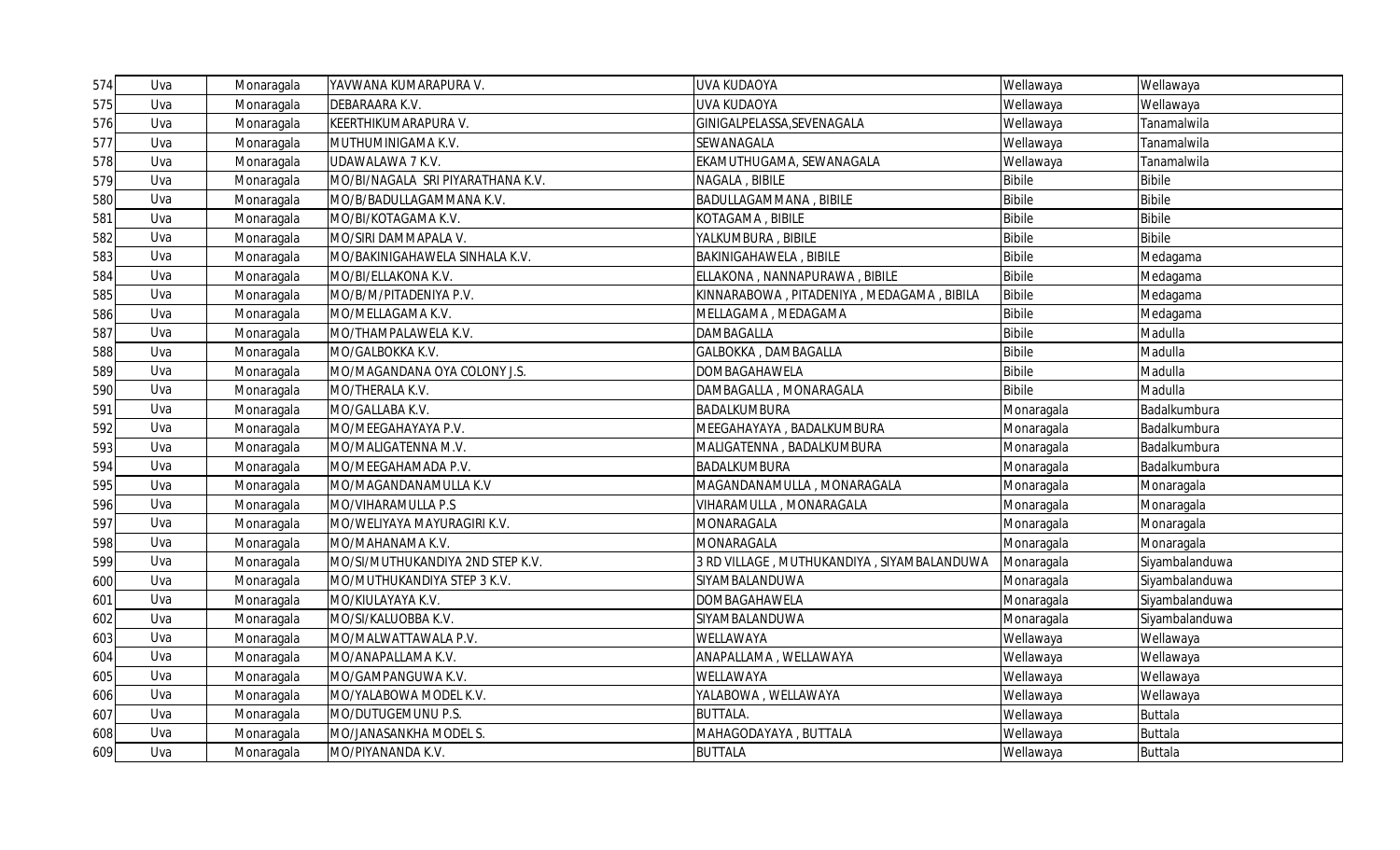| 610 | Uva      | Monaragala | MO/ALUTHWELA J.S.                         | PUHULKOUWA, BUTTALA          | Wellawaya   | <b>Buttala</b> |
|-----|----------|------------|-------------------------------------------|------------------------------|-------------|----------------|
| 611 | Uva      | Monaragala | MO/KIRIIBBANARA K.V.                      | KIRIIBBAN WEWA , SEWANAGALA  | Wellawaya   | Tanamalwila    |
| 612 | Uva      | Monaragala | MO/SWARNAPRADEEPA P.V.                    | SEWANAGALA                   | Wellawaya   | Tanamalwila    |
| 613 | Uva      | Monaragala | MO/INDIKOLAPELESSA P.S.                   | SEWANAGALA                   | Wellawaya   | Tanamalwila    |
| 614 | Uva      | Monaragala | BODAGAMA M.V.                             | TANAMALWILA                  | Wellawaya   | Tanamalwila    |
| 615 | Uva      | Monaragala | KITULKOTE M.V.                            | KITULKOTE, TANAMLWILA        | Wellawaya   | Wellawaya      |
| 616 | Uva      | Monaragala | MO/KIUL - ARA SAMANSIRI KARUNARATHNA P.S. | TANAMALWILA                  | Wellawaya   | Tanamalwila    |
| 617 | Uva      | Monaragala | MO/KATHARAGAMA P.S.                       | NEW TOWN, KATHARAGAMA        | Wellawaya   | Tanamalwila    |
| 618 | Uva      | Monaragala | MO/DETAGAMUWA K.V.                        | KATARAGAMA                   | Wellawaya   | Tanamalwila    |
| 619 | Uva      | Monaragala | MO/GOTHAMIGAMA K.V.                       | GOTHAMIGAMA, KATARAGAMA      | Wellawaya   | Tanamalwila    |
| 620 | Southern | Galle      | G/KALAHE GEMUNU P.S.                      | KALAHE, WANCHAWELA           | Galle       | Akmeemana      |
| 621 | Southern | Galle      | G/PILANA THAKSHILA K.V.                   | PILANA, WANCHAWALA           | Galle       | Akmeemana      |
| 622 | Southern | Galle      | PEDINNORUWA SARANAPALA JAYANTHI K.V.      | WANCHAWALA                   | Galle       | Akmeemana      |
| 623 | Southern | Galle      | G/MEEGODA SARWAMITHRA MAHA V.             | WANCHAWALA                   | Galle       | Akmeemana      |
| 624 | Southern | Galle      | G/HALIWALA MUSLIM P.S.                    | HAYLEY ROAD, ANANGODA, GALLE | Galle       | Akmeemana      |
| 625 | Southern | Galle      | G/YATAGALA MALCOLM P.S.                   | UNAWATUNA, GALLE             | Galle       | Akmeemana      |
| 626 | Southern | Galle      | G/PANAGAMUWA AMARASINGHA K.V.             | PANAGAMUWA, WANCHAWALA       | Galle       | Akmeemana      |
| 627 | Southern | Galle      | G/RAHULA V.                               | OPATHA, ULUWITIKE, GALLE     | Galle       | Akmeemana      |
| 628 | Southern | Galle      | G/THOTAGODA ATTHADASSIE K.V.              | AKMEEMANA                    | Galle       | Akmeemana      |
| 629 | Southern | Galle      | G/WATHURAVILA DHARMAPALA K.V.             | <b>BATAPOLA</b>              | Ambalangoda | Ambalangoda    |
| 630 | Southern | Galle      | AM/DORALA K.V.                            | DORALA, BATAPOLA             | Ambalangoda | Ambalangoda    |
| 631 | Southern | Galle      | G/KAHATAPITIYA K.V.                       | <b>BATAPOLA</b>              | Ambalangoda | Ambalangoda    |
| 632 | Southern | Galle      | SIRI ANOMADASSI K.V                       | <b>BATAPOLA</b>              | Ambalangoda | Ambalangoda    |
| 633 | Southern | Galle      | SP/G/AM/SHASTHRALOKA K.V.                 | KARUWALABEDDA, MEETIYAGODA   | Ambalangoda | Ambalangoda    |
| 634 | Southern | Galle      | G/PATHANA P.S.                            | <b>HIKKADUWA</b>             | Ambalangoda | Ambalangoda    |
| 635 | Southern | Galle      | G/BERATUDUWA P.S.                         | BERATUDUWA, GONAPINUWALA     | Ambalangoda | Ambalangoda    |
| 636 | Southern | Galle      | WOODLAND VIDYALAYA                        | GONAPINUWALA                 | Ambalangoda | Ambalangoda    |
| 637 | Southern | Galle      | G/MAJUWANA K.V.                           | KERADEWALA, MAJUWANA         | Galle       | Baddegama      |
| 638 | Southern | Galle      | G/GANEGAMA NORTH V.                       | GANEGAMA NORTH , BADDEGAMA   | Galle       | Baddegama      |
| 639 | Southern | Galle      | G/WEIHENA K.V.                            | WEIHENA, BADDEGAMA           | Galle       | Baddegama      |
| 640 | Southern | Galle      | G/PILAGODA J.S.                           | PILAGODA, BADDEGAMA          | Galle       | Baddegama      |
| 641 | Southern | Galle      | G/SRI RATHNASARA.M.V                      | <b>BADDEGAMA</b>             | Galle       | Baddegama      |
| 642 | Southern | Galle      | G/INDURUPATHWILA VIDYANANDA K.V.          | WEIHENA, BADDEGAMA           | Galle       | Baddegama      |
| 643 | Southern | Galle      | G/UDUGAMA P.S.                            | UDUGAMA, GALLE               | Udugama     | Mapalagama     |
| 644 | Southern | Galle      | G/KETAGODA K.V.                           | KETAGODA, UDUGAMA            | Udugama     | Mapalagama     |
| 645 | Southern | Galle      | G/GONADENIYA K.V.                         | UDUGAMA, GALLE               | Udugama     | Mapalagama     |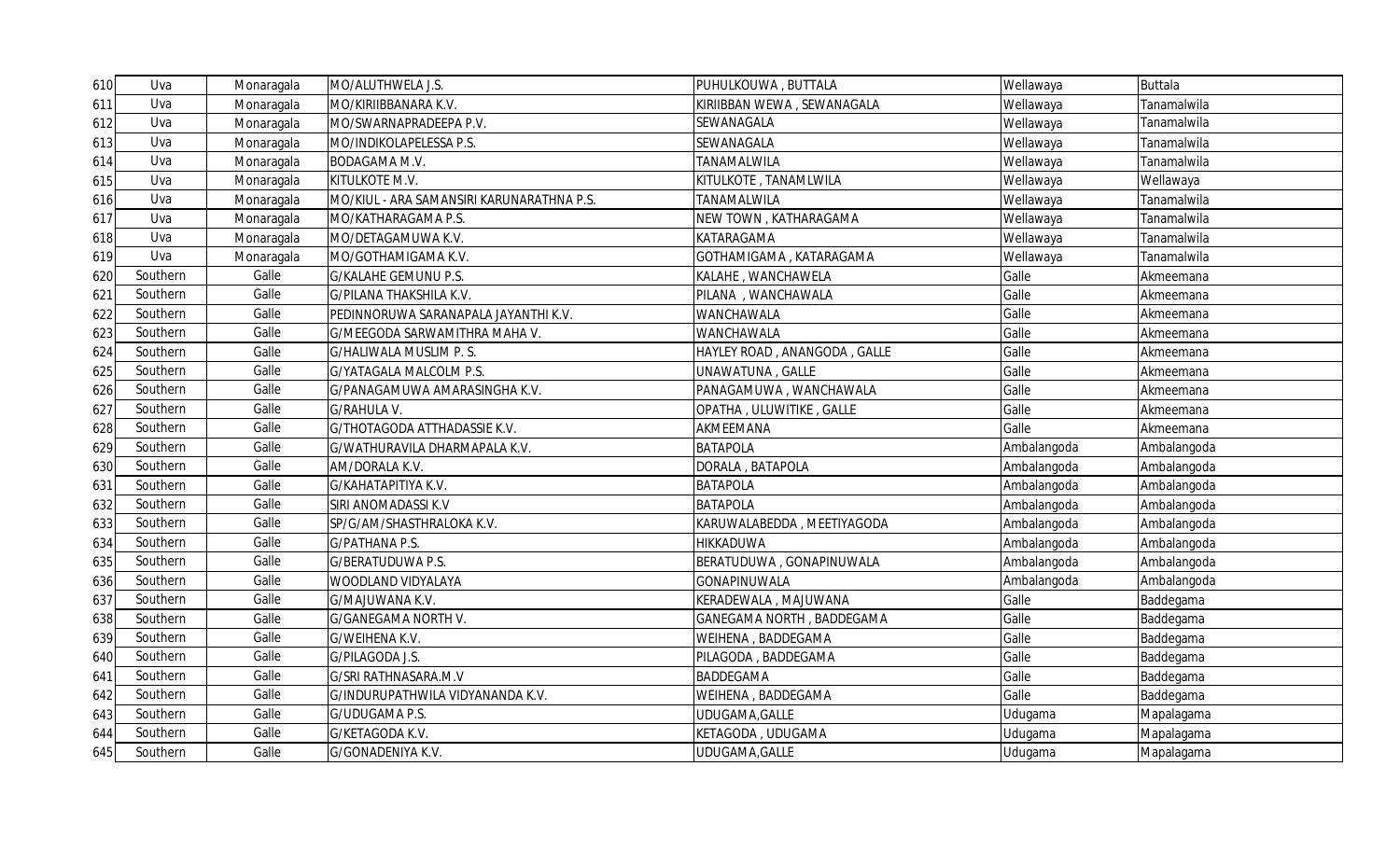| 646I | Southern | Galle | G/BEMBADA K.V.                          | YATALAMATHTHA                         | Udugama  | Mapalagama |
|------|----------|-------|-----------------------------------------|---------------------------------------|----------|------------|
| 647  | Southern | Galle | G/KURUPANAWA K.V.                       | KURUPANAWA , NAGODA                   | Udugama  | Mapalagama |
| 648  | Southern | Galle | G/NAGODA P.S.                           | NAGODA, GALLE                         | Udugama  | Mapalagama |
| 649  | Southern | Galle | G/GONALAGODA VJAYABAHU K.V.             | GAMMEDDEGODA, NAGODA                  | Udugama  | Mapalagama |
| 650  | Southern | Galle | G/KALUVALAGALA P.S.                     | MAGEDARA, GALLE                       | Udugama  | Udugama    |
| 651  | Southern | Galle | G/UDUWELLA SASTHRODAYA K.V.             | UDUWELLA, MAGEDARA, GALLE             | Udugama  | Udugama    |
| 652  | Southern | Galle | G/ELLA EHALA DARMODAYA K.V.             | <b>MAGEDARA</b>                       | Udugama  | Udugama    |
| 653  | Southern | Galle | G/J.D.DHARMASENA K.V.                   | THUNDUWA, HABURUGALA                  | Elpitiya | Bentota    |
| 654  | Southern | Galle | G/DEDDUWA M.V.                          | HABURUGALA                            | Elpitiya | Bentota    |
| 655  | Southern | Galle | SP/EL/HABURUGALA DHARMARAJA K.V.        | ELPITIYA ROAD, HABURUGALA             | Elpitiya | Bentota    |
| 656  | Southern | Galle | G/DHARAMAPALA K.V.                      | <b>BENTOTA</b>                        | Elpitiya | Bentota    |
| 657  | Southern | Galle | G/IGALA SARANANKARA K.V.                | ELPITIYA                              | Elpitiya | Elpitiya   |
| 658  | Southern | Galle | G/RATHANASIRI ROYAL COLLEGE             | <b>ELPITIYA</b>                       | Elpitiya | Elpitiya   |
| 659  | Southern | Galle | G/KUDAGALA K.V.                         | KUDAGALA, ELPITIYA                    | Elpitiya | Elpitiya   |
| 660  | Southern | Galle | G/PITUWALA K.V.                         | PITUWALA, ELPITIYA                    | Elpitiya | Elpitiya   |
| 661  | Southern | Galle | G/KANDEWATTA AL - MEERAN MUSLIM K.V.    | KANDEWATTA, GALLE                     | Galle    | Galle      |
| 662  | Southern | Galle | G/UKWATTA V.                            | UKWATTA, GINTOTA                      | Galle    | Galle      |
| 663  | Southern | Galle | G/BUDDHIST THEOSOPHICAL SOCIETY COLLEGE | DADALLA, GALLE                        | Galle    | Galle      |
| 664  | Southern | Galle | <b>G/GINTOTA DARMAPALA V.</b>           | <b>GINTOTA</b>                        | Galle    | Galle      |
| 665  | Southern | Galle | G/SIRI SEELAWANSA P.V.                  | GOVIYAPANA, AHANGAMA                  | Galle    | Habaraduwa |
| 666  | Southern | Galle | G/SRI SANGARATHANA P.S.                 | AHANGAMA                              | Galle    | Habaraduwa |
| 667  | Southern | Galle | G/MEEGAHAGODA K.V                       | AHANGAMA, HABARADUWA                  | Galle    | Habaraduwa |
| 668  | Southern | Galle | G/NAKANDA BOYS P.V.                     | ROHITHA MAWATHA, NAKANDA, AHANGAMA    | Galle    | Habaraduwa |
| 669  | Southern | Galle | G/PITIDUWA K.V.                         | PITIDUWA, HABARADUWA                  | Galle    | Habaraduwa |
| 670  | Southern | Galle | G/MEEPE AMATHAYANA K.V.                 | MEEPE, HABARADUWA                     | Galle    | Habaraduwa |
| 671  | Southern | Galle | G/DIKKUMBURA K.V.                       | PANUGALGODA, DIKKUMBURA, AHANGAMA     | Galle    | Habaraduwa |
| 672  | Southern | Galle | G/ANDOGODA K.V.                         | ANDUGODA, DIKKUMBURA, AHANGAMA, GALLE | Galle    | Habaraduwa |
| 673  | Southern | Galle | G/WATHAWANA K.V                         | PEGIRIHENA , IMADUWA                  | Galle    | Habaraduwa |
| 674  | Southern | Galle | G/BEDIPITA K.V.                         | ANGULUGAHA                            | Galle    | Habaraduwa |
| 675  | Southern | Galle | G/PARAGODA SRI GUNARATHANA K.V.         | PARAGODA, IMADUWA                     | Galle    | Habaraduwa |
| 676  | Southern | Galle | G/MAYAKADUWA SRI GUNANANDA K.V.         | MAYAKADUWA , IMADUWA                  | Galle    | Habaraduwa |
| 677  | Southern | Galle | G/MALALGODA SIRI SEEWALI P.V.           | MALALGODA, DICKKUBURA                 | Galle    | Habaraduwa |
| 678  | Southern | Galle | G/NIYAGAMA K.V.                         | NIYAGAMA, THALGASWELA                 | Elpitiya | Niyagama   |
| 679  | Southern | Galle | G/NIYAGAMA VIJITHA K.V.                 | NIYAGAMA ,THALGASWELA                 | Elpitiya | Pitigala   |
| 680  | Southern | Galle | G/SIRI PABANKARA K.V.                   | HORANGALLA, THALGASWELA               | Elpitiya | Niyagama   |
| 681  | Southern | Galle | G/POLPELAKETIYA ADARSHA K.V.            | POLPELAKETIYA, THALGASWELA            | Elpitiya | Niyagama   |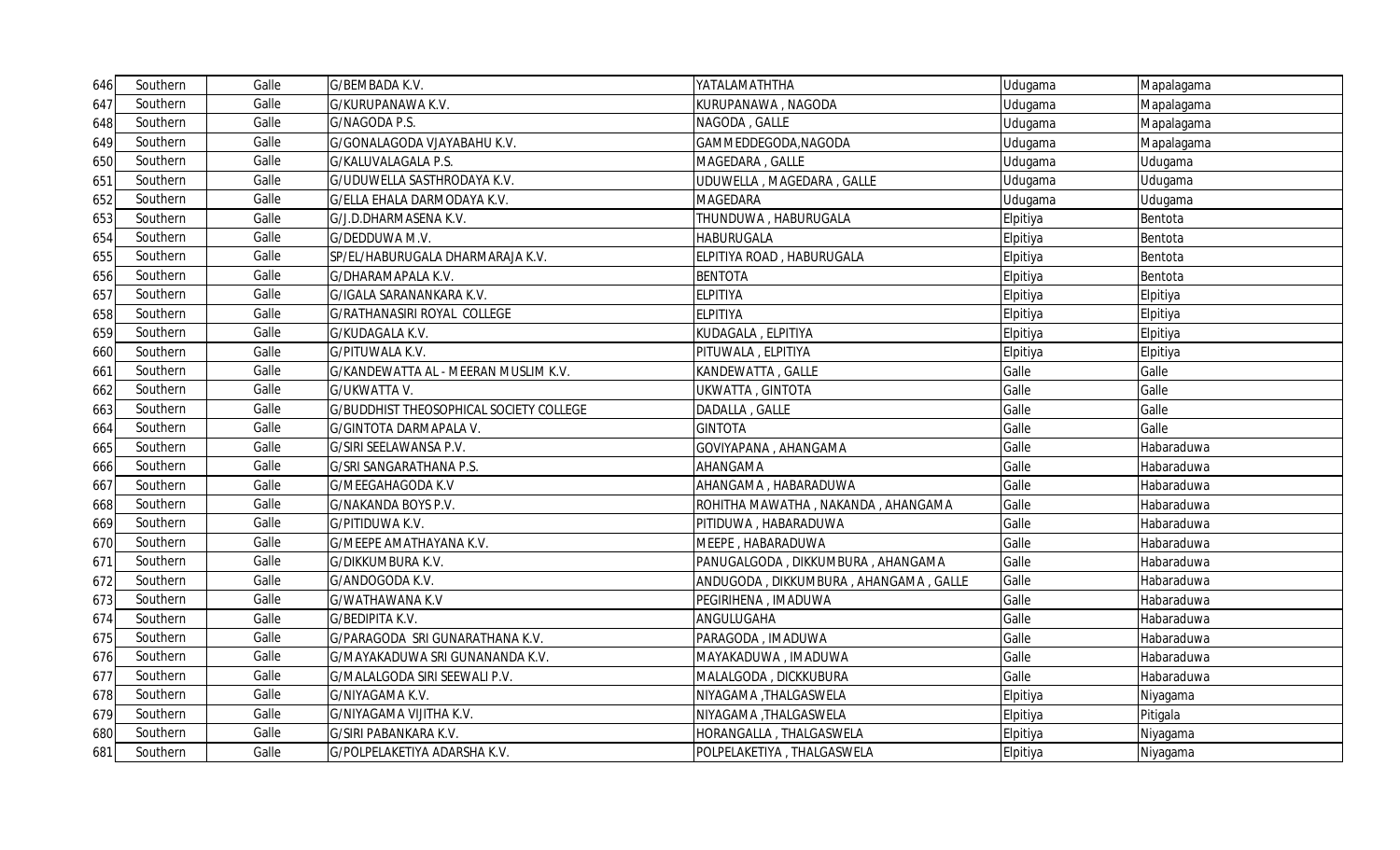| 682 | Southern | Galle | G/MAWITA MODEL J.S.                    | MAWITA, NELUWA                  | Udugama     | Tawalama            |
|-----|----------|-------|----------------------------------------|---------------------------------|-------------|---------------------|
| 683 | Southern | Galle | G/MEDAGAMA MODEL SCHOOL                | NELUWA                          | Udugama     | Tawalama            |
| 684 | Southern | Galle | G/IHALA LELWALA K.V.                   | LELWALA, NELUWA, GALLE          | Udugama     | Tawalama            |
| 685 | Southern | Galle | G/WEERAPANA JANAPADA P.S.              | WEERAPANA EAST, OPATHA          | Udugama     | Tawalama            |
| 686 | Southern | Galle | G/OKANDU HENA K.V.                     | SENANAYAKA RD., OPATHA          | Udugama     | Tawalama            |
| 687 | Southern | Galle | G/THALANGALLA K.V.                     | MALGALLA, THALANGALLA, GALLE    | Udugama     | Tawalama            |
| 688 | Southern | Galle | G/WEERAPANA K.V.                       | WEERAPANA, OPATHA               | Udugama     | Tawalama            |
| 689 | Southern | Galle | G/KOTAWELA K.V.                        | KARANDENIYA                     | Elpitiya    | Karandeniya         |
| 690 | Southern | Galle | G/KEKIRISKANDA K.V.                    | KARANDENIYA                     | Elpitiya    | Karandeniya         |
| 691 | Southern | Galle | <b>G/MAGALA SOUTH K.V</b>              | KARANDENIYA                     | Elpitiya    | Karandeniya         |
| 692 | Southern | Galle | SP/EL/UNAGASWELA K.V.                  | UNAGASWELA, KARANDENIYA         | Elpitiya    | Karandeniya         |
| 693 | Southern | Galle | GL/KALUWALAGODA K.V.                   | KALUWALAGODA , URAGASMANHANDIYA | Elpitiya    | Karandeniya         |
| 694 | Southern | Galle | G/AMPEGAMA K.V.                        | AMPEGAMA                        | Elpitiya    | Divitura-Welivitiya |
| 695 | Southern | Galle | G/GURUSINGHAGODA M.V.                  | GURUSINGHAGODA, AMPEGAMA        | Elpitiya    | Divitura-Welivitiya |
| 696 | Southern | Galle | G/GALAHENKANDA MAHA V.                 | AMPEGAMA                        | Elpitiya    | Divitura-Welivitiya |
| 697 | Southern | Galle | SP/G/ELK/MADDEWILA COLLEGE             | MADDEWILA, ETHKANDURA           | Elpitiya    | Divitura-Welivitiya |
| 698 | Southern | Galle | G/DIMBULDUWA VIDYARATHNA K.V.          | DIMBULDUWA , KULEEGODA          | Ambalangoda | Hikkaduwa           |
| 699 | Southern | Galle | G/MADAMPA KUMARA KASHYAPA K.V.         | KULEEGODA, AMBALANGODA          | Ambalangoda | Hikkaduwa           |
| 700 | Southern | Galle | G/GALAGODA JANAPADA K.V.               | GALAGODA, KULEEGODA             | Ambalangoda | Hikkaduwa           |
| 701 | Southern | Galle | SP/G/AM/AKURALA K.V.                   | AKURALA, KAHAWA                 | Ambalangoda | Hikkaduwa           |
| 702 | Southern | Galle | <b>BALAPITIYA K.V.</b>                 | <b>GALLE ROAD, BALAPITIYA</b>   | Ambalangoda | Balapitiya          |
| 703 | Southern | Galle | G/SRI WIMALASARA K.V.                  | MAHAKARAWA, BALAPITIYA          | Ambalangoda | Balapitiya          |
| 704 | Southern | Galle | SP/AM/WANDADUWA K.V.                   | WANDADUWA, BALAPITIYA           | Ambalangoda | Balapitiya          |
| 705 | Southern | Galle | G/SRI GUNANANDA P.S.                   | BALAPITIYA                      | Ambalangoda | Balapitiya          |
| 706 | Southern | Galle | HEGODA SOORIYA MODEL P.V.              | <b>BOOSSA</b>                   | Ambalangoda | Hikkaduwa           |
| 707 | Southern | Galle | KOTAGODA K.V.                          | KOTAGODA BADDEGAMA              | Galle       | Baddegama           |
| 708 | Southern | Galle | GANEGAMA ROMAN CATHOLIC SINHALA MIX V. | GANEGAMA BADDEGAMA              | Galle       | Baddegama           |
| 709 | Southern | Galle | BATUKANATHTHA K.V.                     | URAGASMANHANDIYA                | Elpitiya    | Karandeniya         |
| 710 | Southern | Galle | MAHAWILA K.V.                          | MAHAWILA HABURUGALA.            | Elpitiya    | Bentota             |
| 711 | Southern | Galle | HORAWALA K.V.                          | HORAWELA HABURUGALA.            | Elpitiya    | Bentota             |
| 712 | Southern | Galle | AMBANA K.V.                            | AMBANA , KAHADUWA               | Elpitiya    | Elpitiya            |
| 713 | Southern | Galle | WATHURUWILA K.V.                       | WATHURUWILA,KAHADUWA            | Elpitiya    | Elpitiya            |
| 714 | Southern | Galle | PINIKAHANA SIRI NIWASA K.V.            | PINIKAHANA, KAHADUWA.           | Elpitiya    | Elpitiya            |
| 715 | Southern | Galle | ERMULLA K.V.                           | KAHADUWA                        | Elpitiya    | Elpitiya            |
| 716 | Southern | Galle | THALAGASPE K.V.                        | <b>TALAGASPE</b>                | Elpitiya    | Elpitiya            |
| 717 | Southern | Galle | HIBUTUGODA K.V.                        | PITIGALA                        | Elpitiya    | Elpitiya            |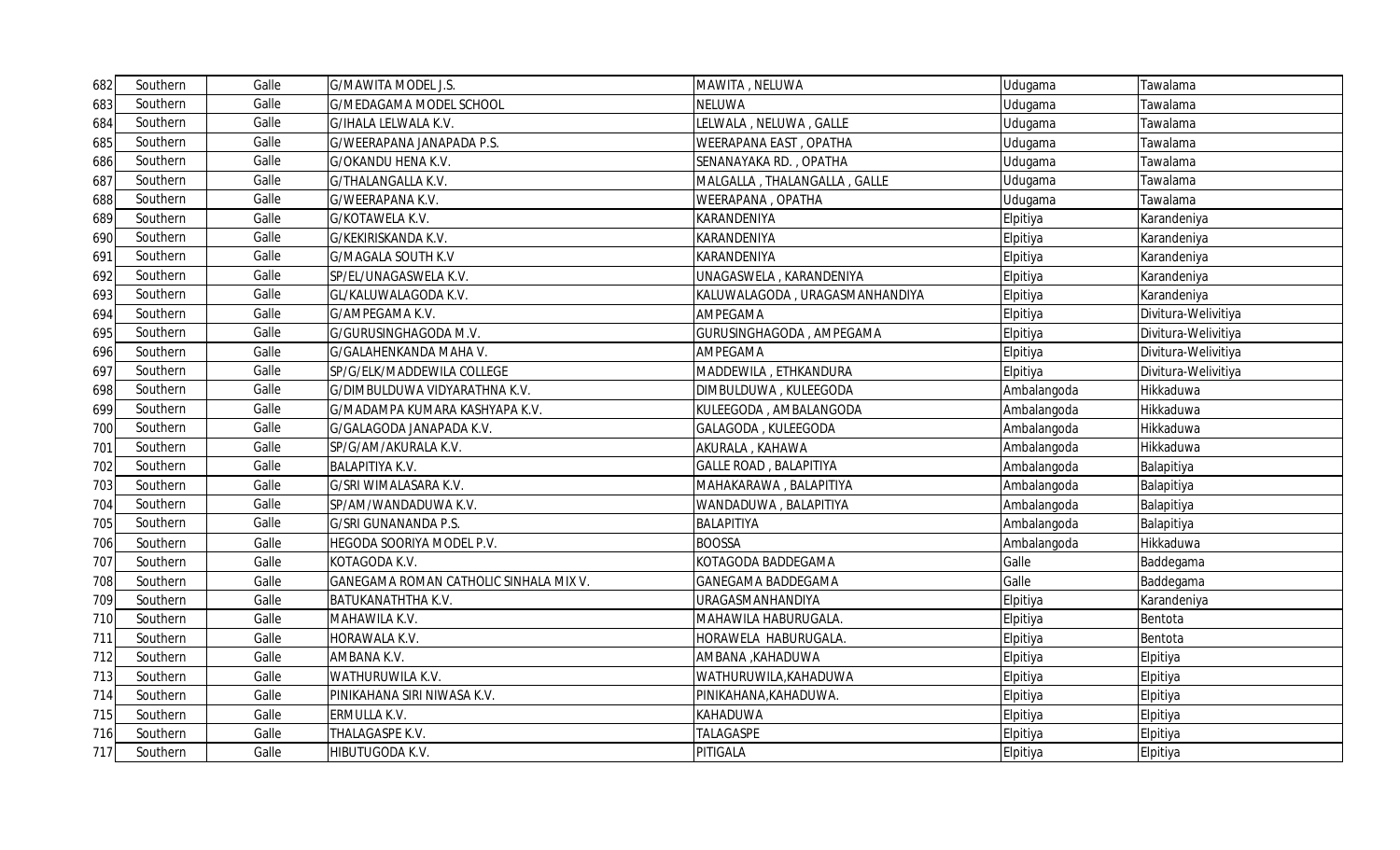| 718 | Southern | Galle | AMUGODA P.V.                        | AMUGODA                     | Elpitiya    | Elpitiya    |
|-----|----------|-------|-------------------------------------|-----------------------------|-------------|-------------|
| 719 | Southern | Galle | <b>IHALA OMATTA K.V.</b>            | IHALA OMATTA, GANEGODA.     | Elpitiya    | Elpitiya    |
| 720 | Southern | Galle | OMATHTHA K.V.                       | OMATHTHA, GANEGODA          | Elpitiya    | Elpitiya    |
| 721 | Southern | Galle | AVITHTHAWA NALANDA K.V.             | GANEGODA                    | Elpitiya    | Elpitiya    |
| 722 | Southern | Galle | OMATHTHA M.V.                       | GANEGODA                    | Elpitiya    | Elpitiya    |
| 723 | Southern | Galle | WALLAMBAGALA K.V.                   | ELPITIYA                    | Elpitiya    | Elpitiya    |
| 724 | Southern | Galle | ELPITIYA BOGAHA K.V.                | <b>ELPITIYA</b>             | Elpitiya    | Elpitiya    |
| 725 | Southern | Galle | ELPITIYA P.V.                       | <b>ELPITIYA</b>             | Elpitiya    | Elpitiya    |
| 726 | Southern | Galle | AL AKSHA P.V.                       | H.KEDMOND MAWATHA, GALLE    | Galle       | Galle       |
| 727 | Southern | Galle | <b>GONAPINUWALA P.V.</b>            | <b>GONAPINUWALA</b>         | Ambalangoda | Ambalangoda |
| 728 | Southern | Galle | KATHALUWA G.V.S.DE.SILVA P.V.       | KATHALUWA, AHANGAMA         | Galle       | Habaraduwa  |
| 729 | Southern | Galle | PELESSA SIRIWIMALASIRI K.V.         | THITHTHAGALLA AHANGAMA      | Galle       | Habaraduwa  |
| 730 | Southern | Galle | SRI DHARMARAMA MODEL K.V.           | MUNIDASA MAWATHA AHANGAMA   | Galle       | Habaraduwa  |
| 731 | Southern | Galle | NAKANDA BALIKA K.V.                 | AHANGAMA                    | Galle       | Habaraduwa  |
| 732 | Southern | Galle | G/MARTIN WICKRAMASINGHA K.V.        | HABARADUWA                  | Galle       | Habaraduwa  |
| 733 | Southern | Galle | HABARADUWA ABHAYADANA K.V.          | HABARADUWA                  | Galle       | Habaraduwa  |
| 734 | Southern | Galle | HARUMALGODA EAST K.V.               | HARUMALGODA HABARADUWA      | Galle       | Habaraduwa  |
| 735 | Southern | Galle | HARUMALGODA WEST K.V.               | HARUMALGODA WEST-ANGULUGAHA | Galle       | Habaraduwa  |
| 736 | Southern | Galle | YASODARA SANGAMITHTHA BALIKA P.V.   | <b>DODANDUW</b>             | Ambalangoda | Hikkaduwa   |
| 737 | Southern | Galle | SRI DHAMMASARA PIYARATHANA M.V.     | DODANDUWA.                  | Ambalangoda | Hikkaduwa   |
| 738 | Southern | Galle | THIRANAGAMA VIDYATHILAKA K.V.       | THIRANAGAMA HIKKADUWA       | Ambalangoda | Hikkaduwa   |
| 739 | Southern | Galle | PATUWATHA LANKASABA K.V.            | PATUWATHA DODANDUWA.        | Ambalangoda | Hikkaduwa   |
| 740 | Southern | Galle | KALUPE VISHAKA K.V.                 | KALUPE HIKKADUWA.           | Ambalangoda | Hikkaduwa   |
| 741 | Southern | Galle | MALAWENNA K.V.                      | MALAWENNA                   | Ambalangoda | Hikkaduwa   |
| 742 | Southern | Galle | THOTOGAMUWA VIJAYABAHU M.V.         | THOTAGAMUWA HIKKADUWA       | Ambalangoda | Hikkaduwa   |
| 743 | Southern | Galle | RAJGAMA SIRISUMANA K.V.             | RAJGAMA                     | Ambalangoda | Hikkaduwa   |
| 744 | Southern | Galle | SIR EARNEST K.V.                    | RATHGAMA                    | Ambalangoda | Hikkaduwa   |
| 745 | Southern | Galle | GALKEMINAWA THILAKA K.V.            | <b>BOOSSA</b>               | Ambalangoda | Hikkaduwa   |
| 746 | Southern | Galle | MALALANKARA K.V.                    | KATUDAMPE, DODANDUWA        | Ambalangoda | Hikkaduwa   |
| 747 | Southern | Galle | EBULGODA K.V.                       | EBULGODA, RATHGAMA          | Ambalangoda | Hikkaduwa   |
| 748 | Southern | Galle | NALAGASDENIYA JAYANTHI K.V.         | HIKKADUWA                   | Ambalangoda | Hikkaduwa   |
| 749 | Southern | Galle | WERAGODA WIJAYABA P.V.              | WERAGODA                    | Ambalangoda | Hikkaduwa   |
| 750 | Southern | Galle | MEETIYAGODA K.V.                    | MEETIYAGODA                 | Ambalangoda | Ambalangoda |
| 751 | Southern | Galle | RANAPANADENIYA SRI DHARMADHARA K.V. | RATHGAMA                    | Ambalangoda | Hikkaduwa   |
| 752 | Southern | Galle | RONNADUWA K.V.                      | MEETIYAGODA                 | Ambalangoda | Ambalangoda |
| 753 | Southern | Galle | KIRALAGAHAWELA K.V.                 | KIRALAGAHAWELA, MEETIYAGODA | Ambalangoda | Ambalangoda |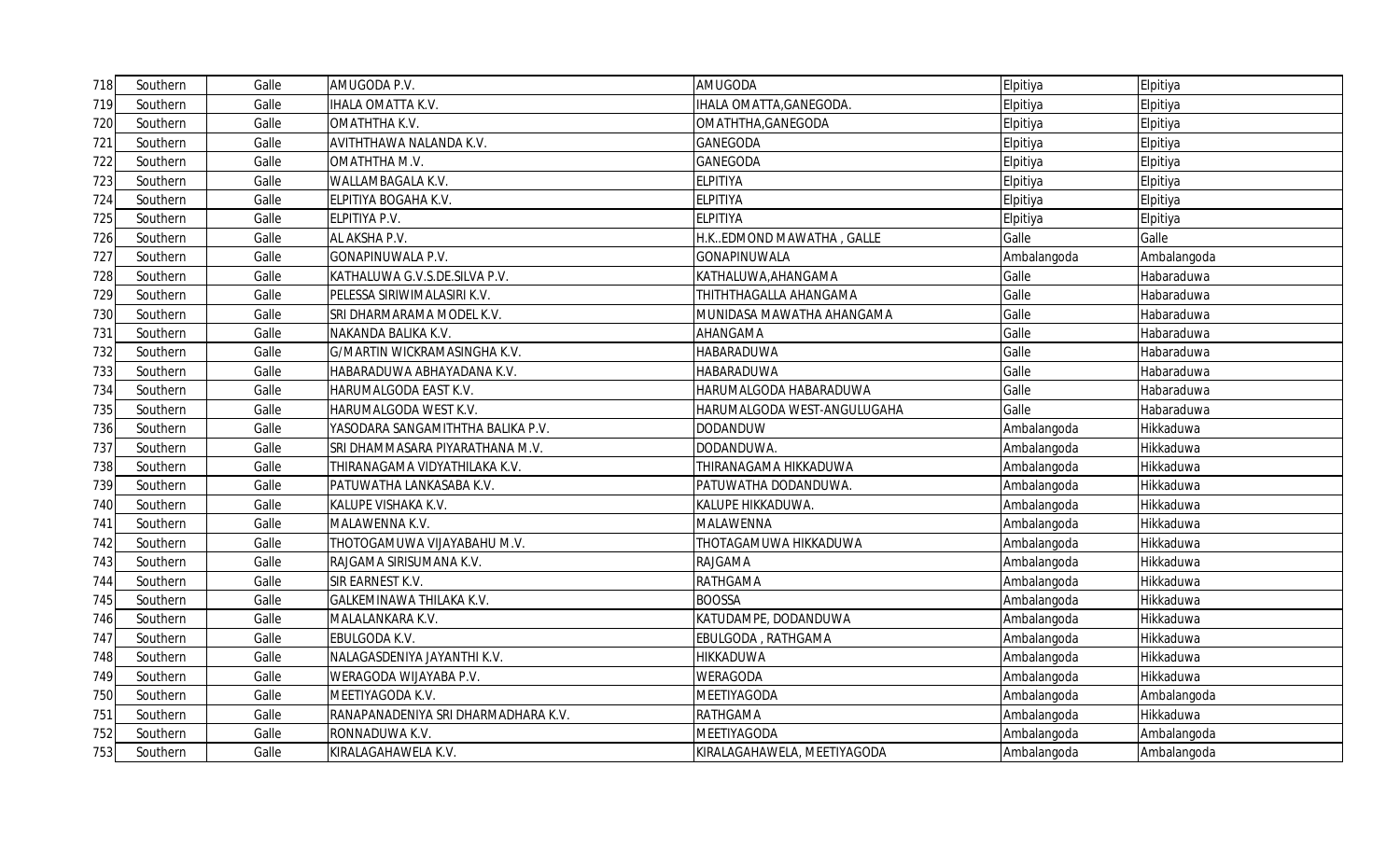| 754 | Southern | Galle | MAWELLA K.V.                         | MAWELLA AHANGAMA                        | Galle    | Habaraduwa  |
|-----|----------|-------|--------------------------------------|-----------------------------------------|----------|-------------|
| 755 | Southern | Galle | KODAGODA SRI UPATISSA K.V.           | KODAGODA EMADUWA                        | Galle    | Habaraduwa  |
| 756 | Southern | Galle | PANCHALIYA M.V.                      | DIKKUMBURA, AHANGAMA                    | Galle    | Habaraduwa  |
| 757 | Southern | Galle | THITTAGALLA ATHTHADASSI K.V.         | THITTAGALLA AHANGAMA                    | Galle    | Habaraduwa  |
| 758 | Southern | Galle | WELIKONDA SRI JEEWANANDA K.V.        | WELIKONDA ANGULUGAHA                    | Galle    | Habaraduwa  |
| 759 | Southern | Galle | PUSWELKADA K.V.                      | <b>IMADUWA GALLE</b>                    | Galle    | Habaraduwa  |
| 760 | Southern | Galle | KOMBALA K.V.                         | KOMBALA, IMADUWA                        | Galle    | Habaraduwa  |
| 761 | Southern | Galle | IMADUWA NALANDA P.V.                 | <b>IMADUWA</b>                          | Galle    | Habaraduwa  |
| 762 | Southern | Galle | G/YATAGALA K.V.                      | URAGASMANHANDIYA                        | Elpitiya | Karandeniya |
| 763 | Southern | Galle | G/LENAGALPALATHA K.V.                | LENAGALPALATHA,URAGASMANHANDIYA         | Elpitiya | Karandeniya |
| 764 | Southern | Galle | BELIGASWELLA K.V.                    | URAGASMANHANDIYA                        | Elpitiya | Karandeniya |
| 765 | Southern | Galle | DENZIL KOBBEKADUWA K.V.              | URAGASMANHANDIYA                        | Elpitiya | Karandeniya |
| 766 | Southern | Galle | G/GALPOTHTHAWALA K.V.                | GALPOTHTHAWALA, URAGASMANHANDIYA        | Elpitiya | Karandeniya |
| 767 | Southern | Galle | G/HIPANKANDA K.V.                    | HIPANKANDA, NAWADAGALA                  | Elpitiya | Karandeniya |
| 768 | Southern | Galle | G/WALINGURUKETIYA K.V.               | KIRIMETIYAWA,URAGASMANHANDIYA           | Elpitiya | Karandeniya |
| 769 | Southern | Galle | KARANDENIYA K.V.                     | KARANDIYA                               | Elpitiya | Karandeniya |
| 770 | Southern | Galle | G/MULKETIYATOTA K.V.                 | KARANDENIYA                             | Elpitiya | Karandeniya |
| 771 | Southern | Galle | G/RANDENIGAMA K.V.                   | RANDENIGAMA, KARANDENIYA                | Elpitiya | Karandeniya |
| 772 | Southern | Galle | DANGAHVILA K.V.                      | KARANDENIYA                             | Elpitiya | Karandeniya |
| 773 | Southern | Galle | G/TALGAHAWATTHA K.V.                 | TALGAHAWATTHA,KARANDENIYA               | Elpitiya | Karandeniya |
| 774 | Southern | Galle | G/EGODAWELA K.V.                     | KARANDENIYA                             | Elpitiya | Karandeniya |
| 775 | Southern | Galle | MAHINDA RAJAPAKSHA K.V.              | KARANDENIYA                             | Elpitiya | Karandeniya |
| 776 | Southern | Galle | G/BATUWANGALA WEST K.V.              | BATUWANGALA, NELUWA                     | Udugama  | Tawalama    |
| 777 | Southern | Galle | MAWANANA K.V.                        | MAWANANA, NELUWA                        | Udugama  | Tawalama    |
| 778 | Southern | Galle | PORAWAGAMA K.V.                      | KALAELITHOTA, PORAWAGAMA                | Elpitiya | Pitigala    |
| 779 | Southern | Galle | BANGAMUKANDA K.V.                    | BANGAMUKANDA, PITIGALA                  | Elpitiya | Pitigala    |
| 780 | Southern | Galle | GODAMUNA M.V.                        | PITIGALA                                | Elpitiya | Pitigala    |
| 781 | Southern | Galle | BAMBHARAWANA USBIM JANAPADAYA K.V.   | USBIM JANAPADAYA,BAMBHARAWANA,MATHTAKA  | Elpitiya | Pitigala    |
| 782 | Southern | Galle | G/KARAGODA DHARMARAJA K.V.           | KARAGODA, YAKKALAMULLA                  | Udugama  | Udugama     |
| 783 | Southern | Galle | MINUWANDENIYA K.V.                   | KARAGODA, GALLE                         | Udugama  | Udugama     |
| 784 | Southern | Galle | THELLAMBURA VIJAYA K.V.              | NAKIYADENIYA, GALLE                     | Udugama  | Udugama     |
| 785 | Southern | Galle | G/IHALA THELLAMBURA VIDYAKANTHI K.V. | IHALA THELLAMBURA, NAKIYADENIYA, GALLE. | Udugama  | Udugama     |
| 786 | Southern | Galle | G/NEWUNGALA K.V.                     | NEWUNGALA, KOTTAWAGAMA                  | Udugama  | Udugama     |
| 787 | Southern | Galle | HAPUGALA K.V.                        | HAPUGALA, WAKWELLA                      | Galle    | Akmeemana   |
| 788 | Southern | Galle | IHALAGODA VIJAYA K.V.                | IHALAGODA, AKMEEMANA.                   | Galle    | Akmeemana   |
| 789 | Southern | Galle | HINIDUMGODA VIJAYANANDA K.V.         | HINIDUMGODA, ANANGODA                   | Galle    | Akmeemana   |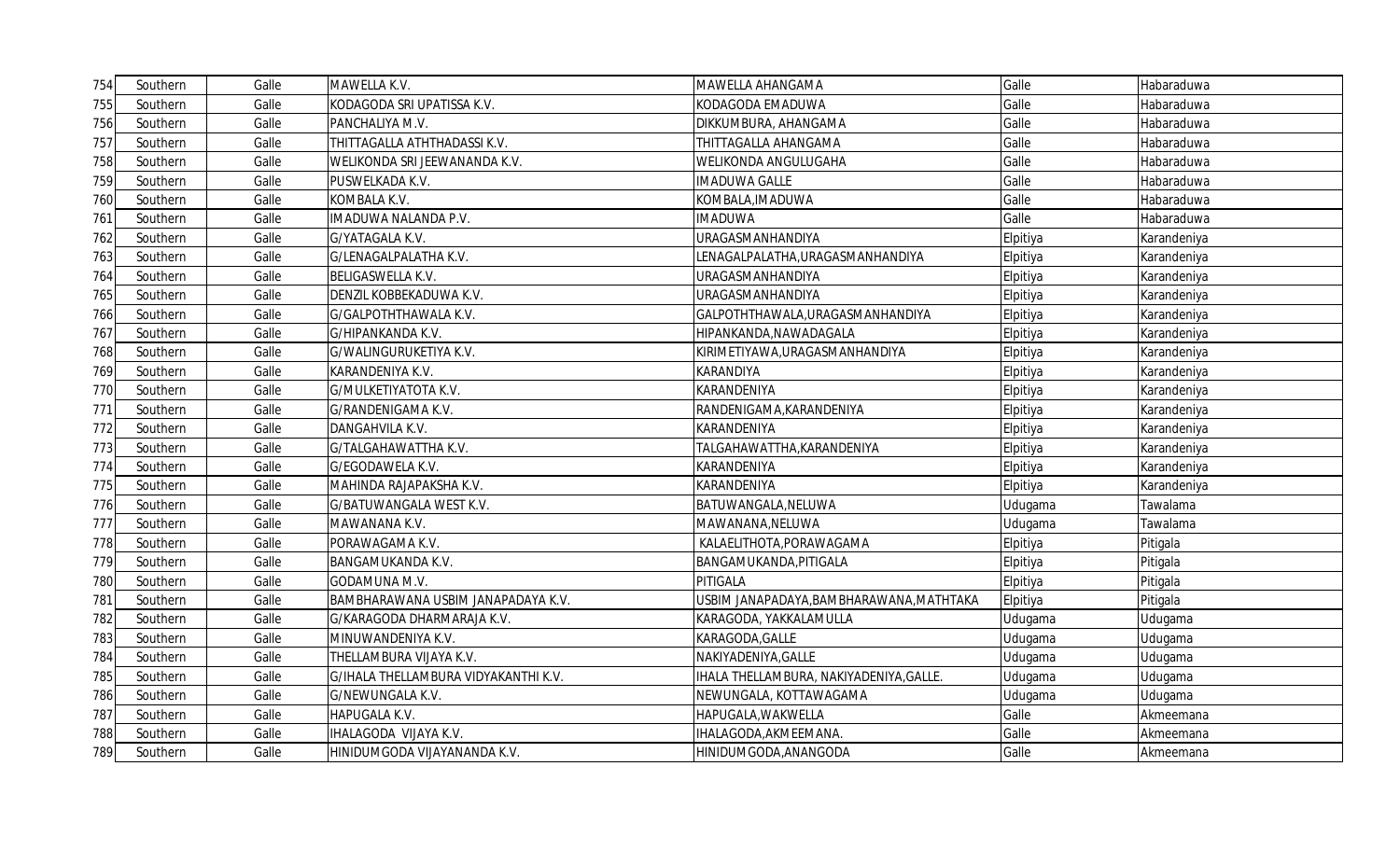| 790 | Southern | Galle | SENAPALA SAMARASEKARA K.V.      | WALAHANDUWA                      | Galle       | Akmeemana   |
|-----|----------|-------|---------------------------------|----------------------------------|-------------|-------------|
| 791 | Southern | Galle | NAVINNA MUSLIM V.               | NAVINNA, ULUVITIKE, GALLE.       | Galle       | Akmeemana   |
| 792 | Southern | Galle | KIRIBATHAWILA K.V.              | DUNWATTA BADDEGAMA               | Galle       | Baddegama   |
| 793 | Southern | Galle | SRI DHARMALOKA K.V.             | HORAGAMPITIYA, GINIMALLAGAHA.    | Galle       | Baddegama   |
| 794 | Southern | Galle | WANDURAMBA P.V.                 | WANDURAMBA CENTRAL COLLEGE GALLE | Galle       | Baddegama   |
| 795 | Southern | Galle | HAMMELIYA K.V.                  | <b>BADDEGAMA</b>                 | Galle       | Baddegama   |
| 796 | Southern | Galle | LELWALA K.V.                    | PAHALA LELWALA WANDURANBA        | Galle       | Baddegama   |
| 797 | Southern | Galle | ELWALA WICKRAMASINGHA K.V.      | <b>WANDURAMBA</b>                | Galle       | Baddegama   |
| 798 | Southern | Galle | MABOTUWANA K.V.                 | WANDURANBA                       | Galle       | Baddegama   |
| 799 | Southern | Galle | THALAWA K.V.                    | THALAWA WADURAMBA                | Galle       | Baddegama   |
| 800 | Southern | Galle | WELIDENIYA K.V.                 | WELIDENIYA WANDURAMBA            | Galle       | Baddegama   |
| 801 | Southern | Galle | PAHALA KEEMBIYA SIRINIWASA K.V. | PAHALAKEEMBIYA PODDALA           | Galle       | Baddegama   |
| 802 | Southern | Galle | NIYAGAMA VIDYADARA K.V.         | NIYAGAMA AKMEEMANA               | Galle       | Akmeemana   |
| 803 | Southern | Galle | PARAMANANDA M.V.                | GALWADUGODA, GALLE               | Galle       | Galle       |
| 804 | Southern | Galle | DADALLA AL MUBHARAK V.          | BOPE RODE, DADALLA, GALLE        | Galle       | Galle       |
| 805 | Southern | Galle | ALHAJ A.R.M THASSIM V.          | 3RD LANE, KATUGODA, GALLE        | Galle       | Galle       |
| 806 | Southern | Galle | howpe M.V.                      | HAWPE, IMADUWA                   | Galle       | Habaraduwa  |
| 807 | Southern | Galle | KAHANDA M.V.                    | KAHANDA, ANGULUGAHA              | Galle       | Habaraduwa  |
| 808 | Southern | Galle | LANUMODARA VIJAYA M.V.          | HABARADUWA                       | Galle       | Habaraduwa  |
| 809 | Southern | Galle | ANGULUGAHA V.                   | ANGULUGAHA                       | Galle       | Habaraduwa  |
| 810 | Southern | Galle | MIHIRIPENNA DAMMRATHNA M.V.     | <b>THALPE</b>                    | Galle       | Habaraduwa  |
| 811 | Southern | Galle | PEELLAGODA SRI SUMANAJOTHI K.V. | GANAHENA, UNAWATUNA              | Galle       | Habaraduwa  |
| 812 | Southern | Galle | <b>BONAVISTA J.S.</b>           | <b>UNAWATUNA</b>                 | Galle       | Habaraduwa  |
| 813 | Southern | Galle | HORADUGODA K.V.                 | <b>IMADUWA</b>                   | Galle       | Habaraduwa  |
| 814 | Southern | Galle | THITHTHAGALLA ATANIKITHA K.V.   | THITHTHAGALLA, AHANGAMA          | Galle       | Habaraduwa  |
| 815 | Southern | Galle | ALUTHWALA M.V.                  | ALUTHWALA                        | Ambalangoda | Ambalangoda |
| 816 | Southern | Galle | NINDANA M.V.                    | NINDANA                          | Ambalangoda | Ambalangoda |
| 817 | Southern | Galle | <b>BUDDHADATHTHA K.V.</b>       | POLWATHTHA AMBALANGODA           | Ambalangoda | Ambalangoda |
| 818 | Southern | Galle | MALIYADEVA M.V.                 | MAWADAVILA RATHGAMA.             | Ambalangoda | Hikkaduwa   |
| 819 | Southern | Galle | GINTHOTA SRI MEDHANKARA M.V.    | PITIWELLA, BOOSSA                | Ambalangoda | Hikkaduwa   |
| 820 | Southern | Galle | MALIDUWA SARIPUTHRA M.V.        | MALIDUWA, BOOSSA                 | Ambalangoda | Hikkaduwa   |
| 821 | Southern | Galle | SRI DHEERANANDA M.V.            | <b>BOOSSA</b>                    | Ambalangoda | Hikkaduwa   |
| 822 | Southern | Galle | KULEEGODA SUMANA K.V.           | KULEEGODA                        | Ambalangoda | Hikkaduwa   |
| 823 | Southern | Galle | AKKARAVISSA K.V.                | AKKARAVISSA PINKANDA DOOANDUWA   | Ambalangoda | Hikkaduwa   |
| 824 | Southern | Galle | KANDEGODA M.V.                  | KANDEGODA AMBALANGODA            | Ambalangoda | Balapitiya  |
| 825 | Southern | Galle | RAJAPAKSHA M.V.                 | AHUNGALLA                        | Ambalangoda | Balapitiya  |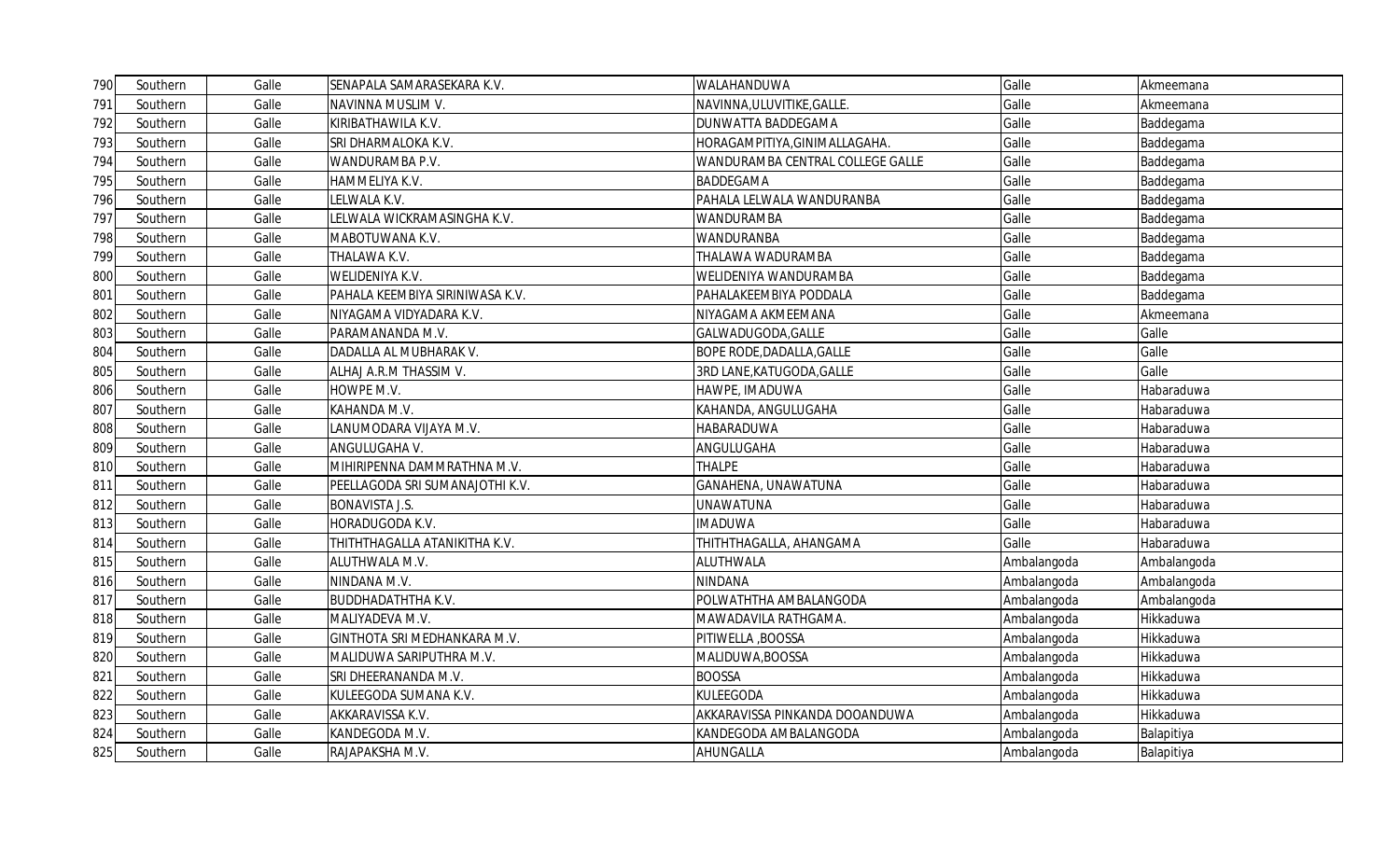| 826 | Southern | Galle | HEENATIYA K.V.                 | HEENATIYA BALAPITIYA                   | Ambalangoda | Balapitiya          |
|-----|----------|-------|--------------------------------|----------------------------------------|-------------|---------------------|
| 827 | Southern | Galle | KATUWILA K.V.                  | AHUNGALLA                              | Ambalangoda | Balapitiya          |
| 828 | Southern | Galle | MADUWA K.V.                    | BALAPITIYA                             | Ambalangoda | Balapitiya          |
| 829 | Southern | Galle | PATHIRAJA M.V.                 | PATHIRAJA PEDESA, URAGASMANHANDIYA     | Ambalangoda | Balapitiya          |
| 830 | Southern | Galle | SIRI ABAYATHISSA K.V.          | WATHUGEDARA                            | Ambalangoda | Balapitiya          |
| 831 | Southern | Galle | WATHURAWELA GAMINI K.V.        | KOSGODA                                | Ambalangoda | Balapitiya          |
| 832 | Southern | Galle | AHUNGALLA NEW MODEL S.         | AHUNGALLA                              | Ambalangoda | Balapitiya          |
| 833 | Southern | Galle | WELITAR MUSLIM M.V.            | WELITARA BALAPITIYA                    | Ambalangoda | Balapitiya          |
| 834 | Southern | Galle | DELPONA SRI GIRIMANANDA K.V.   | PITIGALA                               | Elpitiya    | Elpitiya            |
| 835 | Southern | Galle | METIVILIYA SRI MEDANANDA K.V.  | METIVILIYA, PITIGALA.                  | Elpitiya    | Elpitiya            |
| 836 | Southern | Galle | <b>BENTOTA P.V.</b>            | <b>BENTOTA</b>                         | Elpitiya    | Bentota             |
| 837 | Southern | Galle | <b>GALBADA ATURUWELLA M.V.</b> | INDURUWA.                              | Elpitiya    | Bentota             |
| 838 | Southern | Galle | SRI DHARMARAMA K.V.            | YATHTHRAMULLA BENTHOTA.                | Elpitiya    | Bentota             |
| 839 | Southern | Galle | HIPANWATTA K.V.                | URAGAHA.                               | Elpitiya    | Bentota             |
| 840 | Southern | Galle | BODIMALUWA K.V.                | <b>BENTHOTA.</b>                       | Elpitiya    | Bentota             |
| 841 | Southern | Galle | G/YAKKATUVA K.V.               | KARANDENIYA                            | Elpitiya    | Karandeniya         |
| 842 | Southern | Galle | THANABADDEGAMA K.V.            | THANABADDEGAMA,ETKANDURA               | Elpitiya    | Divitura-Welivitiya |
| 843 | Southern | Galle | PATHAWALIVITIYA K.V.           | PATHAWELIVITIYA, UNANVITIYA            | Elpitiya    | Divitura-Welivitiya |
| 844 | Southern | Galle | G/KIRIPEDDA K.V.               | KIRIPEDDA, KARANDENIYA                 | Elpitiya    | Karandeniya         |
| 845 | Southern | Galle | NARANOVITA PORAWAGAMA M.V.     | NARANOVITA, PORAWAGAMA                 | Elpitiya    | Pitigala            |
| 846 | Southern | Galle | MARTHUPITIYA K.V.              | MARTHUPITIYA, MATHTHKA                 | Elpitiya    | Niyagama            |
| 847 | Southern | Galle | SRI PIYARATHANA K.V.           | PITIGALA NORTH, PITIGALA               | Elpitiya    | Pitigala            |
| 848 | Southern | Galle | MALAMURA K.V.                  | MAPALAGAMA(CENTRAL)                    | Udugama     | Mapalagama          |
| 849 | Southern | Galle | ANANDA VIJAYA K.V.             | UDUGAMA EAST, UDUGAMA                  | Udugama     | Mapalagama          |
| 850 | Southern | Galle | SRI GUNANANDA K.V.             | ALUTHWATTA, NAKIYADENIYA               | Udugama     | Mapalagama          |
| 851 | Southern | Galle | WALPOLA GUNATILAKA K.V.        | WALPOLA, IMADUWA                       | Udugama     | Udugama             |
| 852 | Southern | Galle | <b>WATHOGALA KV</b>            | WATHOGALA, YAKKALAMULLA                | Udugama     | Udugama             |
| 853 | Southern | Galle | WATHTHAHENA K.V.               | WATHTHAHENA ,NAKIYADENIYA              | Udugama     | Udugama             |
| 854 | Southern | Galle | G/THALANGAHA SARASWATHI T.K.V. | ACRE 90, THALANGAHAWATTA, NAKIYADENIYA | Udugama     | Udugama             |
| 855 | Southern | Galle | UPPER HOMADOLA K.V.            | HOMADOLA, UDUGAMA.                     | Udugama     | Mapalagama          |
| 856 | Southern | Galle | HALVITIGALA SHARIPUTHRA M.V.   | HALVITIGALA, MALGALLA, THALANGALLA     | Udugama     | Tawalama            |
| 857 | Southern | Galle | THAWALAMA P.V.                 | THAWALAMA                              | Udugama     | Thawalama           |
| 858 | Southern | Galle | DEWALEGAMA K.V.                | DEWALEGAMA, DELLEWA, MORAWAKA          | Udugama     | Tawalama            |
| 859 | Southern | Galle | G/LELWALA GIGUMMADUWA K.V      | LELWALA NELUWA                         | Udugama     | Tawalama            |
| 860 | Southern | Galle | DAMMALA JANAPADA K.V.          | HALVITIGALA JANAPADAYA, GALLE          | Udugama     | Tawalama            |
| 861 | Southern | Galle | HALWITIGALA JANAPADA K.V.      | HALWITIGALA JANAPADAYA , GALLE         | Udugama     | Tawalama            |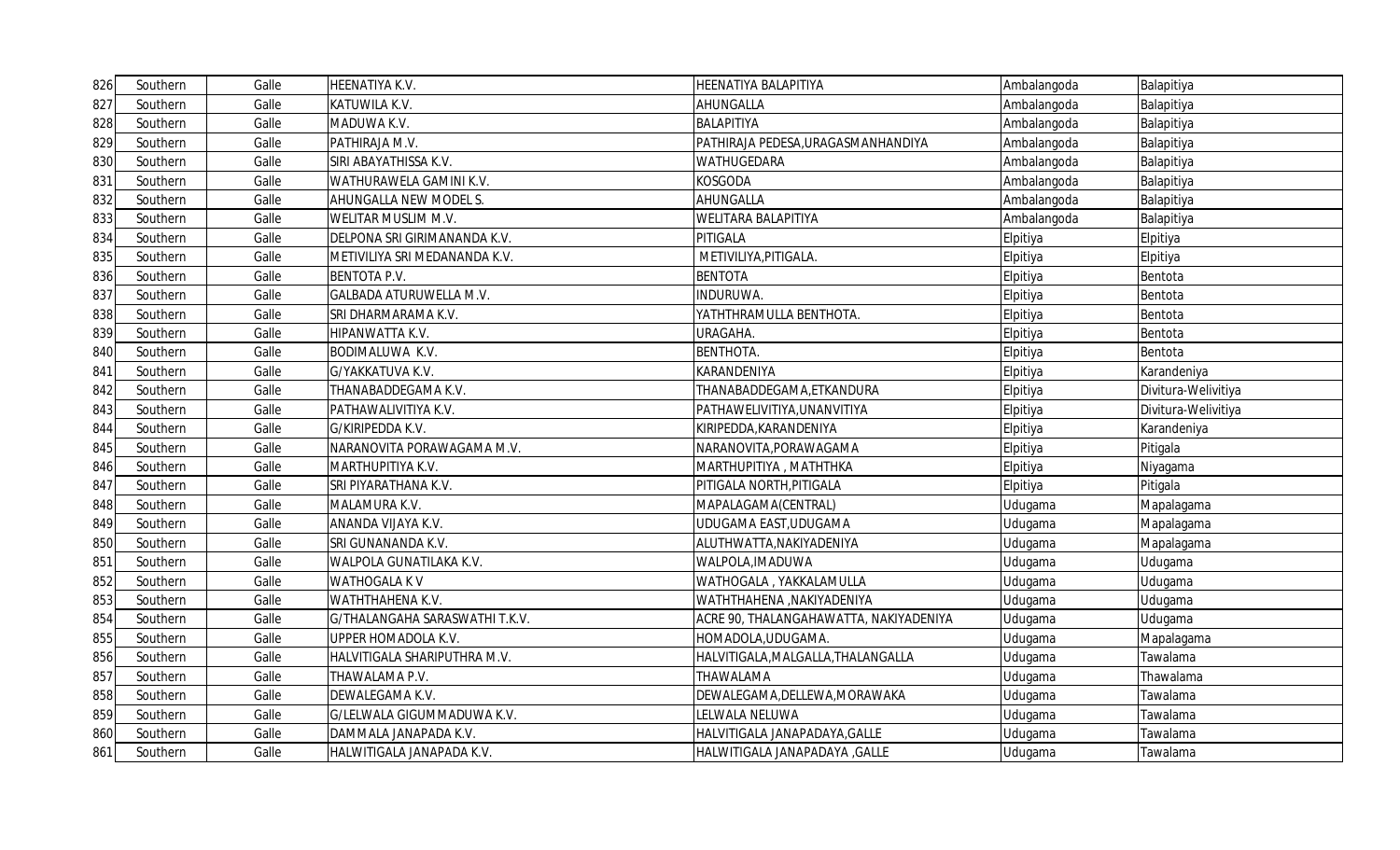| 862 | Southern | Galle       | ST.ANNE'S K.V.                             | HINIDUMA.                             | Udugama    | Tawalama          |
|-----|----------|-------------|--------------------------------------------|---------------------------------------|------------|-------------------|
| 863 | Southern | Galle       | PANANGALA WEST K.V.                        | PANANGALA BATAHIRA, PANANGALA         | Udugama    | Tawalama          |
| 864 | Southern | Galle       | HABARAKADA DARMAPALA K.V.                  | HABARAKADA,THAWALAMA                  | Udugama    | Tawalama          |
| 865 | Southern | Galle       | HABARAKADA JANAPADA K.V                    | ELAIHALA, HABARAKADA, TAWALAMA, GALLE | Udugama    | Tawalama          |
| 866 | Southern | Galle       | G/MILLAWA K.V.                             | MILLAWA, NELUWA                       | Udugama    | Tawalama          |
| 867 | Southern | Hambanthota | H/PANGANANDA P.V.                          | TANGALLE ROAD, BELIATTA               | Tangalle   | Beliatta          |
| 868 | Southern | Hambanthota | H/THALAHAGAMWADUWA SRI REWATHA K.V.        | KADIGAMUWA, WALASMULLA                | Walasmulla | Walasmulla        |
| 869 | Southern | Hambanthota | H/WAWWA P.S.                               | WAWITA, MODARAWANA                    | Walasmulla | Walasmulla        |
| 870 | Southern | Hambanthota | H/MODARAWANA P.S.                          | MODARAWANA                            | Walasmulla | Walasmulla        |
| 871 | Southern | Hambanthota | H/HAMBANTHOTA V.                           | HAMBANTOTA                            | Hambantota | Hambantota        |
| 872 | Southern | Hambanthota | H/DARMATHILAKA K.V.                        | SIYABALAGASWILA, RUHUNU RIDIYAGAMA    | Hambantota | Hambantota        |
| 873 | Southern | Hambanthota | H/SRI PEMARATHANA P.V. (RITIGAHAYAYA J.S.) | KATUWANA                              | Walasmulla | Katuwana          |
| 874 | Southern | Hambanthota | H/RATHANAJOTHI P.S. (GANGULANDENIYA P.V).  | GANGULANDENIYA, KATUWANA              | Walasmulla | Katuwana          |
| 875 | Southern | Hambanthota | H/MEEGAHAHENA P.S.                         | KATUWANA                              | Walasmulla | Katuwana          |
| 876 | Southern | Hambanthota | H/RAMMALEKANDA P.V.                        | RAMMALA, WARAPITIYA                   | Walasmulla | Katuwana          |
| 877 | Southern | Hambanthota | H/SAPUTHANTHIRIKANDA P.S.                  | RAMMALA , WARAPITIYA                  | Walasmulla | Katuwana          |
| 878 | Southern | Hambanthota | H/WELIPITIYA P.S.                          | WELIPITIYA , MIDDENIYA                | Walasmulla | Katuwana          |
| 879 | Southern | Hambanthota | H/PATHEGAMA K.V.                           | RAMMALA, WARAPITIYA                   | Walasmulla | Katuwana          |
| 880 | Southern | Hambanthota | H/PUNCHIHENAYAGAMA JANANANDA K.V.          | RUHUNU RIDIYAGAMA, AMBALANTOTA        | Hambantota | Ambalantota       |
| 881 | Southern | Hambanthota | H/WELANGAHAWELA K.V.                       | BARAWAKUBUKA                          | Hambantota | Ambalantota       |
| 882 | Southern | Hambanthota | H/HADAWINNA K.V.                           | MAMADALA, AMBALANTOTA                 | Hambantota | Ambalantota       |
| 883 | Southern | Hambanthota | H/MAHAWELA K.V.                            | MAHAWELA, ANGUNAKOLAPELESSA           | Hambantota | Ambalantota       |
| 884 | Southern | Hambanthota | H/UDUKIRIVILA P.S.                         | UDUKIRIVILA, WEERAKETIYA              | Walasmulla | Walasmulla        |
| 885 | Southern | Hambanthota | H/ABAKOLAWEWA K.V.                         | MEDAMULANA                            | Walasmulla | Walasmulla        |
| 886 | Southern | Hambanthota | H/KANDAMADITHTHA P.S.                      | MEDAMULANA                            | Walasmulla | Walasmulla        |
| 887 | Southern | Hambanthota | H/KUDABIBULA K.V.                          | <b>JULAMPITIYA</b>                    | Walasmulla | Walasmulla        |
| 888 | Southern | Hambanthota | H/RATHMALWALA P.V.                         | RATHMALWALA.                          | Tangalle   | Angunakolapelessa |
| 889 | Southern | Hambanthota | H/KENDAKETIYA K.V                          | RATHMALWALA, TANGALLE                 | Tangalle   | Angunakolapelessa |
| 890 | Southern | Hambanthota | H/WICKRAMAPURA P.S.                        | RATMALWALA , MIDDENIYA                | Tangalle   | Angunakolapelessa |
| 891 | Southern | Hambanthota | H/KADIRAGODA P.S.                          | RANNA                                 | Tangalle   | Tangalle          |
| 892 | Southern | Hambanthota | H/KAHANDAWA K.V                            | RANNA                                 | Tangalle   | Tangalle          |
| 893 | Southern | Hambanthota | H/WIGAMUWA P.S.                            | <b>RANNA</b>                          | Tangalle   | Tangalle          |
| 894 | Southern | Hambanthota | H/RANNA WADIYAGODA K.V.                    | RANNA WADIYAGODA, RANNA               | Tangalle   | Tangalle          |
| 895 | Southern | Hambanthota | H/KUDAGAM 01 P.S.                          | RIGHT BANK, LUNUGAMWEHERA, KUDAGAM 01 | Hambantota | Lunugamvehera     |
| 896 | Southern | Hambanthota | H/KUDAGAM 03 P.S.                          | SOUTH BANK, LUNUGAMWEHERA             | Hambantota | Lunugamvehera     |
| 897 | Southern | Hambanthota | H/KENDAGASMANKADA P.S.                     | KUDAGAMMANA 02.(R.B), LUNUGAMWEHERA   | Hambantota | Lunugamvehera     |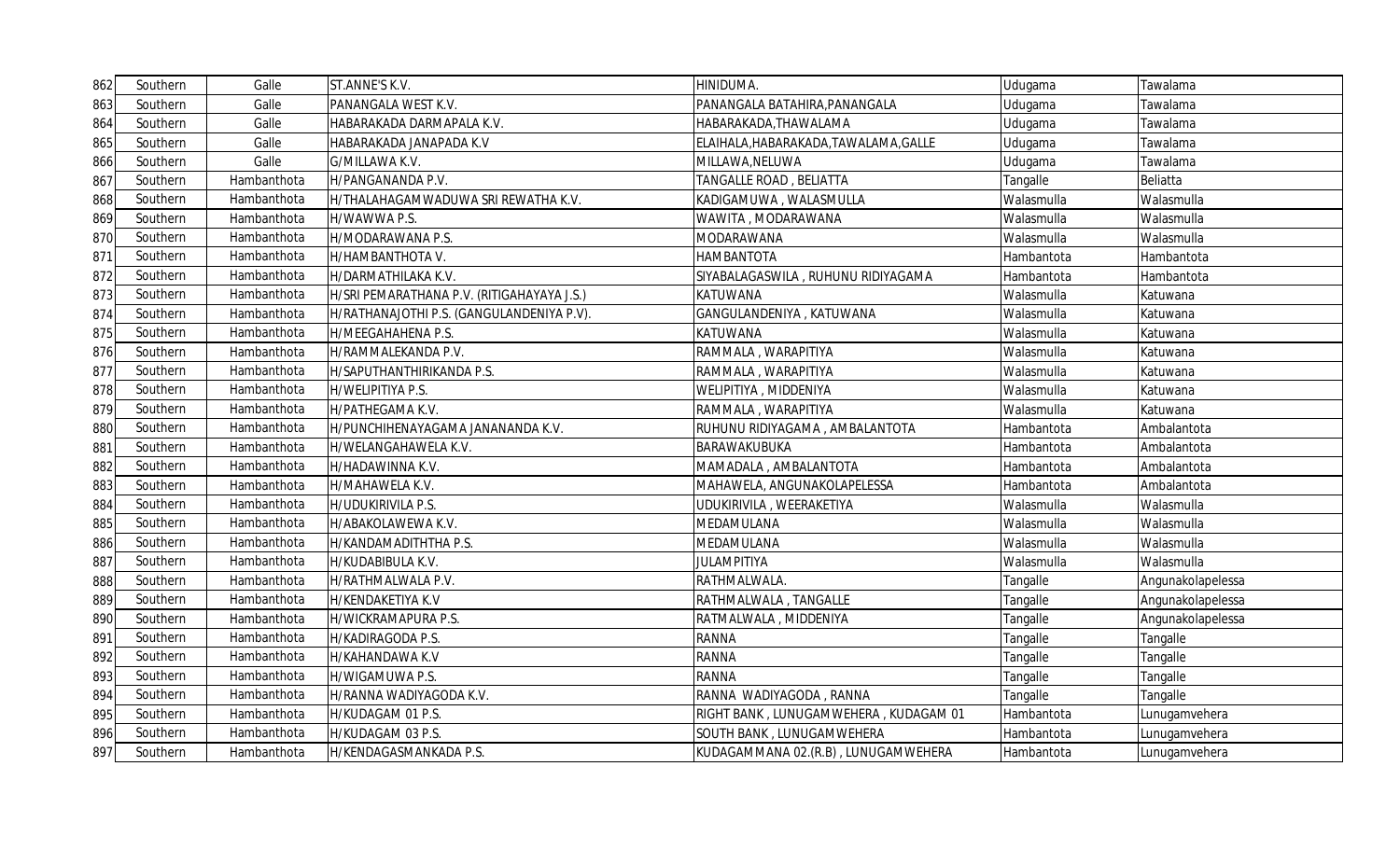| 898 | Southern | Hambanthota | H/WEWEGAMA K.V.                                    | SOORIYAWEWA                           | Hambantota | Sooriyaweva       |
|-----|----------|-------------|----------------------------------------------------|---------------------------------------|------------|-------------------|
| 899 | Southern | Hambanthota | H/VIHARAGALA P.S.                                  | VIHARAGALA, SOORIYAWEWA.              | Hambantota | Suriyaweva        |
| 900 | Southern | Hambanthota | H/ANDARAGASYAYA P.S.                               | MAGAMA ,TISSAMAHARAMA                 | Hambantota | Tissamaharama     |
| 901 | Southern | Hambanthota | H/KIRINDAGAMA P.V.                                 | KIRINDA ,TISSAMAHARAMA                | Hambantota | Tissamaharama     |
| 902 | Southern | Hambanthota | THERAPUTTA P.V.                                    | AMBALANTHOTA                          | Hambantota | Ambalantota       |
| 903 | Southern | Hambanthota | SAMANALAGAMA MODEL K.V.                            | BARAWAKUMBUKA                         | Hambantota | Ambalantota       |
| 904 | Southern | Hambanthota | BATAATHA NORTH P.V.                                | HUNGAMA                               | Hambantota | Ambalantota       |
| 905 | Southern | Hambanthota | <b>UDAYALA K.V.</b>                                | <b>UDAYALA</b>                        | Tangalle   | Angunakolapelessa |
| 906 | Southern | Hambanthota | ALUTHWEWA MODEL P.V.                               | ANGUNUKOLAPELESSA.                    | Tangalle   | Angunakolapelessa |
| 907 | Southern | Hambanthota | WEERODHAGAMA P.V.                                  | THALAWA, KARIYAMADITHTHA.             | Tangalle   | Angunakolapelessa |
| 908 | Southern | Hambanthota | KANDAMADITHTHA P.V.                                | MEDAMULANA                            | Walasmulla | Walasmulla        |
| 909 | Southern | Hambanthota | H/KAHAWATHTHA P.V.                                 | KAHAWATHTHA, BELIATTA                 | Tangalle   | Beliatta          |
| 910 | Southern | Hambanthota | H/GETAMANNA SARANAPALA P.V.                        | GETAMANNA                             | Tangalle   | Beliatta          |
| 911 | Southern | Hambanthota | H/AMBAGASDENIYA V.                                 | AMBAGASDENIYA, GETAMANNA              | Tangalle   | Beliatta          |
| 912 | Southern | Hambanthota | H/MAHAHEELLA K.V.                                  | <b>BELIATTA</b>                       | Tangalle   | Beliatta          |
| 913 | Southern | Hambanthota | H/NIHILUWA P.V.                                    | NIHILUWA, BELIATTA                    | Tangalle   | Beliatta          |
| 914 | Southern | Hambanthota | H/PATTIYAWELA P.V.                                 | NIHILUWA,BELIATTA                     | Tangalle   | Beliatta          |
| 915 | Southern | Hambanthota | H/MALIGATHENNA P.V.                                | YATIGALA, BELIATTA                    | Tangalle   | Beliatta          |
| 916 | Southern | Hambanthota | H/GODAWELA K.V.                                    | GODAWELA, NIHILUWA                    | Tangalle   | Beliatta          |
| 917 | Southern | Hambanthota | H/THARAPERIYA K.V.                                 | TATIGALA, BELIATTA                    | Tangalle   | Beliatta          |
| 918 | Southern | Hambanthota | KADURUPOKUNA P.V.                                  | KADURUPOKUNA TANGALLE                 | Tangalle   | Tangalle          |
| 919 | Southern | Hambanthota | SITINAMALUWA K.V.                                  | SITINAMALUWA, BELIATTA                | Tangalle   | Beliatta          |
| 920 | Southern | Hambanthota | RUHUNU VIJAYABA P.V.                               | SITINAMALUWA                          | Tangalle   | Beliatta          |
| 921 | Southern | Hambanthota | IQRA P.V.                                          | <b>BARRACH STREET, HAMBANTOTA</b>     | Hambantota | Hambantota        |
| 922 | Southern | Hambanthota | PRESIDENT MAHINDA RAJAPAKSHA ROTARY FRIENDSHIP MOD | EL P.S, SIRIBOPURA, HAMBANTOTA        | Hambantota | Hambantota        |
| 923 | Southern | Hambanthota | <b>GALWEWA P.V.</b>                                | 04TH MILE POST, GONNORUWA, HAMBANTOTA | Hambantota | Hambantota        |
| 924 | Southern | Hambanthota | MIDDENIYA P.V.                                     | PANAMURA ROAD, MIDDENIYA.             | Walasmulla | Katuwana          |
| 925 | Southern | Hambanthota | KUDAGODA K.V.                                      | KARIYAMADITHTHA.                      | Walasmulla | Katuwana          |
| 926 | Southern | Hambanthota | KATUWANA P.V.                                      | KATUWANA.                             | Walasmulla | Katuwana          |
| 927 | Southern | Hambanthota | GOMADIYA K.V.                                      | UDAGOMADIYA, KATUWANA.                | Walasmulla | Katuwana          |
| 928 | Southern | Hambanthota | BENGAMUKANDA K.V.                                  | BENGAMUKANDA, KATUWANA.               | Walasmulla | Katuwana          |
| 929 | Southern | Hambanthota | OBADAGAHADENIYA K.V.                               | OBADAGAHADENIYA, KATUWANA             | Walasmulla | Katuwana          |
| 930 | Southern | Hambanthota | KIRAMA DHAMMANANDA P.V.                            | KIRAMA.                               | Walasmulla | Katuwana          |
| 931 | Southern | Hambanthota | H/TANGALLE MODEL P.V.                              | KADURUPOKUNA ROAD TANGALLE            | Tangalle   | Tangalle          |
| 932 | Southern | Hambanthota | H/TANGALLE P.V.                                    | TANGALLE                              | Tangalle   | Tangalle          |
| 933 | Southern | Hambanthota | H/DEEPANKARA P.V.                                  | TANGALLE                              | Tangalle   | Tangalle          |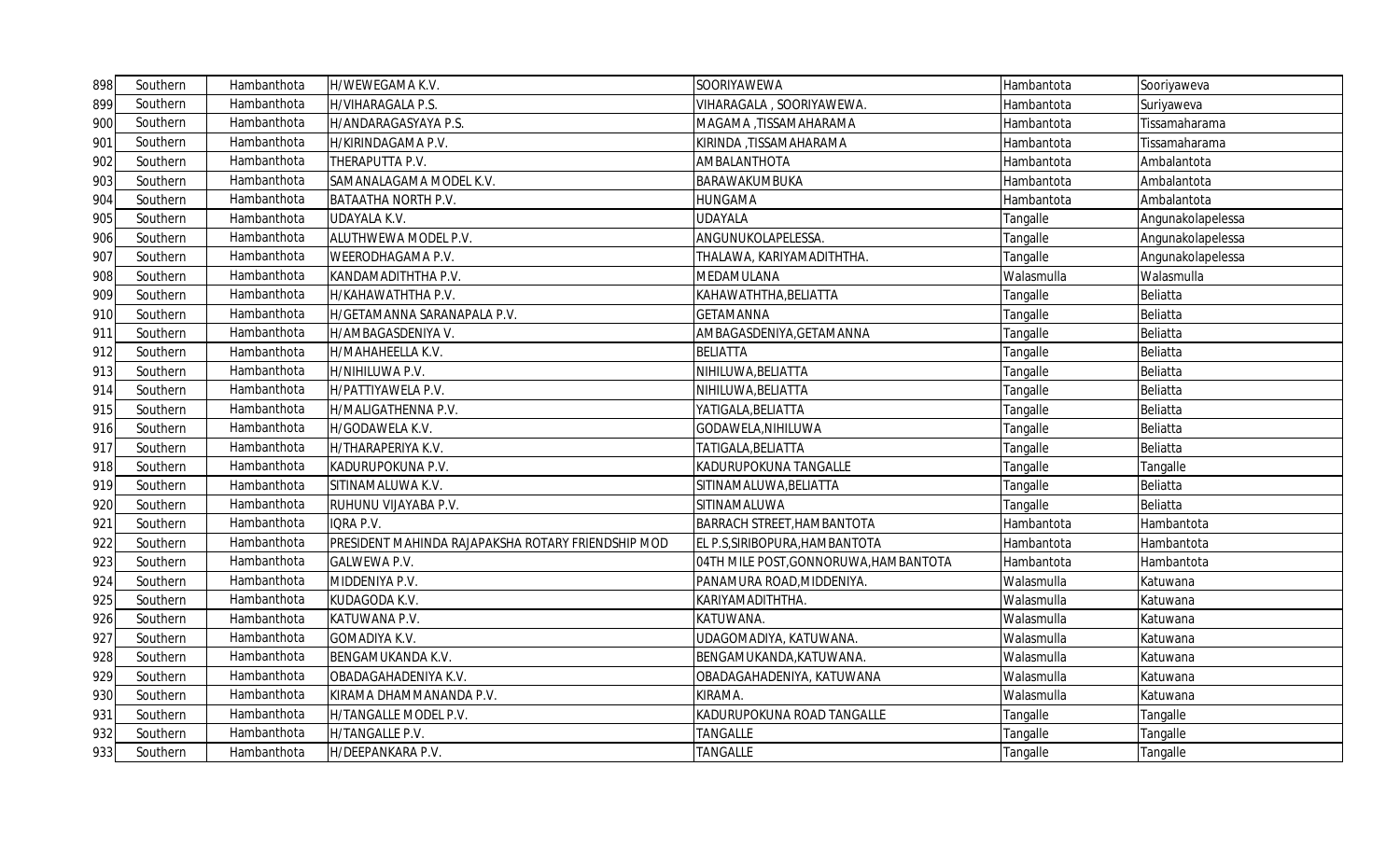| 934 | Southern | Hambanthota | H/NAKULUGAMUWA P.V.                 | NAKULUGAMUWA                           | Tangalle   | Tangalle      |
|-----|----------|-------------|-------------------------------------|----------------------------------------|------------|---------------|
| 935 | Southern | Hambanthota | KUDAWELLA JAYAVICKRAMA M.V.         | KUDAWELLA, NAKULUGAMUVA                | Tangalle   | Tangalle      |
| 936 | Southern | Hambanthota | YATALATISSA P.V.                    | TISSAMAHARAMAYA.                       | Hambantota | Tissamaharama |
| 937 | Southern | Hambanthota | H/WALASMULLA MODEL P.V.             | WALASMULLA                             | Walasmulla | Walasmulla    |
| 938 | Southern | Hambanthota | NATHUWALA K.V.                      | WALASMULLA                             | Walasmulla | Walasmulla    |
| 939 | Southern | Hambanthota | DALUWAKGODA K.V.                    | WALASMULLA                             | Walasmulla | Walasmulla    |
| 940 | Southern | Hambanthota | MORAKANDEGODA SRI DHAMMADASSI K.V.  | WALASMULLA                             | Walasmulla | Walasmulla    |
| 941 | Southern | Hambanthota | <b>GALAHITIYA P.V</b>               | WALASMULLA                             | Walasmulla | Walasmulla    |
| 942 | Southern | Hambanthota | MEDAMULANA P.V. (H/RAJAPAKSHA M.V.) | MEDAMULANA                             | Walasmulla | Walasmulla    |
| 943 | Southern | Hambanthota | <b>WEERAKETIYA P.S</b>              | WEERAKETIYA                            | Walasmulla | Walasmulla    |
| 944 | Southern | Hambanthota | TIRAWALA K.V.                       | BEDIGAMA - WITARANDENIYA               | Walasmulla | Walasmulla    |
| 945 | Southern | Hambanthota | MULGIRIGALA M.V.                    | MULGIRIGALA - WEERAKATIYA              | Walasmulla | Walasmulla    |
| 946 | Southern | Hambanthota | KEPPITIYAWA K.V.                    | KEPPITIYAWA - WEERAKETIYA.             | Walasmulla | Walasmulla    |
| 947 | Southern | Hambanthota | <b>BANDAGIRIYA MUSLIM K.V</b>       | MELAY COLONEY, BANDAGIRIYA, WELIGATTA  | Hambantota | Hambantota    |
| 948 | Southern | Hambanthota | THELULLA K.V.                       | BOONDALA, HAMBANTHOTA                  | Hambantota | Hambantota    |
| 949 | Southern | Hambanthota | <b>GNANODAYA K.V.</b>               | SIYAMBALAGASVILA,RUHUNU RIDIYAGAMA     | Hambantota | Hambantota    |
| 950 | Southern | Hambanthota | <b>BOONDALA K.V.</b>                | BOONDALA , HAMBANTOTA                  | Hambantota | Hambantota    |
| 951 | Southern | Hambanthota | PAHALA ANDARAWEWA K.V.              | PAHALA ANDARAWEWA, HAMBANTOTA          | Hambantota | Hambantota    |
| 952 | Southern | Hambanthota | YAHANGALA P.V.                      | YAHANGALA,BANDAGIRIYA                  | Hambantota | Hambantota    |
| 953 | Southern | Hambanthota | <b>GONNORUWA K.V.</b>               | GONNORUWA, HAMBANTOTA                  | Hambantota | Hambantota    |
| 954 | Southern | Hambanthota | MUTHIYAMMAGAMA K.V.                 | THISSAMHARAMA.                         | Hambantota | Tissamaharama |
| 955 | Southern | Hambanthota | <b>GEMUNUPURA K.V.</b>              | GEMUNUPURA, THISSAMAHARAMA.            | Hambantota | Tissamaharama |
| 956 | Southern | Hambanthota | PUSTHOLAMULLA JAYAWICRAMA K.V.      | RANAKELIYA, THISSAMAHARAMA             | Hambantota | Tissamaharama |
| 957 | Southern | Hambanthota | RANMIHITHENNA K.V.                  | KUDA GAM 8., LEFT BANK, TISSAMAHARAMA. | Hambantota | Tissamaharama |
| 958 | Southern | Hambanthota | SRI ROHANA K.V.                     | PADAWKEMA, TISSAMAHARAMA               | Walasmulla | Lunugamvehera |
| 959 | Southern | Hambanthota | <b>WEHERAPELESSA P.V.</b>           | K.G.18, NEW TOWN, WEERAWILA            | Walasmulla | Lunugamvehera |
| 960 | Southern | Hambanthota | KUDAGAM 05 P.V.                     | KUDAGAM 05, BERALIHELA                 | Walasmulla | Lunugamvehera |
| 961 | Southern | Hambanthota | OYAGAWA RANAWARANAWEWA K.V.         | RANAWARANAWA, THANAMALWILA             | Walasmulla | Lunugamvehera |
| 962 | Southern | Hambanthota | M.R THASIM MUS.K.V.                 | KUDAGAM 08, NEW TOWN , WEERAWILA       | Walasmulla | Lunugamvehera |
| 963 | Southern | Hambanthota | UDAMATHTHALA K.V.                   | UDAMATHTHALA, TISSAMAHARAMA            | Walasmulla | Lunugamvehera |
| 964 | Southern | Hambanthota | RANMUDUWEWA K.V.                    | RANMUDUWEWA, SOORIYAWEWA               | Hambantota | Suriyaweva    |
| 965 | Southern | Hambanthota | MAHAGALWEWA K.V.                    | MAHAGALWEWA, SURIYAWEWA                | Hambantota | Suriyaweva    |
| 966 | Southern | Hambanthota | HABARATHAWALA K.V.                  | HABARATHTHAWALA,KOGGALLA               | Hambantota | Suriyaweva    |
| 967 | Southern | Hambanthota | HATHPORUWA K.V.                     | HATHPORUWA,MAHAGALWEWA,SEWANAGALA      | Hambantota | Suriyaweva    |
| 968 | Southern | Hambanthota | WELIWEA K.V.                        | WELIWEWA, SOORIYAWEWA                  | Hambantota | Suriyaweva    |
| 969 | Southern | Hambanthota | <b>IHALA KUMBUK WEWA P.V.</b>       | MEEGAHAJANDURA, SOORIYAWEWA            | Hambantota | Suriyaweva    |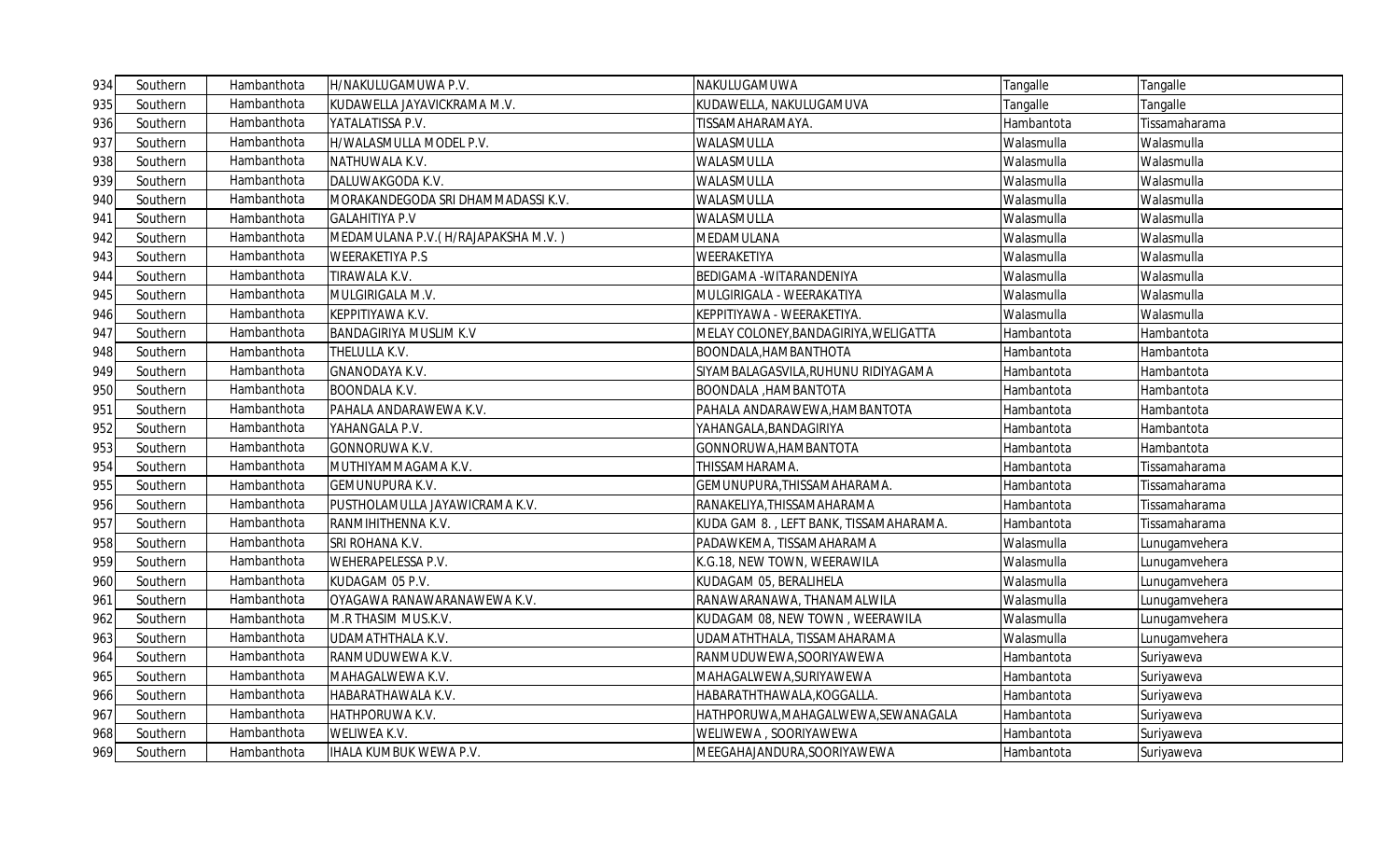| 970  | Southern | Hambanthota | DUTUGEMUNU M.V.                   | LUNAMA-AMBALANTHOTA              | Hambantota | Ambalantota       |
|------|----------|-------------|-----------------------------------|----------------------------------|------------|-------------------|
| 971  | Southern | Hambanthota | BEMINIYANWILA K.V.                | MAMADALA                         | Hambantota | Ambalantota       |
| 972  | Southern | Hambanthota | ROTAWALA K.V.                     | AMBALANTHOTA                     | Hambantota | Ambalantota       |
| 973  | Southern | Hambanthota | WALAWAWATTA K.V.                  | MAMADALA                         | Hambantota | Ambalantota       |
| 974  | Southern | Hambanthota | H/KAHADAMODARA K.V.               | KAHADAMODARA RANNA               | Tangalle   | Tangalle          |
| 975  | Southern | Hambanthota | H/POLOMMARUWA K.V.                | POLOMMARUWA TANGALLE             | Tangalle   | Tangalle          |
| 976  | Southern | Hambanthota | H/KADURUPOKUNA SRI PIYADASSI K.V. | KADURUPOKUNA TANGALLE            | Tangalle   | Tangalle          |
| 977  | Southern | Hambanthota | H/TANGALLE MUS.K.V.               | MATARA ROAD TANGALLE             | Tangalle   | Tangalle          |
| 978  | Southern | Hambanthota | H/BINKAMA K.V.                    | ANGUNUKOLAPELESSA.               | Tangalle   | Angunakolapelessa |
| 979  | Southern | Hambanthota | H/JANDURA K.V.                    | ANGUNUKOLAPELESSA.               | Tangalle   | Angunakolapelessa |
| 980  | Southern | Hambanthota | H/PAHALAGAMA K.V.                 | USWEWA, TANGALLE.                | Tangalle   | Angunakolapelessa |
| 981  | Southern | Hambanthota | H/KATTAKADUWA K.V.                | <b>RANNA</b>                     | Tangalle   | Tangalle          |
| 982  | Southern | Hambanthota | H/ABEYSEKARAGAMA M.V.             | BARAWAKUMBUKA.                   | Tangalle   | Angunakolapelessa |
| 983  | Southern | Hambanthota | H/VITHARANDENIYA M.V.             | VITHARANDENIYA                   | Tangalle   | Tangalle          |
| 984  | Southern | Hambanthota | H/NALAGAMA MUS.K.V.               | TANGALLE                         | Tangalle   | Tangalle          |
| 985  | Southern | Hambanthota | H/GETAMANNA NORTH K.V.            | GETAMANNA                        | Tangalle   | Beliatta          |
| 986  | Southern | Hambanthota | H/MAHAHEELLA SOUTH ESHWARA K.V.   | MAHAHEELLA, BELIATTA             | Tangalle   | Beliatta          |
| 987  | Southern | Hambanthota | H/DAMMULLA MODEL P.V.             | DAMMULLA, BELIATTA               | Tangalle   | Beliatta          |
| 988  | Southern | Hambanthota | H/IHALA BELIGALLA K.V.            | <b>IHALA BELIGALLA, BELIATTA</b> | Tangalle   | Beliatta          |
| 989  | Southern | Hambanthota | H/DEDDUWAWALA K.V.                | DEDDUWAWALA, NAKULUGAMUWA        | Tangalle   | Beliatta          |
| 990  | Southern | Hambanthota | H/HEENDELIYA K.V.                 | GALAGAMA SOUTH, NAKULUGAMUWA     | Tangalle   | Beliatta          |
| 991  | Southern | Hambanthota | H/RAMBUKKETIYA K.V.               | DIYAELA, BELIATTA                | Tangalle   | Beliatta          |
| 992  | Southern | Hambanthota | H/UNAKURUWA K.V.                  | UNAKURUWA TANGALLE               | Tangalle   | Tangalle          |
| 993  | Southern | Hambanthota | H/MIRISWATHTHA MUTHUMALA K.V.     | MIRISWATHTHA, BELIATTA           | Tangalle   | Beliatta          |
| 994  | Southern | Hambanthota | H/GALAGAMA P.V.                   | GALAGAMA, NAKULUGAMUWA           | Tangalle   | Beliatta          |
| 995  | Southern | Hambanthota | H/OVILANA K.V.                    | OVILANA, BELIATTA                | Tangalle   | Beliatta          |
| 996  | Southern | Hambanthota | KANUMULDENIYA NORTH LUMBINI P.V.  | PALAKANDA WALLASMULLA            | Walasmulla | Walasmulla        |
| 997  | Southern | Hambanthota | UDADENIYA K.V.                    | WALASMULLA                       | Walasmulla | Walasmulla        |
| 998  | Southern | Hambanthota | RAJAPURAGODA K.V.                 | WALASMULLA                       | Walasmulla | Walasmulla        |
| 999  | Southern | Hambanthota | BANDARANAYAKA K.V.                | OLUARA-WALASMULLA                | Walasmulla | Walasmulla        |
| 1000 | Southern | Hambanthota | KANUMULDENIYA SOUTH K.V.          | MEE-ELLA                         | Walasmulla | Walasmulla        |
| 1001 | Southern | Hambanthota | <b>BEDIGAMA K.V.</b>              | VITHARANDENIYA                   | Walasmulla | Walasmulla        |
| 1002 | Southern | Hambanthota | ATUBODE K.V.                      | ATUBODE - WALASMULLA.            | Walasmulla | Walasmulla        |
| 1003 | Southern | Hambanthota | <b>GALWADIYA K.V</b>              | <b>JULAMPITIYA</b>               | Walasmulla | Walasmulla        |
| 1004 | Southern | Hambanthota | PALLE JULAMPITIYA K.V.            | <b>JULAMPITIYA</b>               | Walasmulla | Walasmulla        |
| 1005 | Southern | Hambanthota | H/THALWATTA ABINAWA K.V.          | THALWATTA, KATUWANA              | Walasmulla | Katuwana          |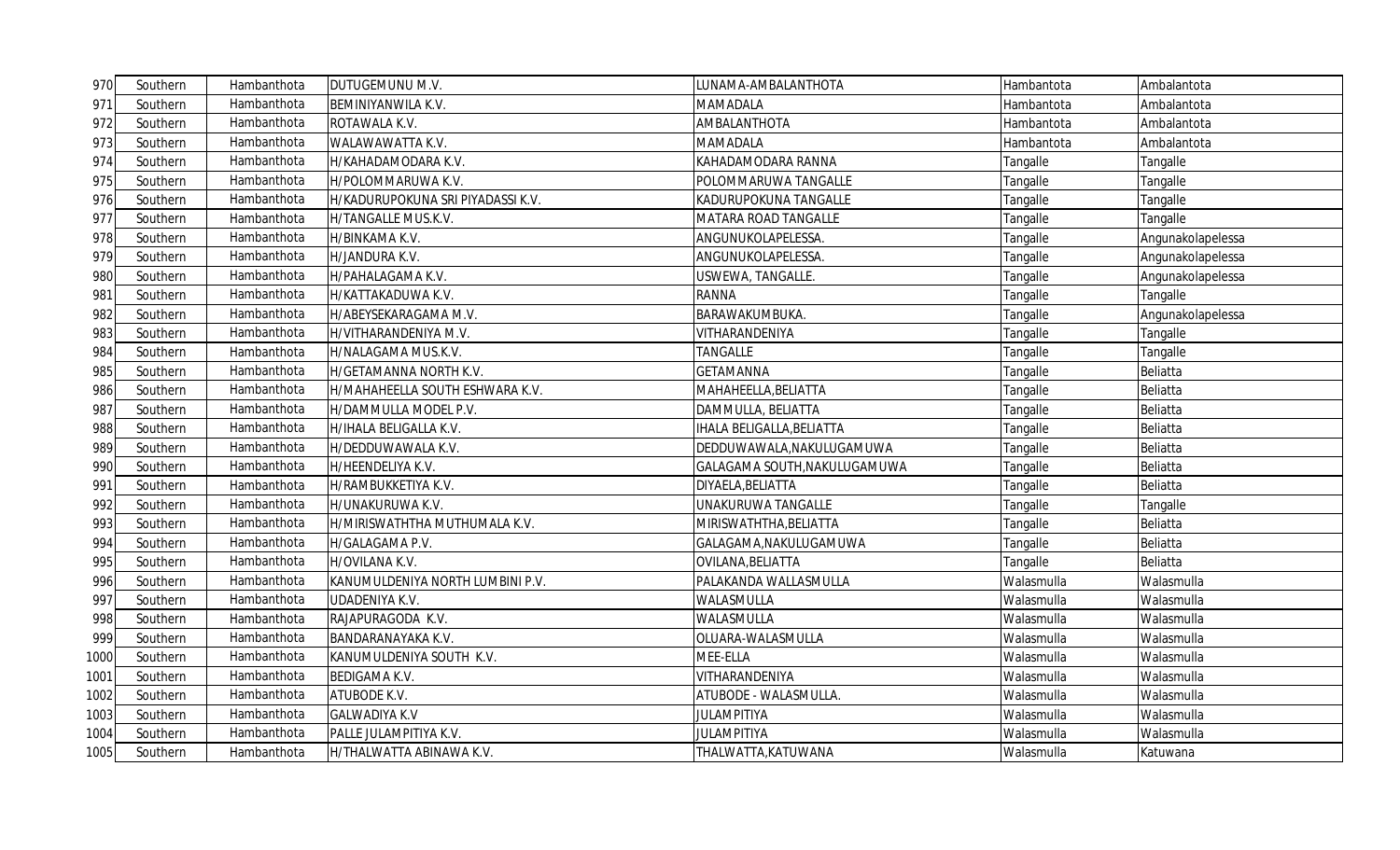| 1006 | Southern | Hambanthota | THALAPATHKANDA K.V.                 | RAMMALA, WARAPITIYA.            | Walasmulla           | Katuwana   |
|------|----------|-------------|-------------------------------------|---------------------------------|----------------------|------------|
| 1007 | Southern | Hambanthota | <b>BOWALA K.V.</b>                  | BOWALA, WALASMULLA.             | Walasmulla           | Walasmulla |
| 1008 | Southern | Matara      | MR/DOLAMAWATHA P.V.                 | DOLAMAWATHA, MALIDUWA, AKURESSA | Akuressa             | Akuressa   |
| 1009 | Southern | Matara      | MR/EAHALA MALIDUWA K.V.             | MALIDUWA, AKURESSA              | Akuressa             | Akuressa   |
| 1010 | Southern | Matara      | MR/KOHUGODA P.S.                    | KOHUGODA, MALIDUWA, AKURESSA    | Akuressa             | Akuressa   |
| 1011 | Southern | Matara      | MR/ATHURALIYA SRI VIJAYA K.V.       | ATHURALIYA                      | Akuressa             | Akuressa   |
| 1012 | Southern | Matara      | MR/YAHAMULLA P.S.                   | YAHAMULLA, ATHURALIYA, AKURESSA | Akuressa             | Akuressa   |
| 1013 | Southern | Matara      | MR/BALAKAWALA K.V.                  | ATHURALIYA, AKURESSA            | Akuressa             | Akuressa   |
| 1014 | Southern | Matara      | MR/MAKULUWALAHENA K.V.              | KANAKAE BAZAAR                  | Akuressa             | Welipitiya |
| 1015 | Southern | Matara      | MR/BATAPOTHA P.S.                   | KANANKE BAZZAR, KANANKA         | Akuressa             | Welipitiya |
| 1016 | Southern | Matara      | MR/GALLALA K.V.                     | <b>KANANKE BAZAAR</b>           | Akuressa             | Akuressa   |
| 1017 | Southern | Matara      | MR/BARAWADINIYA K.V.                | PENETIYANA, WELIGAMA            | Akuressa             | Welipitiya |
| 1018 | Southern | Matara      | MR/PENETIYANA SADDHATISSA K.V.      | PENETIYANA, WELIGAMA            | Akuressa             | Welipitiya |
| 1019 | Southern | Matara      | MR/PUHULAHENA GEMUNU K.V.           | <b>KANANKE BAZAAR</b>           | Akuressa             | Welipitiya |
| 1020 | Southern | Matara      | MR/KANANKE MODEL K.V.               | <b>KANANKE BAZAAR</b>           | Akuressa             | Welipitiya |
| 1021 | Southern | Matara      | MR/KOONGAHADENIYA K.V.              | <b>POTHDENIYA</b>               | Deniyaya             | Pasgoda    |
| 1022 | Southern | Matara      | MR/OLAKUMBURA K.V.                  | OLAKUMBURA, DENIYAYA            | Deniyaya             | Pasgoda    |
| 1023 | Southern | Matara      | MR/ANNINGKANDA T.K.V.               | <b>DENIYAYA</b>                 | Deniyaya             | Kotapola   |
| 1024 | Southern | Matara      | MR/DANGALA K.V.                     | DANGALA, ALAPALADENIYA          | Deniyaya             | Morawaka   |
| 1025 | Southern | Matara      | MR/EEDADUKITHA K.V                  | EEDURITHA, ALAPALADENIYA        | Deniyaya             | Morawaka   |
| 1026 | Southern | Matara      | MR/RABUKANA KODIKARAGODA K.V.       | <b>MORAWAKA</b>                 | Deniyaya             | Morawaka   |
| 1027 | Southern | Matara      | MR/THALAPEKUMBURA K.V.              | ALAPALADENIYA                   | Deniyaya             | Morawaka   |
| 1028 | Southern | Matara      | MR/BANAGALA SEELARATANA K.V.        | BANAGALA, OPATHA.               | Deniyaya             | Morawaka   |
| 1029 | Southern | Matara      | MR/DELGALLA K.V.                    | <b>GANDARA</b>                  | Matara               | Devinuwara |
| 1030 | Southern | Matara      | MR/NAOTUNNA SOUTH K.V.              | <b>KOTTAGODA</b>                | Matara               | Devinuwara |
| 1031 | Southern | Matara      | MR/PATHEGAMA SOUTH SIRI SUMANA P.S. | <b>KOTTAGODA</b>                | Matara               | Dikwella   |
| 1032 | Southern | Matara      | MR/URUGAMUWA METHODISTHA V.         | <b>URUGAMUWA</b>                | Matara               | Dikwella   |
| 1033 | Southern | Matara      | MR/MEEGASDENIYA K.V.                | MEEGASDENIYA, URUGAMUWA         | Matara               | Dikwella   |
| 1034 | Southern | Matara      | MR/ARANKAHADENIYA K.V.              | ARANKAHADENIYA, URUGAMUWA       | Matara               | Dikwella   |
| 1035 | Southern | Matara      | MR/WEHELLA K.V.                     | URUGAMUWA                       | Matara               | Dikwella   |
| 1036 | Southern | Matara      | MR/BUDDHA JAYANTHI K.V.             | <b>HAKMANA</b>                  | Mulatiyana           | Hakmana    |
| 1037 | Southern | Matara      | MR/VEPATHAIRA GUNASEKARA M.V.       | <b>HAKMANA</b>                  | Mulatiyana (Hakmana) | Hakmana    |
| 1038 | Southern | Matara      | MR/KEBILIYAPOLA K.V.                | <b>HAKMANA</b>                  | Mulatiyana           | Hakmana    |
| 1039 | Southern | Matara      | MR/LALPE K.V.                       | LALPE, HAKMANA                  | Mulatiyana           | Hakmana    |
| 1040 | Southern | Matara      | MR/KABILIYAPOLA GUNARATHNA V.       | KEBILIYAPOLA, HAKMANA           | Mulatiyana           | Hakmana    |
| 1041 | Southern | Matara      | MR/KOHULIYADDA K.V.                 | KOHULIYADDA, HAKMANA            | Mulatiyana           | Hakmana    |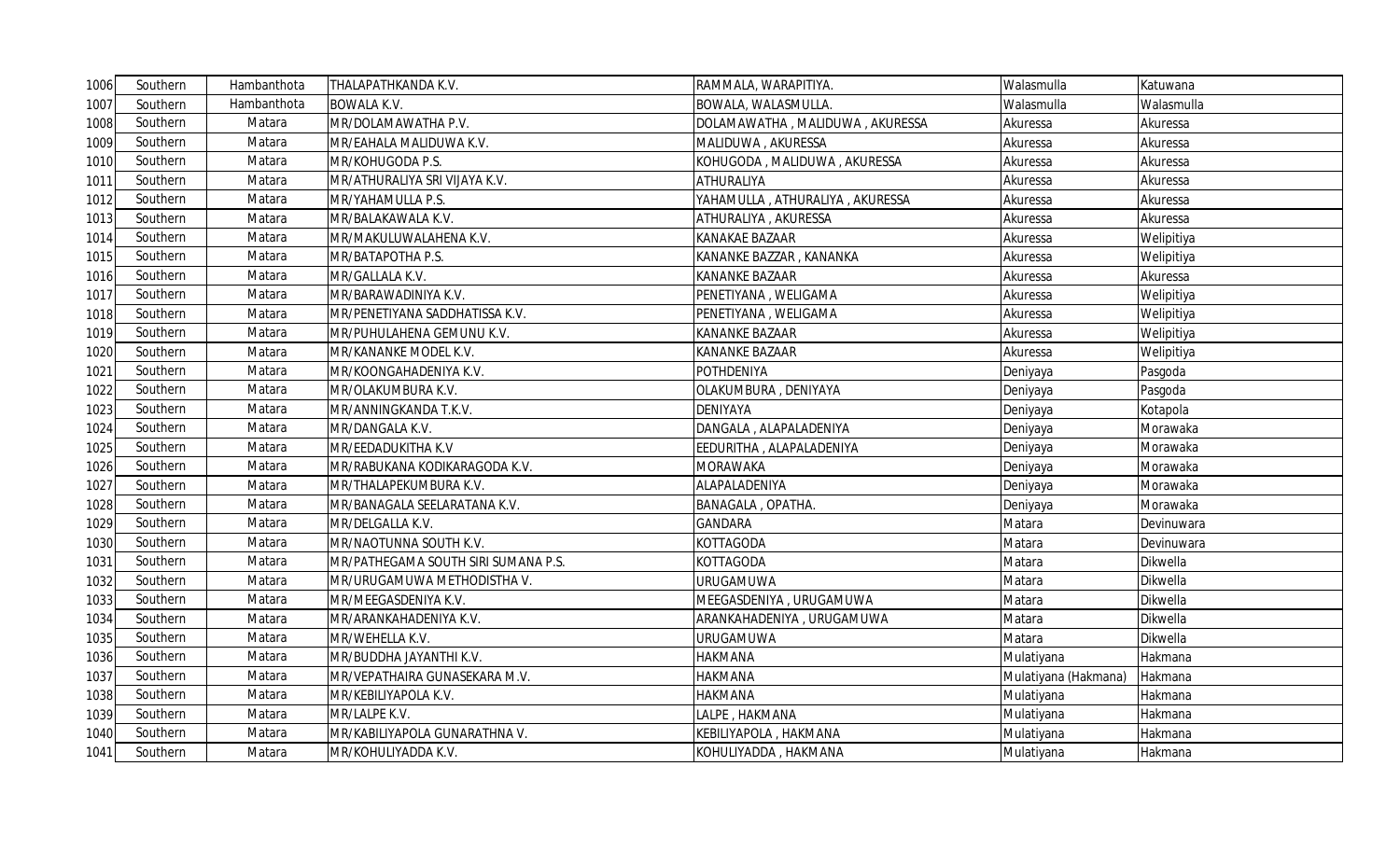| 1042 | Southern | Matara | MR/KUMBALGODA K.V.                     | KUBALGODA, KARATHOTA                 | Mulatiyana | Hakmana       |
|------|----------|--------|----------------------------------------|--------------------------------------|------------|---------------|
| 1043 | Southern | Matara | MR/MARAMANDIYA K.V.                    | NERALAMPITIYA , MULATIYANA , MATHARA | Mulatiyana | Mulatiyana    |
| 1044 | Southern | Matara | <b>MR/DEIYANDARA P.S.</b>              | DEIYANDARA, MATARA                   | Mulatiyana | Mulatiyana    |
| 1045 | Southern | Matara | MR/KETIYAPE NORTH K.V.                 | KETIYAPE, DEIYANDARA                 | Mulatiyana | Mulatiyana    |
| 1046 | Southern | Matara | MR/SEENIPELA K.V.                      | MULATIYANA JUNCTION                  | Mulatiyana | Mulatiyana    |
| 1047 | Southern | Matara | MR/EHALAKANDA M.V.                     | EHALAKANDA, GOMILA, MAWARALA         | Deniyaya   | Pasgoda       |
| 1048 | Southern | Matara | MR/GOMILA K.V.                         | GOMILA, MAWARALA                     | Deniyaya   | Pasgoda       |
| 1049 | Southern | Matara | MR/BIBULEWELA K.V.                     | BIBULEWELA, KARAGODA, UYANGODA       | Mulatiyana | Kamburupitiya |
| 1050 | Southern | Matara | MR/KARAGODA UYANGODA MODEL P.S.        | KARAGODA, UYANGADA                   | Mulatiyana | Kamburupitiya |
| 1051 | Southern | Matara | MR/IHALA VITIYALA SRI GUNARATHANA K.V. | KAMBURUPITIYA                        | Mulatiyana | Kamburupitiya |
| 1052 | Southern | Matara | MR/PAHALA VITIYALA K.V.                | PAHALA VITIYALA, THIHAGODA           | Mulatiyana | Tihagoda      |
| 1053 | Southern | Matara | MR/IHALA VITIYALA SOUTH K.V.           | KARAGODA, UYANGODA                   | Mulatiyana | Tihagoda      |
| 1054 | Southern | Matara | MR/KIRINDA K.V.                        | KIRINDA , PUHULWELLA                 | Mulatiyana | Kamburupitiya |
| 1055 | Southern | Matara | MARA/DEWALAMULLA K.V.                  | KIRINDA, PUHULWELLA, MATARA          | Mulatiyana | Kamburupitiya |
| 1056 | Southern | Matara | MR/HETTIYAWALA (WEST) K.V.             | PUHULWELLA                           | Mulatiyana | Kamburupitiya |
| 1057 | Southern | Matara | VIR/HEELLAKANDA K.V.                   | PUHULWELLA                           | Mulatiyana | Tihagoda      |
| 1058 | Southern | Matara | MR/THIHAGODA K.V.                      | HAKMANA ROAD, THIHAGODA              | Mulatiyana | Tihagoda      |
| 1059 | Southern | Matara | MR/KAPUDUWA J.S.                       | KAPUDUWA, THIHAGODA                  | Mulatiyana | Tihagoda      |
| 1060 | Southern | Matara | MR/KOMANGODA ROHANA K.V.               | THIHAGODA                            | Mulatiyana | Tihagoda      |
| 1061 | Southern | Matara | MR/GALBADA DEWANANDA K.V.              | GALBADA, DEEYAGAHA                   | Hakmana    | Tihagoda      |
| 1062 | Southern | Matara | MR/PALOLPITIYA M.V.                    | PALOLPITIYA, THIHAGODA               | Mulatiyana | Tihagoda      |
| 1063 | Southern | Matara | MR/THUDAWA MAHA V.                     | TUDAWA, MATARA                       | Matara     | Matara        |
| 1064 | Southern | Matara | MR/D.S SENANAYAKA V.                   | GABADAVEEDIYA, MATARA                | Matara     | Matara        |
| 1065 | Southern | Matara | MR/UYANWATHTHA MODEL P.S.              | MATARA,                              | Matara     | Matara        |
| 1066 | Southern | Matara | MR/VEHERAGAMPITA OLCOTT ADARSHA V.     | WEHERAGAMPITA, MATARA                | Matara     | Matara        |
| 1067 | Southern | Matara | MR/KAMBURUGAMUWA EAST V.               | KAMBURUGAMUWA                        | Matara     | Weligama      |
| 1068 | Southern | Matara | MR/THALARAMBA SRI INDRASARA P.V.       | THALARABA, KAMBURUGAMUWA             | Matara     | Weligama      |
| 1069 | Southern | Matara | <b>VIR/THALARAMBA EAST P.S.</b>        | THALARAMBA, KAMBURUGAMUWA            | Matara     | Weligama      |
| 1070 | Southern | Matara | MR/GARANDUWA K.V.                      | GARANDUWA , KAMBURUGAMUWA            | Matara     | Weligama      |
| 1071 | Southern | Matara | MALIDUW K.V.                           | MALIDUWA                             | Akuressa   | Akuressa      |
| 1072 | Southern | Matara | DIYALAPE K.V.                          | DIYALAPE, AKURESSA                   | Akuressa   | Akuressa      |
| 1073 | Southern | Matara | ELLEWELA K.V.                          | ELLEWELA, MARAMBA, AKURESSA          | Akuressa   | Akuressa      |
| 1074 | Southern | Matara | <b>GALHENA K.V.</b>                    | <b>MARAMBA</b>                       | Akuressa   | Akuressa      |
| 1075 | Southern | Matara | MARAMBA K.V.                           | MARAMBA, AKURESSA                    | Akuressa   | Akuressa      |
| 1076 | Southern | Matara | <b>GANHELA K.V.</b>                    | GANHELA, AKURESSA                    | Akuressa   | Akuressa      |
| 1077 | Southern | Matara | NIMALAWA K.V.                          | KANANKE BAZAAR                       | Akuressa   | Akuressa      |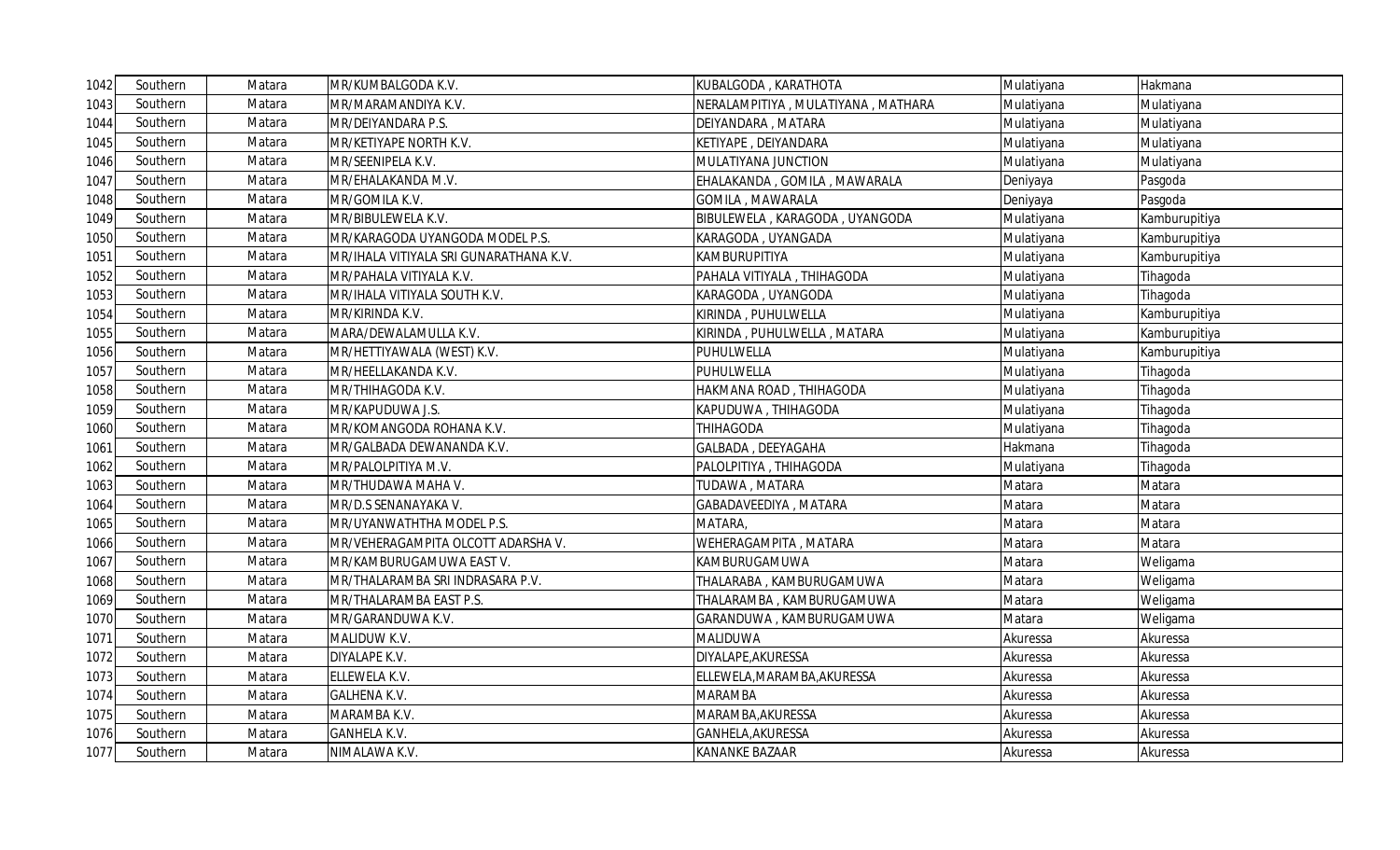| 1078 | Southern | Matara | <b>WELIKETIYA K.V.</b>         | MALIDUWA, AKURESSA             | Akuressa             | Akuressa      |
|------|----------|--------|--------------------------------|--------------------------------|----------------------|---------------|
| 1079 | Southern | Matara | PARAGAHAWATTA SAMARAPALA K.V.  | HENEGAMA, AKURESSA             | Akuressa             | Akuressa      |
| 1080 | Southern | Matara | DEDIYAGALA K.V.                | DEDIYAGALA, MALIDUWA, AKURESSA | Akuressa             | Akuressa      |
| 1081 | Southern | Matara | IMBULGODA K.V.                 | <b>AKURESSA</b>                | Akuressa             | Akuressa      |
| 1082 | Southern | Matara | THALAHAGAMA P.V.               | TALAHAGAMA, MAKANDURA          | Akuressa             | Akuressa      |
| 1083 | Southern | Matara | BOPAGODA K.V.                  | BOPAGODA, AKURESSA             | Akuressa             | Akuressa      |
| 1084 | Southern | Matara | KEHELWALA SRI SARANANANDA K.V. | KEHELWALA, URUMUTTA            | Akuressa             | Akuressa      |
| 1085 | Southern | Matara | APAREKKA P.V.                  | APAREKKA                       | Matara               | Devinuwara    |
| 1086 | Southern | Matara | UDA APAREKKA K.V.              | UDA APAREKKA, APAREKKA         | Matara               | Devinuwara    |
| 1087 | Southern | Matara | DEVINUWARA SARANAPALA K.V.     | <b>DEVINUWARA</b>              | Matara               | Devinuwara    |
| 1088 | Southern | Matara | SIRI PRIYARATHANA K.V.         | GANDARAWATTA DEVINUWARA        | Matara               | Devinuwara    |
| 1089 | Southern | Matara | WAWWA K.V.                     | WAWWA DEVINUWARA               | Matara               | Devinuwara    |
| 1090 | Southern | Matara | DAPULUSEN K.V.                 | DEVINUWARA                     | Matara               | Devinuwara    |
| 1091 | Southern | Matara | BODARAKANDA RATHANAJOTHI K.V.  | <b>BODAKANDA URUGAMUWA</b>     | Matara               | Dikwella      |
| 1092 | Southern | Matara | IHALAGODA K.V.                 | IHALAGODA URUGAMUWA            | Matara               | Dikwella      |
| 1093 | Southern | Matara | ALUTHGODA K.V.                 | ALUTHGODA DICKWELLA            | Matara               | Dikwella      |
| 1094 | Southern | Matara | MALIYADDA VIJAYA P.V.          | MALIYADDA DICKWELLW            | Matara               | Dikwella      |
| 1095 | Southern | Matara | GODAUDA M.V.                   | <b>GODAUDA KOTTAGODA</b>       | Matara               | Dikwella      |
| 1096 | Southern | Matara | UDA APAREKKA K.V.              | UDA APAREKKA, APAREKKA         | Matara               | Devinuwara    |
| 1097 | Southern | Matara | DENIPITIYA LADARU K.V.         | <b>DENIPITIYA</b>              | Akuressa             | Welipitiya    |
| 1098 | Southern | Matara | WATAGEDARAMULLA K.V.           | <b>DENIPITIYA</b>              | Akuressa             | Welipitiya    |
| 1099 | Southern | Matara | IBBAWALA K.V.                  | IBBAWALA WELIGAMA              | Akuressa             | Welipitiya    |
| 1100 | Southern | Matara | KOKMADUWA K.V.                 | KOKMADUWA, WELIGAMA            | Akuressa             | Welipitiya    |
| 1101 | Southern | Matara | UDUKAWA K.V.                   | <b>DENIPITIYA</b>              | Akuressa             | Welipitiya    |
| 1102 | Southern | Matara | WELLANA GUNATHILAKA K.V.       | WELLANA PENETIYANA WELIGAMA    | Akuressa             | Welipitiya    |
| 1103 | Southern | Matara | DIDDENIPOTH M.V.               | MULATIYANA JUNCTION            | Mulatiyana (Hakmana) | Mulatiyana    |
| 1104 | Southern | Matara | BERAGAMA K.V.                  | MAKANDURA.                     | Mulatiyana (Hakmana) | Mulatiyana    |
| 1105 | Southern | Matara | PATHRAMULLA K.V.               | PATHRAMULLA, HORAPAVITA        | Mulatiyana (Hakmana) | Mulatiyana    |
| 1106 | Southern | Matara | BERALIYA ATHURA K.V.           | BERALIYA ATHURA, RANSEGODA     | Mulatiyana (Hakmana) | Mulatiyana    |
| 1107 | Southern | Matara | PATHRAMULLA K.V.               | PATHRAMULLA HORAPAWITA         | Mulatiyana           | Kamburupitiya |
| 1108 | Southern | Matara | BAMUNUGAMA M.V.                | HORAPAVITA.                    | Mulatiyana (Hakmana) | Mulatiyana    |
| 1109 | Southern | Matara | UGGODA M.V.                    | YATIYANA MATARA                | Mulatiyana (Hakmana) | Tihagoda      |
| 1110 | Southern | Matara | YATIYANA K.V.                  | YATIYANA. MATHARA              | Mulatiyana (Hakmana) | Tihagoda      |
| 1111 | Southern | Matara | <b>BATUWITA K.V.</b>           | BATUWITA-THIHAGODA             | Mulatiyana (Hakmana) | Tihagoda      |
| 1112 | Southern | Matara | KITHALAGAMA WEST M.V.          | THIHAGADA                      | Mulatiyana (Hakmana) | Tihagoda      |
| 1113 | Southern | Matara | KITHALAGAMA EAST M.V.          | <b>THIHAGODA</b>               | Mulatiyana (Hakmana) | Tihagoda      |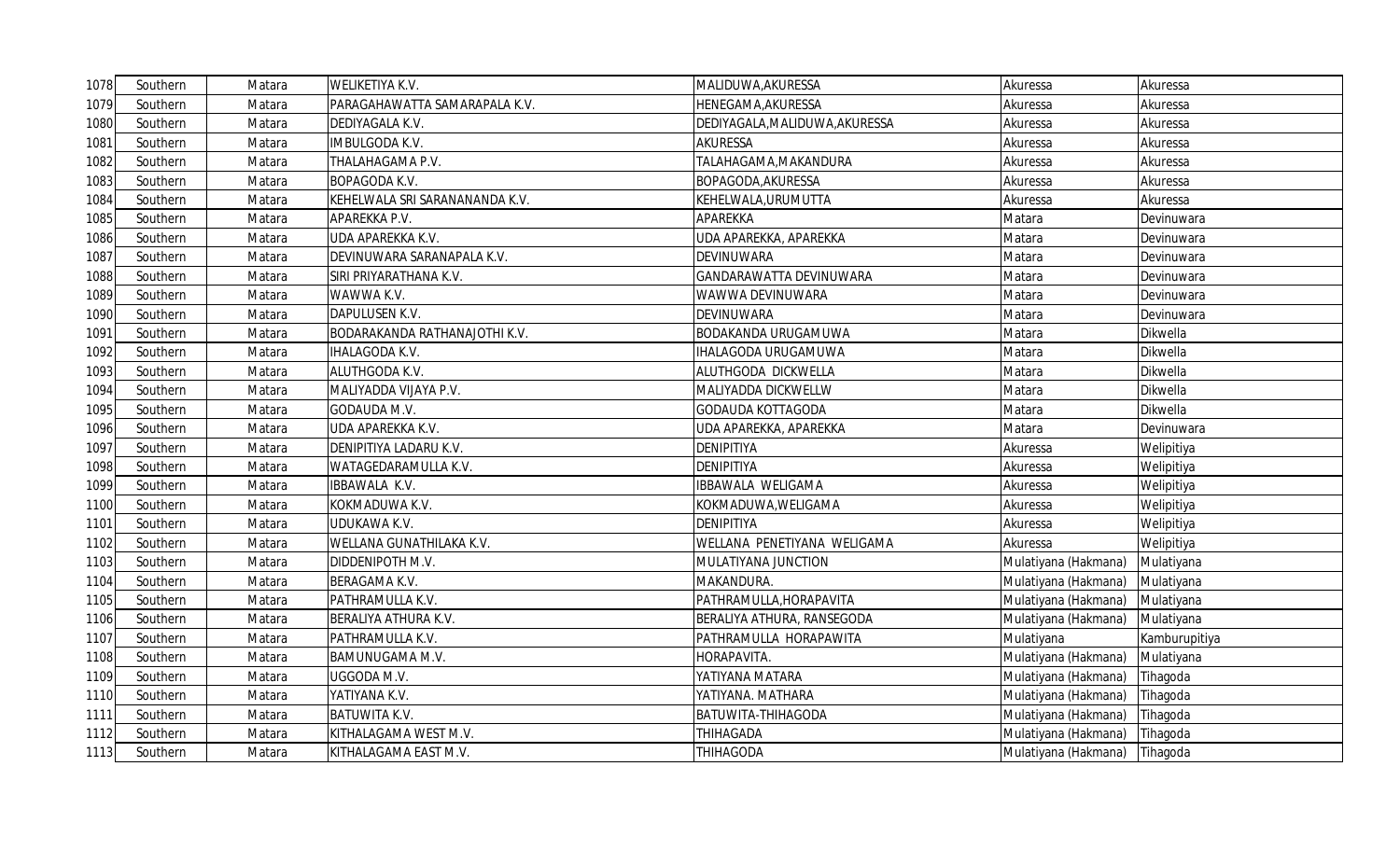| 1114 | Southern | Matara | KONGALA K.V.                     | <b>HAKMANA</b>                | Mulatiyana (Hakmana) Hakmana |               |
|------|----------|--------|----------------------------------|-------------------------------|------------------------------|---------------|
| 1115 | Southern | Matara | MIDDENIGODA K.V.                 | MIDDENIGODA HAKMANA           | Mulatiyana (Hakmana)         | Hakmana       |
| 1116 | Southern | Matara | UDUPEELLEGODA K.V.               | UDUPEELLEGODA HAKMANA         | Mulatiyana (Hakmana)         | Hakmana       |
| 1117 | Southern | Matara | BERUWEWELA P.V.                  | BERUWEWELA -HAKMANA           | Mulatiyana (Hakmana)         | Hakmana       |
| 1118 | Southern | Matara | WEPATHIRA GUNASEKARA K.V.        | HAKMANA                       | Mulatiyana (Hakmana)         | Hakmana       |
| 1119 | Southern | Matara | KEBILIYAPOLA SRI GUNARATHNA K.V. | KEBILIYAPOLA HAKMANA          | Mulatiyana (Hakmana)         | Hakmana       |
| 1120 | Southern | Matara | DENAGAMA-EAST K.V.               | DENAGAMA EAST HAKMANA         | Mulatiyana (Hakmana)         | Hakmana       |
| 1121 | Southern | Matara | MEE-ELLA KARAGODA K.V.           | MEE-ELLA HAKMANA              | Mulatiyana (Hakmana)         | Hakmana       |
| 1122 | Southern | Matara | <b>BADABADDA K.V.</b>            | MIELLA                        | Mulatiyana (Hakmana)         | Hakmana       |
| 1123 | Southern | Matara | PALLAWELA M.V.                   | PALLAWELA, RADAWELA           | Mulatiyana (Hakmana)         | Mulatiyana    |
| 1124 | Southern | Matara | GANGODAGAMA JAYAWARDANA M.V.     | GANGODAGAMA HAKMANA           | Mulatiyana (Hakmana)         | Hakmana       |
| 1125 | Southern | Matara | GATARA K.V.                      | GATARA; KAMBURUPIYA           | Mulatiyana (Hakmana)         | Kamburupitiya |
| 1126 | Southern | Matara | PANANWELA K.V.                   | PANANWELA-MEE-ELLA            | Mulatiyana (Hakmana)         | Hakmana       |
| 1127 | Southern | Matara | PITAWALGAMUWA K.V.               | PALLAWELA SOUTH, DENAGAMA     | Mulatiyana (Hakmana)         | Mulatiyana    |
| 1128 | Southern | Matara | DEWALEGAMA K.V.                  | DEWALEGAMA.K.V.RADAWELA       | Mulatiyana (Hakmana)         | Mulatiyana    |
| 1129 | Southern | Matara | ATHAPATHTHUKANDA K.V.            | PARAPAMULLA.                  | Mulatiyana (Hakmana)         | Mulatiyana    |
| 1130 | Southern | Matara | PALLAWELA BATTADOLA K.V.         | BATADOLA, DENAGAMA            | Mulatiyana (Hakmana)         | Mulatiyana    |
| 1131 | Southern | Matara | GANETHENNA UPARATANA K.V.        | NARANDENIYA;KAMBURUPITIYA     | Mulatiyana (Hakmana)         | Kamburupitiya |
| 1132 | Southern | Matara | <b>GATARA K.V.</b>               | GATARA; KAMBURUPIYA           | Mulatiyana (Hakmana)         | Kamburupitiya |
| 1133 | Southern | Matara | GODAWA K.V.                      | GODAWA, KAMBURUPITIYA.        | Mulatiyana (Hakmana)         | Kamburupitiya |
| 1134 | Southern | Matara | MASMULLA K.V.                    | MASMULLA-KAMBURUPITIYA        | Mulatiyana (Hakmana)         | Kamburupitiya |
| 1135 | Southern | Matara | SAPUGODA SRI PATHANAPALA K.V.    | SAPUGODA                      | Mulatiyana (Hakmana)         | Kamburupitiya |
| 1136 | Southern | Matara | THUMBE K.V.                      | KAMBURUPITIYA                 | Mulatiyana (Hakmana)         | Kamburupitiya |
| 1137 | Southern | Matara | OVITIGAMUVA K.V.                 | KARAPUTUGALA                  | Mulatiyana (Hakmana)         | Kamburupitiya |
| 1138 | Southern | Matara | IRIYATOTA M.V.                   | KAMBURUPITIYA                 | Mulatiyana (Hakmana)         | Kamburupitiya |
| 1139 | Southern | Matara | KAMBURUPITIYA M.V.               | KAMBURUPITIYA                 | Mulatiyana (Hakmana)         | Kamburupitiya |
| 1140 | Southern | Matara | UPALI WIJAYAWARDANA K.V.         | ENABATUWA'KAMBURUPITYA        | Mulatiyana (Hakmana)         | Kamburupitiya |
| 1141 | Southern | Matara | ULLALA M.V.                      | ULLALA KAMBURUPITIYA          | Mulatiyana (Hakmana)         | Kamburupitiya |
| 1142 | Southern | Matara | SIRI PANNALANKARA K.V.           | MAPALANA; KAMBURUPITIYA       | Mulatiyana (Hakmana)         | Kamburupitiya |
| 1143 | Southern | Matara | SIRI RATHANAJOHI M.V.            | AKURUGODA                     | Mulatiyana (Hakmana)         | Kamburupitiya |
| 1144 | Southern | Matara | SUGATHAPALA GODAWATHTHA K.V.     | KAHAGALA KAMBURUPITIYA        | Mulatiyana (Hakmana)         | Kamburupitiya |
| 1145 | Southern | Matara | HETTYAWALA EAST K.V.             | PUHULWELLA                    | Mulatiyana (Hakmana)         | Kamburupitiya |
| 1146 | Southern | Matara | WALGAMA MAHANAMA P.V.            | WALGAMA, MATARA.              | Matara                       | Matara        |
| 1147 | Southern | Matara | DUDLEY SENANAYAKA M.V.           | <b>ISSADEEN TOWN, MATARA.</b> | Matara                       | Matara        |
| 1148 | Southern | Matara | SRI MEDHANANDA K.V.              | NUPE, MATARA.                 | Matara                       | Matara        |
| 1149 | Southern | Matara | POLHENA M.V.                     | POLHENA, MATARA.              | Matara                       | Matara        |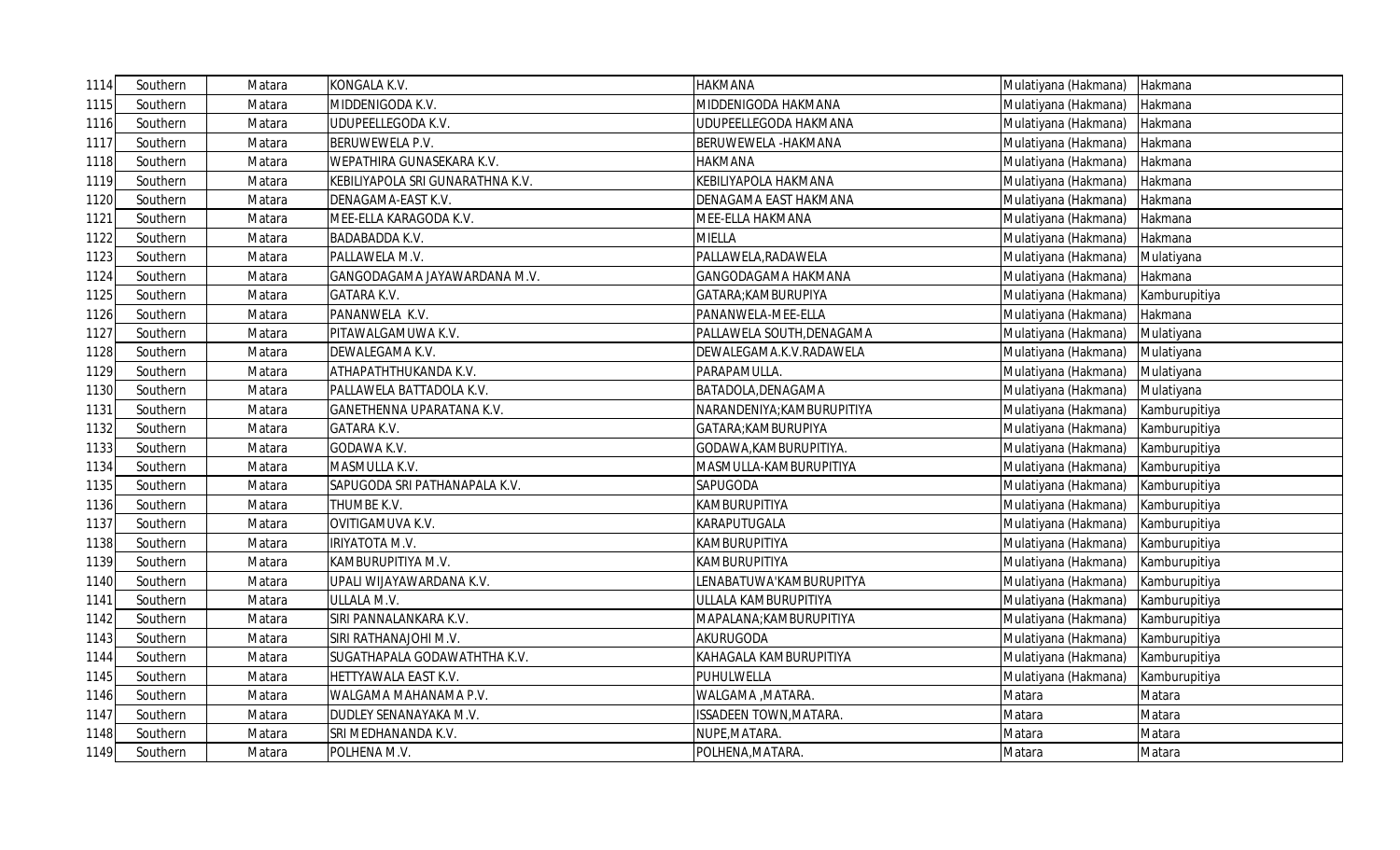| 1150 | Southern | Matara | THALPAVILA GAMUNU K.V.             | THALPAWILA KEKENADURA MATARA | Matara   | Matara   |
|------|----------|--------|------------------------------------|------------------------------|----------|----------|
| 1151 | Southern | Matara | THALPAWILA MIHINDU MODEL K.V.      | <b>DEVINUWARA</b>            | Matara   | Matara   |
| 1152 | Southern | Matara | KAKANADURA VIJAYABA K.V.           | KAKANADURA                   | Matara   | Matara   |
| 1153 | Southern | Matara | WEWAHAMANDUWA WANIGASEKARA M.V.    | WEWAHAMANDUWA , MATARA       | Matara   | Matara   |
| 1154 | Southern | Matara | GODAGAMA ANAGARIKA DHARMAPALA K.V. | <b>GODAGAMA MATARA</b>       | Matara   | Matara   |
| 1155 | Southern | Matara | NILWALA K.V.                       | PALLIMULLA, MATARA.          | Matara   | Matara   |
| 1156 | Southern | Matara | MOTAGEDARA K.V.                    | <b>KEKANADURA MATARA</b>     | Matara   | Matara   |
| 1157 | Southern | Matara | DEEYAGAHA WEST M.V.                | NAVIMANA MATARA              | Matara   | Matara   |
| 1158 | Southern | Matara | NILWALA MODEL P.V.                 | PALLIMULLA, MATARA.          | Matara   | Matara   |
| 1159 | Southern | Matara | DARUL ULMAHA K.V.                  | <b>BATUTA ROAD MATARA</b>    | Matara   | Matara   |
| 1160 | Southern | Matara | RUWANELLA K.V.                     | NAVIMANA MATHARA             | Matara   | Matara   |
| 1161 | Southern | Matara | DHARMAPALA ADARSHA K.V.            | <b>WELIGAMA</b>              | Matara   | Weligama |
| 1162 | Southern | Matara | SRI SANGHANANDA K.V.               | <b>WELIGAMA</b>              | Matara   | Weligama |
| 1163 | Southern | Matara | WELIGAMA DHARMARAJA K.V.           | AGRABODHI MAWATHA, WELIGAMA  | Matara   | Weligama |
| 1164 | Southern | Matara | JINARAJA K.V.                      | <b>WELIGAMA</b>              | Matara   | Weligama |
| 1165 | Southern | Matara | KUDALUMULLA WANIGASIRI V.          | <b>WELIGAMA</b>              | Matara   | Weligama |
| 1166 | Southern | Matara | PELENA SRI WAJIRAGNANA M.V.        | <b>WELIGAMA</b>              | Matara   | Weligama |
| 1167 | Southern | Matara | POLWATTA K.V.                      | POLWATTA, DENIPITIYA         | Matara   | Weligama |
| 1168 | Southern | Matara | WELIGAMA MUS.P.V.                  | GALBOKKA, WELIGAMA.          | Matara   | Weligama |
| 1169 | Southern | Matara | DAMMASARA K.V.                     | <b>MIRISSA</b>               | Matara   | Weligama |
| 1170 | Southern | Matara | PORUPITIYA K.V.                    | <b>WARALLA</b>               | Morawaka | Kotapola |
| 1171 | Southern | Matara | PARAGALA K.V.                      | PARAGALA, MORAWAKA.          | Morawaka | Kotapola |
| 1172 | Southern | Matara | ST MATIEW'S K.V.                   | KOTAPOLA.                    | Morawaka | Kotapola |
| 1173 | Southern | Matara | VIHARAHENA K.V.                    | ANDARADENIYA.DENIYAYA        | Morawaka | Kotapola |
| 1174 | Southern | Matara | GODAKUMBURA K.V.                   | KOTAPOLA.                    | Morawaka | Kotapola |
| 1175 | Southern | Matara | KANDILPANA K.V.                    | BATEYAYA, DENIYAYA.          | Morawaka | Kotapola |
| 1176 | Southern | Matara | KOLAWENIGAMA K.V.                  | KOLAWENIGAMA.DENIYAYA        | Morawaka | Kotapola |
| 1177 | Southern | Matara | KOLAWENIGAMA K.V.                  | KOLAWENIGAMA.DENIYAYA        | Morawaka | Kotapola |
| 1178 | Southern | Matara | YATIHORAGALA K.V.                  | YATIHORAGALA                 | Morawaka | Kotapola |
| 1179 | Southern | Matara | ILUKPITIYA K.V.                    | KOTAPOLA.                    | Morawaka | Kotapola |
| 1180 | Southern | Matara | UDAHORAGALA K.V.                   | UDAHORAGALA.WARALLA          | Morawaka | Kotapola |
| 1181 | Southern | Matara | KIRIWELDOLA K.V.                   | KIRIWELDOLA, DENIYAYA.       | Morawaka | Kotapola |
| 1182 | Southern | Matara | MEDERIPITIYA K.V.                  | MEDERIPITIYA, DENIYAYA       | Morawaka | Kotapola |
| 1183 | Southern | Matara | WARALLA K.V.                       | <b>WARALLA</b>               | Morawaka | Kotapola |
| 1184 | Southern | Matara | PALLEGAMA M.V.                     | PALLEGAMA.KOLAWENIGAMA       | Morawaka | Kotapola |
| 1185 | Southern | Matara | RAJAPAKSHA V.                      | MAIN STREET, DENIYAYA.       | Morawaka | Kotapola |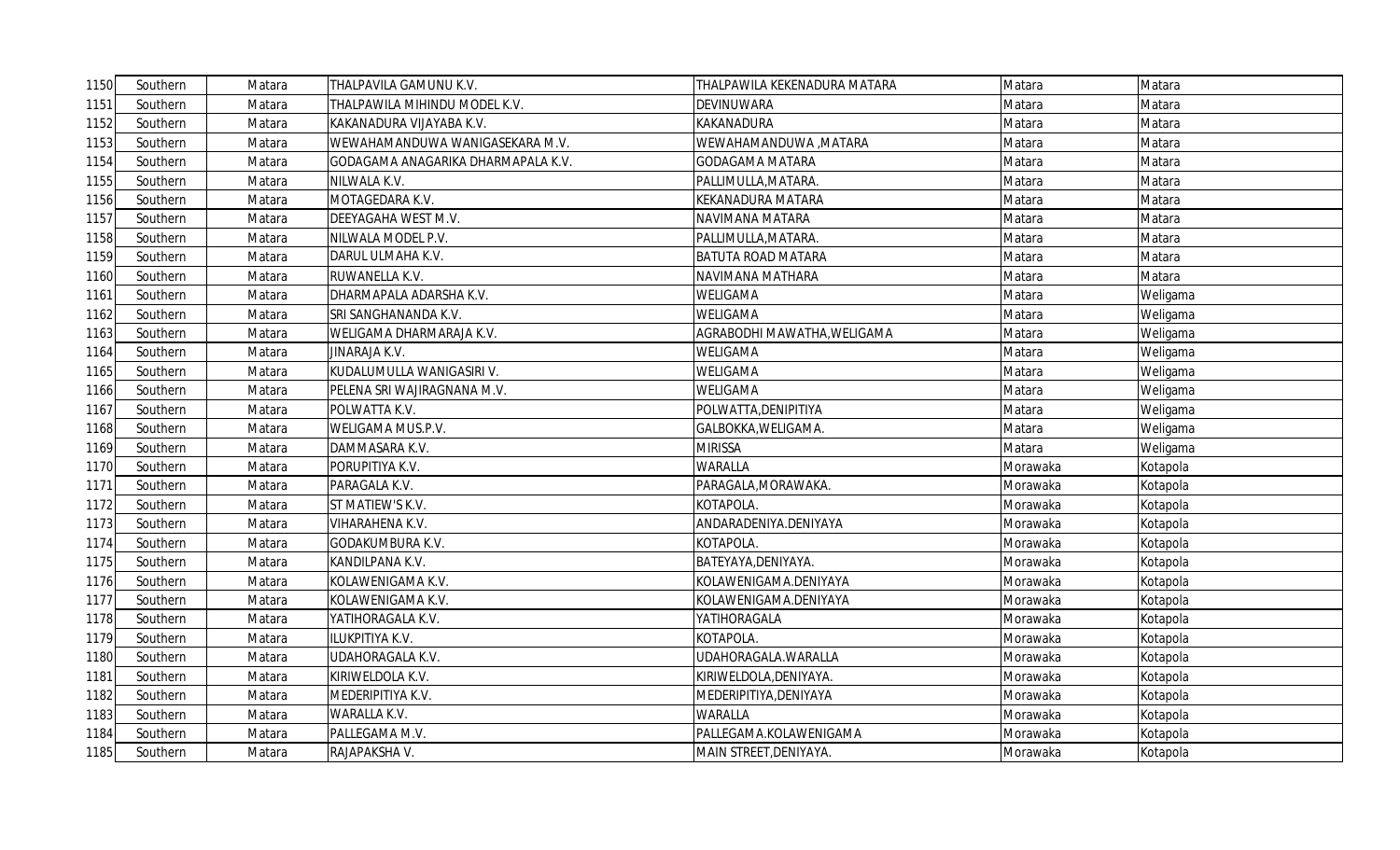| 1186 | Southern | Matara | KOLAWENIGAMA M.V.                   | KOLAWENIGAMA.DENIYAYA                    | Morawaka | Kotapola |
|------|----------|--------|-------------------------------------|------------------------------------------|----------|----------|
| 1187 | Southern | Matara | WARALLA M.D. YAPA V.                | <b>WARALLA</b>                           | Morawaka | Kotapola |
| 1188 | Southern | Matara | DENIYAYA ST.MATHIW'S K.V.           | RATHNAPURA RD, KALUGALAHENA DENIYAYA     | Morawaka | Kotapola |
| 1189 | Southern | Matara | PARAGALA M.V.                       | PARAGALA, MORAWAKA.                      | Morawaka | Kotapola |
| 1190 | Southern | Matara | MUGUNUMULLA K.V.                    | KOTAPOLA.                                | Morawaka | Kotapola |
| 1191 | Southern | Matara | PAHALA BATANDURA K.V.               | BATANDURA, DENIYAYA.                     | Morawaka | Pasgoda  |
| 1192 | Southern | Matara | DENKANDALIYA K.V.                   | DENKANDALIYA, ROTUBA, MATARA             | Morawaka | Pasgoda  |
| 1193 | Southern | Matara | ROTUMBA K.V.                        | ROTUMBA, MATARA                          | Morawaka | Pasgoda  |
| 1194 | Southern | Matara | BENGAMUWA P.V.                      | BENGAMUWA.                               | Morawaka | Pasgoda  |
| 1195 | Southern | Matara | BERALAPANATHARA P.V.                | BERALAPANATHARA                          | Morawaka | Pasgoda  |
| 1196 | Southern | Matara | PANAKADUWA K.V.                     | ROTUMBA, MATARA                          | Morawaka | Pasgoda  |
| 1197 | Southern | Matara | PATTIGALA K.V.                      | PATTIGALA, BERALAPANATHARA.              | Morawaka | Pasgoda  |
| 1198 | Southern | Matara | DUDLEY SENANAYAKA K.V.              | DEHIGASPA, PITABEDDARA.                  | Morawaka | Morawaka |
| 1199 | Southern | Matara | MEKILIYATHENNA K.V.                 | MEKILIYATHENNA,URUBOKKA.                 | Morawaka | Pasgoda  |
| 1200 | Southern | Matara | KEERIPITIYA K.V.                    | KEERIPITIYA , URUBOKKA                   | Morawaka | Pasgoda  |
| 1201 | Southern | Matara | MOLOGGAMUWA K.V.                    | MORAGALA, KIRILIPANA.                    | Morawaka | Pasgoda  |
| 1202 | Southern | Matara | GODAKUMBURA K.V.                    | KOTAPOLA.                                | Morawaka | Kotapola |
| 1203 | Southern | Matara | DAMPAHALA K.V.                      | <b>DAMPAHALA</b>                         | Morawaka | Pasgoda  |
| 1204 | Southern | Matara | HULANKANDA K.V.                     | HULANKANDA, DAMPAHALA                    | Morawaka | Pasgoda  |
| 1205 | Southern | Matara | GINNALIYA M.V.                      | GINNALIYA, URUBOKKA                      | Morawaka | Pasgoda  |
| 1206 | Southern | Matara | DERANGAKA K.V.                      | DERANGALA, PITABEDDARA.                  | Morawaka | Morawaka |
| 1207 | Southern | Matara | KADURUWANA K.V.                     | KADURUWANA, PITABEDDARA.                 | Morawaka | Morawaka |
| 1208 | Southern | Matara | KUDAGALAHEANA K.V.                  | GORAKAWELA.PITABEDDARA                   | Morawaka | Morawaka |
| 1209 | Southern | Matara | ELAMALDENIYA K.V.                   | ELAMALDENIYA, PITABEDDARA                | Morawaka | Morawaka |
| 1210 | Southern | Matara | SIYAMBALAGODA WEST K.V.             | PITABEDDARA                              | Morawaka | Morawaka |
| 1211 | Southern | Matara | DEHIGASPA ANAGARIKA DHARMAPALA K.V. | DEHIGASPA, PITABADDARA                   | Morawaka | Morawaka |
| 1212 | Southern | Matara | KOSNILGODA K.V.                     | KOSNILGODA, MORAWAKA                     | Morawaka | Morawaka |
| 1213 | Southern | Matara | MORAWAKA K.V.                       | MILLAWA.MORAWAKA                         | Morawaka | Morawaka |
| 1214 | Southern | Matara | DIYADAWA K.V.                       | DIYADAWA, SIYABALAGODA EAST, PITABADDARA | Morawaka | Morawaka |
| 1215 | Southern | Matara | DERANGALA SUMANA K.V.               | KIRIWELKELE, PITABEDDARA                 | Morawaka | Morawaka |
| 1216 | Southern | Matara | DANGALA K.V.                        | DANGALA, ALAPALADENIYA.                  | Morawaka | Morawaka |
| 1217 | Southern | Matara | KALUBOVITIYANA M.V.                 | KALUBOVITIYANA                           | Morawaka | Morawaka |
| 1218 | Southern | Matara | DERANGALA M.V.                      | 3 STEP, KIRIWELKALE, PITABEDDARA.        | Morawaka | Morawaka |
| 1219 | Southern | Matara | DUDLEY SENANAYAKA V.                | <b>ISSADEEN TOWN, MATARA.</b>            | Matara   | Matara   |
| 1220 | Southern | Matara | MORAWAKA BUDDHA M.V.                | WELIWA, MORAWAKA                         | Morawaka | Morawaka |
| 1221 | Southern | Matara | THALAHAGAMA K.V.                    | THALAHAGAMA, MAKANDURA                   | Akuressa | Akuressa |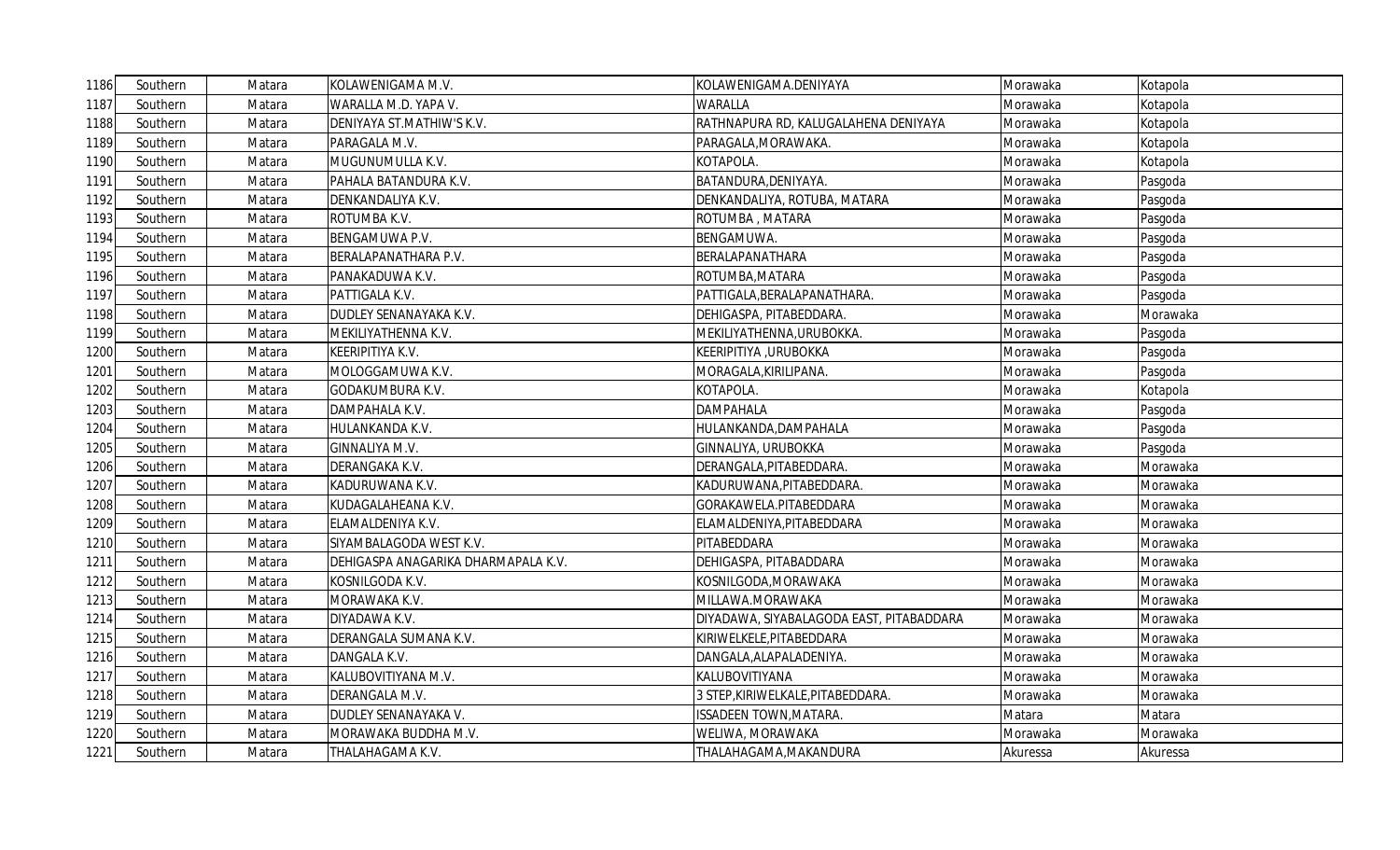| 1222 | Southern          | Matara  | <b>BOPAGODA K.V.</b>                | BOPAGODA, AKURESSA           | Akuressa             | Akuressa      |
|------|-------------------|---------|-------------------------------------|------------------------------|----------------------|---------------|
| 1223 | Southern          | Matara  | KEHELWALA P.V.                      | URUMUTHA AKURESSA            | Akuressa             | Akuressa      |
| 1224 | Southern          | Matara  | GALPAMUNA K.V.                      | <b>GALPAMUNA PALATUWA</b>    | Akuressa             | Malimboda     |
| 1225 | Southern          | Matara  | SULTHANAGODA K.V.                   | SULTHANAGODA MATARA          | Akuressa             | Malimboda     |
| 1226 | Southern          | Matara  | AKURUGODA K.V.                      | SULTHANAGODA                 | Akuressa             | Malimboda     |
| 1227 | Southern          | Matara  | HORAGODA M.V.                       | <b>ELIJJAWILA</b>            | Akuressa             | Malimboda     |
| 1228 | Southern          | Matara  | DAMPELLA M.V.                       | DAMPEELLA THELIJJAWILA       | Akuressa             | Malimboda     |
| 1229 | Southern          | Matara  | MALIMBADA NORTH M.V.                | MALIMBADA PALATUWA           | Akuressa             | Malimboda     |
| 1230 | Southern          | Matara  | SULTHANAGODA M.V.                   | SULTHANAGODA MATARA          | Akuressa             | Malimboda     |
| 1231 | Southern          | Matara  | PARADUWA K.V.                       | <b>ELGIRIYA THELIJJAWILA</b> | Akuressa             | Malimboda     |
| 1232 | Southern          | Matara  | AL HUDHA MUS.K.V.                   | <b>HORAGODA TNELIJJAWILA</b> | Akuressa             | Malimboda     |
| 1233 | Southern          | Matara  | DAMPELLA K.V.                       | <b>DAMPELLA THELIJJAWILA</b> | Akuressa             | Malimboda     |
| 1234 | Southern          | Matara  | AKURUGODA SENANI K.V.               | TELIJJAWILA                  | Akuressa             | Malimboda     |
| 1235 | Southern          | Matara  | KIRINDA MUS.K.V.                    | KIRINDA, PUHULWELLA          | Mulatiyana (Hakmana) | Kamburupitiya |
| 1236 | Southern          | Matara  | DAMMULLAGODA.K.V.                   | PUHULWELLA                   | Mulatiyana (Hakmana) | Kamburupitiya |
| 1237 | Southern          | Matara  | KARATHOTA K.V                       | KARATHOTA HAKMANA            | Mulatiyana (Hakmana) | Hakmana       |
| 1238 | Southern          | Matara  | WALAKANDA M.V.                      | WALAKANDA , PUHULWALLA       | Mulatiyana (Hakmana) | Tihagoda      |
| 1239 | Sabaragamuwa      | Kegalle | KG/MW/MALIGATHANNA P.S.             | <b>USSAPITIYA</b>            | Mawanella            | Mawanella     |
|      | 1240 Sabaragamuwa | Kegalle | KG/MAWA/POLAMBEGODA K.V             | <b>USSAPITIYA</b>            | Mawanella            | Aranayaka     |
|      | 1241 Sabaragamuwa | Kegalle | KG/MA/GALATHARA UDUWEWELA P.V.      | <b>GALATHARA</b>             | Mawanella            | Aranayaka     |
|      | 1242 Sabaragamuwa | Kegalle | KG/MW/APALAWA P.V.                  | APALAWA, GALATHARA           | Mawanella            | Aranayaka     |
|      | 1243 Sabaragamuwa | Kegalle | KG/MAWA/KANDAMULLA K.V.             | DEEWELA, PALLEGAMA           | Mawanella            | Aranayaka     |
|      | 1244 Sabaragamuwa | Kegalle | KG/MW/DEEWELA AHASLIYADDA P.V.      | DEEWALA, PALLEGAMA           | Mawanella            | Aranayaka     |
|      | 1245 Sabaragamuwa | Kegalle | KG/MW/GURUBAWILA K.V.               | ASMADALA, GALATHRA           | Mawanella            | Aranayaka     |
|      | 1246 Sabaragamuwa | Kegalle | KG/MAWA/WAKIRIGALA MAYURAPADA P.V.  | WAKIRIGALA, GALATHARA        | Mawanella            | Aranayaka     |
|      | 1247 Sabaragamuwa | Kegalle | KG/MAYA/MANADI P.V.                 | ARANAYAKA                    | Mawanella            | Aranayaka     |
|      | 1248 Sabaragamuwa | Kegalle | K/MA/RAHALA WEST J.S.               | ARANAYAKA                    | Mawanella            | Aranayaka     |
|      | 1249 Sabaragamuwa | Kegalle | KE/MW/BOOWELIKADA GEMUNU K.V.       | BOOWELIKADA, HEMMATHAGAMA    | Mawanella            | Aranayaka     |
|      | 1250 Sabaragamuwa | Kegalle | KG/MAWA/RAHALA EAST K.V.            | HEMMATHAGAMA                 | Mawanella            | Aranayaka     |
|      | 1251 Sabaragamuwa | Kegalle | KG/MW/NARANGALA T.P. V.             | AMBALAKANDA, ARANAYAKA       | Mawanella            | Aranayaka     |
|      | 1252 Sabaragamuwa | Kegalle | KG/MW/AL-JALAL MUSLIM K.V.          | GETABERIYA, ARANAYAKA        | Mawanella            | Aranayaka     |
|      | 1253 Sabaragamuwa | Kegalle | KG/MW/DIPPITIYA RAJAGIRI P.V        | DIPPITIYA, ARANAYAKA         | Mawanella            | Aranayaka     |
|      | 1254 Sabaragamuwa | Kegalle | KG/MW/DOOLDENIYA K.V.               | DOOLDENIYA, ARANAYAKA        | Mawanella            | Aranayaka     |
|      | 1255 Sabaragamuwa | Kegalle | KG/MW/WELIMANNA SRI SUNANDA P.S.    | ARANAYAKA                    | Mawanella            | Aranayaka     |
|      | 1256 Sabaragamuwa | Kegalle | KE/M/BAKULWALA K.V.                 | TALGASPITIYA, ARANAYAKA      | Mawanella            | Aranayaka     |
|      | 1257 Sabaragamuwa | Kegalle | KG/MW/USSAPITIYA SRI SUMANGALA K.V. | <b>USSAPITIYA</b>            | Mawanella            | Aranayaka     |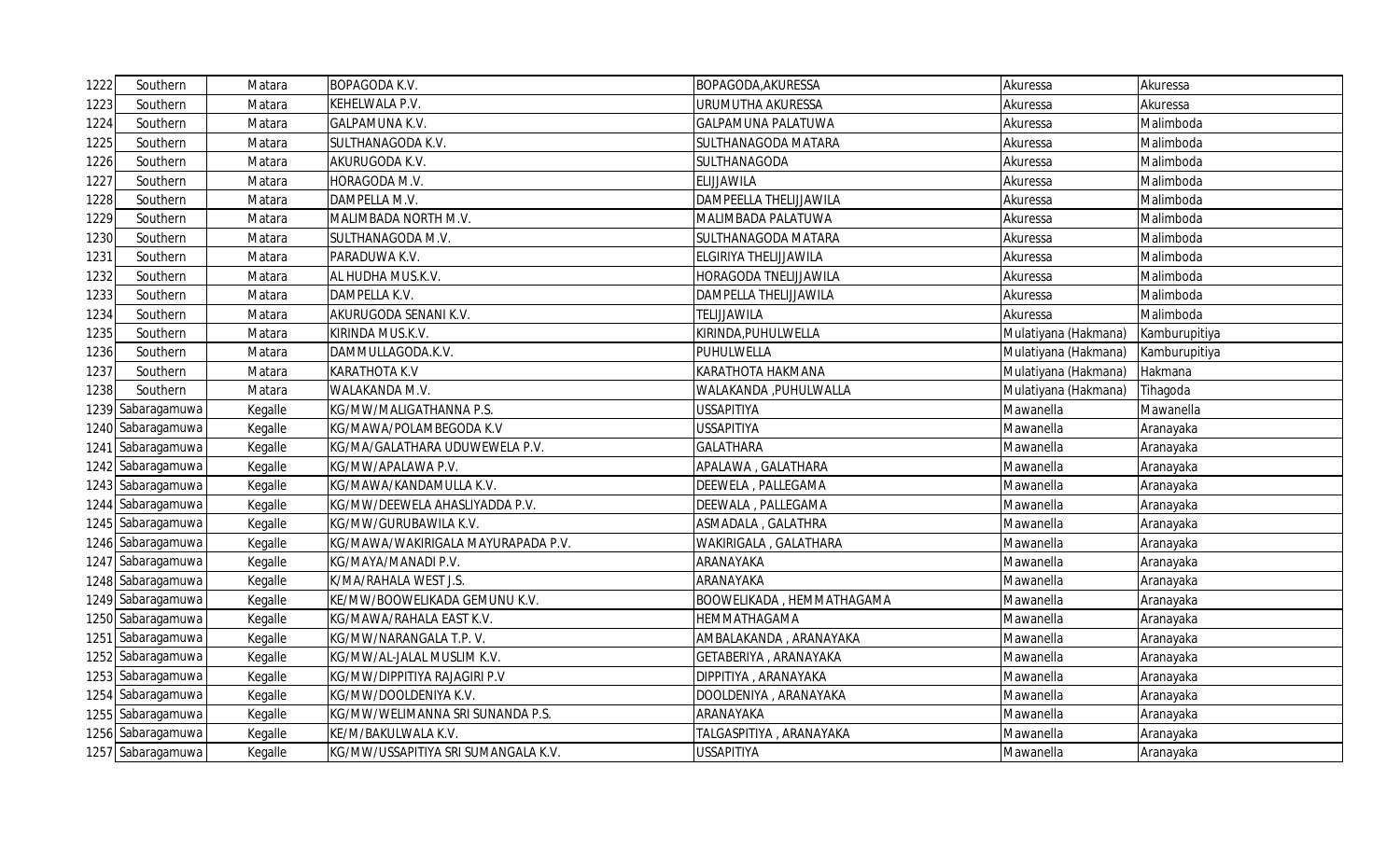| 1258 Sabaragamuwa | Kegalle | KG/MA/THELLEKA P.V.                         | THELLEKA, ARANAYAKA                | Mawanella | Aranayaka  |
|-------------------|---------|---------------------------------------------|------------------------------------|-----------|------------|
| 1259 Sabaragamuwa | Kegalle | KE/DEDI/HELIYAGODA P.V.                     | <b>BELIGALA</b>                    | Kegalle   | Dedigama   |
| 1260 Sabaragamuwa | Kegalle | KE/DEDI/KALUGAL K.V.                        | KALUGALA, BELIGALA                 | Kegalle   | Dedigama   |
| 1261 Sabaragamuwa | Kegalle | KG/DEDI/THAMBADIYA SRI SUMEDA P.V.          | THAMBADIYA, MAHA PALLEGAMA         | Kegalle   | Dedigama   |
| 1262 Sabaragamuwa | Kegalle | KE/DADI/KINIVITA K. V.                      | MAHAPALLEGAMA                      | Kegalle   | Dedigama   |
| 1263 Sabaragamuwa | Kegalle | KG/GANEGAMA K.V.                            | GANEGAMA, DORAWAKA                 | Kegalle   | Warakapola |
| 1264 Sabaragamuwa | Kegalle | KG/KOHOMBADENIYA P.V.                       | <b>DORAWAKA</b>                    | Kegalle   | Warakapola |
| 1265 Sabaragamuwa | Kegalle | KG/WA/DORAWAKA MAHASEN K.V.                 | THALLIYADA, DORAWAKA               | Kegalle   | Warakapola |
| 1266 Sabaragamuwa | Kegalle | PARAWALATHENNA K.V.                         | ΥΑΤΙΥΑΝΤΟΤΑ                        | Dehiowita | Dehiowita  |
| 1267 Sabaragamuwa | Kegalle | KG/DEDIGAMA P.V.                            | DEDIGAMA, THUNTHOTA                | Kegalle   | Dedigama   |
| 1268 Sabaragamuwa | Kegalle | KG/DEDI/IHALA LENAGALA K.V.                 | IHALA LENAGALA, TUNTOTA            | Kegalle   | Dedigama   |
| 1269 Sabaragamuwa | Kegalle | K/ALGAMA MEDAGAMA NEW MODEL P.S.            | MEDAGAMA, ALGAMA                   | Kegalle   | Warakapola |
| 1270 Sabaragamuwa | Kegalle | KG/WARA/ALGAMAWATHTHA J.S.                  | <b>DANOWITA</b>                    | Kegalle   | Warakapola |
| 1271 Sabaragamuwa | Kegalle | KG/WARA/BOPITIYA K.V.                       | BOPITIYA, WARAKAPOLA               | Kegalle   | Warakapola |
| 1272 Sabaragamuwa | Kegalle | KG/WARA/MANGEDARA K.V.                      | MANGEDARA, THULHIRIYA              | Kegalle   | Warakapola |
| 1273 Sabaragamuwa | Kegalle | KG/WARA/THULHIRIYA K.V.                     | THULHIRIYA                         | Kegalle   | Warakapola |
| 1274 Sabaragamuwa | Kegalle | KG/WARA/SARIPUTHTHA P.V.                    | WARIYAGODA, ALLAUWA                | Kegalle   | Warakapola |
| 1275 Sabaragamuwa | Kegalle | KG/WARA/BAUDDHAV.                           | <b>WARAKAPOLA</b>                  | Kegalle   | Warakapola |
| 1276 Sabaragamuwa | Kegalle | KE/WA/AMBEPUSSA POSHITHARAMA P.V.           | AMBEPUSSA, WARAKAPOLA              | Kegalle   | Warakapola |
| 1277 Sabaragamuwa | Kegalle | KG/WARA/PALAMURE SRI MAHINDA P.V.           | PALAMURE, NIYADURUPOLA             | Kegalle   | Warakapola |
| 1278 Sabaragamuwa | Kegalle | KE/WA/BATUWANA K.V.                         | BATUWANA, NIYADURUPOLA             | Kegalle   | Warakapola |
| 1279 Sabaragamuwa | Kegalle | KG/WA/DELGAMUWA P.V.                        | DELGAMUWA, THOLANGAMUWA            | Kegalle   | Warakapola |
| 1280 Sabaragamuwa | Kegalle | KE/DEHI/MAKURA P.S.                         | MAKURA, MALMADUWA                  | Kegalle   | Dedigama   |
| 1281 Sabaragamuwa | Kegalle | KG/EBIDGALA P V                             | EBIDIGALA GALAPITAMADA             | Kegalle   | Dedigama   |
| 1282 Sabaragamuwa | Kegalle | KE/DEDI/PARADENIYA P.S.                     | PARADENIYA, KANNATHTHOTA           | Kegalle   | Dedigama   |
| 1283 Sabaragamuwa | Kegalle | KG/DEHI/VIDYAWARDANA P.V (K/MATIYAGANE P.V) | MATIYAGANE, BELIGALA               | Kegalle   | Dedigama   |
| 1284 Sabaragamuwa | Kegalle | KG/GASNAWA T.V.                             | GASNAWA, NELUNDENIYA               | Kegalle   | Dedigama   |
| 1285 Sabaragamuwa | Kegalle | KG/PALLEGAMA T.V.                           | MAHA PALLEGAMA                     | Kegalle   | Dedigama   |
| 1286 Sabaragamuwa | Kegalle | KG/WA/PANANA T.V.                           | THOLANGAMUWA                       | Kegalle   | Warakapola |
| 1287 Sabaragamuwa | Kegalle | KG/WA/NIYADURUPOLA T.V.                     | NIYDURUPOLA                        | Kegalle   | Warakapola |
| 1288 Sabaragamuwa | Kegalle | KG/WA/DUMMALADENIYA MUSLIM V.               | DUMMALADENIYA, WARAKAPOLA          | Kegalle   | Warakapola |
| 1289 Sabaragamuwa | Kegalle | KG/WAR/MADENIYA T.V.                        | <b>DORAWAKA</b>                    | Kegalle   | Warakapola |
| 1290 Sabaragamuwa | Kegalle | MADENIYA T.V - WARAKAPOLA                   | <b>WARAKAPOLA</b>                  | Kegalle   | Warakapola |
| 1291 Sabaragamuwa | Kegalle | KG/DEHI/PANNILA WEERASINGHE K.V.            | PANNILA, GODAGAMPALA               | Dehiowita | Dehiowita  |
| 1292 Sabaragamuwa | Kegalle | K/DE/DANGAMPALA P.S.                        | DANGAMPALA, DEHIOWIA               | Dehiowita | Dehiowita  |
| 1293 Sabaragamuwa | Kegalle | KE/DEHI/THALAPITIYA P.S.                    | THALAPITIYA, PANAWALA, EHELIYAGODA | Dehiowita | Dehiowita  |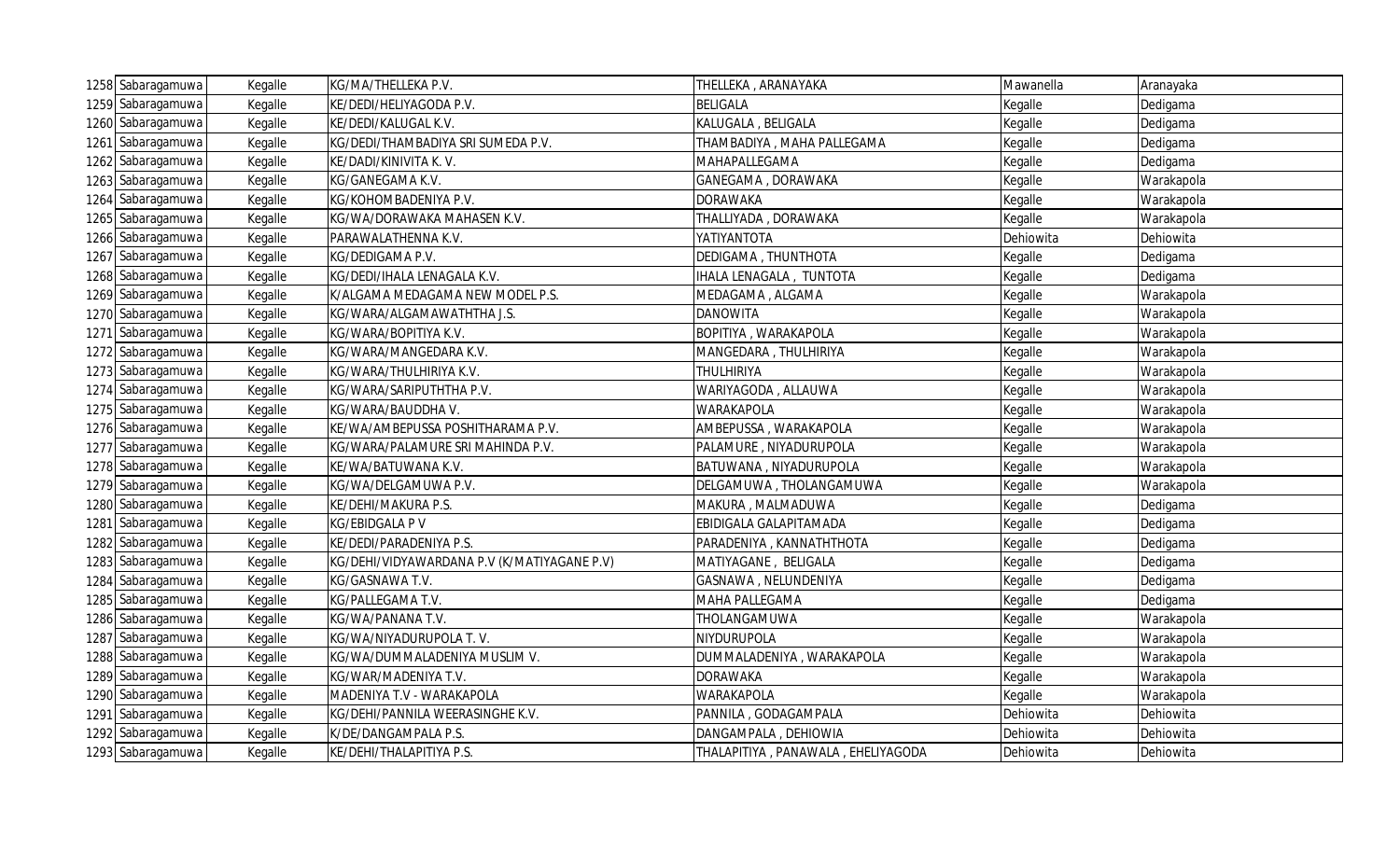| 1294 Sabaragamuwa | Kegalle | KG/DHI/PUSPASHENA P.V.                                                         | GODAGAMPALA, PARAKADUWA                         | Dehiowita | Dehiowita    |
|-------------------|---------|--------------------------------------------------------------------------------|-------------------------------------------------|-----------|--------------|
| 1295 Sabaragamuwa | Kegalle | KG/DEHI/ERRACHT T.V.                                                           | ERRACHT DIVISION , TALADUWA ESTATE, AVISSAWELLA | Dehiowita | Dehiowita    |
| 1296 Sabaragamuwa | Kegalle | KG/DEHI/MAHAOYA T.V.                                                           | <b>DEHIOWITA</b>                                | Dehiowita | Dehiowita    |
| 1297 Sabaragamuwa | Kegalle | KG/DEHI/DIGALA T.V.                                                            | <b>DEHIOWITA</b>                                | Dehiowita | Dehiowita    |
| 1298 Sabaragamuwa | Kegalle | KG/DEHI/GAYATHRI V. (DEWALAKANDA T.V.)                                         | MAGAMMANA, DEHIOWITA                            | Dehiowita | Dehiowita    |
| 1299 Sabaragamuwa | Kegalle | KG/DEHI/ATULUGAMA P.V.                                                         | ATULUGAMA, DEHIOWITA                            | Dehiowita | Dehiowita    |
| 1300 Sabaragamuwa | Kegalle | KG/DEHI/DEHIOWITA BUDDHIST P.V.                                                | <b>DEHIOWITA</b>                                | Dehiowita | Dehiowita    |
| 1301 Sabaragamuwa | Kegalle | KE/DEHI/YOGAMA MODEL SCHOOL                                                    | YOGAMA, DEHIOWITA                               | Dehiowita | Dehiowita    |
| 1302 Sabaragamuwa | Kegalle | KG/DE/PANAWALA RANJAN WIJERATHNA P.S. (K/PANAWALA P.V.) PANAWALA , EHELIYAGODA |                                                 | Dehiowita | Dehiowita    |
| 1303 Sabaragamuwa | Kegalle | KG/DEHI/PAHALA MANIYAMGAMA K.V.                                                | MANIYAMGAMA, AVISSAWELLA                        | Dehiowita | Dehiowita    |
| 1304 Sabaragamuwa | Kegalle | KG/DEHI/IMBULPITIYA K.V.                                                       | IMBULPITIYA, GODAGAMPOLA                        | Dehiowita | Dehiowita    |
| 1305 Sabaragamuwa | Kegalle | KE/DEHI/MURUTHTHETTUWA K.V.                                                    | MURUTHTHETTUWA, DEHIOWITA                       | Dehiowita | Dehiowita    |
| 1306 Sabaragamuwa | Kegalle | KG/DEHI/NILWALA K.V.                                                           | NILWALA, NOORIYA                                | Dehiowita | Deraniyagala |
| 1307 Sabaragamuwa | Kegalle | K/DEHI/DODAWATTHA P.S.                                                         | DODAWATTHA, NOORIYA                             | Dehiowita | Deraniyagala |
| 1308 Sabaragamuwa | Kegalle | KG/DEHI/MAHAYAYA P.V.                                                          | MAHAYAYA, MALIBODA                              | Dehiowita | Deraniyagala |
| 1309 Sabaragamuwa | Kegalle | KE/DEHI/MAGALA K.V.                                                            | MAGALA, MALIBODA                                | Dehiowita | Deraniyagala |
| 1310 Sabaragamuwa | Kegalle | KE/DE/NAKKAWITA K.V.                                                           | NAKKAVITA, DERANIYAGALA                         | Dehiowita | Deraniyagala |
| 1311 Sabaragamuwa | Kegalle | KG/DEHI/SRI DEWANANDA K.V.                                                     | UDAMALIBODA, MALIBODA                           | Dehiowita | Deraniyagala |
| 1312 Sabaragamuwa | Kegalle | KG/DEHI/AMARASINGHE K.V.                                                       | UDAHENKANDA, DERANIYAGALA                       | Dehiowita | Deraniyagala |
| 1313 Sabaragamuwa | Kegalle | KG/DEHI/LIHINIYAGALA P.V.                                                      | LIHINIYAGALA, DERANIYAGALA                      | Dehiowita | Deraniyagala |
| 1314 Sabaragamuwa | Kegalle | KG/DEHI/MIYANAWITA K.V.                                                        | MIYANAVITA, DERANIYAGALA                        | Dehiowita | Deraniyagala |
| 1315 Sabaragamuwa | Kegalle | KE/DEHI/UDAPOLA K.V.                                                           | DERANIYAGALA                                    | Dehiowita | Deraniyagala |
| 1316 Sabaragamuwa | Kegalle | AMBUWAKKA P.V.                                                                 | <b>ALAWATHURA</b>                               | Kegalle   | Galigamuwa   |
| 1317 Sabaragamuwa | Kegalle | KG/PITTEGAMA P.V.                                                              | BULATHKOHUPITIYA                                | Kegalle   | Galigamuwa   |
| 1318 Sabaragamuwa | Kegalle | KG/THUMMUDUNA K.V.                                                             | <b>KABAGAMUWA</b>                               | Kegalle   | Galigamuwa   |
| 1319 Sabaragamuwa | Kegalle | K/DE/HALOLUWA K.V.                                                             | HALOLUWA, KANNATHOTA                            | Dehiowita | Yatiyantota  |
| 1320 Sabaragamuwa | Kegalle | KE/GALI/YATAPANA K.V.                                                          | YATAPANA, KEGALLE                               | Kegalle   | Galigamuwa   |
| 1321 Sabaragamuwa | Kegalle | KG/DEHI/UDAPOTHA THISSA P.V.                                                   | UDAPOTHA, VIA KEGALLA                           | Dehiowita | Yatiyantota  |
| 1322 Sabaragamuwa | Kegalle | KE/DEHI/KENDAWA P.V.                                                           | KENDAWA, BULATHKOHUPITIYA                       | Dehiowita | Yatiyantota  |
| 1323 Sabaragamuwa | Kegalle | KG/GATIYAMULLA NEW P.V.                                                        | GATIYAMULLA, ELAWATURA                          | Kegalle   | Galigamuwa   |
| 1324 Sabaragamuwa | Kegalle | KG/THUMBAGE P.V.                                                               | THUMBAGE, UDAPOTHA, (VIA KEGALLE)               | Dehiowita | Yatiyantota  |
| 1325 Sabaragamuwa | Kegalle | KG/DEHI/YT/KEKALAPANA K.V.                                                     | KEKALAPANA, DEDUGALA                            | Dehiowita | Yatiyantota  |
| 1326 Sabaragamuwa | Kegalle | KG/DEHI/KALUPAHANA T.V.                                                        | BULATHKOPITIYA                                  | Dehiowita | Yatiyantota  |
| 1327 Sabaragamuwa | Kegalle | KG/G/HATHNAGODA K.V.                                                           | HATHNAGODA, BELIGALA                            | Kegalle   | Galigamuwa   |
| 1328 Sabaragamuwa | Kegalle | KG/HEENWELLA K.V.                                                              | ATALA, VIA KEGALLE                              | Kegalle   | Galigamuwa   |
| 1329 Sabaragamuwa | Kegalle | KG/RUGGAHATHENNA P.V.                                                          | KOTIYAKUMBURA                                   | Kegalle   | Galigamuwa   |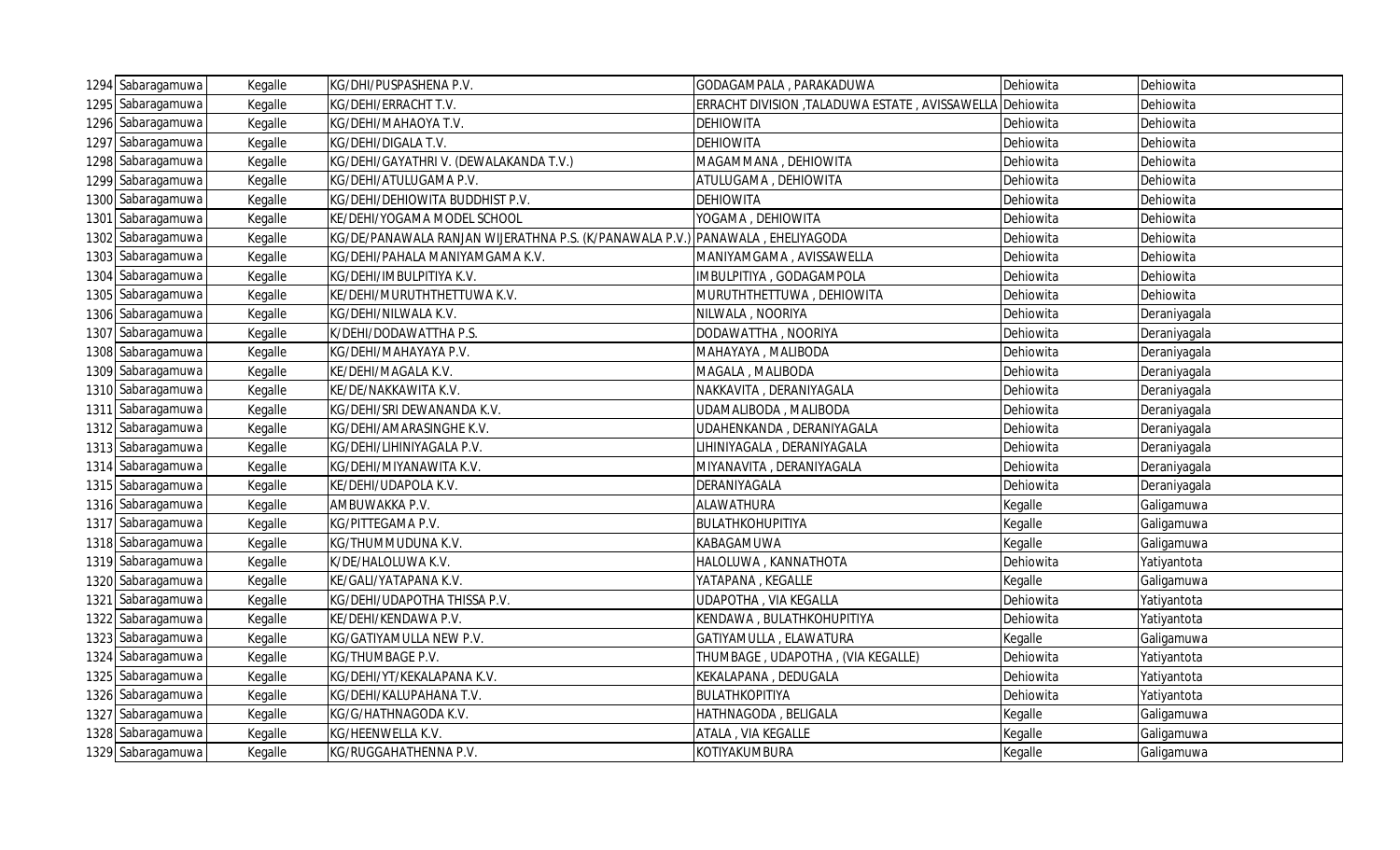| 1330 Sabaragamuwa | Kegalle | KG/BOYAGODA K.V.                        | BOYAGODA, ATALA                     | Kegalle   | Galigamuwa |
|-------------------|---------|-----------------------------------------|-------------------------------------|-----------|------------|
| 1331 Sabaragamuwa | Kegalle | KE/G/KINIGAMA P.V.                      | <b>MORONTHOTA</b>                   | Kegalle   | Galigamuwa |
| 1332 Sabaragamuwa | Kegalle | DEWAPRIYA WALISINGHA P.S.               | PINDENIYA, ATALE                    | Kegalle   | Galigamuwa |
| 1333 Sabaragamuwa | Kegalle | KE/ATUGODA MAHABODHI P.V.               | ATUGODA PAHALAGAMA, GALIGAMUWA TOWN | Kegalle   | Galigamuwa |
| 1334 Sabaragamuwa | Kegalle | KG/GA/WANDURADENIYA P.S.                | DAMUNUPOLA, KEGALLE                 | Kegalle   | Galigamuwa |
| 1335 Sabaragamuwa | Kegalle | KG/GA/HOLOMBUWA K.V.                    | HOLOMBUWA, THUNTHOTA                | Kegalle   | Galigamuwa |
| 1336 Sabaragamuwa | Kegalle | KG/AMPE ADARSA K.V.                     | KOTIYAKUMBURA                       | Kegalle   | Galigamuwa |
| 1337 Sabaragamuwa | Kegalle | KG/GALI/KALANNAYAKA P.V.                | <b>GALIGAMUWA TOWN</b>              | Kegalle   | Galigamuwa |
| 1338 Sabaragamuwa | Kegalle | KE/GA/SIYAMBALAPITIYA YATALATHISSA K.V. | <b>YATTOGODA</b>                    | Kegalle   | Galigamuwa |
| 1339 Sabaragamuwa | Kegalle | KG/GALI / PALAPOLUWA K.V.               | PALAPOLUWA, YATTOGODA               | Kegalle   | Galigamuwa |
| 1340 Sabaragamuwa | Kegalle | KG/GA/GALIGAMUWA P.S.                   | GALIGAMUWA, GALIGAMUWA TOWN         | Kegalle   | Galigamuwa |
| 1341 Sabaragamuwa | Kegalle | K/UDA ASIDENIYA P.V.                    | <b>GALIGAMUWA TOWN</b>              | Kegalle   | Galigamuwa |
| 1342 Sabaragamuwa | Kegalle | KG/GI/HATHNAGODA K.V.                   | HATHNAGODA, BELIGALA                | Kegalle   | Galigamuwa |
| 1343 Sabaragamuwa | Kegalle | KG/GA/KANDEGEDARA K.V.                  | KANDEGEDARA, DEWALEGAMA, KEGALLE    | Kegalle   | Galigamuwa |
| 1344 Sabaragamuwa | Kegalle | KG/NAWAGAMUWA K.V.                      | <b>DEWALEGAMA</b>                   | Kegalle   | Galigamuwa |
| 1345 Sabaragamuwa | Kegalle | KG/GALI/BATUWATTA K.V.                  | HELAMADA                            | Kegalle   | Galigamuwa |
| 1346 Sabaragamuwa | Kegalle | KG/GALI/MAKUDDALA P.V.                  | MAKUDDALA, HELAMADA                 | Kegalle   | Galigamuwa |
| 1347 Sabaragamuwa | Kegalle | KG/WALAGAM ROMAN CATHOLIC P.S.          | <b>DEWALEGAMA</b>                   | Kegalle   | Galigamuwa |
| 1348 Sabaragamuwa | Kegalle | KG/GL/EDURAPOTA P.V.                    | <b>DEWALEGAMA</b>                   | Kegalle   | Galigamuwa |
| 1349 Sabaragamuwa | Kegalle | KG/MALWANA GOVT. S                      | POTHUKOLADENIYA                     | Kegalle   | Galigamuwa |
| 1350 Sabaragamuwa | Kegalle | KG/AMBANPITIYA T.K.V.                   | <b>GALIGAMUWA TOWN</b>              | Kegalle   | Kegalle    |
| 1351 Sabaragamuwa | Kegalle | KG/ARUGGAMMANA K.V                      | UDAGAMA, ARUGGAMMANA                | Kegalle   | Galigamuwa |
| 1352 Sabaragamuwa | Kegalle | KG/GALI/IMBULGALA K.V.                  | <b>HETTIMULLA</b>                   | Kegalle   | Galigamuwa |
| 1353 Sabaragamuwa | Kegalle | KG/DAMMALA P.S.                         | DAMMALA, GALIGAMUWA TOWN            | Kegalle   | Galigamuwa |
| 1354 Sabaragamuwa | Kegalle | KG/HAKAHINNA P.V.                       | <b>HAKAHINNA</b>                    | Kegalle   | Galigamuwa |
| 1355 Sabaragamuwa | Kegalle | KE/PUSSELLA GAMINI V.                   | PUSSELLA, KEGALLE                   | Kegalle   | Kegalle    |
| 1356 Sabaragamuwa | Kegalle | K/KURUNDUHINNA K.V.                     | <b>KEGALLE</b>                      | Kegalle   | Kegalle    |
| 1357 Sabaragamuwa | Kegalle | K/BELIHULWANA K.V.                      | <b>BELIHULWANA UNDUGODA</b>         | Kegalle   | Kegalle    |
| 1358 Sabaragamuwa | Kegalle | KG/UNDUGODA SIDDHARTHA K.V.             | <b>UNDUGODA</b>                     | Kegalle   | Kegalle    |
| 1359 Sabaragamuwa | Kegalle | KG/NAPELLA P.S.                         | 10 MILE POST, UNDUGODA, KEGALLE     | Kegalle   | Kegalle    |
| 1360 Sabaragamuwa | Kegalle | KG/UDABOGALA P.V.                       | <b>UNDUGODA</b>                     | Kegalle   | Kegalle    |
| 1361 Sabaragamuwa | Kegalle | KG/PANDENIYA P.S.                       | PANDENIYA, WATHURA, KEGALLE         | Kegalle   | Kegalle    |
| 1362 Sabaragamuwa | Kegalle | KG/ERAGAMA K.V.                         | ERAGAMA, WATHURA                    | Kegalle   | Kegalle    |
| 1363 Sabaragamuwa | Kegalle | KG/MW/WADIYATHANNE K.V.                 | WADIYATHENNE, HEMMATHAGAMA          | Mawanella | Mawanella  |
| 1364 Sabaragamuwa | Kegalle | KG/MW/DUMBULUWAWA MUSLIM V.             | DUMBULUWAWA, HEMMATAGAMA            | Mawanella | Mawanella  |
| 1365 Sabaragamuwa | Kegalle | K/KOTEGODA MUSLIM K.V.                  | KOTEGODA, HEMMATHAGAMA              | Mawanella | Mawanella  |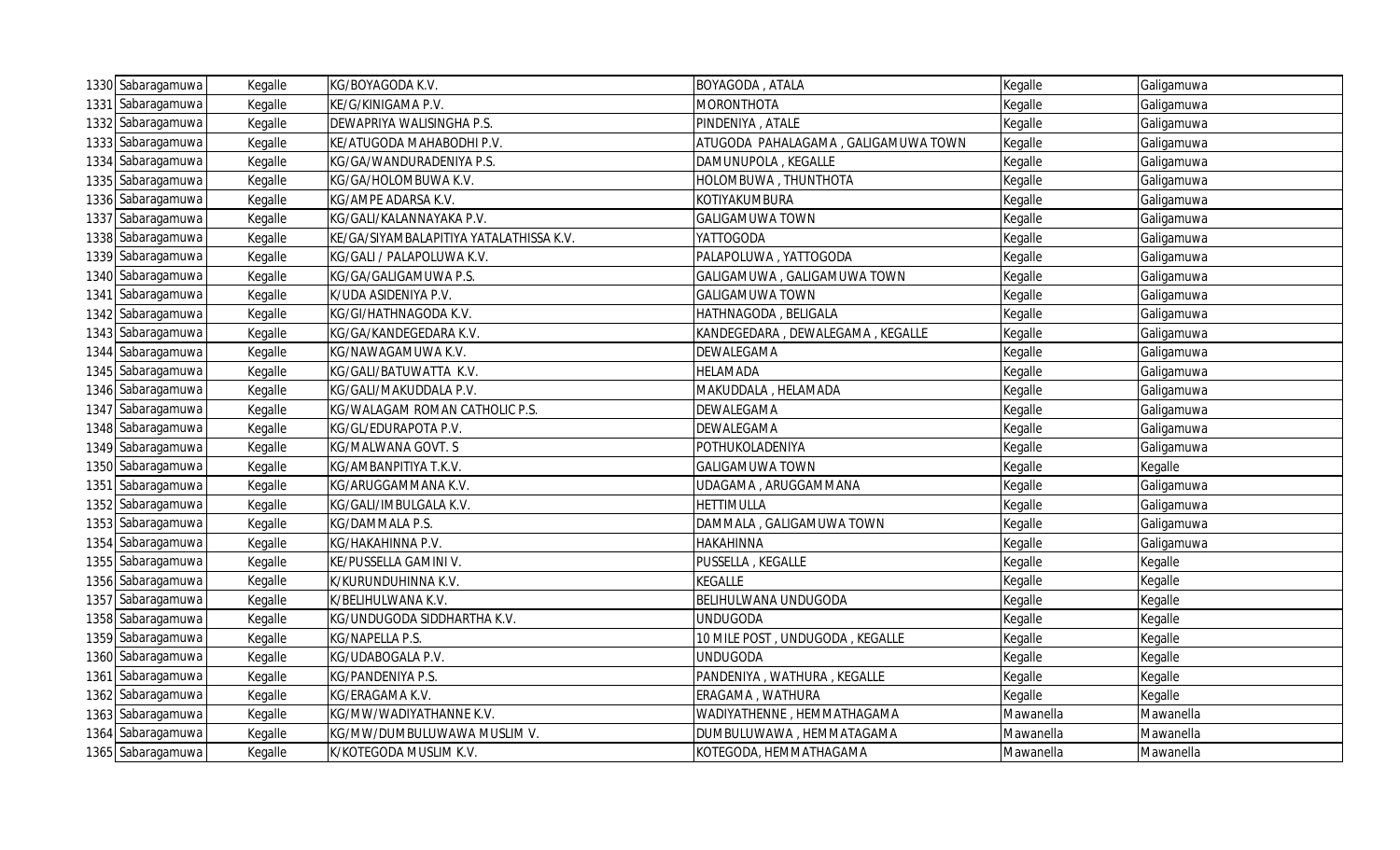| 1366 Sabaragamuwa | Kegalle | KG/MW/PALLIPORUWA MUSLIM V.              | PALLIPORUWA, HEMMATHAGAMA         | Mawanella | Mawanella   |
|-------------------|---------|------------------------------------------|-----------------------------------|-----------|-------------|
| 1367 Sabaragamuwa | Kegalle | KG/MW/KEHELPANNALA K.V.                  | KEHELPANNALA                      | Mawanella | Mawanella   |
| 1368 Sabaragamuwa | Kegalle | KG/MW/WADUWAWALA K.V                     | WADUWAWALA, HEMMATHAGAMA          | Mawanella | Mawanella   |
| 1369 Sabaragamuwa | Kegalle | KG/MW/PUHULHENA P.V.                     | KEHELPANNALA                      | Mawanella | Mawanella   |
| 1370 Sabaragamuwa | Kegalle | KG/MA/BEDDAWELA P.V.                     | MAKEHELWALA                       | Mawanella | Rambukkana  |
| 1371 Sabaragamuwa | Kegalle | KG/MAWA/HENEPOLA OLCOTT K.V.             | HENEPOLA, PATTAMPITIYA            | Mawanella | Rambukkana  |
| 1372 Sabaragamuwa | Kegalle | KE/HALAGIRIYA K.V.                       | HALAGIRIYA, PATTAMPITIYA          | Mawanella | Rambukkana  |
| 1373 Sabaragamuwa | Kegalle | K/MW/HENEPOLA R.C.P.V.                   | PATTAMPITIYA, RAMBUKKANA          | Mawanella | Rambukkana  |
| 1374 Sabaragamuwa | Kegalle | KG/MAWA/DELIWALA THISSA P.V.             | DELIWALA, RAMBUKKANA              | Mawanella | Rambukkana  |
| 1375 Sabaragamuwa | Kegalle | KE/MA/ALUGOLLA P.V.                      | ALUGOLLA, HEVADIWELA, RAMBUKKANA  | Mawanella | Rambukkana  |
| 1376 Sabaragamuwa | Kegalle | KG/MW/PITAWELA ROMAN CATHOLIC V.         | HEWADIWELA, RAMBUKKANA            | Mawanella | Rambukkana  |
| 1377 Sabaragamuwa | Kegalle | KG/MAWA/WELIGAMUWA K.V.                  | WELIGAMUWA, KOTAWELLA, RAMBUKKANA | Mawanella | Rambukkana  |
| 1378 Sabaragamuwa | Kegalle | KG/MW/KOTAWELLA K.V.                     | KOTAWELLA, RAMBUKKANA             | Mawanella | Rambukkana  |
| 1379 Sabaragamuwa | Kegalle | KG/MW/MANGALAGAMA P.V                    | MOLAGODA, KEGALLE                 | Mawanella | Rambukkana  |
| 1380 Sabaragamuwa | Kegalle | KG/MW/MOLAGODA P.S.                      | MOLAGODA, KEGALLE                 | Mawanella | Rambukkana  |
| 1381 Sabaragamuwa | Kegalle | KG/MAWA/WALPOLA P.S.                     | KOTAWELLA, RAMBUKKANA             | Mawanella | Rambukkana  |
| 1382 Sabaragamuwa | Kegalle | KG/MAWA/HALPITIYA V.                     | HALPITIYA, HIRIWADUNNA            | Mawanella | Rambukkana  |
| 1383 Sabaragamuwa | Kegalle | KG/MW/WELIKANDA P.V.                     | KIRIWANDENIYA, RAMBUKKANA         | Mawanella | Rambukkana  |
| 1384 Sabaragamuwa | Kegalle | KG/DEHI/RUWA/KUDAGAMA P.V.               | KUDAGAMA, AMITHIRIGALA            | Dehiowita | Ruwanwella  |
| 1385 Sabaragamuwa | Kegalle | KG/DEHI/WAHAKULA K.V.                    | WAHAKULA, RUWANWELLA              | Dehiowita | Ruwanwella  |
| 1386 Sabaragamuwa | Kegalle | KE/DHE/INDURANA K.V.                     | INDURANA, WAHARAKA                | Dehiowita | Ruwanwella  |
| 1387 Sabaragamuwa | Kegalle | KG/DEHI/PURANPOTTA K.V.                  | <b>BATUWITA</b>                   | Dehiowita | Ruwanwella  |
| 1388 Sabaragamuwa | Kegalle | KG/DEHI/MORALIYA K.V.                    | WAHAKULA, RUWANWELLA              | Dehiowita | Ruwanwella  |
| 1389 Sabaragamuwa | Kegalle | KG/DEHI/ZAHIRA V. (RUWANWELLA MUSLIM V.) | RUWANWELLA                        | Dehiowita | Ruwanwella  |
| 1390 Sabaragamuwa | Kegalle | KG/DEHI/SRI WICKRAMA K.V.                | RUWANWELLA                        | Dehiowita | Ruwanwella  |
| 1391 Sabaragamuwa | Kegalle | KE/DEHI/MAHALLA K.V.                     | WAHAKULA, RUWANWELLA              | Dehiowita | Ruwanwella  |
| 1392 Sabaragamuwa | Kegalle | KG/DEHI/HUMBASWALANA K.V.                | HUMBASWALANA, RUWANWELLA          | Dehiowita | Ruwanwella  |
| 1393 Sabaragamuwa | Kegalle | KG/DE/MORAWATTA K.V.                     | RUWANWELLA                        | Dehiowita | Ruwanwella  |
| 1394 Sabaragamuwa | Kegalle | KE/DEHI/WAHARAKA P.S.                    | WAHARAKA                          | Dehiowita | Ruwanwella  |
| 1395 Sabaragamuwa | Kegalle | KE/DEHI/EREPOLAMULLA P.S.                | <b>IMBULANA</b>                   | Dehiowita | Ruwanwella  |
| 1396 Sabaragamuwa | Kegalle | KG/DEHI/BASNAGODA K.V.                   | <b>WAHARAKA</b>                   | Dehiowita | Ruwanwella  |
| 1397 Sabaragamuwa | Kegalle | KE/DEHI/MUDUGAMUWA K.V.                  | RUWANWELLA                        | Dehiowita | Ruwanwella  |
| 1398 Sabaragamuwa | Kegalle | KG/DEHI/MAHAVILA WARAKAGODA P.V.         | MAHAVILA, YATIYANTOTA             | Dehiowita | Yatiyantota |
| 1399 Sabaragamuwa | Kegalle | KG/DEHI/GARAGODA SINHALA K.V.            | GARAGODA, YATIYANTOTA             | Dehiowita | Yatiyantota |
| 1400 Sabaragamuwa | Kegalle | KE/DEHI/YATI/VIDYALOKA PRIMARY COLLEGE   | YATIYANTOTA                       | Dehiowita | Yatiyantota |
| 1401 Sabaragamuwa | Kegalle | KE/DEHI/IHALAGAMMADDA K.V.               | KOTIYAKUMBURA                     | Dehiowita | Yatiyantota |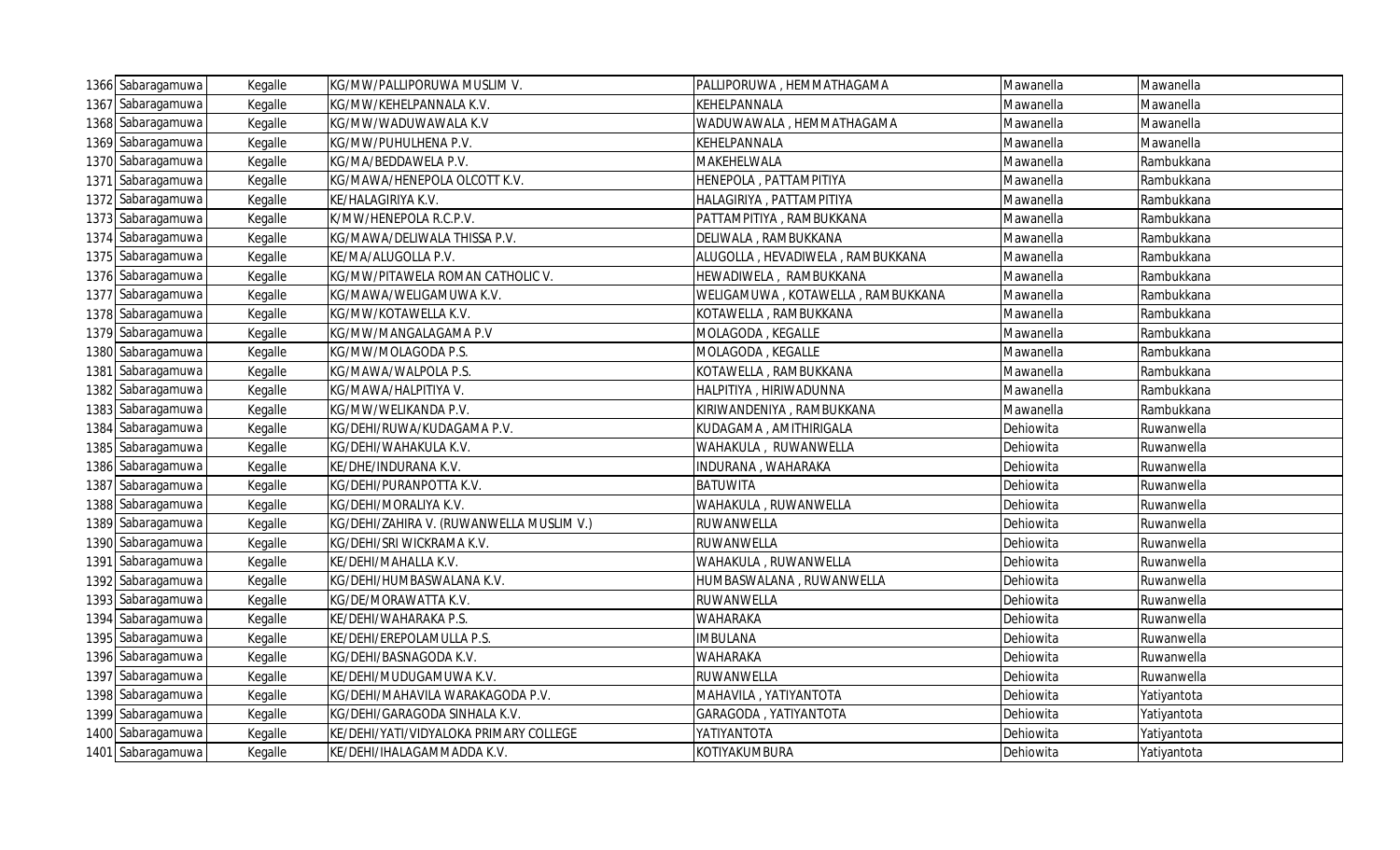| 1402 Sabaragamuwa | Kegalle | KG/DEHI/BHARATHI T.V.                         | DEGALLASSA ESTATE, LOWERDIVISION, YATIYANTOTA Dehiowita |           | Yatiyantota |
|-------------------|---------|-----------------------------------------------|---------------------------------------------------------|-----------|-------------|
| 1403 Sabaragamuwa | Kegalle | KE/DEHI/KITULGALA BALIKA V.                   | MALWATTA ROAD, KITULGALA                                | Dehiowita | Kitulgala   |
| 1404 Sabaragamuwa | Kegalle | KG/DEHI/VIDYA PRADEEPA P.S. (KITHULGALA B.V.) | KITHULGALA                                              | Dehiowita | Kitulgala   |
| 1405 Sabaragamuwa | Kegalle | KG/DEHI/KABULUMULLA LAMA MITHURU MODEL S.     | RUWANWELLA                                              | Dehiowita | Yatiyantota |
| 1406 Sabaragamuwa | Kegalle | KG/DEHI/KELANI T.V.                           | AMPAGALA                                                | Dehiowita | Yatiyantota |
| 1407 Sabaragamuwa | Kegalle | KG/DEHI/KIRIKOHUTENNA K.V.                    | KIRIKOHUTENNA, KITHULGALA                               | Dehiowita | Kitulgala   |
| 1408 Sabaragamuwa | Kegalle | KG/DEHI/DUNEDIN T.V.                          | YATIYANTOTA                                             | Dehiowita | Yatiyantota |
| 1409 Sabaragamuwa | Kegalle | KG/DEHI/LAVANT TAMIL V.                       | YATIYANTOTA                                             | Dehiowita | Kitulgala   |
| 1410 Sabaragamuwa | Kegalle | KG/DEHI/GONAGAMUWA K.V.                       | KITULGALA                                               | Dehiowita | Kitulgala   |
| 1411 Sabaragamuwa | Kegalle | WEWELTHALAWA T.V.                             | YATIYANTOTA                                             | Dehiowita | Kitulgala   |
| 1412 Sabaragamuwa | Kegalle | KALUGALA P.V.                                 | KALUGALA BOSSELLA                                       | Mawanella | Aranayaka   |
| 1413 Sabaragamuwa | Kegalle | GATABERIKANDE P.V.                            | ARANAYAKA                                               | Mawanella | Aranayaka   |
| 1414 Sabaragamuwa | Kegalle | AMBALAKANDA K.V.                              | AMBALAKANDA, ARANAYAKE.                                 | Mawanella | Aranayaka   |
| 1415 Sabaragamuwa | Kegalle | POLPITIYA K.V.                                | WELIHELATENNA YATIYANTOTA                               | Dehiowita | Kitulgala   |
| 1416 Sabaragamuwa | Kegalle | THALGAMUWA ILLANGASOORIYA M.V.                | DEWANAGALA                                              | Mawanella | Aranayaka   |
| 1417 Sabaragamuwa | Kegalle | KEHELWATHTHA K.V.                             | KEHELWATHTHA, WATHURA                                   | Mawanella | Aranayaka   |
| 1418 Sabaragamuwa | Kegalle | THMMITA M.V.                                  | THAMMITA,USSAPITIYA                                     | Mawanella | Aranayaka   |
| 1419 Sabaragamuwa | Kegalle | ASHOKA P.V.                                   | RAMBUKKANA                                              | Mawanella | Rambukkana  |
| 1420 Sabaragamuwa | Kegalle | PARAPE M.V.                                   | PARAPE, RAMBUKKANA                                      | Mawanella | Rambukkana  |
| 1421 Sabaragamuwa | Kegalle | GABBALA SIRISAGABO M.V.                       | GABBALA, KOTAWELLA                                      | Mawanella | Rambukkana  |
| 1422 Sabaragamuwa | Kegalle | MUWAPITIYA M.V.                               | RAMBUKKANA                                              | Mawanella | Rambukkana  |
| 1423 Sabaragamuwa | Kegalle | WALALGODA M.V.                                | WALALGODA RAMBUKKANA                                    | Mawanella | Rambukkana  |
| 1424 Sabaragamuwa | Kegalle | PARAKRAMA P.V.                                | <b>RABUKKANA</b>                                        | Mawanella | Rambukkana  |
| 1425 Sabaragamuwa | Kegalle | SUJATHA K.V.                                  | DALUGGALA, RAMBUKKANA                                   | Mawanella | Rambukkana  |
| 1426 Sabaragamuwa | Kegalle | <b>GALPOLA P.V.</b>                           | GALPOLA, MOLAGODA                                       | Mawanella | Rambukkana  |
| 1427 Sabaragamuwa | Kegalle | WALAGAMBA M.V.                                | UDAGALADENIYA RABUKKANA                                 | Mawanella | Rambukkana  |
| 1428 Sabaragamuwa | Kegalle | UDANVITA M.V.                                 | HEWADIWELA, RAMBUKKANA                                  | Mawanella | Rambukkana  |
| 1429 Sabaragamuwa | Kegalle | KIULPANA M.V.                                 | KIULPONA, MOLAGODA                                      | Mawanella | Rambukkana  |
| 1430 Sabaragamuwa | Kegalle | DUNUKEWALA M.V.                               | <b>HIRIWADUNNA</b>                                      | Mawanella | Rambukkana  |
| 1431 Sabaragamuwa | Kegalle | DOBEMADA K.V.                                 | DOBEMADA RABUKKANA                                      | Mawanella | Rambukkana  |
| 1432 Sabaragamuwa | Kegalle | MEEDUMA SRI SUMANGALA M.V.                    | MEEDUMA-YATAGAMA-RAMBUKKANA                             | Mawanella | Rambukkana  |
| 1433 Sabaragamuwa | Kegalle | THISMALPOLA V.                                | THLISMAPOLA YATAGAMA RABUKKANA                          | Mawanella | Rambukkana  |
| 1434 Sabaragamuwa | Kegalle | KEMPITIKANDA V.                               | <b><i>PATHTHAMPITIYA</i></b>                            | Mawanella | Rambukkana  |
| 1435 Sabaragamuwa | Kegalle | UDUGAMA BUDDHIST P.V.                         | YATAGAMA, RAMBUKKANA                                    | Mawanella | Rambukkana  |
| 1436 Sabaragamuwa | Kegalle | UDUHURUWA MUS.K.V.                            | <b><i>PATHTHAMPITIYA</i></b>                            | Mawanella | Rambukkana  |
| 1437 Sabaragamuwa | Kegalle | IDDAMALPANA M.V.                              | <b>ATALA</b>                                            | Kegalle   | Galigamuwa  |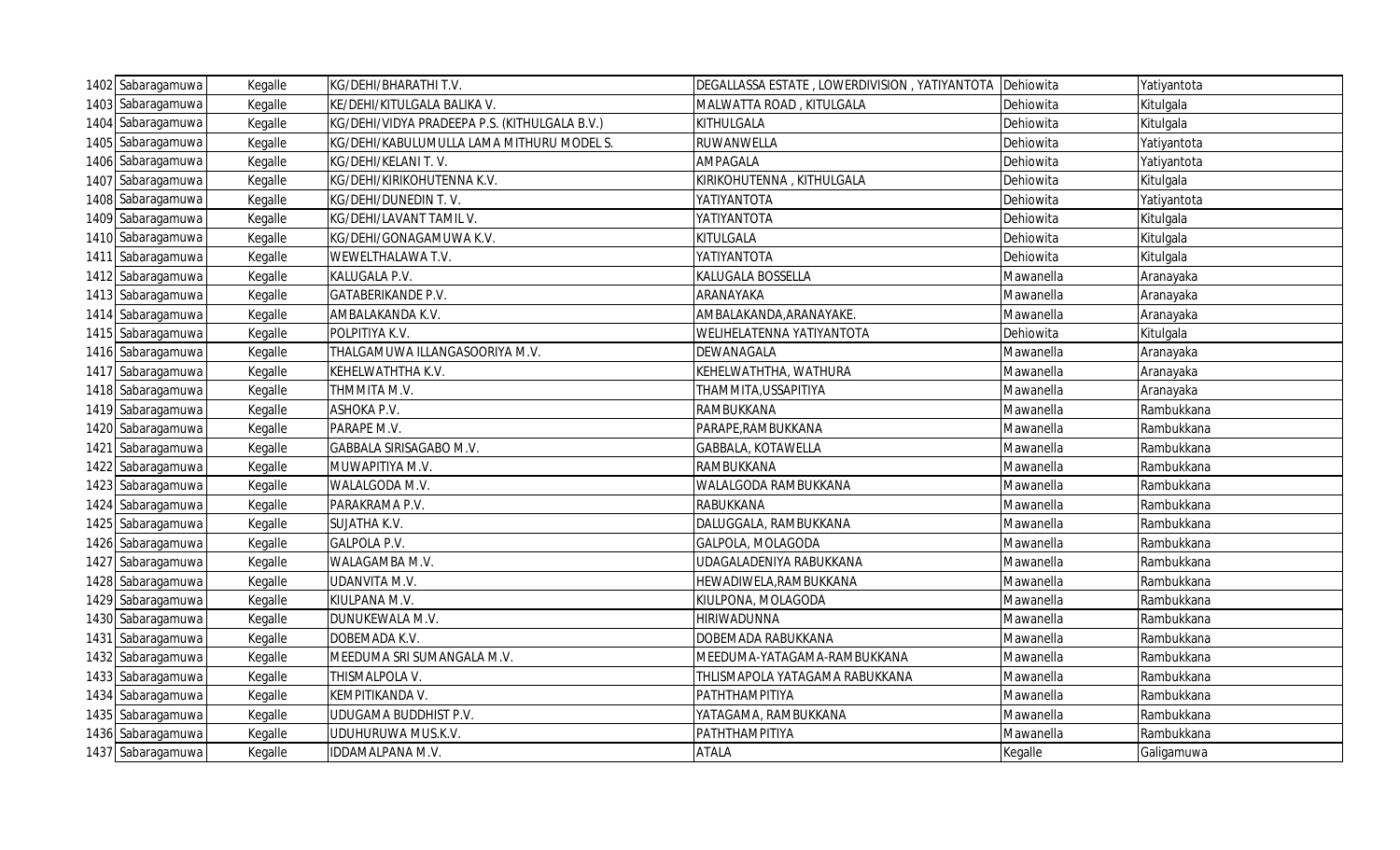| 1438 Sabaragamuwa | Kegalle | BOYAGAMA M.V.                                    | <b>GALIGAMUWA TOWN</b>        | Kegalle   | Galigamuwa   |
|-------------------|---------|--------------------------------------------------|-------------------------------|-----------|--------------|
| 1439 Sabaragamuwa | Kegalle | KOBBEWALA KEERTHIRATHNA M.V.                     | <b>GALIGAMUWA TOWN</b>        | Kegalle   | Galigamuwa   |
| 1440 Sabaragamuwa | Kegalle | ARANDARA K.V.                                    | ARANDARA ATALE                | Kegalle   | Galigamuwa   |
| 1441 Sabaragamuwa | Kegalle | BAMUNUGAMA MALIYADEWA K.V                        | DEWALEGAMA                    | Kegalle   | Galigamuwa   |
| 1442 Sabaragamuwa | Kegalle | KOSGAHAKANDA M.V.                                | MIYANAWITA DERANIYAGALA       | Dehiowita | Deraniyagala |
| 1443 Sabaragamuwa | Kegalle | ATUGODA SRI SUMANGALA K.V.                       | ATUGODA DAMUNUPOLA            | Kegalle   | Galigamuwa   |
| 1444 Sabaragamuwa | Kegalle | HIRIWADUNNA M.V.                                 | <b>HIRIWADUNNA</b>            | Mawanella | Rambukkana   |
| 1445 Sabaragamuwa | Kegalle | DAMUNUPOLA K.V.                                  | DAMUNUPOLA KEGALLE            | Kegalle   | Galigamuwa   |
| 1446 Sabaragamuwa | Kegalle | BEMINIWATHTHA M.V.                               | MAWANELLA                     | Mawanella | Mawanella    |
| 1447 Sabaragamuwa | Kegalle | KADIGAMUWA BAMBARAGAMA K.V.                      | PITAGALDENIYA                 | Kegalle   | Galigamuwa   |
| 1448 Sabaragamuwa | Kegalle | KURUNEGODA MUS. V.                               | <b>ATALE</b>                  | Kegalle   | Galigamuwa   |
| 1449 Sabaragamuwa | Kegalle | MALWANA JAYANTHI V.                              | POTHUKOLADENIYA               | Kegalle   | Galigamuwa   |
| 1450 Sabaragamuwa | Kegalle | PINDENIYA T.P.V.                                 | <b>ATTALE</b>                 | Kegalle   | Galigamuwa   |
| 1451 Sabaragamuwa | Kegalle | WALAGAMA M.V.                                    | DEWALEGAMA                    | Kegalle   | Galigamuwa   |
| 1452 Sabaragamuwa | Kegalle | PANAKAWA M.V.                                    | <b>EDURAPOTHA KEGALLE</b>     | Kegalle   | Galigamuwa   |
| 1453 Sabaragamuwa | Kegalle | DIPPITIYA MUS.M.V.                               | DIPPITIYA, ARANAYAKE.         | Mawanella | Aranayaka    |
| 1454 Sabaragamuwa | Kegalle | SIYAMBALAPITIYA P.V.(UDAMBA SIYABALAPITIYA P.V.) | JDAMBA SIYABALAPITIYA KEGALLE | Kegalle   | Kegalle      |
| 1455 Sabaragamuwa | Kegalle | UDAKARANDUPANA K.V.                              | <b>KEKALLE</b>                | Kegalle   | Kegalle      |
| 1456 Sabaragamuwa | Kegalle | OLAGANKANDA V.                                   | <b>KEGALLE</b>                | Kegalle   | Kegalle      |
| 1457 Sabaragamuwa | Kegalle | MABOPITIYA P.V.                                  | MABOPITIYA UNDUGODA           | Kegalle   | Kegalle      |
| 1458 Sabaragamuwa | Kegalle | GANTHUNA KANDURATA M.V.                          | <b>KEGALLE</b>                | Kegalle   | Kegalle      |
| 1459 Sabaragamuwa | Kegalle | BOSSELLA M.V.                                    | <b>BOSSELLA</b>               | Kegalle   | Kegalle      |
| 1460 Sabaragamuwa | Kegalle | KARADUPANA T.V.                                  | AMBULUGALA MAWANELLA          | Kegalle   | Kegalle      |
| 1461 Sabaragamuwa | Kegalle | <b>GOLINDA T.V.</b>                              | <b>HETTIMULLA</b>             | Kegalle   | Kegalle      |
| 1462 Sabaragamuwa | Kegalle | DHARMAPALA K.V.                                  | PARAGAMMANA DHARMAPALA        | Kegalle   | Kegalle      |
| 1463 Sabaragamuwa | Kegalle | WATHURA SRI LANKA V.                             | <b>WATHURA</b>                | Kegalle   | Kegalle      |
| 1464 Sabaragamuwa | Kegalle | UDUMAGAMA K.V.                                   | UDUMAGAMA HETTIMULLA          | Kegalle   | Kegalle      |
| 1465 Sabaragamuwa | Kegalle | MINUWANGAMUWA K.V.                               | INUWANGAMUWA HETTIMULLA       | Kegalle   | Kegalle      |
| 1466 Sabaragamuwa | Kegalle | RABBIDIGALA P.V.                                 | RABBIDIGALA GALAPITAMADA      | Kegalle   | Dedigama     |
| 1467 Sabaragamuwa | Kegalle | WELHELLA K.V.                                    | WELHELLA GALAPITAMADA         | Kegalle   | Dedigama     |
| 1468 Sabaragamuwa | Kegalle | MALMADUWA K.V.                                   | MALMADUWA                     | Kegalle   | Dedigama     |
| 1469 Sabaragamuwa | Kegalle | WERAGALA M.V.                                    | WERAGALA WARAKAPOLA           | Kegalle   | Dedigama     |
| 1470 Sabaragamuwa | Kegalle | LENEGALA M.V.                                    | <b>DEDIGAMA</b>               | Kegalle   | Dedigama     |
| 1471 Sabaragamuwa | Kegalle | MENIKKADAWARA K.V.                               | MANIKKADAWARA THUNTHOTA       | Kegalle   | Dedigama     |
| 1472 Sabaragamuwa | Kegalle | KANDEGAMA SRI PARAKRAMA K.V.                     | KANDEGAMA ALGAMA              | Kegalle   | Warakapola   |
| 1473 Sabaragamuwa | Kegalle | THAMBUGALA M.V.                                  | <b>DANOWITA</b>               | Kegalle   | Warakapola   |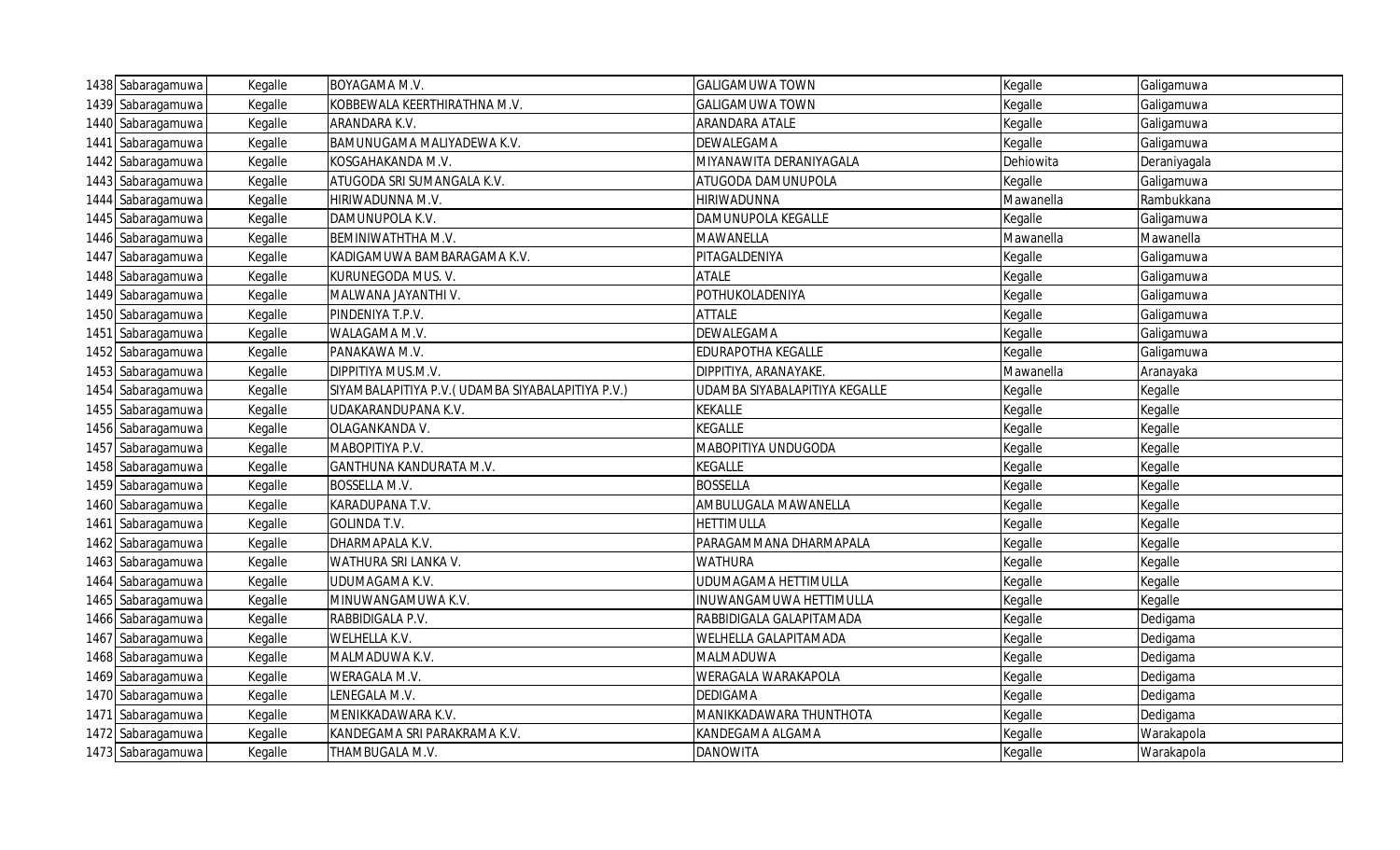| 1474 Sabaragamuwa | Kegalle | GODAWELA PRAGNANANDA M.V.                        | GODAWELA DANOWITA               | Kegalle   | Warakapola   |
|-------------------|---------|--------------------------------------------------|---------------------------------|-----------|--------------|
| 1475 Sabaragamuwa | Kegalle | <b>GAMINI M.V.</b>                               | WARAKAPOLA                      | Kegalle   | Warakapola   |
| 1476 Sabaragamuwa | Kegalle | ETHNAWALA M.V.                                   | <b>WARAKAPOLA</b>               | Kegalle   | Warakapola   |
| 1477 Sabaragamuwa | Kegalle | NIWATUWA M.V.                                    | <b>NIWATUWA DORAWAKA</b>        | Kegalle   | Warakapola   |
| 1478 Sabaragamuwa | Kegalle | AMBEPUSSA P.V.                                   | WARAKAPOLA                      | Kegalle   | Warakapola   |
| 1479 Sabaragamuwa | Kegalle | PASPOLAKANDA K.V.                                | <b>ALAWWA</b>                   | Kegalle   | Dedigama     |
| 1480 Sabaragamuwa | Kegalle | KAHAMBILIYAWALA M.V.                             | <b>ALAWWA</b>                   | Kegalle   | Dedigama     |
| 1481 Sabaragamuwa | Kegalle | DICKELLAKANDA K.V.                               | DICKELLAKANDA MALIBODA          | Dehiowita | Deraniyagala |
| 1482 Sabaragamuwa | Kegalle | HINGURANA K.V.                                   | <b>MALIBODA</b>                 | Dehiowita | Deraniyagala |
| 1483 Sabaragamuwa | Kegalle | PALLEBAGE K.V.                                   | PALLEBAGE, KITHULGALA           | Dehiowita | Deraniyagala |
| 1484 Sabaragamuwa | Kegalle | POLGASWATTHA M.V.                                | <b>NOORI</b>                    | Dehiowita | Deraniyagala |
| 1485 Sabaragamuwa | Kegalle | KEERIHENA K.V.                                   | KEERIHENA.ANHETTIGAMA           | Dehiowita | Deraniyagala |
| 1486 Sabaragamuwa | Kegalle | PANAKOORA HARADAHA P.V.                          | ANHETTIGAMA                     | Dehiowita | Deraniyagala |
| 1487 Sabaragamuwa | Kegalle | BEHENELLA P.V.                                   | THELIGAMA                       | Dehiowita | Deraniyagala |
| 1488 Sabaragamuwa | Kegalle | DERANIYAGALA K.V. (DERANIYAGALA MUHANDIRAM K.V.) | DERANIYAGALA                    | Dehiowita | Deraniyagala |
| 1489 Sabaragamuwa | Kegalle | WILAGAMA K.V.                                    | <b>NOORIYA</b>                  | Dehiowita | Deraniyagala |
| 1490 Sabaragamuwa | Kegalle | YATIWALA K.V.                                    | YATIWALA MIYANAWITA             | Dehiowita | Deraniyagala |
| 1491 Sabaragamuwa | Kegalle | HATHKELA K.V.                                    | MIYANAVITA, DERANIYAGALA        | Dehiowita | Deraniyagala |
| 1492 Sabaragamuwa | Kegalle | DEMEDA K.V.                                      | MIYANAWITA, DERANIYAGALA        | Dehiowita | Deraniyagala |
| 1493 Sabaragamuwa | Kegalle | ATULUGAMWELA.P.V.                                | ATULUGAMA-SOUTH, DEHIOWITA      | Dehiowita | Dehiowita    |
| 1494 Sabaragamuwa | Kegalle | DEVI BALIKA M.V.                                 | HEMMATHAGAMA                    | Mawanella | Mawanella    |
| 1495 Sabaragamuwa | Kegalle | PATTAGAMA K.V.                                   | PATTAGAMA-GALATHARA             | Mawanella | Mawanella    |
| 1496 Sabaragamuwa | Kegalle | ALPITIYA K.V.                                    | ALPITIYA, DEWANAGALA            | Mawanella | Mawanella    |
| 1497 Sabaragamuwa | Kegalle | ILUKGODA P.V.                                    | ILUKGODA, KOONDENIYA, MAWANELLA | Mawanella | Mawanella    |
| 1498 Sabaragamuwa | Kegalle | KOONGAMUWA P.V.                                  | KOTTAWATHA, MAWANELLA           | Mawanella | Mawanella    |
| 1499 Sabaragamuwa | Kegalle | RUKULAGAMA P.V.                                  | RUKULAGAMA, DEWANAGALA          | Mawanella | Mawanella    |
| 1500 Sabaragamuwa | Kegalle | WERAGODA P.V.                                    | HEMMATHAGAMA                    | Mawanella | Mawanella    |
| 1501 Sabaragamuwa | Kegalle | BATAWALA P.V.                                    | BATAWALA, HINGULA               | Mawanella | Mawanella    |
| 1502 Sabaragamuwa | Kegalle | DODANTHALE SIRI PARAKUM P.V.                     | DODANTHALE, MAWANELLA           | Mawanella | Mawanella    |
| 1503 Sabaragamuwa | Kegalle | ATHTHANAGODA K.V.                                | MAWANELLA                       | Mawanella | Mawanella    |
| 1504 Sabaragamuwa | Kegalle | NANKURUGAMA MUS.P.V.                             | NANKURUGAMA, MAWANELLA.         | Mawanella | Mawanella    |
| 1505 Sabaragamuwa | Kegalle | PADEEDORA P.V                                    | MAWANELLA                       | Mawanella | Mawanella    |
| 1506 Sabaragamuwa | Kegalle | AMBADENIYA K.V.                                  | HEMMATHAGAMA                    | Mawanella | Mawanella    |
| 1507 Sabaragamuwa | Kegalle | <b>KEKIRIGODA P.V</b>                            | DEWANAGALA                      | Mawanella | Mawanella    |
| 1508 Sabaragamuwa | Kegalle | <b>UDUGALA P.V</b>                               | UDUGALA, ALUTHNUWARA            | Mawanella | Mawanella    |
| 1509 Sabaragamuwa | Kegalle | ATHULAUDA K.V.                                   | MAGABAGE, KITHULGALA            | Dehiowita | Kitulgala    |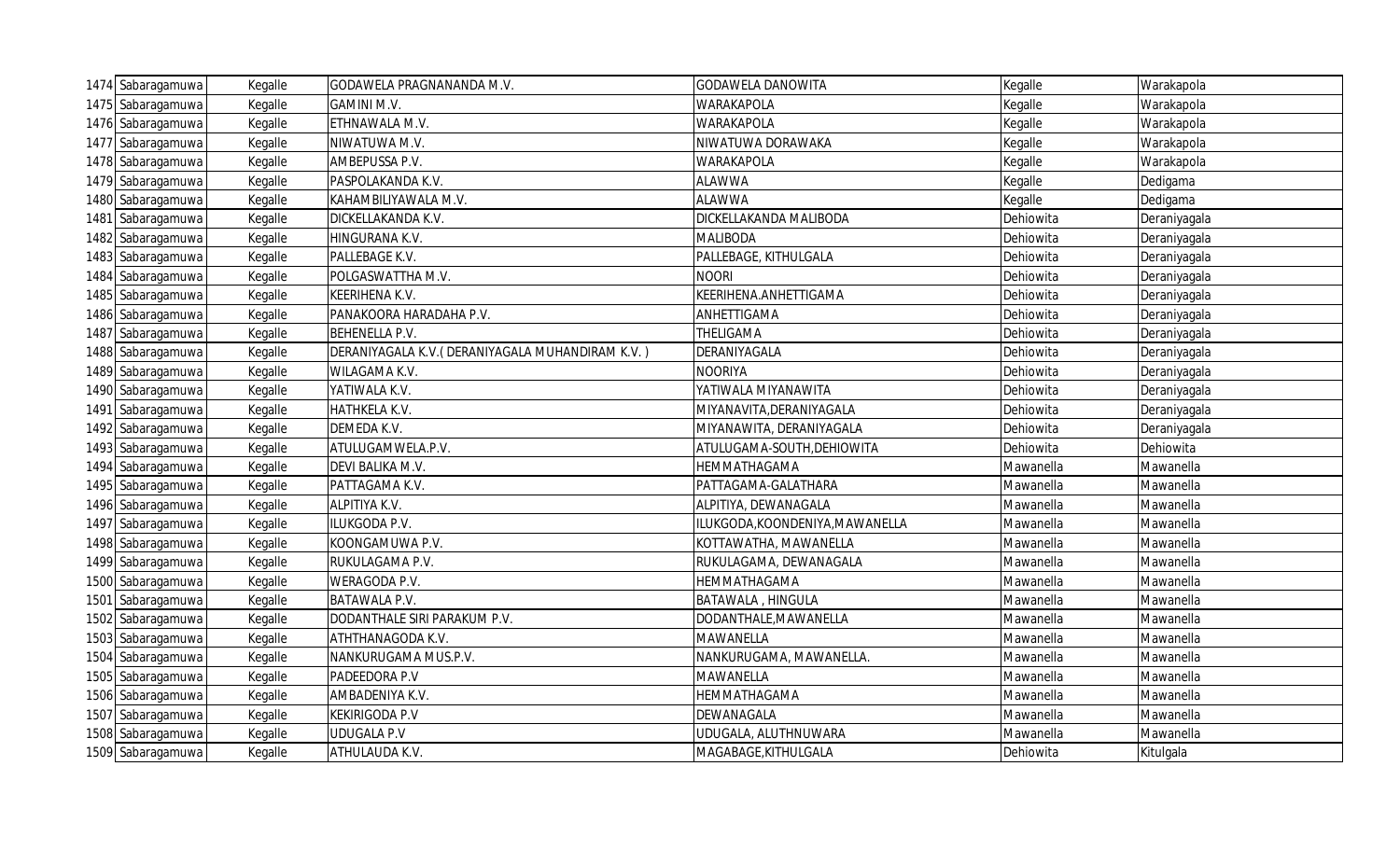| 1510 Sabaragamuwa | Kegalle | GARAGODA MUS.V.                        | YATIYANTNTA                          | Dehiowita | Yatiyantota |
|-------------------|---------|----------------------------------------|--------------------------------------|-----------|-------------|
| 1511 Sabaragamuwa | Kegalle | MAHABAGE K.V.                          | MAHABAGE, KITHULGALA                 | Dehiowita | Kitulgala   |
| 1512 Sabaragamuwa | Kegalle | GALPATHA K.V. (SRI INDARATHANA K.V.)   | GALPATHA, RUWANWELLA                 | Dehiowita | Yatiyantota |
| 1513 Sabaragamuwa | Kegalle | ST MARI'S T.P.V                        | ΥΑΤΙΥΑΝΤΗΟΤΑ                         | Dehiowita | Yatiyantota |
| 1514 Sabaragamuwa | Kegalle | KANDALOYA NO-01 T.V.                   | KANDALOYA, NAWALAPITIYA              | Dehiowita | Kitulgala   |
| 1515 Sabaragamuwa | Kegalle | AMANAWALA K.V. (AMANAWALA GAMINI K.V.) | AMANAWALA, BERANNAWA.                | Dehiowita | Kitulgala   |
| 1516 Sabaragamuwa | Kegalle | <b>GANGASIRI KUMARA K.V.</b>           | DENAWAKAWATHTHA, MALALPOLA           | Dehiowita | Kitulgala   |
| 1517 Sabaragamuwa | Kegalle | RAMAKRISHNA T.V.                       | YATIYANTHOTA                         | Dehiowita | Yatiyantota |
| 1518 Sabaragamuwa | Kegalle | <b>INGOYA T.V.</b>                     | KITHULGALA                           | Dehiowita | Kitulgala   |
| 1519 Sabaragamuwa | Kegalle | GONAGALA M.V.                          | <b>GONAGALA RUWANWELLA</b>           | Dehiowita | Ruwanwella  |
| 1520 Sabaragamuwa | Kegalle | PALLEKANUGALA K.V.                     | PALLEKANUGALA, AMITHIRIGALA          | Dehiowita | Ruwanwella  |
| 1521 Sabaragamuwa | Kegalle | BATUWITA M.V.                          | <b>BATUWITA RUWANWELLA</b>           | Dehiowita | Ruwanwella  |
| 1522 Sabaragamuwa | Kegalle | RUWANWELLA P.V.                        | RUWANWELLA                           | Dehiowita | Ruwanwella  |
| 1523 Sabaragamuwa | Kegalle | TROY T.V.                              | RUWANWELLA                           | Dehiowita | Ruwanwella  |
| 1524 Sabaragamuwa | Kegalle | CHESTERFORD T.V.                       | <b>WAHARAKA</b>                      | Dehiowita | Ruwanwella  |
| 1525 Sabaragamuwa | Kegalle | MAHAKANDA K.V.                         | MAHAKANDA, WAHARAKA                  | Dehiowita | Ruwanwella  |
| 1526 Sabaragamuwa | Kegalle | SUNNYCROFT T.V.                        | <b>WAHARAKA</b>                      | Dehiowita | Ruwanwella  |
| 1527 Sabaragamuwa | Kegalle | GONAGALA NORTH K.V.                    | GONAGALA NORTH, GONAGALA             | Dehiowita | Ruwanwella  |
| 1528 Sabaragamuwa | Kegalle | VINCIT T.V.                            | <b>WAHARAKA</b>                      | Dehiowita | Ruwanwella  |
| 1529 Sabaragamuwa | Kegalle | RUWANWELLA T.V.                        | RUWANWELLA                           | Dehiowita | Ruwanwella  |
| 1530 Sabaragamuwa | Kegalle | UTHURU AMITHIRIGALA P.V.               | AMITHIRIGALA                         | Dehiowita | Ruwanwella  |
| 1531 Sabaragamuwa | Kegalle | <b>CLUNES T.V</b>                      | DERANIYAGALA                         | Dehiowita | Dehiowita   |
| 1532 Sabaragamuwa | Kegalle | <b>GALABALANA KANDA K.V</b>            | AWISSAWELLA                          | Dehiowita | Dehiowita   |
| 1533 Sabaragamuwa | Kegalle | DAIGALA K.V.                           | NAPAWALA AWISSAWELLA                 | Dehiowita | Dehiowita   |
| 1534 Sabaragamuwa | Kegalle | <b>UDABAGE T.V.</b>                    | <b>BORALANKADA</b>                   | Dehiowita | Dehiowita   |
| 1535 Sabaragamuwa | Kegalle | YOGAMA T.V.                            | <b>DEHIOWITA</b>                     | Dehiowita | Dehiowita   |
| 1536 Sabaragamuwa | Kegalle | KANANGAMUWA RAJASINGHE M.V.            | <b>UNDUGODA</b>                      | Kegalle   | Galigamuwa  |
| 1537 Sabaragamuwa | Kegalle | DEDUGALA M.V.                          | <b>DEDUGALA</b>                      | Dehiowita | Yatiyantota |
| 1538 Sabaragamuwa | Kegalle | WEGALLA K.V.                           | WEGALLA, BULATHKOHUPITIYA            | Dehiowita | Yatiyantota |
| 1539 Sabaragamuwa | Kegalle | KNEWSMIOR PAHALA K.V.                  | BULATHKOHUPITIYA                     | Dehiowita | Yatiyantota |
| 1540 Sabaragamuwa | Kegalle | NARANGALA K.V                          | NARANGALA, BULATHKOHUPITIYA          | Dehiowita | Yatiyantota |
| 1541 Sabaragamuwa | Kegalle | MAGAMMANA K.V.                         | MAGAMMANA DEHIOWITA                  | Dehiowita | Dehiowita   |
| 1542 Sabaragamuwa | Kegalle | AMBAMALLA K.V.                         | AMBAMALLA BULATHKOHUPITIYA           | Dehiowita | Yatiyantota |
| 1543 Sabaragamuwa | Kegalle | PELEMPITIYA K.V.                       | PELAMPITIYA, BERANNAWA, YATIYANTHOTA | Dehiowita | Kitulgala   |
| 1544 Sabaragamuwa | Kegalle | MUGUNUWALA P.V.                        | WELIHELATHENNA                       | Dehiowita | Kitulgala   |
| 1545 Sabaragamuwa | Kegalle | HALOLUWA K.V.                          | HALOLUWA, KANNATHTHOTA               | Dehiowita | Yatiyantota |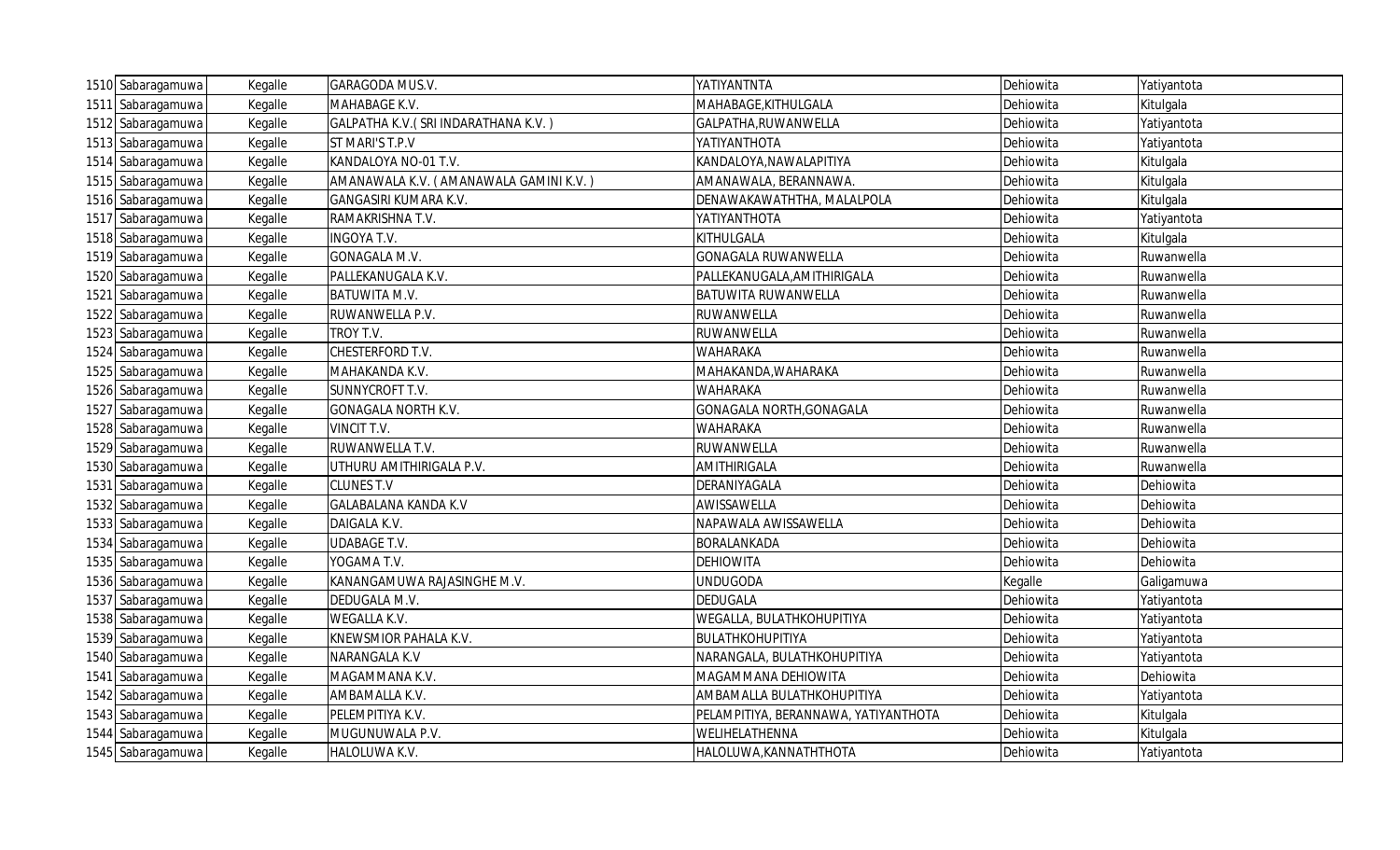| 1546 Sabaragamuwa | Kegalle | URUMEEWALA K.V.           | URUMEEWALA, BULATHKOHUPITIYA | Dehiowita | Yatiyantota  |
|-------------------|---------|---------------------------|------------------------------|-----------|--------------|
| 1547 Sabaragamuwa | Kegalle | LEWELLA T.V.              | BULATHKOHUPITIYA             | Dehiowita | Yatiyantota  |
| 1548 Sabaragamuwa | Kegalle | KANDALOYA NO-01 T.V.      | KANDALOYA, NAWALAPITIYA      | Dehiowita | Kitulgala    |
| 1549 Sabaragamuwa | Kegalle | KAHANAWITA K.V.           | KAHANAWITA, DEHIOWITA        | Dehiowita | Dehiowita    |
| 1550 Sabaragamuwa | Kegalle | BORALANKADA M.V.          | <b>BORALANKADA</b>           | Dehiowita | Dehiowita    |
| 1551 Sabaragamuwa | Kegalle | IHALA THALDUWA K.V.       | THALATHALDUWA, AVISSAWELLA   | Dehiowita | Dehiowita    |
| 1552 Sabaragamuwa | Kegalle | DEBEGAMA KAMBURAPOLA K.V. | <b>DEHIOWITA</b>             | Dehiowita | Dehiowita    |
| 1553 Sabaragamuwa | Kegalle | KATULANDA P.V.            | BORALANKANDA DEHIOWITA       | Dehiowita | Dehiowita    |
| 1554 Sabaragamuwa | Kegalle | WELANGALLA K.V.           | WELANGALLA, GETAHETHTHA.     | Dehiowita | Dehiowita    |
| 1555 Sabaragamuwa | Kegalle | IDDAMALLENA M.V.          | GODAGAMPALA, PARAKADUWA      | Dehiowita | Dehiowita    |
| 1556 Sabaragamuwa | Kegalle | PAMBEGAMA T.V.            | GODAGAMPALA PARAKADUWA       | Dehiowita | Dehiowita    |
| 1557 Sabaragamuwa | Kegalle | UDUWA SRI SADDANANDA V.   | UDUWA, DEDUGALA              | Dehiowita | Yatiyantota  |
| 1558 Sabaragamuwa | Kegalle | DELOLUWA K.V.             | DELOLUWA, DEHIOWITA          | Dehiowita | Dehiowita    |
| 1559 Sabaragamuwa | Kegalle | KANNATTOTA P.V.           | <b>KANNATTOTA</b>            | Dehiowita | Ruwanwella   |
| 1560 Sabaragamuwa | Kegalle | KITHALANGAMUWA K.V.       | <b>DUNUMALE</b>              | Dehiowita | Ruwanwella   |
| 1561 Sabaragamuwa | Kegalle | K.B.RAJAPAKSHA K.V.       | DUNUWALA (VIR WARAKAPOLA)    | Dehiowita | Ruwanwella   |
| 1562 Sabaragamuwa | Kegalle | KOTALUGODAKANDA K.V.      | LEWANGAMA                    | Dehiowita | Ruwanwella   |
| 1563 Sabaragamuwa | Kegalle | PETHANGODA K.V.           | PETHANGODA, KANNATHTHOTA     | Dehiowita | Ruwanwella   |
| 1564 Sabaragamuwa | Kegalle | LENEGALA SEI RAHULA K.V.  | LENAGALA, WAHARAKA           | Dehiowita | Ruwanwella   |
| 1565 Sabaragamuwa | Kegalle | MORATHOTA P.S.            | MORATHITA, WAHARAKA          | Dehiowita | Ruwanwella   |
| 1566 Sabaragamuwa | Kegalle | KG/DH/GANAPALLA T.V.      | YATIYANTHOTA                 | Dehiowita | Kitulgala    |
| 1567 Sabaragamuwa | Kegalle | NEW POLATAGAMA T.V.       | WE-OYA, YATIYANTOTA          | Dehiowita | Kitulgala    |
| 1568 Sabaragamuwa | Kegalle | NAGASTENNE T.V.           | NAWALAPITIYA                 | Dehiowita | Kitulgala    |
| 1569 Sabaragamuwa | Kegalle | HAKBELLAWAKA K.V.         | HAKBELLAWAKA                 | Dehiowita | Kitulgala    |
| 1570 Sabaragamuwa | Kegalle | <b>GANEPALLA K.V.</b>     | <b>TELIGAMA</b>              | Dehiowita | Kitulgala    |
| 1571 Sabaragamuwa | Kegalle | WELIHELATHENNA K.V.       | WELIHELATHENNA               | Dehiowita | Kitulgala    |
| 1572 Sabaragamuwa | Kegalle | WEEOYA K.V.               | WEEOYA, YATIYANTHOTA         | Dehiowita | Kitulgala    |
| 1573 Sabaragamuwa | Kegalle | POONUGALA T.V             | POONUGALA, YATIYANTHOTA      | Dehiowita | Kitulgala    |
| 1574 Sabaragamuwa | Kegalle | INGIRIYAWATHTHA M.V.      | INGIRIYAWATHTHA, THELIGAMA   | Dehiowita | Kitulgala    |
| 1575 Sabaragamuwa | Kegalle | DOMBEPOLA K.V.            | <b>DOMBEPOLA</b>             | Dehiowita | Kitulgala    |
| 1576 Sabaragamuwa | Kegalle | THNTHIRIKANDA P.V.        | MIYANAWITA, DERANIYAGALA     | Dehiowita | Deraniyagala |
| 1577 Sabaragamuwa | Kegalle | KEHELWALA P.V.            | KEHELWALA, ANHETTIGAMA       | Dehiowita | Deraniyagala |
| 1578 Sabaragamuwa | Kegalle | ANHETTIGAMA M.V.          | ANHETTIGAMA                  | Dehiowita | Deraniyagala |
| 1579 Sabaragamuwa | Kegalle | PALLAWATTA P.V.           | PALLAWATTA, TYHELIGAMA       | Dehiowita | Deraniyagala |
| 1580 Sabaragamuwa | Kegalle | NOORI T.V.                | <b>NOORI</b>                 | Dehiowita | Deraniyagala |
| 1581 Sabaragamuwa | Kegalle | MIYANAWITA T.V.           | MIYANAWITA                   | Dehiowita | Deraniyagala |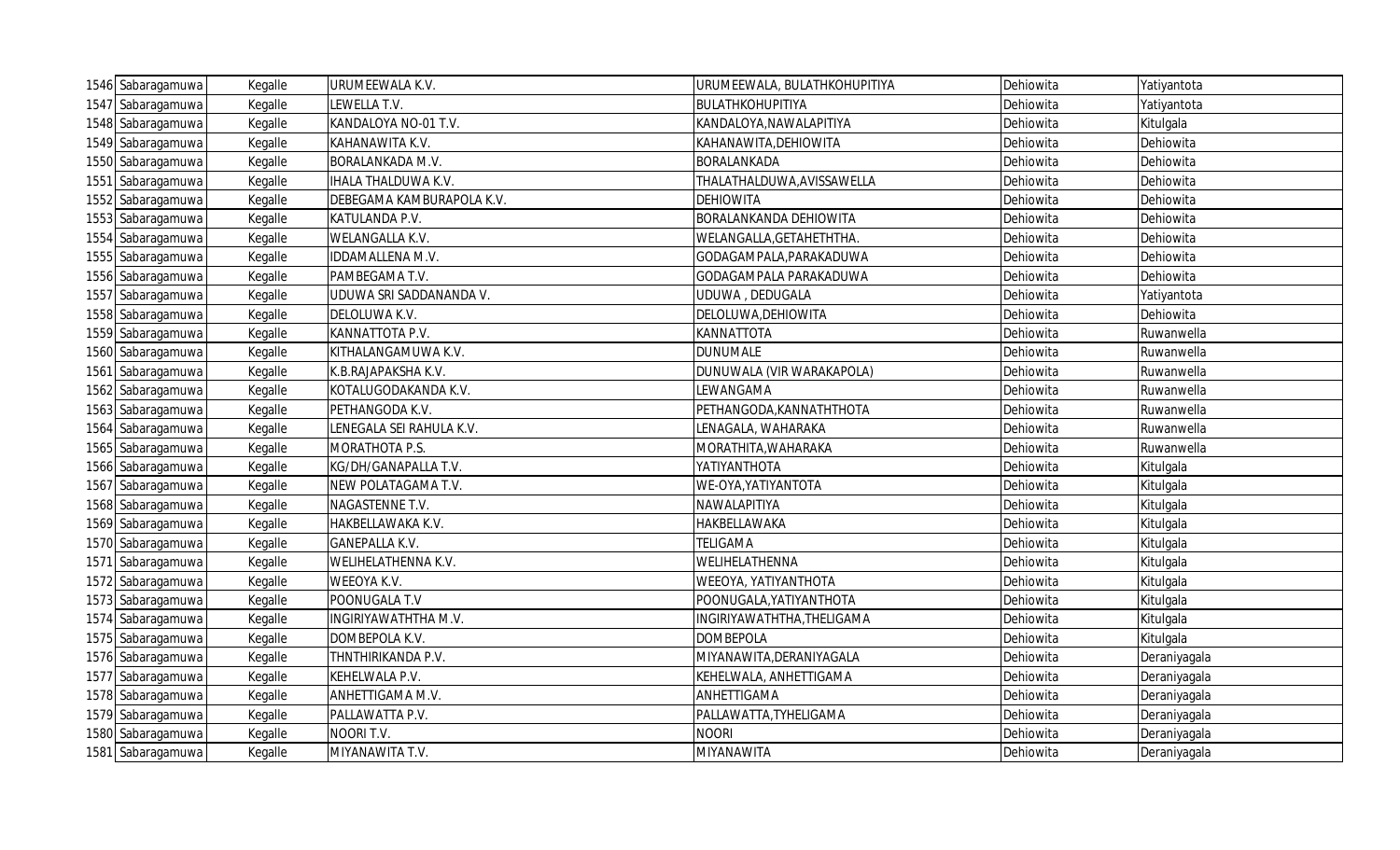| 1582 Sabaragamuwa | Kegalle | DABAR T.V.                         | <b>MALIBODA</b>            | Dehiowita | Deraniyagala |
|-------------------|---------|------------------------------------|----------------------------|-----------|--------------|
| 1583 Sabaragamuwa | Kegalle | LASSANAGAMA T.V.                   | DERANIYAGALA               | Dehiowita | Deraniyagala |
| 1584 Sabaragamuwa | Kegalle | MALIBODA T.V.                      | <b>MALIBODA</b>            | Dehiowita | Deraniyagala |
| 1585 Sabaragamuwa | Kegalle | OTHNAPITIYA K.V.                   | OTHNAPITIYA NELUNDENIUYA   | Kegalle   | Warakapola   |
| 1586 Sabaragamuwa | Kegalle | UDUWAKA K.V.                       | UDUWAKA ALGAMA             | Kegalle   | Warakapola   |
| 1587 Sabaragamuwa | Kegalle | PALLEGAMA SENANAYAKA V.            | MAHAPALEGAMA               | Kegalle   | Dedigama     |
| 1588 Sabaragamuwa | Kegalle | WADDENIYA K.V.                     | WADDENIYA HELAMADA         | Kegalle   | Dedigama     |
| 1589 Sabaragamuwa | Kegalle | WENIWELLAKADUWA P.V.               | <b>ALAWWA</b>              | Kegalle   | Dedigama     |
| 1590 Sabaragamuwa | Kegalle | IHALAGAMA SRI SEELARATHNA K.V.     | IHALAGAMA NELUNDENIYA      | Kegalle   | Dedigama     |
| 1591 Sabaragamuwa | Kegalle | MAHENA K.V.                        | MAHENA WARAKAPOLA          | Kegalle   | Warakapola   |
| 1592 Sabaragamuwa | Kegalle | MORAWAKA K.V.                      | MORAWAKA NELUNDENIYA       | Kegalle   | Dedigama     |
| 1593 Sabaragamuwa | Kegalle | NIYADURUPOLA M.V.                  | NIYADURUPOLA               | Kegalle   | Warakapola   |
| 1594 Sabaragamuwa | Kegalle | KODAPALUWA K.V.                    | KODAPALUWA ALAWWA          | Kegalle   | Dedigama     |
| 1595 Sabaragamuwa | Kegalle | ILAPANGAMUWA K.V.                  | THOLANGAMUWA               | Kegalle   | Warakapola   |
| 1596 Sabaragamuwa | Kegalle | GODAWELA MUS.V.                    | <b>DANOWITA</b>            | Kegalle   | Warakapola   |
| 1597 Sabaragamuwa | Kegalle | NANGALLA MUS.V.                    | NANGALLA THULHIRIYA        | Kegalle   | Warakapola   |
| 1598 Sabaragamuwa | Kegalle | EKIRIYAGALA K.V.                   | EKIRIYAGALA KEGALLE        | Kegalle   | Kegalle      |
| 1599 Sabaragamuwa | Kegalle | HETTIMULLA NAWA K.V.               | <b>HETTIMULLA</b>          | Kegalle   | Kegalle      |
| 1600 Sabaragamuwa | Kegalle | WADUPOLA P.V.                      | <b>WATHURA</b>             | Kegalle   | Kegalle      |
| 1601 Sabaragamuwa | Kegalle | ALAPALAWALA M.V.                   | <b>WATHURA</b>             | Kegalle   | Kegalle      |
| 1602 Sabaragamuwa | Kegalle | PUWAKDENIYA K.V.                   | PUWAKDENIYA KEGALLE        | Kegalle   | Kegalle      |
| 1603 Sabaragamuwa | Kegalle | DIMBULGAMUWA K.V.                  | DIMBULGAMUWA KEGALLE       | Kegalle   | Kegalle      |
| 1604 Sabaragamuwa | Kegalle | DICKELLA P.V. (BANDARANAYAKA K.V.) | <b>HETTIMULLA</b>          | Kegalle   | Kegalle      |
| 1605 Sabaragamuwa | Kegalle | <b>BERAGALA K.V.</b>               | <b>BERAGALA KEGALLA</b>    | Kegalle   | Kegalle      |
| 1606 Sabaragamuwa | Kegalle | UNDUGODA T.K.V.                    | <b>UNDOGODA</b>            | Kegalle   | Kegalle      |
| 1607 Sabaragamuwa | Kegalle | DEEWELA K.V.                       | <b>DEEWALA PALLEGAMA</b>   | Kegalle   | Kegalle      |
| 1608 Sabaragamuwa | Kegalle | BANDARANAYAKA K.V.                 | <b>HETTIMULLA</b>          | Kegalle   | Kegalle      |
| 1609 Sabaragamuwa | Kegalle | HUNGMPOLA M.V.                     | HUNGAMPOLA MORONTHOTA      | Kegalle   | Kegalle      |
| 1610 Sabaragamuwa | Kegalle | MEEDENIYA M.V.                     | MEEDENIYA HETTIMULLA       | Kegalle   | Kegalle      |
| 1611 Sabaragamuwa | Kegalle | ABANPITIYA SPECIAL V.              | <b>GALIGAMUWA TOWN</b>     | Kegalle   | Kegalle      |
| 1612 Sabaragamuwa | Kegalle | <b>KEGALLE MUS.V</b>               | <b>KEGALLE</b>             | Kegalle   | Kegalle      |
| 1613 Sabaragamuwa | Kegalle | MORADANA M.V.                      | MORADANA UDUGODA           | Kegalle   | Kegalle      |
| 1614 Sabaragamuwa | Kegalle | <b>BODIRAJA K.V.</b>               | <b>USSAPITIYA</b>          | Mawanella | Aranayaka    |
| 1615 Sabaragamuwa | Kegalle | SEA POTH SENANAYAKA V.             | YATIYANTHOTA               | Dehiowita | Kitulgala    |
| 1616 Sabaragamuwa | Kegalle | DEMPELGODA K.V.                    | DAMPELGODA, BOSSELLA       | Mawanella | Aranayaka    |
| 1617 Sabaragamuwa | Kegalle | DEBATHGAMA K.V.                    | <b>DEBATHGAMA, KEGALLE</b> | Mawanella | Aranayaka    |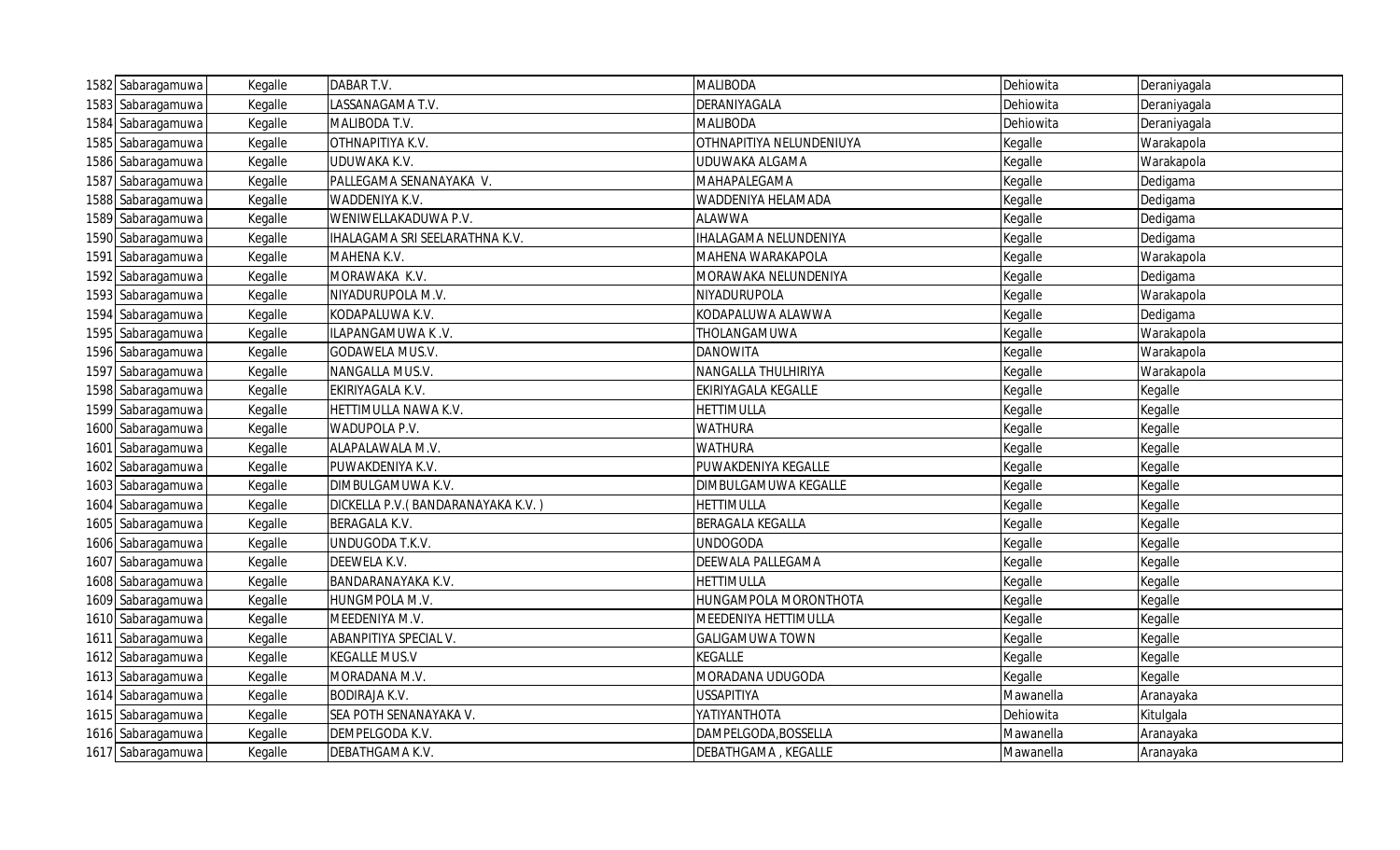| 1618 Sabaragamuwa | Kegalle    | D.S.SENANAYAKA K.V.                 | ARANAYAKA                         | Mawanella | Aranayaka   |
|-------------------|------------|-------------------------------------|-----------------------------------|-----------|-------------|
| 1619 Sabaragamuwa | Kegalle    | <b>GANTHUNA UDAGMA K.V.</b>         | GANTHUNA, UDAGAMA                 | Mawanella | Aranayaka   |
| 1620 Sabaragamuwa | Kegalle    | LABUTUWA P.V.                       | ABUTUWA, USSAPITIYA               | Mawanella | Aranayaka   |
| 1621 Sabaragamuwa | Kegalle    | ASMADALA P.V.                       | WATHTHEGEDARA, GALATHRA           | Mawanella | Aranayaka   |
| 1622 Sabaragamuwa | Kegalle    | NAWATHTHA T.V.(PANAWATTE T.V)       | ΥΑΤΙΥΑΝΤΟΤΑ                       | Dehiowita | Yatiyantota |
| 1623 Sabaragamuwa | Kegalle    | DEWELA UDAGAMA P.V.                 | DEEWELA, PALLEGAMA                | Mawanella | Aranayaka   |
| 1624 Sabaragamuwa | Kegalle    | ERABUDUPITIYA P.V.                  | <b>BOSSALLA</b>                   | Mawanella | Aranayaka   |
| 1625 Sabaragamuwa | Kegalle    | ELANGAPITIYA P.V.                   | ARANAYAKA                         | Mawanella | Aranayaka   |
| 1626 Sabaragamuwa | Kegalle    | ELANGIPITIYA SIRIPURA P.V.          | DEBATHGAMA, ARANAYAKA             | Mawanella | Aranayaka   |
| 1627 Sabaragamuwa | Kegalle    | DOTHALUOYA P.V.                     | DOTHALUOYA, DOLOSBAGE             | Mawanella | Aranayaka   |
| 1628 Sabaragamuwa | Kegalle    | RANGALLA V.                         | MAHA RANGALLA UNDUGODA            | Dehiowita | Yatiyantota |
| 1629 Sabaragamuwa | Kegalle    | PITIYEGAMA M.V.                     | DELDENIYA, KEGALLE                | Mawanella | Rambukkana  |
| 1630 Sabaragamuwa | Kegalle    | DARUL ULOOM MUS.V.                  | HUREEMALUWA, RAMBUKKANA.          | Mawanella | Rambukkana  |
| 1631 Sabaragamuwa | Kegalle    | NARANBEDDA K.V.                     | <b>HIRIWADUNNA</b>                | Mawanella | Rambukkana  |
| 1632 Sabaragamuwa | Kegalle    | AMBWANGALA K.V.                     | <b>IMBULGASDENIYA</b>             | Mawanella | Rambukkana  |
| 1633 Sabaragamuwa | Kegalle    | VIDYADEEPA M.V.                     | UDATHTHAWA, MAWANELLA             | Mawanella | Mawanella   |
| 1634 Sabaragamuwa | Kegalle    | MAKEHELWALA K.V.                    | MAKEHELWALA                       | Mawanella | Mawanella   |
| 1635 Sabaragamuwa | Kegalle    | UTUWANKANDA K.V.                    | MAWANELLA                         | Mawanella | Mawanella   |
| 1636 Sabaragamuwa | Kegalle    | HABBUNKADUWA K.V.                   | MAWANELLA                         | Mawanella | Mawanella   |
| 1637 Sabaragamuwa | Kegalle    | DELGAHAGODA MUS.K.V.                | DELGAHAGODA, HINGULA.             | Mawanella | Mawanella   |
| 1638 Sabaragamuwa | Kegalle    | DANAGAMA MUS.K.V.                   | DANAGAMA, MAWANELLA               | Mawanella | Mawanella   |
| 1639 Sabaragamuwa | Kegalle    | HEENATIPANA K.V.                    | HEENATIPANA, UADAMULLA, MAWANELLA | Mawanella | Mawanella   |
| 1640 Sabaragamuwa | Kegalle    | UDAMAKADAWARA K.V.                  | UDAMAKADAWAQRA, HINGULA.          | Mawanella | Mawanella   |
| 1641 Sabaragamuwa | Kegalle    | KAHAWANDALA K.V.                    | UDAMULLA, MAWANELLA               | Mawanella | Mawanella   |
| 1642 Sabaragamuwa | Kegalle    | MALIYADDA K.V.                      | MAKEHELWALA                       | Mawanella | Mawanella   |
| 1643 Sabaragamuwa | Kegalle    | MANIKKAWA K.V.                      | HINGULA                           | Mawanella | Mawanella   |
| 1644 Sabaragamuwa | Kegalle    | ALUTH NUWARA K.V.                   | ALUTHNUWARA                       | Mawanella | Mawanella   |
| 1645 Sabaragamuwa | Kegalle    | PAHALA THAMBAWITA P.V.              | BAMBARAGAHA ELA GAMPOLA           | Mawanella | Mawanella   |
| 1646 Sabaragamuwa | Kegalle    | KOTAGALA SPECIAL V.                 | MAWANELLA                         | Mawanella | Mawanella   |
| 1647 Sabaragamuwa | Kegalle    | BULATHKOHUPITIYA SRI GANESHA V.     | BULATHKOHUPITIYA                  | Dehiowita | Yatiyantota |
| 1648 Sabaragamuwa | Kegalle    | AMBAMALLAWEEOYA T.V. (WEEOYA T.V.)  | ΥΑΤΙΥΑΝΤΟΤΑ                       | Dehiowita | Kitulgala   |
| 1649 Sabaragamuwa | Kegalle    | RANGALLA YATIDERIYA T.V.            | <b>UNDUGODA</b>                   | Dehiowita | Yatiyantota |
| 1650 Sabaragamuwa | Kegalle    | ANDURAPOLAWATTA T.V.(EDURAPOLA T.V) | BULATHKOHUPITIYA                  | Dehiowita | Yatiyantota |
| 1651 Sabaragamuwa | Kegalle    | MAINNOLUWA M.V.                     | <b>WARAKAPOLA</b>                 | Kegalle   | Warakapola  |
| 1652 Sabaragamuwa | Rathnapura | R/PETTIGALA T.V.                    | PETTIGALA, BALANGODA              | Balangoda | Balangoda   |
| 1653 Sabaragamuwa | Rathnapura | R/B/WIKILIYA T.V.                   | <b>BALANGODA</b>                  | Balangoda | Balangoda   |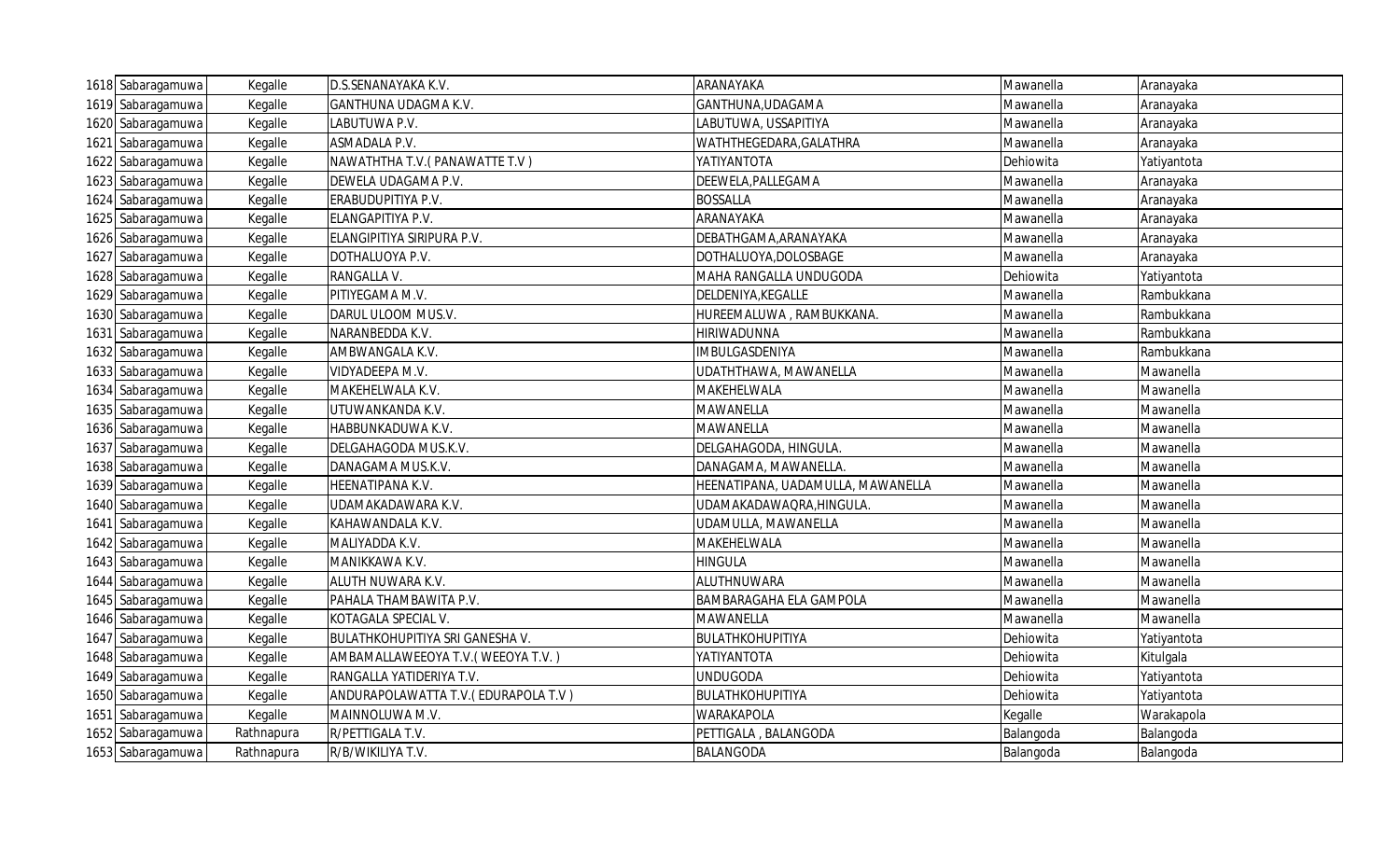| 1654 Sabaragamuwa | Rathnapura | R/AL MINARA V. (R/JEILANI P.V.)             | DEHIGASTHALAWA, BALANGODA    | Balangoda | Balangoda   |
|-------------------|------------|---------------------------------------------|------------------------------|-----------|-------------|
| 1655 Sabaragamuwa | Rathnapura | R/BL/HOPEWEL V.                             | KIRIMETITHENNA, BALANGODA    | Balangoda | Balangoda   |
| 1656 Sabaragamuwa | Rathnapura | R/BALANGODA KUMARA V.                       | <b>BALANGODA</b>             | Balangoda | Balangoda   |
| 1657 Sabaragamuwa | Rathnapura | R/BL/BATUGAMMANA V.                         | <b>BALANGODA</b>             | Balangoda | Balangoda   |
| 1658 Sabaragamuwa | Rathnapura | R/BALA/THALANGAMA V.                        | ELLEPOLA, BALANGODA          | Balangoda | Balangoda   |
| 1659 Sabaragamuwa | Rathnapura | R/BL/PETTIGALA V.                           | PETTIGALA, BALANGODA         | Balangoda | Balangoda   |
| 1660 Sabaragamuwa | Rathnapura | R/BALANGODA KAHATAPITIYA HAPUGAHAKUMBURA V. | HAPUGAHAKUMBURA, BALANGODA   | Balangoda | Balangoda   |
| 1661 Sabaragamuwa | Rathnapura | R/MUTHTHETTUWEGAMA V.                       | MUTHTHETTUWEGAMA, BELIHULOYA | Balangoda | Imbulpe     |
| 1662 Sabaragamuwa | Rathnapura | R/PUWAKGAHAWELA V.                          | PUWAKGAHAWELA, BELIHULOYA    | Balangoda | Imbulpe     |
| 1663 Sabaragamuwa | Rathnapura | R/MAMALGAHA P.V.                            | IMBULPE, BALANGODA           | Balangoda | Imbulpe     |
| 1664 Sabaragamuwa | Rathnapura | R/BAL/KINCHIGUNE V.                         | SAMANALAWEWA, BELIHULOYA     | Balangoda | Imbulpe     |
| 1665 Sabaragamuwa | Rathnapura | R/HATHARABAGE V.                            | HATHARABAGE, BALANGODA       | Balangoda | Imbulpe     |
| 1666 Sabaragamuwa | Rathnapura | R/BALA/IMBU/HALPE V.                        | HALPE, BELIHULOYA            | Balangoda | Imbulpe     |
| 1667 Sabaragamuwa | Rathnapura | R/KIRIPORUWA V.                             | EREPOLA, EHELIYAGODA         | Ratnapura | Eheliyagoda |
| 1668 Sabaragamuwa | Rathnapura | R/EHE/PAHALAGAMA LAMA MITHURU PASALA        | PAHALAGAMA, EHELIYAGODA      | Ratnapura | Eheliyagoda |
| 1669 Sabaragamuwa | Rathnapura | R/HINDURANGALA V.                           | HINDURANGALA, KIRIELLA       | Ratnapura | Eheliyagoda |
| 1670 Sabaragamuwa | Rathnapura | R/DEIYAGALA V.                              | <b>GETAHETHTHA</b>           | Ratnapura | Eheliyagoda |
| 1671 Sabaragamuwa | Rathnapura | R/IDDAMALGODA SENIOR S.                     | IDDAMALGODA, GETAHETTA       | Ratnapura | Eheliyagoda |
| 1672 Sabaragamuwa | Rathnapura | R/MAPOTA V.                                 | MAPOTA, KALATUWAWA           | Ratnapura | Eheliyagoda |
| 1673 Sabaragamuwa | Rathnapura | R/KARANDANA NORTH V.                        | KARANDANA NORTH, KALATUWAWA  | Ratnapura | Eheliyagoda |
| 1674 Sabaragamuwa | Rathnapura | R/WICKRAMAKANDA V.                          | WICKRAMA KANDA, KARADANA     | Ratnapura | Eheliyagoda |
| 1675 Sabaragamuwa | Rathnapura | R/SIRISAMANPURA V.                          | <b>KARADANA</b>              | Ratnapura | Eheliyagoda |
| 1676 Sabaragamuwa | Rathnapura | R/KARANDANA J.S.                            | <b>KARANDANA</b>             | Ratnapura | Eheliyagoda |
| 1677 Sabaragamuwa | Rathnapura | R/WILEGODA WIJENAYAKA V.                    | WILEGODA, EHELIYAGODA        | Ratnapura | Eheliyagoda |
| 1678 Sabaragamuwa | Rathnapura | R/PALADENIYA V.                             | ERATHNA, KURUWITA            | Ratnapura | Kuruwita    |
| 1679 Sabaragamuwa | Rathnapura | R/LASSAKANDA V.                             | ERATHNA, KURUWITA            | Ratnapura | Kuruwita    |
| 1680 Sabaragamuwa | Rathnapura | R/MURUTHTHETTUWAKANDA V.                    | ERATHNA, KURUWITA            | Ratnapura | Kuruwita    |
| 1681 Sabaragamuwa | Rathnapura | R/BATATHOTA V.                              | <b>BATATHOTA, KURUWITA</b>   | Ratnapura | Kuruwita    |
| 1682 Sabaragamuwa | Rathnapura | R/BODHIMALUWA V.                            | BODIMALUWA, PARAKADUWA       | Ratnapura | Kuruwita    |
| 1683 Sabaragamuwa | Rathnapura | R/DIKDENIYA V.                              | DIKDENIYA, PARAKADUWA        | Ratnapura | Kuruwita    |
| 1684 Sabaragamuwa | Rathnapura | R/MENERIPITIYA V.                           | PARAKADUVA                   | Ratnapura | Kuruwita    |
| 1685 Sabaragamuwa | Rathnapura | R/PARAKADUWA K.V.                           | PARAKADUWA                   | Ratnapura | Kuruwita    |
| 1686 Sabaragamuwa | Rathnapura | R/HIGGASWATTHA P.V.                         | <b>KURUWITA</b>              | Ratnapura | Kuruwita    |
| 1687 Sabaragamuwa | Rathnapura | R/WATHUYAYA SRI SUMANA V.                   | <b>KURUWITA</b>              | Ratnapura | Kuruwita    |
| 1688 Sabaragamuwa | Rathnapura | R/KANDANGODA V.                             | KANDANGODA, KURUWITA         | Ratnapura | Kuruwita    |
| 1689 Sabaragamuwa | Rathnapura | R/EKNALIGODA V.                             | <b>KURUWITA</b>              | Ratnapura | Kuruwita    |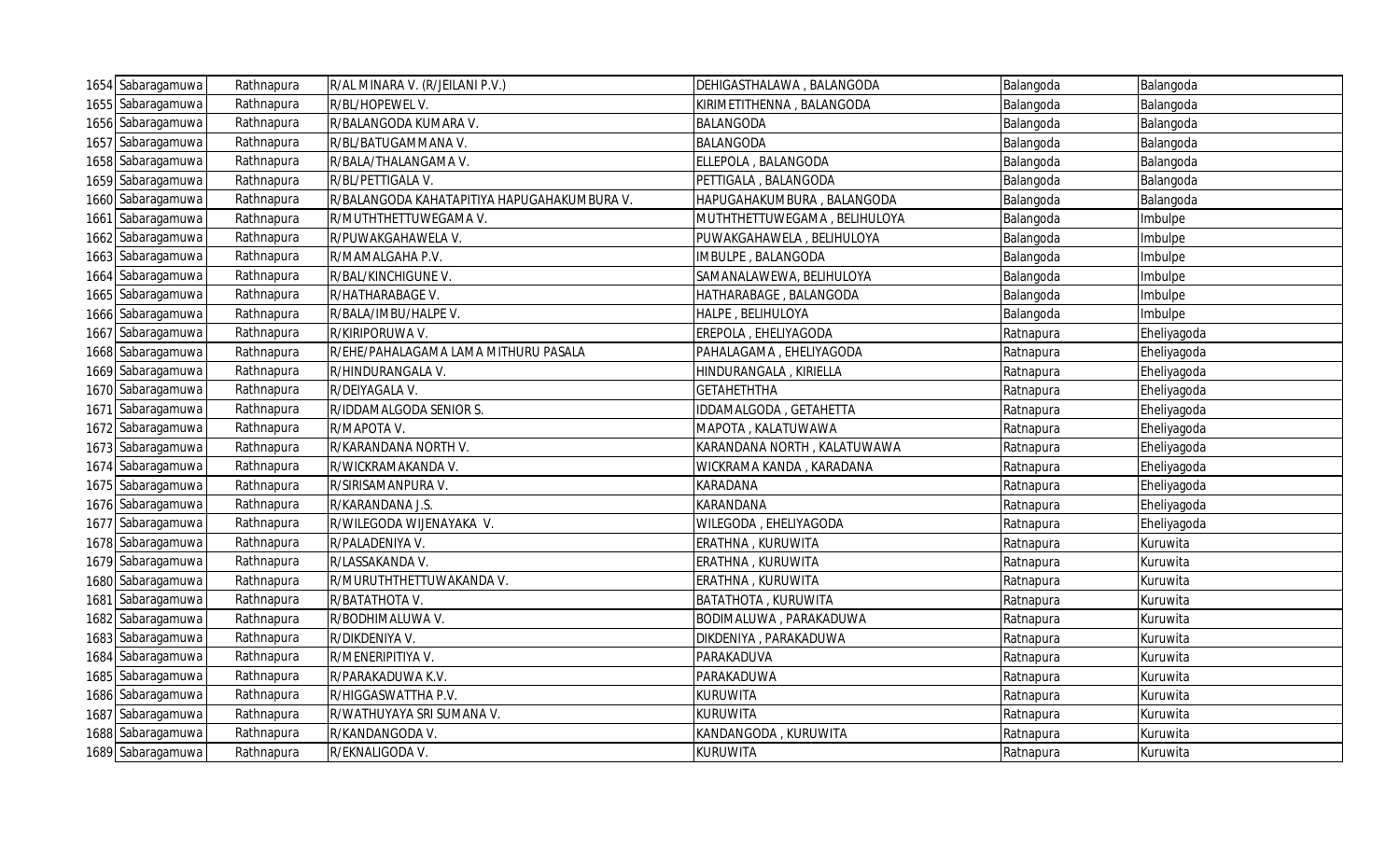|      | 1690 Sabaragamuwa | Rathnapura | R/WALADURA DHRMAPALA V.           | WALADURA, KURUWITA                | Ratnapura  | Kuruwita   |
|------|-------------------|------------|-----------------------------------|-----------------------------------|------------|------------|
|      | 1691 Sabaragamuwa | Rathnapura | R/PITAKANDA V.                    | PITAKANDA, ELLAWALA               | Ratnapura  | Kuruwita   |
|      | 1692 Sabaragamuwa | Rathnapura | R/ELLAWALA K.V.                   | ELLAWALA, EHELIYAGODA             | Ratnapura  | Kuruwita   |
| 1693 | Sabaragamuwa      | Rathnapura | R/ELLAWALA PARANAGAMA V.          | PARANAGAMA, ELLAWALA              | Ratnapura  | Kuruwita   |
|      | 1694 Sabaragamuwa | Rathnapura | R/ELLAWALA PAHALAGAMA V.          | PAHALAGAMA , ELLAWALA             | Ratnapura  | Kuruwita   |
|      | 1695 Sabaragamuwa | Rathnapura | R/THUNANDHENA V.                  | THUNANDHENA, DODAMPE              | Ratnapura  | Kuruwita   |
|      | 1696 Sabaragamuwa | Rathnapura | R/EPITAWALA V.                    | EPITAWALA, KIRIELLA, RATNAPURA    | Ratnapura  | Kuruwita   |
|      | 1697 Sabaragamuwa | Rathnapura | R/ELLAGAWA V.                     | <b>ELLAGAWA</b>                   | Ratnapura  | Kuruwita   |
|      | 1698 Sabaragamuwa | Rathnapura | R/KIRIELLA SRI DEVARAKKHITHA P.S. | IDANGODA, KIRIELLA                | Ratnapura  | Kuruwita   |
|      | 1699 Sabaragamuwa | Rathnapura | R/MATUVAGALA V.                   | MATUWAGALA, KIRIELLA              | Ratnapura  | Kuruwita   |
|      | 1700 Sabaragamuwa | Rathnapura | R/KODITHUWAKKU KANDA V.           | <b>KIRIELLA</b>                   | Ratnapura  | Kuruwita   |
|      | 1701 Sabaragamuwa | Rathnapura | R/HANDUKANDA V.                   | <b>KIRIELLA</b>                   | Ratnapura  | Kuruwita   |
|      | 1702 Sabaragamuwa | Rathnapura | R/NIVI/UDUGALA V.                 | AYAGAMA                           | Nivitigala | Ayagama    |
|      | 1703 Sabaragamuwa | Rathnapura | R/NIVI/PALLEKADA V.               | AYAGAMA                           | Nivitigala | Ayagama    |
|      | 1704 Sabaragamuwa | Rathnapura | R/NIVI/VITHANAGAMA V.             | VITHANAGAMA, AYAGAMA              | Nivitigala | Ayagama    |
|      | 1705 Sabaragamuwa | Rathnapura | R/SINHALAGODA V.                  | MEDA GALATHURA, VIA RATHNAPURA    | Nivitigala | Ayagama    |
|      | 1706 Sabaragamuwa | Rathnapura | R/KUTTIKANDA V.                   | UMANGEDARA, ELLAGAWA              | Nivitigala | Ayagama    |
|      | 1707 Sabaragamuwa | Rathnapura | R/KOLOMBEWA V.                    | GAWARAGIRIYA                      | Nivitigala | Ayagama    |
|      | 1708 Sabaragamuwa | Rathnapura | R/NIVI/KEHELOVITIGAMA V.          | UDA-NIRIELLA                      | Nivitigala | Nivitigala |
|      | 1709 Sabaragamuwa | Rathnapura | R/NIVI/WERAGAMA SRI SUNANDA V.    | WERAGAMA, UDA NIRIELLA, RATNAPURA | Nivitigala | Nivitigala |
|      | 1710 Sabaragamuwa | Rathnapura | R/NIVI/NIRIELLA PUGNGNANANDA V.   | NIRIELLA, UDA NIRIELLA, RATNAPURA | Nivitigala | Nivitigala |
|      | 1711 Sabaragamuwa | Rathnapura | ROYAL P.S (R/THAPASSARAKANDA V.)  | THAPASSARAKANDA, KALAWANA         | Nivitigala | Kalawana   |
|      | 1712 Sabaragamuwa | Rathnapura | R/KUKULEGAMA V.                   | KUKULEGAMA, KALAWANA              | Nivitigala | Kalawana   |
|      | 1713 Sabaragamuwa | Rathnapura | R/PITIGALAKANDA V.                | NAWALAKANDA, KALAWANA             | Nivitigala | Kalawana   |
|      | 1714 Sabaragamuwa | Rathnapura | R/NAWALAKANDA V.                  | NAWALAKANDA, KALAWANA             | Nivitigala | Kalawana   |
|      | 1715 Sabaragamuwa | Rathnapura | R/NI/KODIPPILIKANDA V.            | NAWALAKANDA, KALAWANA             | Nivitigala | Kalawana   |
|      | 1716 Sabaragamuwa | Rathnapura | MEEPAGAMA V.                      | <b>KALAWANA</b>                   | Nivitigala | Kalawana   |
|      | 1717 Sabaragamuwa | Rathnapura | R/NIVI/ILUMBAKANDA V.             | GALEWATTA, POTHUPITIYA, KALAWANA  | Nivitigala | Kalawana   |
|      | 1718 Sabaragamuwa | Rathnapura | R/ILLUMBAKANDA NAWA P.V.          | POTHUPITIYA, KALAWANA             | Nivitigala | Kalawana   |
|      | 1719 Sabaragamuwa | Rathnapura | R/NIVI/KOPIKELLA V.               | KOPIKELLA, RAKWANA                | Nivitigala | Kalawana   |
|      | 1720 Sabaragamuwa | Rathnapura | R/THANABELA MAHAVILAHENA V.       | POTHUPITIYA, KALAWANA             | Nivitigala | Kalawana   |
|      | 1721 Sabaragamuwa | Rathnapura | R/WEDDAGALA NORTH V.              | WEDDAGALA, KALAWANA               | Nivitigala | Kalawana   |
|      | 1722 Sabaragamuwa | Rathnapura | R/WEDDAGALA KUDAWA V.             | KUDAWA, WEDDAGALA                 | Nivitigala | Kalawana   |
|      | 1723 Sabaragamuwa | Rathnapura | R/NIVI/PANAPOLA V.                | PANAPOLA, KALAWANA                | Nivitigala | Kalawana   |
|      | 1724 Sabaragamuwa | Rathnapura | R/NIVI/GANGALAGAMUWA V.           | WEDDAGALA                         | Nivitigala | Kalawana   |
|      | 1725 Sabaragamuwa | Rathnapura | R/KUDUMEERIYA V.                  | KUDUMEERIYA, WEDDAGALA            | Nivitigala | Kalawana   |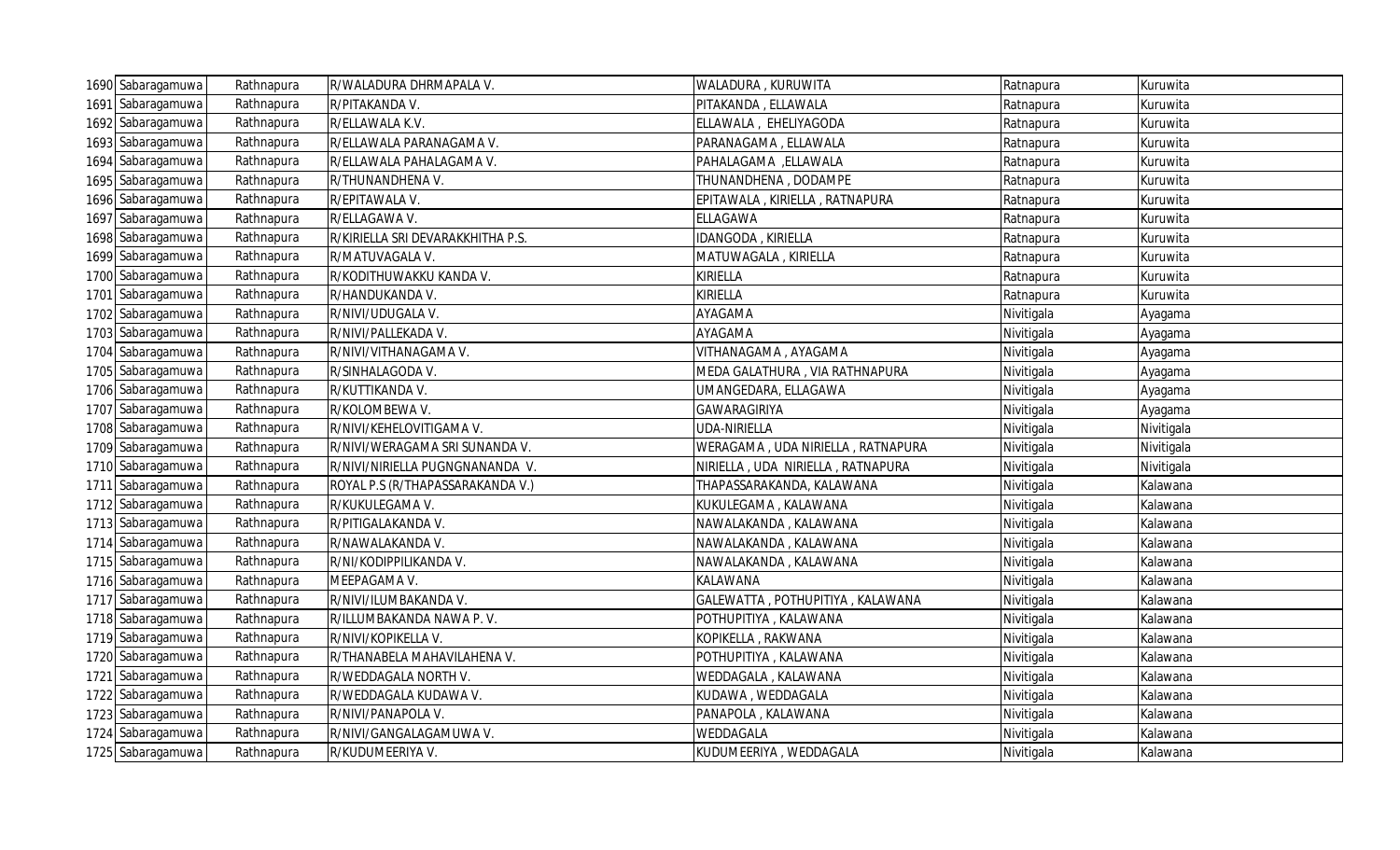| 1726 Sabaragamuwa | Rathnapura | R/NI/KOSGULANA V.                  | PANAPOLA, KALAWANA            | Nivitigala   | Kalawana     |
|-------------------|------------|------------------------------------|-------------------------------|--------------|--------------|
| 1727 Sabaragamuwa | Rathnapura | R/WEWELKANDURA V.                  | WEWELKANDURA, KALAWANA        | Nivitigala   | Kalawana     |
| 1728 Sabaragamuwa | Rathnapura | R/SAMANPURA V.                     | SAMANPURA, KALAWANA           | Nivitigala   | Kalawana     |
| 1729 Sabaragamuwa | Rathnapura | R/PEDIKANDA JANAPADA V.            | KALAWANA                      | Nivitigala   | Kalawana     |
| 1730 Sabaragamuwa | Rathnapura | R/DELGODA V.                       | DAWGALAGAMA, KALAWANA         | Nivitigala   | Kalawana     |
| 1731 Sabaragamuwa | Rathnapura | R/HANGARANGALA V.                  | HANGARANGALA, KALAWANA        | Nivitigala   | Kalawana     |
| 1732 Sabaragamuwa | Rathnapura | R/NIVI/KALA/WEWAGAMA V.            | KOKKAWITA, KALAWANA           | Nivitigala   | Kalawana     |
| 1733 Sabaragamuwa | Rathnapura | R/DELGODA JANAPADA V.              | DAWGALA, KALAWANA             | Nivitigala   | Kalawana     |
| 1734 Sabaragamuwa | Rathnapura | R/GAMINI P.V.                      | KOSWATTHA, KALAWANA           | Nivitigala   | Kalawana     |
| 1735 Sabaragamuwa | Rathnapura | EMB/SIRISANGABO V.                 | PADALANGALA                   | Embilipitiya | Embilipitiya |
| 1736 Sabaragamuwa | Rathnapura | R/EMB/PADALANGALA V.               | PADALANGALA                   | Embilipitiya | Embilipitiya |
| 1737 Sabaragamuwa | Rathnapura | R/EMB/SRI GUNARATHNA V.            | SANKAPALA, COLOMBAGEARA       | Embilipitiya | Embilipitiya |
| 1738 Sabaragamuwa | Rathnapura | R/EMB/MIRISWELPOTHAV.              | COLOMBAGEARA                  | Embilipitiya | Embilipitiya |
| 1739 Sabaragamuwa | Rathnapura | R/EMB/THIBOLKITIYA V.              | THIBOLKITIYA, COLOMBOGE ARA   | Embilipitiya | Embilipitiya |
| 1740 Sabaragamuwa | Rathnapura | R/EMB/WEERABA MODEL S.             | PANAMURA ROAD, EMBILIPIRIYA   | Embilipitiya | Embilipitiya |
| 1741 Sabaragamuwa | Rathnapura | R/EMB/DADAYAMKANDA V.              | DADAYAMKANDA, OMALPE          | Embilipitiya | Embilipitiya |
| 1742 Sabaragamuwa | Rathnapura | R/EMB/THITHTHAWELPATHA V.          | THITHTHAWELPATHA, PALLEBADDA  | Embilipitiya | Embilipitiya |
| 1743 Sabaragamuwa | Rathnapura | R/EMB/GURUARAGAMA V.               | GALWANGUWA, EMBILIPITIYA      | Embilipitiya | Embilipitiya |
| 1744 Sabaragamuwa | Rathnapura | R/EMB/HENAGGEGODA V.               | HALWINNA, GODAKAWELA          | Embilipitiya | Kolonna      |
| 1745 Sabaragamuwa | Rathnapura | R/EMB/MIYANAKOLADENIYA V.          | HALVINNA, GODAKAWELA          | Embilipitiya | Kolonna      |
| 1746 Sabaragamuwa | Rathnapura | R/EMB/KOPPAKANDA V.                | KOPPAKANNDA, OMALPE           | Embilipitiya | Kolonna      |
| 1747 Sabaragamuwa | Rathnapura | R/EMB/HAKBELIARA V.                | HAKBELIARA, KELLGAMA          | Embilipitiya | Kolonna      |
| 1748 Sabaragamuwa | Rathnapura | RA/EMB/KARAGAHAYAYA V.             | KEELLA, KOLONNA               | Embilipitiya | Kolonna      |
| 1749 Sabaragamuwa | Rathnapura | R/EMB/WAWULPANA V.                 | HALWINNA, GODAKAWELA          | Embilipitiya | Kolonna      |
| 1750 Sabaragamuwa | Rathnapura | R/EMB/DAMBEMADA V.                 | HALWINNA, GODAKAWELA          | Embilipitiya | Kolonna      |
| 1751 Sabaragamuwa | Rathnapura | R/EMB/ERAPORUWA V.                 | ERAPORUWA, KOLONNA            | Embilipitiya | Kolonne      |
| 1752 Sabaragamuwa | Rathnapura | R/EMB/DEMATAKETIYA V.              | DEMATAKETIYA, WIJERIYA        | Embilipitiya | Kolonne      |
| 1753 Sabaragamuwa | Rathnapura | R/EMB/YAKMADITHTHA V.              | YAKMADITHTHA, BULUTOTA        | Embilipitiya | Kolonne      |
| 1754 Sabaragamuwa | Rathnapura | R/EMBI/WIJERIYA P.S.               | <b>WIJERIYA</b>               | Embilipitiya | Kolonne      |
| 1755 Sabaragamuwa | Rathnapura | R/EMB/KOLONNA P. V.                | <b>KOLONNA</b>                | Embilipitiya | Kolonna      |
| 1756 Sabaragamuwa | Rathnapura | R/EMB/LANKABERIYA T.V.             | <b>ITTAKANDA</b>              | Embilipitiya | Kolonne      |
| 1757 Sabaragamuwa | Rathnapura | R/EMB/MADUWANWELA SRI SARANANDA V. | MADUWANWELA, KOLONNA          | Embilipitiya | Kolonna      |
| 1758 Sabaragamuwa | Rathnapura | R/NI/GANGUL WITIYA V.              | HANGAMUWA, RATTNAPURA         | Nivitigala   | Nivitigala   |
| 1759 Sabaragamuwa | Rathnapura | R/HALDOLA V.                       | HALDOLA, KARANGODA, RATNAPURA | Nivitigala   | Nivitigala   |
| 1760 Sabaragamuwa | Rathnapura | R/NIVI/KOTTAGODA V.                | PANNILA, UDA NIRIELLA         | Nivitigala   | Nivitigala   |
| 1761 Sabaragamuwa | Rathnapura | R/KEKULA V.                        | KEKULA, UDA-KARAWITA          | Nivitigala   | Nivitigala   |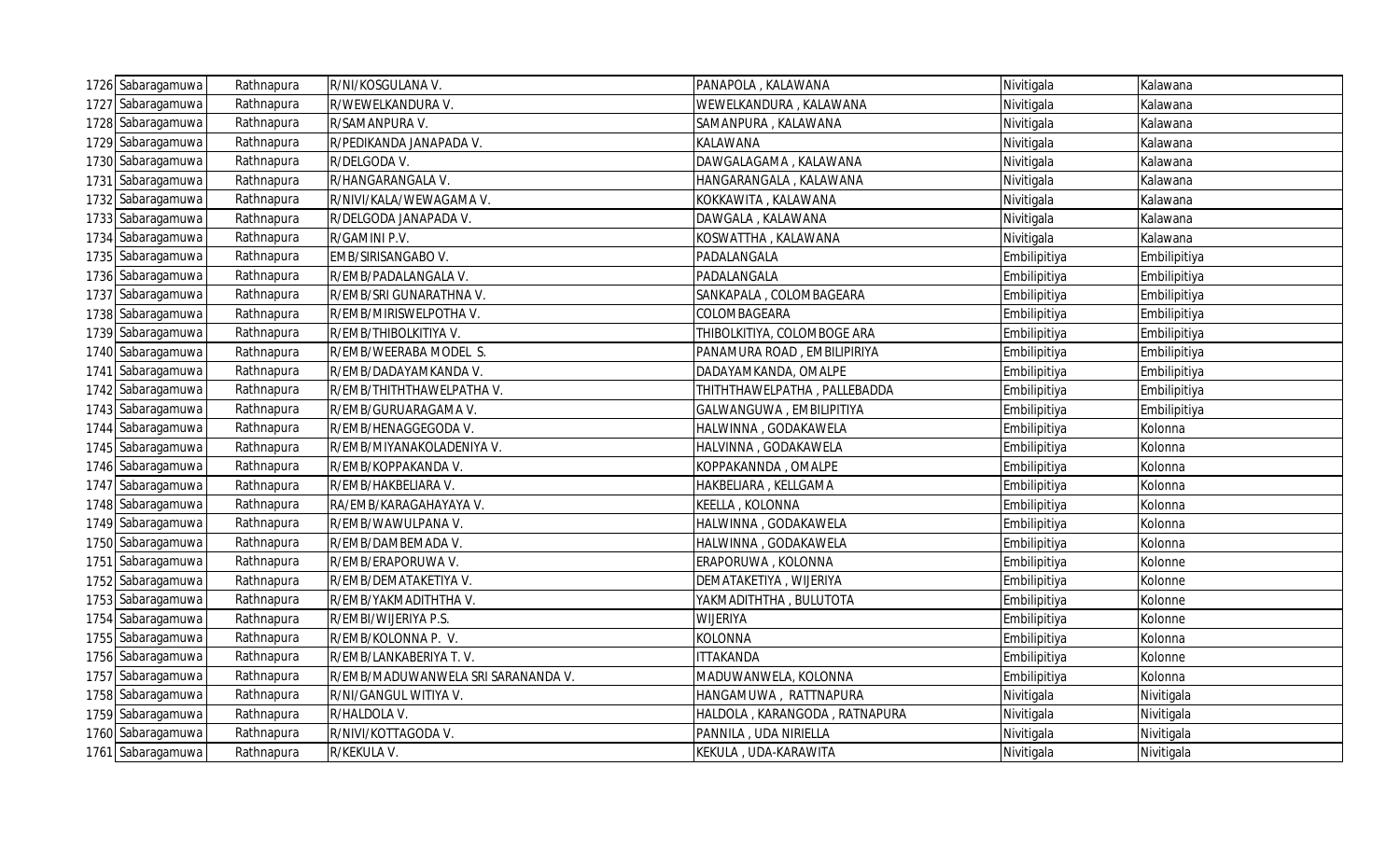| 1762 Sabaragamuwa | Rathnapura | R/NV/KH/GODAKUMBURA MIYANAWITI M.V. | GABAWELA, KAHAWATTA           | Nivitigala   | Kahawatta  |
|-------------------|------------|-------------------------------------|-------------------------------|--------------|------------|
| 1763 Sabaragamuwa | Rathnapura | R/NIVI/KIRANODAGAMA V.              | DEMUWATHA, RAKWANA            | Nivitigala   | Kahawatta  |
| 1764 Sabaragamuwa | Rathnapura | R/NIVI/ENDANA P.V.                  | ENDANA, KAHAWATTA             | Nivitigala   | Kahawatta  |
| 1765 Sabaragamuwa | Rathnapura | R/NIVI/PANNILA V.                   | MAHA PANNILA , RAKWANA        | Nivitigala   | Kahawatta  |
| 1766 Sabaragamuwa | Rathnapura | R/NIVI/MADALAGAMA M.V.              | MADALAGAMA , KAHAWATTA        | Nivitigala   | Kahawatta  |
| 1767 Sabaragamuwa | Rathnapura | R/NIVI/MADALAGAMA JANAPADA V.       | UDAHOUPE, KAHAWATHTHA         | Nivitigala   | Kahawatta  |
| 1768 Sabaragamuwa | Rathnapura | R/HORAHIN ELLA SUMANA V.            | HORAHIN ELLA, KAHAWATHTHA     | Nivitigala   | Kahawatta  |
| 1769 Sabaragamuwa | Rathnapura | R/BUNGIRIYA V.                      | BUNGIRIYA, KAHAWATTA          | Nivitigala   | Kahawatta  |
| 1770 Sabaragamuwa | Rathnapura | R/NIVI/PILANA V.                    | PILANA, PANAPITIYA            | Nivitigala   | Kahawatta  |
| 1771 Sabaragamuwa | Rathnapura | R/NIVI/PANAPITIYA V.                | PANAPITIYA SOUTH, KAHAWATTA   | Nivitigala   | Kahawatta  |
| 1772 Sabaragamuwa | Rathnapura | R/NIVI/KAHAWATTA P.V.               | <b>KAHAWATTA</b>              | Nivitigala   | Kahawatta  |
| 1773 Sabaragamuwa | Rathnapura | R/NI/YAINNA V.                      | <b>KAHAWATTA</b>              | Nivitigala   | Kahawatta  |
| 1774 Sabaragamuwa | Rathnapura | R/NIVI/ATAKALANPANNA V.             | AMBALANWATTA, ATAKALANPANNA   | Nivitigala   | Kahawatta  |
| 1775 Sabaragamuwa | Rathnapura | R/DOLOSWALA SRI SADDANANDA V.       | NIVITHIGALA                   | Nivitigala   | Nivitigala |
| 1776 Sabaragamuwa | Rathnapura | R/WATAPOTA M.V.                     | <b>WATAPOTA</b>               | Nivitigala   | Nivitigala |
| 1777 Sabaragamuwa | Rathnapura | R/UDA DELWALA RIDEE ELLA V.         | DELWALA, RATNAPURA            | Nivitigala   | Nivitigala |
| 1778 Sabaragamuwa | Rathnapura | R/THUTHTHIRIPITIYA V.               | NIVITHIGALA                   | Nivitigala   | Nivitigala |
| 1779 Sabaragamuwa | Rathnapura | R/NIVI/NORAGALLA T.V.               | DELA, NIVITHIGALA, 70042      | Nivitigala   | Nivitigala |
| 1780 Sabaragamuwa | Rathnapura | R/NIVITHIGALA T.V.                  | NIVITIGALA                    | Nivitigala   | Nivitigala |
| 1781 Sabaragamuwa | Rathnapura | R/PARAWATTA T.V.                    | NIVITHIGALA, 70400            | Nivitigala   | Nivitigala |
| 1782 Sabaragamuwa | Rathnapura | R/KIRIBATHGALA T.V.                 | NIVITIGALA                    | Nivitigala   | Nivitigala |
| 1783 Sabaragamuwa | Rathnapura | R/NIVI/PEENKANDA T.V.               | <b>UDA KARAWITA</b>           | Nivitigala   | Nivitigala |
| 1784 Sabaragamuwa | Rathnapura | R/KARAWITA K.V.                     | KARAWITA, UDA-KARAWITA        | Nivitigala   | Nivitigala |
| 1785 Sabaragamuwa | Rathnapura | R/NIVI/LOKADENIYA V.                | PAHALA KARAWITA, UDA KARAWITA | Nivitigala   | Nivitigala |
| 1786 Sabaragamuwa | Rathnapura | R/NIVI/PATHAKADA V.                 | PATHAKADA, NIVITHIGALA        | Nivitigala   | Nivitigala |
| 1787 Sabaragamuwa | Rathnapura | R/HALKANDALIYA V.                   | NIVITHIGALA                   | Nivitigala   | Nivitigala |
| 1788 Sabaragamuwa | Rathnapura | R/YAKDEHIWATTA V.                   | YAKDEHIWATTA, NIVITHIGALA     | Nivitigala   | Nivitigala |
| 1789 Sabaragamuwa | Rathnapura | R/WATHUPITIYA V.                    | WATHUPITIYA, UDA-KARAWITA     | Nivitigala   | Nivitigala |
| 1790 Sabaragamuwa | Rathnapura | R/NIVI/SUMANA K.V.                  | NIVITHIGALA , RATNAPURA       | Nivitigala   | Nivitigala |
| 1791 Sabaragamuwa | Rathnapura | R/NIVI/ERABADDA V.                  | UD ERABADDA, DELA             | Nivitigala   | Nivitigala |
| 1792 Sabaragamuwa | Rathnapura | R/EMB/RAHULA P.V.                   | GODAKAWELA                    | Embilipitiya | Godakawela |
| 1793 Sabaragamuwa | Rathnapura | R/EMB/YAHALEWELA V.                 | YAHALEWELA, GODAKAWELA        | Embilipitiya | Godakawela |
| 1794 Sabaragamuwa | Rathnapura | R/EMB/NIYANGAMA V.                  | NIYANGAMA, GODAKAWELA         | Embilipitiya | Godakawela |
| 1795 Sabaragamuwa | Rathnapura | R/EMB/KOMPITIYA V.                  | GODAKAWELA                    | Embilipitiya | Godakawela |
| 1796 Sabaragamuwa | Rathnapura | R/EMB/GO/KENDAPOLA V.               | KENDAPOLA, RAKWANA            | Embilipitiya | Godakawela |
| 1797 Sabaragamuwa | Rathnapura | R/EB/WERALUGAHAMULA V.              | WERALUGAHAMULA, RAKWANA       | Embilipitiya | Godakawela |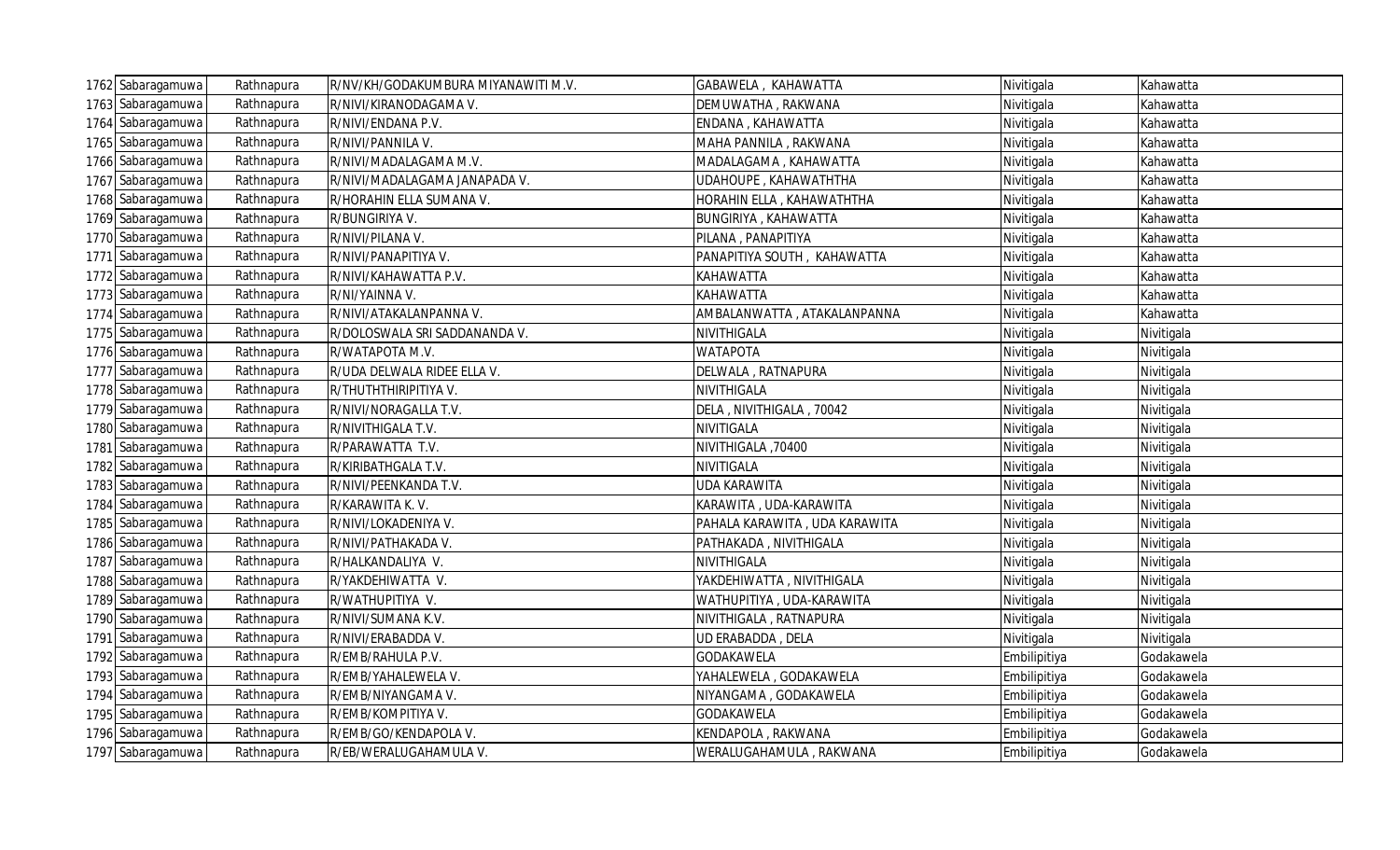|      | 1798 Sabaragamuwa | Rathnapura | R/EM/GANGODA P.V.                           | <b>RAKWANA</b>                     | Embilipitiya | Godakawela |
|------|-------------------|------------|---------------------------------------------|------------------------------------|--------------|------------|
|      | 1799 Sabaragamuwa | Rathnapura | R/POLGAHAWATTA V.                           | PINNAKANDA, GODAKAWELA             | Embilipitiya | Godakawela |
| 1800 | Sabaragamuwa      | Rathnapura | R/EMB/ ST.ANTHONY'S COLLEGE                 | <b>RAKWANA</b>                     | Embilipitiya | Godakawela |
|      | 1801 Sabaragamuwa | Rathnapura | R/EM/GO WETHTHILAKANDA V.                   | WETHTHILAKANDA, RAKWANA            | Embilipitiya | Godakawela |
|      | 1802 Sabaragamuwa | Rathnapura | R/EMB/NAVINNA T.V.                          | PINAGANDA, GODAKAWELA              | Embilipitiya | Godakawela |
|      | 1803 Sabaragamuwa | Rathnapura | R/EMB/PALAMCOTTA T.V.                       | <b>RAKWANA</b>                     | Embilipitiya | Godakawela |
|      | 1804 Sabaragamuwa | Rathnapura | R/EMB/SPRINGWOOD T.V.                       | <b>RAKWANA</b>                     | Embilipitiya | Godakawela |
|      | 1805 Sabaragamuwa | Rathnapura | R/EMB/MADAMPE NO 1 T.V.                     | <b>RAKWANA</b>                     | Embilipitiya | Godakawela |
|      | 1806 Sabaragamuwa | Rathnapura | R/EMB/HORAMULLA T.V.                        | DEMUWATHA, RAKWANA                 | Embilipitiya | Godakawela |
|      | 1807 Sabaragamuwa | Rathnapura | R/EMB/SRI SIDDHARTHA M.V.                   | ALPITIYA, GODAKAWELA               | Embilipitiya | Godakawela |
|      | 1808 Sabaragamuwa | Rathnapura | R/EMB/EMATIYAGODA RAHULA P.V.               | EMATIYAGODA, GODAKAWELA            | Embilipitiya | Godakawela |
|      | 1809 Sabaragamuwa | Rathnapura | R/E/BALAWINNA M.V.                          | BALAWINNA, GODAKAWELA              | Embilipitiya | Godakawela |
|      | 1810 Sabaragamuwa | Rathnapura | R/EMB/WERAHERA DHARMA WIJAYA V.             | WERAHERA, GODAKAWELA               | Embilipitiya | Godakawela |
|      | 1811 Sabaragamuwa | Rathnapura | RA/EMB/PELAWATHTA V.                        | GALAHITIYA, GODAKAWELA             | Embilipitiya | Godakawela |
|      | 1812 Sabaragamuwa | Rathnapura | R/EM/WARAYAYA V.                            | WARAYAYA, GODAKAWELA               | Embilipitiya | Godakawela |
|      | 1813 Sabaragamuwa | Rathnapura | R/METIHAKWALA V.                            | METIHAKWALA, OPANAYAKA             | Balangoda    | Weligepola |
|      | 1814 Sabaragamuwa | Rathnapura | R/B/VIDDYAKARA P.V.                         | OPANAYAKA                          | Balangoda    | Weligepola |
|      | 1815 Sabaragamuwa | Rathnapura | R/DANDENIYA V.                              | <b>OPANAYAKA</b>                   | Balangoda    | Weligepola |
|      | 1816 Sabaragamuwa | Rathnapura | R/WEERASEKARA V.                            | POLLAMURA, WELIGEPOLA, BALANGODA   | Balangoda    | Weligepola |
|      | 1817 Sabaragamuwa | Rathnapura | R/SRI WIMALAWANSHA V.                       | PANANA, WELIGEPOLA, BALANGODA      | Balangoda    | Weligepola |
|      | 1818 Sabaragamuwa | Rathnapura | R/BALA/MADAGANOYA SHAE DAHMASENA V.         | MADAGANOYA, WELIGEPOLA, BALANGODA  | Balangoda    | Weligepola |
|      | 1819 Sabaragamuwa | Rathnapura | R/BALANGODA URAWALA V.                      | KOTTIMBULWALA, WELIGEPOLA          | Balangoda    | Weligepola |
|      | 1820 Sabaragamuwa | Rathnapura | R/HANDAGIRIYA V.                            | HANDAGIRIYA, BALANGODA             | Balangoda    | Weligepola |
|      | 1821 Sabaragamuwa | Rathnapura | R/SRI SOMADEVI P.V.                         | WELIGEPOLA, BALANGODA              | Balangoda    | Weligepola |
|      | 1822 Sabaragamuwa | Rathnapura | R/HALPE UPANANDA V.                         | HALPE, DODAMPE, RATHNAPURA         | Ratnapura    | Kuruwita   |
|      | 1823 Sabaragamuwa | Rathnapura | R/ST JOACHIM T.V.                           | <b>HIDELLANA</b>                   | Ratnapura    | Kuruwita   |
|      | 1824 Sabaragamuwa | Rathnapura | R/MAHAWATTAKANDA V.                         | BATATOTA, KURUWITA                 | Ratnapura    | Kuruwita   |
| 1825 | Sabaragamuwa      | Rathnapura | R/MANDADENIYA V.                            | DODAMPE, RATNAPURA                 | Ratnapura    | Kuruwita   |
| 1826 | Sabaragamuwa      | Rathnapura | R/VIJAYA KUMARATHUNGA V.                    | PARADISE, KURUWITA                 | Ratnapura    | Kuruwita   |
|      | 1827 Sabaragamuwa | Rathnapura | R/KOSGALA V.                                | KAHANGAMA, RATHNAPURA              | Ratnapura    | Kuruwita   |
|      | 1828 Sabaragamuwa | Rathnapura | R/WELIMALUWA V.                             | PATHULPANA, LELLOPITIYA, RATNAPURA | Ratnapura    | Pelmadulla |
|      | 1829 Sabaragamuwa | Rathnapura | R/THAKSHILA MODEL P.V. (HAKAMUWA BUDDHA V.) | IHALA HAKAMUWA, RATHNAPURA         | Ratnapura    | Pelmadulla |
|      | 1830 Sabaragamuwa | Rathnapura | R/PERALANDA V.                              | IHALA HAKAMUWA, RATNAPURA          | Ratnapura    | Pelmadulla |
|      | 1831 Sabaragamuwa | Rathnapura | R/SRI ABHAYATISSA V.                        | BERENDUWA, LELLOPITIYA             | Ratnapura    | Pelmadulla |
|      | 1832 Sabaragamuwa | Rathnapura | R/UDATHULA V.                               | PELMADULLA                         | Ratnapura    | Pelmadulla |
|      | 1833 Sabaragamuwa | Rathnapura | R/SRI ANANDA V.                             | KUTTAPITIYA, PELMADULLA            | Ratnapura    | Pelmadulla |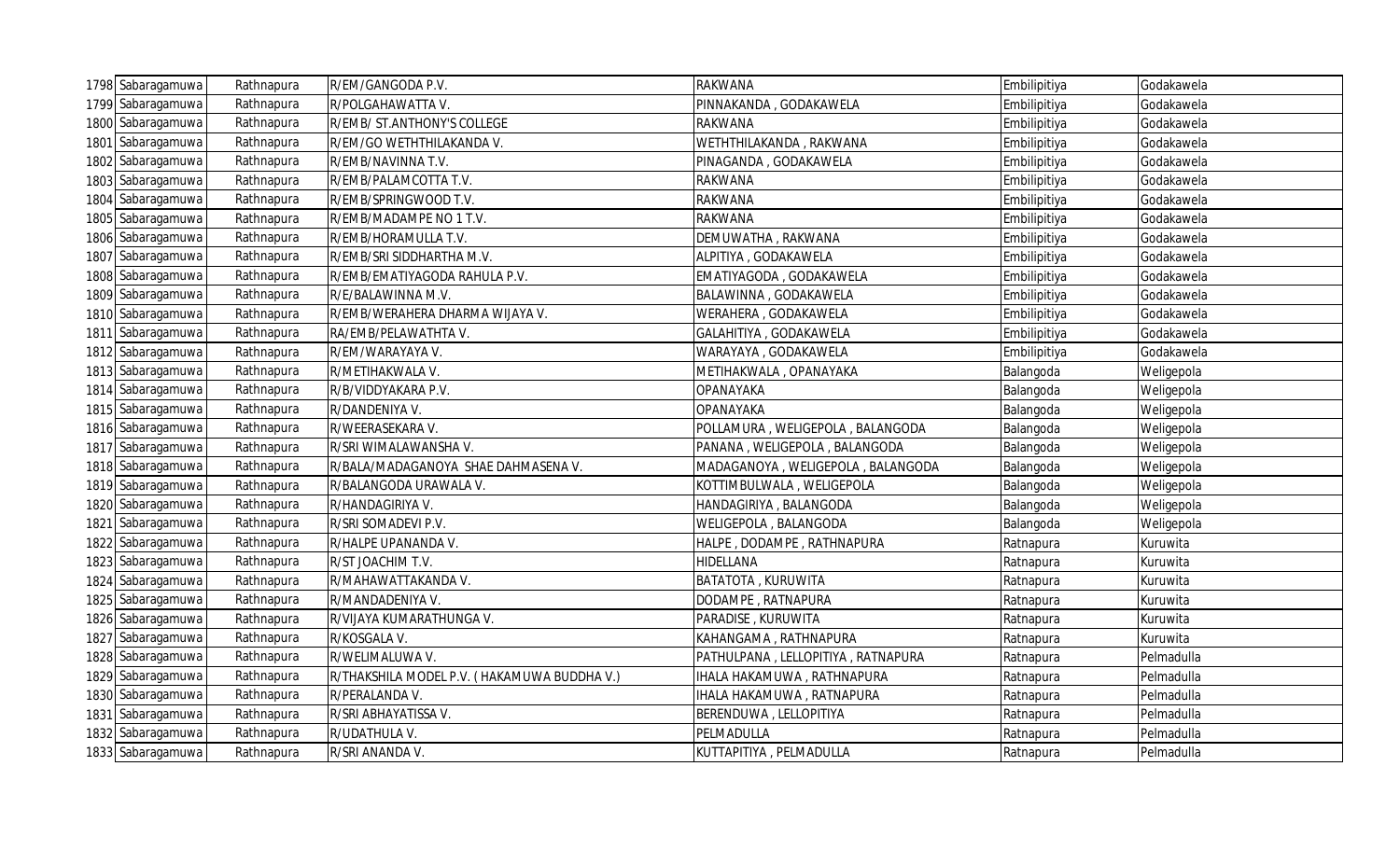|      | 1834 Sabaragamuwa | Rathnapura | R/BOPITIYA V.                                | PELMADULLA                             | Ratnapura  | Pelmadulla  |
|------|-------------------|------------|----------------------------------------------|----------------------------------------|------------|-------------|
|      | 1835 Sabaragamuwa | Rathnapura | R/SRI KNANANANDA M.V (R/SRI GNANANANDA M.V.) | KAMARANGAPITIYA, PELMADULLA            | Ratnapura  | Pelmadulla  |
| 1836 | Sabaragamuwa      | Rathnapura | MORATHOTA V.                                 | <b>OPANAYAKA</b>                       | Ratnapura  | Pelmadulla  |
|      | 1837 Sabaragamuwa | Rathnapura | R/PANAWENNA DHARMARAMA V.                    | PANAWENNA, KAHAWATHTHA                 | Ratnapura  | Pelmadulla  |
|      | 1838 Sabaragamuwa | Rathnapura | R/HANDURUKANDA V.                            | HANDURUKANDA, PELMADULLA               | Ratnapura  | Pelmadulla  |
|      | 1839 Sabaragamuwa | Rathnapura | R/PRAGNADHEERA V.                            | PANAWENNA SOUTH, KAHAWATTA             | Ratnapura  | Pelmadulla  |
|      | 1840 Sabaragamuwa | Rathnapura | R/SRI BODHI V. (R/RAMBUKA SAKIKANDA V.)      | MOROTHOTA, PELMADULLA                  | Ratnapura  | Pelmadulla  |
|      | 1841 Sabaragamuwa | Rathnapura | R/TIRIWANAKETIYA V.                          | TIRIWANAKETIYA, RATNAPURA              | Ratnapura  | Ratnapura 1 |
|      | 1842 Sabaragamuwa | Rathnapura | R/LIYANDAWELA V.                             | GILEEALE, RATHNAPURA                   | Ratnapura  | Ratnapura 2 |
|      | 1843 Sabaragamuwa | Rathnapura | R/ANANDA V.                                  | HIDELLANA, RATNAPURA                   | Ratnapura  | Ratnapura 1 |
|      | 1844 Sabaragamuwa | Rathnapura | R/HETTIKANDA V.                              | HETTIKANDA, RATHNAPURA                 | Ratnapura  | Ratnapura 2 |
|      | 1845 Sabaragamuwa | Rathnapura | R/WEWALWATHTHAV.                             | WEWELWATHTHA, RATHNAPURA               | Ratnapura  | Ratnapura 2 |
|      | 1846 Sabaragamuwa | Rathnapura | R/BATEWELA V.                                | WEWELWATHTHA, RATHNAPURA               | Ratnapura  | Ratnapura 2 |
|      | 1847 Sabaragamuwa | Rathnapura | R/AMUNUTENNA J.SECONDARY S.                  | AMUNUTHENNA, GALLELLA                  | Ratnapura  | Ratnapura 2 |
|      | 1848 Sabaragamuwa | Rathnapura | R/GAIRENAGAMA V.                             | GURUBEWILAGAMA, BALANGODA              | Ratnapura  | Ratnapura 2 |
|      | 1849 Sabaragamuwa | Rathnapura | <b>GALATHURA M.V.</b>                        | MEDAGALATHURA, RATHNAPURA              | Nivitigala | Ayagama     |
|      | 1850 Sabaragamuwa | Rathnapura | KETEPOLA V.                                  | KETEPOLA, ELLAGAVA                     | Nivitigala | Ayagama     |
|      | 1851 Sabaragamuwa | Rathnapura | R/HANDUNKANDA V.                             | UDUGALA, AYAGAMA                       | Nivitigala | Ayagama     |
|      | 1852 Sabaragamuwa | Rathnapura | GANGODAKANDA V.                              | NIVITHIGALA                            | Nivitigala | Nivitigala  |
|      | 1853 Sabaragamuwa | Rathnapura | MADABADDARA V.                               | MADABADDARA, KIRIELLA                  | Nivitigala | Ayagama     |
|      | 1854 Sabaragamuwa | Rathnapura | NAMUNUTENNA V.                               | NAMUNUTHENNA, KIRIELLA                 | Nivitigala | Ayagama     |
|      | 1855 Sabaragamuwa | Rathnapura | PIMBURA V.                                   | PIMBURA, RATHNAPUNA                    | Nivitigala | Ayagama     |
|      | 1856 Sabaragamuwa | Rathnapura | NIKAGODA SEELARATHANA V.                     | PIMBURA, KALAWANA                      | Nivitigala | Ayagama     |
|      | 1857 Sabaragamuwa | Rathnapura | DUMBARA NO.1 T.V.                            | MINIPURA, DUMBARA.                     | Nivitigala | Ayagama     |
|      | 1858 Sabaragamuwa | Rathnapura | DUMBARA NO 2 T.V.                            | MINIPURA, DUMBARA                      | Nivitigala | Ayagama     |
|      | 1859 Sabaragamuwa | Rathnapura | TEA JANAPADA VIDYALAYA                       | AYAGAMA                                | Nivitigala | Ayagama     |
|      | 1860 Sabaragamuwa | Rathnapura | GALAUDAKANDA V.                              | PARAGALA, AYAGAMA                      | Nivitigala | Ayagama     |
|      | 1861 Sabaragamuwa | Rathnapura | <b>GEDAGALA V.</b>                           | AYAGAMA                                | Nivitigala | Ayagama     |
|      | 1862 Sabaragamuwa | Rathnapura | DUMBARA M.V.                                 | MINIPURA, DUMBARA                      | Nivitigala | Ayagama     |
|      | 1863 Sabaragamuwa | Rathnapura | GAVARAGIRIYA V.                              | GAVARAGIRIYA                           | Nivitigala | Ayagama     |
|      | 1864 Sabaragamuwa | Rathnapura | MADABADDARA T.V.                             | <b>KIRIELLA</b>                        | Nivitigala | Ayagama     |
|      | 1865 Sabaragamuwa | Rathnapura | <b>GALATHURA T.V.</b>                        | MADAGALATHURA RATHNAPURA               | Nivitigala | Ayagama     |
|      | 1866 Sabaragamuwa | Rathnapura | <b>BUDDHA JAYANTHI PRIMARY V.</b>            | THUMBAGODA, BALANGODA.                 | Balangoda  | Balangoda   |
|      | 1867 Sabaragamuwa | Rathnapura | ST. AGNES B.M.V.                             | RASSAGALA ROAD, THUMBAGODA, BALANGODA. | Balangoda  | Balangoda   |
|      | 1868 Sabaragamuwa | Rathnapura | UDAGAMA V.                                   | PINNAWALA, BALANGODA.                  | Balangoda  | Imbulpe     |
|      | 1869 Sabaragamuwa | Rathnapura | MORAHELA V.                                  | MORAHELA, BALANGODA.                   | Balangoda  | Imbulpe     |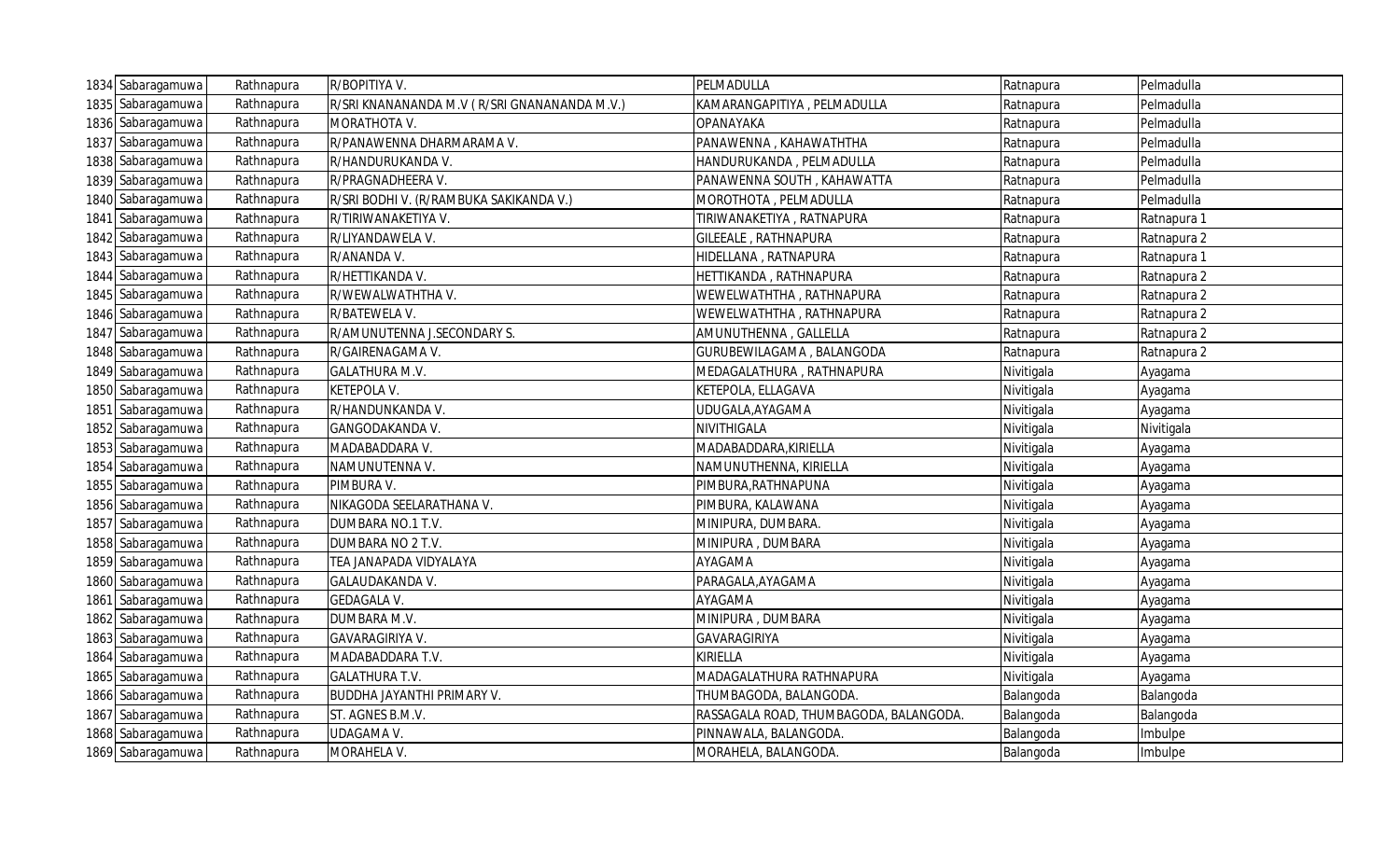| 1870 Sabaragamuwa | Rathnapura | PALLEWELA GAMINI V.           | PALLEWELA, PINNAWALA, BALANGODA.  | Balangoda    | Imbulpe      |
|-------------------|------------|-------------------------------|-----------------------------------|--------------|--------------|
| 1871 Sabaragamuwa | Rathnapura | MADDEGAMA MAYADUNNA V.        | PINNAWALA, BALANGODA.             | Balangoda    | mbulpe       |
| 1872 Sabaragamuwa | Rathnapura | <b>GURUBEWILA V.</b>          | GURUBEVILA, PINNAWALA, BALANGODA. | Balangoda    | Imbulpe      |
| 1873 Sabaragamuwa | Rathnapura | KEERAPATHDENIYA V.            | PINNAWALA, BALANGODA.             | Balangoda    | Imbulpe      |
| 1874 Sabaragamuwa | Rathnapura | HITUWALA DHARMASENA V.        | PINNAWALA, BALANGODA.             | Balangoda    | Imbulpe      |
| 1875 Sabaragamuwa | Rathnapura | NELLIWALA V.                  | PINNAWALA, BALANGODA.             | Balangoda    | Imbulpe      |
| 1876 Sabaragamuwa | Rathnapura | ATAWAKWALA SRI RATHANAPALA V. | PINNAWALA, BALANGODA.             | Balangoda    | Imbulpe      |
| 1877 Sabaragamuwa | Rathnapura | IHALAGALAGAMA V.              | IHALAGALAGAMA, BELIHULOYA.        | Balangoda    | Imbulpe      |
| 1878 Sabaragamuwa | Rathnapura | LANDUYAYA V.                  | IHALAGALAGAMA, BELIHULOYA.        | Balangoda    | Imbulpe      |
| 1879 Sabaragamuwa | Rathnapura | ULUPITIYA V.                  | HATHARABAGE, BALANGODA.           | Balangoda    | Imbulpe      |
| 1880 Sabaragamuwa | Rathnapura | DENAGAMA V.                   | DENAGAMA, IMBULPE, BALANGODA.     | Balangoda    | Imbulpe      |
| 1881 Sabaragamuwa | Rathnapura | VIVEGANANDA V.                | NONPERIYAL, BELIHULOYA.           | Balangoda    | Imbulpe      |
| 1882 Sabaragamuwa | Rathnapura | MITIPOLA V.                   | MITIPOLA EHELIYAGODA              | Ratnapura    | Eheliyagoda  |
| 1883 Sabaragamuwa | Rathnapura | WEWILA V.                     | WEWILA, KALATUWAWA                | Ratnapura    | Eheliyagoda  |
| 1884 Sabaragamuwa | Rathnapura | PALEEGALA V.                  | PALEEGALA, EHELIYAGODA            | Ratnapura    | Eheliyagoda  |
| 1885 Sabaragamuwa | Rathnapura | ANDAGALA SUGATHA BUDDHI V.    | EHELIYAGODA                       | Ratnapura    | Eheliyagoda  |
| 1886 Sabaragamuwa | Rathnapura | THORANAKADA DHARMARAJA V.     | THORANAKADA, EHELIYAGODA          | Ratnapura    | Eheliyagoda  |
| 1887 Sabaragamuwa | Rathnapura | MAHARA SWARNAJAYANTHI V.      | MAHARA, EHELIYAGODA               | Ratnapura    | Eheliyagoda  |
| 1888 Sabaragamuwa | Rathnapura | KALATUWAWA WEST V.            | THUMMODARA                        | Ratnapura    | Eheliyagoda  |
| 1889 Sabaragamuwa | Rathnapura | <b>BOPETHTHA V.</b>           | <b>BOPETHTHA GETAHETHTHA</b>      | Ratnapura    | Eheliyagoda  |
| 1890 Sabaragamuwa | Rathnapura | DAMBULUWANA V.                | DAMBULUWANA                       | Nivitigala   | Nivitigala   |
| 1891 Sabaragamuwa | Rathnapura | KARANGODA M.V.                | <b>KARANGODA</b>                  | Nivitigala   | Nivitigala   |
| 1892 Sabaragamuwa | Rathnapura | DIMIYAWA V.                   | DAMBULUWALA                       | Nivitigala   | Nivitigala   |
| 1893 Sabaragamuwa | Rathnapura | ELAPATHA P.V.                 | <b>ELAPATHA</b>                   | Nivitigala   | Nivitigala   |
| 1894 Sabaragamuwa | Rathnapura | PALAWELA T.V.                 | UDA-NIRIELLA RATNAPURA            | Nivitigala   | Nivitigala   |
| 1895 Sabaragamuwa | Rathnapura | MILLAWITIYA T.V.              | <b>RATNAPURA</b>                  | Nivitigala   | Nivitigala   |
| 1896 Sabaragamuwa | Rathnapura | R/RAMBUKKANDA T.V.            | NIRALGAMA RATNAPURA               | Nivitigala   | Nivitigala   |
| 1897 Sabaragamuwa | Rathnapura | PARAKETIYA V.                 | DAMBULUWANA, RATNAPURA            | Nivitigala   | Nivitigala   |
| 1898 Sabaragamuwa | Rathnapura | NIRIELLA T.V.                 | DIGANAKANDA 70037 ,UDA KARAWITA   | Nivitigala   | Nivitigala   |
| 1899 Sabaragamuwa | Rathnapura | KACHCHIGALA V.                | KACHCHIGALA, THUNKAMA             | Embilipitiya | Embilipitiya |
| 1900 Sabaragamuwa | Rathnapura | THERAPUTHHA V.                | TUNKAMA, EMBILIPITIYA             | Embilipitiya | Embilipitiya |
| 1901 Sabaragamuwa | Rathnapura | THUNKAMA M.V.                 | THUNKAMA                          | Embilipitiya | Embilipitiya |
| 1902 Sabaragamuwa | Rathnapura | URUPERESSA V.                 | PADALANGALA                       | Embilipitiya | Embilipitiya |
| 1903 Sabaragamuwa | Rathnapura | WALAWANADEE V.                | JULANGATE, PADALANGALA            | Embilipitiya | Embilipitiya |
| 1904 Sabaragamuwa | Rathnapura | KARAWILAYAYA M.V.             | HAGALA, THUNKAMA                  | Embilipitiya | Embilipitiya |
| 1905 Sabaragamuwa | Rathnapura | KOSWETIYA V.                  | KOSWETIYA, PALLEBEDDA             | Embilipitiya | Embilipitiya |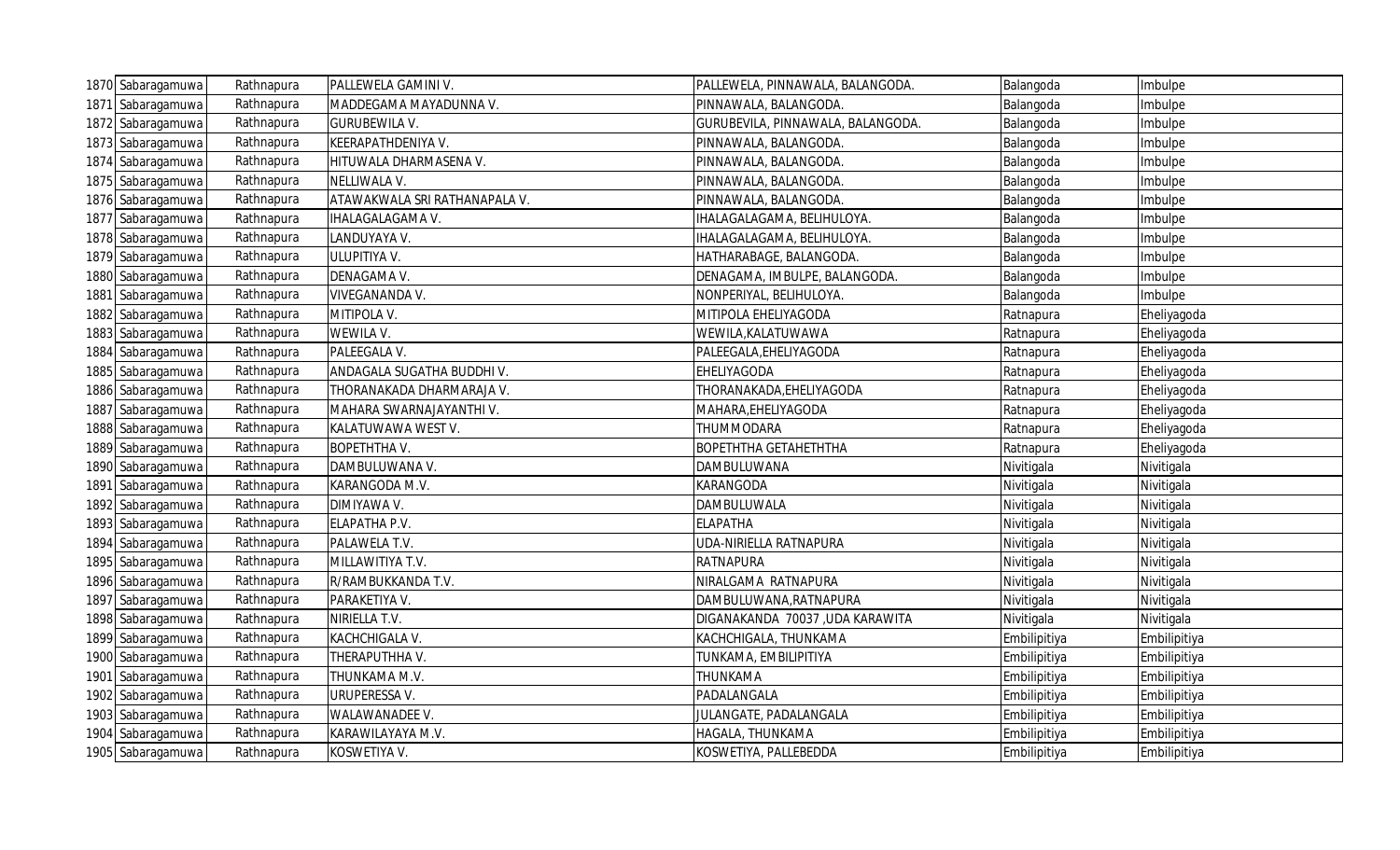| 1906 Sabaragamuwa | Rathnapura | PANAHADUWA V.                | PANAHADUWA, COLOMBAGEARA        | Embilipitiya | Embilipitiya |
|-------------------|------------|------------------------------|---------------------------------|--------------|--------------|
| 1907 Sabaragamuwa | Rathnapura | HALMILLAARA V.               | HALMILLAARA, COLOMBAGEARA       | Embilipitiya | Embilipitiya |
| 1908 Sabaragamuwa | Rathnapura | GANGEYAYA V.                 | 99, GANGEYAYA, EMBILIPITIYA     | Embilipitiya | Embilipitiya |
| 1909 Sabaragamuwa | Rathnapura | NINDAGAMPELASSA V.           | 99, GANGEYAYA, EMBILIPITIYA     | Embilipitiya | Embilipitiya |
| 1910 Sabaragamuwa | Rathnapura | MADUWANWELA JANAPADA M.V.    | COLOMBAGEARA                    | Embilipitiya | Embilipitiya |
| 1911 Sabaragamuwa | Rathnapura | RANCHAMADAMA V.              | RANCHAMADAMA, COLOMBAGEARA      | Embilipitiya | Embilipitiya |
| 1912 Sabaragamuwa | Rathnapura | KETAGALARA V.                | <b>EMBILIPITIYA</b>             | Embilipitiya | Embilipitiya |
| 1913 Sabaragamuwa | Rathnapura | <b>BODHIMALUWA V.</b>        | 97 1/2, COLOMBAGEARA            | Embilipitiya | Embilipitiya |
| 1914 Sabaragamuwa | Rathnapura | UDAWALAWA J.P.S              | <b>UDAWALAWA</b>                | Embilipitiya | Embilipitiya |
| 1915 Sabaragamuwa | Rathnapura | AMUHENKANDA V.               | AMUHENKANDA RATHNAPURA          | Ratnapura    | Ratnapura    |
| 1916 Sabaragamuwa | Rathnapura | PALLEBEDDA M.V.              | PALLEBEDDA                      | Embilipitiya | Embilipitiya |
| 1917 Sabaragamuwa | Rathnapura | EMBILIPITIYA J.V.            | <b>EMBILIPITIYA</b>             | Embilipitiya | Embilipitiya |
| 1918 Sabaragamuwa | Rathnapura | KAWANTHISSAPURA V.           | KAWANTHISSAPURA, EMBILIPITIYA   | Embilipitiya | Embilipitiya |
| 1919 Sabaragamuwa | Rathnapura | KANABANDIARA V.              | KANABANDIARA, EMBILIPITIYA      | Embilipitiya | Embilipitiya |
| 1920 Sabaragamuwa | Rathnapura | MODARAWANA V.                | MODARAWANA, EMBILIPITIYA        | Embilipitiya | Embilipitiya |
| 1921 Sabaragamuwa | Rathnapura | HALMILLAKETIYA M.V.          | THUNKAMA                        | Embilipitiya | Embilipitiya |
| 1922 Sabaragamuwa | Rathnapura | THORAKOLAYAYA M.V.           | MULLENDIYAWALA, EMBBILIPITIYA   | Embilipitiya | Embilipitiya |
| 1923 Sabaragamuwa | Rathnapura | MORAKETIYA M.V.              | MORAKETIYA, EMBILIPITIYA        | Embilipitiya | Embilipitiya |
| 1924 Sabaragamuwa | Rathnapura | KOONKATUWA V.                | PANAMURA RD, EMBILIPITIYA       | Embilipitiya | Embilipitiya |
| 1925 Sabaragamuwa | Rathnapura | WALALGODA V.                 | PANAMURA                        | Embilipitiya | Embilipitiya |
| 1926 Sabaragamuwa | Rathnapura | JANDURA V.                   | JANDURA, PANAMURA               | Embilipitiya | Embilipitiya |
| 1927 Sabaragamuwa | Rathnapura | WELIPOTHAYAYA SUDARSHANA V.  | WELIPOTHAYAYA, EMBILIPITIYA     | Embilipitiya | Embilipitiya |
| 1928 Sabaragamuwa | Rathnapura | INGINIGAHAGODA V.            | MULLENDIYAWALA, EMBILIPITIYA    | Embilipitiya | Embilipitiya |
| 1929 Sabaragamuwa | Rathnapura | <b>BULATHWELKANDA V.</b>     | PANAMURA                        | Embilipitiya | Embilipitiya |
| 1930 Sabaragamuwa | Rathnapura | MADUWANWELA SRI SARANANDA V. | MADUWANWELA, KOLONNA            | Embilipitiya | Kolonne      |
| 1931 Sabaragamuwa | Rathnapura | DIYAPOTA V.                  | DIYAPOTA, OMALPE                | Embilipitiya | Embilipitiya |
| 1932 Sabaragamuwa | Rathnapura | ANDOLUWA V.                  | KEKUNAWATHTHA, COLOMBAGEARA     | Embilipitiya | Embilipitiya |
| 1933 Sabaragamuwa | Rathnapura | PANAMURA M.V.                | PANAMURA                        | Embilipitiya | Embilipitiya |
| 1934 Sabaragamuwa | Rathnapura | DEMUWATHA M.V.               | DEMUWATHA, RAKWANA              | Embilipitiya | Godakawela   |
| 1935 Sabaragamuwa | Rathnapura | MADAMPE NO 02 T.V.           | <b>RAKWANA</b>                  | Embilipitiya | Godakawela   |
| 1936 Sabaragamuwa | Rathnapura | PANAWALA V.                  | ATAKALAMPANNA                   | Embilipitiya | Godakawela   |
| 1937 Sabaragamuwa | Rathnapura | ST'JHON'S T.M.V.             | <b>RAKWANA</b>                  | Embilipitiya | Godakawela   |
| 1938 Sabaragamuwa | Rathnapura | OPATA NO1 T.V.               | <b>KAHAWTTA</b>                 | Embilipitiya | Godakawela   |
| 1939 Sabaragamuwa | Rathnapura | OPATA NO 2 T.V.              | <b>KAHAWATTA</b>                | Embilipitiya | Godakawela   |
| 1940 Sabaragamuwa | Rathnapura | OPATA VICNESHWARA T.V.       | NO3, OPATA, KAHAWATTA           | Embilipitiya | Godakawela   |
| 1941 Sabaragamuwa | Rathnapura | MAKANDURA V.                 | MAKANDURA (SABARA), KAHAWATHTHA | Embilipitiya | Godakawela   |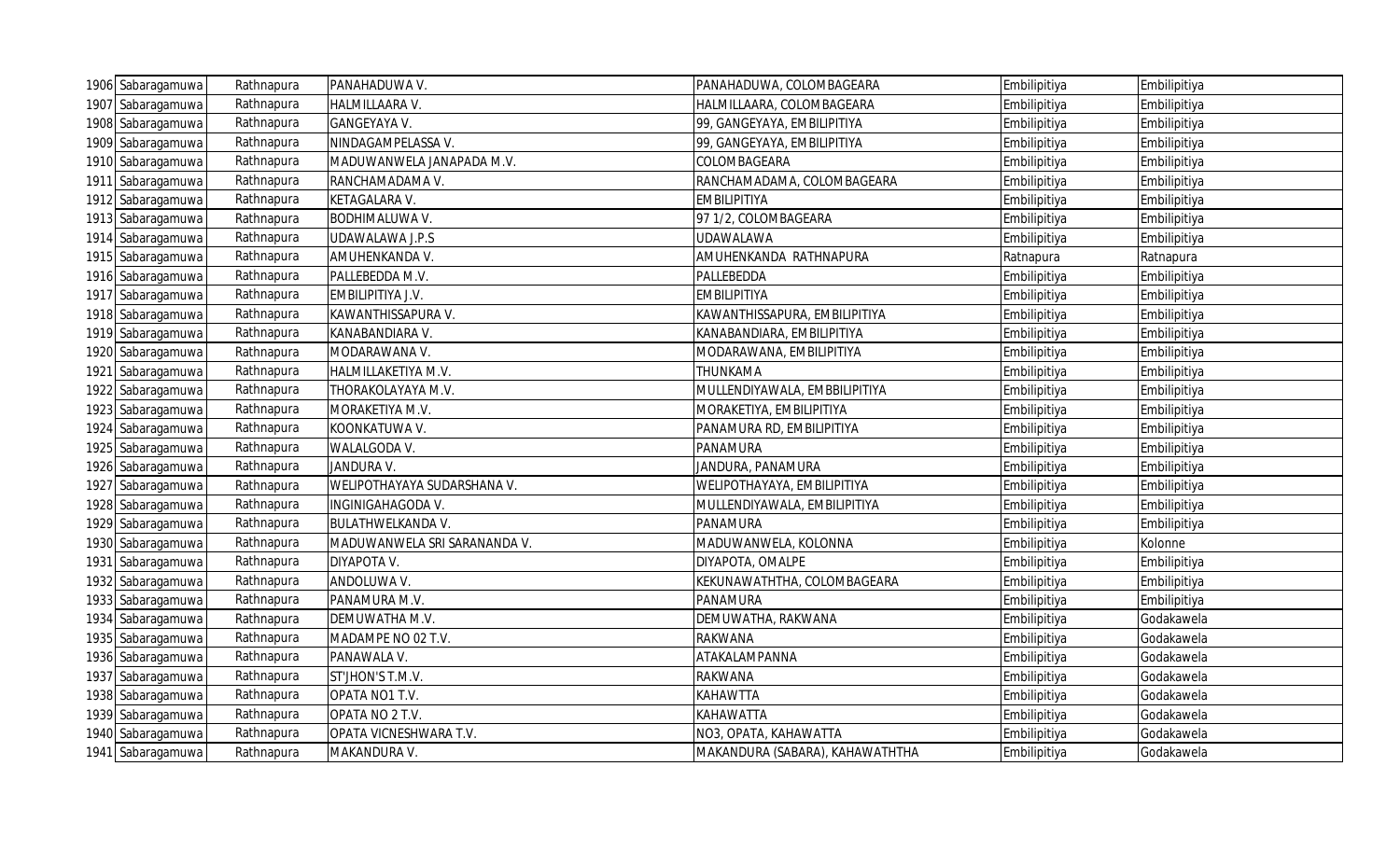| 1942 Sabaragamuwa | Rathnapura | HIRAMADAGAMA V.               | HIRAMADAGAMA, KAHAWATTA        | Embilipitiya | Godakawela |
|-------------------|------------|-------------------------------|--------------------------------|--------------|------------|
| 1943 Sabaragamuwa | Rathnapura | DIMBULWALA V.                 | DIMBULWALA, KAHAWATTA          | Embilipitiya | Godakawela |
| 1944 Sabaragamuwa | Rathnapura | AGAREGAMA V.                  | WELANDURA, KAHAWATTA           | Embilipitiya | Godakawela |
| 1945 Sabaragamuwa | Rathnapura | KOTAKETANA V.                 | KOTAKETHANA, KAHAWATTA         | Embilipitiya | Godakawela |
| 1946 Sabaragamuwa | Rathnapura | THAMBAGAMUWA V.               | PALLEBADDA                     | Embilipitiya | Godakawela |
| 1947 Sabaragamuwa | Rathnapura | <b>UDAGAMA V.</b>             | UDAGAMA, PALLEBEDDA            | Embilipitiya | Godakawela |
| 1948 Sabaragamuwa | Rathnapura | MAHAGAMA V.                   | PALLEBEDDA                     | Embilipitiya | Godakawela |
| 1949 Sabaragamuwa | Rathnapura | MADAMPE VIJAYA M.V.           | MADAMPE, ATAKALANPANNA         | Embilipitiya | Godakawela |
| 1950 Sabaragamuwa | Rathnapura | <b>BIBILEGAMA M.V.</b>        | HAPUGASTHANNA, GODAKAWELA      | Embilipitiya | Godakawela |
| 1951 Sabaragamuwa | Rathnapura | WELKENIYAYA SRI DHAMMASENA V. | WELKENIYAYA, GODAKAWELA        | Embilipitiya | Godakawela |
| 1952 Sabaragamuwa | Rathnapura | PINNAKANDA V.                 | GODAKAWELA                     | Embilipitiya | Godakawela |
| 1953 Sabaragamuwa | Rathnapura | UTHUMPULLIGODA V.             | PALLEBADDA                     | Embilipitiya | Godakawela |
| 1954 Sabaragamuwa | Rathnapura | <b>GALKANDA V.</b>            | MAKANDURA, SABARA KAHAWATTA.   | Balangoda    | Weligepola |
| 1955 Sabaragamuwa | Rathnapura | NARISSA V.                    | NARISSA, OPANAYAKA.            | Balangoda    | Weligepola |
| 1956 Sabaragamuwa | Rathnapura | AKARELLA V.                   | AKARELLA, OPANAYAKA.           | Balangoda    | Weligepola |
| 1957 Sabaragamuwa | Rathnapura | PELENDAKANDA V.               | PELENDAKANDA, OPANAYAKA.       | Balangoda    | Weligepola |
| 1958 Sabaragamuwa | Rathnapura | <b>BATADURA V.</b>            | BATADURA, AKARELLA, OPANAYAKA. | Balangoda    | Weligepola |
| 1959 Sabaragamuwa | Rathnapura | <b>GALHIRA V.</b>             | GALHIRA, OPANAYAKA.            | Balangoda    | Weligepola |
| 1960 Sabaragamuwa | Rathnapura | HUNUWALA NORTH V.             | HUNUWALA, OPANAYAKA.           | Balangoda    | Weligepola |
| 1961 Sabaragamuwa | Rathnapura | PALLEKANDA M.V.               | PALLEKANDA, OPANAYAKA.         | Balangoda    | Weligepola |
| 1962 Sabaragamuwa | Rathnapura | POTHUPITIYA M.V.              | POTHUPITIYA, KALAWANA.         | Nivitigala   | Kalawana   |
| 1963 Sabaragamuwa | Rathnapura | KAJUGASWATHTHA M.V.           | POTHUPITIYA, KALAWANA.         | Nivitigala   | Kalawana   |
| 1964 Sabaragamuwa | Rathnapura | WATHURAWA JANAPADA V          | WATHURAWA, KALAWANA            | Nivitigala   | Kalawana   |
| 1965 Sabaragamuwa | Rathnapura | HORTEN T.V.                   | KALAWANA                       | Nivitigala   | Kalawana   |
| 1966 Sabaragamuwa | Rathnapura | KALAWANA NATIONAL SCHOOOL     | KALAWANA                       | Nivitigala   | Kalawana   |
| 1967 Sabaragamuwa | Rathnapura | GODAWELA M.V.                 | GODAWELA, OMALPE               | Embilipitiya | Kolonne    |
| 1968 Sabaragamuwa | Rathnapura | HELAUDAKANDA V.               | HALWINNA, GODAKAWELA           | Embilipitiya | Kolonne    |
| 1969 Sabaragamuwa | Rathnapura | SRI HEMAGIRI V.               | KALUGALA, WIJERIYA             | Embilipitiya | Kolonne    |
| 1970 Sabaragamuwa | Rathnapura | PITAKANNDA V.                 | PITAKANNDA, BULUTHOTA          | Embilipitiya | Kolonne    |
| 1971 Sabaragamuwa | Rathnapura | <b>BULUTHOTA V.</b>           | <b>BULUTHOTA</b>               | Embilipitiya | Kolonne    |
| 1972 Sabaragamuwa | Rathnapura | THALAGAHAWATHTHA GAMINI V.    | THALAGAHAWATTA, BULUTHOTA      | Embilipitiya | Kolonne    |
| 1973 Sabaragamuwa | Rathnapura | ITHTHAKANNDA SINGHARAJA V.    | <b>ITHTHAKANNDA</b>            | Embilipitiya | Kolonne    |
| 1974 Sabaragamuwa | Rathnapura | <b>BUTHKANDA V.</b>           | BORALUWAGEAINA, RAKWANA        | Embilipitiya | Kolonne    |
| 1975 Sabaragamuwa | Rathnapura | NEDOLAKANDA V.                | BORALUWAGEAINA                 | Embilipitiya | Kolonne    |
| 1976 Sabaragamuwa | Rathnapura | ULLINDUWAWA V,                | ULLINDUWAWA                    | Embilipitiya | Kolonne    |
| 1977 Sabaragamuwa | Rathnapura | HAYES T.V.                    | ULLINDUWAWA                    | Embilipitiya | Kolonne    |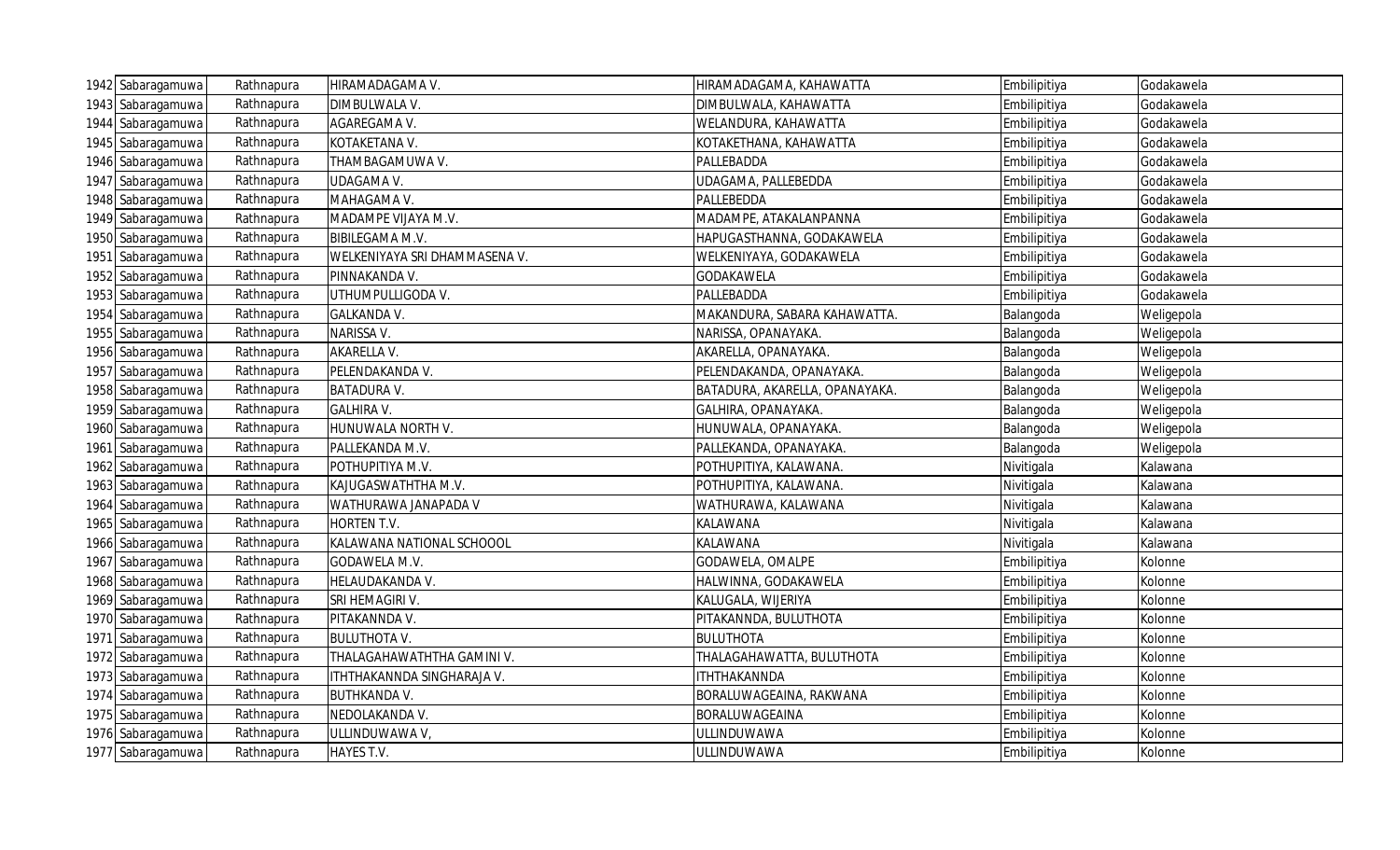| 1978 Sabaragamuwa | Rathnapura | <b>AIGBURTH T.V</b>           | <b>BULUTHOTA</b>                  | Embilipitiya | Kolonne     |
|-------------------|------------|-------------------------------|-----------------------------------|--------------|-------------|
| 1979 Sabaragamuwa | Rathnapura | KELLA P.V.                    | KELLA, KOLONNA                    | Embilipitiya | Kolonne     |
| 1980 Sabaragamuwa | Rathnapura | DORAPANE M.V.                 | DORAPANE, OMALPE                  | Embilipitiya | Kolonne     |
| 1981 Sabaragamuwa | Rathnapura | OMALPE V.                     | <b>OMALPE</b>                     | Embilipitiya | Kolonne     |
| 1982 Sabaragamuwa | Rathnapura | SUDAGALA SRI RAHULA V.        | SUDAGALA, KURUWITA                | Ratnapura    | Kuruwita    |
| 1983 Sabaragamuwa | Rathnapura | LELLOGODA SRI SUMANATHISSA V. | MILLAVITIYA KURUVITA              | Ratnapura    | Kuruwita    |
| 1984 Sabaragamuwa | Rathnapura | KEERAGALA T.V.                | KEERAGALA, KURUWITA               | Ratnapura    | Kuruwita    |
| 1985 Sabaragamuwa | Rathnapura | PUSSELLA T.V.                 | PARAKADUWA                        | Ratnapura    | Kuruwita    |
| 1986 Sabaragamuwa | Rathnapura | GALUKAGAMA V.                 | GALUKAGAMA, HIDELLANA, RATHNAPURA | Ratnapura    | Kuruwita    |
| 1987 Sabaragamuwa | Rathnapura | THALAWITIYA SIRISAMAN V.      | DIGOGEDARA, EHELIYAGODA           | Ratnapura    | Kuruwita    |
| 1988 Sabaragamuwa | Rathnapura | SRI SWRANAJOTHI V.            | DEVIPAHALA, KURUVITA              | Ratnapura    | Kuruwita    |
| 1989 Sabaragamuwa | Rathnapura | PAHALAGAMA BAUDDA V.          | PAHALAGAMA TEPPANAWA              | Ratnapura    | Kuruwita    |
| 1990 Sabaragamuwa | Rathnapura | KURUWITA ZAHIRA MUS.V.        | <b>KURUWITA</b>                   | Ratnapura    | Kuruwita    |
| 1991 Sabaragamuwa | Rathnapura | KAHANGAMA BAUDDA V.           | KAHANGAMA RATHNAPURA              | Ratnapura    | Ratnapura 1 |
| 1992 Sabaragamuwa | Rathnapura | WATTAHENA V.                  | WATTAHENA NIVITHIGALA             | Nivitigala   | Nivitigala  |
| 1993 Sabaragamuwa | Rathnapura | DELA TAMIL P.V.               | <b>DELA</b>                       | Nivitigala   | Nivitigala  |
| 1994 Sabaragamuwa | Rathnapura | KOLAMBAGAMA P.V.              | KOLAMBAGAMA NIVITHIGALA           | Nivitigala   | Nivitigala  |
| 1995 Sabaragamuwa | Rathnapura | DOLOSWALA BHARATHI T.V.       | NIVITHIGALA                       | Nivitigala   | Nivitigala  |
| 1996 Sabaragamuwa | Rathnapura | LIYANEKKANDA V.               | WATHURAWA KALAWANA                | Nivitigala   | Nivitigala  |
| 1997 Sabaragamuwa | Rathnapura | COLOMBUGAMA T.V.              | NIVITHIGALA                       | Nivitigala   | Nivitigala  |
| 1998 Sabaragamuwa | Rathnapura | ERABADDA T.V.                 | <b>DELA</b>                       | Nivitigala   | Nivitigala  |
| 1999 Sabaragamuwa | Rathnapura | PANAHATHAGALA P.V.            | WATHURAWA KALAWANA                | Nivitigala   | Nivitigala  |
| 2000 Sabaragamuwa | Rathnapura | DOLOSWALA KANDA V.            | NIVITHIGALA                       | Nivitigala   | Nivitigala  |
| 2001 Sabaragamuwa | Rathnapura | KIRIBATHGALA V.               | KIRIBATHGALA WATAPOTHA            | Nivitigala   | Nivitigala  |
| 2002 Sabaragamuwa | Rathnapura | DIPPITIGALA M.V.              | <b>LELLOPITIYA</b>                | Ratnapura    | Pelmadulla  |
| 2003 Sabaragamuwa | Rathnapura | RILHENA T.V.                  | PELLMADULLA                       | Ratnapura    | Pelmadulla  |
| 2004 Sabaragamuwa | Rathnapura | PALUGAMPOLA T.V.              | PALUGAMPOLA, PELLMADULLA          | Ratnapura    | Pelmadulla  |
| 2005 Sabaragamuwa | Rathnapura | <b>BOPETHTHA T.V.</b>         | LELLOPITIYA                       | Ratnapura    | Pelmadulla  |
| 2006 Sabaragamuwa | Rathnapura | T.B.WEERASEKARA V.            | MIDALANA, PELMADULLA              | Ratnapura    | Pelmadulla  |
| 2007 Sabaragamuwa | Rathnapura | PRGNGNARATHANA V.             | KATTANGE, KAHAWATHTHA             | Ratnapura    | Pelmadulla  |
| 2008 Sabaragamuwa | Rathnapura | NIRALGAMA V.                  | NIRALGAMA , RATNAPURA             | Ratnapura    | Pelmadulla  |
| 2009 Sabaragamuwa | Rathnapura | LANSDOWNE T.V.                | <b>GONAKUMBURA</b>                | Ratnapura    | Pelmadulla  |
| 2010 Sabaragamuwa | Rathnapura | ETHOYA V.                     | ETHOYA, RATHNAPURA                | Ratnapura    | Ratnapura 1 |
| 2011 Sabaragamuwa | Rathnapura | DHARMARAJA V.                 | GODIGAMUWA, RATNAPURA             | Ratnapura    | Ratnapura 1 |
| 2012 Sabaragamuwa | Rathnapura | SRI SUMANA M.V.               | MUDDUWA, RATHNAPURA               | Ratnapura    | Ratnapura 1 |
| 2013 Sabaragamuwa | Rathnapura | <b>ROYAL COLLEGE</b>          | <b>RATNAPURA</b>                  | Ratnapura    | Ratnapura 1 |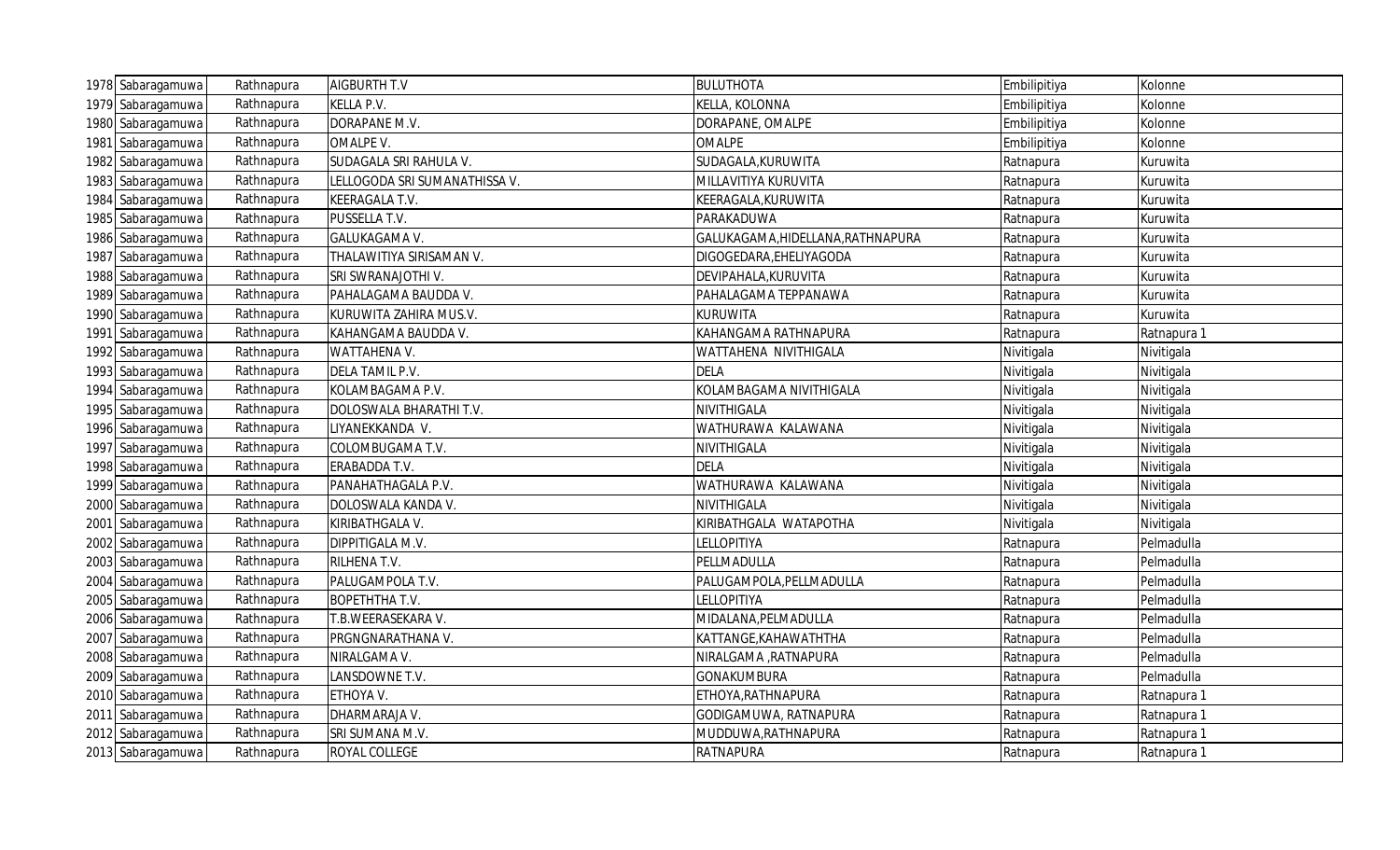| 2014 Sabaragamuwa | Rathnapura | KOSPALAWINNA V.                           | KOSPALAWINNA, RATNAPURA               | Ratnapura   | Ratnapura 1 |
|-------------------|------------|-------------------------------------------|---------------------------------------|-------------|-------------|
| 2015 Sabaragamuwa | Rathnapura | HIDELLANA T.V                             | <b>RATHNAPURA</b>                     | Rathnapura  | Rathnapura  |
| 2016 Sabaragamuwa | Rathnapura | HEDGE FIELD T.V.                          | RATHNAPURA                            | Ratnapura   | Ratnapura 1 |
| 2017 Sabaragamuwa | Rathnapura | MALANKANDA V.                             | HIDELLANA                             | Ratnapura   | Ratnapura 1 |
| 2018 Sabaragamuwa | Rathnapura | PUNCHIGAMA SUDUHATH V.                    | GALABODA, GALLELLA                    | Ratnapura   | Ratnapura 2 |
| 2019 Sabaragamuwa | Rathnapura | RATHGAMA V.                               | RATHGAMA, GALLELLA                    | Ratnapura   | Ratnapura 2 |
| 2020 Sabaragamuwa | Rathnapura | RATHGANGA T.V.                            | HAPUGASTENNA, GALLELLA                | Ratnapura   | Ratnapura 2 |
| 2021 Sabaragamuwa | Rathnapura | WELLAWALA MUKALANA T.V.                   | GURUBAWILAGAMA, BALANGODA             | Ratnapura   | Ratnapura 2 |
| 2022 Sabaragamuwa | Rathnapura | WEWALEATHTHA T.V.                         | WEWALWATTHA RATHNAPURA                | Ratnapura   | Ratnapura 2 |
| 2023 Sabaragamuwa | Rathnapura | <b>GALABADA T.V.</b>                      | GALLELLA, TATHNAPURA                  | Ratnapura   | Ratnapura 2 |
| 2024 Sabaragamuwa | Rathnapura | DEHENAKANDA T.V.                          | HAPUGASTENNE, GALLELLE                | Ratnapura   | Ratnapura 2 |
| 2025 Sabaragamuwa | Rathnapura | AMUNUTHENNA T.V.                          | GALLELLA, RATHNAPURA                  | Ratnapura   | Ratnapura 2 |
| 2026 Sabaragamuwa | Rathnapura | ALUPOLA T.V.                              | WEWELWATHTHA, RATNAPURA               | Ratnapura   | Ratnapura 2 |
| 2027 Sabaragamuwa | Rathnapura | ETHTHOTA V.                               | GALLELA, RATHNAPURA                   | Ratnapura   | Ratnapura 2 |
| 2028 Sabaragamuwa | Rathnapura | SOUTH KANEGALLA V.                        | KANEGALLA, GILIMALE                   | Ratnapura   | Ratnapura 2 |
| 2029 Sabaragamuwa | Rathnapura | KETAWALA V.                               | KETAWALA, GILEEMALE                   | Ratnapura   | Ratnapura 2 |
| 2030 Sabaragamuwa | Rathnapura | RATHTHURUGALA V.                          | RATHTHURUGALA, GILIMALE               | Ratnapura   | Ratnapura 2 |
| 2031 Sabaragamuwa | Rathnapura | MEEHITIYA V.                              | MALLWALA, RATHNAPURA                  | Ratnapura   | Ratnapura 2 |
| 2032 Sabaragamuwa | Rathnapura | SIVALI M.V.                               | RIVER SIDE ROAD, RATHNAPURA           | Ratnapura 1 | Medagama    |
| 2033 Sabaragamuwa | Rathnapura | GILEEMALE SAMANALA V.                     | <b>GILEEMALE RATHNAPURA</b>           | Ratnapura   | Ratnapura 2 |
| 2034 Sabaragamuwa | Rathnapura | BATUGEDARA M.V.                           | BATUGEDARA, RATHNAPURA                | Ratnapura   | Ratnapura 1 |
| 2035 Sabaragamuwa | Rathnapura | KUDAWA V.                                 | RATHGANGA, RATHNAPURA                 | Ratnapura   | Ratnapura 2 |
| 2036 Sabaragamuwa | Rathnapura | NILWALA V.                                | NILWALA, KUDAWA, RATHNAPURA           | Ratnapura   | Ratnapura 2 |
| 2037 Sabaragamuwa | Rathnapura | AL MACKIYA MUSLIM M.V.                    | NO 9 MOSQUE ROAD PATNAPURA            | Ratnapura   | Ratnapura 1 |
| 2038 Sabaragamuwa | Rathnapura | SUMANA SAMAN M.V.                         | DEWALAYAGAWA, RATHNAPURA              | Ratnapura   | Ratnapura 1 |
| 2039 Sabaragamuwa | Rathnapura | YATIPASGAMUWA V.                          | YATIPASGAMUWA, WELIGEPOLA, BALANGODA. | Balangoda   | Weligepola  |
| 2040 Sabaragamuwa | Rathnapura | PINNAGALAKANDA V.                         | AKARELLA, OPANAYAKA.                  | Balangoda   | Weligepola  |
| 2041 Sabaragamuwa | Rathnapura | PANANA TAMIL V.                           | ILLUCKUMBURA, OPANAYAKA               | Balangoda   | Weligepola  |
| 2042 Sabaragamuwa | Rathnapura | WEST MUDUNKOTUWA V.                       | MUDUNKOTA WEST, MUDUNKOTUWA, KIRIELLA | Ratnapura   | Kuruwita    |
| 2043 Sabaragamuwa | Rathnapura | MATUWAGALA T.V.                           | KIRIELLA                              | Ratnapura   | Kuruwita    |
| 2044 Sabaragamuwa | Rathnapura | KALUWAWALATHENNA V.                       | KALUWAWALATHENNA, ELLAGAWA            | Ratnapura   | Kuruwita    |
| 2045 Sabaragamuwa | Rathnapura | NAHALWATURA V.                            | NAHALWATURA, MADALAGAMA, KAHAWATTA    | Nivitigala  | Kahawatta   |
| 2046 Sabaragamuwa | Rathnapura | GETAHETHTHA T.V.                          | <b>GETAHETHTHA</b>                    | Ratnapura   | Eheliyagoda |
| 2047 Sabaragamuwa | Rathnapura | KAHAWATTA MUS.V.                          | ELLAGEWATTA, KAHAWATTA                | Nivitigala  | Kahawatta   |
| 2048 Sabaragamuwa | Rathnapura | DIURUMPITIYA P.V. (DIURUMPITIYA SAMAN V.) | AWISSAWELLA                           | Ratnapura   | Eheliyagoda |
| 2049 Sabaragamuwa | Rathnapura | YATAGARA V                                | YATAGARA, WATAPOTHA                   | Nivitigala  | Kahawatta   |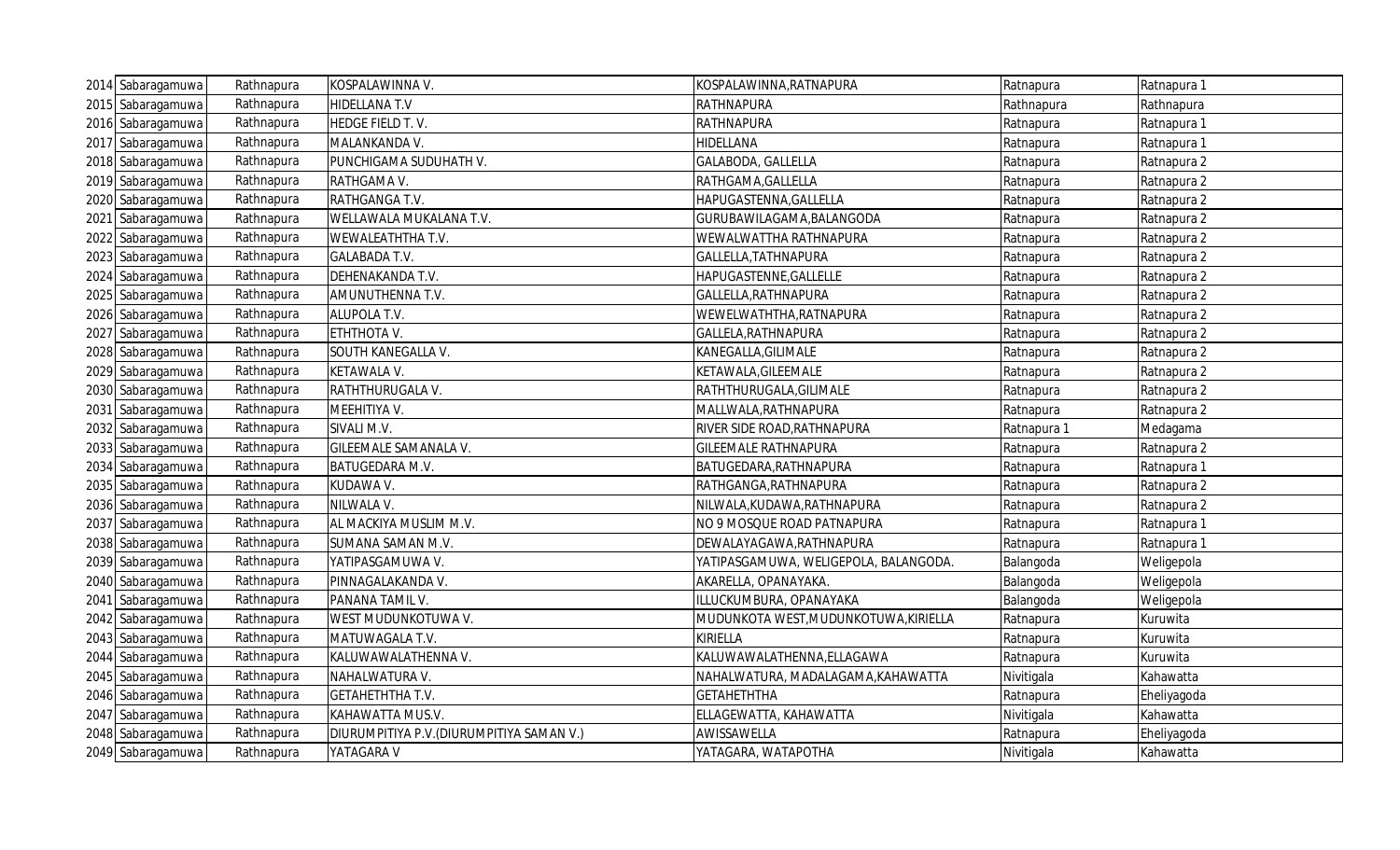|      | 2050 Sabaragamuwa | Rathnapura | HAUPE T.V.                                                          | UDA HOUPE, KAHAWATTA                     | Nivitigala    | Kahawatta      |
|------|-------------------|------------|---------------------------------------------------------------------|------------------------------------------|---------------|----------------|
|      | 2051 Sabaragamuwa | Rathnapura | ENDANA NO 1 T.V.                                                    | MADALAGAMA, KAHAWATTA                    | Nivitigala    | Kahawatta      |
|      | 2052 Sabaragamuwa | Rathnapura | KALALELLA T.V.                                                      | KALAELLA T.V. ATAKALANPANNA              | Nivitigala    | Kahawatta      |
|      | 2053 Sabaragamuwa | Rathnapura | WELLANDURA T.V.                                                     | WELLANDURA, KAHAWATTA                    | Nivitigala    | Kahawatta      |
|      | 2054 Sabaragamuwa | Rathnapura | DALUKGALLA T.V.                                                     | UDA- HAUPE, KAHAWATTA                    | Nivitigala    | Kahawatta      |
|      | 2055 Sabaragamuwa | Rathnapura | MADALAGAMA T.V.                                                     | MADALAGAMA, KAHAWATTA                    | Nivitigala    | Kahawatta      |
|      | 2056 Sabaragamuwa | Rathnapura | GAJANAYAKA V.                                                       | WELLANDURA, KAHAWATTA                    | Nivitigala    | Kahawatta      |
|      | 2057 Sabaragamuwa | Rathnapura | ENDANA NO2 T.V.                                                     | ENDANA, KAHAWATTA                        | Nivitigala    | Kahawatta      |
|      | 2058 Sabaragamuwa | Rathnapura | DELA M.V.                                                           | <b>DELA</b>                              | Nivitigala    | Nivitigala     |
|      | 2059 Sabaragamuwa | Rathnapura | DELWALA M.V.                                                        | DELWALA, RATHNAPURA                      | Nivitigala    | Nivitigala     |
|      | 2060 Sabaragamuwa | Rathnapura | PEBOTUWA M.V.                                                       | <b>PEBOTUWA</b>                          | Nivitigala    | Nivitigala     |
|      | 2061 Sabaragamuwa | Rathnapura | ALUPATHGALA V.                                                      | UDA NIRIELLA, RATHNAPURA                 | Nivitigala    | Nivitigala     |
|      | 2062 Sabaragamuwa | Rathnapura | KALUADURA V.                                                        | KALUADURA, HEWAINNA, AWISSAWELLA         | Ratnapura     | Eheliyagoda    |
|      | 2063 Sabaragamuwa | Rathnapura | HEWAYINNA K.V.                                                      | HEWAINNA, AVISSAWELLA                    | Ratnapura     | Eheliyagoda    |
|      | 2064 Sabaragamuwa | Rathnapura | MORAGALA T.V.                                                       | EHELIYAGODA                              | Ratnapura     | Eheliyagoda    |
|      | 2065 Sabaragamuwa | Rathnapura | EHELIYAGODA DHARMAPALA M.V.                                         | EHELIYAGODA                              | Ratnapura     | Eheliyagoda    |
|      | 2066 Sabaragamuwa | Rathnapura | AL AKSHA P.V.                                                       | PANAWALA ROAD, EHELIYAGODA               | Ratnapura     | Eheliyagoda    |
| 2067 | Sabaragamuwa      | Rathnapura | MIRISWELPOTHA V.                                                    | MIRISWELPOTHA, COLOMBAGEARA              | Embilipitiya  | Embilipitiya   |
| 2068 | Northern          | Jaffna     | J/Madduvil Santhanayaki Vidyalayam                                  | MADDUVIL SOUTH CHAVAKACHCHERI            | Thenmarachchi | Chavakachcheri |
| 2069 | Northern          | Jaffna     | J/Madduvil North G.T.M.S                                            | CHNDRAPURAM MADDUVIL NORTH CHAVAKACHCHRI | Thenmarachchi | Chavakachcheri |
| 2070 | Northern          | Jaffna     | J/Kalvayal Sri Shanmuganantha Vidyalayam                            | KALVAYAL CHAVAKACHCHERI                  | Thenmarachchi | Chavakachcheri |
| 2071 | Northern          | Jaffna     | J/St.John Bosco School                                              | RACCA ROAD, JAFFNA                       | Jaffna        | Jaffna         |
| 2072 | Northern          | Jaffna     | J/Pungudutivu R.C.T.M School                                        | WARD NO 02                               | Islands       | Velanai        |
| 2073 | Northern          | Jaffna     | J/Pungudutivu DuraisuwamyVid                                        | WARD NO.04, PUNGUDUTIVU                  | Islands       | Velanai        |
| 2074 | Northern          | Jaffna     | J/Pungudutivu Rajarajeswary Vid                                     | PUNGUDUTIVU                              | Islands       | <b>Delft</b>   |
| 2075 | Northern          | Jaffna     | J/Pungudutivu West A.M.T.M School                                   | PUNGUDUTIVU                              | Islands       | <b>Delft</b>   |
| 2076 | Northern          | Jaffna     | J/Ponparamananthar Vid                                              | KURUMBASIDDY EAST THELLIPPALAI           | Valikamam     | Thellippalai   |
| 2077 | Northern          | Jaffna     | J/Vayavilan Sriveluppillai Vidyalayam                               | VAYAVILAN                                | Valikamam     | Thellippalai   |
| 2078 | Northern          | Jaffna     | J\Delft Mavalithurai R.C.T.M.Vid                                    | WARD NO 13 DELFT                         | Islands       | <b>Delft</b>   |
| 2079 | Northern          | Jaffna     | J\Delft Subramaniya Vid                                             | WARD NO 14 DELFT EAST DELFT              | Islands       | <b>Delft</b>   |
| 2080 | Northern          | Jaffna     | J\Analaitivu South G.T.M.Vid                                        | WARD NO 01 ANALAITIVU                    | Islands       | Kayts          |
| 2081 | Northern          | Jaffna     | J\Analaitivu Vadaloor G.T.M.Vid                                     | WARDNO-04, ANALAITIVU                    | Islands       | Kayts          |
| 2082 | Northern          | Jaffna     | J\Valanthalai North A.M.T.M Vid                                     | SADAIYALY KARAINAGAR                     | Islands       | Karainagar     |
| 2083 | Northern          | Jaffna     | J\Karai Uri A.M.T.M Vidiyalayam                                     | KALAPOOMY KARAINAGAR                     | Islands       | Karainagar     |
|      |                   |            |                                                                     |                                          |               |                |
| 2084 | Northern          | Jaffna     | J/Thoppukkadu Maraignasampanthar Vid.<br>J/Earlalai North A.M.T.M.S | THOPPUKKADU KARAINAGAR                   | Islands       | Karainagar     |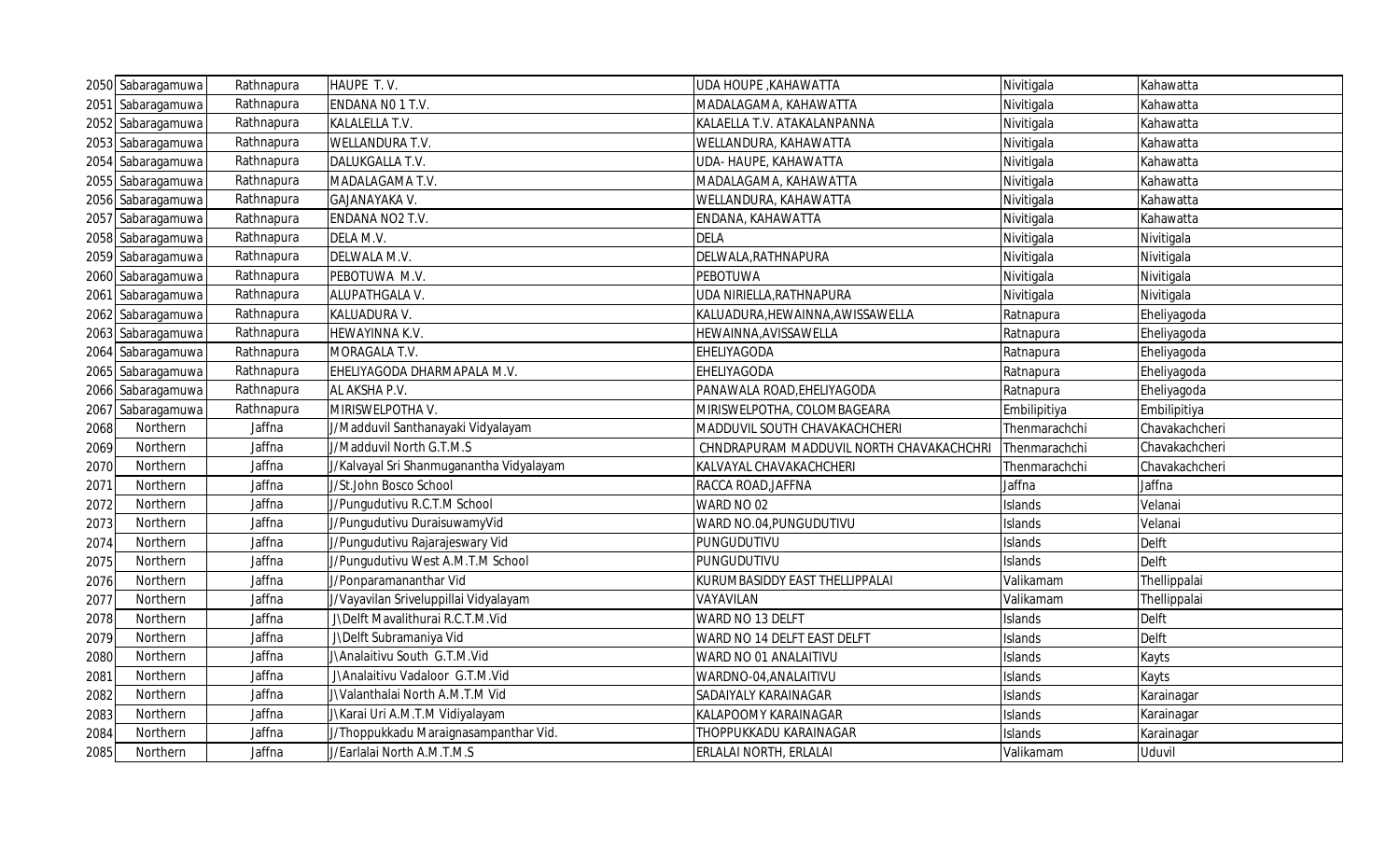| 2086 | Northern | Jaffna | J/Earlalai South A.M.T.M.S               | J/EARLALAI SOUTH A.M.T.M SCHOOL, CHUNNAGAM | Valikamam     | Uduvil        |
|------|----------|--------|------------------------------------------|--------------------------------------------|---------------|---------------|
| 2087 | Northern | Jaffna | J/Evenai Government Tamil Mixed School   | EVINAI, CHUNNAKAM                          | Valikamam     | Uduvil        |
| 2088 | Northern | Jaffna | J/Punnalaikadduvan Maha Vidyalayam       | PUNNALAIKADDUVAN NORTH, CHUNNAKAM.         | Valikamam     | Uduvil        |
| 2089 | Northern | Jaffna | J/Earlalai St. Isidore R.C.T.M.School    | EARLALAI EAST EARLAALI                     | Valikamam     | Uduvil        |
| 2090 | Northern | Jaffna | J/Earlalai West Saivasanmarka Vidyasalai | EALALAI WEST CHUNNAKAM                     | Valikamam     | Uduvil        |
| 2091 | Northern | Jaffna | J/Koddaikkadu G.T.M.School               | SOORAWATHAI, CHUNNAKAM                     | Valikamam     | Uduvil        |
| 2092 | Northern | Jaffna | J/Chankanai Station A.M.T.M School       | CHURCH ROAD, CHANKANAI                     | Valikamam     | Chankanai     |
| 2093 | Northern | Jaffna | J/Sithankerny Sri Ganesha Vidyalayam     | CHANKANI                                   | Valikamam     | Chankanai     |
| 2094 | Northern | Jaffna | J/Kondavil R.C.T.M.School                | KONDAVIL EAST, KODDAVIL                    | Jaffna        | Nallur        |
| 2095 | Northern | Jaffna | J/Kondavil C.C.T.M.School                | KONDAVIL EAST KONDAVIL                     | Jaffna        | Nallur        |
| 2096 | Northern | Jaffna | J/Jaffna Hindu Primary School            | 224, KASTHURIYAR ROAD, JAFFNA              | Jaffna        | Nallur        |
| 2097 | Northern | Jaffna | J/Cheddy Street M.M.T.M.S                | Cheddy Street Jaffna                       | Jaffna        | Jaffna        |
| 2098 | Northern | Jaffna | J/Kokuvil West C.C.T.M.S                 | KULAPPITTY ROAD KOKUVIL                    | Jaffna        | Nallur        |
| 2099 | Northern | Jaffna | J/Kokuvil Station C.C.T.M.S              | K.K.S ROAD KOKUVIL<br><b>JAFFNA</b>        | Jaffna        | Nallur        |
| 2100 | Northern | Jaffna | J/Anaipanthy Methodist Mission Vid       | NAVALAR ROAD ANAIPPANTHI                   | Jaffna        | Nallur        |
| 2101 | Northern | Jaffna | J/Van. Vaithilingam Vid                  | ARUKALMADAM, ANAICODDAI                    | Jaffna        | Nallur        |
| 2102 | Northern | Jaffna | J/Nelliady M.M.T.M School                | KARAVEDDY                                  | Vadamarachchi | Karaveddy     |
| 2103 | Northern | Jaffna | J/Vathiry North M.M.T.M School           | <b>ALVAI</b>                               | Vadamarachchi | Karaveddy     |
| 2104 | Northern | Jaffna | J/Thunnalai Kasinathar Vidyalayam        | <b>KARAVEDDY</b>                           | Vadamarachchi | Karaveddy     |
| 2105 | Northern | Jaffna | J/Karanavai Thamothara Vidyalayam        | <b>KARAVEDDY</b>                           | Vadamarachchi | Karaveddy     |
| 2106 | Northern | Jaffna | J/Maniyakaran Thoddam G.T.M.School       | KARANAVAI SOUTH KARAVEDDY                  | Vadamarachchi | Karaveddy     |
| 2107 | Northern | Jaffna | J/Karanavai Vetharanieswara Vidyalayam   | KARANAVAI KARAVEDDY                        | Vadamarachchi | Karaveddy     |
| 2108 | Northern | Jaffna | J/Manikkavasagar Vidyalayam              | <b>KARAVEDDY</b>                           | Vadamarachchi | Karaveddy     |
| 2109 | Northern | Jaffna | J/Melaipuloly Saivapragasa Vidyalayam    | <b>VIYAPARIMOOLAI, POINT PEDRO</b>         | Vadamarachchi | Point Pedro   |
| 2110 | Northern | Jaffna | J/Thambasiddy M.M.T.M.School             | POINT PEDRO                                | Vadamarachchi | Point Pedro   |
| 2111 | Northern | Jaffna | J/Thickam Sithyvinayakar Vidyalayam      | THICKM, ALVAI                              | Vadamarachchi | Point Pedro   |
| 2112 | Northern | Jaffna | J/Vada Hindu Primary School              | THAMBASIDDY ROAD POINT PEDRO               | Vadamarachchi | Point Pedro   |
| 2113 | Northern | Jaffna | J/Puloly East G.T.M.S                    | POINT PEDRO                                | Point Pedro   | Point Pedro   |
| 2114 | Northern | Jaffna | J/Chempianpattu R.C.T.M.School           | CHEMBIYANPATTU NORTH CHEMBIYANPATTU        | Vadamarachchi | Maruthankerny |
| 2115 | Northern | Jaffna | J/Kaddaikadu R.C.T.M                     | KADDAIKADU, MULLIYAN                       | Vadamarachchi | Maruthankerny |
| 2116 | Northern | Jaffna | <b>KERVIL GTMS</b>                       | MULLIYAN                                   | Vadamarachchi | Maruthankerny |
| 2117 | Northern | Jaffna | J/VETTILAIKERNEY RCTMS                   | VETTILAIKKERNI MULLIYAN                    | Vadamarachchi | Maruthankerny |
| 2118 | Northern | Jaffna | <b>MAMUNAI GTMS</b>                      | THALAIYADY                                 | Vadamarachchi | Maruthankerny |
| 2119 | Northern | Jaffna | J/Thoppu Arunanthy Vidyalayam            | THOPPU, ATCHUVELY                          | Jaffna        | Kopay         |
| 2120 | Northern | Jaffna | J/Puttur Methodis Mission MTMS           | PUTHUR EAST PUTHUR                         | Jaffna        | Kopay         |
| 2121 | Northern | Jaffna | J/Navakkiri A.M.T.M.S                    | <b>NAVATKIRI PUTTUR</b>                    | Jaffna        | Kopay         |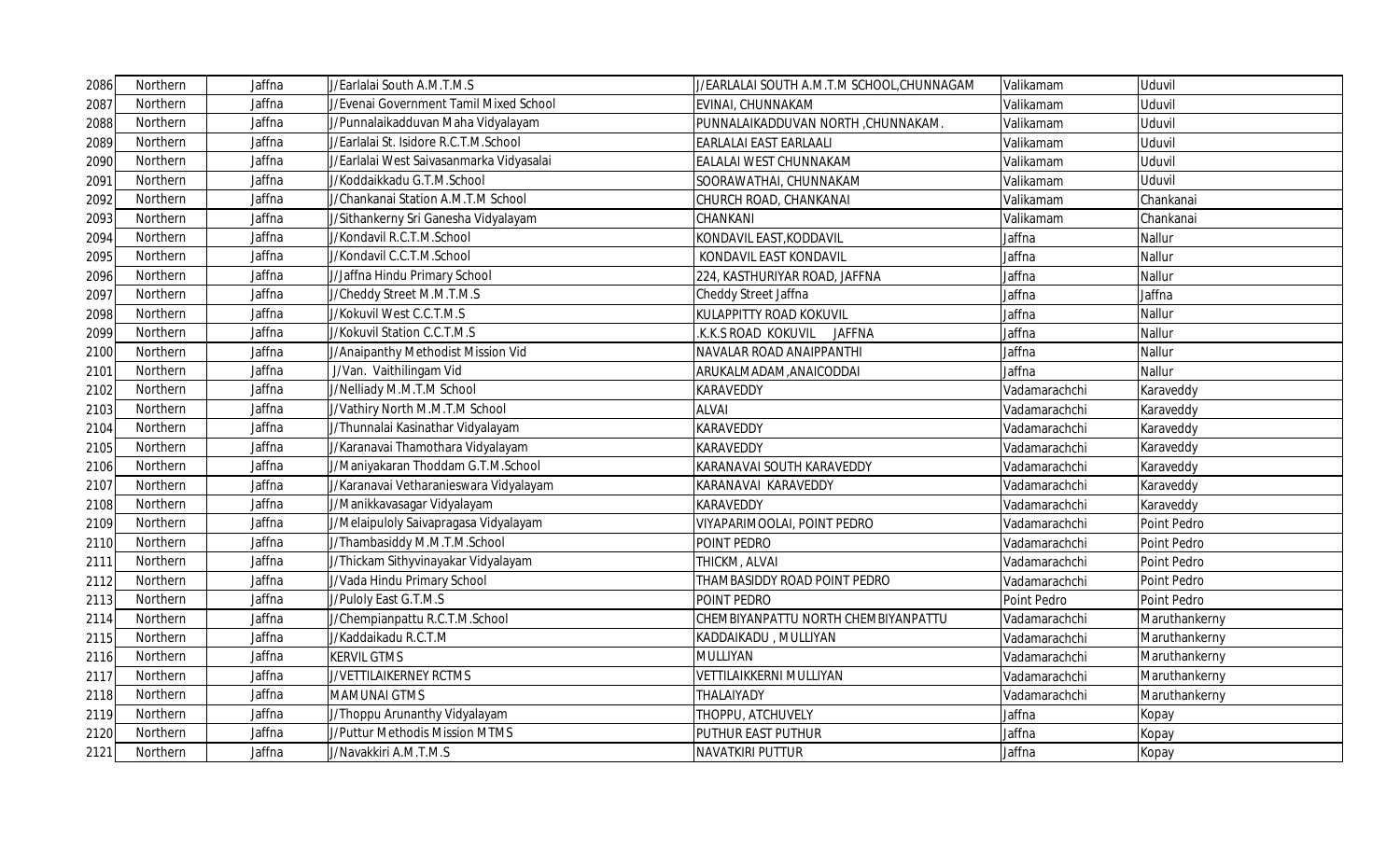| 2122 | Northern | Jaffna | J/Atchuvely Central Primary School       | <b>ATCHUVELI NORTH, ATCHUVELI</b>     | Jaffna    | Kopay      |
|------|----------|--------|------------------------------------------|---------------------------------------|-----------|------------|
| 2123 | Northern | Jaffna | J/Kathiripay Subramaniya Vidyalayam      | KATHIRIPAY ATCHUVELY                  | Jaffna    | Kopay      |
| 2124 | Northern | Jaffna | J/Mathagal St. Thomas R.C.Girls School   | <b>MATHAGAL</b>                       | Valikamam | Sandilipay |
| 2125 | Northern | Jaffna | J/Vadaliyadaippu Saivapragasa Vidyasalai | VADALIYADAIPPU PANDATERUPPU           | Valikamam | Sandilipay |
| 2126 | Northern | Jaffna | J/Chankanai East Vigneshwara Vidyasalai  | NITCHAMAM, CHANKANAI                  | Valikamam | Sandilipay |
| 2127 | Northern | Jaffna | J/Mathagal Vigneshwara Vidyalayam        | <b>MATHAGAL</b>                       | Valikamam | Sandilipay |
| 2128 | Northern | Jaffna | J/Mareesankoodal Subramaniya vid         | MAREESANKOODAL,ILAVALAI.              | Valikamam | Sandilipay |
| 2129 | Northern | Jaffna | J/DELFT MANKAIYATKARASI V.               | WARD NO- 01, DELFT                    | Islands   | Delft      |
| 2130 | Northern | Jaffna | J/DELFT SRISKANDA V.                     | WARD NO - 04, DELFT                   | Islands   | Delft      |
| 2131 | Northern | Jaffna | J/ELUVAITIVU R.C.T.M.V.                  | WARD NO - 04, ELUVAITIVU              | Islands   | Kayts      |
| 2132 | Northern | Jaffna | J/KAYTS R.C.T. BOYS' S.                  | <b>HOSPITAL ROAD, KAYTS</b>           | Islands   | Kayts      |
| 2133 | Northern | Jaffna | J/MELINCHIMUNAI R.C.T.M.S.               | MELINCHIMUNAI, KAYTS                  | Islands   | Kayts      |
| 2134 | Northern | Jaffna | J/SARAVANAI SINNAMADHU R.C.T.M.S.        | SARAVANAI SINNAMADHU, KAYTS           | Islands   | Kayts      |
| 2135 | Northern | Jaffna | SURUVIL R.C.T.M. S.                      | <b>SURUVIL KAITS</b>                  | Island    | Kaits      |
| 2136 | Northern | Jaffna | J/PARUTHTHIYADAIPU KATHIRESANANTHA V.    | PARUTHTHIYADAIPU, KAYTS               | Islands   | Kayts      |
| 2137 | Northern | Jaffna | J/VELANAI SAIVAPRAGASA V.                | <b>VELANAI</b> .                      | Islands   | Velanai    |
| 2138 | Northern | Jaffna | J/NAINATIVU SRI NAGAPOOSANY V.           | WARD NO-02, NAINATIVU                 | Islands   | Velanai    |
| 2139 | Northern | Jaffna | J/VELANAI SOUTH IYANAR V.                | VELANAI SOUTH, THURAIYOOR, VELANAI    | Islands   | Velanai    |
| 2140 | Northern | Jaffna | J/MANGUMPAN G.T.M.S.                     | MANGUMPAN EAST, MANGUMPAN             | Islands   | Velanai    |
| 2141 | Northern | Jaffna | J/CHETTYPULAM G.T.M.S.                   | CHETTYPULAM, VELANAI                  | Islands   | Velanai    |
| 2142 | Northern | Jaffna | J/MANDAITIVU R.C.T.M.S                   | MANDAITIVU.                           | Islands   | Velanai    |
| 2143 | Northern | Jaffna | J/ALLAIPIDDY R.C.T.M.S.                  | ALLAIPIDDY                            | Islands   | Velanai    |
| 2144 | Northern | Jaffna | J/KARAI SUBRAMANIYA V.                   | KARAINAGAR.                           | Islands   | Velanai    |
| 2145 | Northern | Jaffna | J/KARAI MEIHANDAN V.                     | KARAINAGAR                            | Islands   | Velanai    |
| 2146 | Northern | Jaffna | J/VERAPDDY SRI GANESHA V.                | VERAPIDDY, KARAINAGAR.                | Islands   | Velanai    |
| 2147 | Northern | Jaffna | NALLUR GNANOTHAYA V.                     | <b>NALLUR NORTH NALLUR</b>            | Jaffna    | Nallur     |
| 2148 | Northern | Jaffna | J/KALVIYANKADU H.T.M.S.                  | POINTPEDRO ROAD, KALVIYANKADU, JAFFNA | Jaffna    | Nallur     |
| 2149 | Northern | Jaffna | J/NALLUR ST.BENEDICT'S R.C.T.M.S.        | KACHCHERI NALLUR ROAD, JAFFNA         | Jaffna    | Nallur     |
| 2150 | Northern | Jaffna | J/SANDILIPAY G.T.M.S.                    | SANDILIPAY NORTH SANDILIPAY           | Valikamam | Sandilipay |
| 2151 | Northern | Jaffna | J ILAVALAI R.C.T.BOYS S.                 | <b>ILAVALAI</b>                       | Valikamam | Sandilipay |
| 2152 | Northern | Jaffna | J/MAREESANKOODAL R.C.T.M.S.              | <b>ILAVALAI</b>                       | Valikamam | Sandilipay |
| 2153 | Northern | Jaffna | J/PERIYAVILAN R.C.T.M.S.                 | ILAVALAI                              | Valikamam | Sandilipay |
| 2154 | Northern | Jaffna | J/NAVALY STATION A.M.T.M.S.              | NAVALY NORTH, MANIPAY                 | Valikamam | Sandilipay |
| 2155 | Northern | Jaffna | SUTHUMALAI SOUTH G.T.M.S.                | SUTHUMALAI, MANIPAY.                  | Valikamam | Sandilipay |
| 2156 | Northern | Jaffna | J/MANIPAY SOUTH VEMBADY V.               | SOTHY VEMBADY MANIPAY                 | Valikamam | Sandilipay |
| 2157 | Northern | Jaffna | J/MANIPAY VIVEKANANDA V.                 | <b>MANIPAY</b>                        | Valikamam | Sandilipay |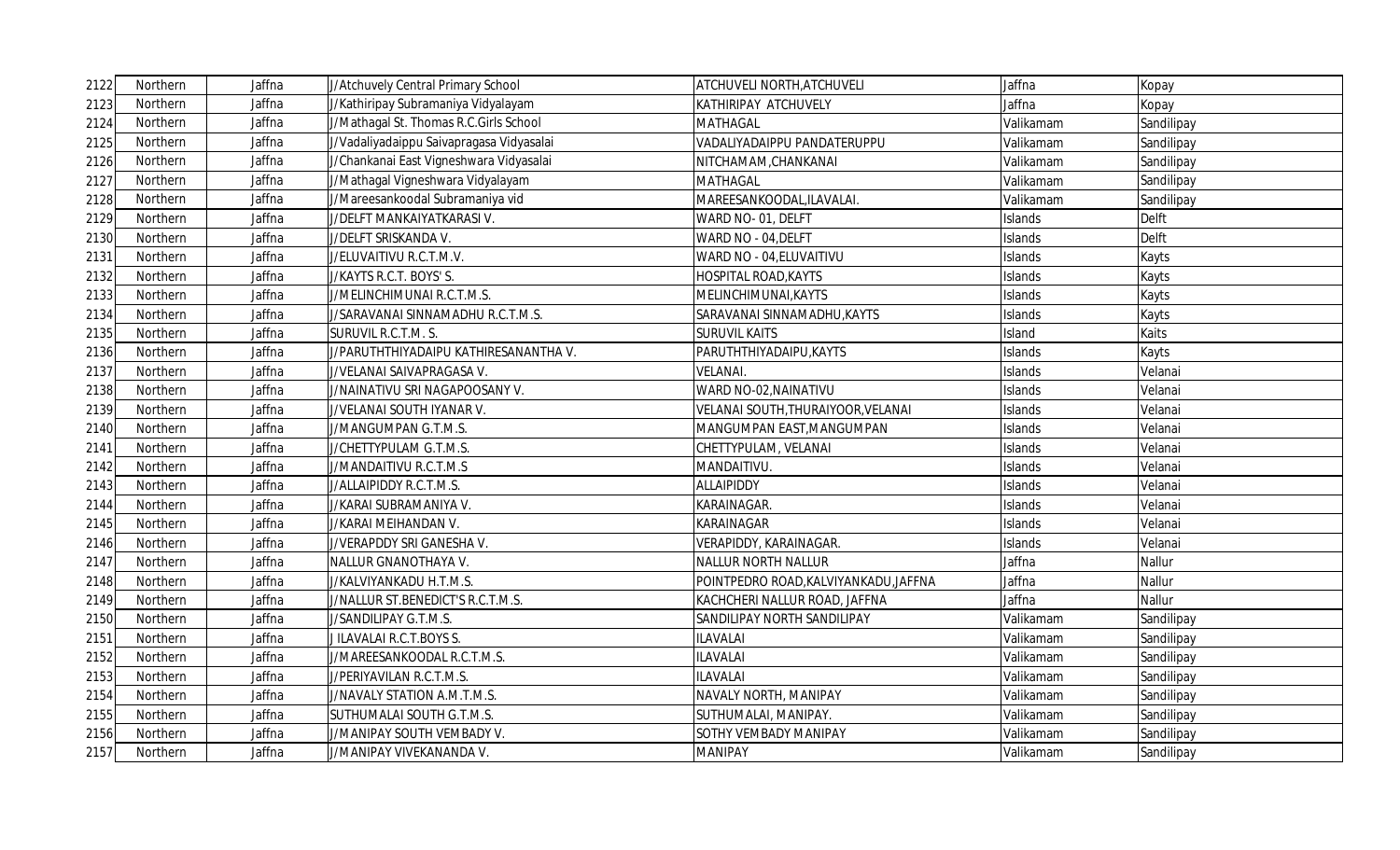| 2158 | Northern | Jaffna | J/ANNAICODDAI A.M.T.M.S.                | ANNAICODDAI                            | Valikamam | Sandilipay |
|------|----------|--------|-----------------------------------------|----------------------------------------|-----------|------------|
| 2159 | Northern | Jaffna | J/NAVALY NORTH ATTAGIRI SAIVA V.        | NAVALY NORTH MANIPAY                   | Valikamam | Sandilipay |
| 2160 | Northern | Jaffna | J/NAVALY ST.PETER'S R.C.T.M.S.          | NAVALY EAST MANIPAY                    | Valikamam | Sandilipay |
| 2161 | Northern | Jaffna | J/KADDUDAI SAIVA V.                     | KADDUDAI, MANIPAY                      | Valikamam | Sandilipay |
| 2162 | Northern | Jaffna | SANTHAI SITTAMPALAM V.                  | PANDATERUPPU                           | Valikamam | Sandilipay |
| 2163 | Northern | Jaffna | THAVALAI SAIVA T.V.                     | <b>THAVALDI</b>                        | Valikamam | uduvil     |
| 2164 | Northern | Jaffna | J/PILAWATHAI A.M.T.M.S.                 | VADDU NORTH, SITHANKERNY               | Valikamam | Chankanai  |
| 2165 | Northern | Jaffna | J/VADDU KARTHIKEYA V.                   | VADDU SOUTH VADDUKODDAI                | Valikamam | Chankanai  |
| 2166 | Northern | Jaffna | J/VADDU SUBRAMANIA V.                   | VADDU WEST VADDUKKODDAI                | Valikamam | Chankanai  |
| 2167 | Northern | Jaffna | SANGARATHAI SINNAMAH V.                 | SANGARATHAI, VADDUKODDAI.              | Valikamam | Chankanai  |
| 2168 | Northern | Jaffna | J/VADDU WEST A.M.T.M.S.                 | VADDU SOUTH WEST VADDUKODDAI           | Valikamam | Chankanai  |
| 2169 | Northern | Jaffna | J/CHULIPURAM AIKIYA SANGA SAIVA V.      | CHULIPURAM CENTRE, CHULIPURAM          | Valikamam | Chankanai  |
| 2170 | Northern | Jaffna | J/CHULIPURAM EAST A.M.T.M.S.            | CHULIPURAM EAST CHULIPURAM             | Valikamam | Chankanai  |
| 2171 | Northern | Jaffna | J/THOLPURAM A.M.T.M.S.                  | THULPURAM, CENTRE, CHULLIPURAM         | Valikamam | Chankanai  |
| 2172 | Northern | Jaffna | MOOLAI A.M.T.M.S.                       | CHURCH LANE, MOOLAI, CHULIPURAM        | Valikamam | Chankanai  |
| 2173 | Northern | Jaffna | J/KADDUPULAM G.T.M.S.                   | CHULIPURAM                             | Valikamam | Chankanai  |
| 2174 | Northern | Jaffna | J/PANNAKAM NORTH A.M.T.M.S.             | KALAIYADI PANDETHERIPU                 | Valikamam | Chankanai  |
| 2175 | Northern | Jaffna | J/THIRUVADINILAI S.T.M.S.               | CHULLIPURAM                            | Valikamam | Chankanai  |
| 2176 | Northern | Jaffna | J/SKANDAVARODAYA P.V.                   | KANDARODAI CHUNNAKAM                   | Valikamam | Uduvil     |
| 2177 | Northern | Jaffna | J/CHUNNAKAM R.C.T.M.S.                  | DR SUPRAMANIAM ST, CHUNNAKAM           | Valikamam | Uduvil     |
| 2178 | Northern | Jaffna | CHUNNAKAM NAGESWARY V.                  | CHUNNAKAM NAGESWARY VIDIYASALAI VEETHY | Valikamam | Uduvil     |
| 2179 | Northern | Jaffna | MALLAKAM VISHALADCHI V.                 | KANKESANTHURAI ROAD, MALLAKAM.         | Valikamam | Tellipalai |
| 2180 | Northern | Jaffna | J/DR.THANGAMMAH APPAKUDDY K.V.          | COURTS ROAD MALLAKAM                   | Valikamam | Tellipalai |
| 2181 | Northern | Jaffna | J/MAVIDDAPURAM NORTH A.M.T.M.S          | MAVIDDAPURAM NORTH TELLIPPALAI         | Valikamam | Tellipalai |
| 2182 | Northern | Jaffna | J/THANNTHAI CHELVA THODAKKA NILAI PALLI | <b>TELLIPALAI</b>                      | Valikamam | Tellipalai |
| 2183 | Northern | Jaffna | J/ALAVEDDY NORTH A.M.T.M.S.             | <b>GANESWARM ALEVEDDY</b>              | Valikamam | Tellipalai |
| 2184 | Northern | Jaffna | J/ALAVEDDY SOUTH A.M.T.M.S.             | ALAVEDDY SOUTH ALAVEDDY                | Valikamam | Tellipalai |
| 2185 | Northern | Jaffna | J/VALITHOONDAL.R.C.T.M.S.               | VALITHOONDAL, KEERIMALAI               | Valikamam | Tellipalai |
| 2186 | Northern | Jaffna | J/SIRUPPIDDY A.T.M.S.                   | SIRUPPIDDY WEST, NEERVELY              | Jaffna    | Kopay      |
| 2187 | Northern | Jaffna | J/PUTTUR MADIHE PANNSIHA V.             | PUTTUR EAST PUTTUR                     | Jaffna    | Kopay      |
| 2188 | Northern | Jaffna | J/PUTTUR HINDU P.V.                     | PUTTUR WEST PUTTUR                     | Jaffna    | Kopay      |
| 2189 | Northern | Jaffna | J/ATCHELU M.M.T.M.S.                    | ATCHELU.NEERVELY.                      | Jaffna    | Kopay      |
| 2190 | Northern | Jaffna | J/IRUPALAI C.C.T.M.S.                   | <b>KOPAY</b>                           | Jaffna    | Kopay      |
| 2191 | Northern | Jaffna | J/NEERVELY SOUTH H.T.M.S                | NEERVELY SOUTH NEERVELY                | Jaffna    | Kopay      |
| 2192 | Northern | Jaffna | J/KOPAY NORTH R C T M S                 | KOPAY NORTH KOPAY                      | Jaffna    | Kopay      |
| 2193 | Northern | Jaffna | J/KOPAY SOUTH R.C.T.M.S.                | <b>KOPAY SOUTH</b>                     | Jaffna    | Kopay      |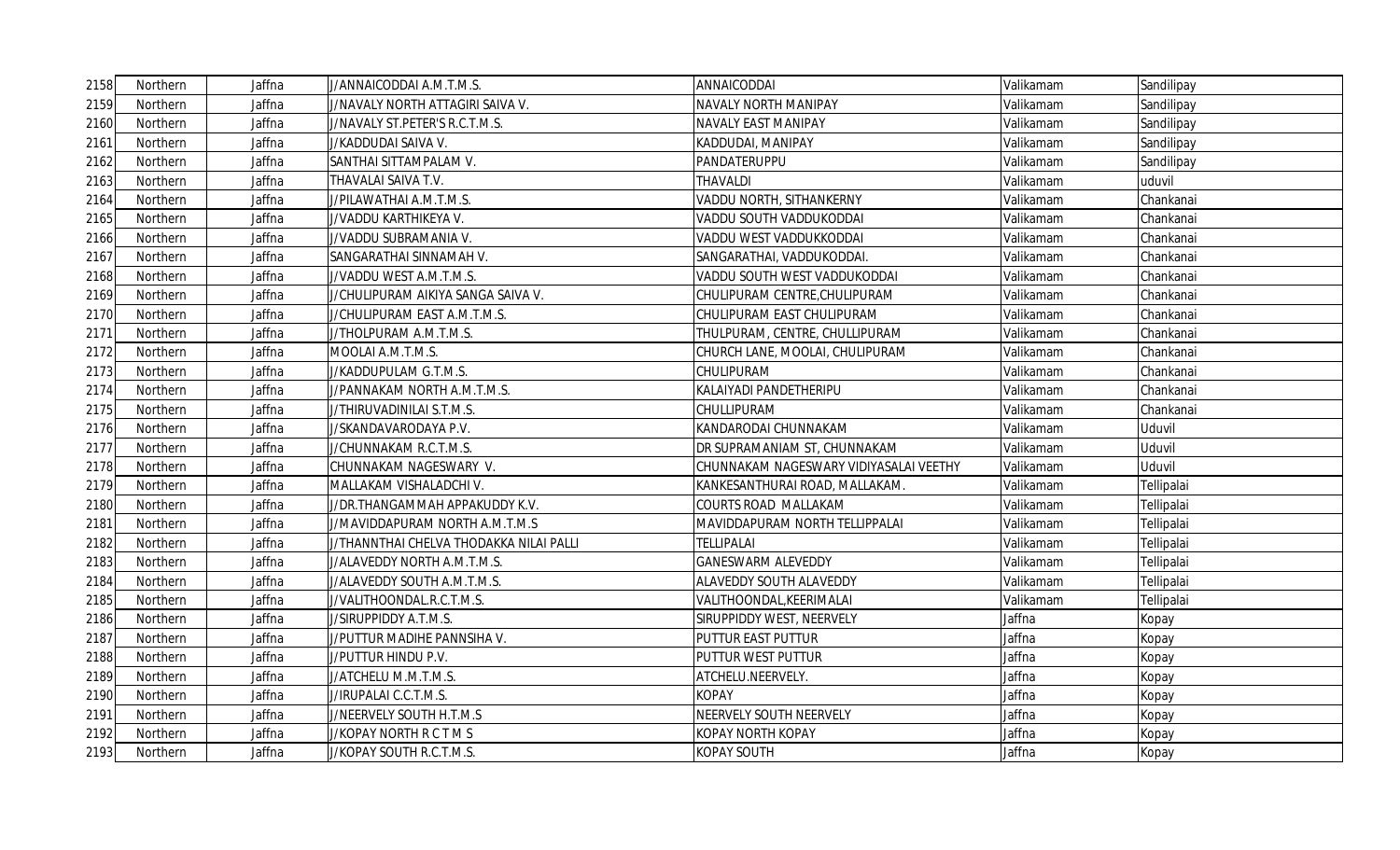| 2194 | Northern | Jaffna | J/KOPAY SOUTH KANTHAVEL TAMIL MIXED S.   | <b>KOPAY SOUTH KOPAY</b>               | Jaffna        | Kopay          |
|------|----------|--------|------------------------------------------|----------------------------------------|---------------|----------------|
| 2195 | Northern | Jaffna | SARASALAI SARASWATHY V.                  | SARASALAI SOUTH, CHAVAKACHCHERI        | Thenmarachchi | Chavakachcheri |
| 2196 | Northern | Jaffna | CHAVAKACHCHERI HINDU P.V.                | THAMOTHARAMPILLAI ROAD, CHAVAKACHCHERI | Thenmarachchi | Chavakachcheri |
| 2197 | Northern | Jaffna | MEESALAI KAMALAMBIKAI V.                 | MEESALAI SOUTH, MEESALAI.              | Thenmarachchi | Chavakachcheri |
| 2198 | Northern | Jaffna | J/CHAVAKACHCHERI SAKTHY AMMAN T.M.S.     | KACHCHAI ROAD, CHAVAKACHCHERI          | Thenmarachchi | Chavakachcheri |
| 2199 | Northern | Jaffna | CHAVAKACHCHERI R.C.T.M.S.                | KACHCHAI ROAD, CHAVAKACHCHERI.         | Thenmarachchi | Chavakachcheri |
| 2200 | Northern | Jaffna | POKKADDY G.T.M.S.                        | KODIKAMAM                              | Thenmarachchi | Chavakachcheri |
| 2201 | Northern | Jaffna | POKKADDY R.C.T.M.S.                      | <b>MIRUSUVIL</b>                       | Thenmarachchi | Chavakachcheri |
| 2202 | Northern | Jaffna | KETPELY G.T.M S.                         | <b>KETPELY WEST MIRUSUVIL</b>          | Thenmarachchi | Chavakachcheri |
| 2203 | Northern | Jaffna | THIRUNAVUKARASU P.V.                     | KODIKAMAM                              | Thenmarachchi | Chavakachcheri |
| 2204 | Northern | Jaffna | NAVATKADU KANAPATHIPILLAI V.             | VARANY IYATTALAI VARANI                | Thenmarachchi | Chavakachcheri |
| 2205 | Northern | Jaffna | IYATTALAI A.M.T.M.S.                     | <b>VARANY</b>                          | Thenmarachchi | Chavakachcheri |
| 2206 | Northern | Jaffna | KARAMPAIKKURICHCHI G.T.M.S.              | KARAMPAIKKURICHCHI, VARANY             | Thenmarachchi | Chavakachcheri |
| 2207 | Northern | Jaffna | VARANY NORTH SAIVAPRAKASA V.             | <b>VARANY NORTH, VARANY</b>            | Thenmarachchi | Chavakachcheri |
| 2208 | Northern | Jaffna | KUDAMIYAN G.T.M.S.                       | <b>VARANY</b>                          | Thenmarachchi | Chavakachcheri |
| 2209 | Northern | Jaffna | VARANY NORTH G.T.M.S.                    | <b>VARANY NORTH, VARANY</b>            | Thenmarachchi | Chavakachcheri |
| 2210 | Northern | Jaffna | J/THANANKILAPPU G.T.M.S.                 | THANANKILAPPU,CHAVAKACHCHERI           | Thenmarachchi | Chavakachcheri |
| 2211 | Northern | Jaffna | MEESALAI WEERASINGAM P.V.                | CHAVAKACHCHERI                         | Thenmarachchi | Chavakachcheri |
| 2212 | Northern | Jaffna | KARAMPAI A.M.T.M.S.                      | NAVATKADU, VARANY                      | Thenmarachchi | Chavakachcheri |
| 2213 | Northern | Jaffna | J/VIGNESWARA P.V.                        | KARAVEDDI SOUTH, KARAVEDDI             | Vadamarachchi | Karaveddy      |
| 2214 | Northern | Jaffna | J/KARAVEDDY SARASWATHY MAHALIR V.        | <b>MATHTHONY KARAVEDDY</b>             | Vadamarachchi | Karaveddy      |
| 2215 | Northern | Jaffna | J/KARAVEDDY EAST G.T.M.S.                | KARAVEDDY EAST, KARAVEDDY              | Vadamarachchi | Karaveddy      |
| 2216 | Northern | Jaffna | J/VALVETTY VINAYAGAR V.                  | VALVETTITHURAI                         | Vadamarachchi | Karaveddy      |
| 2217 | Northern | Jaffna | ALVAI NORTH H.T.M.S                      | ALVAI EAST, ALVAI                      | Vadamarachchi | Point Pedro    |
| 2218 | Northern | Jaffna | THUNNALAI NORTH M.M.T.M.S                | <b>KARAVEDDY</b>                       | Vadamarachchi | Point Pedro    |
| 2219 | Northern | Jaffna | MATHANAI M.M.T.M.S                       | POINT PEDRO                            | Vadamarachchi | Point Pedro    |
| 2220 | Northern | Jaffna | THADDATHERU M.M.T.M.S                    | POINT PEDRO                            | Vadamarachchi | Point Pedro    |
| 2221 | Northern | Jaffna | VALANTHALAI SOUTH A.M.T.M. VID.          | KARINAGAR                              | islands       | Karinagar      |
| 2222 | Northern | Jaffna | J/PALAVODAI HINDU TAMIL MIXED S.         | KARAINAGAR                             | Islands       | Velanai        |
| 2223 | Northern | Jaffna | J/JAFFNA HINDU LADIES P.V.               | <b>ARASADY ROAD JAFFNA</b>             | Jaffna        | Nallur         |
| 2224 | Northern | Jaffna | VADDUTHIRUNAVUKARASU V.                  | VADDU WEST, VADDUKODDAI                | Valikamam     | Chankanai      |
| 2225 | Northern | Jaffna | THALAIYADY UDUTHURAI HINDU P.S.          | THALAIYADY                             | Vadamarachchi | Maruthankerny  |
| 2226 | Northern | Jaffna | J/UDUVIL AMERICAN MISSION TAMIL MIXED S. | UDUVIL, CHUNNAKAM                      | Valikamam     | Uduvil         |
| 2227 | Northern | Jaffna | J/CHANKANAI SIVAPIRAGASA M.V             | VALLAI ROAD CHANKANAI                  | Valikamam     | Chankanai      |
| 2228 | Northern | Jaffna | SARASALAI SRI GANESHA V.                 | SARASALAI NORTH, CHAVAKACHCHERI        | Thenmarachchi | Chavakachcheri |
| 2229 | Northern | Jaffna | AJILY SIVAGNANAPOTHAGAR V.               | <b>KARINAGAR</b>                       | Islands       | Karainagar     |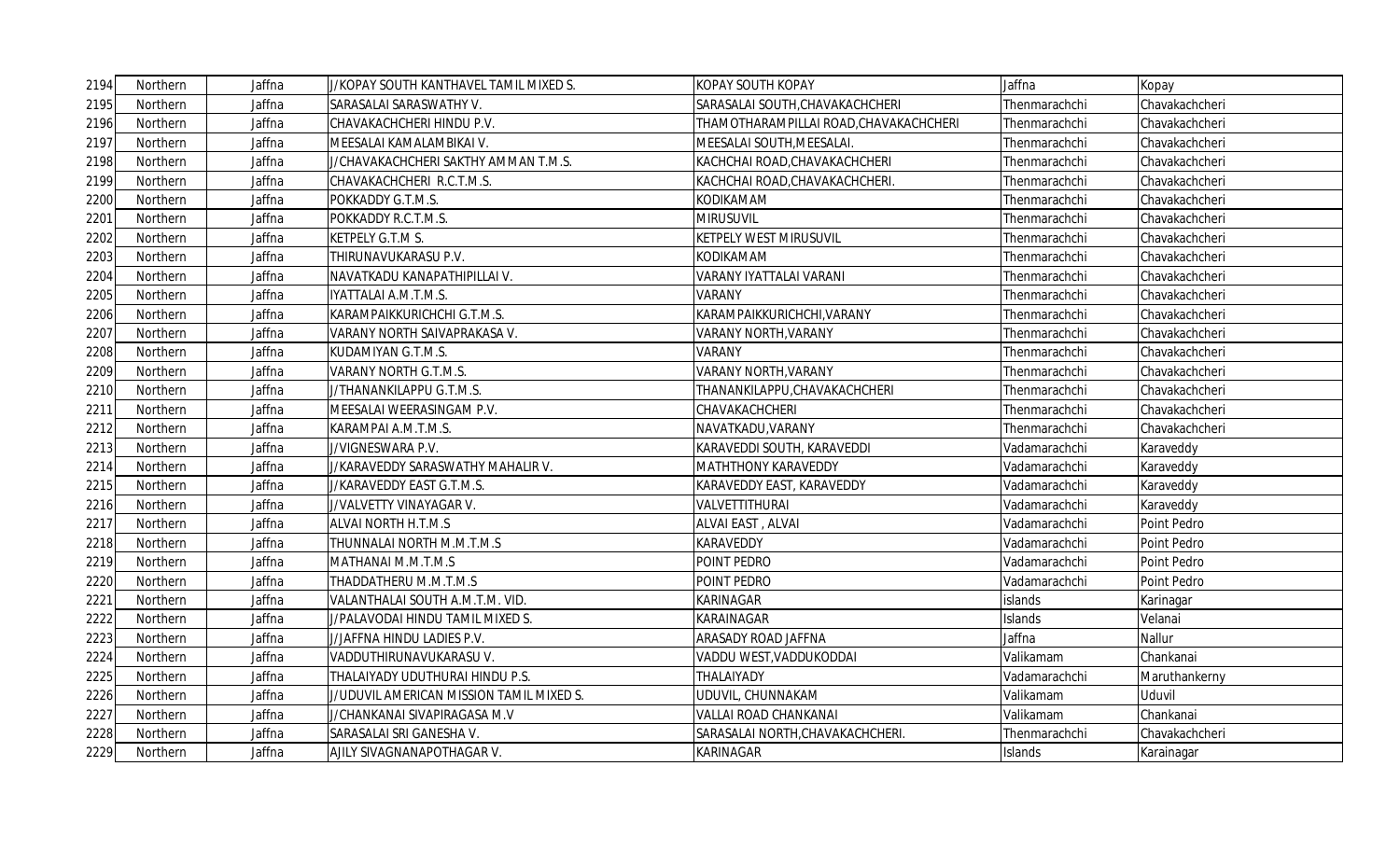| 2230 | Northern | Kilinochchi | KN/THARMAPURAM NO 1 GTMS                 | THARMAPURAM, PARANTHAN                                    | Kilinochchi | Kandawalai |
|------|----------|-------------|------------------------------------------|-----------------------------------------------------------|-------------|------------|
| 2231 | Northern | Kilinochchi | KN/KALMADUNAGAR GTMS                     | KALMADUNAGAR, KILINOCHCHI.                                | Kilinochchi | Kandawalai |
| 2232 | Northern | Kilinochchi | KN/KADDAIKADU GTMS                       | THARMAPURAM PARANTHAN                                     | Kilinochchi | Kandawalai |
| 2233 | Northern | Kilinochchi | KN/THAMBIRASAPURAM GTMS                  | ulavanoor tharumapuram paranthan                          | Kilinochchi | Kandawalai |
| 2234 | Northern | Kilinochchi | KN/MURUGANANDA PRIMARY VIDYALAYAM        | MURASUMODDAI PARANTHAN                                    | Kilinochchi | Kandawalai |
| 2235 | Northern | Kilinochchi | KN/MALAYALAPURAM GTMS                    | MYLVAKANAPURAM THARMAPURAM                                | Kilinochchi | Kandawalai |
| 2236 | Northern | Kilinochchi | KN/RAMAKIRISHNA VID                      | KISNAPURAM KILLINOCHCHI                                   | Kilinochchi | Karachchi  |
| 2237 | Northern | Kilinochchi | KN/ANNAI SARATHA DEVI VID                | KILLINOCHCHI                                              | Kilinochchi | Karachchi  |
| 2238 | Northern | Kilinochchi | KILINOCHCHI HINDU PRIMARY VIDYALAYAM     | JEYANTHINAGAR, KILINOCHCHI                                | Kilinochchi | Karachchi  |
| 2239 | Northern | Kilinochchi | KILINOCHCHI CENTRAL PRIMARY VIDYALAYAM   | ANANTHANAGAR WEST, A9 ROAD, KILINOCHCHI                   | Kilinochchi | Karachchi  |
| 2240 | Northern | Kilinochchi | KN/KARIYALAI NAGAPADUVAN NO - 3 G.T.M.S. | PALLAVARAYANKADDU                                         | Kilinochchi | Punahari   |
| 2241 | Northern | Kilinochchi | KN/MULANGAVIL PRIMARY VIDYALAYAM         | MULANKAVIL, POONAGARY                                     | Kilinochchi | Punahari   |
| 2242 | Northern | Kilinochchi | KN/PALLAI PRIMARY SCHOOL                 | <b>PALAI</b>                                              | Kilinochchi | Palai      |
| 2243 | Northern | Kilinochchi | KUMARASAMIPURAM G.T.M.S.                 | THARMAPURAM, PARANTHAN                                    | Kilinochchi | Kandawalai |
| 2244 | Northern | Kilinochchi | MURASUMODAI G.T.M.S.                     | MURASUMODAI, PARANTHAN                                    | Kilinochchi | Kandawalai |
| 2245 | Northern | Kilinochchi | NAGENDRA G.T.M.S.                        | NAGENDRAPURAM,PARANTHAN                                   | Kilinochchi | Kandawalai |
| 2246 | Northern | Kilinochchi | PERIYAKULAM IYANAR V.                    | PERIYAKULAM KANDAWALI                                     | Kilinochchi | Kandawalai |
| 2247 | Northern | Kilinochchi | SORANPATTU C.C.T.M.S.                    | PERALAI, PALAI                                            | Kilinochchi | Palai      |
| 2248 | Northern | Kilinochchi | ALLIPPALAI C.C.T.M.S.                    | ALLIPPALAI, PALLAI                                        | Kilinochchi | Palai      |
| 2249 | Northern | Kilinochchi | KN-MUHAVIL G.T.M.S.                      | MUHAVIL, IYAKKACHCHI                                      | Kilinochchi | Palai      |
| 2250 | Northern | Kilinochchi | RAMAKRISHNA G.T.M.S.                     | KISNAPURAM KILLINOCHCHI                                   | Kilinochchi | Karachi    |
| 2251 | Northern | Kilinochchi | KN/SELVANAGAR G.T.M.S.                   | SELVANAGAR, KILINOCHCHI                                   | Kilinochchi | Karachchi  |
| 2252 | Northern | Kilinochchi | KN SKANTHAPURAM NO1 G.T.M.S.             | SKANTHAPURAM, KILINOCHCHI.                                | Kilinochchi | Karachchi  |
| 2253 | Northern | Kilinochchi | KN/ANNAIVILUNTHANKULAM G.T.M.S.          | ANNAIVILUNTHANKULAM, VANNERIKULAM, KILINOCHCH Kilinochchi |             | Karachchi  |
| 2254 | Northern | Kilinochchi | KN/KANNAKAIPURAM G.T.M.S.                | SKANTHAPURAM, KILINOCHCHI                                 | Kilinochchi | Karachchi  |
| 2255 | Northern | Kilinochchi | KN/UNIONKULAM G.T.M.S.                   | UNIONKULAM, AKKARAYANKULAM, KILINOCHCHI                   | Kilinochchi | Karachchi  |
| 2256 | Northern | Kilinochchi | KN/MAYAVANOOR V.                         | MAYAVANOOR, VADDAKKACHCHI, KILINOCHCHI.                   | Kilinochchi | Karachchi  |
| 2257 | Northern | Kilinochchi | KN VADDAKACHCHI SOUTH G.T.M.S.           | VADDAKACHCHI, KILINOCHCHI                                 | Kilinochchi | Karachchi  |
| 2258 | Northern | Kilinochchi | MADDU VILNADDU G.T.M.S.                  | MADDUVILNADDU WEST POONAGARY                              | Kilinochchi | Punahari   |
| 2259 | Northern | Kilinochchi | ELEPANTPASS G.T.M.S.                     | SIVAPURAM PARANTHAN                                       | Kilinochchi | Kandawalai |
| 2260 | Northern | Kilinochchi | AMBIKI V.                                | KANNAKINAGAR THARMAPURAM                                  | Kilinochchi | Kandawalai |
| 2261 | Northern | Kilinochchi | PARAMANKIRAI G.T.M.S.                    | PARAMANKIRAI, POONAKARY                                   | Kilinochchi | Punahari   |
| 2262 | Northern | Kilinochchi | UMAYALPURAM G.T.M.S.                     | PARANTHAN                                                 | Kilinochchi | Kandawalai |
| 2263 | Northern | Kilinochchi | CHEMPANKUNRU G.T.M.S.                    | CHAMPANKUNRU POONAGARY                                    | Kilinochchi | Punahari   |
| 2264 | Northern | Kilinochchi | ALAGAPURI G.T.M.S.                       | RAMANATHAPURAM, KILINOCHCHI.                              | Kilinochchi | Karachchi  |
| 2265 | Northern | Kilinochchi | SUNNAVIL G.T.M.S.                        | PALLIKUDA, POONAKARY.                                     | Kilinochchi | Punahari   |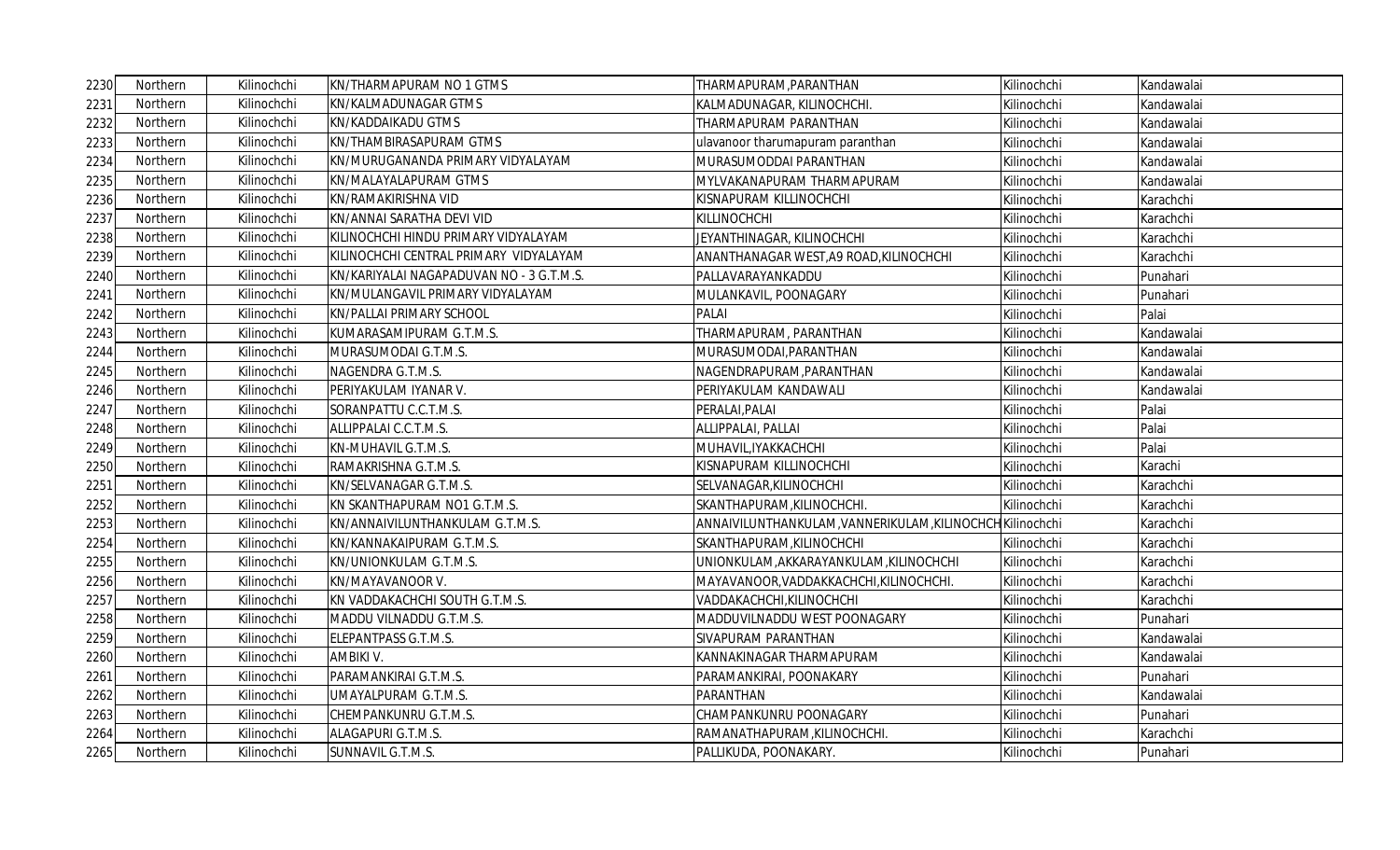| 2266 | Northern | Kilinochchi | MYLVAGANAPURAM G.T.M.S.            | MYLVAGANAPURAM THARMAPURAM        | Kilinochchi | Kandawalai   |
|------|----------|-------------|------------------------------------|-----------------------------------|-------------|--------------|
| 2267 | Northern | Kilinochchi | SAMIPULAM G.T.M.S.                 | NALLUR, POONAKARY                 | Kilinochchi | Punahari     |
| 2268 | Northern | Mannar      | Mn/PERIYAMURIPPU GTMS              | PERIYAKUNCHUKULAM                 | Madhu       | Madhu        |
| 2269 | Northern | Mannar      | Mn/THAMBANAIKULAM GTMS             | MADU ROAD, MURUNKAN               | Madhu       | Madhu        |
| 2270 | Northern | Mannar      | Mn/PALAMPIDDY G.T.M.S.             | PALAMPIDDY, MADHU CURCH           | Madhu       | Madhu        |
| 2271 | Northern | Mannar      | MN KEERISUDDAN GTMS                | PALAMPIDDY MADHU                  | Madhu       | Madhu        |
| 2272 | Northern | Mannar      | Mn/TALAIMANNAR PIER R C T M S      | <b>TALAIMANNAR</b>                | Mannar      | Mannar       |
| 2273 | Northern | Mannar      | Mn/TALAIMANNAR PIER G M M S        | <b>TALAIMANNAR</b>                | Mannar      | Mannar       |
| 2274 | Northern | Mannar      | Mn/KADDUKARANKUDIYIRUPPU R C T M S | <b>TALAIMANNAR</b>                | Mannar      | Mannar       |
| 2275 | Northern | Mannar      | MN/SIRUTHOPPURCTMS                 | SIRUTHOPPU, PESALAI               | Mannar      | Mannar       |
| 2276 | Northern | Mannar      | Mn/KALLIYADY G.T.M.S.              | KALLIYADY ILLUPPAIKADAVAI, MANNAR | Madhu       | Manthai West |
| 2277 | Northern | Mannar      | Mn/ATHIMODDAI G.T.M.S.             | ATHIMODDAI, MANNAR                | Madhu       | Manthai West |
| 2278 | Northern | Mannar      | Mn/KOVILKULAM GTMS                 | KOVILKULAM, VIDATHALTIVU          | Madhu       | Manthai West |
| 2279 | Northern | Mannar      | Mn/ANTHONIYARPURAM GTMS            | ILUPPAIKKADAVAI MANNAR            | Madhu       | Manthai West |
| 2280 | Northern | Mannar      | MN/AHATHIMURIPPU G M M S           | AHATHIMURIPPU, P. P. POTKERNY     | Mannar      | Musali       |
| 2281 | Northern | Mannar      | Mn/POONCHCHIKULAM                  | <b>POTKERNI</b>                   | Mannar      | Musali       |
| 2282 | Northern | Mannar      | Mn/PERIYAPULLACHI POTKERNY G M M S | PERIYA PULLACHI POTKERNY          | Mannar      | Musali       |
| 2283 | Northern | Mannar      | Mn/MARUTHAMADHU RCTMS              | POTKERNMURUNGAN                   | Mannar      | Musali       |
| 2284 | Northern | Mannar      | Mn/KOKUPADAYAN RCTMS               | KOKKUPADAYAN, CHILAWATHURAI       | Mannar      | Musali       |
| 2285 | Northern | Mannar      | Mn/ACHCHANKULAM G T M S            | <b>NANATTAN</b>                   | Mannar      | Nanaddan     |
| 2286 | Northern | Mannar      | Mn/ALAWAKKAI G T M S               | ALAWAKKAI, MURUNKAN               | Mannar      | Nanaddan     |
| 2287 | Northern | Mannar      | Mn/VALKAIPPADDANDANDAL R C T M S   | <b>MURUNKAN</b>                   | Mannar      | Nanaddan     |
| 2288 | Northern | Mannar      | Mn/PUTHUVELI GH M M S              | RAZOOL PUTHUVELI, NANATTAN        | Mannar      | Nanaddan     |
| 2289 | Northern | Mannar      | Mn/NOCHCHIKULAM HIJRA G M M S      | <b>NANATTAN</b>                   | Mannar      | Nanaddan     |
| 2290 | Northern | Mannar      | KAKKAYANKULAM G.M.T.M.S.           | KAKKAYANKULAM IRANAI ILUPPAIKULAM | Madhu       | Madhu        |
| 2291 | Northern | Mannar      | VILATHIKKULAM G.T.M.S.             | IRANAIILUPPAIKULAM VAVUNIYA       | Madhu       | Madhu        |
| 2292 | Northern | Mannar      | ERUKKALAMPIDDY EAST G.M.M.S.       | ERUKKALAMPIDDY 09 MANNAR          | Mannar      | Mannar       |
| 2293 | Northern | Mannar      | ST.MARY'S GIRLS V.                 | WARD NO.08, PESALAI               | Mannar      | Mannar       |
| 2294 | Northern | Mannar      | THIRUKKETHEESWARAM H.B.T.M.S.      | CHETTUKKULAM THIRUKKETHEESWARAM   | Madhu       | Madhu        |
| 2295 | Northern | Mannar      | PUTHUKKAMAM G.T.M.S.               | UYILANKULAM                       | Mannar      | Mannar       |
| 2296 | Northern | Mannar      | NOCHCHIKULAM R.C.T.M.S.            | NOCHCHIKULAM, UYILANKULAM         | Mannar      | Mannar       |
| 2297 | Northern | Mannar      | SANTHIPURAM G.T.M.S.               | SANTHIPURAM-MANNAR                | Mannar      | Mannar       |
| 2298 | Northern | Mannar      | PERIYAMADHU EAST G.M.M.S.          | MAIN ROAD PERIYAMADHU EAST MANNAR | Madhu       | Manthai West |
| 2299 | Northern | Mannar      | EACHCHALAWAKKAI G.T.M.S.           | EACHCHALAWAKKAI PERIYAMADHU       | Madhu       | Manthai West |
| 2300 | Northern | Mannar      | ADAMPAN R.C.T.M.S.                 | ST MARY'S ROAD ADAMPAN MANNAR     | Madhu       | Manthai West |
| 2301 | Northern | Mannar      | PALAIKULY R.C.T.M.S.               | PALAIKULY ADAMPAN                 | Madhu       | Manthai West |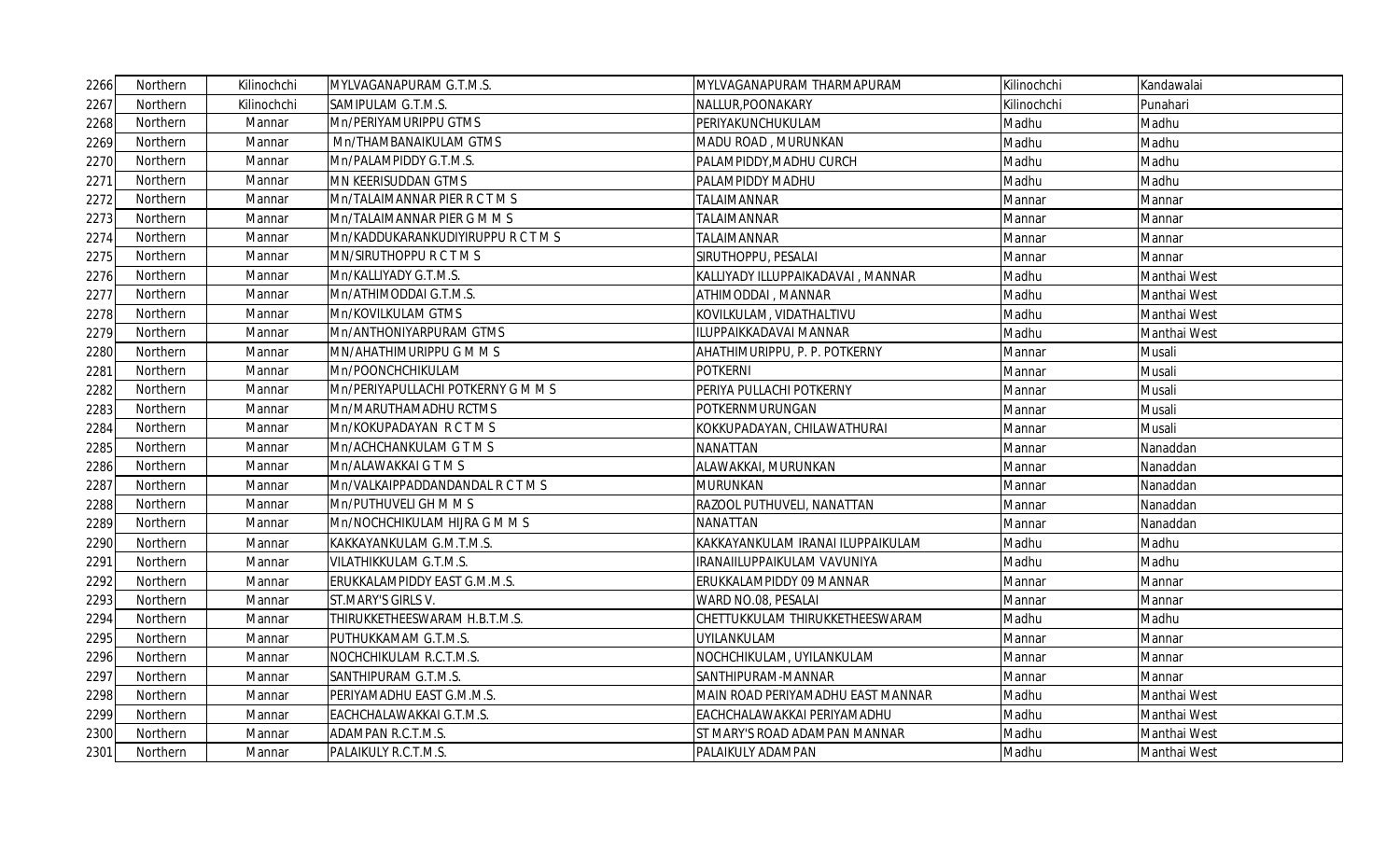| 2302 | Northern | Mannar    | MARATHTHY KANNADDY R.C.T.M.S.     | <b>KANNADDY ADAMPAN</b>                    | Madhu      | Manthai West     |
|------|----------|-----------|-----------------------------------|--------------------------------------------|------------|------------------|
| 2303 | Northern | Mannar    | MARUTHONDUVAN VELAKULAM G.T.M.S.  | ANDANKULAM MANNAR                          | Madhu      | Manthai West     |
| 2304 | Northern | Mannar    | MINUKKAN G.M.M.S.                 | THIRUKKETHEESWARAM                         | Madhu      | Manthai West     |
| 2305 | Northern | Mannar    | ISAIMALAITHALVU R.C.T.M.S.        | ISAMALAITHALVU, MURUNKAN                   | Mannar     | Nanaddan         |
| 2306 | Northern | Mannar    | SIRUKKANDAL R.C.T.M.S.            | SIRUKKANDAL, MURUNKAN                      | Mannar     | Nanaddan         |
| 2307 | Northern | Mannar    | CHEDDIYAR KADAYADAMPAN G.T.M.S.   | CHEDDIYARKADAYADAMPAN, MURUNGAN, MANNAR    | Mannar     | Nanaddan         |
| 2308 | Northern | Mannar    | MURUNKAN P.V.                     | <b>NANATTAN</b>                            | Mannar     | Nanattan         |
| 2309 | Northern | Mannar    | ST.ANNES P.V.                     | <b>NANATTAN</b>                            | Mannar     | Nanattan         |
| 2310 | Northern | Mannar    | PALAIKULY G.M.M.S.                | PALAIKULY, MARICHCHUKADDY.                 | Mannar     | Musali           |
| 2311 | Northern | Mannar    | KOOLANKULAM G.M.M.S.              | <b>MUSALI</b>                              | Mannar     | Musali           |
| 2312 | Northern | Mannar    | KAYAKULI R.C.T.M.S.               | <b>MANNAR</b>                              | Mannar     | Musali           |
| 2313 | Northern | Mannar    | VANNAMODDAI G.T.M.S.              | UYILANKULAM, MANNAR                        | Mannar     | Mannar           |
| 2314 | Northern | Mannar    | PONTHIVUKANDAL R.C.T.M.S.         | MURUNKAN                                   | Mannar     | Nanaddan         |
| 2315 | Northern | Mannar    | KOKKUPADAYAN R.C.T.M.S.           | KOKKUPADAYAN, CHILAWATHURAI                | Mannar     | Musali           |
| 2316 | Northern | Mannar    | MALIHAIPIDDY G.T.M.S.             | MALIHAIPIDDY, MURUNKAN                     | Mannar     | Nanaddan         |
| 2317 | Northern | Mannar    | AI MATHEENA G.M.M.S.              | <b>MADU</b>                                | Madu       | Madu             |
| 2318 | Northern | Mannar    | PANNA VEDDUVAN G.T.M.S.           | <b>MADU</b>                                | Madu       | Madu             |
| 2319 | Northern | Mannar    | PERIYAPANDIVIRICHCHAN P.V.        | MADHU CHURCH MADHU                         | Madhu      | Madhu            |
| 2320 | Northern | Mannar    | PERIYAMADHU P.V.                  | PERIYAMADHU MANNAR                         | Madhu      | Manthai West     |
| 2321 | Northern | Mannar    | PARAPPUKKADANTHAN G.T.M.S.        | PARAPPUKKADANTHAN VADDAKKANDAL             | Madhu      | Manthai West     |
| 2322 | Northern | Mannar    | PALAIYADIPUTHUKULAM R.C.T.M.S.    | PALAIYADIPUTHUKULAM VADDAKKANDAL           | Madhu      | Manthai West     |
| 2323 | Northern | Mannar    | KOORAI G.T.M.S.                   | ATHTHIMODDAI MANNAR                        | Madhu      | Manthai West     |
| 2324 | Northern | Mannar    | NAVATKULAM R.C.T.M.S.             | NAVATKULAM THIRUKKETHEESWARAM MANNAR       | Madhu      | Madhu            |
| 2325 | Northern | Mannar    | ZAN RAFAI V. (SANNAR G.M.M.S.)    | <b>MARITIME PATTU</b>                      | Madu       | Maritime Pattu   |
| 2326 | Northern | Mulaitivu | KARUNADDUKERNI G.T.M.S.           | <b>MARITIME PATTU</b>                      | Mulaitivu  | Maritime Pattu   |
| 2327 | Northern | Mulaitivu | MANNAKANDAL G.T.M.S.              | MANNAKANDAL,ODDUSUDDAN                     | Mullaitivu | Thunukkai        |
| 2328 | Northern | Mulaitivu | VERNAVIL SRI MURUKANANTHA V.      | Puthukudiyiruppu                           | Mulaitivu  | Puthukudiyiruppu |
| 2329 | Northern | Mulaitivu | VISWANATHAR P.S.                  | Puthukudiyiruppu                           | Mulaitivu  | Puthukudiyiruppu |
| 2330 | Northern | Mulaitivu | PERARU T.V.                       | PERARU ODDUSUDDAN                          | Thunukkai  | Oddusudan        |
| 2331 | Northern | Mulaitivu | SAMMUKARADNAM V.                  | MANKULAM                                   | Thunukkai  | Oddusudan        |
| 2332 | Northern | Mulaitivu | ESWARAN V.                        | SINNASALAMPAN ODDUSUDDAN                   | Thunukkai  | Oddusudan        |
| 2333 | Northern | Mulaitivu | MUTHTHUVINAYAKAR T.V.             | MUTHTHUVINAYAKAR VIYALAYAM MUTHTHAIYANKADD | Thunukkai  | Oddusudan        |
| 2334 | Northern | Mulaitivu | KATHALIYAR SAMMALANKULAM G.T.M.S. | KATHALIYAR SAMMALANKULAM ODDUSUDDAN        | Thunukkai  | Oddusudan        |
| 2335 | Northern | Mulaitivu | ODDUSUDDAN H.G.T.M.S.             | SIVANKOOVILADY ODDUSUDDAN                  | Thunukkai  | Oddusudan        |
| 2336 | Northern | Mulaitivu | ARUMUGAM V.                       | VITHTHYAPURAM ODDUSUDDAN                   | Thunukkai  | Oddusudan        |
| 2337 | Northern | Mulaitivu | KARUVELANKANDAL G.T.M.S.          | KARUVELANKANDAL ODDUSUDDAN                 | Thunukkai  | Oddusudan        |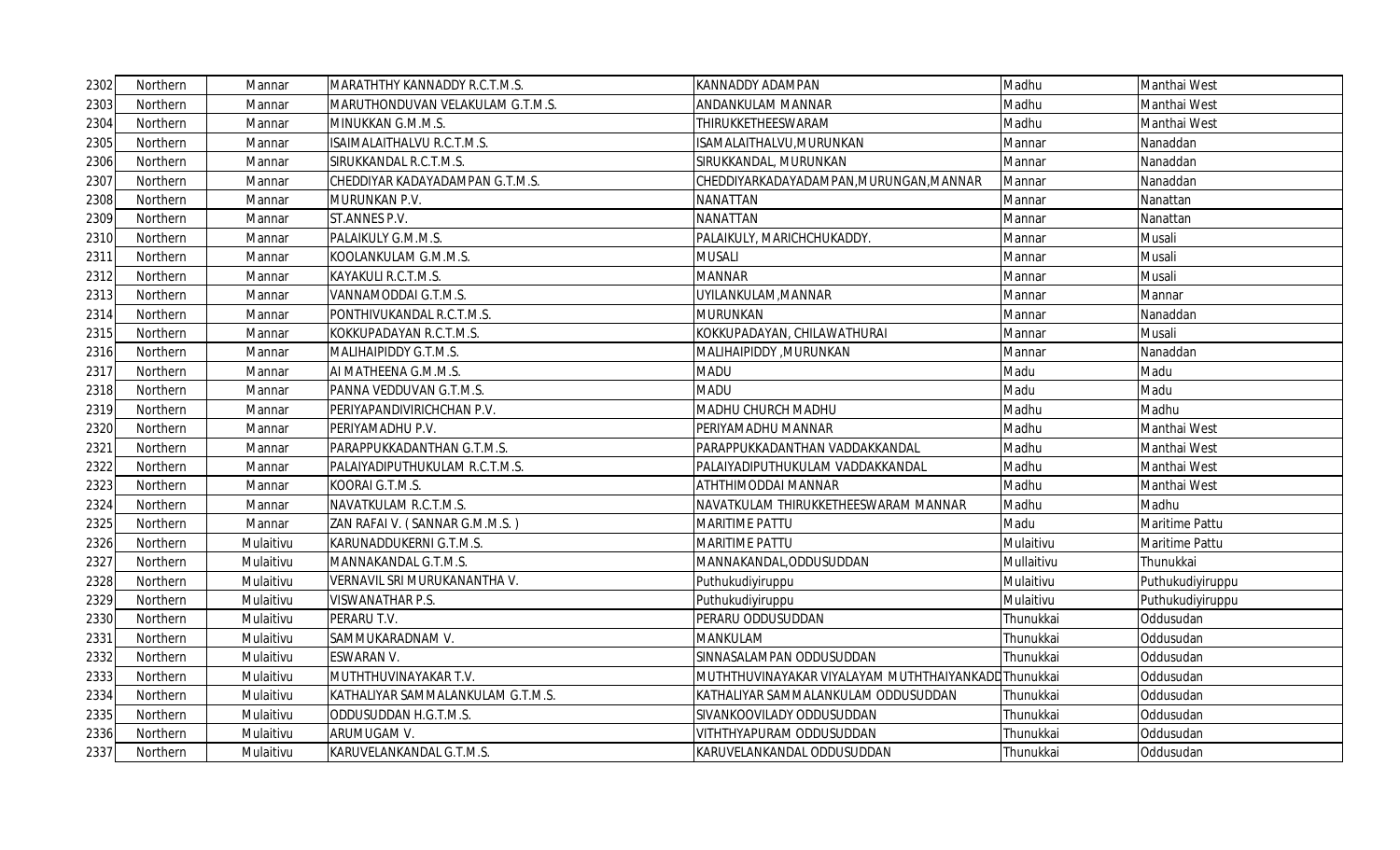| 2338 | Northern | Mulaitivu | ALANKULAM G.T.M.S.                      | THUNUKKAI                          | Thunukkai  | Thunukkai         |
|------|----------|-----------|-----------------------------------------|------------------------------------|------------|-------------------|
| 2339 | Northern | Mulaitivu | UYILANKULAM G.T.M.S.                    | THUNUKKAI                          | Thunukkai  | Thunukkai         |
| 2340 | Northern | Mulaitivu | MAYILVAGANAM T.V.                       | YOGAPURAM                          | Thunukkai  | Thunukkai         |
| 2341 | Northern | Mulaitivu | AMPALAPPERUMALKULAM G.T.M.S.            | AKKARAYANKULAM                     | Thunukkai  | Thunukkai         |
| 2342 | Northern | Mulaitivu | KOLLAVILANKULAM G.T.M.S.                | KOLLAVILANKULAM, VAVUNIKKULAM      | Thunukkai  | Manthai East      |
| 2343 | Northern | Mulaitivu | VAVUNIKKULAM CENTER SULUSU G.T.M.S.     | VAVUNIKKULAM                       | Thunukkai  | Manthai East      |
| 2344 | Northern | Mulaitivu | PALINAGAR P.V.                          | PALINAGAR VAVUNIKKULAM             | Thunukkai  | Manthai East      |
| 2345 | Northern | Mulaitivu | MURIPPU T.V.                            | MURIPPU, MULLIYAWALAI.             | Mullaitivu | Maritime Pattu    |
| 2346 | Northern | Mulaitivu | MULLIVAIKKAL EAST G.T.M.S.              | MARITIME PATTU                     | Mulaitivu  | Maritime Pattu    |
| 2347 | Northern | Mulaitivu | MATHALAN R.C.T.M.S.                     | MARITIME PATTU                     | Mulaitivu  | Maritime Pattu    |
| 2348 | Northern | Mulaitivu | KEPPAPILAVU G.T.M.S.                    | KEPPAPILAVU                        | Mulaitivu  | Maritime Pattu    |
| 2349 | Northern | Mulaitivu | UNNAPPULAVU T.V.                        | PONNAGAR, MULLIYAWALAI             | Mullaitivu | Maritime Pattu    |
| 2350 | Northern | Mulaitivu | VALAIGNARMADAM G.T.M.S.                 | VALAIGNARMADAM                     | Mulaitivu  | Maritime Pattu    |
| 2351 | Northern | Mulaitivu | ARUMUGATHTHANKULAM G.T.M.S.             | KUMULAMUNAI,MULLIYAWALAI           | Mullaitivu | Maritime Pattu    |
| 2352 | Northern | Mulaitivu | PERIYAITHTHIMADU G.T.M.S.               | PERIYAITHTHIMADU ODDUSUDDAN        | Thunukkai  | Oddusudan         |
| 2353 | Northern | Mulaitivu | AMATHIPURAM T.V.                        | AKKARAYANKULAM                     | Thunukkai  | Thunukkai         |
| 2354 | Northern | Mulaitivu | AROKKIYAPURAM T.V.                      | AKKARAYANKULAM                     | Thunukkai  | Thunukkai         |
| 2355 | Northern | Mulaitivu | KOOTHIMOOLAI G.T.M.S.                   | NADDANKANDAL                       | Thunukkai  | Manthai East      |
| 2356 | Northern | Mulaitivu | PALAIPPANI G.T.M.S.                     | PALAIPPANI, MANKULAM               | Thunukkai  | Manthai East      |
| 2357 | Northern | Mulaitivu | AMPALPURAM G.T.M.S.                     | AMPALPURAM VAVUNIKKULAM            | Thunukkai  | Manthai East      |
| 2358 | Northern | Mulaitivu | <b>JANAKAPURA V.</b>                    | KIRIEBBANWEWA, JANAKAPURA, WELIOYA | Thunukkai  | Manthai East      |
| 2359 | Northern | Mulaitivu | Mu/SIRADDIKULAM GTMS                    | SIRADDIKULAM NADDANKANDAL          | Thunukkai  | Manthai East      |
| 2360 | Northern | Mulaitivu | Mu/PANNANKAMAM MOONRUMURIPPU G.T.M.S.   | NADDANKADAL                        | Thunukkai  | Manthai East      |
| 2361 | Northern | Mulaitivu | Mu/PANNANKAMAM POOVARASANKULAM G.T.M.S. | NADDANKANDAL                       | Thunukkai  | Manthai East      |
| 2362 | Northern | Mulaitivu | MU/MOONRUMURIPPU G.T.M.S.               | PANANKAMAM, NADDANKANDAL           | Thunukkai  | Manthai East      |
| 2363 | Northern | Mulaitivu | Mu/PANDIYANKULAM PRIMARY SCHOOL         | NADDANKANDAL                       | Thunukkai  | Manthai East      |
| 2364 | Northern | Mulaitivu | MU/MULLIYAWALAI TAMIL VIDYALAYAM        | MULIYAWALAI, MULLAITIVU            | Mullaitivu | Maritime Pattu    |
| 2365 | Northern | Mulaitivu | MU/MULLIYAWALAI.R.C.T.M.S               | MULLIYAWALAI                       | Mullaitivu | Maritime Pattu    |
| 2366 | Northern | Mulaitivu | MU/THANEEROOTU CCTMS                    | MULLIYAWALAI                       | Mullaitivu | Karaithuraippattu |
| 2367 | Northern | Mulaitivu | Mu/MULLAITIVU H.B.T.M.S                 | MULLAITIVU                         | Mullaitivu | Maritime Pattu    |
| 2368 | Northern | Mulaitivu | Mu/KALLAPPADU G.T.M.S.                  | KALLAPPADU NORTH, MULLAITIVU       | Mullaitivu | Maritime Pattu    |
| 2369 | Northern | Mulaitivu | Mu/AMPAKAMAM G T M S                    | AMPAKAMAM MANKULAM                 | Thunukkai  | Oddusudan         |
| 2370 | Northern | Mulaitivu | Mu/PULUMACHCHINATHAKULAM G.T.M.S.       | MANKULAM                           | Thunukkai  | Oddusudan         |
| 2371 | Northern | Mulaitivu | MU/SRI SUBRAMANIYA VID                  | Puthukudiyiruppu                   | Mulativu   | Puthukudiyiruppu  |
| 2372 | Northern | Mulaitivu | MU/NETHTHALIYARU TAMIL VID              | VISVAMADUWEST, VISVAMADU           | Mulativu   | Thunukkai         |
| 2373 | Northern | Mulaitivu | MU/SIVANAGAR TAMIL VIDYALAYAM           | SIVANAGAR, PUTHUKKUDIYIRUPPU       | Mullaitivu | Thunukkai         |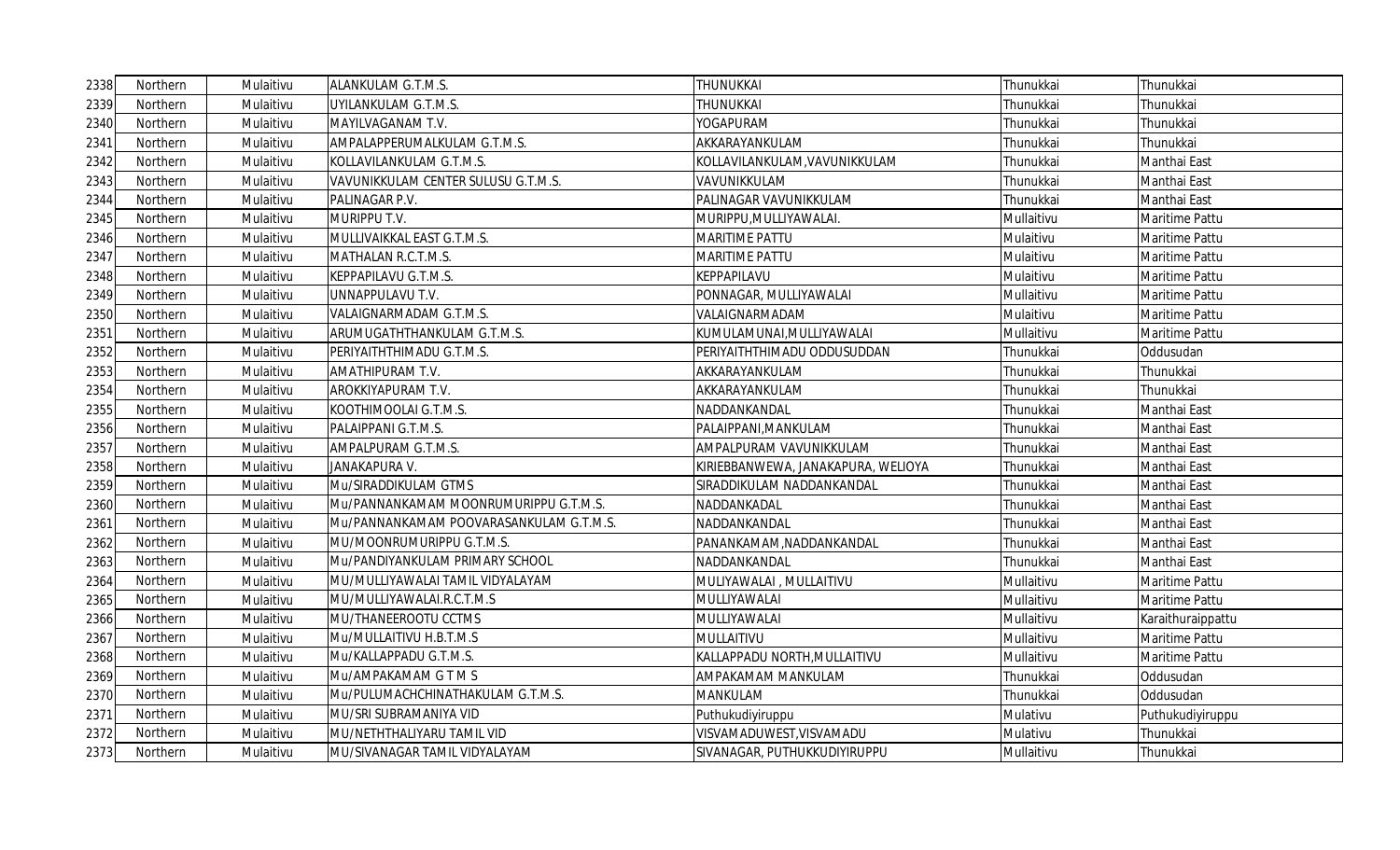| 2374 | Northern | Mulaitivu | Mu/UDAYARKADDU G.T.M.S.                      | Udayarkattu                                        | Mulativu       | Puthukudiyiruppu         |
|------|----------|-----------|----------------------------------------------|----------------------------------------------------|----------------|--------------------------|
| 2375 | Northern | Mulaitivu | Mu/VAVUNIKKULAM UNIT 4 GTMS                  | THIRUNAGAR YOGAPURAM                               | Thunukkai      | Thunukkai                |
| 2376 | Northern | Mulaitivu | Mu/ANINCHAYANKULAM TAMIL MIXED VIDIYALAYAM   | ANICHCHIYANKULAM YOGAPURAM                         | Thunukkai      | Thunukkai                |
| 2377 | Northern | Mulaitivu | Mu/PANIKKANKULAM G.T.M.S                     | PANIKKANKULAM                                      | Thunukkai      | Oddusudan                |
| 2378 | Northern | Vavuniya  | <b>V/ASIKULAM GTMS</b>                       | ASIKULAM, VAVUNIYA                                 | Vavuniya       | Vavuniya South (Tamil)   |
| 2379 | Northern | Vavuniya  | V/KALNADDINAKULAM G.T.M.S                    | KALNADDINAKULAM, VAVUNIYA                          | Vavuniya       | Vavuniya South (Tamil)   |
| 2380 | Northern | Vavuniya  | V/SAMALANKULAM GTMS                          | SAMALANKULAM VAVUNIYA                              | Vavuniya       | Vavuniya South (Tamil)   |
| 238  | Northern | Vavuniya  | V/ VAVUNIYA SRINAGARAJAH VIDYALAYAM          | SRINAGARAJAHVIDYALAYAMSITHAMPARAPURAMVAVU Vavuniya |                | Vavuniya South (Tamil)   |
| 2382 | Northern | Vavuniya  | V/PALAYAWADY GTMS                            | PALAYAVADY, PULIYANKULAM                           | Vavuniya North | Vavuniya North           |
| 2383 | Northern | Vavuniya  | V/THANINAYAGAM ADIKALAR VIDYALAYAM           | RAMAR PULIYANKULAM, PULIYANKULAM                   | Vavuniya North | Vavuniya North           |
| 2384 | Northern | Vavuniya  | V/MAHAMAILANKULAM GSMS                       | MAHAMILANKULAMA, VAVUNIYA                          | Vavuniya       | Vavuniya South (Sinhala) |
| 2385 | Northern | Vavuniya  | V/KUDAKACHCHAKODIYA VIDYALAYA                | KUDAKACHCHAKODIYA, VAVUNIYA                        | Vavuniya       | Vavuniya South (Sinhala) |
| 2386 | Northern | Vavuniya  | V/NEDUNKULAMA G.S.M.S                        | NEDUNKULAM VAVUNIYA                                | Vavuniya       | Vavuniya South (Sinhala) |
| 2387 | Northern | Vavuniya  | V/MAHA KACHAKODIYA GSMS                      | MAHAKACHCHAKODIYA, VAVUNIYA                        | Vavuniya       | Vavuniya South (Sinhala) |
| 2388 | Northern | Vavuniya  | V/PAVATKULAM STAGE 3 NO 9 JUNIOR HIGH SCHOOL | ARASADIKULAM-CHEDDIKULAM                           | Vavuniya       | Vengalachettikulam       |
| 2389 | Northern | Vavuniya  | V/PERIYA NOCHCHIKULAM RCTMS                  | PERIYANOCHCHIKULAM, NERIYAKULAM                    | Vavuniya       | Vengalachettikulam       |
| 2390 | Northern | Vavuniya  | RISHARD BATHIUDEEN MUSLIM VIDYALAYAM         | SOODUVENTHAPULAVU, VAVUNIYA                        | Vavuniya       | Vengalachettikulam       |
| 2391 | Northern | Vavuniya  | V/KATKARANKULAM ILANGO VIDYALAYAM            | CHEDDIKULAM                                        | Vavuniya       | Vengalachettikulam       |
| 2392 | Northern | Vavuniya  | <b>VEERAMAMUNIVAR V.</b>                     | ALAIKALUPODDAKULAM OMANTHAI                        | Vavuniya North | Omanthai                 |
| 2393 | Northern | Vavuniya  | VEDARMAKILANKULAM G.T.M.S.                   | VEDARMAGILANKULAM OMANTHAI                         | Vavuniya North | Omanthai                 |
| 2394 | Northern | Vavuniya  | ANANTHAKUMARASAMY V.                         | PUTHIYAVELARSINNAKKULAM, OMANTHAI                  | Vavuniya North | Omanthai                 |
| 2395 | Northern | Vavuniya  | THIRUVALLUVAR V.                             | KADDAYARKULAM, SASTIRIKOOLANKULAM                  | Vavuniya North | Omanthai                 |
| 2396 | Northern | Vavuniya  | KOTHANDAR NOCHCHIKULAM G.T.M.S               | SASTHIRIKOOLANKULAM VAVUNIYA                       | Vavuniya North | Omanthai                 |
| 2397 | Northern | Vavuniya  | MARUKKARAMPALAI G.T.M.S.                     | MARUKKARAMPALAI, VAVUNIYA                          | Vavuniya North | Omanthai                 |
| 2398 | Northern | Vavuniya  | PUTHUKULAM J.S.                              | SASTHIRIKOOLANKULAM                                | Vavuniya North | Omanthai                 |
| 2399 | Northern | Vavuniya  | MAHARAMBAIKULAM G.T.M.S.                     | MAHARAMBAIKULAM VAVUNIYA                           | Vavuniya       | Vavuniya South (Tamil)   |
| 2400 | Northern | Vavuniya  | MAMADU SRIVANI V.                            | MAMADU NEDUNKERNY                                  | Vavuniya North | Vavuniya North           |
| 2401 | Northern | Vavuniya  | SENAIPULAVU UMAIYAL V.                       | SENAIPULAVU NEDUNKERNY                             | Vavuniya North | Vavuniya North           |
| 2402 | Northern | Vavuniya  | PUTHUKKULAM PANDITHAMANI KANAPATHIPILAI V.   | PUTHUKULAM, KANAKARAYANKULAM                       | Vavuniya North | Vavuniya North           |
| 2403 | Northern | Vavuniya  | ALANKULAM MURUGANANTHA V.                    | ALANKULAM, KANAGARAYANKULAM                        | Vavuniya North | Vavuniya North           |
| 2404 | Northern | Vavuniya  | KURISUDDAKULAM G.T.M.S.                      | KANAGARAYANKULAM VAVUNIYA                          | Vavuniya North | Vavuniya North           |
| 2405 | Northern | Vavuniya  | PERIYAKULAM G.T.M.S.                         | PERIYAKULAM KANAKARAJANKULAM                       | Vavuniya North | Vavuniya North           |
| 2406 | Northern | Vavuniya  | SRI RAMAKRISHNA V.                           | KOLLARPULIYANKULAM MANKULAM                        | Vavuniya North | Vavuniya North           |
| 2407 | Northern | Vavuniya  | MANNAKULAM G.T.M.S.                          | MANNAKULAM, MANKULAM.                              | Vavuniya North | Vavuniya North           |
| 2408 | Northern | Vavuniya  | VINGNANAKULAM NAVARATHNAM V.                 | VINGNANAKULAM KANAGARAJANKULAM                     | Vavuniya North | Vavuniya North           |
| 2409 | Northern | Vavuniya  | KANAGARAYANKULAM P.V.                        | KANAGARAYANKULAM VAVUNIYA                          | Vavuniya North | Vavuniya North           |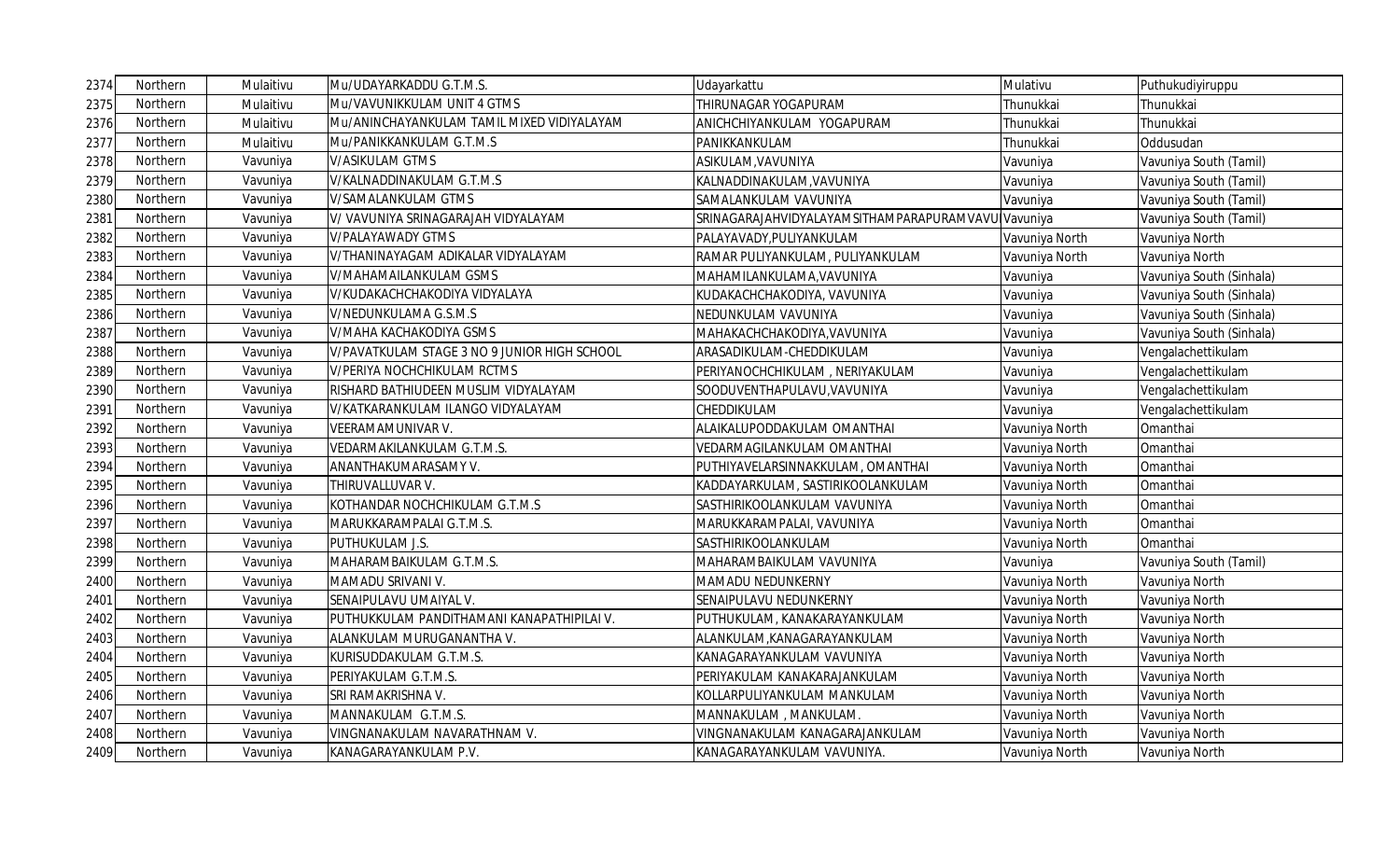| 2410 | Northern           | Vavuniya   | EYANKARAVOOR G.T.M S.                         | POOVARASANKULAM VAVUNIYA               | Vavuniya       | Vavuniya South (Tamil)   |
|------|--------------------|------------|-----------------------------------------------|----------------------------------------|----------------|--------------------------|
| 2411 | Northern           | Vavuniya   | SAIVAPRAGASHA P.V.                            | U.C.ROAD, VAVUNIYA                     | Vavuniya       | Vavuniya South (Tamil)   |
| 2412 | Northern           | Vavuniya   | MURUGANOOR SARATHA V.                         | MURUGANOOR VAVUNIYA                    | Vavuniya       | Vavuniya South (Tamil)   |
| 2413 | Northern           | Vavuniya   | KATHTHARSINNAKKULAM G.T.M.S.                  | KATHTHARSINNAKKULAM,VAVUNIYA           | Vavuniya       | Vavuniya South (Tamil)   |
| 2414 | Northern           | Vavuniya   | MARADAMMADUWA G.S.M.S.                        | NERIYAKULAM, VAVUNIYA                  | Vavuniya       | Vavuniya South (Sinhala) |
| 2415 | Northern           | Vavuniya   | KARUMPANICHAMKULAM G.T.M.S.                   | KARUMPANICHANKULAM VAVUNUYA            | Vavuniya       | Vavuniya South (Tamil)   |
| 2416 | Northern           | Vavuniya   | VILATHTHIKKULAM SITHAMPARAM V.                | VILATHTHIKULAM, OMANTHAI               | Vavuniya North | Omanthai                 |
| 2417 | Northern           | Vavuniya   | MANIKKAILUPPAIKKULAM G.T.M.S.                 | MANIKKAILUPPAIKKULAM, OMANTHAI         | Vavuniya North | Omanthai                 |
| 2418 | Northern           | Vavuniya   | MARUTHODAI G.T.M.S.                           | <b>OMANTHAI</b>                        | Vavuniya North | Omanthai                 |
| 2419 | Northern           | Vavuniya   | KARUNKALIKKULAM G.T.M.S.                      | <b>OMANTHAI</b>                        | Vavuniya North | Omanthai                 |
| 2420 | Northern           | Vavuniya   | NAMPANKULAM SRI MUTHUMARI AMMAN V.            | NAMPANKULAM, OMANTHAI                  | Vavuniya North | Omanthai                 |
| 2421 | Northern           | Vavuniya   | KALKUNNAMMADUWA G.S.M.S.                      | KALKUNNAMMADUWA, VAVUNIYA              | Vavuniya       | Vavuniya South (Sinhala) |
| 2422 | Northern           | Vavuniya   | ARUGAMPULELIYA G.S.M.S.                       | ARUGAMPULELIYA, VAVUNIYA               | Vavuniya       | Vavuniya South (Sinhala) |
| 2423 | Northern           | Vavuniya   | MOONDIMURIPPUWA G.S.M.S.                      | MOONDIMURIPPUWA, VAVUNIYA              | Vavuniya       | Vavuniya South (Sinhala) |
| 2424 | Northern           | Vavuniya   | KANKANKULAM SRISUBRAMANIYA V.                 | KANKANKULAM, CHEDDIKULAM               | Vavuniya       | Vengalachettikulam       |
| 2425 | Northern           | Vavuniya   | NITHIYANAGAR LOGESWARA V.                     | POOVARASANKULAM                        | Vavuniya       | Vengalachettikulam       |
| 2426 | Northern           | Vavuniya   | MANIYARKULAM VIDYANANDHA V.                   | POOVARASANKULAM VAVUNIYA               | Vavuniya       | Vengalachettikulam       |
| 2427 | Northern           | Vavuniya   | NEELIYAMODDAI SARASWATHY V.                   | NEELIYAMODDAI POOVARASANKULAM VAVUNIYA | Vavuniya       | Vengalachettikulam       |
| 2428 | Northern           | Vavuniya   | PRAMANATHANKULAM VIGNESWARA V.                | PRREYATHAMPANAI, VAVUNIYA              | Vavuniya       | Vengalachettikulam       |
| 2429 | Northern           | Vavuniya   | KANNADDY G.T.M.S.                             | KANNADDY, VAVUNIYA                     | Vavuniya       | Vengalachettikulam       |
| 2430 | Northern           | Vavuniya   | PAVATKULAM M.V.                               | UNIT-I PAVATKULAM                      | Vavuniya       | Vengalachettikulam       |
| 2431 | Northern           | Vavuniya   | SINNATHTHAMPANAI G.T.M.S.                     | NERIYAKULAM VAVUNIYA                   | Vavuniya       | Vengalachettikulam       |
| 2432 | Northern           | Vavuniya   | ANAIVILUNTHAN G.M.M.S.                        | NERIYAKULAM                            | Vavuniya       | Vengalachettikulam       |
| 2433 | Northern           | Vavuniya   | KIRISTOKULAM G.T.M.S.                         | CHEDDIKULAM                            | Vavuniya       | Vengalachettikulam       |
| 2434 | Northern           | Vavuniya   | MUHATHANKULAM G.T.M.S.                        | CHEDIKULAM                             | Vavuniya       | Vengalachettikulam       |
| 2435 | Northern           | Vavuniya   | PAVATKULAM KALAIMAHAL V.                      | UNIT NO 06, VARIKUDDIYOOR, VAVUNIYA    | Vavuniya       | Vengalachettikulam       |
| 2436 | Northern           | Vavuniya   | ANPUPURAM NAMAGAL V.                          | CHEDDIKULAM                            | Vavuniya       | Vengalachettikulam       |
| 2437 | Northern           | Vavuniya   | MUKANTHANKULAM VICKNESWARA V.                 | VENGALACHEDDIKULAM VAVUNIYA            | Vavuniya       | Vengalachettikulam       |
| 2438 | Northern           | Vavuniya   | PUSANIPPIDDI THAYUMANAVAR V.                  | CHEDDIKULAM,VAVUNIYA.                  | Vavuniya       | Vengalachettikulam       |
| 2439 | Northern           | Vavuniya   | KALLARU SRI SITHIVINAYAGAR V.                 | THADDANKULAM VARIKUDDIYOOR VAVUNIYA    | Vavuniya       | Vengalachettikulam       |
| 2440 | North Western      | Kurunegala | KU/WAYAMBA JAYASANKA C.                       | <b>MINHETTIYA</b>                      | Kurunegala     | Kurunegala               |
|      | 2441 North Western | Kurunegala | KU/ WILGAMDEMTUWA V.                          | <b>GONAGAMA</b>                        | Kurunegala     | Kurunegala               |
|      | 2442 North Western | Kurunegala | KU/SIYAMBALANGAMUWA P.S                       | <b>MASPOTHA</b>                        | Kurunegala     | Kurunegala               |
|      | 2443 North Western | Kurunegala | KU/HONDELLA K.V.                              | METIKUMBURA, POLGAHAWELA               | Kurunegala     | Polgahawela              |
|      | 2444 North Western | Kurunegala | KU/KUMARAPELIYA K.V. (Ku/Sri Deerananda K.V.) | KUMARAPELIYA ,TALAWATTEGEDARA          | Kurunegala     | Polgahawela              |
|      | 2445 North Western | Kurunegala | KU/POLPITIYA K.V.                             | METIKUMBURA, POLGAHAWELA               | Kurunegala     | Polgahawela              |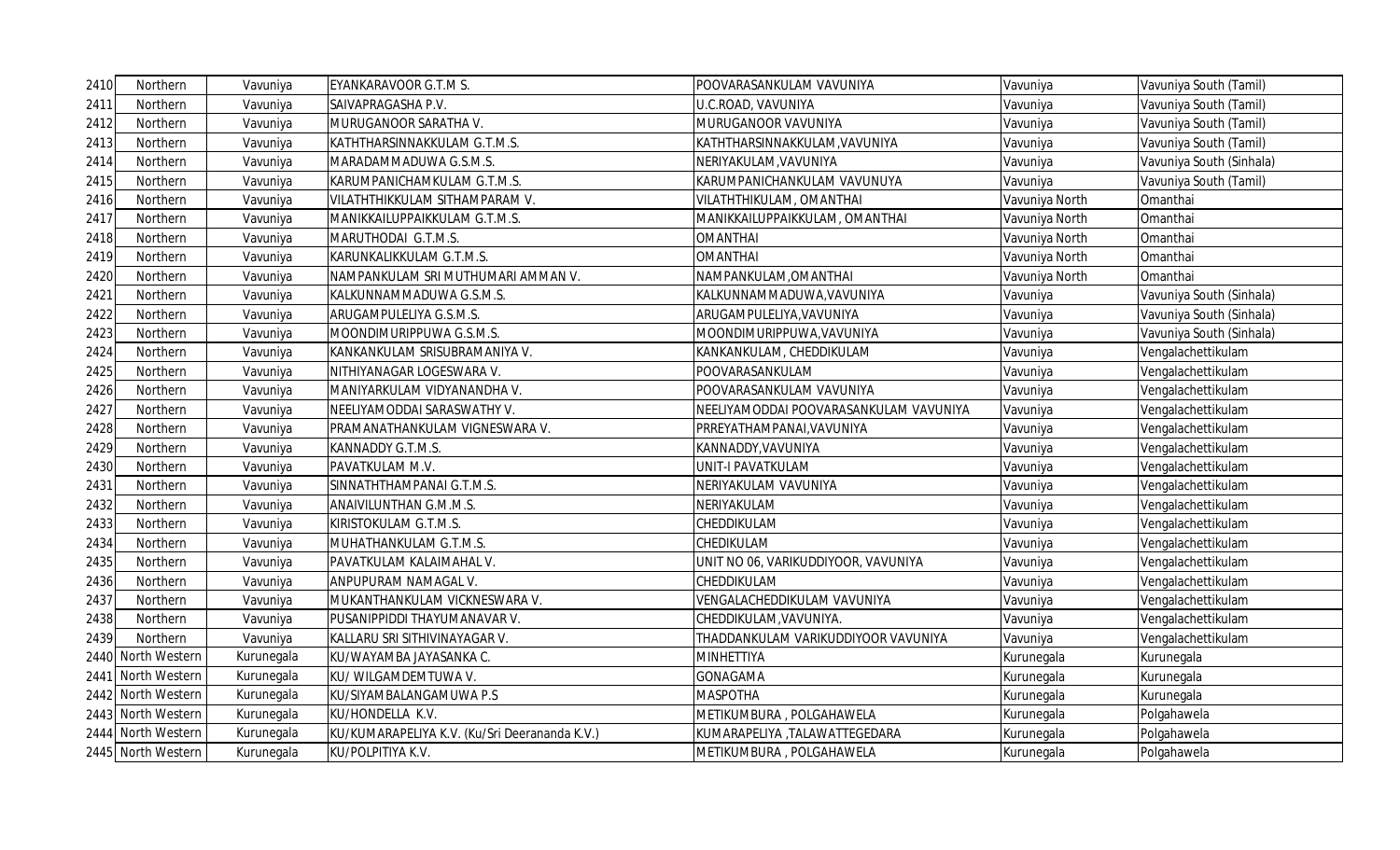| 2446 North Western | Kurunegala | KU/THALAMPITIYA M.V.                       | KOHILEGEDARA                          | Kurunegala | Mawathagama         |
|--------------------|------------|--------------------------------------------|---------------------------------------|------------|---------------------|
| 2447 North Western | Kurunegala | K/KOSGOLLA K.V.                            | KOSGOLLA, KURUNEGALA                  | Kurunegala | Mawathagama         |
| 2448 North Western | Kurunegala | KU/MALAGANE SARASWATHIE V.                 | KOHILAGEDARA                          | Kurunegala | Mawathagama         |
| 2449 North Western | Kurunegala | KU/MADAWA UDUMULLA P.S.                    | PILASSA                               | Kurunegala | Mawathagama         |
| 2450 North Western | Kurunegala | KU/ATHUGALPURA SINHALOKA COLLEGE           | WEWAGEGEDARA, HINDAGOLLA              | Kurunegala | Mawathagama         |
| 2451 North Western | Kurunegala | KU/KONGASWALA K.V.                         | <b>THORAYAYA</b>                      | Kurunegala | Mawathagama         |
| 2452 North Western | Kurunegala | KU/WEHERABENDA MUSLIM V.                   | DORATIYAWA, KURUNEGALA                | Kurunegala | Kurunegala          |
| 2453 North Western | Kurunegala | KU/ZAHIRA MODEL M.V.                       | DAMBULLA ROAD, KURUNEGALA             | Kurunegala | Kurunegala          |
| 2454 North Western | Kurunegala | KU/HADIRAWALANA MUSLIM V. (KU/AL ASHAR V.) | HADIRAWALANA, WELLAWA, KURUNEGALA     | Kurunegala | Kurunegala          |
| 2455 North Western | Kurunegala | KU/UDUGAMA M.V.                            | UDUGAMA, KALUGAMUWA                   | Kurunegala | Polgahawela         |
| 2456 North Western | Kurunegala | KU/GENERAL DENZIL KOBBEKADUWA P.S.         | KIRALABOKKA, KALUGAMUWA               | Kurunegala | Polgahawela         |
| 2457 North Western | Kurunegala | KU/GOONAWA K.V. (WAYAMBA DARMARAJA V.)     | WEERAMBUGEDARA                        | Kurunegala | Polgahawela         |
| 2458 North Western | Kurunegala | NW/IB/RIDEE/IKIRIWATHTHA K.V.              | IKIRIWATHTHA, KANADENIYAWALA          | Ibbagamuwa | Ridigama            |
| 2459 North Western | Kurunegala | NWP/IB/RI/NIYANGAMA V.                     | NIYANGAMA                             | Ibbagamuwa | Ridigama            |
| 2460 North Western | Kurunegala | PAHALA OGODAPOLA V.                        | PAHALA OGODAPOLA PIHIMBUWA            | Ibbagamuwa | Ridigama            |
| 2461 North Western | Kurunegala | NW/IB/GANE/OTHUWELA K.V.                   | OTHUWELA, NIKADALUPOTHA               | Ibbagamuwa | Ganewatta           |
| 2462 North Western | Kurunegala | NWP/IB/GANA/THAMBAGALLA V.                 | THAMAGALLA, NIKADALUPOTHA             | Ibbagamuwa | Ganewatta           |
| 2463 North Western | Kurunegala | HIRIPITIYA MODEL V.                        | HIRIPITIYA, NIKADALUPOTHA             | Ibbagamuwa | Ganewatta           |
| 2464 North Western | Kurunegala | NWP/IB/GANE/ALUTHGAMA K.V.                 | NIKADALUPOTHA                         | Ibbagamuwa | Ganewatta           |
| 2465 North Western | Kurunegala | NW/IB/UDATHAMMTTA V.                       | UDATHAMMTTA, KIRINDIGALLA, IBBAGAMUWA | Ibbagamuwa | Ibbagamuwa          |
| 2466 North Western | Kurunegala | NWP/IB/GODAGAMA MANGALA P.S.               | GODAGAMA, GOKARELLA                   | Ibbagamuwa | Ibbagamuwa          |
| 2467 North Western | Kurunegala | KU/RATHWITA V.                             | <b>GOKARELLA</b>                      | Ibbagamuwa | Ridigama            |
| 2468 North Western | Kurunegala | NW/I/NINDAPELLA V.                         | <b>GOKARELLA</b>                      | Ibbagamuwa | Ibbagamuwa          |
| 2469 North Western | Kurunegala | KANDEGEDARA V.                             | MAHARACHCHIMULLA                      | Giriulla   | Alawwa              |
| 2470 North Western | Kurunegala | ABBOWA V.                                  | ABBOWA, ALAWWA                        | Giriulla   | Alawwa              |
| 2471 North Western | Kurunegala | WA/GIRI/MADAWALA K.V.                      | MADAWALA, KEPPITIWALANA               | Giriulla   | Alawwa              |
| 2472 North Western | Kurunegala | GIRI/TELAHERA ARIYAWANSHA K.V.             | TELAHERA, KATUPOTHA                   | Giriulla   | Kuliyapitiya - East |
| 2473 North Western | Kurunegala | RANASGALLA K.V.                            | RANASGALLA, NAKKAWATHTHA              | Giriulla   | Nakkawaththa        |
| 2474 North Western | Kurunegala | GIRI/ANDIGEDARA P.S.                       | ANDIGEDARA, BOGAMULLA                 | Giriulla   | Kuliyapitiya - East |
| 2475 North Western | Kurunegala | NW/GIRI/KILIMPOLA P.V.                     | KILIMPOLA, PAHAMUNE                   | Giriulla   | Nakkawatha          |
| 2476 North Western | Kurunegala | MAHAGAMA P.S.                              | <b>HOROMBAWA</b>                      | Giriulla   | Kuliyapitiya - East |
| 2477 North Western | Kurunegala | GIRI/KITHALAHITIYAWA SRI SARANANDA K.V.    | KITHALAHITIYAWA, YAKWILA              | Giriulla   | Pannala             |
| 2478 North Western | Kurunegala | GIRI/WERAHARA K.V.                         | <b>YAKWILA</b>                        | Giriulla   | Pannala             |
| 2479 North Western | Kurunegala | HENGAWA SRI SUMANGALA V.                   | HENGAWA, YAKWILA                      | Giriulla   | Pannala             |
| 2480 North Western | Kurunegala | GIRI/ YATATHTHAWALA P.S.                   | YATATHTHAWALA, YAKWILA                | Giriulla   | Pannala             |
| 2481 North Western | Kurunegala | NW/GIRI/KIVULGALLA K.V.                    | NARAMMALA                             | Giriulla   | Alawwa              |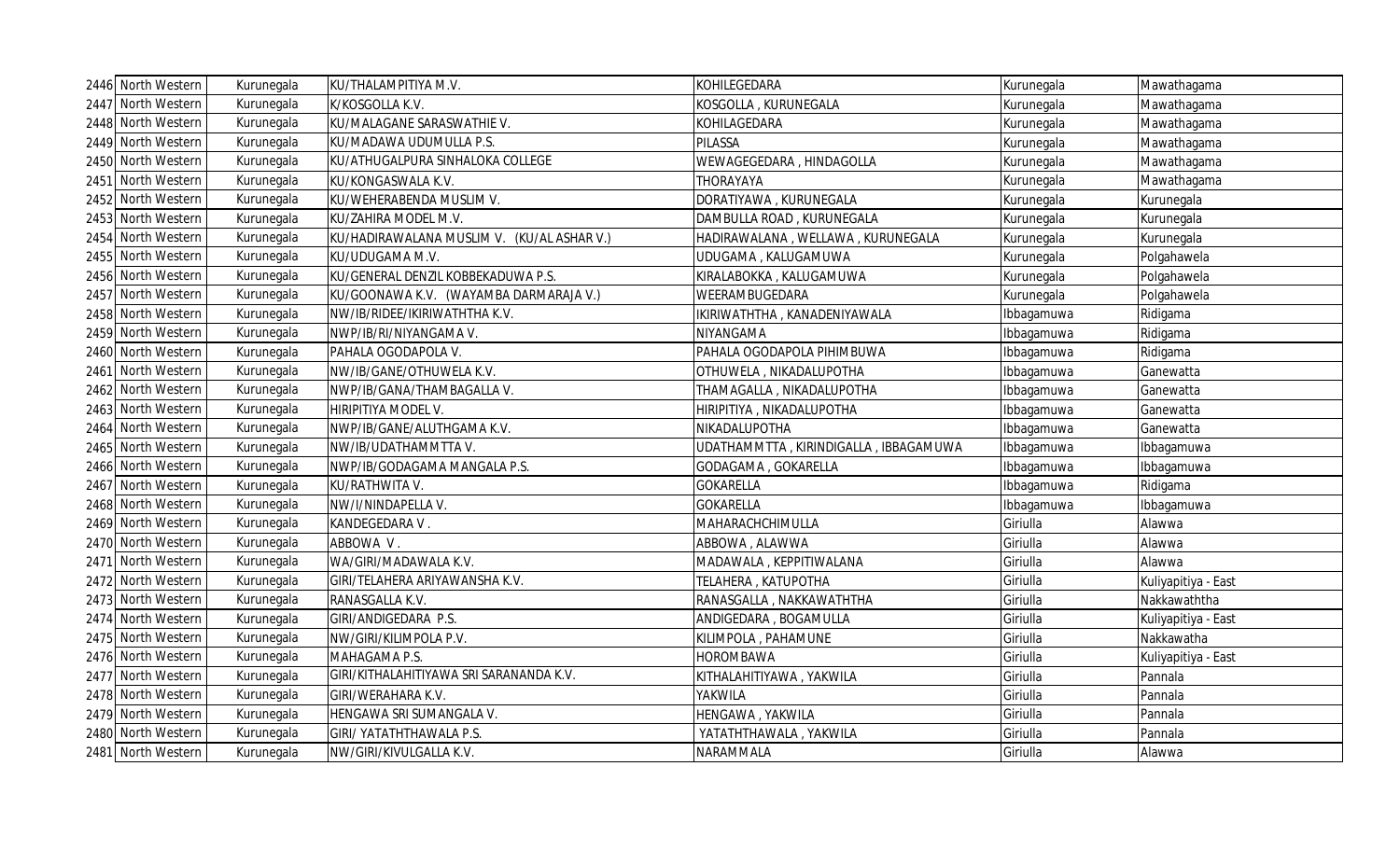| 2482 North Western | Kurunegala | <b>GIRI/KOTTAPITIYA MODEL S.</b>             | KOTTAPITIYA, NARAMMALA         | Giriulla     | Alawwa              |
|--------------------|------------|----------------------------------------------|--------------------------------|--------------|---------------------|
| 2483 North Western | Kurunegala | WA/GIRI/MEEWEWA V.                           | MEEWEWA, NARAMMALA             | Giriulla     | Alawwa              |
| 2484 North Western | Kurunegala | GIRI/YAKKAWITA K.V.                          | YAKKAWITA, NARAMMALA           | Giriulla     | Alawwa              |
| 2485 North Western | Kurunegala | GIRI/RANGALLEPOLA K.V.                       | NARAMMALA                      | Giriulla     | Alawwa              |
| 2486 North Western | Kurunegala | RANAWATTE V.                                 | NARAMMALA                      | Giriulla     | Alawwa              |
| 2487 North Western | Kurunegala | GIRI/ WERAGALA P.V.                          | WERAGALA, NARAMMALA            | Giriulla     | Alawwa              |
| 2488 North Western | Kurunegala | KULI/SRI SUMANGALA P.V. (KUMBALWALA V.)      | KUMBALWALA, ILUKHENA           | Kuliyapitiya | Kuliyapitiya - West |
| 2489 North Western | Kurunegala | KULI/DELANA SILVATHENNA V.                   | KULIYAPITIYA                   | Kuliyapitiya | Kuliyapitiya - West |
| 2490 North Western | Kurunegala | PAHALA DIYADORA V.                           | PAHALA DIYADORA                | Kuliyapitiya | Kuliyapitiya - West |
| 2491 North Western | Kurunegala | KULI/HAGGAMUWA SRI REWATHA RATHANAPALA K. V. | HAGGAMUWA, KULIYAPITIYA        | Kuliyapitiya | Kuliyapitiya - West |
| 2492 North Western | Kurunegala | <b>BOHANDIYA V.</b>                          | BOHANDIYA-ILLUKHENA            | Kuliyapitiya | Kuliyapitiya - West |
| 2493 North Western | Kurunegala | TEKEWA P.V.                                  | TEKEWA, HETTIPOLA              | Kuliyapitiya | Panduwasnuwara      |
| 2494 North Western | Kurunegala | KULI/HETTIPOLA MODEL P.S.                    | <b>HETTIPOLA</b>               | Kuliyapitiya | Panduwasnuwara      |
| 2495 North Western | Kurunegala | KULI/WAYABA/JANADIPATHI V. (MUNHIRIGAMA V.)  | MUNHIRIGAMA, HETTIPOLA         | Kuliyapitiya | Panduwasnuwara      |
| 2496 North Western | Kurunegala | KULI/RAMBAWEWA K.V.                          | SUNANDAPURA                    | Kuliyapitiya | Panduwasnuwara      |
| 2497 North Western | Kurunegala | KULI/DORATIYAGETHARA P.V.                    | MAGULAGAMA                     | Kuliyapitiya | Dahanatgedera       |
| 2498 North Western | Kurunegala | KULI/RATHMULUKANDA SRI SUNANDA P.V.          | MAGULAGAMA                     | Kuliyapitiya | Dahanatgedera       |
| 2499 North Western | Kurunegala | KULIYAPITIYA - DUNAKAYAWATHTHA P.V.          | MOONAMALDENIYA                 | Kuliyapitiya | Dahanatgedera       |
| 2500 North Western | Kurunegala | KULI/KAPPANGAMUWA P.V.                       | ILUKHENA                       | Kuliyapitiya | Udubaddawa          |
| 2501 North Western | Kurunegala | KULI / KADIGAMUWA P.V.                       | <b>IHALA KADIGAMUWA</b>        | Kuliyapitiya | Bingiriya           |
| 2502 North Western | Kurunegala | KU/SHARIPUTHRA P.V.                          | DUMMALASOORIYA                 | Kuliyapitiya | Udubaddawa          |
| 2503 North Western | Kurunegala | GAHALAGASWELA V.                             | DUMMALASURIYA                  | Kuliyapitiya | Udubaddawa          |
| 2504 North Western | Kurunegala | KULI/WEERAKODIYANA M.V.                      | WEERAKODIYANA, DUMMALA SOORIYA | Kuliyapitiya | Udubaddawa          |
| 2505 North Western | Kurunegala | NK/WAYAMBA PRESIDENT C.                      | HEWANPELLASE, NIKAWERATIYA     | Nikaweratiya | Nikaweratiya        |
| 2506 North Western | Kurunegala | NIKA/D.S.SENANAYAKA M.V.                     | MILLAGODA, NIKAWERATIYA        | Nikaweratiya | Nikaweratiya        |
| 2507 North Western | Kurunegala | NIKA/RAMBAPOKUNA K.V.                        | RAMBAPOKUNA, NIKAWERATIYA      | Nikaweratiya | Nikaweratiya        |
| 2508 North Western | Kurunegala | NK/UDAHENEGAMA V.                            | UDAHENEGAMA, KOTAWEHERA        | Nikaweratiya | Nikaweratiya        |
| 2509 North Western | Kurunegala | NIKA/WARI/KONGOLLA K.V.                      | KONGOLLA, KATUPOTHA            | Nikaweratiya | Wariyapola          |
| 2510 North Western | Kurunegala | KATUPOTHA P.V.                               | <b>KATUPOTHA</b>               | Nikaweratiya | Wariyapola          |
| 2511 North Western | Kurunegala | NK/WARI/DAMBALIYADDA P.S.                    | BAMUNUAKOTUWA                  | Nikaweratiya | Wariyapola          |
| 2512 North Western | Kurunegala | NARAMANA WALAGAMBA V.                        | NARAMANA, PADENIYA             | Nikaweratiya | Wariyapola          |
| 2513 North Western | Kurunegala | WEPATHANGA V.                                | PADENIYA                       | Nikaweratiya | Wariyapola          |
| 2514 North Western | Kurunegala | NIKA/WARI/BOGODA P.S.                        | BOGODA, PADENIYA               | Nikaweratiya | Wariyapola          |
| 2515 North Western | Kurunegala | NIKA/WARI/HERATHGAMA P.S                     | HERATHGAMA, AWLEGAMA           | Nikaweratiya | Wariyapola          |
| 2516 North Western | Kurunegala | NK/UNALE K.V.                                | <b>KOTAWEHERA</b>              | Nikaweratiya | Kotavehera          |
| 2517 North Western | Kurunegala | NK/KARIHATTIKULAMA DEHENNEGAMA P.V.          | MONNEKULAMA                    | Nikaweratiya | Kotavehera          |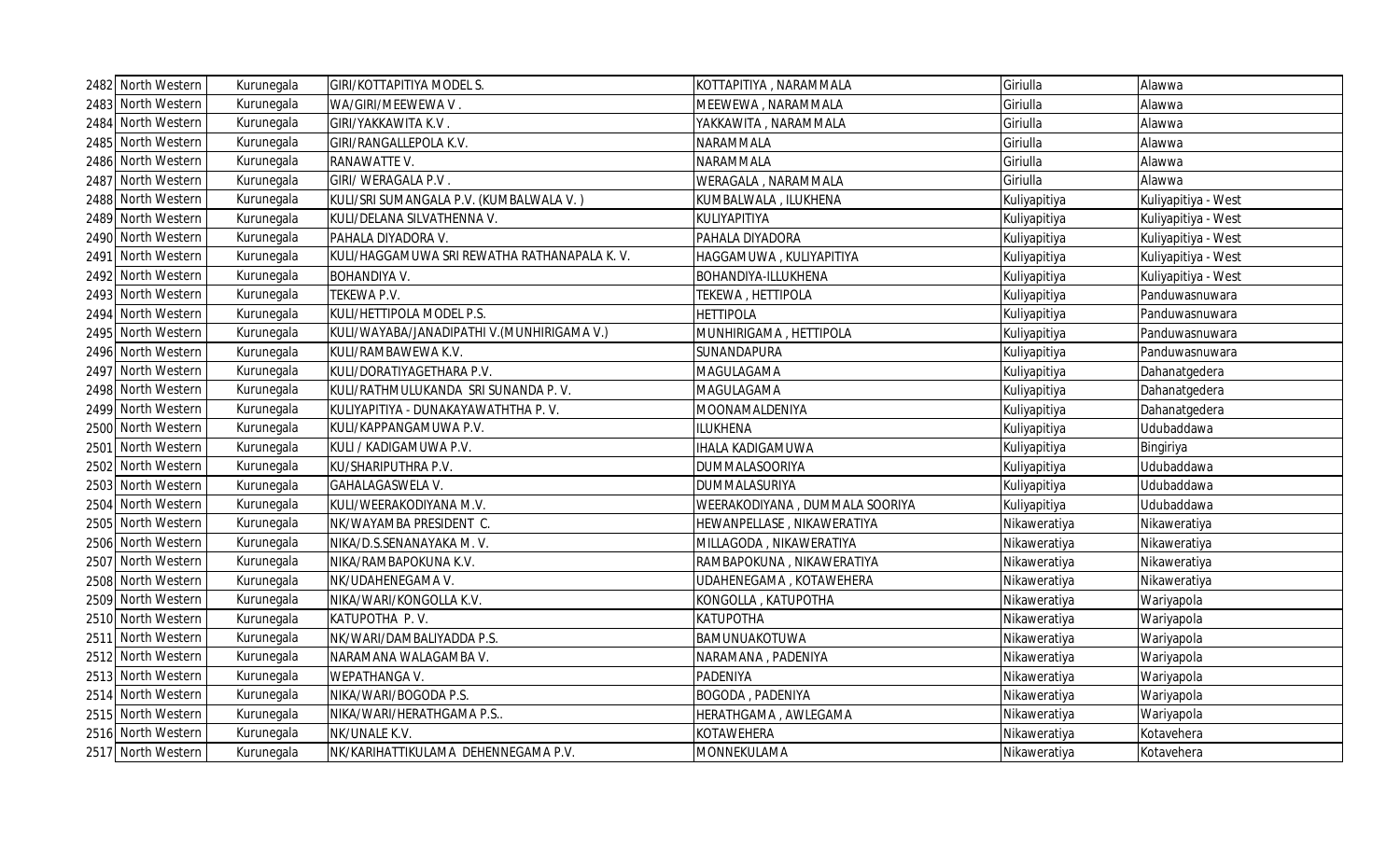|      | 2518 North Western | Kurunegala | NK/KUDAMITHAWA P.V.                     | KUDAMITHAWA, MONNEKULAMA                  | Nikaweratiya | Kotavehera   |
|------|--------------------|------------|-----------------------------------------|-------------------------------------------|--------------|--------------|
|      | 2519 North Western | Kurunegala | NIKA/KURUVIKULAMA V.                    | KADIGAWA , NIKAWERATIYA                   | Nikaweratiya | Kotavehera   |
|      | 2520 North Western | Kurunegala | NK/THEIYADALUWA K.V.                    | KADIGAWA , NIKAWERATIYA                   | Nikaweratiya | Kotavehera   |
|      | 2521 North Western | Kurunegala | MAGURANKADAWALA V.                      | MAGURANKADAWALA, PALLAMA                  | Nikaweratiya | Kotavehera   |
|      | 2522 North Western | Kurunegala | NK/KOLLANDALUWA MU.V.                   | KOLLANDALUWA , KADIGAWA , NIKAWERATIYA.   | Nikaweratiya | Kotavehera   |
|      | 2523 North Western | Kurunegala | NK/SUDEERAGAMA P.S.                     | KOTAWEHERA                                | Nikaweratiya | Nikaweratiya |
|      | 2524 North Western | Kurunegala | PANNAWA SINHALA V.                      | PANNAWA, KOBEIGANE                        | Nikaweratiya | Kobeigane    |
|      | 2525 North Western | Kurunegala | PAHALA BALADORA K.V.                    | PAHALA BALADORA, KOBEIGANE                | Nikaweratiya | Kobeigane    |
|      | 2526 North Western | Kurunegala | NK/MELLAGASWEWA P.S.                    | MELLAGASWEWA, BANDARAKOSWATHTHA           | Nikaweratiya | Kobeigane    |
|      | 2527 North Western | Kurunegala | SAMAGIGAMA P.S.                         | MIRIHANEGAMA                              | Nikaweratiya | Kobeigane    |
|      | 2528 North Western | Kurunegala | NIKA/NABADAWEWA P.V.                    | NABADAWEWA, WELAWA JUNTION                | Nikaweratiya | Wariyapola   |
|      | 2529 North Western | Kurunegala | NIKA/ WARI/ RAMBUKANA K.V.              | <b>WELAWA JUNTION</b>                     | Nikaweratiya | Wariyapola   |
|      | 2530 North Western | Kurunegala | NK/ETHAWA P.S.                          | AWLEGAMA                                  | Nikaweratiya | Wariyapola   |
|      | 2531 North Western | Kurunegala | NK/WARI/KATAGAMUWA MALIYADEWA K.V.      | KATAGAMUWA, AWLEGAMA                      | Nikaweratiya | Wariyapola   |
|      | 2532 North Western | Kurunegala | EHETUWEWA MODEL P.S.                    | EHETUWEWA, GALGAMUWA                      | Maho         | Galgamuwa    |
|      | 2533 North Western | Kurunegala | KADURUWEWA P.V.                         | EHETUWEWA                                 | Maho         | Galgamuwa    |
| 2534 | North Western      | Kurunegala | NW/MA/GAL/GALAPITA DIGANA P.S.          | GALLEWA, GALGAMUWA                        | Maho         | Galgamuwa    |
|      | 2535 North Western | Kurunegala | WA/MA/GAL/ VANE KOLANIYA PERAKUMBA P.V. | ATHARAGALLA, GALGAMUWA                    | Maho         | Galgamuwa    |
|      | 2536 North Western | Kurunegala | NWP/MAHO/POPI/GANEKANDA V.              | MORAGOLLAGAMA                             | Maho         | Polpitigama  |
|      | 2537 North Western | Kurunegala | <b>HERATHGAMA P.S.</b>                  | HERATHGAMA, MORAGOLLAGAMA                 | Maho         | Polpitigama  |
|      | 2538 North Western | Kurunegala | MAHO/POPI/RAMBAWEWA BUWANEKABA V.       | MORAGOLLAGAMA                             | Maho         | Polpitigama  |
|      | 2539 North Western | Kurunegala | BAKMEEGAHAWATHTHA V.                    | BAKMEEGAHAWATHTHA, MAHO                   | Maho         | Maho         |
|      | 2540 North Western | Kurunegala | NWP/MA/MA/KANDUBADAGAMA K.V.            | KADUBADAGAMA, MAHO                        | Maho         | Maho         |
|      | 2541 North Western | Kurunegala | NWP/MA/MA/MORAGOLLA K.V.                | <b>MAHO</b>                               | Maho         | Maho         |
|      | 2542 North Western | Kurunegala | <b>EMBULGIRIYA P.S.</b>                 | AMBANPOLA                                 | Maho         | Maho         |
|      | 2543 North Western | Kurunegala | SIR HENRY OLCOT MODEL P.S.              | PALAPATHWALA, AMBANPOLA                   | Maho         | Maho         |
|      | 2544 North Western | Kurunegala | NWP/MA/KALUWILA POTHANA P.V.            | AMBANPOLA                                 | Maho         | Maho         |
|      | 2545 North Western | Kurunegala | NW/MA/GIRI RAJANGANAYA YAYA 6 V.        | WARAWEWA                                  | Maho         | Giribawa     |
|      | 2546 North Western | Kurunegala | RAJANGANAYA YAYA 4/2 MAHA V.            | SOLEWEWA                                  | Maho         | Giribawa     |
|      | 2547 North Western | Kurunegala | NW/MAHO/GIRI GURULUPITIGAMA P.S.        | GURULUPITIGAMA, WARAWEWA                  | Maho         | Giribawa     |
|      | 2548 North Western | Kurunegala | NW/M/GAL/JAYABIMA SIRI SUDASSI K.V.     | MEDAGAMA, MAHAGALKADAWALA, GALGAMUWA      | Maho         | Galgamuwa    |
|      | 2549 North Western | Kurunegala | WA/MA/GAL/KALLANCHIYA K.V.              | KALLANCHCHIYA, WANNI IHALAGAMA, GALGAMUWA | Maho         | Galgamuwa    |
|      | 2550 North Western | Kurunegala | MAHAGALKADAWALA MAHASEN K.V.            | MAHAGALKADAWALA, GALGAMUWA                | Maho         | Galgamuwa    |
|      | 2551 North Western | Kurunegala | SAMODAYA P.V.                           | MALLAWAPITIYA, KURUNEGALA                 | Kurunegala   | Mawathagama  |
|      | 2552 North Western | Kurunegala | ATHUGALPURA DARMAPALA VIDYALAYA         | INDULGODA INDULGODAKANDA                  | Kurunegala   | Mawathagama  |
|      | 2553 North Western | Kurunegala | ALAKOLADENIYA BAUDDA V.                 | DAMBLLA ROAD KURUNAGALA                   | Kurunegala   | Mawathagama  |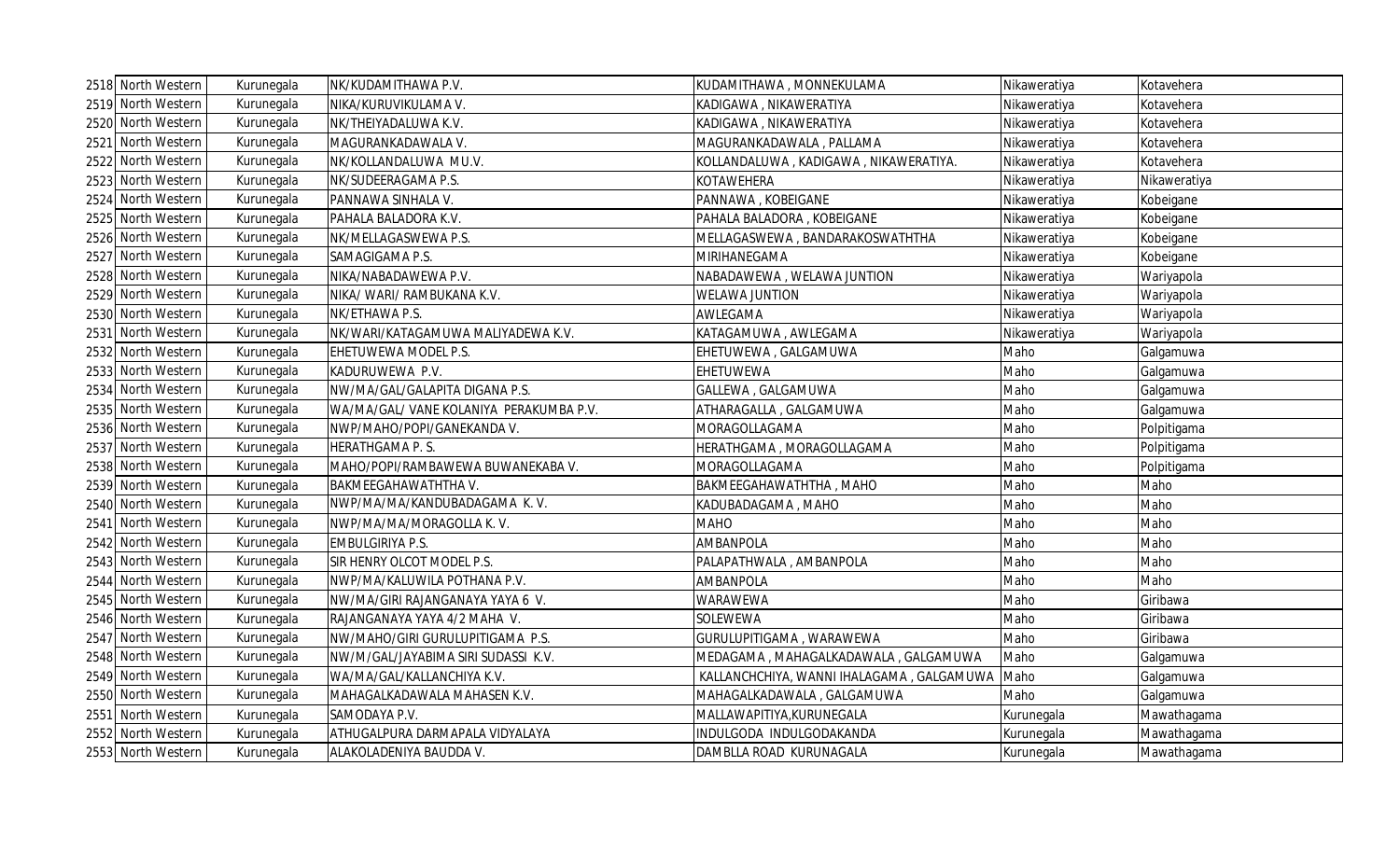|      | 2554 North Western | Kurunegala | DORATHIYAWA P.V.                    | DORATIYAWA, KURUNEGALA                | Kurunegala | Mawathagama |
|------|--------------------|------------|-------------------------------------|---------------------------------------|------------|-------------|
|      | 2555 North Western | Kurunegala | KATUPITIYA K.V.                     | KUTUPITIYA, IDULGODA                  | Kurunegala | Mawathagama |
|      | 2556 North Western | Kurunegala | ALAKOLADANIYA K.V.                  | NEGAMBU ROAD, KURUNEGALA              | Kurunegala | Kurunegala  |
|      | 2557 North Western | Kurunegala | ASWADDUMA K.V.                      | ASWADDUMA, KUERUNEGALA                | Kurunegala | Kurunegala  |
|      | 2558 North Western | Kurunegala | EDANDAWALA SRI MEDHNANKARA V.       | EDANDAWALA KURUNEGALA                 | Kurunegala | Kurunegala  |
|      | 2559 North Western | Kurunegala | MAWATHGAMA ROMNU CATHOLIC V.        | <b>MAWATHGAMA</b>                     | Kurunegala | Mawathagama |
|      | 2560 North Western | Kurunegala | YATIWALA SRI GUNANANDA V.           | YATIWELA , MEETHNAWALA, MAWATHTHAGAMA | Kurunegala | Mawathagama |
|      | 2561 North Western | Kurunegala | ERIMINNA K.V.                       | ERIMINNA KAHAPATHWELA                 | Kurunegala | Mawathagama |
| 2562 | North Western      | Kurunegala | AKADE P.S.                          | <b>WEUDA</b>                          | Kurunegala | Mawathagama |
|      | 2563 North Western | Kurunegala | ROYAL COLLEGE                       | <b>WEUDA</b>                          | Kurunegala | Mawathagama |
|      | 2564 North Western | Kurunegala | KAHAPATHWALA V.                     | <b>KAHAPRTHWALA</b>                   | Kurunegala | Mawathagama |
|      | 2565 North Western | Kurunegala | KUBALOLUWA K.V.                     | PANALIYA POGAHAWELA                   | Kurunegala | Polgahawela |
|      | 2566 North Western | Kurunegala | GALABADAGAMA K.V.                   | GALABADAGAMA , POLGAHWELA             | Kurunegala | Polgahawela |
|      | 2567 North Western | Kurunegala | RATHNAVALOKA V. (SERAPIS K.V.)      | KEGALLE ROAD, POLGAHAWEL              | Kurunegala | Polgahawela |
|      | 2568 North Western | Kurunegala | GAMMANA P.S.                        | GAMMANA, POTHUHARA                    | Kurunegala | Polgahawela |
|      | 2569 North Western | Kurunegala | SRI SONUTHTHARA P.V. (AHUGODA K.V.) | AHUGODA, POTHUHARA                    | Kurunegala | Polgahawela |
|      | 2570 North Western | Kurunegala | POTHUHERA MODEL K.V                 | <b>POTHUHERA</b>                      | Kurunegala | Polgahawela |
|      | 2571 North Western | Kurunegala | MAHAPITIYA M.V.                     | MAHAPITYA, POLGAHWELA                 | Kurunegala | Polgahawela |
|      | 2572 North Western | Kurunegala | UDAPOLA SRI SUMANGALA V.            | UDAPOLA, POLGAHAWELA                  | Kurunegala | Polgahawela |
|      | 2573 North Western | Kurunegala | HANDUGALA M.V.                      | HANDUGALA, POTIHERA                   | Kurunegala | Polgahawela |
|      | 2574 North Western | Kurunegala | ARABEPOLA P.V.                      | <b>ARABEPOLA</b>                      | Kurunegala | Polgahawela |
|      | 2575 North Western | Kurunegala | MUDUNNA M.V.                        | MUDUNNA, UHUMEEYA                     | Kurunegala | Polgahawela |
|      | 2576 North Western | Kurunegala | HAMBARA SADAGALA K.V.               | <b>UHUMEEYA</b>                       | Kurunegala | Polgahawela |
|      | 2577 North Western | Kurunegala | SRI SUMANASARA V.                   | KADURUGAHAMADITHTHA, UHUMEEYA         | Kurunegala | Polgahawela |
|      | 2578 North Western | Kurunegala | GODAGAMA MANGALA P.V.               | GOKARELLA.                            | Ibbagamuwa | Ibbagamuwa  |
|      | 2579 North Western | Kurunegala | PALLEKENDAWALA K.V.                 | MELSIRIPURA.                          | Ibbagamuwa | Ibbagamuwa  |
|      | 2580 North Western | Kurunegala | LENAWA K.V.                         | HIRIYALA, LENAWA.                     | Ibbagamuwa | Ibbagamuwa  |
|      | 2581 North Western | Kurunegala | USSAWA K.V.                         | MELSIRIPURA.                          | Ibbagamuwa | Ibbagamuwa  |
| 2582 | North Western      | Kurunegala | NEERAMMULA K.V.                     | MELSIRIPURA.                          | Ibbagamuwa | Ibbagamuwa  |
| 2583 | North Western      | Kurunegala | IPALAWA ANANDA K.V.                 | <b>IPALAWA</b>                        | Ibbagamuwa | bbagamuwa   |
| 2584 | North Western      | Kurunegala | KIRIDIGALLA K.V.                    | IBBAGAMUWA.                           | Ibbagamuwa | Ibbagamuwa  |
| 2585 | North Western      | Kurunegala | NEMBILIKUMBURA K.V.                 | IBBAGAMUWA.                           | Ibbagamuwa | Ibbagamuwa  |
|      | 2586 North Western | Kurunegala | KIRIBAMUNA K.V.                     | IBBAGAMUWA.                           | Ibbagamuwa | Ibbagamuwa  |
|      | 2587 North Western | Kurunegala | THALAHINNA SIDDARTHA K.V.           | IBBAGAMUWA.                           | Ibbagamuwa | Ibbagamuwa  |
|      | 2588 North Western | Kurunegala | RATHWITA K.V.                       | IHALA RATHWITA, GOKARELLA             | Giriulla   | Ridigama    |
|      | 2589 North Western | Kurunegala | PAHALA OGODAPOLA K.V.               | PIHIMBUWA                             | Giriulla   | Ridigama    |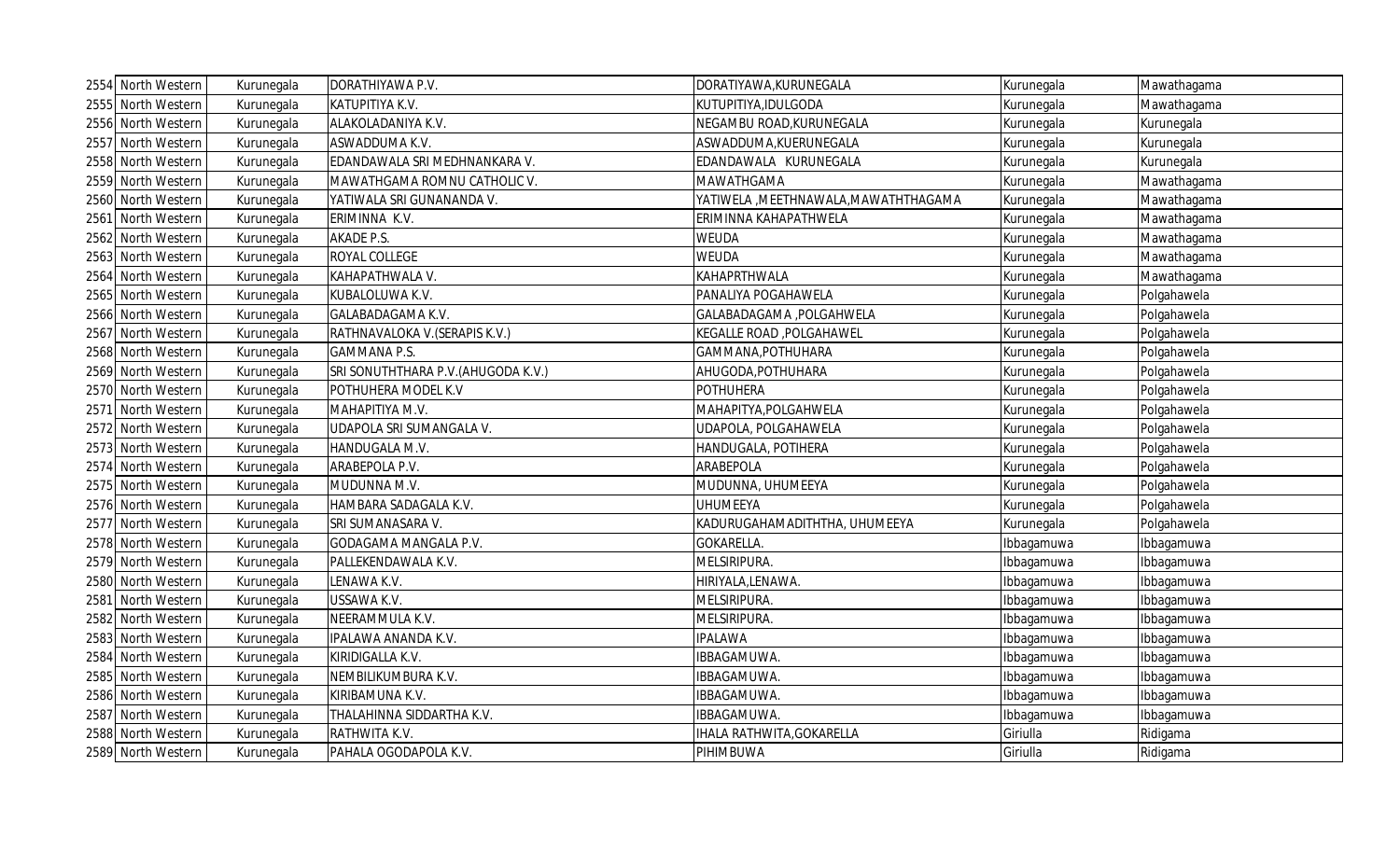|      | 2590 North Western | Kurunegala | NELAULLA P.V.                          | PIHIMBUWA                  | Giriulla   | Ridigama            |
|------|--------------------|------------|----------------------------------------|----------------------------|------------|---------------------|
|      | 2591 North Western | Kurunegala | EGODAMULLA K.V.                        | <b>IRIYAGOLLA</b>          | Giriulla   | Ridigama            |
| 2592 | North Western      | Kurunegala | LIHINIWEHERA K.V.                      | DODAMGASLANDA              | Giriulla   | Ridigama            |
|      | 2593 North Western | Kurunegala | REDDAGODA K.V.                         | RIDEEGAMA                  | Giriulla   | Ridigama            |
|      | 2594 North Western | Kurunegala | ALAKOLAMADA NALANDA K.V.               | ALAKOLAMADA, DODAMGASLANDA | Giriulla   | Ridigama            |
|      | 2595 North Western | Kurunegala | WEERA WALAGAMBA P.S.                   | MADURAGODA                 | Giriulla   | Ridigama            |
|      | 2596 North Western | Kurunegala | KANDUPALATHA V.                        | KANDUPALATHA, MADURAGODA   | Giriulla   | Ridigama            |
|      | 2597 North Western | Kurunegala | KATIYAWA K.V.                          | UDAHENA, DODAMGASLANDA     | Giriulla   | Ridigama            |
|      | 2598 North Western | Kurunegala | AMBAKOTE K.V.                          | AMBAKOTE                   | Giriulla   | Ridigama            |
|      | 2599 North Western | Kurunegala | MORATHIHA K.V.                         | <b>MORATHIHA</b>           | Giriulla   | Ridigama            |
|      | 2600 North Western | Kurunegala | KAVISIGAMUWA P.V.                      | <b>MORATHIHA</b>           | Giriulla   | Ridigama            |
|      | 2601 North Western | Kurunegala | ALAWALA K.V.                           | AMBAKOTE                   | Giriulla   | Ridigama            |
|      | 2602 North Western | Kurunegala | WADUWAWA K.V.                          | KUMBUKGETE.                | Ibbagamuwa | Ganewatta           |
|      | 2603 North Western | Kurunegala | NIKAGOLLA K.V.                         | KUMBUKWEWA                 | Ibbagamuwa | Ganewatta           |
|      | 2604 North Western | Kurunegala | HETTIGAMA P.V.                         | KUMBUKGETE.                | Ibbagamuwa | Ganewatta           |
|      | 2605 North Western | Kurunegala | ALUTHGAMA K.V.                         | NIKADALUPOTHA.             | Ibbagamuwa | Ganewatta           |
|      | 2606 North Western | Kurunegala | HIRIPITIYA MODEL K.V.                  | NIKADALUPOTHA.             | Ibbagamuwa | Ganewatta           |
|      | 2607 North Western | Kurunegala | THAMBAGALLA.K.V                        | THAMBAGALLA.               | Ibbagamuwa | Ganewatta           |
|      | 2608 North Western | Kurunegala | OTHUWELA K.V.                          | NIKADALUPOTHA              | Ibbagamuwa | Ganewatta           |
|      | 2609 North Western | Kurunegala | OTARA KIRUWANPOLA K.V.                 | NAWATALWATTA               | Giriulla   | Alawwa              |
|      | 2610 North Western | Kurunegala | PAHALA BOJJOMUWA P.V.                  | <b>BUJJOMUWA</b>           | Giriulla   | Alawwa              |
|      | 2611 North Western | Kurunegala | WEWALA P.V.                            | NAWATHALWATHTHA            | Giriulla   | Alawwa              |
|      | 2612 North Western | Kurunegala | PORAMADALA P.V.                        | YATIGALOLUWA               | Giriulla   | Alawwa              |
|      | 2613 North Western | Kurunegala | UDAKEKULAWALA K.V.                     | <b>BUJJOMUWA</b>           | Giriulla   | Alawwa              |
|      | 2614 North Western | Kurunegala | ALAHITIYAWA P.V.                       | ALAHITIYAWA                | Giriulla   | Kuliyapitiya - East |
|      | 2615 North Western | Kurunegala | ETAMPOLA K.V.                          | <b>HOROMBAWA</b>           | Giriulla   | Kuliyapitiya - East |
|      | 2616 North Western | Kurunegala | MANAVA K.V.                            | KIRIMATIYAWA               | Giriulla   | Kuliyapitiya - East |
|      | 2617 North Western | Kurunegala | MEDELPOLA M.V.                         | KIRIMETIYAWA               | Giriulla   | Kuliyapitiya - East |
|      | 2618 North Western | Kurunegala | KARAGAHAGEDARA P.V.                    | KARAGAHAGEDARA             | Giriulla   | Kuliyapitiya - East |
|      | 2619 North Western | Kurunegala | PAHALA POHTHUWEWA K.V.                 | KATUPOTHA                  | Giriulla   | Kuliyapitiya - East |
| 2620 | North Western      | Kurunegala | AL-IRSHAD MUS.K.V.                     | KEKUNAGOLLA                | Giriulla   | Kuliyapitiya - East |
|      | 2621 North Western | Kurunegala | METIWALAGEDARA AL-BADOOR. MUS.K.V.     | <b>HOROMBAWA</b>           | Giriulla   | Kuliyapitiya - East |
|      | 2622 North Western | Kurunegala | SULEIMANIYA MUS.K.V                    | PAHAMUNE                   | Giriulla   | Kuliyapitiya - East |
|      | 2623 North Western | Kurunegala | MINHAJ MUS.K.V                         | HOROMBAWA                  | Giriulla   | Kuliyapitiya - East |
|      | 2624 North Western | Kurunegala | <b>BOGAHAPITIYA P.V</b>                | KARAGAHAGEDARA             | Giriulla   | Kuliyapitiya - East |
|      | 2625 North Western | Kurunegala | MEDDEKETIYA K.V. (MADDEKETIYA MUS.M.V) | ALAHITIYAWA                | Giriulla   | Kuliyapitiya - East |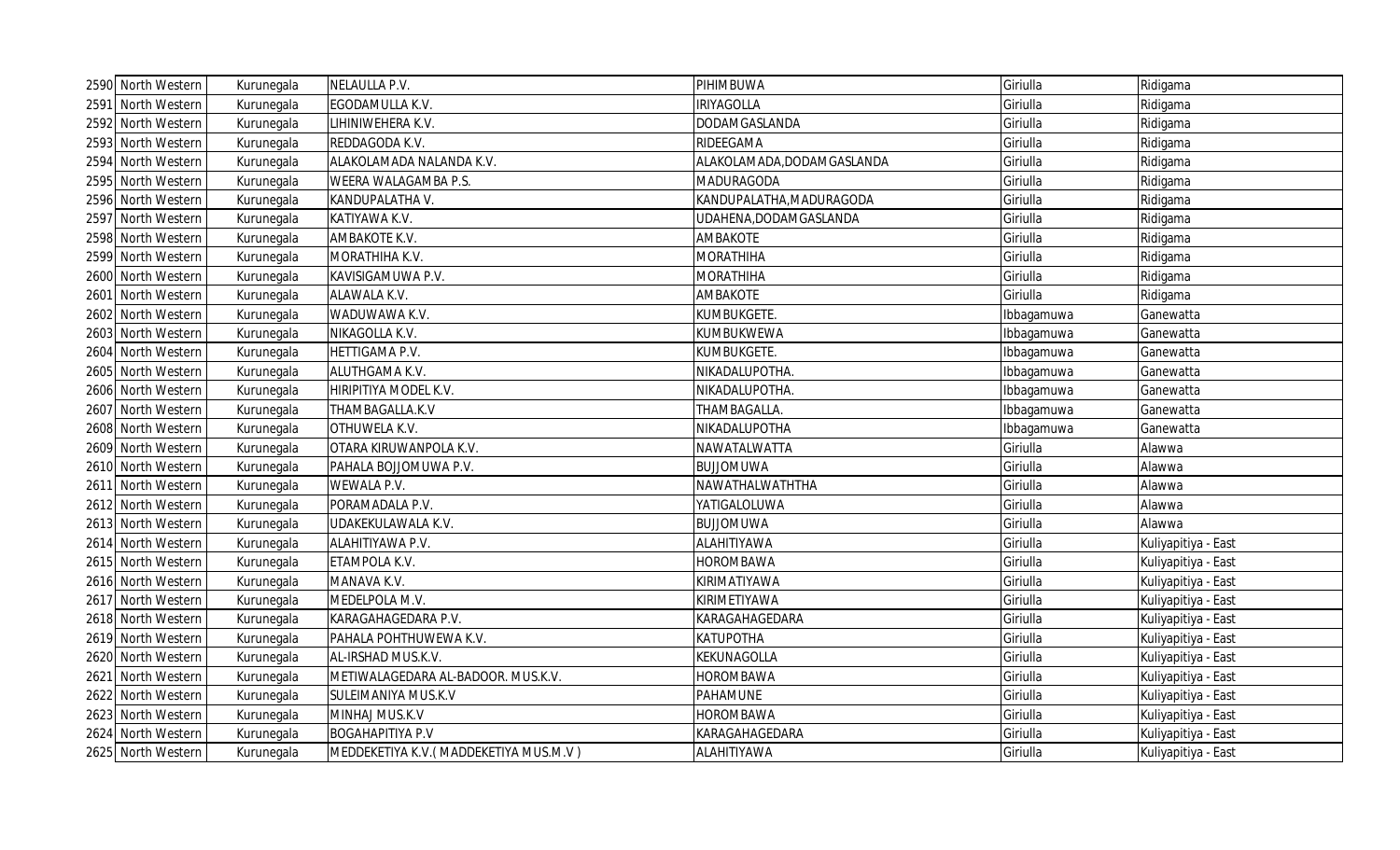| 2626 North Western | Kurunegala | ARAKKIYALA M.V. (ARAKYALA MUS.M.V.)                  | KEKUNAGOLLA              | Giriulla     | Kuliyapitiya - East |
|--------------------|------------|------------------------------------------------------|--------------------------|--------------|---------------------|
| 2627 North Western | Kurunegala | NUGAGAHAGEDARA NURANIYA MUS. K.V.                    | PAHAMUNE                 | Giriulla     | Alawwa              |
| 2628 North Western | Kurunegala | GANEGODA P.V.                                        | NARAMMALA                | Giriulla     | Alawwa              |
| 2629 North Western | Kurunegala | SIRIGALA K.V. (GIRIGALA P.V.)                        | <b>DAMBADENIYA</b>       | Giriulla     | Alawwa              |
| 2630 North Western | Kurunegala | ATHURUWALA GALPEELLA P.V.                            | <b>DAMBADENIYA</b>       | Giriulla     | Alawwa              |
| 2631 North Western | Kurunegala | MUTHUGALA K.V.                                       | DAMBADENIYA              | Giriulla     | Alawwa              |
| 2632 North Western | Kurunegala | SIURUDENIYA P.V.                                     | <b>DAMBADENIYA</b>       | Giriulla     | Alawwa              |
| 2633 North Western | Kurunegala | KITHALADENIYA K.V.                                   | <b>DAMBADENIYA</b>       | Giriulla     | Alawwa              |
| 2634 North Western | Kurunegala | PANTHANIGODA M.V. (PENTANIGODA IRA AMARASEKARA M.V.) | NARAMMALA                | Giriulla     | Alawwa              |
| 2635 North Western | Kurunegala | <b>WETHTHAWA P.V</b>                                 | <b>DAMBADENIYA</b>       | Giriulla     | Pannala             |
| 2636 North Western | Kurunegala | KANUGALA RAHULA K.V.                                 | <b>MURUTHANGE</b>        | Giriulla     | Pannala             |
| 2637 North Western | Kurunegala | HUNUWILA P.V.                                        | ELABADAGAMA              | Giriulla     | Pannala             |
| 2638 North Western | Kurunegala | NAPOKUNA K.V.                                        | <b>GONAWILA</b>          | Giriulla     | Pannala             |
| 2639 North Western | Kurunegala | <b>GONULLA K.V.</b>                                  | <b>GONAVILA</b>          | Giriulla     | Pannala             |
| 2640 North Western | Kurunegala | HETTIRIPPUWA K.V.                                    | LIHIRIYAGAMA             | Giriulla     | Pannala             |
| 2641 North Western | Kurunegala | NALAWALANA K.V.                                      | GONAWILA(NWP)            | Giriulla     | Pannala             |
| 2642 North Western | Kurunegala | MAKANDURA VIDYANANDA K.V.                            | <b>GONAWILA</b>          | Giriulla     | Pannala             |
| 2643 North Western | Kurunegala | KOHOMBAPOLA P.V.                                     | PANNALA                  | Giriulla     | Pannala             |
| 2644 North Western | Kurunegala | <b>BALAWALA P.V.</b>                                 | KU/BOPITIYA              | Giriulla     | Pannala             |
| 2645 North Western | Kurunegala | ELIBICHCHIYA K.V.                                    | ELIBICHCHIYA(60150)      | Giriulla     | Pannala             |
| 2646 North Western | Kurunegala | MAHOLAWA P.V                                         | <b>BOPITIYA</b>          | Giriulla     | Pannala             |
| 2647 North Western | Kurunegala | WELLEWA K.V.                                         | KU/BOPITIYA              | Giriulla     | Pannala             |
| 2648 North Western | Kurunegala | UTHURAWALA DHARMARAJA K.V.                           | WELIPANNAGAHAMULLA       | Giriulla     | Pannala             |
| 2649 North Western | Kurunegala | WADUMUNNEGEDARA P.V.                                 | WADUMUNNEGEDARA          | Giriulla     | Pannala             |
| 2650 North Western | Kurunegala | MINUWANGAMUWA P.V.                                   | <b>YAKWILA</b>           | Giriulla     | Pannala             |
| 2651 North Western | Kurunegala | HORAKELE P.V.                                        | <b>HORAKELE</b>          | Giriulla     | Pannala             |
| 2652 North Western | Kurunegala | KONDURUWAWELA P.V.                                   | KONDURUWAWELA            | Giriulla     | Pannala             |
| 2653 North Western | Kurunegala | NARANGODA K.V                                        | <b>NARANGODA</b>         | Giriulla     | Pannala             |
| 2654 North Western | Kurunegala | MEDDEPOLA K.V.                                       | <b>GIRIULLA</b>          | Giriulla     | Pannala             |
| 2655 North Western | Kurunegala | KATUGAMPOLA K.V.                                     | <b>IHALA KATUGAMPOLA</b> | Giriulla     | Pannala             |
| 2656 North Western | Kurunegala | KAWDUMUNNA M.V.                                      | <b>DAMBADENIYA</b>       | Giriulla     | Pannala             |
| 2657 North Western | Kurunegala | GALLEHEMULLA M.V.                                    | WELIPANNAGAHAMULLA       | Giriulla     | Pannala             |
| 2658 North Western | Kurunegala | INGURUWATHTHA P.V.                                   | PAHALA DIYADORA          | Kuliyapitiya | Kuliyapitiya - West |
| 2659 North Western | Kurunegala | <b>GALPOLA K.V.</b>                                  | GALPOLA, ILUKHENA        | Kuliyapitiya | Kuliyapitiya - West |
| 2660 North Western | Kurunegala | SRI SARANANKARA M.V.                                 | <b>EMBOWA</b>            | Kuliyapitiya | Kuliyapitiya - West |
| 2661 North Western | Kurunegala | PAHALA ELATHALAWA K.V.                               | <b>DEEGALLA</b>          | Kuliyapitiya | Kuliyapitiya - West |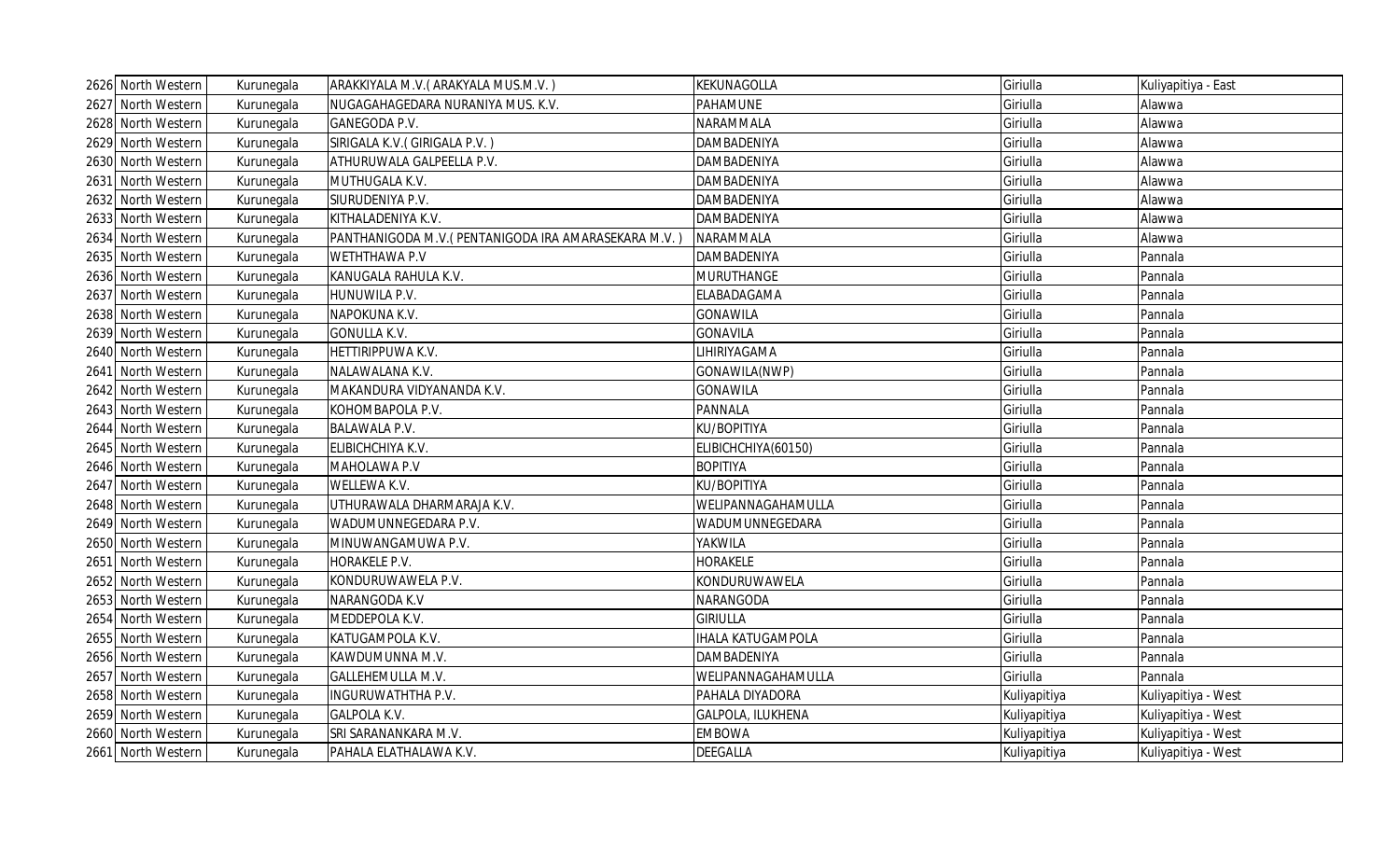| 2662 North Western | Kurunegala | WEERAMBUWA K.V.                   | KULIYAPITIYA                   | Kuliyapitiya | Kuliyapitiya - West |
|--------------------|------------|-----------------------------------|--------------------------------|--------------|---------------------|
| 2663 North Western | Kurunegala | WADUGEDARA P.V.                   | WEWAGAMA                       | Kuliyapitiya | Kuliyapitiya - West |
| 2664 North Western | Kurunegala | THAWALANDANA P.V.                 | WEWAGAMA                       | Kuliyapitiya | Kuliyapitiya - West |
| 2665 North Western | Kurunegala | ANNARUWA K.V.                     | KITHALAWA                      | Kuliyapitiya | Kuliyapitiya - West |
| 2666 North Western | Kurunegala | ELUWAPOLA P.V.                    | WEWAGAMA                       | Kuliyapitiya | Kuliyapitiya - West |
| 2667 North Western | Kurunegala | KATUWATHTHEWELA P.V.              | WEWAGAMA                       | Kuliyapitiya | Kuliyapitiya - West |
| 2668 North Western | Kurunegala | WAHUMUWA K.V.                     | KIRINDAWA                      | Kuliyapitiya | Kuliyapitiya - West |
| 2669 North Western | Kurunegala | VIJAYA P.V.                       | YAYA, IHALA GOMOGOMUWA         | Kuliyapitiya | Kuliyapitiya - West |
| 2670 North Western | Kurunegala | SRI SADDHAWIMALA K.V.             | <b>BEMINIGALLA</b>             | Kuliyapitiya | Kuliyapitiya - West |
| 2671 North Western | Kurunegala | HAMMALAWA K.V.                    | KULIYAPITIYA                   | Kuliyapitiya | Kuliyapitiya - West |
| 2672 North Western | Kurunegala | THALAHITIMULLA K.V.               | KULIYAPITIYA                   | Kuliyapitiya | Kuliyapitiya - West |
| 2673 North Western | Kurunegala | ΜΑΗΙΜΡΙΤΙΥΑ Μ.V.                  | THALAHITIMULLA, KULIYAPITIYA   | Kuliyapitiya | Kuliyapitiya - West |
| 2674 North Western | Kurunegala | MADAKUMBURUMULLA K.V.             | MADAKUMBURUMULLA, KULIYAPITIYA | Kuliyapitiya | Kuliyapitiya - West |
| 2675 North Western | Kurunegala | HINDAGAHAWEWA K.V.                | BANDARAKOSWATHTHA              | Kuliyapitiya | Panduwasnuwara      |
| 2676 North Western | Kurunegala | PADUVASNUWARA SRI MEDHANKARA K.V. | <b>HETTIPOLA</b>               | Kuliyapitiya | Panduwasnuwara      |
| 2677 North Western | Kurunegala | DEWAMEDHI KUDAWEWA M.V.           | MANDAPOLA                      | Kuliyapitiya | Panduwasnuwara      |
| 2678 North Western | Kurunegala | MANDAPOLA P.V.                    | MANDAPOLA                      | Kuliyapitiya | Panduwasnuwara      |
| 2679 North Western | Kurunegala | KOONWEWA K.V.                     | MANDAPOLA                      | Kuliyapitiya | Panduwasnuwara      |
| 2680 North Western | Kurunegala | NALLURA ANANDA P.V.               | <b>THUTHTHIRIPITIGAMA</b>      | Kuliyapitiya | Panduwasnuwara      |
| 2681 North Western | Kurunegala | PORAWEWA K.V.                     | HALMILLAWEWA                   | Kuliyapitiya | Dahanatgedera       |
| 2682 North Western | Kurunegala | PAHALA PIHIMBIYA K.V.             | NAGOLLAGODA                    | Kuliyapitiya | Dahanatgedera       |
| 2683 North Western | Kurunegala | PIHIMBIYA RATHMALE K.V.           | PIHIMBIYA RATHMALE             | Kuliyapitiya | Dahanatgedera       |
| 2684 North Western | Kurunegala | JAYASIRIPURA INDASARA K.V.        | NAGOLLAGODA                    | Kuliyapitiya | Dahanatgedera       |
| 2685 North Western | Kurunegala | KURATIHENA MU.P.V.                | ASANAKOTUWA, KURATIHENA        | Kuliyapitiya | Panduwasnuwara      |
| 2686 North Western | Kurunegala | KANATHALAWA LADARU P.V.           | NAGOLLAGODA                    | Kuliyapitiya | Dahanatgedera       |
| 2687 North Western | Kurunegala | GODAKURUGAMA MUS.P.V.             | <b>THUTHTHIRIPITIGAMA</b>      | Kuliyapitiya | Panduwasnuwara      |
| 2688 North Western | Kurunegala | EPALADENIYA K.V.                  | <b>IHALA GOMUGOMUWA</b>        | Kuliyapitiya | Dahanatgedera       |
| 2689 North Western | Kurunegala | SRI SAMBUDDHATHWA JAYANTHI M.P.V. | KIRIWANAGARAYA, KANATHTHEWEWA  | Kuliyapitiya | Panduwasnuwara      |
| 2690 North Western | Kurunegala | MADAGAMA P.V.                     | KOSDENIYA                      | Kuliyapitiya | Panduwasnuwara      |
| 2691 North Western | Kurunegala | PALUGAHAWELA K.V.                 | <b>HETTIPOLA</b>               | Kuliyapitiya | Panduwasnuwara      |
| 2692 North Western | Kurunegala | PADUPURA SRI SUBUTHI P.V.         | <b>PADUPURA</b>                | Kuliyapitiya | Kuliyapitiya        |
| 2693 North Western | Kurunegala | KATAGAMUWA K.V.                   | BANADARAKOSWATHTHA             | Kuliyapitiya | Panduwasnuwara      |
| 2694 North Western | Kurunegala | WILAPOLA P.V.                     | <b>UDUBADDAWA</b>              | Kuliyapitiya | Udubaddawa          |
| 2695 North Western | Kurunegala | HENEGEDARA K.V.                   | <b>UDUBADDAWA</b>              | Kuliyapitiya | Udubaddawa          |
| 2696 North Western | Kurunegala | THALGAHAPOTHTHA K.V.              | <b>UDUBADDAWA</b>              | Kuliyapitiya | Udubaddawa          |
| 2697 North Western | Kurunegala | KOOTHARIPPUWA K.V.                | WELIPANNAGAHAMULLA             | Kuliyapitiya | Udubaddawa          |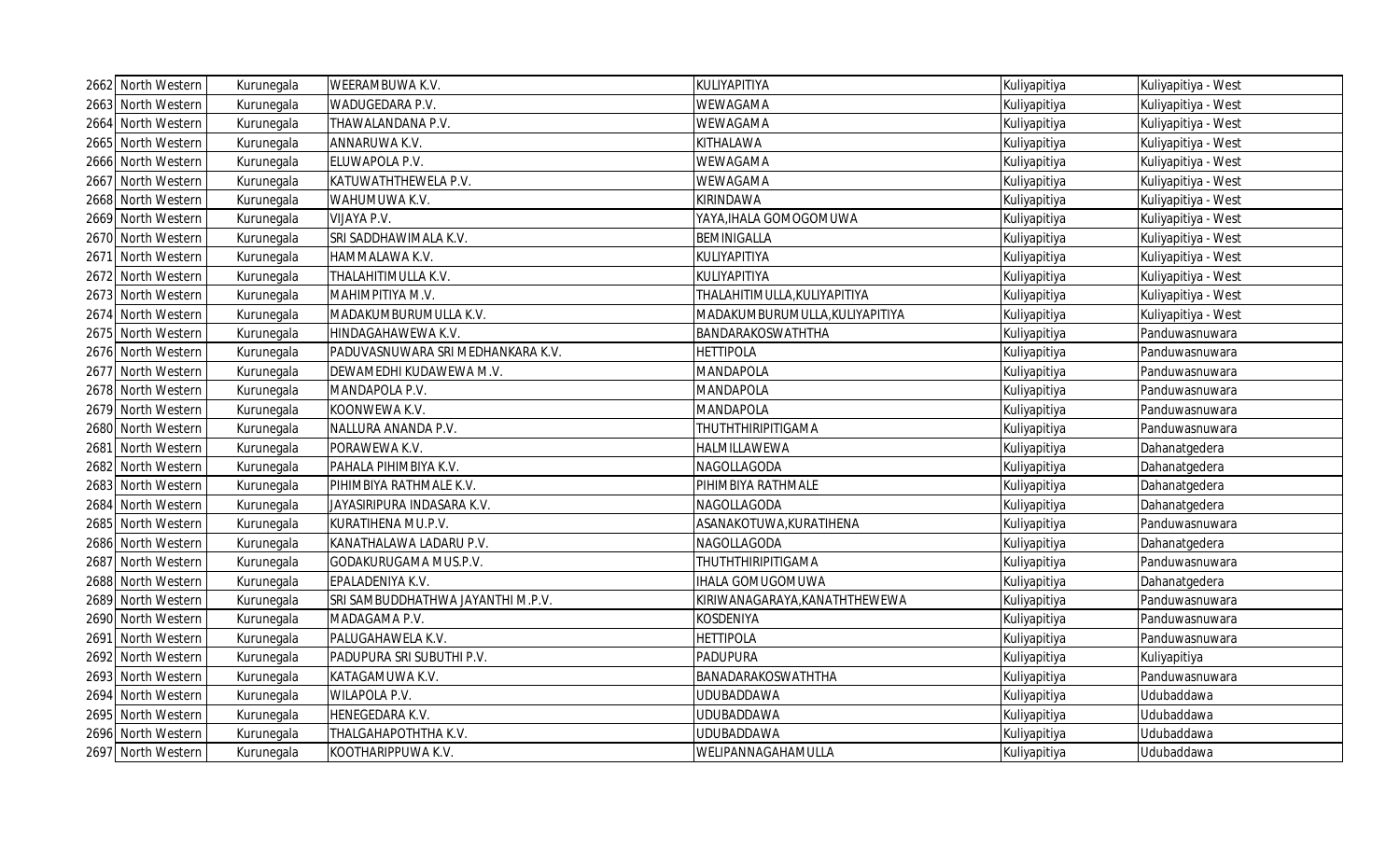| 2698 North Western | Kurunegala | DUNAKADENIYA R.C.V.          | WELIPENNAGAHAMULLA           | Kuliyapitiya | Udubaddawa   |
|--------------------|------------|------------------------------|------------------------------|--------------|--------------|
| 2699 North Western | Kurunegala | ST.JOAN ARC K.V.             | <b>UDUBADDAWA</b>            | Kuliyapitiya | Udubaddawa   |
| 2700 North Western | Kurunegala | SRI SADDHANANDA K.V          | <b>BUNNEHEPOLA</b>           | Kuliyapitiya | Udubaddawa   |
| 2701 North Western | Kurunegala | KAHADENIGAMA K.V.            | <b>UDUBADDAWA</b>            | Kuliyapitiya | Udubaddawa   |
| 2702 North Western | Kurunegala | KARAULLA K.V.                | <b>UDUBADDAWA</b>            | Kuliyapitiya | Udubaddawa   |
| 2703 North Western | Kurunegala | SRI SOBHITHA K.V.            | WATHTHWATHTHA,DUMMALASOORIYA | Kuliyapitiya | Udubaddawa   |
| 2704 North Western | Kurunegala | MANDAKONDANA P.V.            | DUMMALASOORIYA               | Kuliyapitiya | Udubaddawa   |
| 2705 North Western | Kurunegala | URAPOTHTHA VIDYANANDA K.V.   | <b>BINGIRIYA</b>             | Kuliyapitiya | Bingiriya    |
| 2706 North Western | Kurunegala | <b>BOWATHTHA K.V.</b>        | <b>BOWATHTHA, BINGIRIYA</b>  | Kuliyapitiya | Bingiriya    |
| 2707 North Western | Kurunegala | SRI SUMEDHA K.V.             | PANAWEWA, BINGIRIYA          | Kuliyapitiya | Bingiriya    |
| 2708 North Western | Kurunegala | ST.XEVIER'S K.V.             | THALGAHAPITIYA, BINGIRIYA    | Kuliyapitiya | Bingiriya    |
| 2709 North Western | Kurunegala | DIGANWELA ANANDA P.V.        | WELLARAWA                    | Kuliyapitiya | Bingiriya    |
| 2710 North Western | Kurunegala | HAMANNAPAHUWA P.V.           | NAGOLLAGODA                  | Kuliyapitiya | Bingiriya    |
| 2711 North Western | Kurunegala | PANADARE MAHINDODAYA P.V.    | PANADARE WARIYAPOLA          | Nikaweratiya | Wariyapola   |
| 2712 North Western | Kurunegala | KEDAPATHWEHERA K.V.          | PANADARAGAMA                 | Nikaweratiya | Wariyapola   |
| 2713 North Western | Kurunegala | THEMBILIPOLA K.V.            | <b>ITHANAWATHTHA</b>         | Nikaweratiya | Wariyapola   |
| 2714 North Western | Kurunegala | NATHAGANE K.V.               | BAMUNAKOTUWA                 | Nikaweratiya | Wariyapola   |
| 2715 North Western | Kurunegala | WALPOLA K.V.                 | BAMUNAKOTUWA                 | Nikaweratiya | Wariyapola   |
| 2716 North Western | Kurunegala | RATHMALE SRI REWATHA V.      | <b>ITHANAWATHTHA</b>         | Nikaweratiya | Wariyapola   |
| 2717 North Western | Kurunegala | GETADIVULWEWA K.V.           | <b>KOBEIGANE</b>             | Nikaweratiya | Kobeigane    |
| 2718 North Western | Kurunegala | LOLANWEWA SINHALA P.V.       | <b>KOBEIGANE</b>             | Nikaweratiya | Kobeigane    |
| 2719 North Western | Kurunegala | LEEKOLAWEWA K.V.             | <b>BORALUWEWA</b>            | Nikaweratiya | Kobeigane    |
| 2720 North Western | Kurunegala | HATHALAWA K.V.               | <b>BORALUWEWA</b>            | Nikaweratiya | Kobeigane    |
| 2721 North Western | Kurunegala | PUBBILIYA K.V.               | <b>KOBEIGANE</b>             | Nikaweratiya | Kobeigane    |
| 2722 North Western | Kurunegala | ASSEDDUMA K.V.               | <b>BORALUWEWA</b>            | Nikaweratiya | Kobeigane    |
| 2723 North Western | Kurunegala | HALMILLAKOTUWA K.V.          | THUTHTHIRIPITIGAMA           | Nikaweratiya | Kobeigane    |
| 2724 North Western | Kurunegala | <b>IHALAGAMA GEMUNU K.V.</b> | ALAHENEGAMA                  | Nikaweratiya | Kobeigane    |
| 2725 North Western | Kurunegala | KIRINDA K.V.                 | <b>MAHA GIRILLA</b>          | Nikaweratiya | Kotavehera   |
| 2726 North Western | Kurunegala | ALUTHGAMA K.V.               | DIGANNEWA                    | Nikaweratiya | Kotavehera   |
| 2727 North Western | Kurunegala | KEENAWA P.V.                 | <b>MEEWELLAWA</b>            | Nikaweratiya | Kotavehera   |
| 2728 North Western | Kurunegala | DIVULLEPITIYA K.V.           | MEEWELLAWA                   | Nikaweratiya | Kotavehera   |
| 2729 North Western | Kurunegala | DIGANNRWA P.V.               | <b>DIGANNRWA</b>             | Nikaweratiya | Kotawehera   |
| 2730 North Western | Kurunegala | SIRISETHAGAMA K.V.           | SIRISETHAGAMA                | Nikaweratiya | Kotavehera   |
| 2731 North Western | Kurunegala | NAWANA K.V.                  | THIMBIRIYAWA                 | Nikaweratiya | Kotavehera   |
| 2732 North Western | Kurunegala | MANAPAYA P.V.                | KUMBUKWEWA.                  | Ibbagamuwa   | Ibbagamuwa   |
| 2733 North Western | Kurunegala | MADURAGAMA P.V.              | MADURAGAMA HOLOGEDARA        | Nikaweratiya | Nikaweratiya |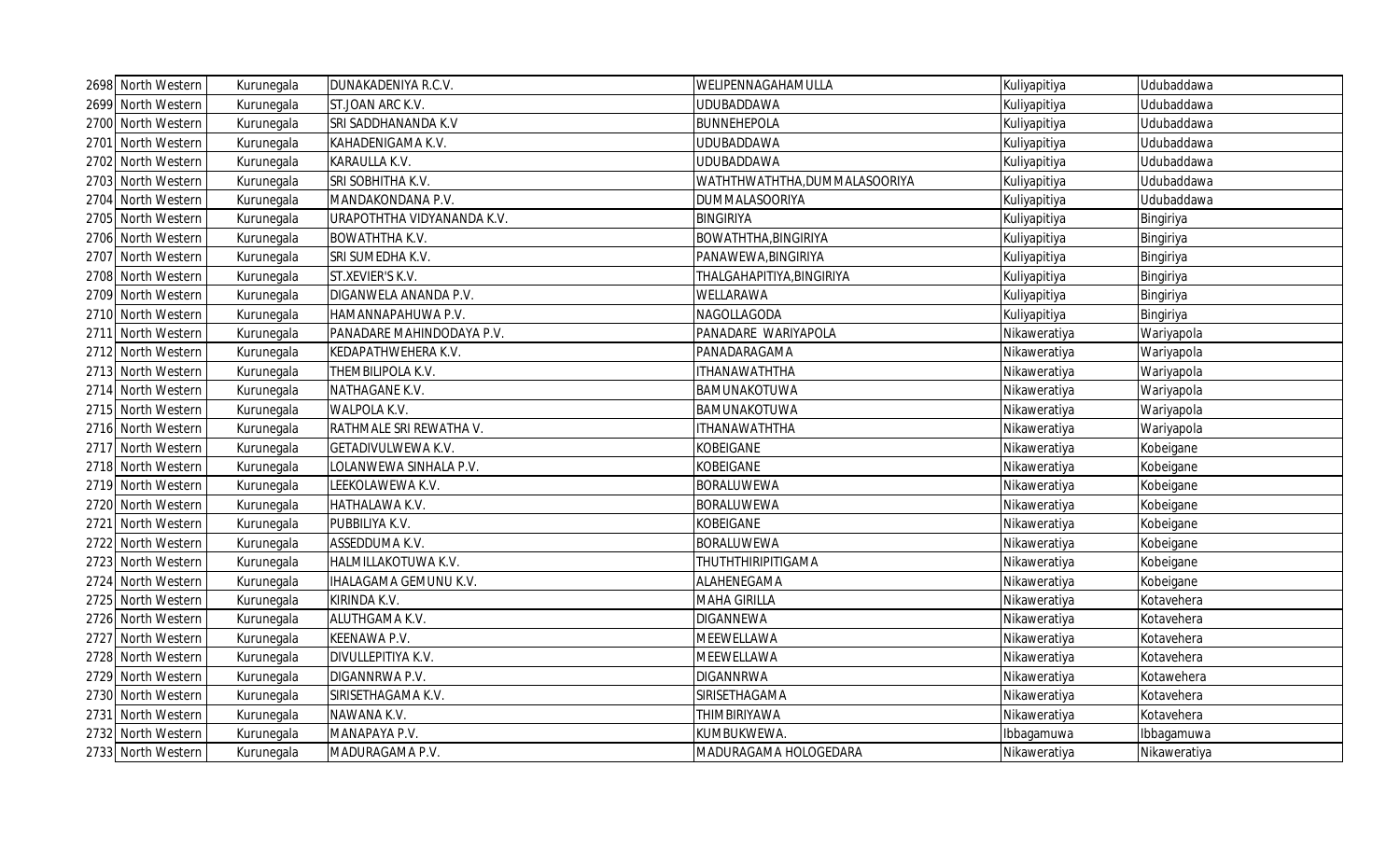| 2734 North Western | Kurunegala | WASIWEWA P.V                      | RIDIBEDIELLA                | Nikaweratiya | Nikaweratiya |
|--------------------|------------|-----------------------------------|-----------------------------|--------------|--------------|
| 2735 North Western | Kurunegala | OTHOTA DIVULLAWA K.V.             | DIVULLEGODA                 | Nikaweratiya | Nikaweratiya |
| 2736 North Western | Kurunegala | DALUKGOLLA SRI DAMMARAKKITHA K.V. | HULUGALLA, NIKAWERATIYA     | Nikaweratiya | Nikaweratiya |
| 2737 North Western | Kurunegala | <b>IHALAGAMA K.V.</b>             | HULUGALLA, NIKAWERATIYA     | Nikaweratiya | Nikaweratiya |
| 2738 North Western | Kurunegala | GALAGEDARA K.V.                   | NIKAWERATIYA                | Nikaweratiya | Nikaweratiya |
| 2739 North Western | Kurunegala | WANNIKIRIDIGALLA K.V.             | RIDEEBEDIELLA               | Nikaweratiya | Nikaweratiya |
| 2740 North Western | Kurunegala | NAGANSOLE P.V.                    | WANNI RASNAYAKAPURA         | Nikaweratiya | Kotavehera   |
| 2741 North Western | Kurunegala | NELUMGALA P.V.                    | WANNI RASNAYAKAPURA         | Nikaweratiya | Kotavehera   |
| 2742 North Western | Kurunegala | GALAWAWA P.V.                     | RASNAYAKAPURA               | Nikaweratiya | Kotavehera   |
| 2743 North Western | Kurunegala | KONOTHTHA P.V.                    | MINUWANGETE                 | Nikaweratiya | Wariyapola   |
| 2744 North Western | Kurunegala | WALPALUWA P.V.                    | MINUWANGETE                 | Nikaweratiya | Wariyapola   |
| 2745 North Western | Kurunegala | MALWANA P.V                       | KANATHTHEWEWA               | Nikaweratiya | Wariyapola   |
| 2746 North Western | Kurunegala | THALGAMUWA P.V.                   | <b>WARIYAPOLA</b>           | Nikaweratiya | Wariyapola   |
| 2747 North Western | Kurunegala | SUNDARAGAMA SRI WIJAYA V.         | AWULEGAMA                   | Nikaweratiya | Wariyapola   |
| 2748 North Western | Kurunegala | WANDURESSA P.V.                   | WANDURESSA PADENIYA         | Nikaweratiya | Wariyapola   |
| 2749 North Western | Kurunegala | KARAGASWEWA K.V.                  | PADENIYA                    | Nikaweratiya | Wariyapola   |
| 2750 North Western | Kurunegala | SRI SUMANGALA MODEL V.            | HOROMBUWA, WARIYAPOLA       | Nikaweratiya | Wariyapola   |
| 2751 North Western | Kurunegala | NAWINNA K.V.                      | WARIYAPOLA                  | Nikaweratiya | Wariyapola   |
| 2752 North Western | Kurunegala | BONGAMUWA P.V.                    | MEEGALEWA.                  | Maho         | Galgamuwa    |
| 2753 North Western | Kurunegala | ERIYAWA P.V.                      | EHETUWEWA.                  | Maho         | Galgamuwa    |
| 2754 North Western | Kurunegala | MANAKKULIYAGAMA P.V.              | EHETUWEWA.                  | Maho         | Galgamuwa    |
| 2755 North Western | Kurunegala | NAKOLAGANE K.V.                   | GALGAMUWA.                  | Maho         | Galgamuwa    |
| 2756 North Western | Kurunegala | HUNUGALLEWA K.V.                  | EHETUWEWA.                  | Maho         | Galgamuwa    |
| 2757 North Western | Kurunegala | MAHAEMBOGAMA K.V.                 | GALGAMUWA.                  | Maho         | Galgamuwa    |
| 2758 North Western | Kurunegala | NITHALAWA K.V.                    | GALGAMUWA.                  | Maho         | Galgamuwa    |
| 2759 North Western | Kurunegala | SRI SIDDARTHA M.V.                | KUDAKATHNOORUWA, MEEGALEWA. | Maho         | Galgamuwa    |
| 2760 North Western | Kurunegala | POTHANEGAMA P.V.                  | MEEGALEWA.                  | Maho         | Galgamuwa    |
| 2761 North Western | Kurunegala | MAHAWELITHANNA P.V                | MEEGALEWA.                  | Maho         | Galgamuwa    |
| 2762 North Western | Kurunegala | VIKADENIGAMA K.V.                 | GALGAMUWA.                  | Maho         | Galgamuwa    |
| 2763 North Western | Kurunegala | GALPITIYA K.V.                    | GIRATHALANA, MEEGALEWA.     | Maho         | Galgamuwa    |
| 2764 North Western | Kurunegala | AMBANPOLA K.V.                    | AMBANPOLA.                  | Maho         | Maho         |
| 2765 North Western | Kurunegala | NELUMPATHWEWA P.V.                | AMBANPOLA.                  | Maho         | Maho         |
| 2766 North Western | Kurunegala | ROLAWA P.V.                       | AMBANPOLA.                  | Maho         | Maho         |
| 2767 North Western | Kurunegala | ELLABADAGAMA P.V.                 | AMBANPOLA.                  | Maho         | Maho         |
| 2768 North Western | Kurunegala | MADADOMBE P.V.                    | GALGAMUWA.                  | Maho         | Galgamuwa    |
| 2769 North Western | Kurunegala | MEEGALEWA P.V.                    | MEEGALEWA.                  | Maho         | Galgamuwa    |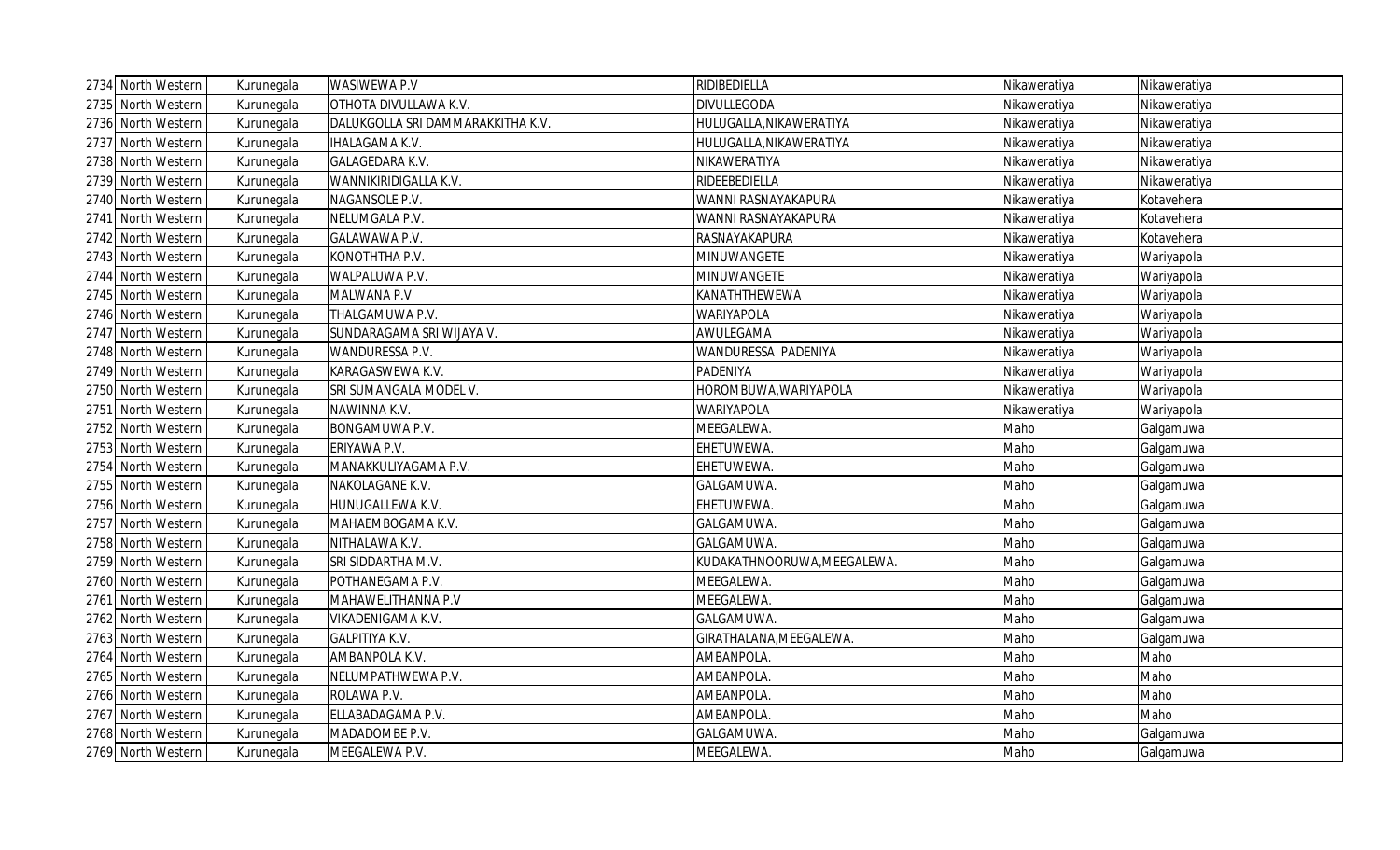|      | 2770 North Western | Kurunegala | GANANGAMUWA P.V.               | MEEGALEWA.                                | Maho       | Galgamuwa   |
|------|--------------------|------------|--------------------------------|-------------------------------------------|------------|-------------|
|      | 2771 North Western | Kurunegala | <b>BANDARAGAMA P.V.</b>        | MEEGALEWA.                                | Maho       | Galgamuwa   |
|      | 2772 North Western | Kurunegala | GIRIBAWA DARMASOKA K.V.        | TRACK 3,DAMSOPURA,SALIYA ASOKAPURA.       | Maho       | Giribawa    |
|      | 2773 North Western | Kurunegala | JAYANTHIPURA K.V.              | JAYANTHIPURA, SOLEWEWA.                   | Maho       | Giribawa    |
|      | 2774 North Western | Kurunegala | <b>BAMBARE P.S.</b>            | RAJANGANAYA LEFT BANK, TRAST 03, SOLEPURA | Maho       | Giribawa    |
|      | 2775 North Western | Kurunegala | PAHALA GIRIBAWA P.V.           | PAHALA GIRIBAWA                           | Maho       | Giribawa    |
|      | 2776 North Western | Kurunegala | SRI SIDDHARTHA P.V.            | KOKMADUWA, PAHALAGIRIBAWA                 | Maho       | Giribawa    |
|      | 2777 North Western | Kurunegala | IHALA MARADANKADAWALA P.V.     | PAALA GIRIBAWA, GALGAMUWA                 | Maho       | Giribawa    |
|      | 2778 North Western | Kurunegala | POTHANEGAMA VIJAYA K.V.        | POTHANEGAMA, PAHALA GIRIBAWA              | Maho       | Giribawa    |
|      | 2779 North Western | Kurunegala | KIULLEWA K.V.                  | <b>BALALLA.</b>                           | Maho       | Maho        |
|      | 2780 North Western | Kurunegala | PANWEWA P.V.                   | <b>BALALLA.</b>                           | Maho       | Maho        |
|      | 2781 North Western | Kurunegala | WERAGALA K.V.                  | RIDEEBEDIELLA.                            | Maho       | Maho        |
|      | 2782 North Western | Kurunegala | HEENUGGALA K.V.                | BALALLA, MAHO.                            | Maho       | Maho        |
|      | 2783 North Western | Kurunegala | MORAGASWEWA K.V.               | KOONWEWA, MAHO.                           | Maho       | Maho        |
|      | 2784 North Western | Kurunegala | POLPITHIGAMA BUWANEKABA P.V.   | KOONWEWA, MAHO.                           | Maho       | Maho        |
|      | 2785 North Western | Kurunegala | DALADAGAMA P.V.                | MAHO.                                     | Maho       | Maho        |
|      | 2786 North Western | Kurunegala | GUNAPALA MALALASEKARA P.V.     | MAHO.                                     | Maho       | Maho        |
|      | 2787 North Western | Kurunegala | MAHAWA VIJAYABA P.S.           | MAHAWA.                                   | Maho       | Maho        |
|      | 2788 North Western | Kurunegala | DAGAMA P.V.                    | DAGAMA, MAELIYA                           | Maho       | Polpitigama |
|      | 2789 North Western | Kurunegala | <b>WERAGALA P.V.</b>           | WEHERAGALA, MA-ELIYA                      | Maho       | Polpitigama |
|      | 2790 North Western | Kurunegala | RAWAELA K.V.                   | THALAKOLAWEWA, POLPITHIGAMA               | Maho       | Polpitigama |
|      | 2791 North Western | Kurunegala | POTHUWEPITIYA K.V.             | KOONWEWA, MAHO                            | Maho       | Polpitigama |
|      | 2792 North Western | Kurunegala | <b>GALTAMWAWE K.V.</b>         | GALTAMWAWA, POLPITHIGAMA                  | Maho       | Polpitigama |
|      | 2793 North Western | Kurunegala | THELAMBIYAWA K.V.              | NIKADALUPOTHA                             | Maho       | Polpitigama |
|      | 2794 North Western | Kurunegala | DEEGAMA P.V.                   | NIKADALUPOTHA                             | Maho       | Polpitigama |
|      | 2795 North Western | Kurunegala | HAKWATUNAOYA JANAPADA P.V.     | THALAKOLAWEWA, MAHO                       | Maho       | Polpitigama |
|      | 2796 North Western | Kurunegala | HATHIGAMUWA K.V.               | POLPITHIGAMA                              | Maho       | Polpitigama |
|      | 2797 North Western | Kurunegala | POLPITHIGAMA P.V.              | POLPITHIGAMA.                             | Maho       | Polpitigama |
|      | 2798 North Western | Kurunegala | THALVITA V.                    | THALVITA                                  | Kurunegala | Kurunegala  |
|      | 2799 North Western | Kurunegala | DEMATAGOLLA V.                 | DEMATAGOLLA , WELLEWA                     | Kurunegala | Kurunegala  |
|      | 2800 North Western | Kurunegala | PORAPOLA K.V.                  | PORAPOLA , THALVITA                       | Kurunegala | Kurunegala  |
|      | 2801 North Western | Kurunegala | S.W.R.D.BANDARANAYAKA V.       | KUEUNEGALA                                | Kurunegala | Kurunegala  |
| 2802 | North Western      | Kurunegala | <b>PRESIDENT GRILS COLLEGE</b> | KURUNEGALA                                | Kurunegala | Kurunegala  |
|      | 2803 North Western | Kurunegala | SRI SARANANKARA M.V.           | KUDAGALGAMUWA                             | Kurunegala | Kurunegala  |
|      | 2804 North Western | Kurunegala | ARAGODA K.V.                   | POLGAHAWELA                               | Kurunegala | Polgahawela |
|      | 2805 North Western | Kurunegala | EPAKANDA BUWANAKABA K.V.       | POLGAHAWELA                               | Kurunegala | Polgahawela |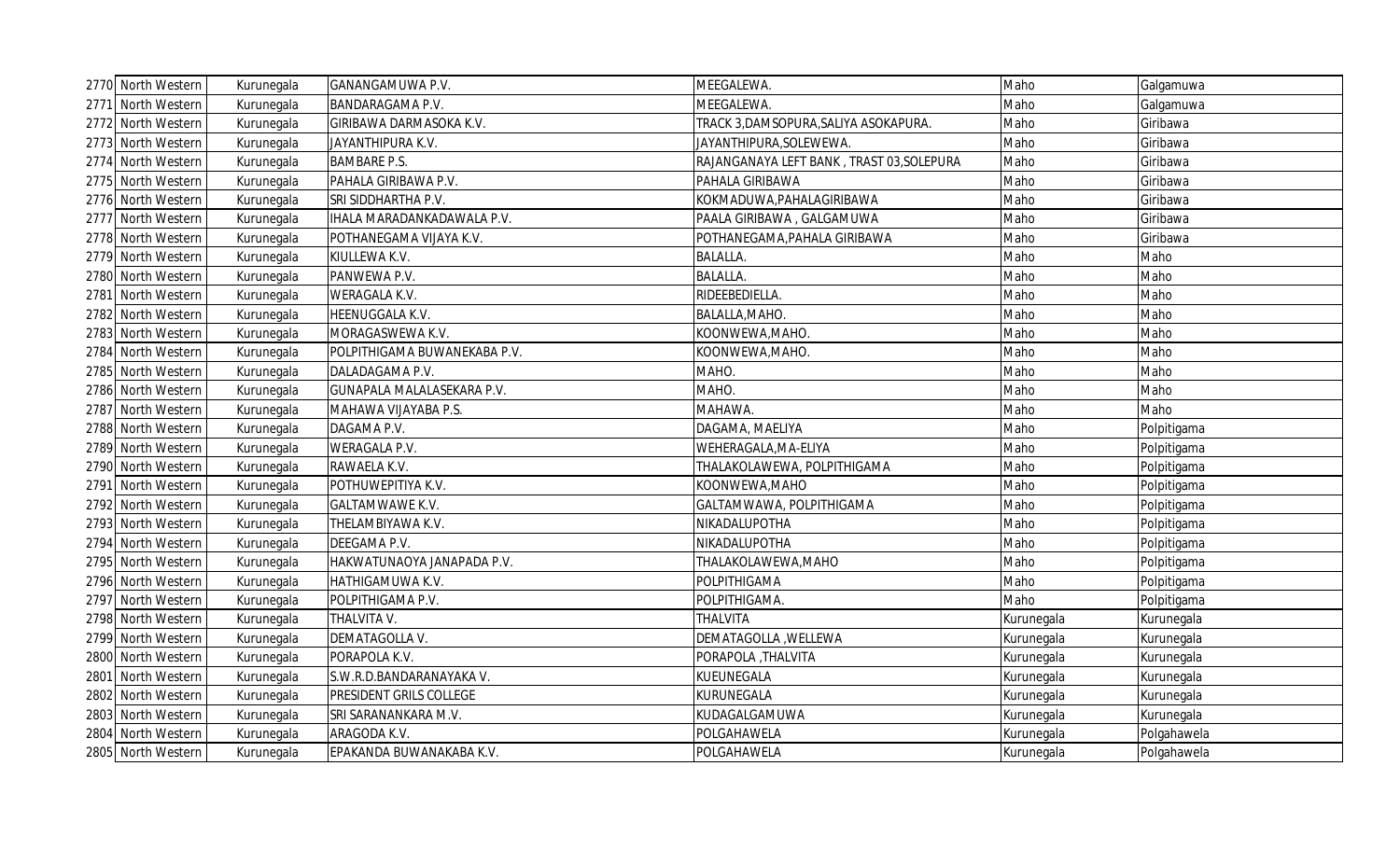| 2806 North Western | Kurunegala | POLGAHAWELA BUDDHA V.                     | POLGAHAWELA                           | Kurunegala | Polgahawela |
|--------------------|------------|-------------------------------------------|---------------------------------------|------------|-------------|
| 2807 North Western | Kurunegala | MAWATHTHA K.V.                            | POLGAHAWELA.                          | Kurunegala | Polgahawela |
| 2808 North Western | Kurunegala | C.C.T.V.                                  | POLGAHAWELA                           | Kurunegala | Polgahawela |
| 2809 North Western | Kurunegala | POTHUHERA MUS.V.                          | <b>POTHUHARA</b>                      | Kurunegala | Polgahawela |
| 2810 North Western | Kurunegala | <b>UDAPOLA T.V.</b>                       | MAWATHTHA ROAD, POLGAHAWELA           | Kurunegala | Polgahawela |
| 2811 North Western | Kurunegala | DENAGAMUWA M.V.                           | DENAGAMUWA, POLGAHAWELA               | Kurunegala | Polgahawela |
| 2812 North Western | Kurunegala | KALUDELIYA V.                             | LOKAHETTIYA                           | Kurunegala | Polgahawela |
| 2813 North Western | Kurunegala | WELAMITIYAWA SIRI GUNARATANA ADARSHA K.V. | WELAMITIYAWA, NARAMMALA               | Kurunegala | Polgahawela |
| 2814 North Western | Kurunegala | PILESSA M.V.                              | PILESSA                               | Kurunegala | Mawathagama |
| 2815 North Western | Kurunegala | KETAWALA K.V.                             | KETAWALA INGURUWATHTHA                | Kurunegala | Mawathagama |
| 2816 North Western | Kurunegala | KUDAKOWANA K.V.                           | THORAYAYA                             | Kurunegala | Mawathagama |
| 2817 North Western | Kurunegala | NOTTINGHIL T.V.                           | KAHAPATHWALA, MAWATHGAMA              | Kurunegala | Mawathagama |
| 2818 North Western | Kurunegala | GONAGALDENIYA P.V.                        | INDULGODAKANDA                        | Kurunegala | Mawathagama |
| 2819 North Western | Kurunegala | SARASWATHI T.V.                           | MUWANKANDA, MAWATHAGAMA               | Kurunegala | Mawathagama |
| 2820 North Western | Kurunegala | MEDDAGAMA K.V.                            | WELLAWA                               | Kurunegala | Mawathagama |
| 2821 North Western | Kurunegala | HEGAWA K.V.                               | THORAYAY, KURUNEGALA                  | Kurunegala | Mawathagama |
| 2822 North Western | Kurunegala | NAKALAGAMUWA AMEENA MUS.V.                | NAKALAGAMUWA,KOHILAGADARA ,KURUNEGALA | Kurunegala | Mawathagama |
| 2823 North Western | Kurunegala | ATHUGALPURA VIDYADEEPA V.                 | WELLAWA                               | Kurunegala | Mawathagama |
| 2824 North Western | Kurunegala | ATHUGALPUIRA PRINCE COLLEGE               | HEWAPOLA, PILESSA                     | Kurunegala | Mawathagama |
| 2825 North Western | Kurunegala | WALPOLAKANDA P.V.                         | INDULGODAKANDA                        | Kurunegala | Mawathagama |
| 2826 North Western | Kurunegala | MORATHNNA T.V.                            | IDULGODAKANDA , KURUNEGALA            | Kurunegala | Mawathagama |
| 2827 North Western | Kurunegala | MANAPAYA P.V.                             | KUMBUKWEWA.                           | Ibbagamuwa | Ibbagamuwa  |
| 2828 North Western | Kurunegala | THALANGAMUWA K.V.                         | DIDDENIYA.                            | Ibbagamuwa | Ibbagamuwa  |
| 2829 North Western | Kurunegala | RANTHETIKANDA K.V.                        | PANAGAMUWA                            | Giriulla   | Ridigama    |
| 2830 North Western | Kurunegala | KALUGAHATHENNA K.V.                       | <b>DELVITA</b>                        | Giriulla   | Ridigama    |
| 2831 North Western | Kurunegala | KIRIBATHGALLA K.V.                        | <b>DELVITA</b>                        | Giriulla   | Ridigama    |
| 2832 North Western | Kurunegala | PUSSELLA P.V.                             | PUSSELLA, PUSWELITHANNA               | Giriulla   | Ridigama    |
| 2833 North Western | Kurunegala | AL AKRAM MUS.K.V.                         | INGURUWATHTHA MAHAMMOOKALANYAYA       | Ibbagamuwa | Ganewatta   |
| 2834 North Western | Kurunegala | GALAGEDARA CHANDRAWANSHA P.V.             | GALAGEDARA, MAKULWEWA.                | Ibbagamuwa | Ganewatta   |
| 2835 North Western | Kurunegala | DIGANKONWEWA K.V.                         | NAGOLLAGAMA.                          | Ibbagamuwa | Ganewatta   |
| 2836 North Western | Kurunegala | NINGAMA P.V.                              | THAMBAGALLA.                          | Ibbagamuwa | Ganewatta   |
| 2837 North Western | Kurunegala | HIPAWWA DETUTHI K.V.                      | HIPAWWAUA,KUMBUKWEWA.                 | Ibbagamuwa | Ibbagamuwa  |
| 2838 North Western | Kurunegala | HIPAWWA MAHABODHI K.V.                    | KUMBUKWEWA.                           | Ibbagamuwa | Ibbagamuwa  |
| 2839 North Western | Kurunegala | RANKIRIMADA K.V.                          | DOLUWA, KUMBUKWEWA.                   | Ibbagamuwa | Ibbagamuwa  |
| 2840 North Western | Kurunegala | GASSANDALUPOTHA M.V.                      | THIHAWA, KUMBUKWEWA.                  | Ibbagamuwa | Ibbagamuwa  |
| 2841 North Western | Kurunegala | AKKARAPANAHA K.V.                         | MELSIRIPURA.                          | Ibbagamuwa | Ibbagamuwa  |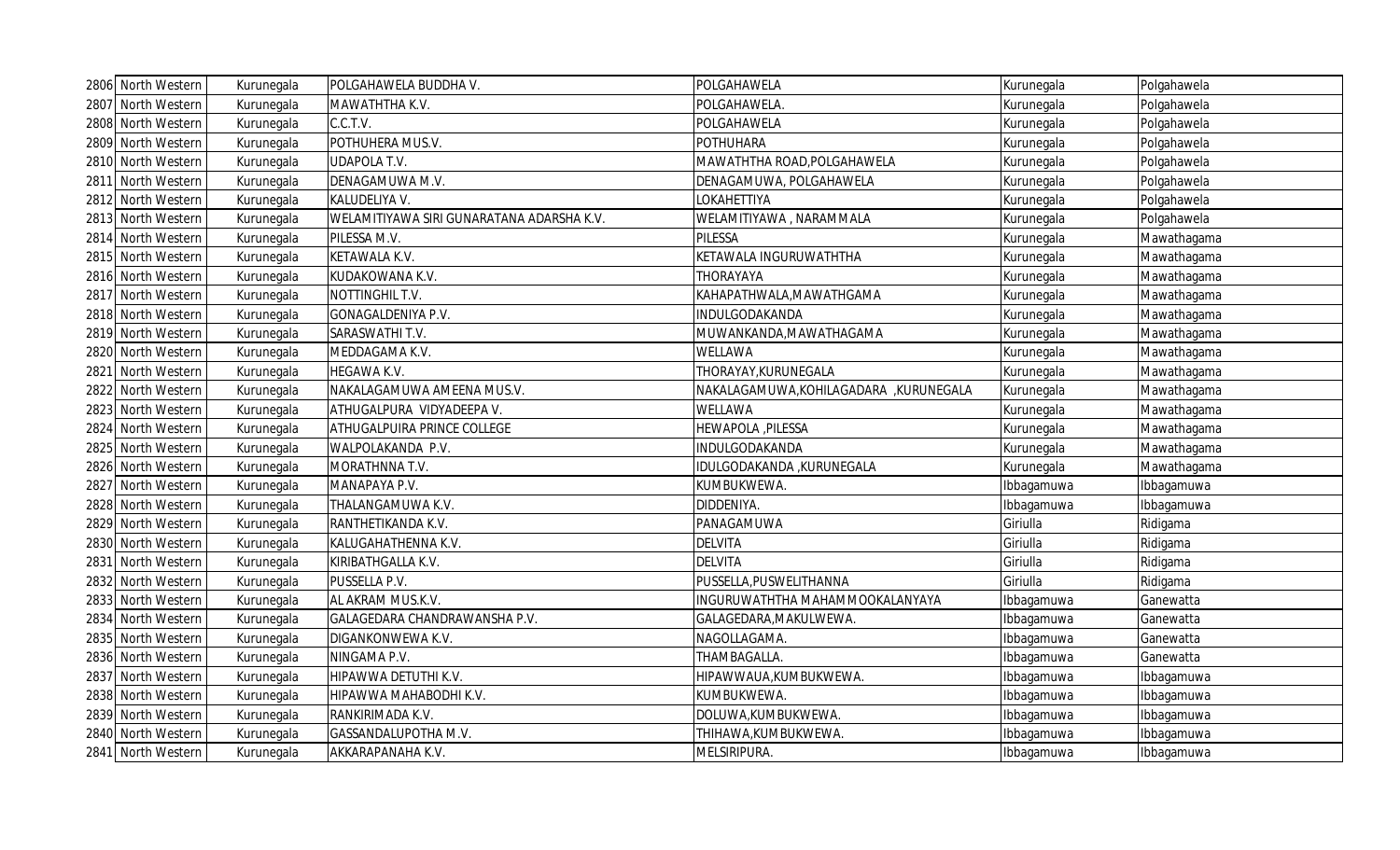|       | 2842 North Western | Kurunegala | UDAKENDAWALA K.V.                   | MELSIRIPURA.                | Ibbagamuwa | Ibbagamuwa          |
|-------|--------------------|------------|-------------------------------------|-----------------------------|------------|---------------------|
|       | 2843 North Western | Kurunegala | NELAWA K.V.                         | IBBAGAMUWA.                 | Ibbagamuwa | Ibbagamuwa          |
|       | 2844 North Western | Kurunegala | WEERA COLONEL NIYOMAL PALIPANA K.V. | MURUTHAWA, IBBAGAMUWA.      | Ibbagamuwa | bbagamuwa           |
| 2845  | North Western      | Kurunegala | WELGALA K.V.                        | WELGALA.                    | Ibbagamuwa | Ibbagamuwa          |
| 2846  | North Western      | Kurunegala | UNIT 3, MAHASEN K.V.                | KIMBULWANAOYA, MELSIRIPURA. | Ibbagamuwa | Ibbagamuwa          |
|       | 2847 North Western | Kurunegala | WEWALAGAMA K.V.                     | KUMBUKWEWA.                 | Ibbagamuwa | bbagamuwa           |
|       | 2848 North Western | Kurunegala | AL-MINA MUS.M.V.                    | BAKMEEGOLLA, IBBAGAMUWA.    | Ibbagamuwa | Ibbagamuwa          |
|       | 2849 North Western | Kurunegala | MAIWELA MUS.K. V.                   | MELSIRIPURA.                | Ibbagamuwa | Ibbagamuwa          |
| 2850  | North Western      | Kurunegala | DIDDENIYA K.V.                      | DIDDENIYA, MELSIRIPURA.     | Ibbagamuwa | Ibbagamuwa          |
|       | 2851 North Western | Kurunegala | ERAPOLAKANDA P.V.                   | ANHANDIYA                   | Giriulla   | Ridigama            |
|       | 2852 North Western | Kurunegala | BULUWALAKANDA P.V.                  | <b>BULUWALA</b>             | Giriulla   | Ridigama            |
|       | 2853 North Western | Kurunegala | DUNUMAWA P.S                        | <b>EIRIYAGOLLA</b>          | Giriulla   | Ridigama            |
|       | 2854 North Western | Kurunegala | UDAHOROMBUWA P.V.                   | <b>UDAHOROMBUWA</b>         | Giriulla   | Ridigama            |
|       | 2855 North Western | Kurunegala | KOSWATHTHA M.V.                     | KOSWATHTHA, GOKARELLA       | Giriulla   | Ridigama            |
|       | 2856 North Western | Kurunegala | IRIYAGOLLA M.V.                     | IRIYAGOLLA, IRIYAGOLLA      | Giriulla   | Ridigama            |
|       | 2857 North Western | Kurunegala | MEDAGAMA K.V.                       | <b>ANHANDIYA</b>            | Giriulla   | Ridigama            |
|       | 2858 North Western | Kurunegala | MIRISSALA K.V.                      | MIRISSALA, PIHIMBUWA        | Giriulla   | Ridigama            |
|       | 2859 North Western | Kurunegala | DODAMGASLANDA RAJAKEEYA V.          | NILANTHATTUWA, RIDEEGAMA    | Giriulla   | Ridigama            |
|       | 2860 North Western | Kurunegala | KANAWA K.V.                         | MAHAMUKALANYAYA             | Ibbagamuwa | Ganewatta           |
|       | 2861 North Western | Kurunegala | NABIRITHTHAWEWA M.V.                | NIKADALUPOTHA.              | Ibbagamuwa | Ganewatta           |
|       | 2862 North Western | Kurunegala | UYANGALLA K.V.                      | NIKADALUPOTHA.              | Ibbagamuwa | Ganewatta           |
|       | 2863 North Western | Kurunegala | THIMBIRIWEWA K.V.                   | NAGOLLAGAMA.                | Ibbagamuwa | Ganewatta           |
|       | 2864 North Western | Kurunegala | RILOLUWA P.V.                       | <b>GIRIULLA</b>             | Giriulla   | Alawwa              |
|       | 2865 North Western | Kurunegala | ANDIYADENIYA P.V.                   | MAHARACHCHIMULLA            | Giriulla   | Alawwa              |
|       | 2866 North Western | Kurunegala | <b>GALATHARA P.V.</b>               | ALAWWA                      | Giriulla   | Alawwa              |
|       | 2867 North Western | Kurunegala | USGALA SIYAMBALANGAMUWA TISSA M.V.  | GALGAMUWA.                  | Maho       | Galgamuwa           |
|       | 2868 North Western | Kurunegala | WILGAMUWA K.V.                      | <b>WENNORUWA</b>            | Giriulla   | Alawwa              |
|       | 2869 North Western | Kurunegala | GALDENIYA K.V.                      | KEPPETIWALANA               | Giriulla   | Alawwa              |
| 2870  | North Western      | Kurunegala | <b>BURUSSEGODA K.V.</b>             | MAHARACHCHIMULLA            | Giriulla   | Alawwa              |
| 28711 | North Western      | Kurunegala | GODAGAMA JANAPADAYA K.V.            | NAKKAWATHTHA                | Giriulla   | Kuliyapitiya - East |
| 2872  | North Western      | Kurunegala | DALUPOTHAGAMA P.V.                  | <b>KATUPOTHA</b>            | Giriulla   | Kuliyapitiya - East |
|       | 2873 North Western | Kurunegala | RUGGASSAGARA K.V.                   | NAKKAWATHTHA                | Giriulla   | Kuliyapitiya - East |
|       | 2874 North Western | Kurunegala | BARIGODA MAHINDA MODAL P.V.         | NAKKAWATHTHA                | Giriulla   | Kuliyapitiya - East |
|       | 2875 North Western | Kurunegala | MURUTHANGE JAYAKODI P.V.            | <b>MURUTHANGE</b>           | Giriulla   | Kuliyapitiya - East |
|       | 2876 North Western | Kurunegala | PANAVITIYA MUS.K.V.                 | DEEKIRIKEWA                 | Giriulla   | Kuliyapitiya - East |
|       | 2877 North Western | Kurunegala | KONDURUWAPOLA P.V.                  | NAKKAWATHTHA                | Giriulla   | Kuliyapitiya - East |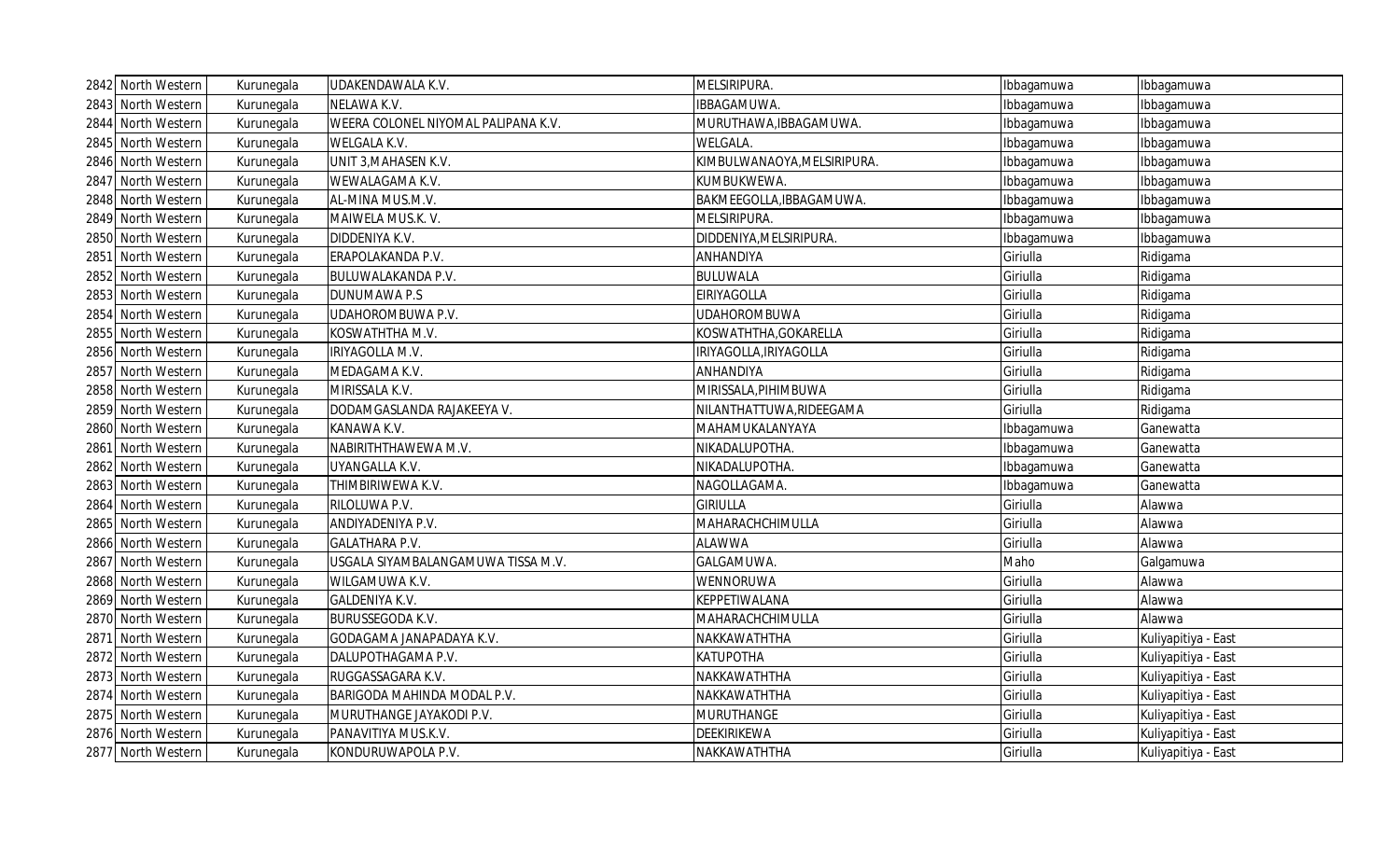|      | 2878 North Western | Kurunegala | DETHAWA K.V.                  | <b>DEEKIRIKEWA</b>         | Giriulla     | Kuliyapitiya - East |
|------|--------------------|------------|-------------------------------|----------------------------|--------------|---------------------|
|      | 2879 North Western | Kurunegala | NETHTHIPOLAGEDARA K.V.        | SIYAMBALAGASKOTUWA         | Giriulla     | Kuliyapitiya - East |
|      | 2880 North Western | Kurunegala | RANDIYA K.V.                  | <b>GALAYAYA = PANNALA</b>  | Giriulla     | Pannala             |
|      | 2881 North Western | Kurunegala | KORALAMPOTHTHA P.V.           | WELPALLA                   | Giriulla     | Pannala             |
|      | 2882 North Western | Kurunegala | KADIRAPOLA K.V.               | NARANGODA                  | Giriulla     | Pannala             |
|      | 2883 North Western | Kurunegala | AGARA MUS.P.V                 | <b>NARANGODA</b>           | Giriulla     | Pannala             |
|      | 2884 North Western | Kurunegala | WAGURUWELA K.V.               | <b>WELPALLA</b>            | Giriulla     | Pannala             |
| 2885 | North Western      | Kurunegala | HORAWADUNNA K.V.              | <b>PANNALA</b>             | Giriulla     | Pannala             |
| 2886 | North Western      | Kurunegala | <b>IHALA HUNDIRAPOLA K.V.</b> | LIHIRIYAGAMA               | Giriulla     | Pannala             |
|      | 2887 North Western | Kurunegala | MUMMANA MUS.K.V.              | <b>DAMBADENIYA</b>         | Giriulla     | Pannala             |
|      | 2888 North Western | Kurunegala | DARALUWA K.V.                 | DARALUWA                   | Giriulla     | Pannala             |
|      | 2889 North Western | Kurunegala | DODAMPOTHA K.V.               | NARANGODA                  | Giriulla     | Pannala             |
|      | 2890 North Western | Kurunegala | AL HIJRA MUS.K.V.             | <b>DAMBADENIYA</b>         | Giriulla     | Alawwa              |
|      | 2891 North Western | Kurunegala | UDAWELA KUMARA K.V.           | WELIPENNAGAHAMULLA         | Kuliyapitiya | Udubaddawa          |
| 2892 | North Western      | Kurunegala | VISHAKHA K.V.                 | KULIYAPITIYA               | Kuliyapitiya | Kuliyapitiya - West |
| 2893 | North Western      | Kurunegala | SRI DAMMARATHNA K.V.          | KULIYAPITIYA               | Kuliyapitiya | Kuliyapitiya        |
|      | 2894 North Western | Kurunegala | YAKARAWATHTHA M.V.            | KITHALAWA                  | Kuliyapitiya | Kuliyapitiya - West |
| 2895 | North Western      | Kurunegala | <b>BODHIMULLA K.V.</b>        | ANUKKANE                   | Kuliyapitiya | Dahanatgedera       |
| 2896 | North Western      | Kurunegala | BANDARA DAMPITIYA K.V.        | PIHIMBIYA RATHMALE         | Kuliyapitiya | Dahanatgedera       |
|      | 2897 North Western | Kurunegala | UDAGAMA K.V.                  | KURATIHENA                 | Kuliyapitiya | Dahanatgedera       |
| 2898 | North Western      | Kurunegala | ALUTH KADURUWEWA K.V.         | <b>BINGIRIYA</b>           | Kuliyapitiya | Bingiriya           |
|      | 2899 North Western | Kurunegala | WADURESSA JATHIKA SEVA K.V.   | HALMILLAWEWA               | Kuliyapitiya | Bingiriya           |
|      | 2900 North Western | Kurunegala | MIRIHAMPITIYA MUS.K.V.        | ETHNAWATHTHA               | Nikaweratiya | Wariyapola          |
|      | 2901 North Western | Kurunegala | HENEGEDARA MUS.V.             | PANADARAGAMA               | Nikaweratiya | Wariyapola          |
|      | 2902 North Western | Kurunegala | KOSGAHAWEWA P.V.              | <b>KOBEIGANE</b>           | Nikaweratiya | Kobeigane           |
|      | 2903 North Western | Kurunegala | EMBALAYAGAMA P.V.             | HENGAMUWA                  | Nikaweratiya | Kobeigane           |
|      | 2904 North Western | Kurunegala | KITHAGAMA RAJASINGHE K.V.     | <b>KOBEIGANE</b>           | Nikaweratiya | Kobeigane           |
|      | 2905 North Western | Kurunegala | ASSIRAJ MUS.P.V.              | <b>KOBEIGANE</b>           | Nikaweratiya | Kobeigane           |
| 2906 | North Western      | Kurunegala | MAHAMITHAWA K.V.              | MONNEKULAMA                | Nikaweratiya | Kotavehera          |
|      | 2907 North Western | Kurunegala | KUDARAWALIYA K.V.             | THAMBAROMBUWA, KOTAWEHERA  | Nikaweratiya | Kotavehera          |
|      | 2908 North Western | Kurunegala | GALKADAWALA K.V.              | <b>MEEWELLEWA</b>          | Nikaweratiya | Kotavehera          |
|      | 2909 North Western | Kurunegala | THIMBIRIYAWA - EAST K.V.      | <b>THIMBIRIYAWA</b>        | Nikaweratiya | Kotavehera          |
|      | 2910 North Western | Kurunegala | MIDELLAWA WIMALASHEELA M.V.   | BANDARAKOSWATHTHA          | Nikaweratiya | Kobeigane           |
|      | 2911 North Western | Kurunegala | AMBAGASWEWA P.V.              | MEEWELLAWA                 | Nikaweratiya | Kotavehera          |
|      | 2912 North Western | Kurunegala | GALLEGODA P.V.                | MONNEKULAMA                | Nikaweratiya | Kotavehera          |
|      | 2913 North Western | Kurunegala | EAST-MORAGOLLAGAMA P.V.       | THIMBIRIYAWA, NIKAWERATIYA | Nikaweratiya | Kotavehera          |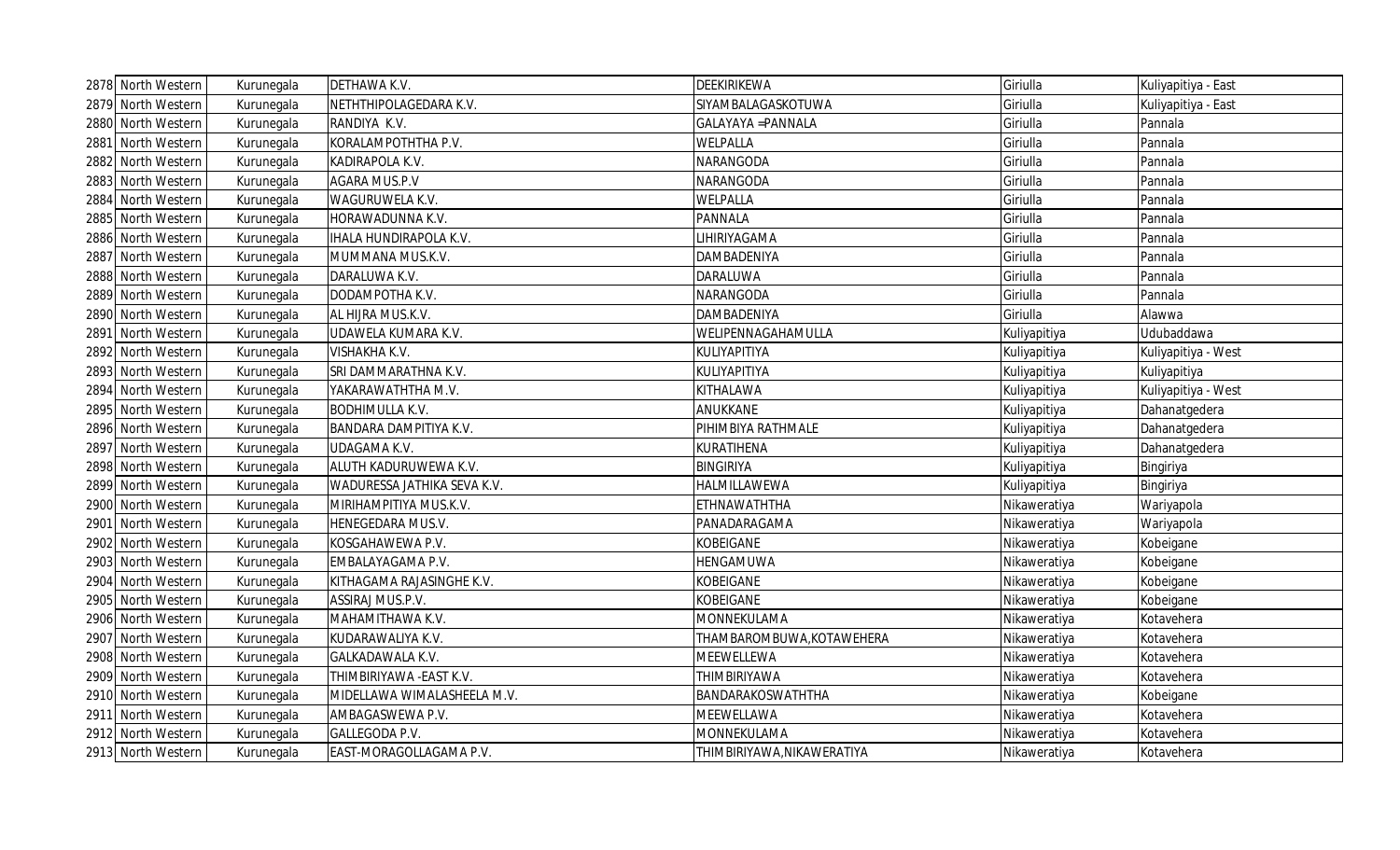|      | 2914 North Western | Kurunegala | ELAGAMMILLAWA K.V.               | MEEWELLAWA                      | Nikaweratiya | Kotavehera   |
|------|--------------------|------------|----------------------------------|---------------------------------|--------------|--------------|
|      | 2915 North Western | Kurunegala | KELEGAMA K.V.                    | <b>DIGANNEWA</b>                | Nikaweratiya | Kotavehera   |
| 2916 | North Western      | Kurunegala | <b>ITTAWA K.V.</b>               | THIMBIRIYAWA,NIKAWERATIYA       | Nikaweratiya | Kotavehera   |
| 2917 | North Western      | Kurunegala | MEEWELLAWA M.V.                  | MEEWELLAWA                      | Nikaweratiya | Kotavehera   |
|      | 2918 North Western | Kurunegala | OTHOTA RANDENIGAMA K.V.          | DIVULLEGODA, NIKAWERATIYA       | Nikaweratiya | Nikaweratiya |
|      | 2919 North Western | Kurunegala | WADURESSA SRI BUDDARAKKITA K.V.  | MAHA GIRILLLA                   | Nikaweratiya | Nikaweratiya |
| 2920 | North Western      | Kurunegala | THIMBIRIYAWA K.V.                | NIKAWERATIYA                    | Nikaweratiya | Nikaweratiya |
| 2921 | North Western      | Kurunegala | KATAGAMUWA P.V.                  | NIKAWERATIYA                    | Nikaweratiya | Nikaweratiya |
|      | 2922 North Western | Kurunegala | HALMILLEWA K.V.                  | NIKAWERATIYA                    | Nikaweratiya | Nikaweratiya |
|      | 2923 North Western | Kurunegala | KEBELLAWA V.                     | HEELOGAMA, NIKAWERATIYA         | Nikaweratiya | Nikaweratiya |
|      | 2924 North Western | Kurunegala | KUMBUKWEWA K.V.                  | NIKAWERATIYA                    | Nikaweratiya | Nikaweratiya |
|      | 2925 North Western | Kurunegala | UDUNOWA K.V.                     | MONNEKULAMA                     | Nikaweratiya | Kotavehera   |
|      | 2926 North Western | Kurunegala | IHALA OTTIKULAMA K.V.            | WANNI RASNAYAKAPURA             | Nikaweratiya | Kotavehera   |
|      | 2927 North Western | Kurunegala | HALAMBE K.V.                     | MONNEKULAMA                     | Nikaweratiya | Kotavehera   |
|      | 2928 North Western | Kurunegala | GALPANAWA MUS.K.V.               | MONNEKULAMA                     | Nikaweratiya | Kotavehera   |
| 2929 | North Western      | Kurunegala | NEERALIYADDA K.V.                | NIKAWERATIYA                    | Nikaweratiya | Nikaweratiya |
| 2930 | North Western      | Kurunegala | SIYAMBALEWA SRI SHOBITHA P.V.    | MONNEKULAMA                     | Nikaweratiya | Kotavehera   |
| 2931 | North Western      | Kurunegala | OTTUKULAMA HIJRA MUS.K.V.        | RASNAYAKAPURA                   | Nikaweratiya | Kotavehera   |
|      | 2932 North Western | Kurunegala | UNAGOLLA K.V.                    | HEELOGAMA                       | Nikaweratiya | Kotavehera   |
|      | 2933 North Western | Kurunegala | <b>BABUL ADAM MUS.K.V.</b>       | MINUWANGETE                     | Nikaweratiya | Wariyapola   |
|      | 2934 North Western | Kurunegala | WELLAGALA SRI SARANANDA M.V.     | <b>WARIYAPOLA</b>               | Nikaweratiya | Wariyapola   |
|      | 2935 North Western | Kurunegala | AMUNUGAMA K.V.                   | NIKADALUPOTHA                   | Nikaweratiya | Wariyapola   |
|      | 2936 North Western | Kurunegala | GOLUWAWA K.V.                    | THALWITA                        | Nikaweratiya | Wariyapola   |
|      | 2937 North Western | Kurunegala | KURUNAWA K.V.                    | <b>WARIYAPOLA</b>               | Nikaweratiya | Wariyapola   |
|      | 2938 North Western | Kurunegala | MIRIHANEGAMA K.V.                | MIRIHANEGAMA                    | Nikaweratiya | Wariyapola   |
|      | 2939 North Western | Kurunegala | KITHULWEHERA K.V.                | WARIYAPOLA                      | Nikaweratiya | Wariyapola   |
|      | 2940 North Western | Kurunegala | MALASNA DEVARAJA P.V.            | THALWITA                        | Nikaweratiya | Wariyapola   |
|      | 2941 North Western | Kurunegala | BAYAWA K.V.                      | AWULEGAMA                       | Nikaweratiya | Wariyapola   |
| 2942 | North Western      | Kurunegala | WALAGAMBA P.S.                   | KATTAMBERIYA, MAKULPOTHA        | Maho         | Polpitigama  |
| 2943 | North Western      | Kurunegala | POHORAWATHTHA SRI SIDDARTHA P.V. | MORAGOLLAGAMA                   | Maho         | Polpitigama  |
| 2944 | North Western      | Kurunegala | THALAWA P.V.                     | THALAWA, SIYABALANGAMUWA, MAHO. | Maho         | Polpitigama  |
|      | 2945 North Western | Kurunegala | KORUWAWA P.S.                    | POLPITHIGAMA                    | Maho         | Polpitigama  |
|      | 2946 North Western | Kurunegala | BAMBARAGALAYAYA P.V.             | ULPOTHA, PALLEKELE              | Maho         | Polpitigama  |
| 2947 | North Western      | Kurunegala | WAMBATUWEWA P.V.                 | ALUTHGAMA, MORAGOLLAGAMA.       | Maho         | Polpitigama  |
|      | 2948 North Western | Kurunegala | THENNAKOONGAMA K.V.              | MORAGOLLAGAMA                   | Maho         | Polpitigama  |
|      | 2949 North Western | Kurunegala | POPI.BALAGOLLA K.V.              | BALAGOLLA, MAELIYA.             | Maho         | Polpitigama  |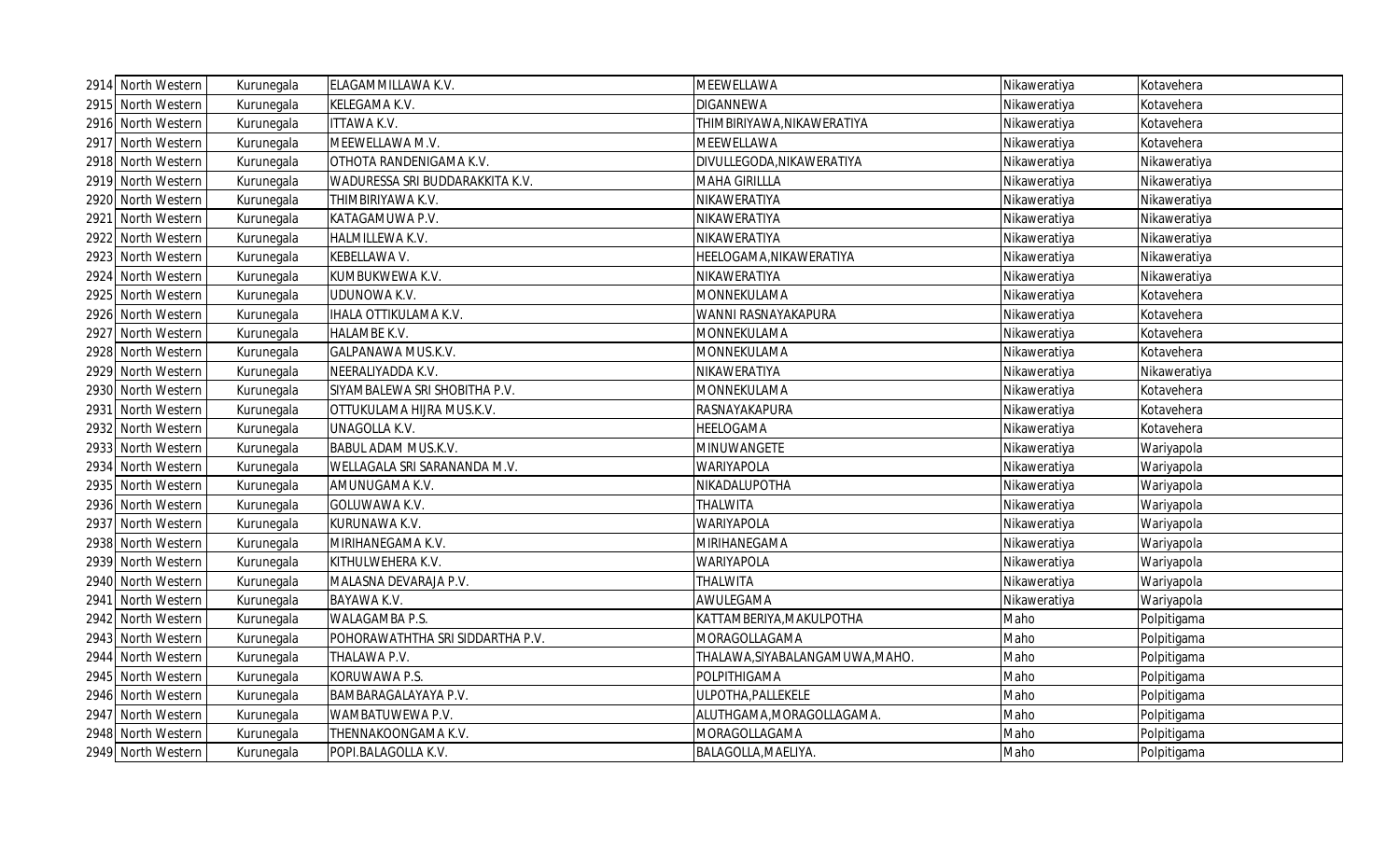|      | 2950 North Western | Kurunegala | DORAWERUWA K.V. (T.B.WEJESOORIYA K.V.) | DORAWERUWA, MAELIYA              | Maho | Polpitigama |
|------|--------------------|------------|----------------------------------------|----------------------------------|------|-------------|
|      | 2951 North Western | Kurunegala | GALKETIYAGAMA K.V.                     | POLPITIGAMA                      | Maho | Polpitigama |
|      | 2952 North Western | Kurunegala | PALAGAMA K.V.                          | PALAGAMA, MAKULOOTHA             | Maho | Polpitigama |
|      | 2953 North Western | Kurunegala | NIYADAWANE K.V.                        | MEEGASWEWA, KOONWEWE             | Maho | Polpitigama |
| 2954 | North Western      | Kurunegala | NAKWATHTHAGAMA K.V.                    | <b>MAKULPOTHA</b>                | Maho | Polpitigama |
| 2955 | North Western      | Kurunegala | KUMBUKKADAWALA K.V.                    | MORAGOLLAGAMA.                   | Maho | Polpitigama |
|      | 2956 North Western | Kurunegala | KALUGALLA K.V.                         | KALUGALLA, NIKADALUPOTHA         | Maho | Polpitigama |
|      | 2957 North Western | Kurunegala | PALLEKELE K.V.                         | PALLEKELE, POLPITHIGAMA          | Maho | Polpitigama |
|      | 2958 North Western | Kurunegala | HALMILLAGOLLA K.V.                     | DIDDENIYA, MELSIRIPURA           | Maho | Polpitigama |
|      | 2959 North Western | Kurunegala | POTHUWILA SIRI PERAKUM M.V.            | POTHUWILA, POLPITHIGAMA          | Maho | Polpitigama |
|      | 2960 North Western | Kurunegala | BORAWEEA M.V.                          | MORAGOLLAGAMA                    | Maho | Polpitigama |
|      | 2961 North Western | Kurunegala | KADAWALA K.V.                          | MORAGOLLAGAMA                    | Maho | Polpitigama |
|      | 2962 North Western | Kurunegala | THARANAGOLLAGAMA K.V.                  | THARANAGOLLAGAMA, MORAGOLLAGAMA. | Maho | Polpitigama |
|      | 2963 North Western | Kurunegala | SIYAMBALANGAMUWA K.V.                  | <b>MAHO</b>                      | Maho | Polpitigama |
|      | 2964 North Western | Kurunegala | TISNAMPALAGAMA P.V.                    | MAHO.                            | Maho | Maho        |
|      | 2965 North Western | Kurunegala | IPALOGAMA K.V.                         | MAHO.                            | Maho | Maho        |
| 2966 | North Western      | Kurunegala | EMBOGAMA K.V.                          | MAHO.                            | Maho | Maho        |
|      | 2967 North Western | Kurunegala | KETHTHAPAHUWA K.V.                     | AMBANPOLA.                       | Maho | Maho        |
|      | 2968 North Western | Kurunegala | UDUWERIYA K.V.                         | MAHO.                            | Maho | Maho        |
|      | 2969 North Western | Kurunegala | HOTHOKADAWALA K.V.                     | MAHO.                            | Maho | Maho        |
|      | 2970 North Western | Kurunegala | MADAPOKUNA MAHIRA MUS.V.               | MAHO.                            | Maho | Maho        |
|      | 2971 North Western | Kurunegala | <b>UDAGAMA P.V.</b>                    | MAHO.                            | Maho | Maho        |
|      | 2972 North Western | Kurunegala | <b>BAKMEEWEWA K.V.</b>                 | AMBANPOLA.                       | Maho | Maho        |
|      | 2973 North Western | Kurunegala | BORAWEWA K.V.                          | AMBANPOLA.                       | Maho | Maho        |
|      | 2974 North Western | Kurunegala | <b>KASIKOTE K.V.</b>                   | AMBANPOLA.                       | Maho | Maho        |
|      | 2975 North Western | Kurunegala | ABAKOLAWEWA K.V.                       | AMBANPOLA.                       | Maho | Maho        |
|      | 2976 North Western | Kurunegala | HIJRA MUS.K.V.                         | AMBANPOLA.                       | Maho | Maho        |
|      | 2977 North Western | Kurunegala | UDADIWLWEWA M.V.                       | AMBANPOLA.                       | Maho | Maho        |
| 2978 | North Western      | Kurunegala | WALALIYA M.V.                          | AMBANPOLA.                       | Maho | Maho        |
|      | 2979 North Western | Kurunegala | HETTIARACHCHIGAMA K.V.                 | HETTIARACHCHIGAMA, WARAWEWA.     | Maho | Giribawa    |
| 2980 | North Western      | Kurunegala | GAMPOLA K.V.                           | GAMPOLA , PAHALA GIRIBAWA        | Maho | Giribawa    |
|      | 2981 North Western | Kurunegala | THAMBUTTA M.V.                         | THAMBUTTA , GALGAMUWA            | Maho | Giribawa    |
|      | 2982 North Western | Kurunegala | WANNIKUDAWEWA MUS.K.V.                 | WANNIKUDAWEWA, GALGAMUWA         | Maho | Giribawa    |
|      | 2983 North Western | Kurunegala | ANGAMUGAMA MUS.K.V.                    | KOONWEWA, MAHO.                  | Maho | Galgamuwa   |
|      | 2984 North Western | Kurunegala | ATHARAGALLA K.V.                       | ATHARAGALLA, GALGAMUWA.          | Maho | Galgamuwa   |
|      | 2985 North Western | Kurunegala | MEDINNORUWA K.V.                       | MEEGALEWA.                       | Maho | Galgamuwa   |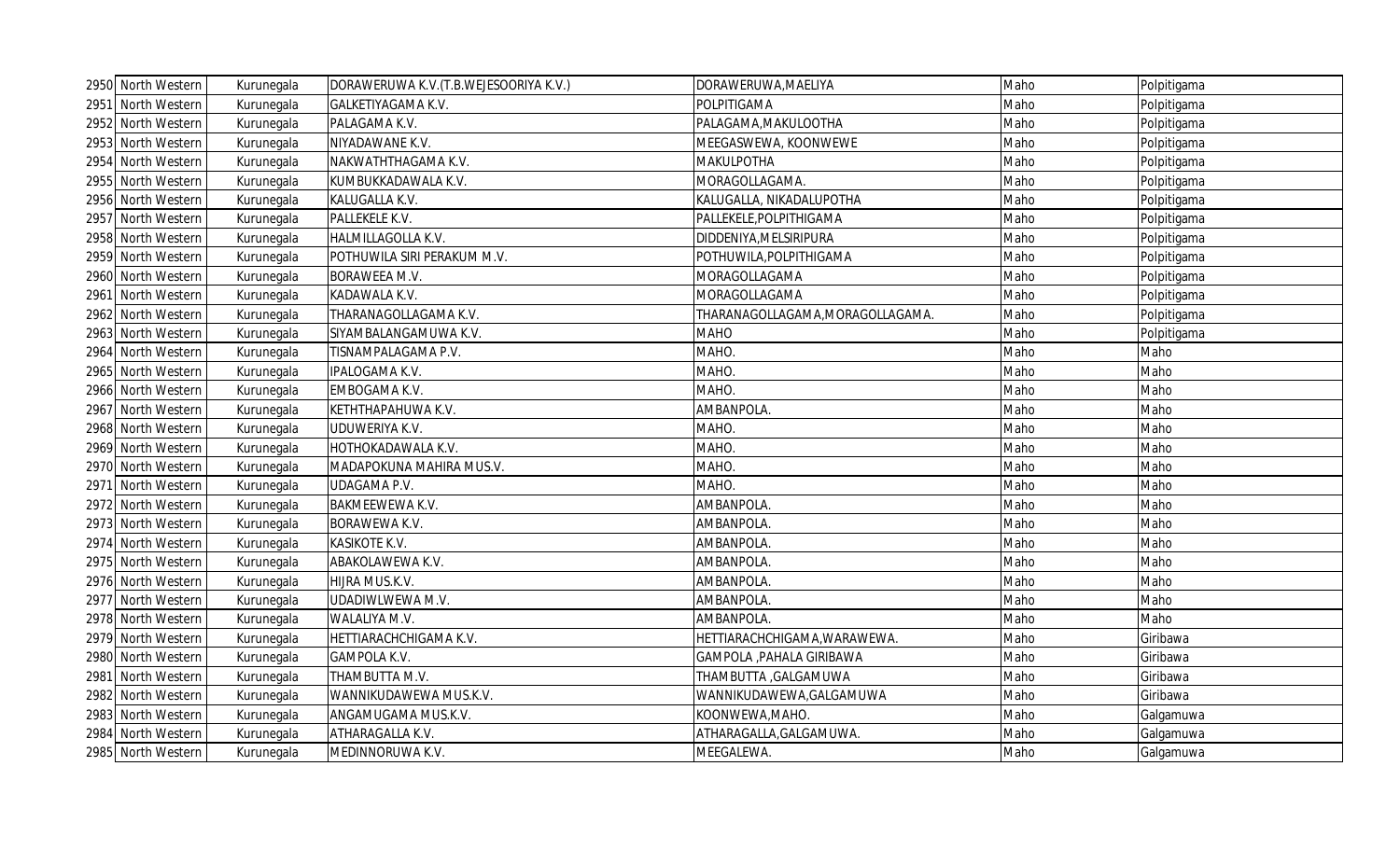| 2986 North Western | Kurunegala | <b>IHALAKOONWEWA P.V.</b>                 | GALGAMUWA.                         | Maho   | Galgamuwa       |
|--------------------|------------|-------------------------------------------|------------------------------------|--------|-----------------|
| 2987 North Western | Kurunegala | KARAMBEWA AL-MEENA MUS.V.                 | WANNIKUDAWEWA,GALGAMUWA.           | Maho   | Galgamuwa       |
| 2988 North Western | Kurunegala | <b>IHALAGAMA K.V.</b>                     | GALGAMUWA.                         | Maho   | Galgamuwa       |
| 2989 North Western | Kurunegala | MAHATHORAWA K.V.                          | GALGAMUWA.                         | Maho   | Galgamuwa       |
| 2990 North Western | Kurunegala | PALUKADAWALA SRI SUMANA K.V.              | GALGAMUWA.                         | Maho   | Galgamuwa       |
| 2991 North Western | Kurunegala | SIRIMAVO BANDARANAYAKA P.V.               | GALGAMUWA.                         | Maho   | Galgamuwa       |
| 2992 North Western | Kurunegala | WAYAMBA JANADIPATHI P.V.                  | GALGAMUWA.                         | Maho   | Galgamuwa       |
| 2993 North Western | Kurunegala | MAHANANNERIYA P.V.                        | MAHANANNERIYA.                     | Maho   | Galgamuwa       |
| 2994 North Western | Kurunegala | SIYAMBALEWA P.V.                          | GALGAMUWA.                         | Maho   | Galgamuwa       |
| 2995 North Western | Kurunegala | PEDDOGAMA K.V.                            | GALGAMUWA.                         | Maho   | Galgamuwa       |
| 2996 North Western | Kurunegala | PALUWA VIDYADEEEPA K.V.                   | GALGAMUWA.                         | Maho   | Galgamuwa       |
| 2997 North Western | Kurunegala | <b>GALLEWA MUSLIM K.V.</b>                | GALGAMUWA.                         | Maho   | Galgamuwa       |
| 2998 North Western | Kurunegala | USGALA SALIYARAJA K.V.                    | USGALASIYAMBALANGAMUWA,GALGAMUWA.  | Maho   | Galgamuwa       |
| 2999 North Western | Kurunegala | THAMMANNAWA K.V.                          | THAMMENNAWA,THAMBUTHTHA,GALGAMUWA. | Maho   | Giribawa        |
| 3000 North Western | Kurunegala | WARAWEWA M.V.                             | WARAWEWA, GALGAMUWA                | Maho   | Giribawa        |
| 3001 North Western | Kurunegala | ALIYAWETUNUWEWA M.M.V.                    | THAMBUTHTHA , GALGAMUWA            | Maho   | Giribawa        |
| 3002 North Western | Kurunegala | MAELIYA M.V.                              | MAELIYA                            | Maho   | Polpitigama     |
| 3003 North Western | Kurunegala | WANNIKUDAWEWA SIRISAGABO M.V.             | WANNIKUDAWEWA, GALGAMUWA           | Maho   | Giribawa        |
| 3004 North Western | Puttalam   | CH/DAMBAKELE P.S.                         | KARAWITAGARA, CHILAW               | Chilaw | Chilaw          |
| 3005 North Western | Puttalam   | CH/ARACHCHIKATTUWA K.V.                   | ARACHCHIKATTUWA                    | Chilaw | Arachchikattuwa |
| 3006 North Western | Puttalam   | CH/PINKATTIYA V.                          | PINKATTIYA, BATHTHULU-OYA          | Chilaw | Arachchikattuwa |
| 3007 North Western | Puttalam   | CH/SUDUWELLA MODEL P.S.                   | SUDUWELLA, MADAMPE                 | Chilaw | Chilaw          |
| 3008 North Western | Puttalam   | CH/KADUPITI MADAMPE DHARMAPALA V.         | <b>MADAMPE</b>                     | Chilaw | Chilaw          |
| 3009 North Western | Puttalam   | CH/SEMBUKTTIYA K.V.                       | <b>MADAMPE</b>                     | Chilaw | Chilaw          |
| 3010 North Western | Puttalam   | CH/MAHAGAM V.                             | MAHAGAMA, MUGUNUWATAWANA           | Chilaw | Chilaw          |
| 3011 North Western | Puttalam   | CH/ ATHUWANA SENANAYAKE P.S.              | ATHUWANA , MUGUNUWATAWANA          | Chilaw | Chilaw          |
| 3012 North Western | Puttalam   | CH/PAMBALA K.V.                           | PAMBALA, KAKKAPALLIYA              | Chilaw | Chilaw          |
| 3013 North Western | Puttalam   | CH/WEN/BORALESSA P.S.                     | BORALESSA, LUNUWILA                | Chilaw | Wennappuwa      |
| 3014 North Western | Puttalam   | MWP/CH/WE/ST MARY'S P.S. (Nainamadama V.) | NAINAMADAMA                        | Chilaw | Wennappuwa      |
| 3015 North Western | Puttalam   | MIRISSANKOTUWA NIMALA MARIYA P.S.         | LUNUWILA                           | Chilaw | Wennappuwa      |
| 3016 North Western | Puttalam   | NW/CH/WEN/DIKWELA P.S.                    | DIKWELA, YOGIYANA                  | Chilaw | Wennappuwa      |
| 3017 North Western | Puttalam   | NW/CH/WEN/JANKURAWELA V.                  | JANKURAWELA, YOGIYANA              | Chilaw | Wennappuwa      |
| 3018 North Western | Puttalam   | CH/WEN/GONAWILA ST. JOSEPH C.             | <b>DANKOTUWA</b>                   | Chilaw | Wennappuwa      |
| 3019 North Western | Puttalam   | CH/WEN/MOHOTTIMULLA V.                    | MOHOTTIMULLA, DANKOTUWA            | Chilaw | Wennappuwa      |
| 3020 North Western | Puttalam   | CH/ZAHIRA MUSLIM V.                       | NATHTHANDIYA                       | Chilaw | Nattandiya      |
| 3021 North Western | Puttalam   | CH/NAT/THUMMODARA MUSLIM K.V.             | THUMMODARA, NATTANDIYA             | Chilaw | Nattandiya      |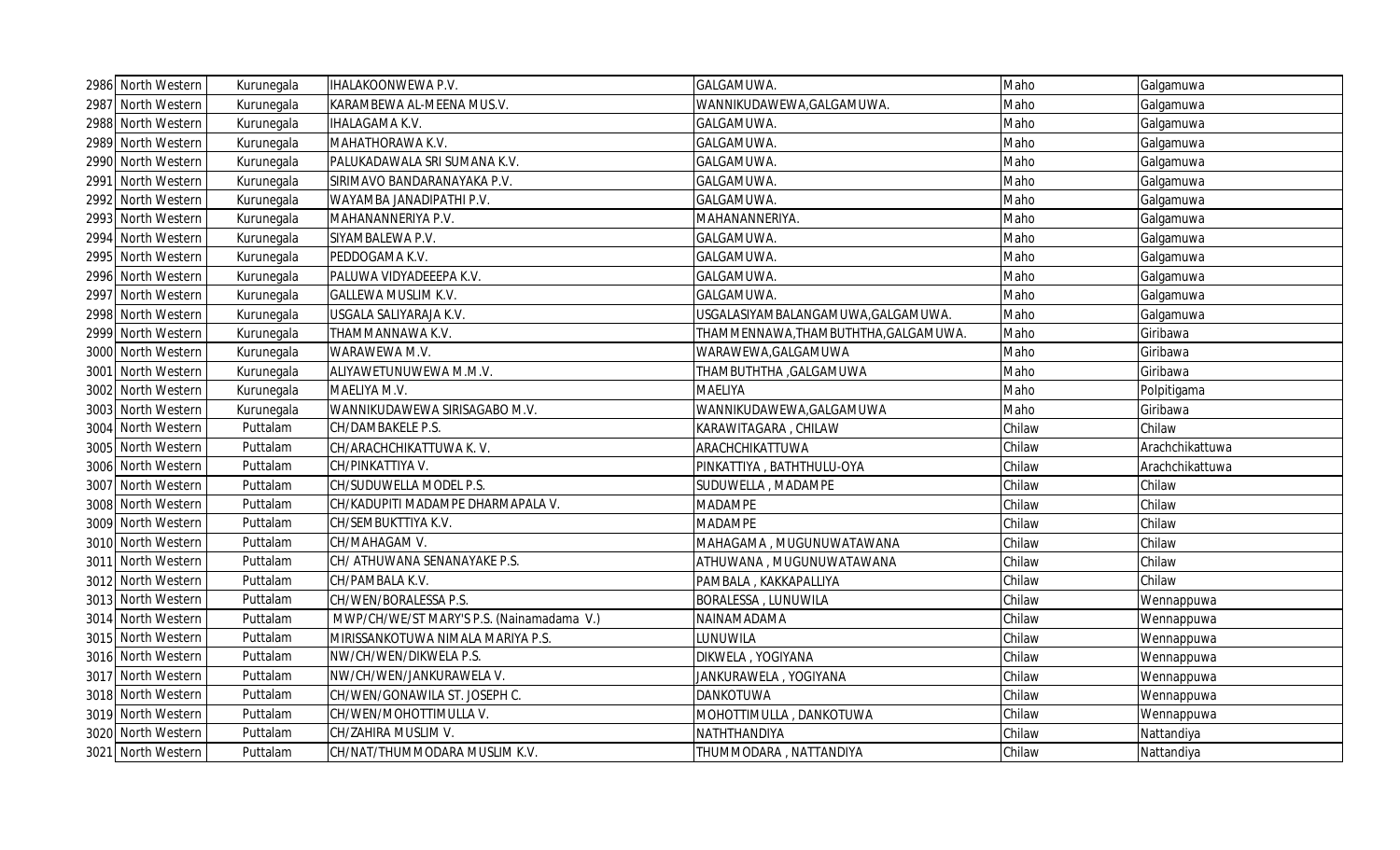| 3022 North Western | Puttalam | CH/NARAWILA MUSLIM K.V.                                 | NARAWILA, KOSWATTA                                     | Chilaw   | Nattandiya     |
|--------------------|----------|---------------------------------------------------------|--------------------------------------------------------|----------|----------------|
| 3023 North Western | Puttalam | MANINGALA MUSLIM K.V.                                   | NATTANDIYA                                             | Chilaw   | Nattandiya     |
| 3024 North Western | Puttalam | NW/CH/NAT/KOSWADIYA SARASWATHIE M.V.                    | KOSWADIYA, MAHAWEWA                                    | Chilaw   | Nattandiya     |
| 3025 North Western | Puttalam | CH/NAT/MATTAKOTUWA K.V.                                 | MATTAKOTUWA, MAHAWEWA                                  | Chilaw   | Nattandiya     |
| 3026 North Western | Puttalam | CH/NATH/ ST. THERESA V.                                 | THALWILA, MARAWILA                                     | Chilaw   | Nattandiya     |
| 3027 North Western | Puttalam | PU/IHALA USWEWA DARMASOOKA K.V.                         | <b>MAHAUSWEWA</b>                                      | Puttalam | Anamaduwa      |
| 3028 North Western | Puttalam | PU/ANA/WATHTHEGEDARA K.V.                               | MAHAUSWEWA, ANAMADUWA                                  | Puttalam | Anamaduwa      |
| 3029 North Western | Puttalam | ANA/WIMALARATHNA KUMARAGAMA V.(Thalgaswewa V.)          | THALGASWEWA, ANAMADUWA                                 | Puttalam | Anamaduwa      |
| 3030 North Western | Puttalam | PU/MUNAMALGASWEWA SRI PERAKUM V.                        | <b>MAHAUSWEWA</b>                                      | Puttalam | Anamaduwa      |
| 3031 North Western | Puttalam | PU/KOTTAGAMA SRIPALI K.V.                               | ANAMADUWA                                              | Puttalam | Anamaduwa      |
| 3032 North Western | Puttalam | PU/SERAKKULIYA R.V.                                     | KARATHIVU, PUTTALAM                                    | Puttalam | Puttalam North |
| 3033 North Western | Puttalam | PU/WILPOTH ANURA P.V.                                   | WILPOTH, CHILAW                                        | Puttalam | Pallama        |
| 3034 North Western | Puttalam | PU/THAMARAKKULAMA K.V.                                  | THAMARAKKULAMA, SERUKELE                               | Puttalam | Pallama        |
| 3035 North Western | Puttalam | PU/DEWALAHANDIYA KANNANGARA P.S.                        | WILPOTHA, CHILAW                                       | Puttalam | Pallama        |
| 3036 North Western | Puttalam | WILPOTHA BANDARANAYAKE V.                               | THARAWILLUWA, BATHTHULU OYA                            | Puttalam | Puttalam South |
| 3037 North Western | Puttalam | PU/ANDIGAMA P.S.                                        | ANDIGAMA                                               | Puttalam | Pallama        |
| 3038 North Western | Puttalam | PU/LIHINIGIRIYA K.V.                                    | GALKULIYA, ANDIGAMA                                    | Puttalam | Pallama        |
| 3039 North Western | Puttalam | PU/PUNAVITIYA K.V.                                      | ANDIGAMA                                               | Puttalam | Pallama        |
| 3040 North Western | Puttalam | PU/AGUNAWILA K.V.                                       | ANGUNAWILA, MUNDALAMA                                  | Puttalam | Pallama        |
| 3041 North Western | Puttalam | PU/NAWAGATTEGAMA P.S.                                   | NAWAGATHTHEGAMA                                        | Puttalam | Anamaduwa      |
| 3042 North Western | Puttalam | PU/ANA/RAMBAKANAYAGAMA V.                               | RAMBAKANAYAGAMA, NAWAGATHTHEGAMA                       | Puttalam | Anamaduwa      |
| 3043 North Western | Puttalam | PU/ANA/MAHAANDARAWEWA K.V                               | MAHAANDARAWEWA, NAWAGATHTHEGAMA                        | Puttalam | Anamaduwa      |
| 3044 North Western | Puttalam | PU/ANA/DANGAHAWEWA K.V.                                 | NAWAGATHTHEGAMA                                        | Puttalam | Anamaduwa      |
| 3045 North Western | Puttalam | PU/ANA/RELAPANAWA K.V.                                  | RELAPANAWA, NAWAGATHTHEGAMA                            | Puttalam | Anamaduwa      |
| 3046 North Western | Puttalam | PU/ANA/WELEWEWA SUMEDHA V.                              | NAWAGATHTHEGAMA                                        | Puttalam | Anamaduwa      |
| 3047 North Western | Puttalam | PU/ANA/KOONKADAWALA K.V.                                | KOONKADAWALA, INGINIMITIYA                             | Puttalam | Anamaduwa      |
| 3048 North Western | Puttalam | PU/IHALA KURUKETIYAWA K.V.                              | KURUKETIYAWA                                           | Puttalam | Anamaduwa      |
| 3049 North Western | Puttalam | PU/TABBOWA R.C.V.                                       | PUTTALAM, THABBOWA                                     | Puttalam | Puttalam North |
| 3050 North Western | Puttalam | P/THEWANUWARA GOVERNMENT V.                             | THABBOWA, PUTTALAM                                     | Puttalam | Puttalam North |
| 3051 North Western | Puttalam | P/ZAINAB MUSLIM GIRLS P.S.                              | ASRAF MEMORIAL PARK LANE, POLS ROAD, PUTTALAM Puttalam |          | Puttalam North |
| 3052 North Western | Puttalam | ZAHIRA P.V.                                             | MANNAR ROAD, PUTTALAM                                  | Puttalam | Puttalam North |
| 3053 North Western | Puttalam | VETTALAI ASSENKUDHOOS MUSLIM V.                         | MULLIPURAM, PUTTALAM                                   | Puttalam | Puttalam North |
| 3054 North Western | Puttalam | P/KAL/MAMPURIYA G.R.C.S.T.P.S. (MAMPURIYA BILINGUAL V.) | <b>MAMPURIYA</b>                                       | Puttalam | Kalpitiya      |
| 3055 North Western | Puttalam | NARAKKALLY R.C.T.V.                                     | NOROCHCHOALAI                                          | Puttalam | Kalpitiya      |
| 3056 North Western | Puttalam | P/KAL/NAVATKADU R.C.T.V.                                | NAVATKADU, MAMPURIYA, VIA PUTTALAM                     | Puttalam | Kalpitiya      |
| 3057 North Western | Puttalam | WA/PU/KL/ILANTHIADIYA SINHALA V.                        | ILANTHIADIYA, NORACHCHOLAI                             | Puttalam | Kalpitiya      |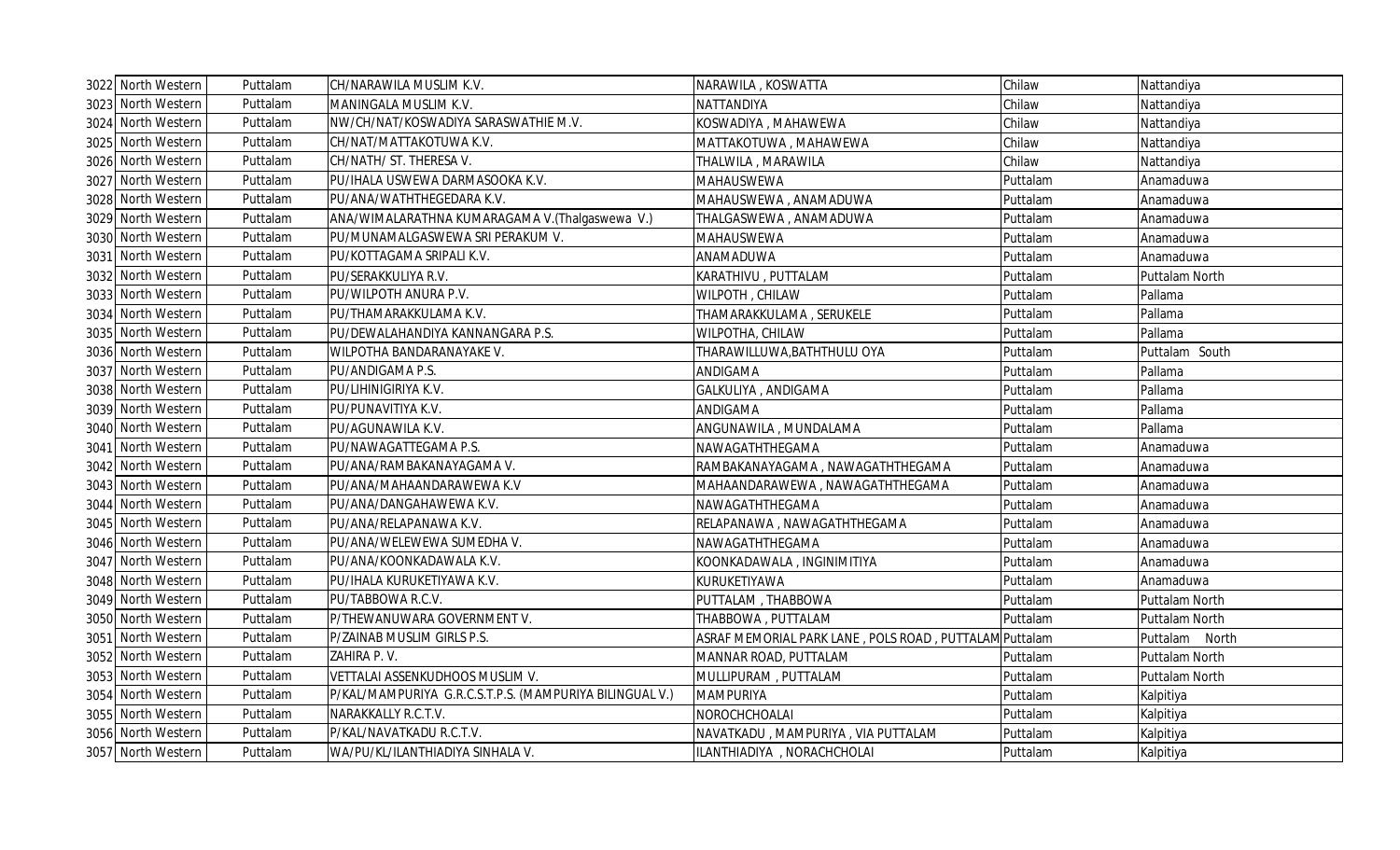|      | 3058 North Western | Puttalam | P/PANAYADI G.R.C.T.V.         | PANAYADI, NORACHCHOLAI                | Puttalam | Kalpitiya       |
|------|--------------------|----------|-------------------------------|---------------------------------------|----------|-----------------|
|      | 3059 North Western | Puttalam | AL MADEENA MUSLIM V.          | PALLIWASALTHUREI                      | Puttalam | Kalpitiya       |
|      | 3060 North Western | Puttalam | PU/MAILANKULAMA GOVERNMENT S. | ISMAILPURAM, PUTTALAMA                | Puttalam | Puttalam North  |
|      | 3061 North Western | Puttalam | P/BANDARANAYAKAPURA P.V.      | WANATHAWILLUWA, PUTTALAMA             | Puttalam | Puttalam North  |
|      | 3062 North Western | Puttalam | PU/NAGAMADUWA K.V.            | NAGAMUWA, WANATHAWILLUWA, PUTTALAMA   | Puttalam | Puttalam North  |
|      | 3063 North Western | Puttalam | PU/WIJEPURA K.V.              | WANATHAWILLUWA, PUTTALAM              | Puttalam | Puttalam North  |
|      | 3064 North Western | Puttalam | MORAPATHAWA GOVERNMENT S.     | MORAPATHAWA, WANATHAWILLUWA, PUTTALAM | Puttalam | Puttalam North  |
|      | 3065 North Western | Puttalam | KATUPULIYANKULAMA V.          | WANATHAWILLUWA, PUTTALAMA             | Puttalam | Puttalam North  |
|      | 3066 North Western | Puttalam | PU/KARADIPUWAL M.V.           | KARADIPUWAL, PUTTALAM                 | Puttalam | Puttalam North  |
|      | 3067 North Western | Puttalam | PU/SERUKELE K.V.              | <b>SERUKELE</b>                       | Puttalam | Pallama         |
|      | 3068 North Western | Puttalam | P/OTTAPANAI R.C.T.V.          | MAIN ROAD, PUUNAPITIYA, UDAPPUWA      | Puttalam | Puttalam South  |
|      | 3069 North Western | Puttalam | P/UDAPPUWA T.M.V.             | MAIN STREET, UDAPPUWA                 | Puttalam | Puttalam South  |
|      | 3070 North Western | Puttalam | ZAINAB MUS.B.P.V.             | PUTTALAM                              | Puttalam | Puttalam        |
|      | 3071 North Western | Puttalam | ATTAWILLUWA MEDHANANDA K.V.   | ATTAWILLUWA                           | Puttalam | Puttalam South  |
|      | 3072 North Western | Puttalam | KALLADIYA VIDYASAGARA K.V.    | KALLADIYA                             | Puttalam | Puttalam South  |
|      | 3073 North Western | Puttalam | MADYAMA ATTAWILLUWA K.V.      | ATTAWILLUWA                           | Puttalam | Puttalam South  |
|      | 3074 North Western | Puttalam | ZAHIRA MUS.P.V.               | PUTTALAM                              | Puttalam | Puttalam        |
|      | 3075 North Western | Puttalam | VETTALEI MUS.K.V.             | PUTTALAMA                             | Puttalam | Puttalam North  |
|      | 3076 North Western | Puttalam | UTHTHARA ATTAWILLUW K.V.      | ATTAWILLUWA                           | Puttalam | Puttalam South  |
|      | 3077 North Western | Puttalam | SEMMANDALUWA P.V.             | PUTTALAM                              | Puttalam | Puttalam        |
|      | 3078 North Western | Puttalam | MANALTHIVU R.C.T.K.V.         | PUTTALAM                              | Puttalam | Puttalam        |
|      | 3079 North Western | Puttalam | ST. ANDREW'S P.V.             | PUTTALAM                              | Puttalam | Puttalam        |
|      | 3080 North Western | Puttalam | PUNCHIWILATHTHAWA K.V.        | PUNCHIWILATHTHAWA, MUGUNUWATAWANA     | Chilaw   | Chilaw          |
|      | 3081 North Western | Puttalam | BANDARAWATTA P.V.             | BANDARAWATTE, KAKKAPALLIYA            | Chilaw   | Chilaw          |
|      | 3082 North Western | Puttalam | MERAWALA ST.JOSEPH'S K.V.     | MERAWALA, CHILAW                      | Chilaw   | Chilaw          |
|      | 3083 North Western | Puttalam | THISSOGAMA K.V.               | ILIPPADENIYA                          | Chilaw   | Chilaw          |
|      | 3084 North Western | Puttalam | DAMBAKELE P.V.                | KARAWITAGARA, CHILAW                  | Chilaw   | Chilaw          |
|      | 3085 North Western | Puttalam | WIJAYA K.V.                   | WIJAYA MAWATHA, CHILAW                | Chilaw   | Chilaw          |
| 3086 | North Western      | Puttalam | MUNNESHWARAMA SINHALA P.V.    | MUNNESHWARAMA, CHILAW                 | Chilaw   | Chilaw          |
|      | 3087 North Western | Puttalam | ARACHCHIKATTUWA K.V.          | ARACHCHIKATTUWA                       | Chilaw   | Arachchikattuwa |
|      | 3088 North Western | Puttalam | PINKATTIYA P.V.               | PINKATTIYA, BATHTHULU-OYA             | Chilaw   | Arachchikattuwa |
|      | 3089 North Western | Puttalam | KOTTAPITIYA SINHALA P.V.      | BANGADENIYA                           | Chilaw   | Arachchikattuwa |
|      | 3090 North Western | Puttalam | WILPOTHA ANURA P.V.           | <b>WILPOTHA</b>                       | Puttalam | Pallama         |
|      | 3091 North Western | Puttalam | THAMARAKKULAMA K.V.           | <b>SERUKELE</b>                       | Puttalam | Pallama         |
|      | 3092 North Western | Puttalam | WATTAKKANDAL MUS.K.V.         | PUTTALAM                              | Puttalam | Puttalam        |
|      | 3093 North Western | Puttalam | IHALA KOLAELIYA K.V.          | PALLAMA                               | Puttalam | Pallama         |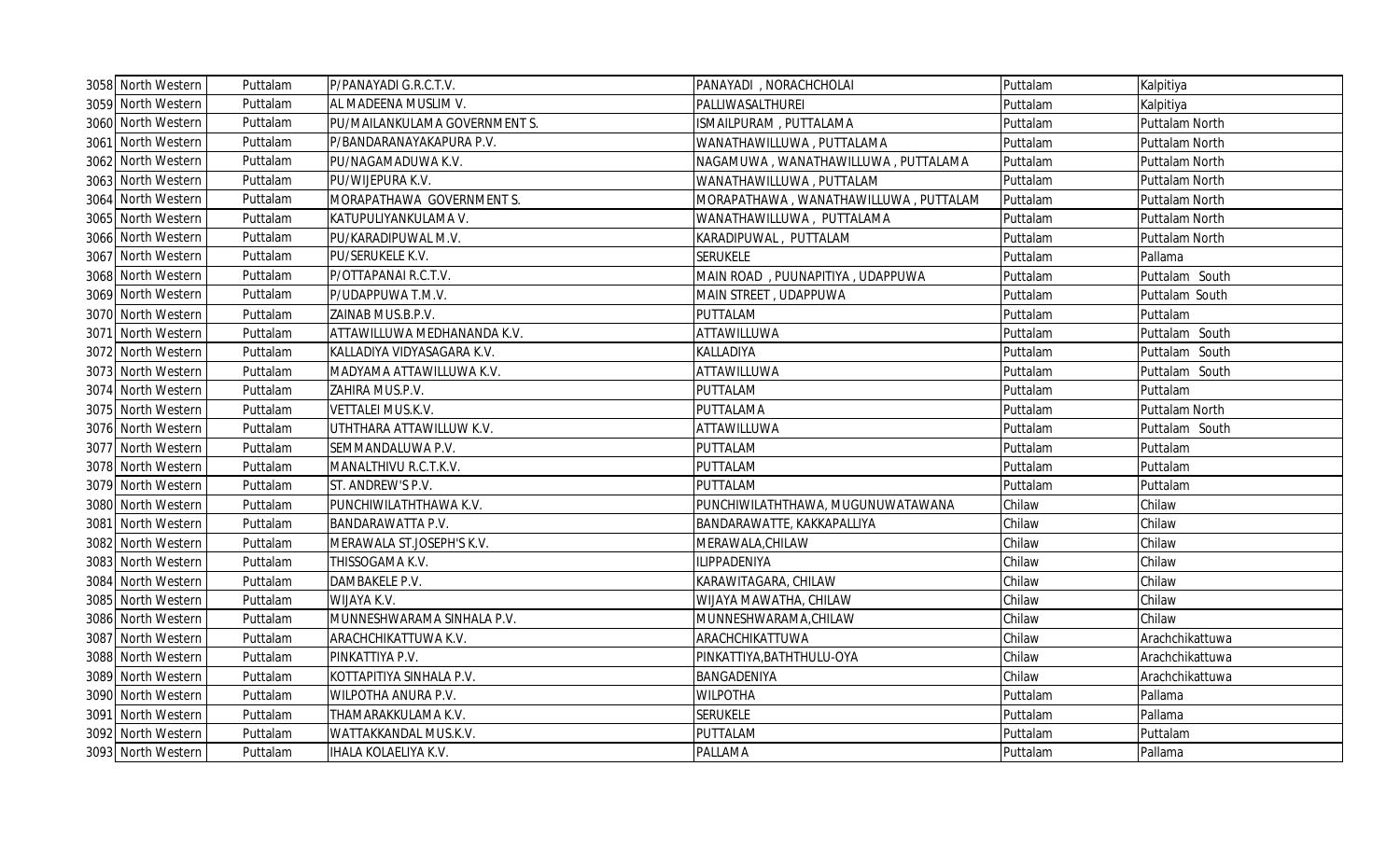| 3094 North Western | Puttalam | <b>IHALA MANDALANA K.V.</b>    | KUMARAKATTUWA                         | Puttalam | Pallama    |
|--------------------|----------|--------------------------------|---------------------------------------|----------|------------|
| 3095 North Western | Puttalam | DEWALAHANDIYA KANNANAGARA P.V. | CHILAW                                | Puttalam | Pallama    |
| 3096 North Western | Puttalam | MAILANKULAMA K.V.              | <b>ISMAILPURAM</b>                    | Puttalam | Puttalam   |
| 3097 North Western | Puttalam | BANDARANAYAKEPURA P.V.         | WANATHAWILLUWA                        | Puttalam | Puttalam   |
| 3098 North Western | Puttalam | NAGAMADUWA K.V.                | WANATHAVILLUWA                        | Puttalam | Puttalam   |
| 3099 North Western | Puttalam | MORAPATHAWA K.V.               | WANATHAVILLUWA                        | Puttalam | Puttalam   |
| 3100 North Western | Puttalam | KATUPULIYANKULAMA K.V.         | WANATHAVILLUWA                        | Puttalam | Puttalam   |
| 3101 North Western | Puttalam | KARADIPUWAL M.V.               | KARADIPUWAL                           | Puttalam | Puttalam   |
| 3102 North Western | Puttalam | WIJAYAPURA K.V.                | WANATHAWILLUWA                        | Puttalam | Puttalam   |
| 3103 North Western | Puttalam | SERAKKULIYA K.V.               | KARATHIVU                             | Puttalam | Puttalam   |
| 3104 North Western | Puttalam | DICKWELA P.V.                  | DICKWELA, YOGIYANA                    | Chilaw   | Wennappuwa |
| 3105 North Western | Puttalam | MOHOTTIMULLA K.V.              | MOHOTTIMULLA, DANKOTUWA               | Chilaw   | Wennappuwa |
| 3106 North Western | Puttalam | JANKURAWELA K.V.               | JANKURAWELA, YOGIYANA                 | Chilaw   | Wennappuwa |
| 3107 North Western | Puttalam | GONAWILA K.V.                  | <b>DANKOTUWA</b>                      | Chilaw   | Wennappuwa |
| 3108 North Western | Puttalam | HALDANDUWANA R.C.K.V.          | HALDANDUWANA, DANKOTUWA               | Chilaw   | Wennappuwa |
| 3109 North Western | Puttalam | UNUWILA R.C.K.V.               | LUNUWILA                              | Chilaw   | Wennappuwa |
| 3110 North Western | Puttalam | HALDANDUWANA BUDDHIST K.V.     | HALDANDUWANA,DANKOTUWA                | Chilaw   | Wennappuwa |
| 3111 North Western | Puttalam | DUMMALAKOTUWA K.V.             | DUMMALAKOTUWA, DAMKOTUWA              | Chilaw   | Wennappuwa |
| 3112 North Western | Puttalam | NARAKKALLI R.C.T.K.V.          | NURACHCHOLAI                          | Puttalam | Kalpitiya  |
| 3113 North Western | Puttalam | NAVATKADU R.C.T.K.V.           | MAMPURIYA.                            | Puttalam | Kalpitiya  |
| 3114 North Western | Puttalam | KURINCHIPITIYA MUS.M.V         | KURINCHIPITIYA                        | Puttalam | Kalpitiya  |
| 3115 North Western | Puttalam | ETHTHALAYA R.C.T.K.V.          | ETHTHALAYA                            | Puttalam | Kalpitiya  |
| 3116 North Western | Puttalam | ST. ANNE'S M.V.                | THALAWILA CHURCH                      | Puttalam | Kalpitiya  |
| 3117 North Western | Puttalam | NAYAKKARCHENAI T.V.            | <b>MAMPURIYA</b>                      | Puttalam | Kalpitiya  |
| 3118 North Western | Puttalam | MAMPURIYA R.C.BILINGUAL P.V.   | <b>MAMPURIYA</b>                      | Puttalam | Kalpitiya  |
| 3119 North Western | Puttalam | ILANTHADIYA SIN K.V.           | NORACHCHOLA                           | Puttalam | Kalpitiya  |
| 3120 North Western | Puttalam | MUSALPITIYA BALIKA MUS.K.V     | PALLIVASALTHURAI                      | Puttalam | Kalpitiya  |
| 3121 North Western | Puttalam | MUDALAPPALI MUS.K.V.           | PALLIVASALTHURAI                      | Puttalam | Kalpitiya  |
| 3122 North Western | Puttalam | KANDAKULIYA SIN.K.V.           | KANDAKULIYA                           | Puttalam | Kalpitiya  |
| 3123 North Western | Puttalam | KURINGNAMPITIYA SINHALA K.V.   | KURIGNGNAMPITIYA                      | Puttalam | Kalpitiya  |
| 3124 North Western | Puttalam | UCHCHAMUNAI R.C.TAM.P.V.       | KALPITIYA.                            | Puttalam | Kalpitiya  |
| 3125 North Western | Puttalam | KANDAKULIYA MUNE K.V.          | ΚΑΙΡΙΤΙΥΑ                             | Puttalam | Kalpitiya  |
| 3126 North Western | Puttalam | KALPITTY R.C.T.K.V.            | ΚΑΙΡΙΤΙΥΑ                             | Puttalam | Kalpitiya  |
| 3127 North Western | Puttalam | ELUWANKULAMA MUS.K.V.          | ELUWANKULAMA                          | Puttalam | Puttalam   |
| 3128 North Western | Puttalam | AL MADEENA MUS. P.V.           | KALPITI ROAD, KURUNJANMOTTAI, ETTALA. | Puttalam | Kalpitiya  |
| 3129 North Western | Puttalam | KARATHIVU MUS.M.V.             | KARATHIVU                             | Puttalam | Puttalam   |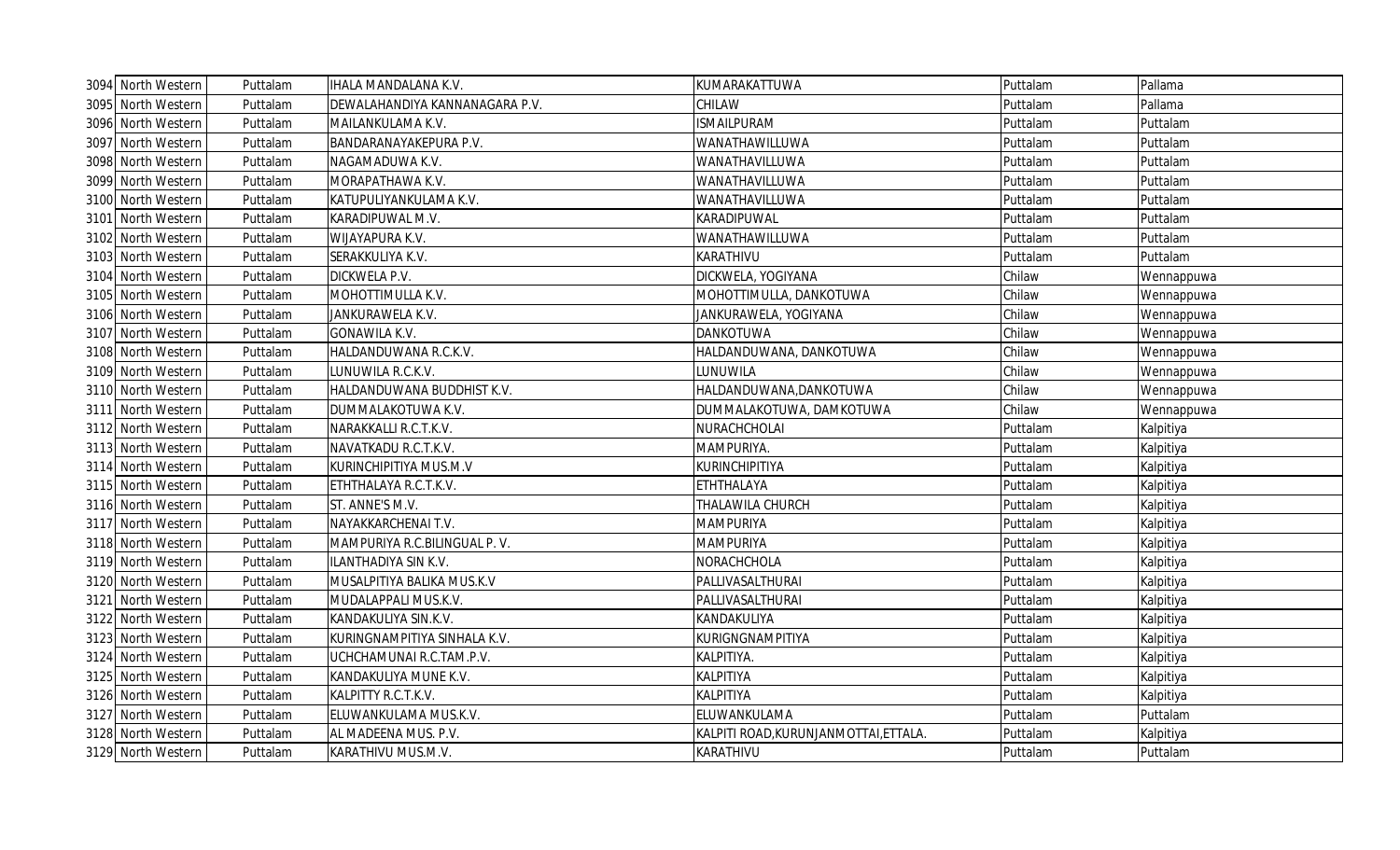| 3130 North Western | Puttalam | KANNANGARA MODEL K.V.              | ANAMADUWA             | Puttalam | Anamaduwa      |
|--------------------|----------|------------------------------------|-----------------------|----------|----------------|
| 3131 North Western | Puttalam | WAYAMBA JANADIPATHI P.V.           | ANAMADUWA             | Puttalam | Anamaduwa      |
| 3132 North Western | Puttalam | WADIGAMANGAWA K.V.                 | ANAMADUWA             | Puttalam | Anamaduwa      |
| 3133 North Western | Puttalam | KOTHALAKEMIYAWA K.V.               | ANAMADUWA             | Puttalam | Anamaduwa      |
| 3134 North Western | Puttalam | UPPALAWATHTHA K.V.                 | ANAMADUWA             | Puttalam | Anamaduwa      |
| 3135 North Western | Puttalam | PRIYAKULAMA K.V.                   | ANAMADUWA             | Puttalam | Anamaduwa      |
| 3136 North Western | Puttalam | KEDETHTHAWA P.V.                   | ANAMADUWA             | Puttalam | Anamaduwa      |
| 3137 North Western | Puttalam | ATHTHIKULAMA K.V.                  | ANAMADUWA             | Puttalam | Anamaduwa      |
| 3138 North Western | Puttalam | PRAMAKANDA P.V.                    | ANAMADUWA             | Puttalam | Anamaduwa      |
| 3139 North Western | Puttalam | WATHTHEGEDARA K.V.                 | MAHAUSWEWA            | Puttalam | Anamaduwa      |
| 3140 North Western | Puttalam | THALGASWEWA K.V.                   | THALGASWEWA ANAMADUWA | Puttalam | Anamaduwa      |
| 3141 North Western | Puttalam | SIRIPERAKUM K.V.                   | MAHAUSWEWA            | Puttalam | Anamaduwa      |
| 3142 North Western | Puttalam | SRIPALI K.V.                       | ANAMADUWA             | Puttalam | Anamaduwa      |
| 3143 North Western | Puttalam | DHARMASHOKA K.V.                   | MAHAUSWEWA            | Puttalam | Anamaduwa      |
| 3144 North Western | Puttalam | NAWAGATHTHEGAMA P.V.               | NAWAGATHTHEGAMA       | Puttalam | Anamaduwa      |
| 3145 North Western | Puttalam | RAMBAKANAYAGAMA K.V.               | NAWAGATHTHEGAMA       | Puttalam | Anamaduwa      |
| 3146 North Western | Puttalam | MAHA ANDARAWEWA K.V.               | NAWAGATHTHEGAMA       | Puttalam | Anamaduwa      |
| 3147 North Western | Puttalam | RALAPANAWA K.V.                    | NAWAGATHTHEGAMA       | Puttalam | Anamaduwa      |
| 3148 North Western | Puttalam | SUMEDHA K.V.                       | NAWAGATHTHEGAMA       | Puttalam | Anamaduwa      |
| 3149 North Western | Puttalam | KOONKADAWALA K.V.                  | NAWAGATHTHEGAMA       | Puttalam | Anamaduwa      |
| 3150 North Western | Puttalam | DANGAHAWEWA K.V.                   | NAWAGATHTHEGAMA       | Puttalam | Anamaduwa      |
| 3151 North Western | Puttalam | ANDIGAMA P.V.                      | ANDIGAMA              | Puttalam | Pallama        |
| 3152 North Western | Puttalam | LIHINIGIRIYA K.V.                  | ANDIGAMA              | Puttalam | Pallama        |
| 3153 North Western | Puttalam | PUNAVITIYA K.V.                    | ANDIGAMA              | Puttalam | Pallama        |
| 3154 North Western | Puttalam | DEWALAHANDIYA JAYAWARDANA K.V.     | KOTTUKACHCHIYA        | Puttalam | Pallama        |
| 3155 North Western | Puttalam | KIULA K.V.                         | MADURANKULIYA         | Puttalam | Pallama        |
| 3156 North Western | Puttalam | SAMEERAGAMA MUS.P.V.               | KOTTANTIVU            | Puttalam | Puttalam South |
| 3157 North Western | Puttalam | NANDIMITHRA S.D.R. JAYARATHNA P.S. | ANAMADUWA             | Puttalam | Anamaduwa      |
| 3158 North Western | Puttalam | AMAKULIYA K.V.                     | MADURANKULIYA         | Puttalam | Puttalam South |
| 3159 North Western | Puttalam | KATTAIKADU SIN.P.V.                | KOTTANTIVU            | Puttalam | Puttalam South |
| 3160 North Western | Puttalam | IHALA KURUKETIYAWA K.V.            | KARUKETIYAWA          | Puttalam | Anamaduwa      |
| 3161 North Western | Puttalam | MARICHCHIKATTUWA SOUTH K.V.        | MANGALAELIYA          | Puttalam | Puttalam South |
| 3162 North Western | Puttalam | MANGALAELIYA K.V.                  | MANGALAELIYA          | Puttalam | Puttalam South |
| 3163 North Western | Puttalam | PARAKRAMA P.S.                     | MAHAUSWEWA            | Puttalam | Anamaduwa      |
| 3164 North Western | Puttalam | GALMURUWA K.V.                     | GALMURUWA             | Chilaw   | Chilaw         |
| 3165 North Western | Puttalam | THIMBIRIGASWELA K.V.               | GALMURUWA             | Chilaw   | Chilaw         |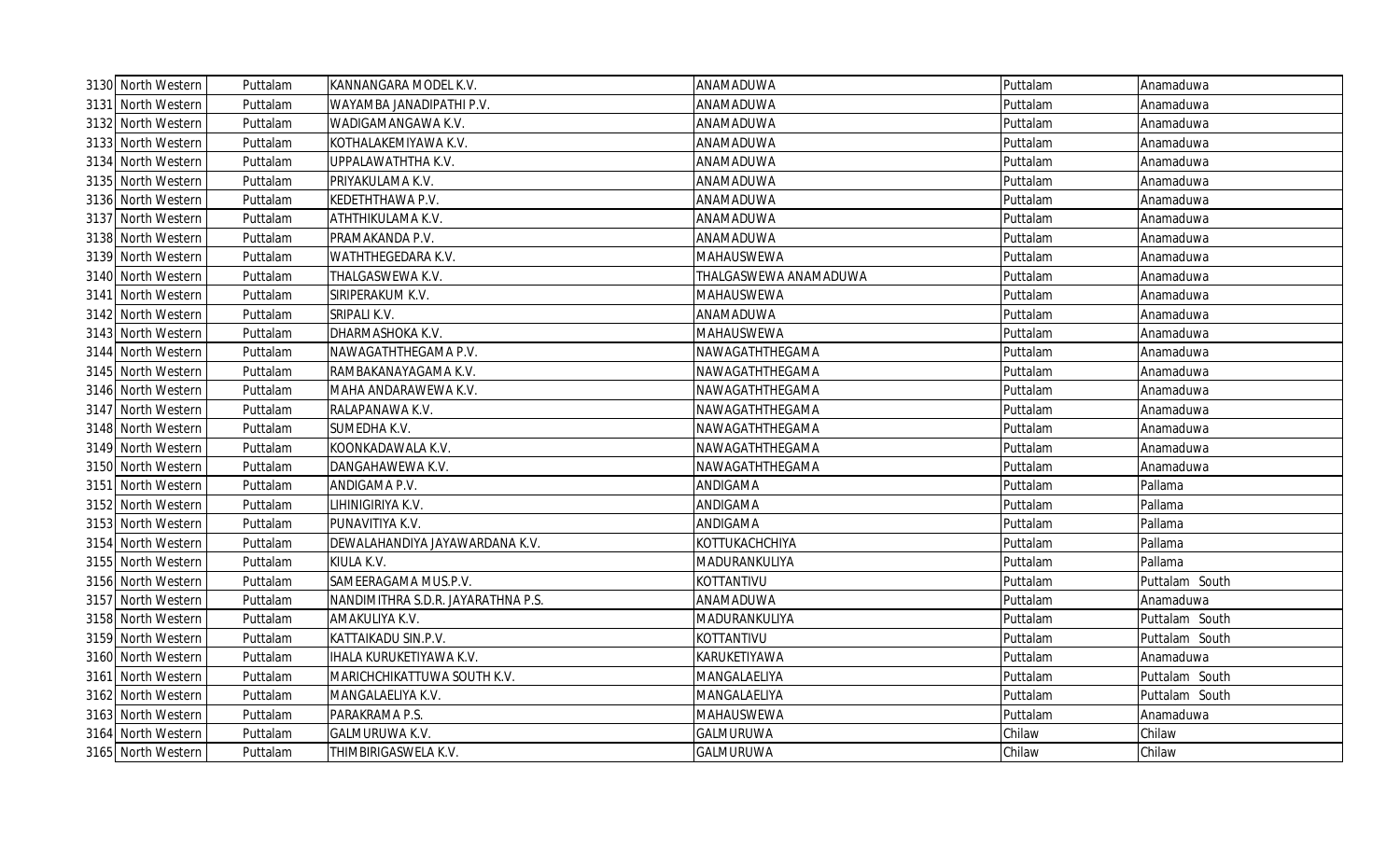| 3166 North Western | Puttalam | NANKADAWARA K.V.                  | WEERAKODIYANA                | Chilaw   | Chilaw         |
|--------------------|----------|-----------------------------------|------------------------------|----------|----------------|
| 3167 North Western | Puttalam | NAWADANKULAMA K.V.                | MANGALAELIYA                 | Puttalam | Puttalam South |
| 3168 North Western | Puttalam | LIPPADENIYA M.V.                  | <b>ILIPPADENIYA</b>          | Chilaw   | Chilaw         |
| 3169 North Western | Puttalam | MUGUNUWATAWANA SENANAYAKE K.V.    | MUGUNUWATAWANA, MADAMPE      | Chilaw   | Chilaw         |
| 3170 North Western | Puttalam | KATTAIKADU R.C.T.M.V.             | KOTTANTIVU                   | Puttalam | Puttalam South |
| 3171 North Western | Puttalam | SUDUWELLA P.V.                    | <b>MADAMPE</b>               | Chilaw   | Chilaw         |
| 3172 North Western | Puttalam | KADUPITI MADAMPE K.V.             | <b>MADAMPE</b>               | Chilaw   | Chilaw         |
| 3173 North Western | Puttalam | SEMBUKATTIYA K.V.                 | <b>MADAMPE</b>               | Chilaw   | Chilaw         |
| 3174 North Western | Puttalam | MAHAGAMA K.V.                     | MUGUNUWATAWANA               | Chilaw   | Chilaw         |
| 3175 North Western | Puttalam | PAMBALA K.V.                      | PAMBALA. KAKKAPALLIYA        | Chilaw   | Chilaw         |
| 3176 North Western | Puttalam | MANAKKULAMA K.V.                  | MANAKKULAMA, KAKKAPALLIYA    | Chilaw   | Chilaw         |
| 3177 North Western | Puttalam | THAMBAGALLA K.V.                  | THAMBAKALLA, KAKKAPALLIYA    | Chilaw   | Chilaw         |
| 3178 North Western | Puttalam | DEMATAPITIYA P.V.                 | KAKKSPSLLIYA                 | Chilaw   | Chilaw         |
| 3179 North Western | Puttalam | HEENAGARA P.V.                    | PANIRENDAWA                  | Chilaw   | Chilaw         |
| 3180 North Western | Puttalam | ATHUWANA SENANAYAKE P.V.          | ATHUWANA, MUGUNUWATAWANA     | Chilaw   | Chilaw         |
| 3181 North Western | Puttalam | KOSWADIYA SARASWATHI V.           | KOSWADIYA , MAHAWEWA         | Chilaw   | Nattandiya     |
| 3182 North Western | Puttalam | MATTAKOTUWA K.V.                  | MATTAKOTUWA, MAHAWEWA        | Chilaw   | Nattandiya     |
| 3183 North Western | Puttalam | THALWILA ST. THERESA K.V.         | THALWILA, MARAWILA           | Chilaw   | Nattandiya     |
| 3184 North Western | Puttalam | THUMMODARA MUS.K.V.               | THUMMODARA, NATHTHANDIYA     | Chilaw   | Nattandiya     |
| 3185 North Western | Puttalam | ZAHIRA MUSLIM K.V.                | NATHTHANDIYA                 | Chilaw   | Nattandiya     |
| 3186 North Western | Puttalam | MANINGALA MUS.K.V.                | MANINGALA, DUNKANNAWA        | Chilaw   | Nattandiya     |
| 3187 North Western | Puttalam | MORAKELE BUDDHIST K.V.            | MORAKELE, IHALA KOTTARAMULLA | Chilaw   | Nattandiya     |
| 3188 North Western | Puttalam | IHALA KATUNERIYA K.V.             | IHALA KATUNERIYA, KATUNERIYA | Chilaw   | Nattandiya     |
| 3189 North Western | Puttalam | DEMATAPITIYA K.V.                 | DEMATAPITIYA, LUNUWILA       | Chilaw   | Nattandiya     |
| 3190 North Western | Puttalam | MAWILA JAYALATHMATHA K.V.         | MAWILA, NATHTHANDIYA         | Chilaw   | Nattandiya     |
| 3191 North Western | Puttalam | NARAWILA MUSLIM K.V.              | NARAWILA, KOSWATTA           | Chilaw   | Nattandiya     |
| 3192 North Western | Puttalam | NAINAMADAMA P.V.                  | NAINAMADAMA                  | Chilaw   | Wennappuwa     |
| 3193 North Western | Puttalam | <b>BORALESSA P.V.</b>             | BORALESSA, LUNUWILA          | Chilaw   | Wennappuwa     |
| 3194 North Western | Puttalam | MIRISSANKOTUWA NIMALA MARIYA P.V. | LUNUWILA                     | Chilaw   | Wennappuwa     |
| 3195 North Western | Puttalam | THAMBARAWILA K.V.                 | THAMBARAWILA, WAIKKALA       | Chilaw   | Wennappuwa     |
| 3196 North Western | Puttalam | LUNUWILA BUDDHIST K.V.            | LUNUWILA                     | Chilaw   | Wennappuwa     |
| 3197 North Western | Puttalam | DUMMALADENIYA BUDDHIST K.V.       | WENNAPPUWA                   | Chilaw   | Wennappuwa     |
| 3198 North Western | Puttalam | BANDIRIPPUWA K.V.                 | LUNUWILA                     | Chilaw   | Wennappuwa     |
| 3199 North Western | Puttalam | THABBOWA R.C.P.V.                 | <b>THABBOWA</b>              | Puttalam | Puttalam       |
| 3200 North Western | Puttalam | THEWANUWARA P.V.                  | <b>THABBOWA</b>              | Puttalam | Puttalam       |
| 3201 North Western | Puttalam | MURIYAKULAMA K.V.                 | <b>THABBOWA</b>              | Puttalam | Puttalam       |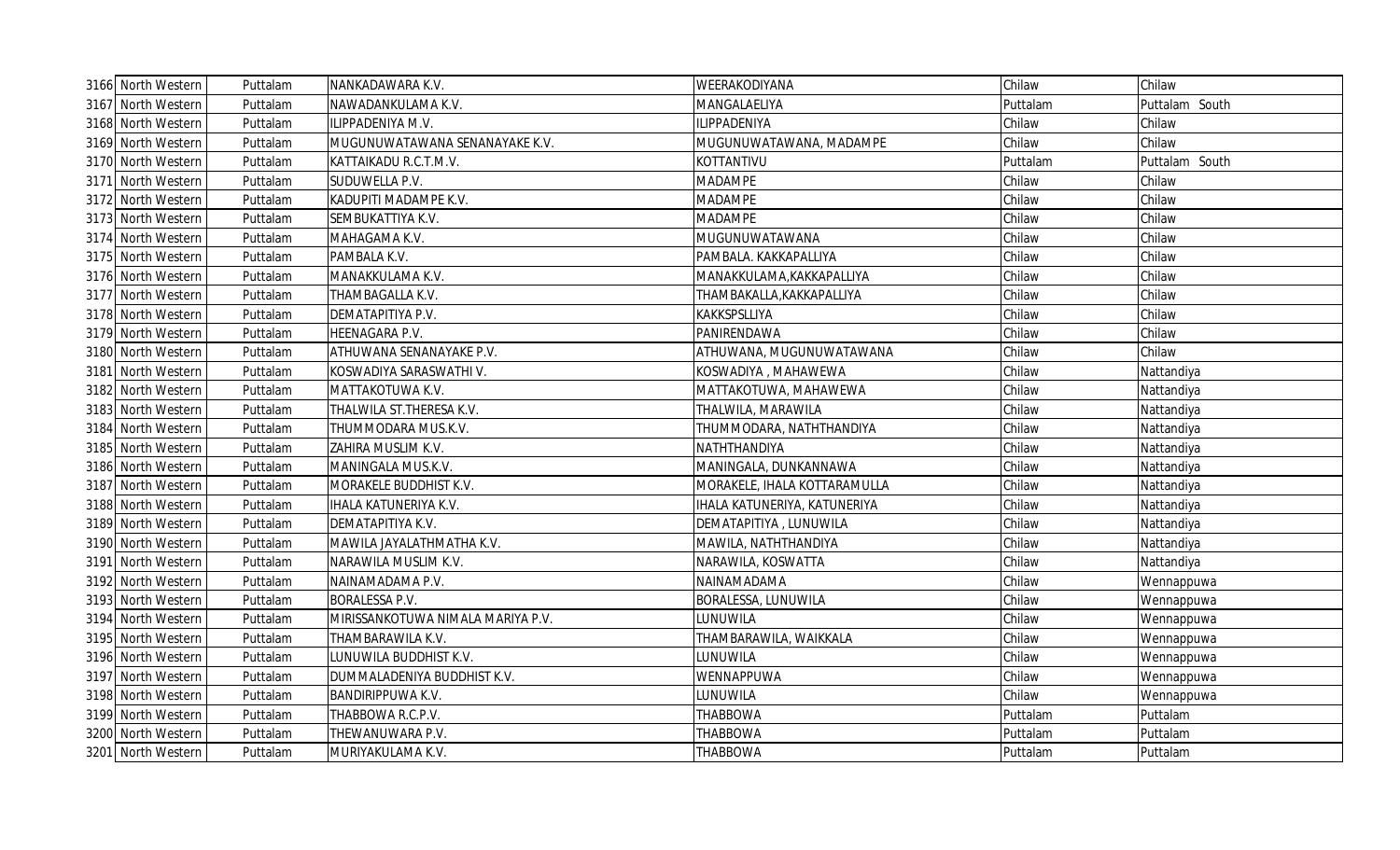|      | 3202 North Western | Puttalam     | NEELABEMMA P.V.                        | SALIYAWEWA JUNCTION               | Puttalam       | Puttalam                 |
|------|--------------------|--------------|----------------------------------------|-----------------------------------|----------------|--------------------------|
| 3203 | North Western      | Puttalam     | WEERAPURA K.V.                         | SALIYAWEWA JUNCTION               | Puttalam       | Puttalam                 |
| 3204 | North Western      | Puttalam     | ATHTHADASSI K.V.                       | <b>IHALA PULIYANKULAMA</b>        | Puttalam       | Puttalam                 |
| 3205 | North Western      | Puttalam     | DUTUGAMUNU K.V.                        | <b>IHALA PULIYANKULAMA</b>        | Puttalam       | Puttalam                 |
| 3206 | North Western      | Puttalam     | AL KARAM MUS.P.V.                      | ETTALA.                           | Puttalam       | Kalpitiya                |
| 3207 | North Western      | Puttalam     | SEMBUKULIYA K.V.                       | MAHAKUMBUKKADAWALA                | Puttalam       | Pallama                  |
| 3208 | North Western      | Puttalam     | SOHONKALMA K.V.                        | MAHAKUMBUKKADAWALA                | Puttalam       | Pallama                  |
| 3209 | North Western      | Puttalam     | KARUKKUMADUWA K.V.                     | MAHAKUMMBUKKADAWALA               | Puttalam       | Pallama                  |
|      | 3210 North Western | Puttalam     | WALPALUWA K.V.                         | MAHAKUMBUKKADAWALA                | Puttalam       | Pallama                  |
|      | 3211 North Western | Puttalam     | BARANANKATTUWA K.V.                    | <b>MUNDEL</b>                     | Puttalam       | Pallama                  |
|      | 3212 North Western | Puttalam     | NALLANDUWA MUS.P.V.                    | MADURANKULIYA                     | Puttalam South | Madurankuliya            |
|      | 3213 North Western | Puttalam     | MUGUNUWATAWANA SRI BUDDHARAKKITHA K.V. | MUGUNUWATAWANA                    | Chilaw         | Chilaw                   |
|      | 3214 North Western | Puttalam     | SAWARANA MUS.K.V.                      | SAWARANA, CHILAW                  | Chilaw         | Chilaw                   |
|      | 3215 North Western | Puttalam     | KARUKKULIYA M.V.                       | RAJAKADALUWA                      | Chilaw         | Arachchikattuwa          |
| 3216 | North Western      | Puttalam     | ATTANGANAYA K.V.                       | ATTANGANAYA, NALLADARANKATTUWA    | Chilaw         | Arachchikattuwa          |
|      | 3217 North Western | Puttalam     | MUTHUPANTHIYA K.V.                     | NALLADARANKATTUWA                 | Chilaw         | Arachchikattuwa          |
|      | 3218 North Western | Puttalam     | WELIPELESSA K.V.                       | WELIPELESSA, ADIPPALA             | Chilaw         | Arachchikattuwa          |
|      | 3219 North Western | Puttalam     | KUDAWEWA BUDDHIST K.V.                 | <b>KUDAWEWA</b>                   | Chilaw         | Nattandiya               |
| 3220 | North Western      | Puttalam     | PAHALA WALAHAPITIYA DHARMARAJA K.V.    | PAHALA WALAHAPITIYA, NATHTHANDIYA | Chilaw         | Nattandiya               |
| 3221 | North Central      | Anuradhapura | NCP/A/AN/D.S.SENANAYAKE V              | ANURADHAPURA                      | Anuradhapura   | Nuwara Palatha - East    |
| 3222 | North Central      | Anuradhapura | NCP/A/AN/WIJAYAPURA M.V                | WIJEPURA, ANURADHAPURA            | Anuradhapura   | Nuwara Palatha - East    |
| 3223 | North Central      | Anuradhapura | NCP/A/AN/POTHANEGAMA V                 | POTHANEGAMA, ANURADHAPURA         | Anuradhapura   | Nuwara Palatha - East    |
| 3224 | North Central      | Anuradhapura | NCP/A/AN/HATHARASWELA V                | PULIYANKULAMA, ANURADHAPURA       | Anuradhapura   | Nuwara Palatha - Central |
| 3225 | North Central      | Anuradhapura | NCP/A/AN/MAHABODI V                    | ANURADHAPURA                      | Anuradhapura   | Nuwara Palatha - Central |
| 3226 | North Central      | Anuradhapura | NCP/A/AN/RATHMALE TISSA M.V            | SHRAWASTHIPURA                    | Anuradhapura   | Nachchaduwa              |
| 3227 | North Central      | Anuradhapura | NCP/A/AN/THURUVILA VIDYALAYA           | <b>HIDOGAMA</b>                   | Anuradhapura   | Nachchaduwa              |
| 3228 | North Central      | Anuradhapura | A/MADAWALAGAMA V.                      | HIDOGAMA, ANURADHAPURA            | Anuradhapura   | Nachchaduwa              |
| 3229 | North Central      | Anuradhapura | NCP/A/AN/MAHANELUBEWA VIDYALAYA        | HIDOGAMA                          | Anuradhapura   | Nachchaduwa              |
| 3230 | North Central      | Anuradhapura | NCP/A/AN/BANDARANAYAKA P.S             | NOCHCHIYAGAMA                     | Anuradhapura   | Nochchiyagama            |
| 3231 | North Central      | Anuradhapura | NCP/A/AN/LINDAWEWA V                   | LIDAWEWA, NOCHCHIYAGAMA           | Anuradhapura   | Nochchiyagama            |
| 3232 | North Central      | Anuradhapura | NCP/A/AN/RALAPANAWA V                  | SINHARAGAMA, NOCHCHIYAGAMA        | Anuradhapura   | Nochchiyagama            |
| 3233 | North Central      | Anuradhapura | NCP/A/AN/KATUPATHWEWA V                | KATUPATHWEWA, PAHALAMARAGAHAWEWA  | Anuradhapura   | Nochchiyagama            |
| 3234 | North Central      | Anuradhapura | NCP/A/AN/OTHTHAPPUWA V                 | GALADIVLWEWA                      | Anuradhapura   | Nochchiyagama            |
| 3235 | North Central      | Anuradhapura | NCP/A/AN/SARAKKUGALA V                 | PAHALAHALMILLEWA, NOCHCHIYAGAMA   | Anuradhapura   | Nochchiyagama            |
| 3236 | North Central      | Anuradhapura | NCP/A/AN/IHALA KEDITHOKKUWA V          | PAHALAHALMILLEWA, NOCHCHIYAGAMA   | Anuradhapura   | Nochchiyagama            |
|      | 3237 North Central | Anuradhapura | A//RANORAWA V.                         | RANORAWA, ANURADHAPURA            | Anuradhapura   | Nochchiyagama            |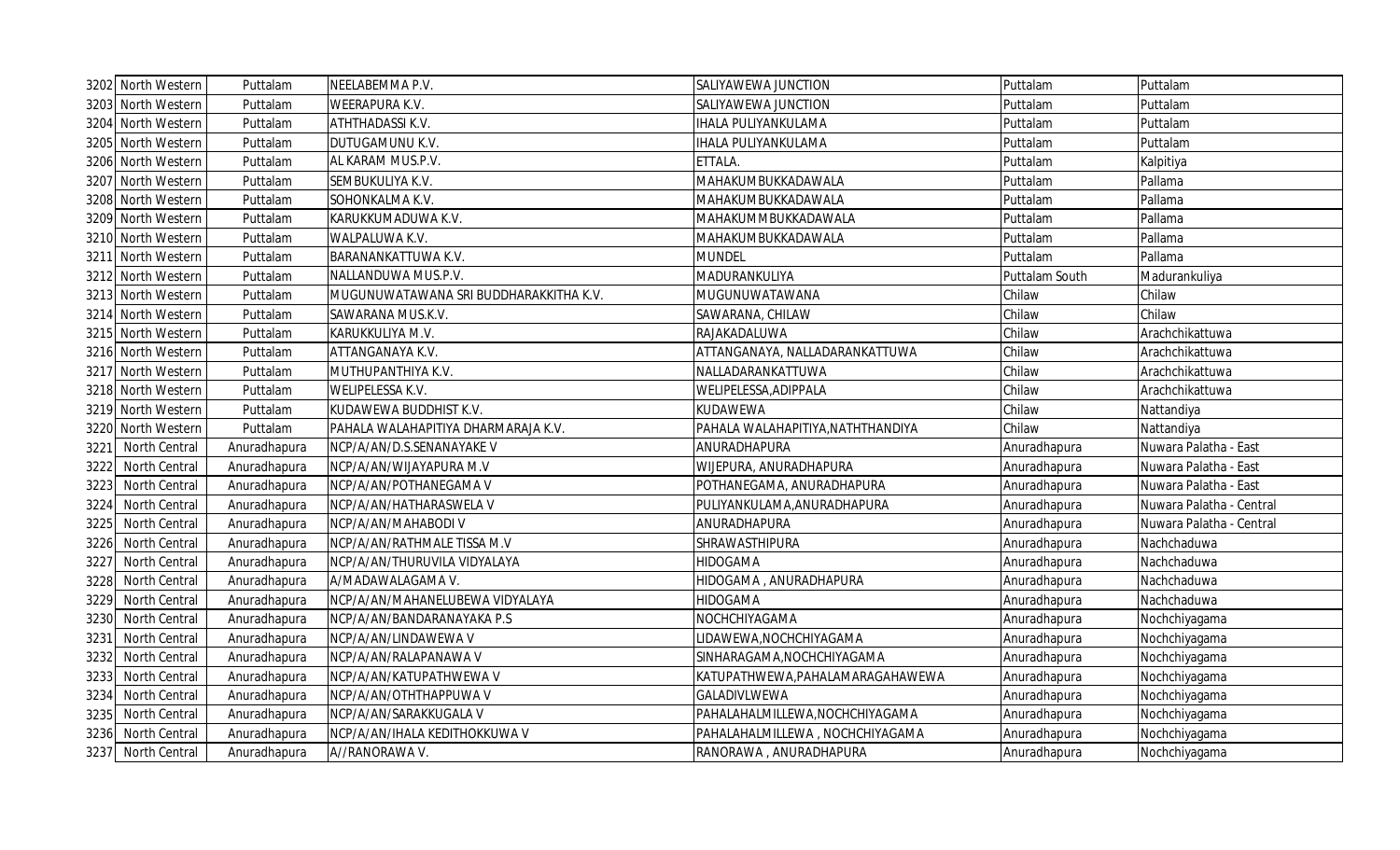| 3238 | North Central        | Anuradhapura | NCP/A/AN/PAHALAWETIYAWA V                 | PAHALAWETIYAWA, NOCHCHIYAGAMA       | Anuradhapura     | Nochchiyagama     |
|------|----------------------|--------------|-------------------------------------------|-------------------------------------|------------------|-------------------|
| 3239 | North Central        | Anuradhapura | A/HELAMBEWA K.V.                          | GALADIULWEWA                        | Anuradhapura     | Nochchiyagama     |
| 3240 | North Central        | Anuradhapura | NCP/A/AN/KUKULKATUWA V                    | KUKULKATUWA,RANORAWA                | Anuradhapura     | Nochchiyagama     |
| 3241 | <b>North Central</b> | Anuradhapura | NCP/A/AN/ITTIKULAMA V                     | TTIKULAMA, RANORAWA, NOCHCHIYAGAMA. | Anuradhapura     | Nochchiyagama     |
| 3242 | North Central        | Anuradhapura | A/IPALOGAMA V.                            | UDUDNUWARA COLONY, NOCHCHIYAGAMA    | Anuradhapura     | Nochchiyagama     |
| 3243 | North Central        | Anuradhapura | A/VIDDIYARAWINDA V.(THALGASWEWA V.)       | THALGASWEWA, NOCHCHIYAGAMA          | Anuradhapura     | Nochchiyagama     |
| 3244 | North Central        | Anuradhapura | NCP/A/AN/HETTUWEWA MUSLIM V.              | <b>MAHAPOTHANA</b>                  | Galenbindunuwewa | Kahatagasdigiliya |
| 3245 | North Central        | Anuradhapura | A/NELUGOLLAKANDA MUSLIM V.                | RATHMALGAHAWEWA                     | Galenbindunuwewa | Kahatagasdigiliya |
| 3246 | North Central        | Anuradhapura | NCP/A/GB/GOMARANKALLA YAYA 5 VIDUHALA     | GALENBINDUNUWEWA                    | Galenbindunuwewa | Galenbindunuwewa  |
| 3247 | North Central        | Anuradhapura | NCP/A/GB/GALENBINDUNUWEWA K.VIDUHALA      | GALENBINDUNUWEWA                    | Galenbindunuwewa | Galenbindunuwewa  |
| 3248 | North Central        | Anuradhapura | A/HIMBUTUGOLLEWA V.                       | <b>UPULDENIYA</b>                   | Galenbindunuwewa | Galenbindunuwewa  |
|      | 3249 North Central   | Anuradhapura | NCP/A/GB/ULPATHGAMA VIDUHALA              | GALENBINDUNUWEWA                    | Galenbindunuwewa | Galenbindunuwewa  |
| 3250 | North Central        | Anuradhapura | NCP/A/GB/UDDIYANKULAMA NIKAWEWA V         | UDDIYANKULAMA NIKAWEWA V.           | Galenbindunuwewa | Kahatagasdigiliya |
| 3251 | North Central        | Anuradhapura | NCP/A/GB/ILUKWEWA V                       | GALENBINDUNUWEWA                    | Galenbindunuwewa | Galenbindunuwewa  |
| 3252 | North Central        | Anuradhapura | NCP/A/GB/WEMBUWEWA V                      | WEMBUWEWA SIWALAKULAMA              | Galenbindunuwewa | Galenbindunuwewa  |
| 3253 | North Central        | Anuradhapura | NCP/A/GB/HOROWPOTHANA P.S                 | HOROWPOTHANA                        | Kebithigollewa   | Horowpathana      |
| 3254 | North Central        | Anuradhapura | NCP/A/KB/MORAWEWA V                       | KAPUGOL RD, MORAWEWA, HOROWPATHANA. | Kebithigollewa   | Horowpathana      |
| 3255 | North Central        | Anuradhapura | NCP/A/KB/KATUWARAGALEWA V                 | <b>HOROWPOTHANA</b>                 | Kebithigollewa   | Horowpathana      |
| 3256 | North Central        | Anuradhapura | A/WELIMUWAPOTHANA V.                      | WELIMUWAPOTHANA, HOROWPOTHANA       | Kebithigollewa   | Horowpathana      |
| 3257 | North Central        | Anuradhapura | NCP/A/KB/SUHADAGAMA V                     | SUHADAGAMA, HOROWPOTHANA            | Kebithigollewa   | Horowpathana      |
| 3258 | North Central        | Anuradhapura | NCP/A/KB/USGALA V                         | <b>USGALA GALNEWA</b>               | Tambuttegama     | Galnewa           |
| 3259 | North Central        | Anuradhapura | NCP/A/TB/HANDUNGAMA V                     | AWUKANA, GALNEWA                    | Tambuttegama     | Galnewa           |
| 3260 | North Central        | Anuradhapura | NCP/A/TB/GALNEWA P.S                      | <b>GALNEWA</b>                      | Tambuttegama     | Galnewa           |
| 3261 | North Central        | Anuradhapura | A/WALASWEWA P.S.                          | WALASWEWA, NEGAMPAHA                | Tambuttegama     | Galnewa           |
| 3262 | North Central        | Anuradhapura | NCP/A/TB/HABARAWATTA WETAKOLUWAGAAMA P.S. | NEGAMPAHA                           | Tambuttegama     | Galnewa           |
| 3263 | North Central        | Anuradhapura | NCP/A/TB/NELUMPATHGAMA P.S                | SIYABALEWA NEGAMPAHA                | Tambuttegama     | Galnewa           |
| 3264 | North Central        | Anuradhapura | NCP/A/TB/KATTARAGAMA P.S                  | GALNEWA                             | Tambuttegama     | Galnewa           |
| 3265 | North Central        | Anuradhapura | NCP/A/TB/KALANKUTTIYA P.S                 | KALANKUTTIYA                        | Tambuttegama     | Galnewa           |
| 3266 | North Central        | Anuradhapura | A/MAWATTEGAM P.S                          | KALANKUTTIYA                        | Tambuttegama     | Galnewa           |
| 3267 | North Central        | Anuradhapura | NCP/A/TB/MANEWA V.                        | MANEWA , IPALOGAMA                  | Kekirawa         | Ipalogama         |
| 3268 | North Central        | Anuradhapura | NCP/A/KK/GAMINI HALMILLEWA V              | <b>IPALOGAMA</b>                    | Kekirawa         | Ipalogama         |
| 3269 | North Central        | Anuradhapura | NCP/A/KK/HIRIPITIYAGAMA V                 | HIRIPITIYAGAMA, IPALOGAMA           | Kekirawa         | Ipalogama         |
| 3270 | North Central        | Anuradhapura | NCP/A/KK/ALUTH GANTHIRIYAGAMA V.          | <b>KAGAMA</b>                       | Kekirawa         | Ipalogama         |
| 3271 | North Central        | Anuradhapura | NCP/A/KK/PALLEKAGAMA V                    | MARADANKADAWALA                     | Kekirawa         | Ipalogama         |
| 3272 | North Central        | Anuradhapura | NCP/A/KK/RAJANGANAYA TRACT 1 V            | RAJANGANAYA                         | Tambuttegama     | Rajanganaya       |
|      | 3273 North Central   | Anuradhapura | NCP/A/TB/RAJANGANAYA TRACT 4 V            | TRACT 4, RAJANGANAYA                | Tambuttegama     | Rajanganaya       |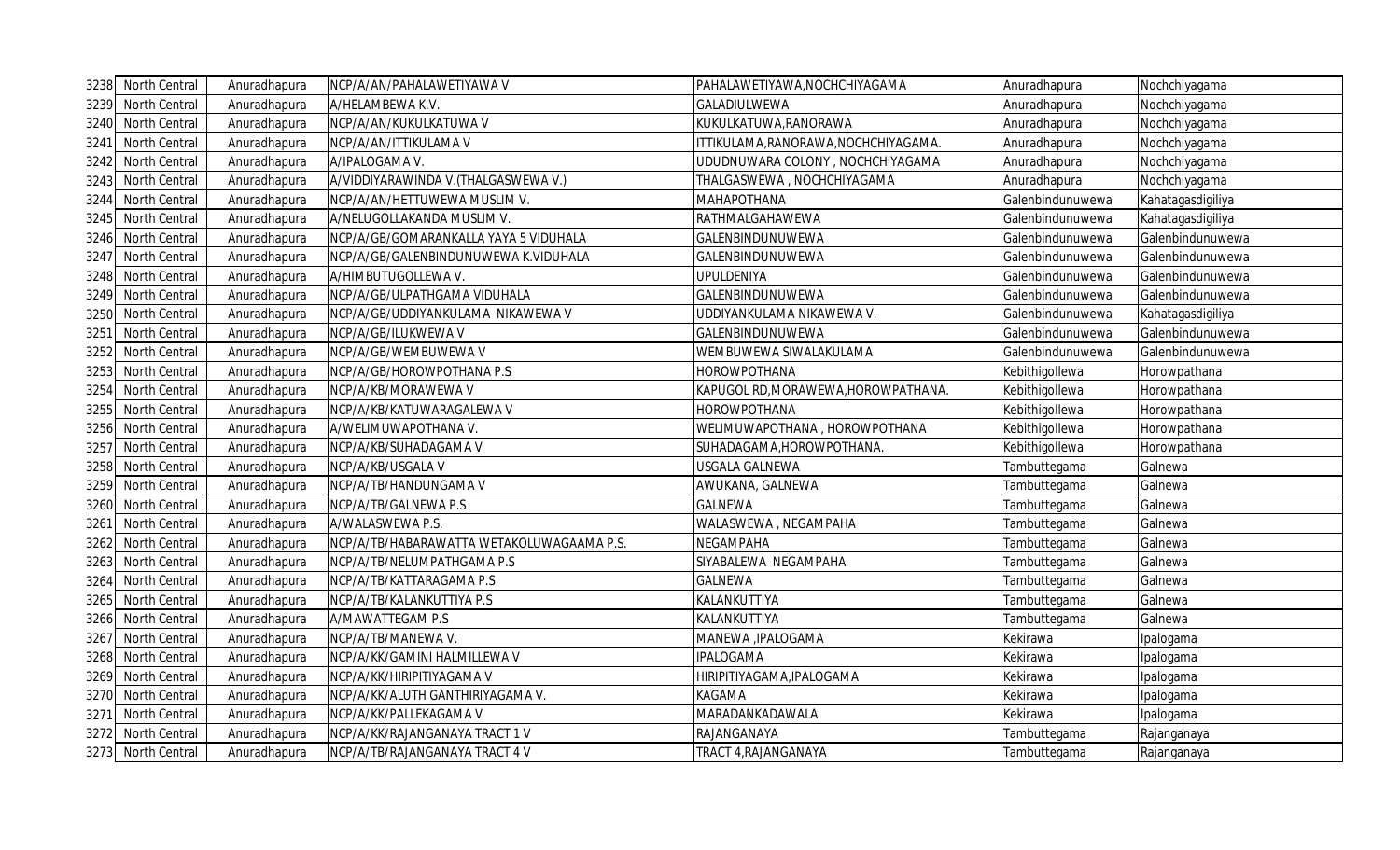| 3274 | North Central | Anuradhapura | NCP/A/TB/RAJANGANAYA TRACT 8 V          | ANGAMUWA                        | Tambuttegama   | Rajanganaya    |
|------|---------------|--------------|-----------------------------------------|---------------------------------|----------------|----------------|
| 3275 | North Central | Anuradhapura | NCP/A/TB/RAJANGANAYA TRACT 15 V         | PAHALAMARAGAHAWEWA3             | Tambuttegama   | Rajanganaya    |
| 3276 | North Central | Anuradhapura | NCP/A/TB/THALAWA NABADAWEWA V           | THALAWA                         | Tambuttegama   | Talawa         |
| 3277 | North Central | Anuradhapura | NCP/A/TB/THALAWA THIRAPPANA V           | THHIRAPPANE, THALAWA.           | Tambuttegama   | Talawa         |
| 3278 | North Central | Anuradhapura | NCP/A/TB/KARAGAHAWEWA V                 | KARAGAHAWEWA YHALAWA            | Tambuttegama   | Talawa         |
| 3279 | North Central | Anuradhapura | MEEGASSEGAMA GALNEWA ANANDODAYA V.      | KIRALOGAMA                      | Tambuttegama   | Talawa         |
| 3280 | North Central | Anuradhapura | NCP/A/TB/THALAKOLAWEWA JAYAMAWATHA V    | THALAKOLAWEWA, HURIGASWEWA      | Tambuttegama   | Tambuttegama   |
| 3281 | North Central | Anuradhapura | NCP/A/TB/HURIGASWEWA V                  | <b>MEEGALEWA</b>                | Tambuttegama   | Tambuttegama   |
| 3282 | North Central | Anuradhapura | NCP/A/TB/THAMBUTTEGAMA P.S.             | THAMBUTHTHEGAMA                 | Tambuttegama   | Tambuttegama   |
| 3283 | North Central | Anuradhapura | NCP/A/TB/GURUGAMA V                     | THAMBUTTEGAMA                   | Tambuttegama   | Tambuttegama   |
| 3284 | North Central | Anuradhapura | NCP/A/TB/SOLAMA V                       | THAMBUTTEGAMA                   | Tambuttegama   | Tambuttegama   |
| 3285 | North Central | Anuradhapura | NCP/A/TB/BODHIRAJA P.S                  | KALUNDEGAMA, THAMBUTHTHEGAMA.   | Tambuttegama   | Rajanganaya    |
| 3286 | North Central | Anuradhapura | NCP/A/KK/MORAGOLLAGAMA V                | MAHA ELAGAMUWA.KEKIRAWA         | Kekirawa       | Kekirawa       |
| 3287 | North Central | Anuradhapura | NCP/A/KK/KIRIMETIYAWA GAMINI V          | KIRIMETIYAWA, KEKIRAWA          | Kekirawa       | Kekirawa       |
| 3288 | North Central | Anuradhapura | NCP/A/KK/KUMBUKWEWA NIMALSIRI V         | KUMBUKWEWA, KEKIRAWA            | Kekirawa       | Kekirawa       |
| 3289 | North Central | Anuradhapura | NCP/A/KK/KORASAGALLA V                  | KORASAGALLA, KEKIRAWA           | Kekirawa       | Kekirawa       |
| 3290 | North Central | Anuradhapura | A/MAHA ELAGAMUWA V.                     | <b>KEKIRAWA</b>                 | Kekirawa       | Kekirawa       |
| 3291 | North Central | Anuradhapura | NCP/A/KK/MEDAGAMA V                     | MEDAGAMA, KEKIRAWA              | Kekirawa       | Kekirawa       |
| 3292 | North Central | Anuradhapura | NCP/A/KK/RATHMALKANDA V                 | RATHMALKANDA, KEKIRAWA          | Kekirawa       | Kekirawa       |
| 3293 | North Central | Anuradhapura | NCP/A/KK/BANDARAPOTHANA MUSLIM V.       | BANDARAPOTHANA, PUBBOGAMA       | Kekirawa       | Kekirawa       |
| 3294 | North Central | Anuradhapura | NCP/A/KK/UNDURUWA KATUKELYAWA MUSLIM V. | KATUKELIYAWA, PUBBOGAMA         | Kekirawa       | Palagala       |
| 3295 | North Central | Anuradhapura | NCP/A/KK/HIRIWADUNNA V                  | HIRIWADUNNA, HABARANA           | Kekirawa       | Palugaswewa    |
| 3296 | North Central | Anuradhapura | NCP/A/KK/PUWAKPITIYA V                  | <b>HABARANA</b>                 | Kekirawa       | Palugaswewa    |
| 3297 | North Central | Anuradhapura | NCP/A/KK/GALKIRIYAGAMA P.S              | <b>GALKIRIYAGAMA</b>            | Kekirawa       | Palagala       |
| 3298 | North Central | Anuradhapura | A/DABEWATANA V                          | DABEWATANA, GALKIRIYAGAMA       | Kekirawa       | Kekirawa       |
| 3299 | North Central | Anuradhapura | NCP/A/KK/RANAWA P.V.                    | RANAWA GALKIRIYAGAMA            | Kekirawa       | Palagala       |
| 3300 | North Central | Anuradhapura | NCP/A/KK/MOROTHTHEGAMA PRIMARY SCHOOL   | <b>DEWAHUWA</b>                 | Kekirawa       | Palagala       |
| 3301 | North Central | Anuradhapura | NCP/A/KK/ANAKATAWA V                    | DAMBULU HALMILLAWEWA, KEKIRAWA  | Kekirawa       | Palagala       |
| 3302 | North Central | Anuradhapura | NCP/A/KB/HANDAGALA V                    | RATHMALGAHAWEWA.                | Kebithigollewa | Kebithigollewa |
| 3303 | North Central | Anuradhapura | NCP/A/KB/KIRIMATIYAWA V.                | KIRIMETIYAWE, KEBITHIGOLLEWE    | Kebithigollewa | Kebithigollewa |
| 3304 | North Central | Anuradhapura | NCP/A/KB/MEDWEWA V                      | MEDAWEWA, KEBITHIGOLLEWE.       | Kebithigollewa | Kebithigollewa |
| 3305 | North Central | Anuradhapura | NCP/A/KB/GALAWEWA RAMBAKAPUWEWA V       | THITHTHAGONEWA, KEBITHIGOLLEWE. | Kebithigollewa | Kebithigollewa |
| 3306 | North Central | Anuradhapura | NCP/A/KB/ELAPATHWEWA V                  | KALAWEDIULPOTHA-KEBITHIGOLLEWA  | Kebithigollewa | Kebithigollewa |
| 3307 | North Central | Anuradhapura | NCP/A/KB/AIYATHIGEWEWA V                | <b>KEBITHIIGOLLEWA</b>          | Kebithigollewa | Kebithigollewa |
| 3308 | North Central | Anuradhapura | NCP/A/KB/PAHALA USGOLLAWA V.            | <b>KEBITHIGOLLEWE</b>           | Kebithigollewa | Kebithigollewa |
| 3309 | North Central | Anuradhapura | NCP/A/KB/KUNCHUTTUWA V                  | KUNCHUTTUWA, KEBITHIGOLLEWA     | Kebithigollewa | Kebithigollewa |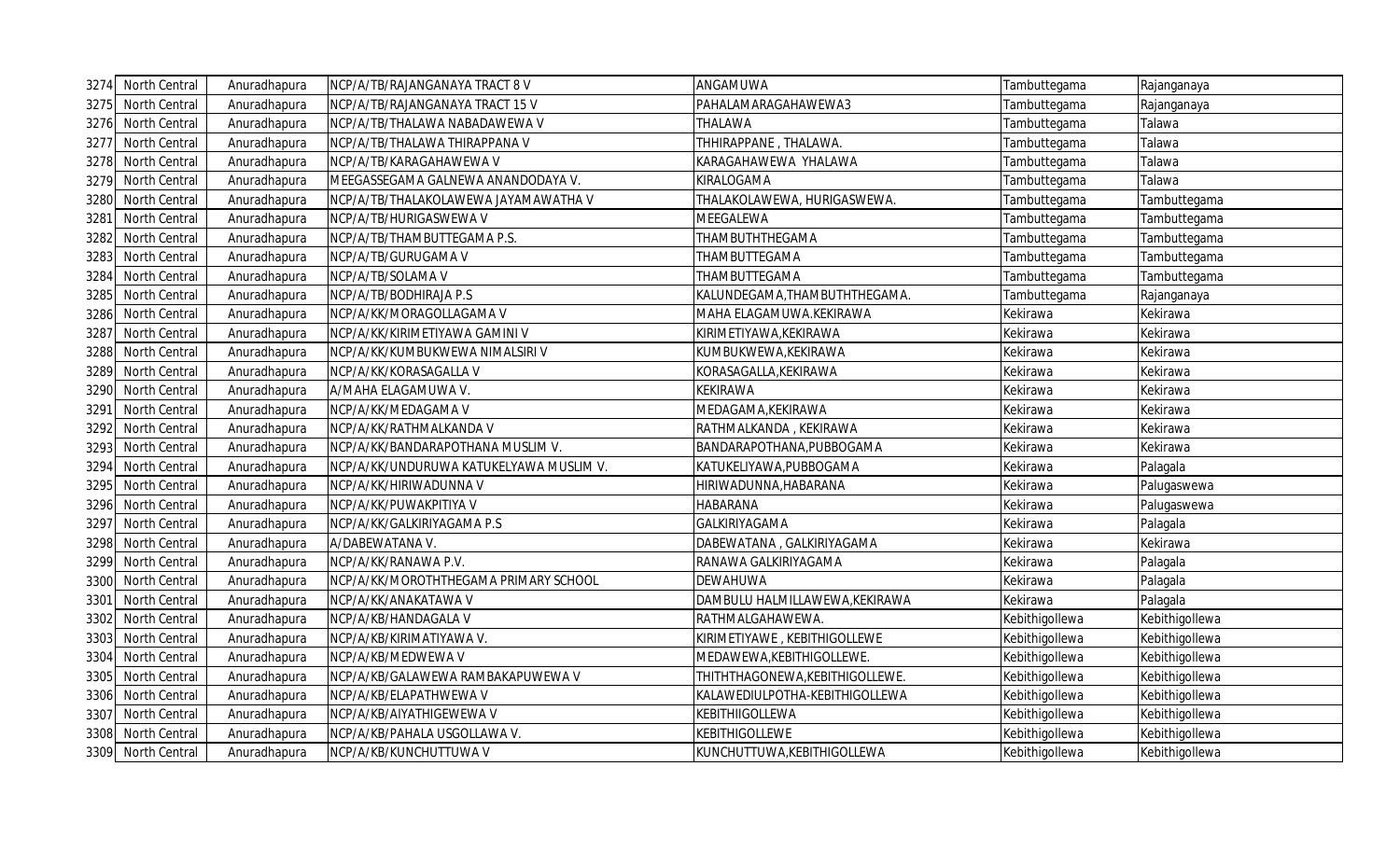|      | 3310 North Central   | Anuradhapura | NCP/A/KB/KEBITHIGOLLEWA MODEL P.S              | <b>KEBITHIGOLLEWE</b>            | Kebithigollewa   | Kebithigollewa   |
|------|----------------------|--------------|------------------------------------------------|----------------------------------|------------------|------------------|
| 3311 | North Central        | Anuradhapura | NCP/A/KB/BUDDANGALA P.S                        | PADAVI, PARACKRAMAPURA           | Kebithigollewa   | Padaviya         |
| 3312 | North Central        | Anuradhapura | NCP/A/KB/PIYAWARA 4 ANURA V                    | PADAVI PARACKRAMAPURA            | Kebithigollewa   | Padaviya         |
| 3313 | North Central        | Anuradhapura | NCP/A/KB/ELAKIMBULGALA P.V.                    | PADVI, PARAKRAMAPURA             | Kebithigollewa   | Padaviya         |
| 3314 | North Central        | Anuradhapura | NCP/A/KB/PADAVI D 10 MAITHREE V                | PADAVI-MAITREEPURA               | Kebithigollewa   | Padaviya         |
| 3315 | North Central        | Anuradhapura | <b>GONEWA V.</b>                               | <b>RAMBEWA</b>                   | Anuradhapura     | Rambewa          |
| 3316 | North Central        | Anuradhapura | NCP/A/AN/PALLANKULAMA M.V                      | <b>RAMBEWA</b>                   | Anuradhapura     | Rambewa          |
| 3317 | North Central        | Anuradhapura | NCP/A/AN/SANDAMALGAMA M.V                      | SANDAMALGAMA, RAMBEWA            | Anuradhapura     | Rambewa          |
| 3318 | North Central        | Anuradhapura | NCP/A/AN/NABADAGASWEWA M.V                     | NABADAGASWEWA RAMBEWA            | Anuradhapura     | Rambewa          |
| 3319 | North Central        | Anuradhapura | NCP/A/AN/DIVIYAUDABANDAWEWA M.V                | DIVIYAUDABENDAWEWA RAMBEWE       | Anuradhapura     | Rambewa          |
| 3320 | North Central        | Anuradhapura | NCP/A/AN/KATUPULIYANKULAMA MAHINDA V.          | KATUPULIYANKULAMA PARASANGASWEWA | Anuradhapura     | Rambewa          |
|      | 3321 North Central   | Anuradhapura | NCP/A/AN/SIYAMBALAGASWEWA WELEWA V             | <b>KEDEWA</b>                    | Anuradhapura     | Rambewa          |
| 3322 | North Central        | Anuradhapura | A/WHAMALUGOLLEWA MAHASEN V.                    | WHAMALUGOLLEWA                   | Anuradhapura     | Rambewa          |
| 3323 | North Central        | Anuradhapura | NCP/A/AN/GINIKATUWEWA V                        | GINIKATUWEWA RAMBEWA             | Anuradhapura     | Rambewa          |
| 3324 | North Central        | Anuradhapura | NCP/A/GB/MIHINTHALE PATHIRAJA THENNAKOON M.P.S | MIHINTALE                        | Galenbindunuwewa | Mihintale        |
| 3325 | North Central        | Anuradhapura | NCP/A/GB/SIYAMBALAGASWEWA VIDYALAYA            | SEEPPUKULAMA                     | Galenbindunuwewa | Mihintale        |
| 3326 | North Central        | Anuradhapura | NCP/A/GB/WELLARAGAMA VIDYALAYA                 | MARADANKALLA MIHINTALE           | Galenbindunuwewa | Mihintale        |
| 3327 | North Central        | Anuradhapura | NCP/A/GB/UKKULANKULAMA V                       | UKKULANKULAMA MIHINTALE          | Galenbindunuwewa | Mihintale        |
| 3328 | North Central        | Anuradhapura | NCP/A/GB/MAHAKANADARAWA TRACT 1 V              | MAHAKANADARAWA                   | Galenbindunuwewa | Mihintale        |
| 3329 | North Central        | Anuradhapura | NCP/A/KK/KUDAKANUMULLA V                       | KUDAKANUMULLA, TIRAPPANE         | Kekirawa         | Thirappane       |
| 3330 | North Central        | Anuradhapura | NCP/A/KK/PETHIS RAMBEWA V                      | PETHISRABEWA, MARADANKADAWALA    | Kekirawa         | Thirappane       |
| 3331 | North Central        | Anuradhapura | NCP/A/KK/ORUKMANKULAMA V                       | ORUKMANKULAMA,UTTIMADUWA         | Kekirawa         | Thirappane       |
| 3332 | North Central        | Anuradhapura | RATHMALWETIYA V.                               | HURULU NIKAWEWA, RATHMALWETIYA   | Galenbindunuwewa | Galenbindunuwewa |
| 3333 | North Central        | Anuradhapura | KATARAMPURA V.                                 | HURULUGAMA, DUTUWEWA.            | Galenbindunuwewa | Galenbindunuwewa |
|      | 3334 North Central   | Anuradhapura | KIULEKADA V.                                   | KIULEKADA, GETALAWA              | Galenbindunuwewa | Galenbindunuwewa |
| 3335 | North Central        | Anuradhapura | SIYAMBALEWA V.                                 | SIYAMBALEWA, MAILAGASWEWA.       | Galenbindunuwewa | Galenbindunuwewa |
| 3336 | North Central        | Anuradhapura | MORAGAHADIGILIYA V.                            | MORAKEWA                         | Kebithigollewa   | Horowpathana     |
| 3337 | North Central        | Anuradhapura | RASNAKAWEWA P.V.                               | WALAHAWIDDAWEWA                  | Kebithigollewa   | Horowpathana     |
| 3338 | <b>North Central</b> | Anuradhapura | ELAWISSAGODA P.V.                              | MORAKEWA                         | Kebithigollewa   | Horowpathana     |
| 3339 | North Central        | Anuradhapura | KAKULBENDIDIGILIYA P.V.                        | WALAHAWIDDAWEWA,MEDAWACHCHIYA    | Kebithigollewa   | Horowpathana     |
| 3340 | North Central        | Anuradhapura | PULIYANKADAWALA P.V.                           | KAHATAGASDIGILIYA                | Kebithigollewa   | Horowpathana     |
| 3341 | North Central        | Anuradhapura | KIMBULPETIYAWA P.V.                            | <b>MAHAPOTHANA</b>               | Kebithigollewa   | Horowpathana     |
| 3342 | North Central        | Anuradhapura | NABADAWEWA P.V.                                | PARANGIYAWADIYA                  | Kebithigollewa   | Horowpathana     |
| 3343 | North Central        | Anuradhapura | NAMBAKADA P.V.                                 | PARANGIYAWADIYA                  | Kebithigollewa   | Horowpathana     |
| 3344 | North Central        | Anuradhapura | DEKETHIPOTHANA P.V.                            | MAHAPOTHANA                      | Kebithigollewa   | Horowpathana     |
|      | 3345 North Central   | Anuradhapura | THIMBIRIWEWA P.V.                              | <b>KEBITHIGOLLEWA</b>            | Kebithigollewa   | Kebithigollewa   |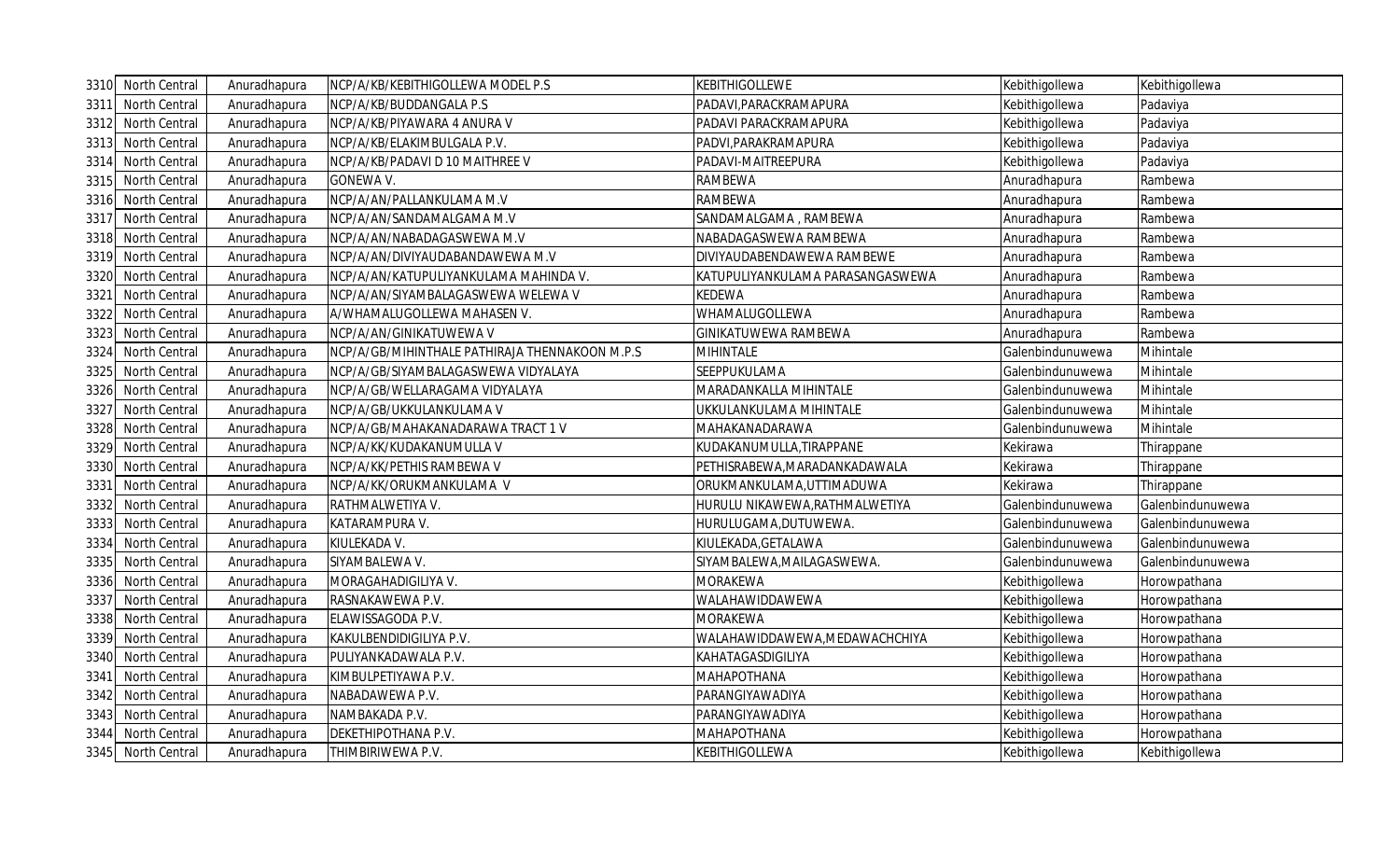|      | 3346 North Central | Anuradhapura | INDIGOLLEWA YAKAWEWA P.V. | HALMILLAWETIYA, KEBITHIGOLLEWA           | Kebithigollewa   | Kebithigollewa    |
|------|--------------------|--------------|---------------------------|------------------------------------------|------------------|-------------------|
| 3347 | North Central      | Anuradhapura | VIHARAHALMILLEWA P.V.     | KEBITHIGOLLEWA                           | Kebithigollewa   | Kebithigollewa    |
| 3348 | North Central      | Anuradhapura | MUKKARAWEWA MUS.V.        | HOROWPOTHANA                             | Kebithigollewa   | Horowpathana      |
| 3349 | North Central      | Anuradhapura | WALAHAWIDDAWEWA MUS.V.    | PARANGIYAWADIYA                          | Kebithigollewa   | Horowpathana      |
| 3350 | North Central      | Anuradhapura | AN-NOOR MUS.V.            | KAPUGOLLEWA                              | Kebithigollewa   | Horowpathana      |
| 3351 | North Central      | Anuradhapura | PATHTHEWA MUS.V.          | KAPUGOLLEWA                              | Kebithigollewa   | Horowpathana      |
| 3352 | North Central      | Anuradhapura | NIKAWEWA MUS.V.           | HOROWPOTHANA                             | Kebithigollewa   | Horowpathana      |
| 3353 | North Central      | Anuradhapura | GALKANDEWA MUS.V.         | PARANGIYAWADIYA'HOROWPOTHANA             | Kebithigollewa   | Horowpathana      |
| 3354 | North Central      | Anuradhapura | KADAWATH RATHMALE MUS.V.  | <b>HOROWPOTHANA</b>                      | Kebithigollewa   | Horowpathana      |
| 3355 | North Central      | Anuradhapura | THIBIRIYATHTHAWALA MUS.V. | <b>HOROWPOTHANA</b>                      | Kebithigollewa   | Horowpathana      |
| 3356 | North Central      | Anuradhapura | PAHALAWEMBUWA V.          | <b>IPALLOGAMA</b>                        | Kekirawa         | Ipalogama         |
| 3357 | North Central      | Anuradhapura | AMBAGAHAWEWA P.V.         | MEEMINNAWALA                             | Galenbindunuwewa | Kahatagasdigiliya |
| 3358 | North Central      | Anuradhapura | RABEWA MAHAPOTHANA P.V.   | MAHAPOTHANA                              | Galenbindunuwewa | Kahatagasdigiliya |
| 3359 | North Central      | Anuradhapura | KUMBUKGOLLEWA P.V.        | ΜΑΗΑΡΟΤΗΑΝΑ                              | Galenbindunuwewa | Kahatagasdigiliya |
| 3360 | North Central      | Anuradhapura | MEEMINNAWALA P.V.         | MEEMINNAWALA, KAHATAGASDIGILIYA          | Galenbindunuwewa | Kahatagasdigiliya |
| 3361 | North Central      | Anuradhapura | KOONWEWA P.V.             | KOONWEWA, MAHAPOTHANA                    | Galenbindunuwewa | Kahatagasdigiliya |
| 3362 | North Central      | Anuradhapura | MEEGAHADIGILIYA V.        | KAHATAGASDIGILIYA                        | Galenbindunuwewa | Kahatagasdigiliya |
| 3363 | North Central      | Anuradhapura | PAHALA KANHINDIGAMA V.    | KAHATAGASDIGILIYA                        | Galenbindunuwewa | Kahatagasdigiliya |
| 3364 | North Central      | Anuradhapura | NAYAKAPUWEWA V.           | KAHATAGASDIGILIYA                        | Galenbindunuwewa | Kahatagasdigiliya |
| 3365 | North Central      | Anuradhapura | ANDARAGOLLAWE V.          | ANDARAGOLLAWE, KAHATAGASDIGILIYA         | Galenbindunuwewa | Kahatagasdigiliya |
| 3366 | North Central      | Anuradhapura | MAHA KUMBUKWEWA V.        | RATHMALGAHAWEWA                          | Galenbindunuwewa | Kahatagasdigiliya |
| 3367 | North Central      | Anuradhapura | MAHA GALKANDEGAMA V.      | KAHATAGASDIGILIYA                        | Galenbindunuwewa | Kahatagasdigiliya |
| 3368 | North Central      | Anuradhapura | HETTIYAWA V.              | <b>MAHAPOTHANA</b>                       | Galenbindunuwewa | Kahatagasdigiliya |
| 3369 | North Central      | Anuradhapura | WAHAGAHAPUWEWA V.         | <b>MAHAPOTHANA</b>                       | Galenbindunuwewa | Kahatagasdigiliya |
| 3370 | North Central      | Anuradhapura | SANDIGAWEWA V.            | KAHATAGASDIGILIYA                        | Galenbindunuwewa | Kahatagasdigiliya |
| 3371 | North Central      | Anuradhapura | MORAGAHWELA V.            | MORAGAHWELA KAHATAGASDIGILIYA            | Galenbindunuwewa | Kahatagasdigiliya |
| 3372 | North Central      | Anuradhapura | HERATHHALMILLEWA P.V.     | HERATHHALMILLEWA, KEBITHIGOLLEWA         | Kebithigollewa   | Kebithigollewa    |
| 3373 | North Central      | Anuradhapura | BELLANKADAWALA P.V.       | PADAVI ROAD, BOGAHAWEWA                  | Kebithigollewa   | Kebithigollewa    |
| 3374 | North Central      | Anuradhapura | KANUGAHAWEWA P.V.         | HALMILLAWETIYA                           | Kebithigollewa   | Kebithigollewa    |
| 3375 | North Central      | Anuradhapura | KITHULHITIYAWA P.V.       | KITHULHITIYAWA                           | Kekirawa         | Kekirawa          |
| 3376 | North Central      | Anuradhapura | RAMADAGALA V.             | RAMADAGALA, KITHULHITIYAWA               | Kekirawa         | Kekirawa          |
| 3377 | North Central      | Anuradhapura | HEWANTHANNEGAMA V.        | MADATUGAMA                               | Kekirawa         | Kekirawa          |
| 3378 | North Central      | Anuradhapura | <b>BILLEWA V.</b>         | NELUMWILA, THANTHIRIMALAYA, ANURADHAPURA | Anuradhapura     | Wilachchiya       |
| 3379 | North Central      | Anuradhapura | ASHOKA V.                 | MAHASIYAMBALAGASWEWA, ELAYAPATHTHUWA     | Anuradhapura     | Wilachchiya       |
| 3380 | North Central      | Anuradhapura | SRISAGABO V.              | WANNIHALABAWA ELAYAPATHUWA               | Anuradhapura     | Wilachchiya       |
|      | 3381 North Central | Anuradhapura | ANANDA V.                 | KIMBUL WEWA/THANTHIRIMALAYA              | Anuradhapura     | Wilachchiya       |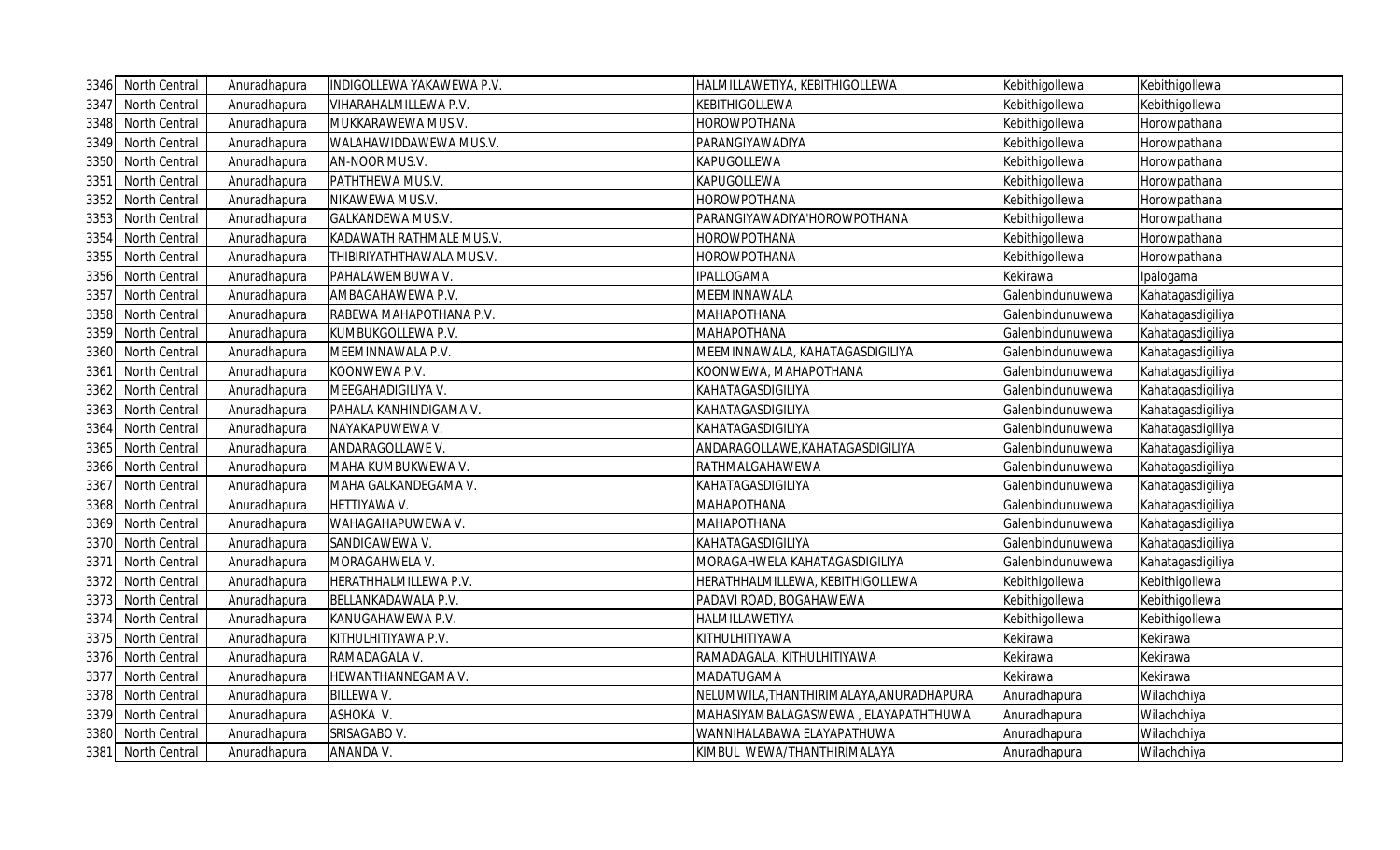|      | 3382 North Central | Anuradhapura | ETHDATHKALLA RAHULA V.        | ETHDATHKALLA,PEMADUWA.          | Anuradhapura   | Wilachchiya           |
|------|--------------------|--------------|-------------------------------|---------------------------------|----------------|-----------------------|
| 3383 | North Central      | Anuradhapura | <b>GAMINI V.</b>              | <b>FRACK-3, MAHAWILACHCHIYA</b> | Anuradhapura   | Wilachchiya           |
| 3384 | North Central      | Anuradhapura | PAHALA GALKADAWALA V.         | POONEWA                         | Kebithigollewa | Medawachchiya         |
| 3385 | North Central      | Anuradhapura | MAHAKOONGASKADA V.            | POONEWA                         | Kebithigollewa | Medawachchiya         |
| 3386 | North Central      | Anuradhapura | KIDAWARANKULAMA V.            | (IDAWARANKULAMA V.,POONEWA      | Kebithigollewa | Medawachchiya         |
| 3387 | North Central      | Anuradhapura | MAHAKUMBUKGOLLEWA V.          | POONEWA                         | Kebithigollewa | Medawachchiya         |
| 3388 | North Central      | Anuradhapura | KEERIKKULAMA V.               | KEERIKKULAMA GALKULAMA          | Anuradhapura   | Nuwara Palatha - East |
| 3389 | North Central      | Anuradhapura | THAMMANNAPURA V.              | GHANIKKULAMA,ANURADHAPURA       | Anuradhapura   | Nuwara Palatha - East |
| 3390 | North Central      | Anuradhapura | YAHALEGAMA V.                 | GHANIKKULAMA ANURADHAPURA       | Anuradhapura   | Nuwara Palatha - East |
| 3391 | North Central      | Anuradhapura | HABARATHTHAWALA V.            | DAMBULUHALMILLAWEWA,KEKIRAWA    | Kekirawa       | Palagala              |
| 3392 | North Central      | Anuradhapura | KUMBUKWEWA V.                 | KUMBUKWEWA HABARANA             | Kekirawa       | Palugaswewa           |
| 3393 | North Central      | Anuradhapura | PANASARA P.V.                 | NAWA HANGURANKETHA, THALAWA     | Tambuttegama   | Talawa                |
| 3394 | North Central      | Anuradhapura | THALAWA MODEL P.V.            | THALAWA                         | Tambuttegama   | Talawa                |
| 3395 | North Central      | Anuradhapura | ADIRANIGAMA V.                | HALA HALMILLAWA, EPPAWALA       | Tambuttegama   | Talawa                |
| 3396 | North Central      | Anuradhapura | THELHIRIYAWA V.               | THELHIRIYAWA, THAMBUTHTHEGAMA   | Tambuttegama   | Tambuttegama          |
| 3397 | North Central      | Anuradhapura | NALLACHCHIYA V.               | NALLACHCHIYA, THAMBUTHTHEGAMA   | Tambuttegama   | Tambuttegama          |
| 3398 | North Central      | Anuradhapura | ALUTHWEWA GALMADUWA V.        | MAHAILUPPALLAMA                 | Tambuttegama   | Talawa                |
| 3399 | North Central      | Anuradhapura | KELEDIUWEWA V.                | MAHA ILUPPALLAMA                | Tambuttegama   | Talawa                |
| 3400 | North Central      | Anuradhapura | KELEAMUNAKOLE V.              | EPPAWALA                        | Tambuttegama   | Talawa                |
| 3401 | North Central      | Anuradhapura | KATIYAWA TRACK 10 P.V.        | KATIYAWA TRACK 10               | Tambuttegama   | Talawa                |
| 3402 | North Central      | Anuradhapura | <b>IHALADIULWEWA V</b>        | KAPUGOLLEWA                     | Kebithigollewa | Horowpathana          |
| 3403 | North Central      | Anuradhapura | WAGOLLAKANDA JAYANTHI V.      | KAPUGOLLEWA                     | Kebithigollewa | Horowpathana          |
| 3404 | North Central      | Anuradhapura | MARADANMADUWA V.              | KAPUGOLLEWA                     | Kebithigollewa | Horowpathana          |
| 3405 | North Central      | Anuradhapura | ABAGASWEWA ASOKA JAYANTHI V.  | KAPUGOLLEWA                     | Kebithigollewa | Horowpathana          |
| 3406 | North Central      | Anuradhapura | THAMARAWEWA V.                | KAPUGOLLAWA                     | Kebithigollewa | Horowpathana          |
| 3407 | North Central      | Anuradhapura | GALAHITIYAGAMA V.             | KAPUGOLLEWA                     | Kebithigollewa | Horowpathana          |
| 3408 | North Central      | Anuradhapura | WAHALKADA D2 V.               | WAHALKADA                       | Kebithigollewa | Horowpathana          |
| 3409 | North Central      | Anuradhapura | WALPOLA V.                    | WALPOLA, MEDAWACHCHIYA          | Kebithigollewa | Medawachchiya         |
| 3410 | North Central      | Anuradhapura | KIDAGALEGAMA V.               | (IDAGALEGAMA V.,MEDAWACHCHIYA   | Kebithigollewa | Medawachchiya         |
| 3411 | North Central      | Anuradhapura | GALLELLEGAMA SIRISAGANGABO V. | (IRIGALWEWA,MEDAWACHCHIYA       | Kebithigollewa | Medawachchiya         |
| 3412 | North Central      | Anuradhapura | ETAMBAGASKADA V.              | ETAWEERAGOLLEWA                 | Kebithigollewa | Medawachchiya         |
| 3413 | North Central      | Anuradhapura | PUHUDIULA V.                  | ETTAWEERAGOLLEWA                | Kebithigollewa | Medawachchiya         |
| 3414 | North Central      | Anuradhapura | WIRAL MURIPPUWA V.            | WIRALMURIPPUWA MADAWACHCHIYA    | Kebithigollewa | Medawachchiya         |
| 3415 | North Central      | Anuradhapura | KOONGOLLEWA V.                | KOONGOLLEWA,ETAWEERAGOLLEWA     | Kebithigollewa | Medawachchiya         |
| 3416 | North Central      | Anuradhapura | HIRALLUGAMA V.                | HIRALLUGAMA, ETAWEERAGOLLEWA    | Kebithigollewa | Medawachchiya         |
|      | 3417 North Central | Anuradhapura | PARANA HALMILLEWA V.          | ETAWEERAGOLLEWA,MADAWACHCHIYA   | Kebithigollewa | Medawachchiya         |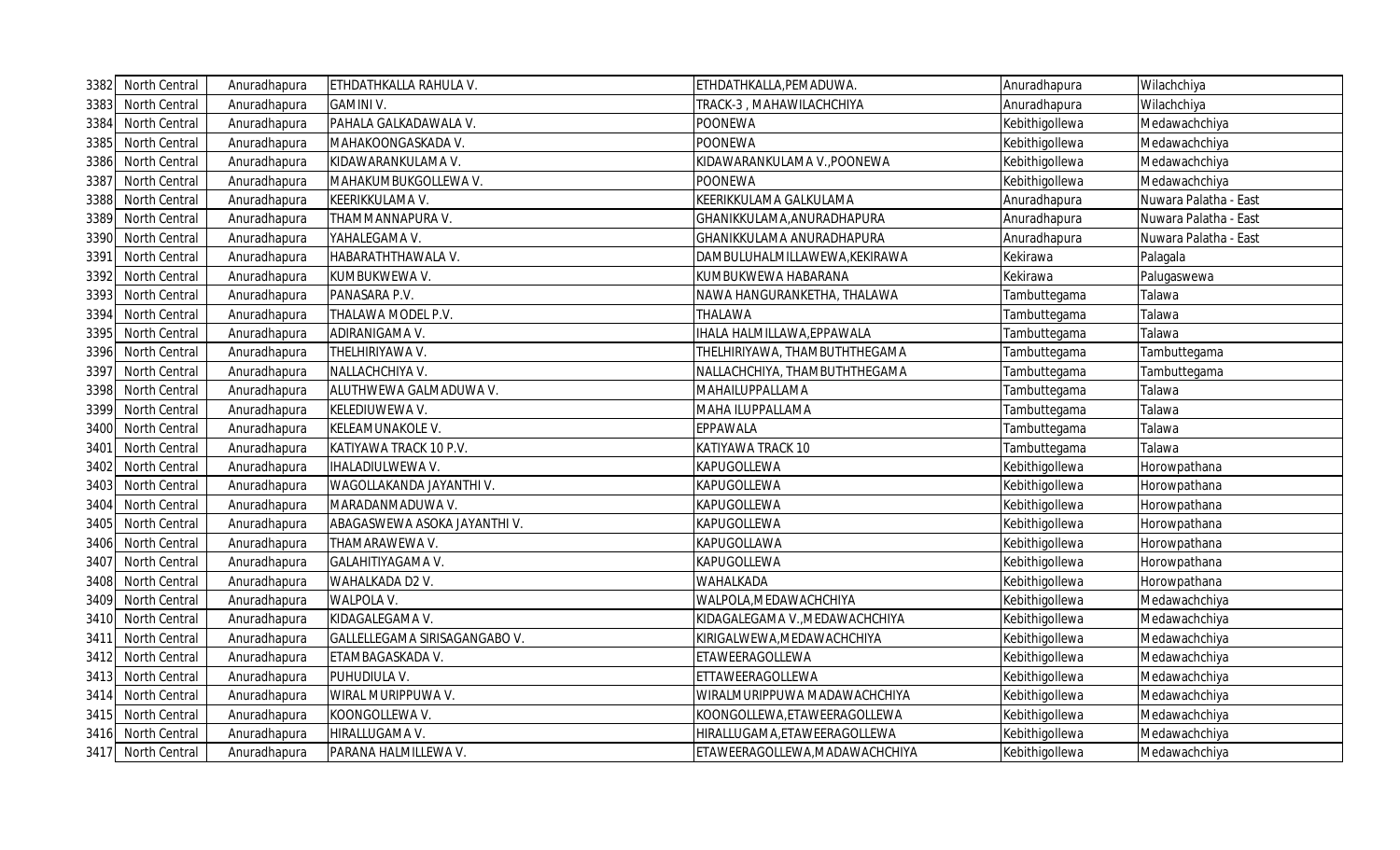|      | 3418 North Central | Anuradhapura | ETAWEERAGOLLEWA V.          | ETAWEERAGOLLEWA, MEDAWACHCHIYA                                                                    | Kebithigollewa   | Medawachchiya     |
|------|--------------------|--------------|-----------------------------|---------------------------------------------------------------------------------------------------|------------------|-------------------|
| 3419 | North Central      | Anuradhapura | KARAPIKKADA V.              | <arapikkada td="" v.,medawachchiya<=""><td>Kebithigollewa</td><td>Medawachchiya</td></arapikkada> | Kebithigollewa   | Medawachchiya     |
| 3420 | North Central      | Anuradhapura | <b>IHALA THAMMENNAWA V.</b> | IHALATHAMMENNAWA V.,MEDAWACHCHIYA                                                                 | Kebithigollewa   | Medawachchiya     |
| 3421 | North Central      | Anuradhapura | THULAWELLIYA V.             | <b>THULAWELLIYA,MEDAWACHCHIYA</b>                                                                 | Kebithigollewa   | Medawachchiya     |
| 3422 | North Central      | Anuradhapura | KOONA KUMBUKGOLLEWA V.      | MEDAWACHCHIYA                                                                                     | Kebithigollewa   | Medawachchiya     |
| 3423 | North Central      | Anuradhapura | PANDIGGAMA V.               | ETAWEERAGOLLEWA                                                                                   | Kebithigollewa   | Medawachchiya     |
| 3424 | North Central      | Anuradhapura | KADAWATHRAMBAWA V.          | ETAWEERAGOLLAWA                                                                                   | Kebithigollewa   | Medawachchiya     |
| 3425 | North Central      | Anuradhapura | KARAMBANKULAMA V.           | KIRIGALWEWA MEDAWACHCHIYA                                                                         | Kebithigollewa   | Medawachchiya     |
| 3426 | North Central      | Anuradhapura | THAMMANNAKULAMA V.          | THANMMANNAKULAMA,NERIYAKULAMA                                                                     | Kebithigollewa   | Medawachchiya     |
| 3427 | North Central      | Anuradhapura | ISINBESSAGALA V.            | MEDAWACHCHIYA                                                                                     | Kebithigollewa   | Medawachchiya     |
| 3428 | North Central      | Anuradhapura | SIDDARTHA P.S.              | IDAWEWA, MEDAWACHCHIYA                                                                            | Kebithigollewa   | Medawachchiya     |
| 3429 | North Central      | Anuradhapura | PADAVIYA BALAYAWEWA V.      | BALAYAWEWA, BOGAHAWEWA                                                                            | Kebithigollewa   | Padaviya          |
| 3430 | North Central      | Anuradhapura | KOONKETIYAWA V.             | KOONKETIYAWA, BOGAHAWEWA                                                                          | Kebithigollewa   | Padaviya          |
| 3431 | North Central      | Anuradhapura | KUDARATHMALE V.             | BOGAHAWEWA                                                                                        | Kebithigollewa   | Padaviya          |
| 3432 | North Central      | Anuradhapura | KANADARA RATHMALE V.        | KANADARA RATHMALE,UPULDENIYA                                                                      | Galenbindunuwewa | Kahatagasdigiliya |
| 3433 | North Central      | Anuradhapura | KANADARA NEKATUNUWEWA V.    | NEKATUNUWEWA,SEEPPUKULAMA                                                                         | Galenbindunuwewa | Kahatagasdigiliya |
| 3434 | North Central      | Anuradhapura | MUDALIDU RATHNAYAKA V.      | MAKICHCHAWA, SEEPPUKULAMA                                                                         | Galenbindunuwewa | Kahatagasdigiliya |
| 3435 | North Central      | Anuradhapura | ELLAWEWA V.                 | KAHATAGASDIGILIYA                                                                                 | Galenbindunuwewa | Kahatagasdigiliya |
| 3436 | North Central      | Anuradhapura | HURULUWEWA WAMIVURA M.V.    | MEGODAWEWA                                                                                        | Galenbindunuwewa | Galenbindunuwewa  |
| 3437 | North Central      | Anuradhapura | HURULU MEEGAHAPATTIYA V.    | MEEGAHAPATTIYA,MEGODAWEWA.                                                                        | Galenbindunuwewa | Galenbindunuwewa  |
| 3438 | North Central      | Anuradhapura | MATABUWA PALUGOLLAGAMA V.   | PALUGOLLAGAMA,MEGODAWEWA.                                                                         | Galenbindunuwewa | Galenbindunuwewa  |
| 3439 | North Central      | Anuradhapura | DAMBAGOLLAWA V.             | DAMBAGOLLAWA, SIWALAKULAMA                                                                        | Galenbindunuwewa | Galenbindunuwewa  |
| 3440 | North Central      | Anuradhapura | PERAKUM MURIYAKADAWALA V.   | SIWALAKULAMA                                                                                      | Galenbindunuwewa | Galenbindunuwewa  |
| 3441 | North Central      | Anuradhapura | NETIYAGAMA V.               | HALAGAMA, MIHINTHALE                                                                              | Galenbindunuwewa | Mihintale         |
| 3442 | North Central      | Anuradhapura | WERUPPANKULAMA V            | WERUPPANKULAMA, SEEPPUKULAMA.                                                                     | Galenbindunuwewa | Mihintale         |
| 3443 | North Central      | Anuradhapura | WALAWWEGAMA V.              | WALAWWEGAMA VIJITHAPURA                                                                           | Kekirawa         | Ipalogama         |
| 3444 | North Central      | Anuradhapura | IHALAKAGAMA V.              | MARADANKADAWALA                                                                                   | Kekirawa         | Ipalogama         |
| 3445 | North Central      | Anuradhapura | EMBULGASWEWA V.             | KEKIRAWA                                                                                          | Kekirawa         | Kekirawa          |
| 3446 | North Central      | Anuradhapura | MUDAPERUMAGAMA V.           | THALAWA ROAD, KEKIRAWA                                                                            | Kekirawa         | Kekirawa          |
| 3447 | North Central      | Anuradhapura | THELAMBIYAGAMA V.           | THALAWA ROAD, MAILAGASWEWA                                                                        | Kekirawa         | Kekirawa          |
| 3448 | North Central      | Anuradhapura | MAMINIYA RAMBAWA V.         | GANEWALPOLA                                                                                       | Kekirawa         | Kekirawa          |
| 3449 | North Central      | Anuradhapura | MANGALAPURA V.              | <b>HALAGAMA, VIJITHAPURA</b>                                                                      | Kekirawa         | Kekirawa          |
| 3450 | North Central      | Anuradhapura | PARAWAHAGAMA V.             | PARAWAHAGAMA ADIYAGALA                                                                            | Kekirawa         | Palagala          |
| 3451 | North Central      | Anuradhapura | KIRIDIWATHTHA V.            | KIRIDIWATHTHA PALAGALA                                                                            | Kekirawa         | Palagala          |
| 3452 | North Central      | Anuradhapura | KARAWILAGALA V.             | KARAWILAGALA PALAGALA                                                                             | Kekirawa         | Palagala          |
|      | 3453 North Central | Anuradhapura | UPULWEHARA V.               | UPULWEHARA MANERUWA NEGAMPAHA                                                                     | Kekirawa         | Palagala          |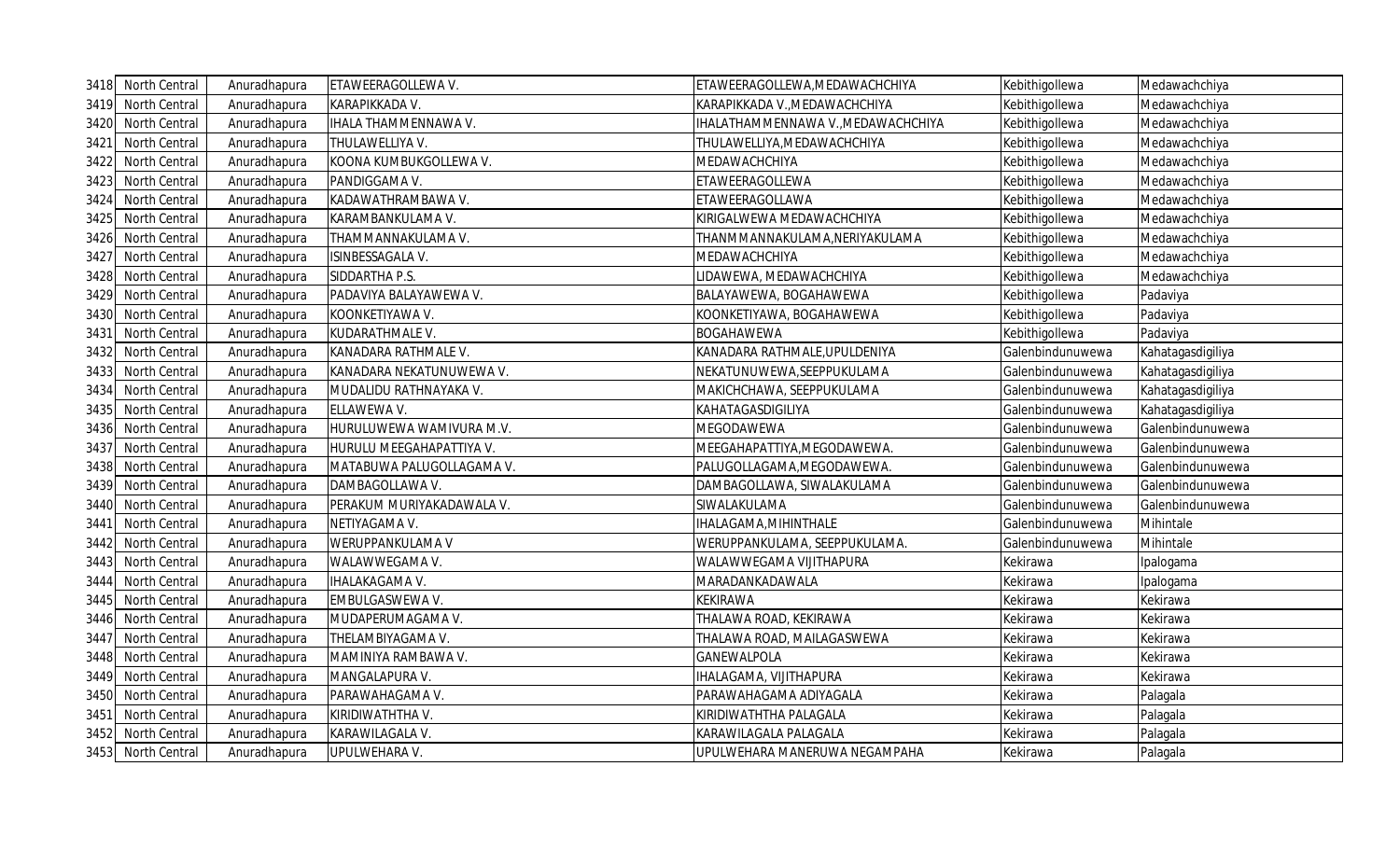|      | 3454 North Central   | Anuradhapura | DIKWENNAGAMA P.V.              | DIKWENNAGAMA GALKIRIYAGAMA           | Kekirawa     | Palagala                 |
|------|----------------------|--------------|--------------------------------|--------------------------------------|--------------|--------------------------|
| 3455 | North Central        | Anuradhapura | KALUARACHCHIYAGAMA V.          | KALUARACHCHIYAGAMA ADIYAGALA         | Kekirawa     | Palagala                 |
| 3456 | North Central        | Anuradhapura | <b>GALAPITAGALA V.</b>         | GANEWALPOLA                          | Kekirawa     | Palugaswewa              |
| 3457 | North Central        | Anuradhapura | SENADIRIYAGAMA V.              | SENADIRIYAGAMA PALUGASWEWA           | Kekirawa     | Palugaswewa              |
| 3458 | North Central        | Anuradhapura | <b>WERAGALA V.</b>             | WERAGALA PALUGASWEWA                 | Kekirawa     | Palugaswewa              |
| 3459 | North Central        | Anuradhapura | MAHA MEEGASWEWA V.             | NAMALPURA GALENBINDUNUWEWA           | Kekirawa     | Palugaswewa              |
| 3460 | North Central        | Anuradhapura | MATAMBUWA HALMILLAWA V.        | NAMALPURA GALENBINDUNUWEWA           | Kekirawa     | Palugaswewa              |
| 3461 | North Central        | Anuradhapura | DEMUNNEWA V.                   | PALUGASWEWA                          | Kekirawa     | Palugaswewa              |
| 3462 | North Central        | Anuradhapura | KATTAMURICHCHANA M.V.          | KATTAMURICHCHANA MARADANKADAWALA     | Kekirawa     | Thirappane               |
| 3463 | North Central        | Anuradhapura | MURIYAKADAWALA MAITHREE V.     | MURIYAKADAWALA GALENBINDUNUWEWA      | Kekirawa     | Thirappane               |
| 3464 | North Central        | Anuradhapura | AMUNICHCHIYA V.                | AMUNICHCHIYA MURIYAKADAWALA          | Kekirawa     | Thirappane               |
| 3465 | North Central        | Anuradhapura | SALIYAPURA V.                  | SALIYAPURA, ANURADHAPURA             | Anuradhapura | Nuwara Palatha - Central |
| 3466 | North Central        | Anuradhapura | PARASANGASWAWA V.              | PARASANGASWAWA,ANURADHAPURA          | Anuradhapura | Nuwara Palatha - Central |
| 3467 | North Central        | Anuradhapura | PUWARSANKULAMA V.              | PANIYANKADAWALA, ANURADHAPURA        | Anuradhapura | Nuwara Palatha - Central |
| 3468 | North Central        | Anuradhapura | DHARUS SALAM MUS.V.            | ALUTHGAMA, GAMBIRIGASWEWA            | Anuradhapura | Nuwara Palatha - Central |
| 3469 | North Central        | Anuradhapura | KIVULEKADA MUS.V.              | GAMBIRISGASWEWA, ANURADHAPURA        | Anuradhapura | Nuwara Palatha - Central |
| 3470 | <b>North Central</b> | Anuradhapura | A/THABALGOLLAWA V.             | PIHIMBIYAGOLLAWA, M.VIDUHALA         | Anuradhapura | Rambewa                  |
| 3471 | North Central        | Anuradhapura | A/KEDA AMBAGAHAWEWA V.         | PIHIMBIYAGOLLAWA, MADAWACHCHIYA      | Anuradhapura | Rambewa                  |
| 3472 | North Central        | Anuradhapura | MAHINDA P.V.                   | ANURADHAPURA                         | Anuradhapura | Nuwara Palatha - East    |
| 3473 | North Central        | Anuradhapura | THRIYANKULAMA SUDARSANABODI V. | THRIYANKULAMA,KURUNDANKULAMA         | Anuradhapura | Nuwara Palatha - East    |
| 3474 | North Central        | Anuradhapura | MANINGAMUWA V.                 | ELAYAPATHTUWA,ANURADHAPURA           | Anuradhapura | Nuwara Palatha - Central |
| 3475 | North Central        | Anuradhapura | GALKADAWALA V.                 | GALKADAWALA,ANURADHAPURA             | Anuradhapura | Nuwara Palatha - Central |
| 3476 | North Central        | Anuradhapura | TIBBATUWAGAMA V.               | MAHA BULANKULAMA,ANURADHAPURA        | Anuradhapura | Nuwara Palatha - Central |
| 3477 | North Central        | Anuradhapura | KENDANEKUTUNUWEWA V.           | KENDANEKUTUNUWEWA, KAHATAGASDIGILIYA | Anuradhapura | Rambewa                  |
| 3478 | North Central        | Anuradhapura | GONAPATIYAWA V.                | SEEPPUKULAMA                         | Anuradhapura | Rambewa                  |
| 3479 | North Central        | Anuradhapura | KENDA ROTAWEWA V.              | SEEPPUKULAMA                         | Anuradhapura | Rambewa                  |
| 3480 | North Central        | Anuradhapura | KAPPATIGAMA V.                 | KAPPATIGAMA, KALLANCHIYA             | Anuradhapura | Nuwara Palatha - East    |
| 3481 | North Central        | Anuradhapura | <b>IHALA KOTIYAWA MUS.V.</b>   | PARASANGASWEWA                       | Anuradhapura | Rambewa                  |
| 3482 | North Central        | Anuradhapura | HORUWILA V.                    | WILPATTU ROAD HORUWILA ANURADHAPURA  | Anuradhapura | Nochchiyagama            |
| 3483 | North Central        | Anuradhapura | DIVULWEWA V.                   | DIVULWEWA HIDOGAMA                   | Anuradhapura | Nachchaduwa              |
| 3484 | North Central        | Anuradhapura | DUNUMANDALAWA V.               | DUNUMANDALAWA /NOCHCHIYAGAMA         | Anuradhapura | Wilachchiya              |
| 3485 | North Central        | Anuradhapura | KADURUPITIYA ASHOKAMALA V.     | KADURUPITUYA./DUNUMANDALAWA          | Anuradhapura | Wilachchiya              |
| 3486 | North Central        | Anuradhapura | THAMMANNAGAMA ALUTHWEWA V.     | MAHAILUPPALLAMA                      | Tambuttegama | Talawa                   |
| 3487 | North Central        | Anuradhapura | NALLAMUDAWA V.                 | EPPAWALA                             | Tambuttegama | Talawa                   |
| 3488 | North Central        | Anuradhapura | PAINDIKULAMA PANDUKABAYA V.    | MALWANEGAMA,THALAWA                  | Tambuttegama | Tambuttegama             |
|      | 3489 North Central   | Anuradhapura | KANDULUGAMUWA V.               | NEGAMA, NEGAMPAHA                    | Tambuttegama | Galnewa                  |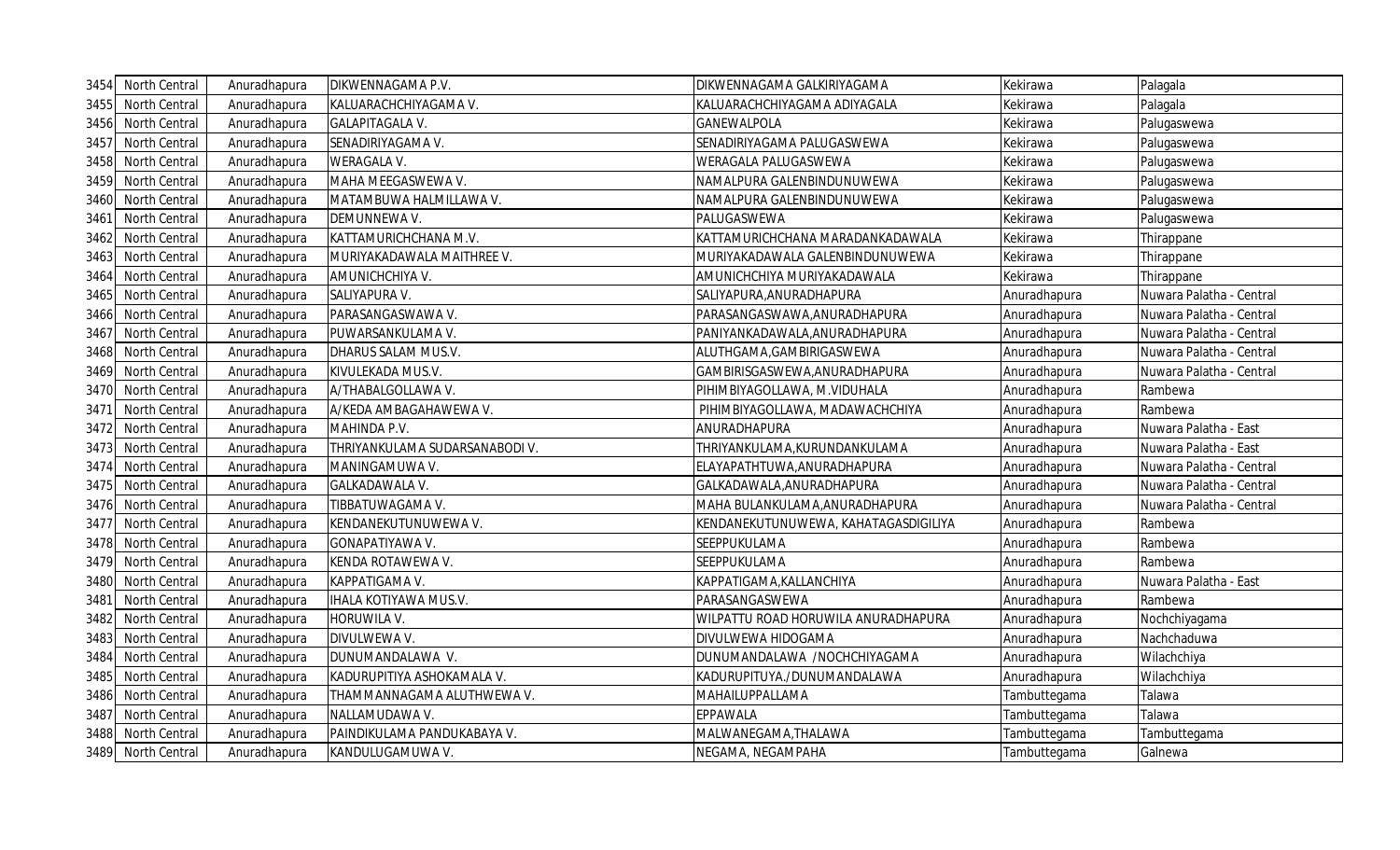| 3490 | North Central | Anuradhapura | <b>BENDIWEWA V.</b>                   | BEDIWEWA, MEGODAWEWA            | Kekirawa         | Kekirawa          |
|------|---------------|--------------|---------------------------------------|---------------------------------|------------------|-------------------|
| 3491 | North Central | Anuradhapura | KALUEBE V.                            | MEGODAWEWA                      | Kekirawa         | Kekirawa          |
| 3492 | North Central | Anuradhapura | PULIYANKULAMA V.                      | PULIYANKULAMA, MARADANKADAWALA  | Kekirawa         | Kekirawa          |
| 3493 | North Central | Anuradhapura | NAWAKKULAMA V.                        | NAWAKKULAMA MEGODAWEWA          | Kekirawa         | Kekirawa          |
| 3494 | North Central | Anuradhapura | MAMINIYAWA V.                         | MARADANKADAWALA                 | Kekirawa         | Kekirawa          |
| 3495 | North Central | Anuradhapura | HAPIDIYAGAMA V.                       | MARADANKADAWALA                 | Kekirawa         | Ipalogama         |
| 3496 | North Central | Anuradhapura | PALUGASWEWA GAMINI V.                 | <b>VIJITHAPURA</b>              | Kekirawa         | Ipalogama         |
| 3497 | North Central | Anuradhapura | PUSDIULWEW V.                         | NAMALPURA GALENBINDUNUWEWA      | Kekirawa         | Palugaswewa       |
| 3498 | North Central | Anuradhapura | KALUGALA V.                           | KALUGALA BAMBARAGASWEWA         | Kekirawa         | Palagala          |
| 3499 | North Central | Anuradhapura | DEMATAWEWA V.                         | SIVALAKULAMA                    | Kekirawa         | Thirappane        |
| 3500 | North Central | Anuradhapura | PAINDIKULAMA V.                       | WALAGAMBAHUWA MARADANKADAWALA   | Kekirawa         | Thirappane        |
| 3501 | North Central | Anuradhapura | UTTIMADUWA V.                         | <b>UTTIMADUWA</b>               | Kekirawa         | Thirappane        |
| 3502 | North Central | Anuradhapura | MAWATHAWEWA DHARMARAJA V.             | MAWATHAWEWA, MAILAGASWEWA       | Kekirawa         | Thirappane        |
| 3503 | North Central | Anuradhapura | DHAMATTEGAMA MUS.V.                   | DHAMATTEGAMA, THIRAPPANE        | Kekirawa         | Thirappane        |
| 3504 | North Central | Anuradhapura | DHAHANAKAWEWA MUS.V.                  | MUKIRIYAWA                      | Galenbindunuwewa | Kahatagasdigiliya |
| 3505 | North Central | Anuradhapura | THODAMADUWA V.                        | SIVALAKULAMA.                   | Galenbindunuwewa | Galenbindunuwewa  |
| 3506 | North Central | Anuradhapura | MARADANKALLA SRI BODHI V.             | MARADANKALLA, MIHINTHALE        | Galenbindunuwewa | Mihintale         |
| 3507 | North Central | Anuradhapura | AL-HIGMA MUS.V.                       | UDUMBUGALA, NERIYAKULAM         | Kebithigollewa   | Medawachchiya     |
| 3508 | North Central | Anuradhapura | HALMILLAWETIYA V.                     | HALMILLAWETIYA, KEBITHIGOLLEWA. | Kebithigollewa   | Kebithigollewa    |
| 3509 | North Central | Anuradhapura | MAHAPOTHANA DUTUWWA V.                | <b>KAPUGOLLEWA</b>              | Kebithigollewa   | Horowpathana      |
| 3510 | North Central | Anuradhapura | ALHUDA PRIMARY MUS.V.                 | KAHATAGASDIGILIYA               | Galenbindunuwewa | Kahatagasdigiliya |
| 3511 | North Central | Anuradhapura | KAHATAGASDIGILIYA MODEL P.V.          | KAHATAGASDIGILIYA               | Galenbindunuwewa | Kahatagasdigiliya |
| 3512 | North Central | Anuradhapura | KANDALAMPALLEGAMA V.                  | KITULHITIYAWA                   | Kekirawa         | Kekirawa          |
| 3513 | North Central | Anuradhapura | KOHOMBAGASKADA V.                     | <b>MAHAPOTHANA</b>              | Galenbindunuwewa | Kahatagasdigiliya |
| 3514 | North Central | Anuradhapura | YAKAWEWA V.                           | MEDAWACHCHIYA                   | Kebithigollewa   | Medawachchiya     |
| 3515 | North Central | Anuradhapura | SALIYAMALA V.                         | PEMADUWA, ANURADHAPURA          | Anuradhapura     | Wilachchiya       |
| 3516 | North Central | Anuradhapura | MAWATHAWEWA V.                        | MAWATHAWEWA, EPPAWALA           | Tambuttegama     | Talawa            |
| 3517 | North Central | Anuradhapura | KAHAPATHVILAGAMA V.                   | KAHAPATHVILAGAMA,UTTIMADUWA     | Galenbindunuwewa | Mihintale         |
| 3518 | North Central | Anuradhapura | KOKEBE SRI ROHINI V.                  | KAHATAGASDIGILIYA               | Kekirawa         | Thirappane        |
| 3519 | North Central | Anuradhapura | THIRAPPANE MAHANAMA P.V.              | <b>THIRAPPANE</b>               | Kekirawa         | Thirappane        |
| 3520 | North Central | Anuradhapura | PELBENDIYAWA V.                       | ANDIYAGALA                      | Kekirawa         | Thirappane        |
| 3521 | North Central | Anuradhapura | WAHALKADA D05 V.                      | D05 WAHALKADA, KEBITHIGOLLEWA   | Kebithigollewa   | Kebithigollewa    |
| 3522 | North Central | Polonnaruwa  | NCP/P/HG/MIRISHENA V                  | MIRISHENA, MEDIRIGIRIYA         | Hingurakgoda     | Medirigiriya      |
| 3523 | North Central | Polonnaruwa  | NCP/P/HG/PERAKUMPURA V                | PERAKUMPURA, MEDIRIGIRIYA       | Hingurakgoda     | Medirigiriya      |
| 3524 | North Central | Polonnaruwa  | NCP/P/HG/VIHARAGAMA KANISTA VIDYALAYA | DIVULANKADAWALA                 | Hingurakgoda     | Medirigiriya      |
| 3525 | North Central | Polonnaruwa  | NCP/P/HG/KUSUMPOKUNA.K.V.             | DIVULANKADAWALA                 | Hingurakgoda     | Medirigiriya      |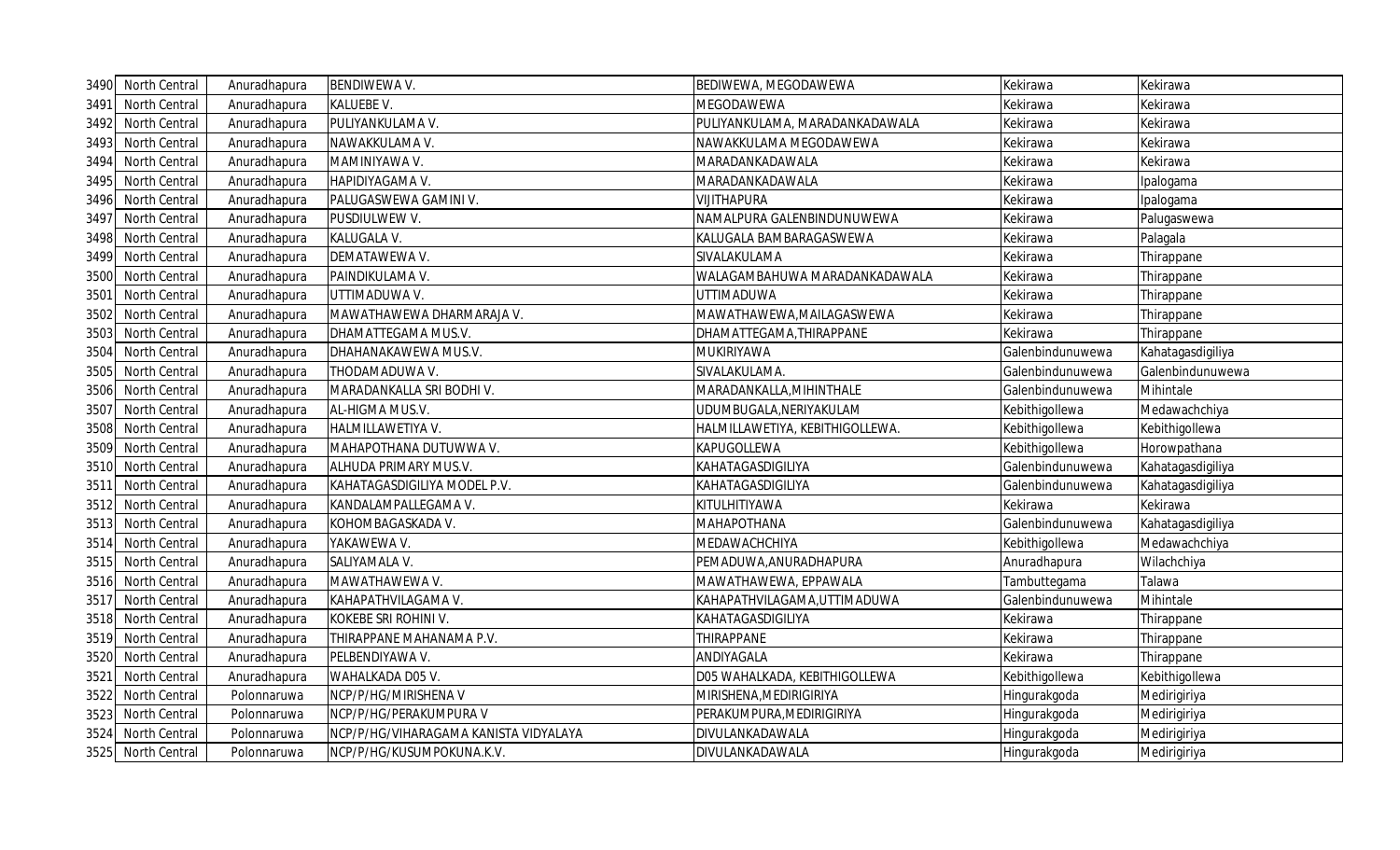| 3526 | North Central        | Polonnaruwa | NCP/P/HG/YUDHAGANAWA K.V.           | YUDAGANAWA, HINGURAKGODA            | Hingurakgoda | Medirigiriya |
|------|----------------------|-------------|-------------------------------------|-------------------------------------|--------------|--------------|
| 3527 | North Central        | Polonnaruwa | NCP/P/HG/UDARAGAMA V                | KAWUDULUWEWA, STEP 2, MEDIRIGIRIYA  | Hingurakgoda | Medirigiriya |
| 3528 | North Central        | Polonnaruwa | NCP/P/HG/SIYAMBALAGASWEWA HANDIYA V | <b>MEDIRIGIRIYA</b>                 | Hingurakgoda | Medirigiriya |
| 3529 | North Central        | Polonnaruwa | NCP/P/HG/KUMUDUPURA V               | MAHATHALAKOLAWEWA                   | Hingurakgoda | Medirigiriya |
| 3530 | North Central        | Polonnaruwa | PL/GURUGODELLA P.V.                 | MAHATHALAKOLAWEWA, MEDIRUGIRIYA     | Hingurakgoda | Medirigiriya |
| 3531 | North Central        | Polonnaruwa | NCP/P/HG/WADIGAWEWA V               | WADIGAWEWA, MEGASWEWA, MEDIRIGIRIYA | Hingurakgoda | Medirigiriya |
| 3532 | North Central        | Polonnaruwa | NCP/P/HG/BEBIYAWEWA V               | <b>MEEGASWEWA</b>                   | Hingurakgoda | Medirigiriya |
| 3533 | North Central        | Polonnaruwa | NCP/P/HG/HATHAMUNA K.V              | HINGURAKGODA                        | Hingurakgoda | Hingurakgoda |
| 3534 | North Central        | Polonnaruwa | NCP/P/HG/HINGURAKA V                | HINGURAKA, HINGURAKGODA             | Hingurakgoda | Hingurakgoda |
| 3535 | North Central        | Polonnaruwa | NCP/P/HG/THIMBIRIGASWEWA K.V.       | THIBIRIGASWEWA, HABARANA            | Hingurakgoda | Hingurakgoda |
| 3536 | North Central        | Polonnaruwa | NCP/P/HG/C.P.DE SILVA K.V           | DAMANAYAYA, BAKAMOONA               | Hingurakgoda | Elahera      |
| 3537 | North Central        | Polonnaruwa | NCP/P/HG/VIDYALOKA ADARSHA V.       | GALMULLA, BAKAMOONA                 | Hingurakgoda | Elahera      |
| 3538 | North Central        | Polonnaruwa | NCP/P/HG/SIRIKANDUYAYA V            | 503, SIRIKADUYAYA, KOTTAPITIYA      | Hingurakgoda | Elahera      |
| 3539 | North Central        | Polonnaruwa | NCP/P/HG/GANGEYAYA V                | ΚΟΤΤΑΡΙΤΙΥΑ                         | Hingurakgoda | Elahera      |
| 3540 | North Central        | Polonnaruwa | NCP/P/HG/BODHIRAJA D.S.             | RAJA ELA, MINNEERIYA                | Hingurakgoda | Hingurakgoda |
| 3541 | <b>North Central</b> | Polonnaruwa | NCP/P/HG/MINNERIYA P.V.             | HINGURAKGODA                        | Hingurakgoda | Hingurakgoda |
| 3542 | North Central        | Polonnaruwa | NCP/P/HG/KUMARAGAMA ANURA V         | KUMARAGAMA, HINGURAKGODA            | Hingurakgoda | Hingurakgoda |
| 3543 | North Central        | Polonnaruwa | NCP/P/HG/SIRIKETHA K.V.             | SIRIKETHA, HINGURAKGODA             | Hingurakgoda | Hingurakgoda |
| 3544 | North Central        | Polonnaruwa | PL/YATIYALPOTHANA P.V.              | KAWUDULLA, HINGURAKGODA             | Hingurakgoda | Hingurakgoda |
| 3545 | North Central        | Polonnaruwa | NCP/P/HG/GUNAWARDANAPURA PV         | UDAAGAMA, POLONNARUWA               | Hingurakgoda | Hingurakgoda |
| 3546 | North Central        | Polonnaruwa | NCP/P/HG/CHANDANAPOKUNA V           | UNAGALAWEHERA                       | Hingurakgoda | Hingurakgoda |
| 3547 | North Central        | Polonnaruwa | NCP/P/HG/SINHALA KATUKELIYAWA V     | <b>DIYABEDUMA</b>                   | Hingurakgoda | Elahera      |
| 3548 | North Central        | Polonnaruwa | NCP/P/HG/NAMALWEWA V                | <b>DIYABEDUMA</b>                   | Hingurakgoda | Elahera      |
| 3549 | North Central        | Polonnaruwa | NCP/P/HG/MADUDAMANA V               | 507, MADUDAMANA, ATHTHANAKADAWALA   | Hingurakgoda | Elahera      |
| 3550 | North Central        | Polonnaruwa | NCP/P/HG/MAHASEN YAYA 26 V          | YAYA 26, ATHTHANAKADAWALA           | Hingurakgoda | Elahera      |
| 3551 | North Central        | Polonnaruwa | NCP/P/HG/POKUNUGALA V               | 506, POKUNUGALA, ATHTHANAKADAWALA   | Hingurakgoda | Elahera      |
| 3552 | North Central        | Polonnaruwa | NCP/P/HG/KONDURUWAWA V              | KONDURUWAWA, DIYABEDUMA             | Hingurakgoda | Elahera      |
| 3553 | North Central        | Polonnaruwa | KUDAWEWA K.V.                       | DALUKANA POLONNARUWA                | Dimbulagala  | Aralaganwila |
| 3554 | North Central        | Polonnaruwa | NCP/P/DB/BAMUNAKOTUWA P.V           | <b>BAMUNAKOTUWA ARALAGANVILA</b>    | Dimbulagala  | Aralaganwila |
| 3555 | North Central        | Polonnaruwa | NCP/P/DB/WEHERAGAMA P.V.            | WEHERAGAMA, DEWAGALA                | Dimbulagala  | Aralaganwila |
| 3556 | North Central        | Polonnaruwa | NCP/P/DB/GALTHALAWA V               | GALTHALAWA, DEWAGALA                | Dimbulagala  | Aralaganwila |
| 3557 | North Central        | Polonnaruwa | NCP/P/DB/MILLANA P.S                | NAWA MILLANA, DIMBULAGALA           | Dimbulagala  | Dimbulagala  |
| 3558 | North Central        | Polonnaruwa | NCP/P/DB/SORIVILA ROHANA P.S        | SORIVILA DIBULAGAL                  | Dimbulagala  | Dimbulagala  |
| 3559 | North Central        | Polonnaruwa | NCP/P/DB/DALUKANA P.S               | DALUKANA                            | Dimbulagala  | Dimbulagala  |
| 3560 | North Central        | Polonnaruwa | NCP/P/DB/NISSANKAMALLAPURA P.S.     | Ε/ΜΑΝΑΜΡΙΤΙΥΑ, ΜΑΝΑΜΡΙΤΙΥΑ          | Dimbulagala  | Dimbulagala  |
|      | 3561 North Central   | Polonnaruwa | NCP/P/DB/NAWAPALLEGAMA K.V          | PALLEGAMA SIRIPURA                  | Dimbulagala  | Dimbulagala  |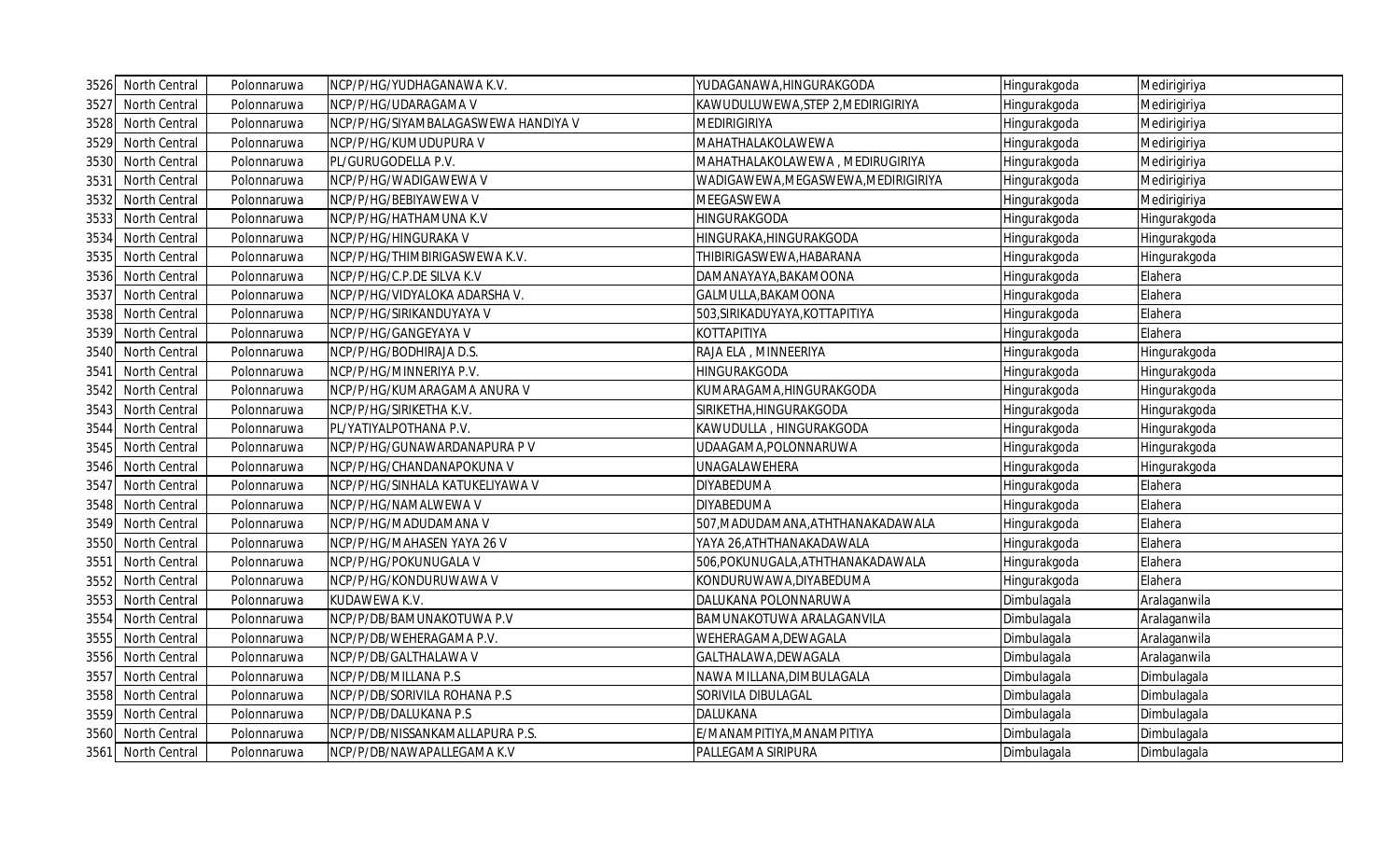| 3562 | North Central | Polonnaruwa | NCP/P/DB/MEDAGAMPITIYA P.S            | MADAGAMPITIYS, SIRIPURA               | Dimbulagala | Dimbulagala  |
|------|---------------|-------------|---------------------------------------|---------------------------------------|-------------|--------------|
| 3563 | North Central | Polonnaruwa | NCP/P/DB/MEEWATHPURA K.V              | SIRIPURA POLONNARUWA                  | Dimbulagala | Dimbulagala  |
| 3564 | North Central | Polonnaruwa | PO/DIB/RANKETHGAMA P.V                | <b>SIRIPUA</b>                        | Dimbulagala | Dimbulagala  |
| 3565 | North Central | Polonnaruwa | NCP/P/DB/SIRIPURA P.S                 | <b>SIRIPURA</b>                       | Dimbulagala | Dimbulagala  |
| 3566 | North Central | Polonnaruwa | NCP/P/DB/RATHMALKANDIYA P.S           | <b>SIRIPURA</b>                       | Dimbulagala | Dimbulagala  |
| 3567 | North Central | Polonnaruwa | NCP/P/DB/MUDUNKADAWALA P.S            | <b>SIRIPURA</b>                       | Dimbulagala | Dimbulagala  |
| 3568 | North Central | Polonnaruwa | PL/NIKAWEWA GAMINI V.                 | JAYANTHIPURA, POLONNARUWA             | Polonnaruwa | Tamankaduwa  |
| 3569 | North Central | Polonnaruwa | NCP/P/PL/KADAWALAWEWA M.V             | JAYANTHIPURA MAHA VIDYALAYA           | Polonnaruwa | Tamankaduwa  |
| 3570 | North Central | Polonnaruwa | NCP/P/PL/SIWALI ADARSHA P.V.          | 04 ELA, POLONNARUWA                   | Polonnaruwa | Tamankaduwa  |
| 3571 | North Central | Polonnaruwa | NCP/P/PL/ETHUMALPITIYA PRIMARY SCHOOL | ETHUMALPITIYA, POLONNARUWA            | Polonnaruwa | Tamankaduwa  |
| 3572 | North Central | Polonnaruwa | NCP/P/DB/KATUWANVILA MUSLIM KV        | NAWA SENAPURA, POLONNARUWA            | Dimbulagala | Welikanda    |
| 3573 | North Central | Polonnaruwa | NCP/P/DB/ALINCHIPOTHANA MUSLIM K V    | ATHUGALA, NAWASENAPURA                | Dimbulagala | Welikanda    |
| 3574 | North Central | Polonnaruwa | PL/DIM/SARASWATHY T.K.V.              | UNAWEWA, SEVANAPITIYA                 | Dimbulagala | Welikanda    |
| 3575 | North Central | Polonnaruwa | PL/DIM/MUTUGALA T.V.                  | MUTHUGALA, POLONNARUWA                | Dimbulagala | Welikanda    |
| 3576 | North Central | Polonnaruwa | NCP/P/DB/THRIKONAMADUWA MUS K.V       | KUDAPOKUNA, WELIKANDA                 | Dimbulagala | Welikanda    |
| 3577 | North Central | Polonnaruwa | NCP/P/DB/ROTAWEWA TAMIL K.V           | KUDAPOKUNA, WELIKANDA                 | Dimbulagala | Welikanda    |
| 3578 | North Central | Polonnaruwa | NCP/P/DB/ALUTHWEWA P.S                | ALUTHWEWA, NELUMWEWA                  | Dimbulagala | Welikanda    |
| 3579 | North Central | Polonnaruwa | NCP/P/DB/MAHAWEWA P.S                 | MAHAWEWA MANAMPITIYA                  | Dimbulagala | Welikanda    |
| 3580 | North Central | Polonnaruwa | NCP/P/DB/GINIDAMANA P.S               | MAHAWEWA, KOLKANAWALIYA, SEWANAPITIYA | Dimbulagala | Welikanda    |
| 3581 | North Central | Polonnaruwa | NCP/P/DB/MENIKWELA P.S                | MANIKWELA, SEWANAPITIYA, POLONNARUWA  | Dimbulagala | Welikanda    |
| 3582 | North Central | Polonnaruwa | NCP/P/DB/SEWANAPITIYA P.S             | SEWANAPITIYA, POLONNARUWA             | Dimbulagala | Welikanda    |
| 3583 | North Central | Polonnaruwa | NCP/P/DB/MADURANGALA K.V              | MADURANGALA SEWANAPITIYA              | Dimbulagala | Welikanda    |
| 3584 | North Central | Polonnaruwa | NCP/P/DB/MONARATHENNA P.S             | MONARAYHANNA, WELIKANDA               | Dimbulagala | Welikanda    |
| 3585 | North Central | Polonnaruwa | NCP/P/PL/VIJITHA P.S.                 | B.O.P. 400, POLONNARUWA.              | Polonnaruwa | Lankapura    |
| 3586 | North Central | Polonnaruwa | NCP/P/PL/SOMAWATHI P.V                | JAYABIMA, SUNGAWILA                   | Polonnaruwa | Lankapura    |
| 3587 | North Central | Polonnaruwa | NCP/P/PL/GEMUNUPURA V.                | THALPOTHA, POLONNARUWA                | Polonnaruwa | Lankapura    |
| 3588 | North Central | Polonnaruwa | PL/PAMUNUGAMA K.V.                    | PULASTHIGAMA                          | Polonnaruwa | Lankapura    |
| 3589 | North Central | Polonnaruwa | DEWAGAMA P.S.                         | DEWAGAMA ARALAGANWILA                 | Dimbulagala | Aralaganwila |
| 3590 | North Central | Polonnaruwa | WEERANA P.V.                          | THISPANGAMA, KASHYAPA                 | Dimbulagala | Aralaganwila |
| 3591 | North Central | Polonnaruwa | ALUTHOYA GAMINI P.V.                  | ALUTHOYA, PIMBURATHTHEWA              | Dimbulagala | Aralaganwila |
| 3592 | North Central | Polonnaruwa | NIDANWALA P.V.                        | NIDANWALA, DAMMINNA                   | Dimbulagala | Aralaganwila |
| 3593 | North Central | Polonnaruwa | IHALAWEWA P.V.                        | DAMMINNA, POLONNARUWA                 | Dimbulagala | Aralaganwila |
| 3594 | North Central | Polonnaruwa | <b>BIMPOKUNA P.V.</b>                 | KASHAYAPAPURA                         | Dimbulagala | Aralaganwila |
| 3595 | North Central | Polonnaruwa | GALELIYA P.V.                         | RUHUNUGAMA, ARALAGANVILA              | Dimbulagala | Aralaganwila |
| 3596 | North Central | Polonnaruwa | SALASUMGAMA P.V.                      | DOLAKANDA, DEHIATTAKANDIYA            | Dimbulagala | Aralaganwila |
| 3597 | North Central | Polonnaruwa | <b>VEERALANDA K.V.</b>                | RUHUNUGAMA, ARALAGANWILA              | Dimbulagala | Aralaganwila |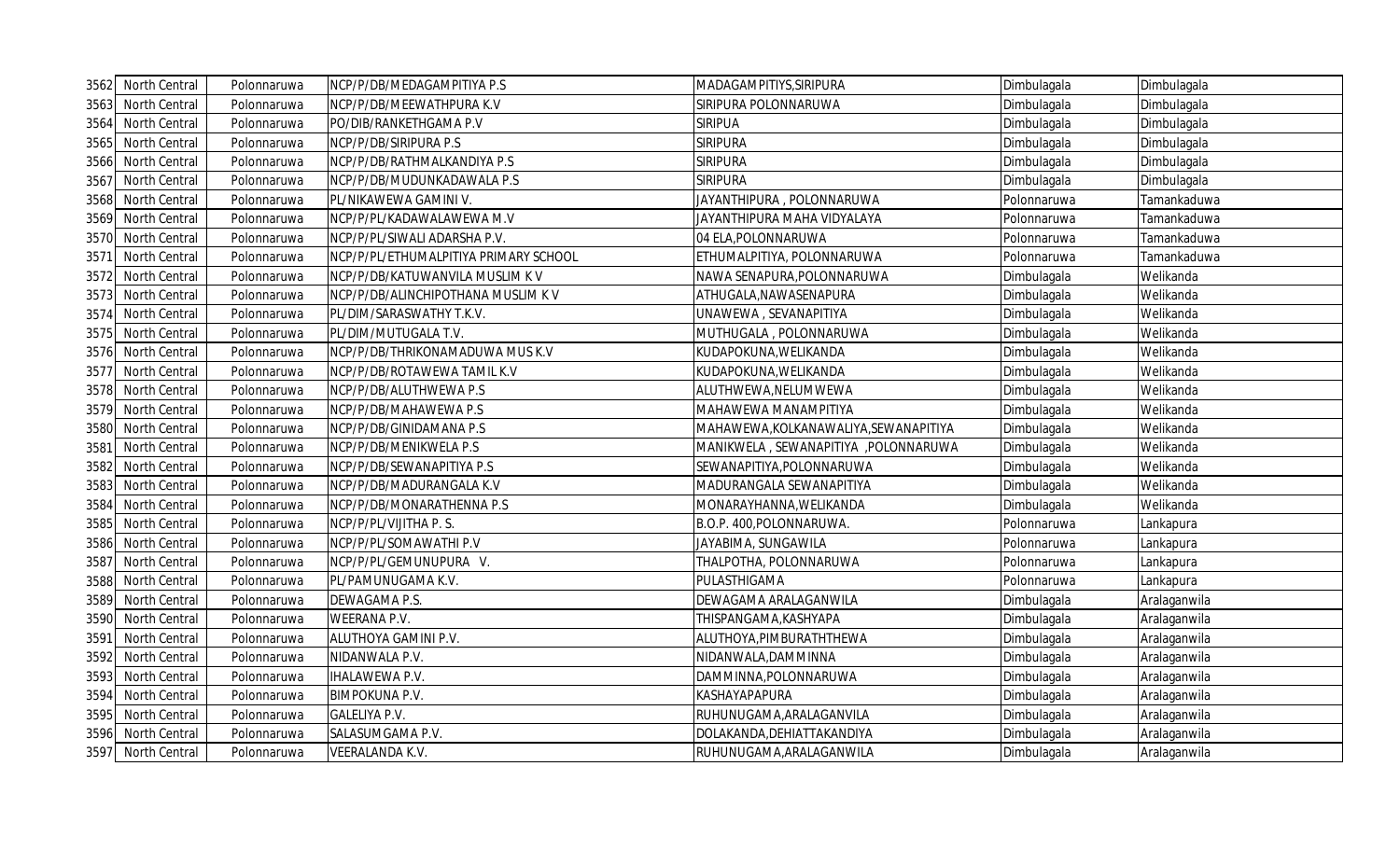| 3598 | North Central        | Polonnaruwa | KAJUWATHTHA P.V.             | RUHUNUGAMA, ARALAGANVILA             | Dimbulagala  | Aralaganwila |
|------|----------------------|-------------|------------------------------|--------------------------------------|--------------|--------------|
| 3599 | North Central        | Polonnaruwa | DAMMINNA P.V.                | <b>DAMMINNA</b>                      | Dimbulagala  | Aralaganwila |
| 3600 | North Central        | Polonnaruwa | SANDAGALATHANNA P.V.         | MAHAWANAWELA, DEHIATTAKANDIYA        | Dimbulagala  | Aralaganwila |
| 3601 | North Central        | Polonnaruwa | KANICHCHIGALA P.V.           | RUHUNUGAMA, ARALAGANWILA             | Dimbulagala  | Aralaganwila |
| 3602 | North Central        | Polonnaruwa | ULPATHWEWA P.V.              | ULPATHWEWA, RUHUNUGAMA, ARALAGANVILA | Dimbulagala  | Aralaganwila |
| 3603 | North Central        | Polonnaruwa | MALDENIYA P.V.               | KEKULUWELA, DEHIATTAKANDIYA          | Dimbulagala  | Aralaganwila |
| 3604 | North Central        | Polonnaruwa | PAHALA ELLEWEWA P.V.         | <b>ELLEWEWA</b>                      | Dimbulagala  | Dimbulagala  |
| 3605 | North Central        | Polonnaruwa | KALUKELAWA P.V               | ELLEWEWA, POLONNARUWA                | Dimbulagala  | Dimbulagala  |
| 3606 | North Central        | Polonnaruwa | IHALA ELLEWEWA K.V.          | ELLEWEWA, POLONNARUWA                | Dimbulagala  | Dimbulagala  |
| 3607 | <b>North Central</b> | Polonnaruwa | IHAKULUWEWA V.               | <b>DIYABEDUMA</b>                    | Hingurakgoda | Elahera      |
| 3608 | North Central        | Polonnaruwa | <b>BAKAMUNA MAHASEN P.S.</b> | <b>BAKAMUNA</b>                      | Hingurakgoda | Elahera      |
| 3609 | North Central        | Polonnaruwa | <b>GALMULLA J.S.</b>         | <b>BAKAMOONA</b>                     | Hingurakgoda | Elahera      |
| 3610 | North Central        | Polonnaruwa | KUMARAELLA K.V.              | ORUBENDISIYAMBALAWA                  | Hingurakgoda | Elahera      |
| 3611 | North Central        | Polonnaruwa | SOORIYAGAMA V.               | SOORIYAGAMA HABARANA                 | Hingurakgoda | Hingurakgoda |
| 3612 | North Central        | Polonnaruwa | SINHALA ROTAWEWA V.          | <b>GALOYA JUNCTION</b>               | Hingurakgoda | Hingurakgoda |
| 3613 | North Central        | Polonnaruwa | MORAGASWEWA V.               | <b>HABARNA</b>                       | Hingurakgoda | Hingurakgoda |
| 3614 | North Central        | Polonnaruwa | C.P.PURA V.                  | <b>MINNERIYA</b>                     | Hingurakgoda | Hingurakgoda |
| 3615 | North Central        | Polonnaruwa | THAMBALAWEWA V.              | TRACK 5, TAYANTHIPURA                | Hingurakgoda | Hingurakgoda |
| 3616 | North Central        | Polonnaruwa | JAYANTHI GURUKULA V.         | <b>GIRITHALE</b>                     | Hingurakgoda | Hingurakgoda |
| 3617 | North Central        | Polonnaruwa | GIRITHALE JANAPADA V.        | <b>GIRITHALE</b>                     | Hingurakgoda | Hingurakgoda |
| 3618 | North Central        | Polonnaruwa | UNAGALAVEHERA V.             | POLONNARUWA                          | Hingurakgoda | Hingurakgoda |
| 3619 | North Central        | Polonnaruwa | HINGURAKGODA P.S.            | HINGURAKGODA.                        | Hingurakgoda | Hingurakgoda |
| 3620 | North Central        | Polonnaruwa | KEGALUGAMA K.V.              | PULASTHIGAMA, POLONNARUWA.           | Polonnaruwa  | Lankapura    |
| 3621 | North Central        | Polonnaruwa | <b>WEERAPURA K.V.</b>        | WEERAPURA, THAMBALA, POLONNARUWA.    | Polonnaruwa  | Lankapura    |
| 3622 | North Central        | Polonnaruwa | RATHANASARA K.V.             | THALPOTHA, POLONNARUWA.              | Polonnaruwa  | Lankapura    |
| 3623 | North Central        | Polonnaruwa | KIRIMETIYA K.V.              | <b>GALAMUNA</b>                      | Polonnaruwa  | Lankapura    |
| 3624 | North Central        | Polonnaruwa | BISOBANDARAGAMA V.           | KAUDULUWEWA II STAGE, MEDIRIGIRIYA.  | Hingurakgoda | Medirigiriya |
| 3625 | North Central        | Polonnaruwa | BISOBANDARA M.V.             | TRACT 09, MEDIRIGIRIYA.              | Hingurakgoda | Medirigiriya |
| 3626 | North Central        | Polonnaruwa | MANDALAGIRIYA V.             | <b>MEDIRIGIRIYA</b>                  | Hingurakgoda | Medirigiriya |
| 3627 | North Central        | Polonnaruwa | KOHOMBADAMANA V.             | <b>DIYASENPURA</b>                   | Hingurakgoda | Medirigiriya |
| 3628 | North Central        | Polonnaruwa | DIGGALPURA V.                | TRAC 6, DIGGALPURA                   | Hingurakgoda | Medirigiriya |
| 3629 | North Central        | Polonnaruwa | DIYASENPURA V.               | <b>MEDIRIGIRIYA</b>                  | Hingurakgoda | Medirigiriya |
| 3630 | North Central        | Polonnaruwa | DAMSOPURA V.                 | MAHATHALAKOLAWEWA, MEDIRIGIRIYA.     | Hingurakgoda | Medirigiriya |
| 3631 | North Central        | Polonnaruwa | THALAKOLAWEWA V.             | MAHATHALAKOLAWEWA                    | Hingurakgoda | Medirigiriya |
| 3632 | North Central        | Polonnaruwa | MAYURAPADA V.                | <b>MEDIRIGIRIYA</b>                  | Hingurakgoda | Medirigiriya |
| 3633 | North Central        | Polonnaruwa | SANSUNGAMA V.                | <b>KAWDULLA</b>                      | Hingurakgoda | Medirigiriya |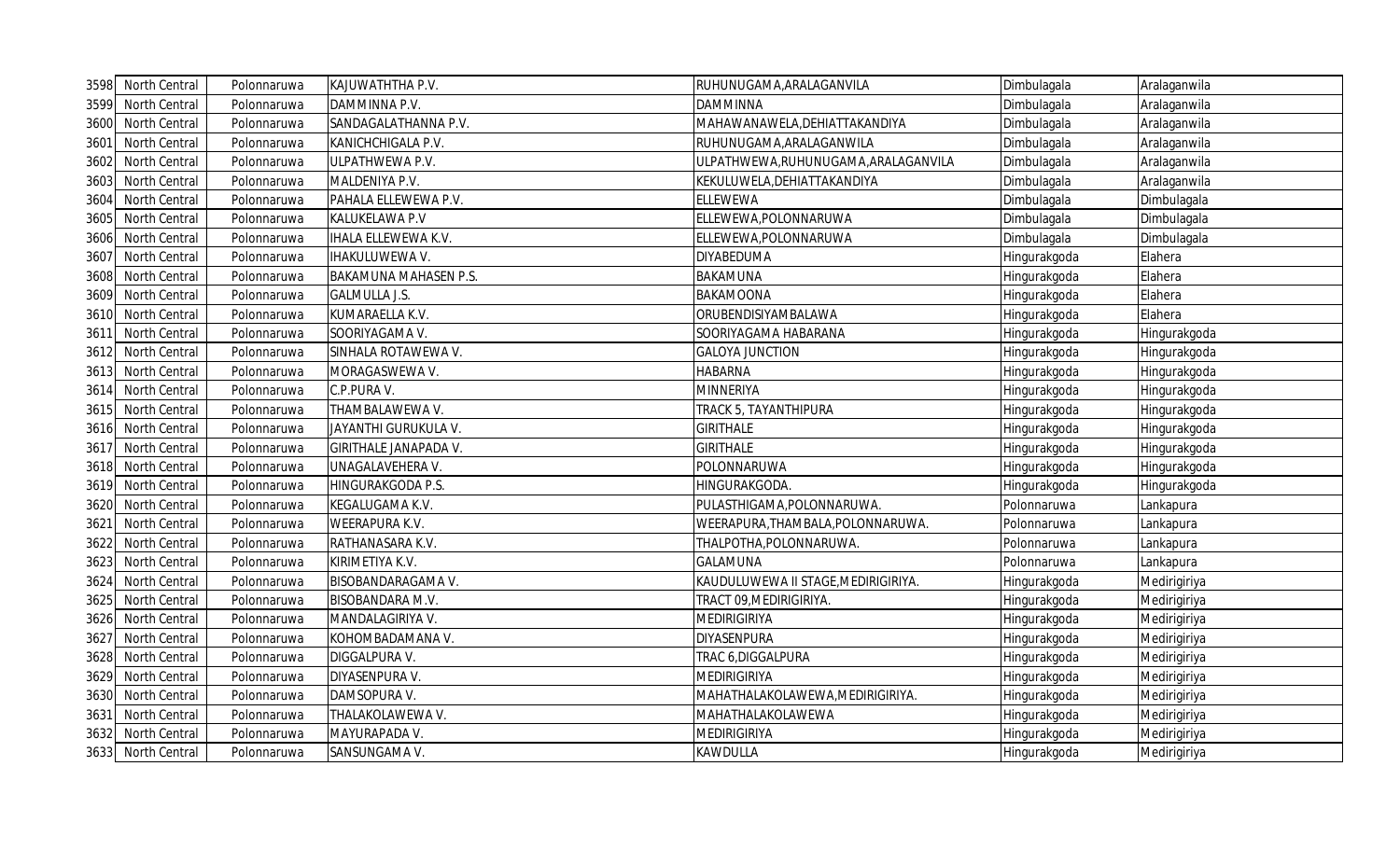| 3634 | North Central | Polonnaruwa | KAHAMBILIYAWA V.           | <b>DIYASENPURA</b>                     | Hingurakgoda | Medirigiriya |
|------|---------------|-------------|----------------------------|----------------------------------------|--------------|--------------|
| 3635 | North Central | Polonnaruwa | PALUGASDAMANA EAST K.V.    | PALUGASDAMANA, POLONNARUWA             | Polonnaruwa  | Tamankaduwa  |
| 3636 | North Central | Polonnaruwa | GALTHAMBARAWA K.V.         | GALTHAMBARAWA, POLONNARUWA             | Polonnaruwa  | Tamankaduwa  |
| 3637 | North Central | Polonnaruwa | WAWETHENNA THAKSHILA K.V.  | WAWETHENNAPALUGASDAMANA                | Polonnaruwa  | Tamankaduwa  |
| 3638 | North Central | Polonnaruwa | KANDAURA K.V.              | KALINGAELA                             | Polonnaruwa  | Tamankaduwa  |
| 3639 | North Central | Polonnaruwa | VIJAYABAHUPURA P.V.        | VIJAYABAHUPURA, POLONNARUWA            | Polonnaruwa  | Tamankaduwa  |
| 3640 | North Central | Polonnaruwa | SINHAPURA K.V.             | VIJAYABAHUPURA, SINHAPURA, POLONNARUWA | Polonnaruwa  | Tamankaduwa  |
| 3641 | North Central | Polonnaruwa | MALLINDA P.V.              | SEVANAPITIYA, POLONNARUWA              | Dimbulagala  | Welikanda    |
| 3642 | North Central | Polonnaruwa | RUHUNUKETHA V.             | RUHUNUKETHA, WELIKANDA                 | Dimbulagala  | Welikanda    |
| 3643 | North Central | Polonnaruwa | DIMBULANA V.               | MAHAWELI, SINHAPURA                    | Dimbulagala  | Welikanda    |
| 3644 | North Central | Polonnaruwa | KURULUBADDA V.             | NAWAMAHASENPURA, WELIKANDA             | Dimbulagala  | Welikanda    |
| 3645 | North Central | Polonnaruwa | KANDAKADUWA V.             | MAHAWELI SINGHAPURA                    | Dimbulagala  | Welikanda    |
| 3646 | North Central | Polonnaruwa | MAITREEGAMA V.             | ASELAPURA, WELIKANDA                   | Dimbulagala  | Welikanda    |
| 3647 | North Central | Polonnaruwa | MAHASENPURA V.             | NAWA MAHASENPURA                       | Dimbulagala  | Welikanda    |
| 3648 | North Central | Polonnaruwa | MUTHUWELLA V.              | MUTHUWELLA, MAHAWELISINHAPURA          | Dimbulagala  | Welikanda    |
| 3649 | North Central | Polonnaruwa | SOORIYAWEWA V.             | MAHAWELI SINHAPURA, WELIKANDA          | Dimbulagala  | Welikanda    |
| 3650 | North Central | Polonnaruwa | MANGULPOKUNA V.            | WELIKANDA                              | Dimbulagala  | Welikanda    |
| 3651 | North Central | Polonnaruwa | SANDUNPITIYA V.            | NAWASENAPURA                           | Dimbulagala  | Welikanda    |
| 3652 | North Central | Polonnaruwa | SUSIRIGAMA V.              | WELIKANDA                              | Dimbulagala  | Welikanda    |
| 3653 | North Central | Polonnaruwa | MALWILA P.V.               | NAWASENAPURA, POLONNARUWA              | Dimbulagala  | Welikanda    |
| 3654 | North Central | Polonnaruwa | NAMALGAMA P.V.             | WELIKANDA                              | Dimbulagala  | Welikanda    |
| 3655 | North Central | Polonnaruwa | NAGASTHENNA V.             | NAGASTHENNA, WELIKANDA                 | Dimbulagala  | Welikanda    |
| 3656 | North Central | Polonnaruwa | AMBANGAGA DAKUNUELA P.V.   | PARAKRAMA SAMUDRAYA, POLONNARUWA       | Polonnaruwa  | Tamankaduwa  |
| 3657 | North Central | Polonnaruwa | KALAHALAGALA K.V.          | PARAKKRAMA SAMUDRAYA                   | Polonnaruwa  | Tamankaduwa  |
| 3658 | North Central | Polonnaruwa | SINGHARAJAPURA K.V.        | ONEGAMA, POLONNARUWA                   | Polonnaruwa  | Tamankaduwa  |
| 3659 | North Central | Polonnaruwa | SRI INDRARATHANA P.V.      | ONAGAMA, POLONNARUWA                   | Polonnaruwa  | Tamankaduwa  |
| 3660 | North Central | Polonnaruwa | LAHSHAUYANA K.V.           | LAKSHAUYANA, POLONNARUWA.              | Polonnaruwa  | Tamankaduwa  |
| 3661 | North Central | Polonnaruwa | ROYAL P.V.                 | NEW TOWN, POLONNARUWA                  | Polonnaruwa  | Tamankaduwa  |
| 3662 | North Central | Polonnaruwa | MAHAULPATHA P.V.           | MAHAULPATHA, KASHYAPAPURA              | Dimbulagala  | Dimbulagala  |
| 3663 | North Central | Polonnaruwa | MAITHREEPALA SIRISENA P.S. | ARALAGANWILA                           | Dimbulagala  | Aralaganwila |
| 3664 | North Central | Polonnaruwa | SORIVIL T.K.V.             | MANAMPITIYA                            | Dimbulagala  | Dimbulagala  |
| 3665 | North Central | Polonnaruwa | WIJAYA PRACKRAMA K.V.      | KALUKELE, POLONNARUWA                  | Dimbulagala  | Dimbulagala  |
| 3666 | North Central | Polonnaruwa | PAHALA YAKKURE K.V.        | PAHALA YAKKURE, NUWARGALA              | Dimbulagala  | Dimbulagala  |
| 3667 | North Central | Polonnaruwa | <b>BANDANAGALA K.V.</b>    | KALUKELE, POLONNARUWA                  | Dimbulagala  | Dimbulagala  |
| 3668 | North Central | Polonnaruwa | PALATIYAWAWA K.V.          | PALATIYAWA, POLONNARUWA                | Dimbulagala  | Dimbulagala  |
| 3669 | North Central | Polonnaruwa | <b>IHALA YAKKURE K.V.</b>  | NUWARAGALA                             | Dimbulagala  | Dimbulagala  |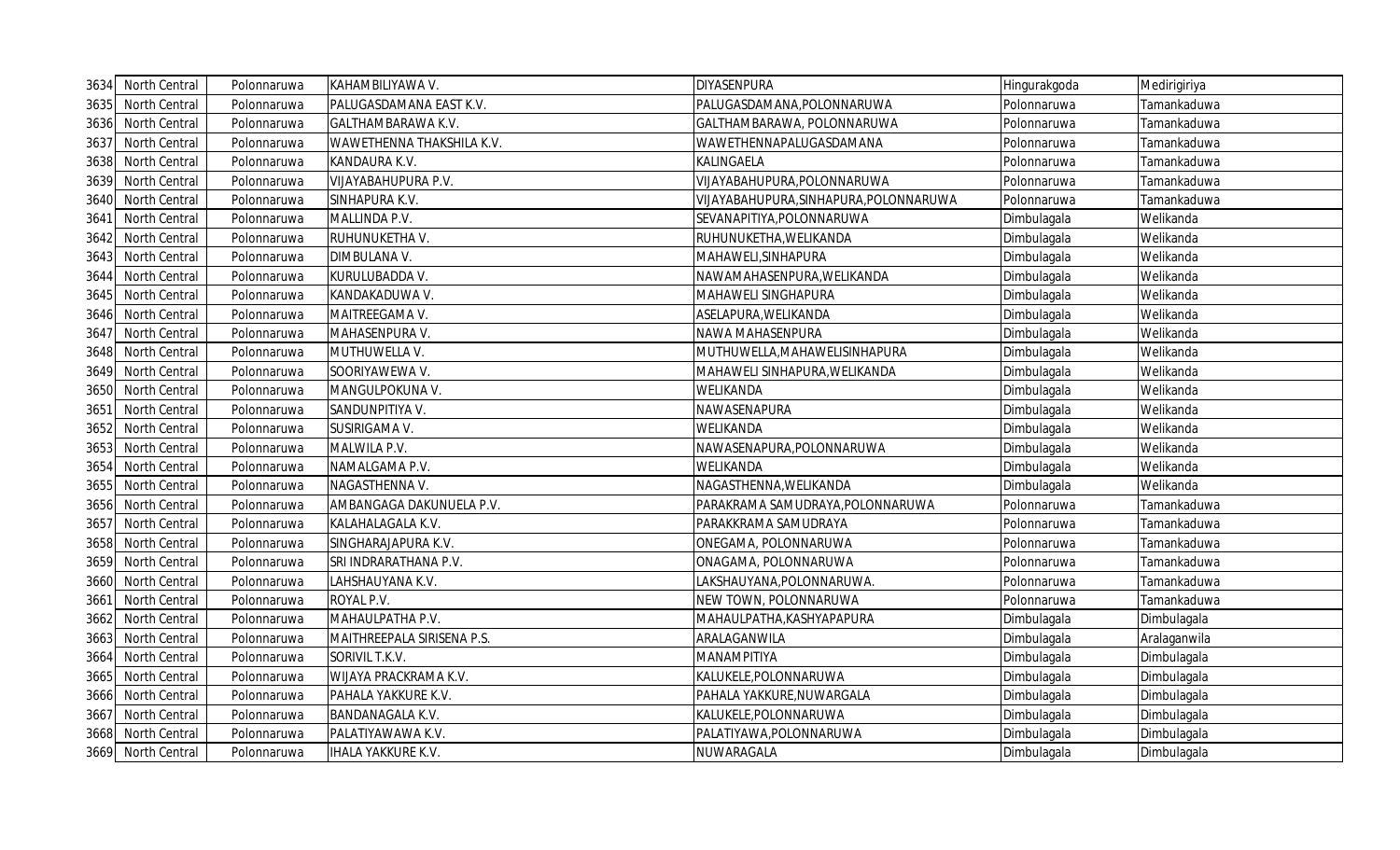| 3670 | North Central        | Polonnaruwa | KANDEGAMA K.V.                  | KANDEGAMA, DAMMINNA                    | Dimbulagala     | Aralaganwila    |
|------|----------------------|-------------|---------------------------------|----------------------------------------|-----------------|-----------------|
| 3671 | North Central        | Polonnaruwa | MAHADAMANA K.V.                 | MAHADAMANA, ELLEWEWA                   | Dimbulagala     | Aralaganwila    |
| 3672 | North Central        | Polonnaruwa | ALAWAKUMBURA K.V.               | PIMBURATHTHEWA                         | Dimbulagala     | Aralaganwila    |
| 3673 | North Central        | Polonnaruwa | KADAWATHAMADUWA DHARMAPALA K.V. | MENIKDENIYA, ASELAPURA                 | Dimbulagala     | Welikanda       |
| 3674 | North Central        | Polonnaruwa | KALINGAWILA P.V.                | KALINGAWILA, WELIKANDA                 | Dimbulagala     | Welikanda       |
| 3675 | North Central        | Polonnaruwa | SINHAPURA K.V.                  | VIJAYABAHUPURA, SINHAPURA, POLONNARUWA | Polonnaruwa     | Tamankaduwa     |
| 3676 | North Central        | Polonnaruwa | JAYANTHIPURA K.V.               | <b>JAYANTHIPURA</b>                    | Hingurakgoda    | Hingurakgoda    |
| 3677 | North Central        | Polonnaruwa | NAGAPOKUNA K.V.                 | <b>JAYANTHIPURA</b>                    | Hingurakgoda    | Hingurakgoda    |
| 3678 | North Central        | Polonnaruwa | <b>GALOYA JUNCTION P.S.</b>     | <b>GALOYA JUNCTION</b>                 | Hingurakgoda    | Hingurakgoda    |
| 3679 | North Central        | Polonnaruwa | ALUTHOYA P.S.                   | SINGHAGAMA, ALUTHOYA, HINGURAKGODA     | Hingurakgoda    | Hingurakgoda    |
| 3680 | North Central        | Polonnaruwa | HATHARASKOTUWA K.V.             | HATHARASKOTUWA GALOYA JUNCTION         | Hingurakgoda    | Hingurakgoda    |
| 3681 | North Central        | Polonnaruwa | NUGAGAHADAMANA MUS.K.V.         | <b>GIRITHALE</b>                       | Hingurakgoda    | Hingurakgoda    |
| 3682 | North Central        | Polonnaruwa | ILUKWEWA K.V.                   | MAHASENGAMA SIGIRIYA                   | Hingurakgoda    | Hingurakgoda    |
| 3683 | North Central        | Polonnaruwa | KOTTAPITIYA P.S.                | ΚΟΤΤΑΡΙΤΙΥΑ.                           | Hingurakgoda    | Elahera         |
| 3684 | North Central        | Polonnaruwa | ELAHARA P.S.                    | <b>ELAHARA</b>                         | Hingurakgoda    | Elahera         |
| 3685 | North Central        | Polonnaruwa | RADAVIGEOYA P.S.                | ATTANAKADAWALA.                        | Hingurakgoda    | Elahera         |
| 3686 | North Central        | Polonnaruwa | <b>BATUHENA P.S.</b>            | BATUHENA, KOTTAPITIYA.                 | Hingurakgoda    | Elahera         |
| 3687 | North Central        | Polonnaruwa | JAYASIRIPURA K.V.               | <b>JAYASIRIPURA</b>                    | Hingurakgoda    | Elahera         |
| 3688 | North Central        | Polonnaruwa | SIYAMBALAWA K.V.                | ORUBENDASIYAMBALAWA                    | Hingurakgoda    | Elahera         |
| 3689 | North Central        | Polonnaruwa | NIKAPITIYA K.V                  | ΝΙΚΑΡΙΤΙΥΑ ΚΟΤΤΑΡΙΤΙΥΑ                 | Hingurakgoda    | Elahera         |
| 3690 | North Central        | Polonnaruwa | SARUBIMA P.S.                   | SARUBIMA, JAYASIRIPURA.                | Hingurakgoda    | Elahera         |
| 3691 | <b>North Central</b> | Polonnaruwa | KAHATAGAHAPITIYA K.V.           | ATHTHANAKADAWALA                       | Hingurakgoda    | Elahera         |
| 3692 | North Central        | Polonnaruwa | YODHAELA V.                     | YODHAELA HINGURAKGODA                  | Hingurakgoda    | Hingurakgoda    |
| 3693 | Eastern              | Ampara      | WIMALAWANSHA V.                 | VILLAGE 03, HINGURANA                  | Ampara          | Damana          |
| 3694 | Eastern              | Ampara      | HELAGAMPURA V.                  | HELAGAMPURA, HINGURANA                 | Ampara          | Damana          |
| 3695 | Eastern              | Ampara      | NIYUGUNA SADDHATHISSA V.        | NIYUGUNA, ERAGAMA- WEST                | Ampara          | Damana          |
| 3696 | Eastern              | Ampara      | SIDDHARTHA V.                   | PERANIGAMA, HINGURANA                  | Ampara          | Damana          |
| 3697 | Eastern              | Ampara      | ALUTH ELA V.                    | DEWALAHINDA, AMPARA                    | Ampara          | Damana          |
| 3698 | Eastern              | Ampara      | RANHELAGAMA V.                  | RANHELAGAMA, DEHIATTAKANDIYA           | Dehiattakandiya | Dehiattakandiya |
| 3699 | Eastern              | Ampara      | NAMALGAMA P.V.                  | NAMALGAMA, SIRIPURA                    | Dehiattakandiya | Dehiattakandiya |
| 3700 | Eastern              | Ampara      | HUNGAMALAGAMA V.                | HUNGAMALAGAMA, DEHIATTAKANDIYA         | Dehiattakandiya | Dehiattakandiya |
| 3701 | Eastern              | Ampara      | PARAGASWEWA V.                  | <b>SIRIPURA</b>                        | Dehiattakandiya | Dehiattakandiya |
| 3702 | Eastern              | Ampara      | RIDEE-ELA P.V.                  | RIDEE-ELA, DEHIATTAKANDIYA             | Dehiattakandiya | Dehiattakandiya |
| 3703 | Eastern              | Ampara      | KADIRAPURA P.V.                 | KADIRAPURA, DEHIATTAKANDIYA            | Dehiattakandiya | Dehiattakandiya |
| 3704 | Eastern              | Ampara      | THUWARAGALA P.V.                | THUWARAGALA, DEHIATTAKANDIYA           | Dehiattakandiya | Dehiattakandiya |
| 3705 | Eastern              | Ampara      | WEWMEDAGAMA P.V.                | NAWAMEDAGAMA                           | Dehiattakandiya | Dehiattakandiya |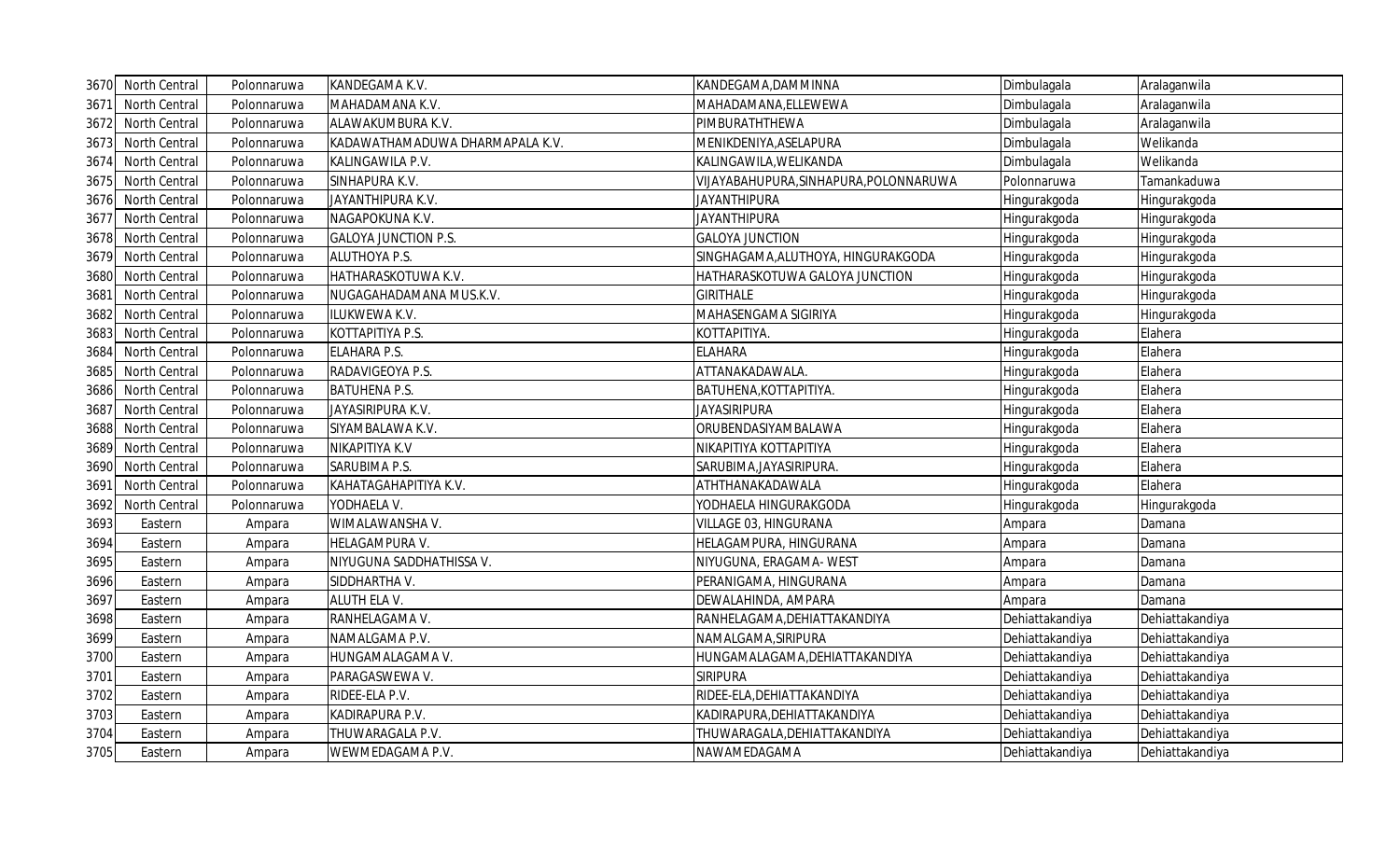| 3706 | Eastern | Ampara | MUWAGAMMANA P.V.             | MUWAGAMMANA, DEHIATTAKANDIYA         | Dehiattakandiya | Dehiattakandiya |
|------|---------|--------|------------------------------|--------------------------------------|-----------------|-----------------|
| 3707 | Eastern | Ampara | SRI SUBODHA P.V.             | MAHAWANAWELA, DEHIATTAKANDIYA        | Dehiattakandiya | Dehiattakandiya |
| 3708 | Eastern | Ampara | LATHPANDURA P.V.             | LATHPANDURA, DEHIATTAKANDIYA         | Dehiattakandiya | Dehiattakandiya |
| 3709 | Eastern | Ampara | WIMALAWEERA DISANAYAKA V.    | ΜΑΗΑΟΥΑ                              | Mahaoya         | Mahaoya         |
| 3710 | Eastern | Ampara | NILOBA V.                    | NILOBA, MAHAOYA                      | Mahaoya         | Mahaoya         |
| 3711 | Eastern | Ampara | POOLAWALA V.                 | ΤΕΜΡΙΤΙΥΑ, ΜΑΗΑΟΥΑ                   | Mahaoya         | Mahaoya         |
| 3712 | Eastern | Ampara | SUDHARMAJOTHI V.             | MAHAOYA                              | Mahaoya         | Mahaoya         |
| 3713 | Eastern | Ampara | HARASGALA V.                 | KEKIRIHENA, MAHAOYA                  | Mahaoya         | Mahaoya         |
| 3714 | Eastern | Ampara | PALLEGAMA V.                 | SERANKADA, PADIYATHALAWA             | Mahaoya         | Padiyatalawa    |
| 3715 | Eastern | Ampara | KOTIKEWALA V.                | SERANKADA, PADIYATHALAWA             | Mahaoya         | Padiyatalawa    |
| 3716 | Eastern | Ampara | <b>GALODE V.</b>             | PADIYATHALAWA                        | Mahaoya         | Padiyatalawa    |
| 3717 | Eastern | Ampara | KEHELULLA V.                 | PADIYATHALAWA                        | Mahaoya         | Padiyatalawa    |
| 3718 | Eastern | Ampara | WELIKUMBURA V.               | KIRAWANA, PADIYATHALAWA              | Mahaoya         | Padiyatalawa    |
| 3719 | Eastern | Ampara | SADDHATHISSA V.              | THALAPITAOYA SOUTH, PADIYATHALAWA    | Mahaoya         | Padiyatalawa    |
| 3720 | Eastern | Ampara | DEMODARA V.                  | SERANKADA, PADIYATHALAWA             | Mahaoya         | Padiyatalawa    |
| 3721 | Eastern | Ampara | SIRISANDA P.V.               | POLWAGAJANAADAYA AMPARA              | Ampara          | Ampara          |
| 3722 | Eastern | Ampara | SADDHATHISSA P.V.            | <b>AMPARA</b>                        | Ampara          | Ampara          |
| 3723 | Eastern | Ampara | MAHAKANDIYA P.V.             | <b>UHANA</b>                         | Ampara          | Uhana           |
| 3724 | Eastern | Ampara | SENARATH SOMARATHNA P.V.     | DADAYAMTHALAWA AMPARA                | Ampara          | Uhana           |
| 3725 | Eastern | Ampara | SARASWATHY V.                | PERIYANEELAVANAI 01, KALMUNAI        | Kalmunai        | Kalmunai Tamil  |
| 3726 | Eastern | Ampara | SWAMY VIPULANANDA VID.       | MANALCHENAI, KALMUNAI                | Kalmunai        | Kalmunai Tamil  |
| 3727 | Eastern | Ampara | PANDIRUPPU NAVALAR V.        | PANDIRUPPU-KALMUNAI                  | Kalmunai        | Kalmunai Tamil  |
| 3728 | Eastern | Ampara | AKBAR V.                     | PERIYANEELAVANAI, MARUTHAMUNAI       | Kalmunai        | Kalmunai        |
| 3729 | Eastern | Ampara | MARUTHAMUNAI AL-MADEENA V.   | MASHOOR MOULANA ROAD MARUTHAMUNAI-04 | Kalmunai        | Kalmunai        |
| 3730 | Eastern | Ampara | AL MINAN V.                  | CHETTIYAR ROAD PANDIRUPPU-01         | Kalmunai        | Kalmunai        |
| 3731 | Eastern | Ampara | LAAFIR V.                    | ASHRAFF SQUARE ROAD, NATPIDDIMUNAI   | Kalmunai        | Kalmunai        |
| 3732 | Eastern | Ampara | ROYAL V.                     | <b>GREEN FIELD, KALMUNAI</b>         | Kalmunai        | Kalmunai        |
| 3733 | Eastern | Ampara | M.S.KARIYAPPAR V.            | SAINTHAMARUTHU                       | Kalmunai        | Sainthamaruthu  |
| 3734 | Eastern | Ampara | EADER MHM.ASHRAFF V.         | MALIGA ROAD, SAINTHAMARUTHU          | Kalmunai        | Sainthamaruthu  |
| 3735 | Eastern | Ampara | ADDAPALLAM SAHITHA V.        | CENTRAL ROAD ADDAPALLAM NINTHAVUR    | Kalmunai        | Ninthavur       |
| 3736 | Eastern | Ampara | ADDAPPALLAM VINAYAGAR V.     | ADDAPPALLAM NINTHAVUR - 10           | Kalmunai        | Ninthavur       |
| 3737 | Eastern | Ampara | JERMEN NADPURAWU S.          | ADDAPPALLAM NINTHAVUR                | Kalmunai        | Ninthavur       |
| 3738 | Eastern | Ampara | MULLAITHEEVU AL JAZEERA V.   | MEELAD NAGAR, ADDALAICHENAI-05       | Akkaraipattu    | Addalachchenai  |
| 3739 | Eastern | Ampara | THUDDGAMI V., DEEGAVABI - 02 | DEEGAVABI - 02 AMPARA                | Ampara          | Ampara          |
| 3740 | Eastern | Ampara | KATHIRIYA V.                 | KATHIRIYA BEACH ROAD AKKARAIPATTU-1  | Akkaraipattu    | Akkaraipattu    |
| 3741 | Eastern | Ampara | HIJRA V.                     | FLOOD PROTECTION ROAD AKKARAIPATTU   | Akkaraipattu    | Akkaraipattu    |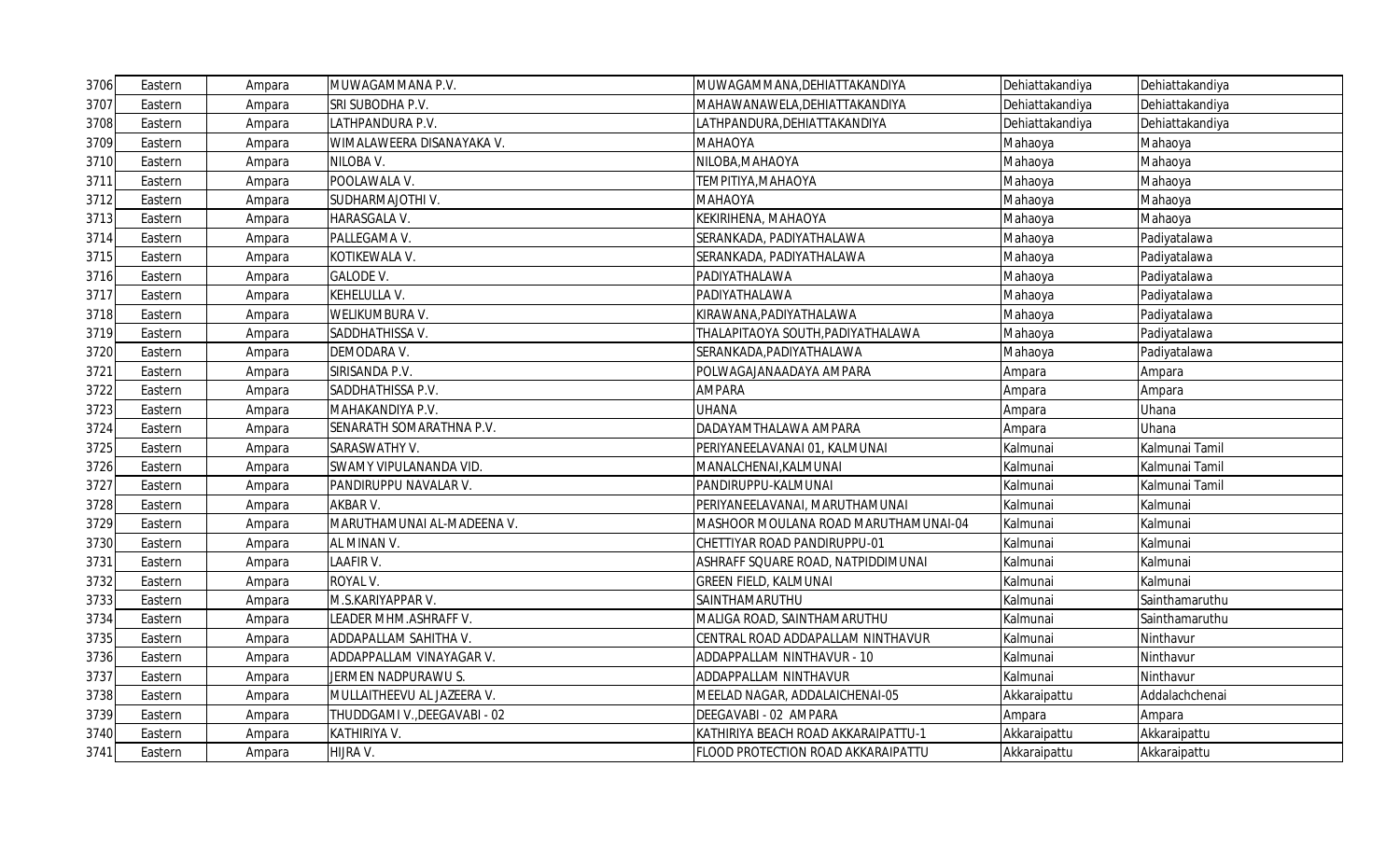| 3742 | Eastern | Ampara     | AKKARAIPATTU J.V.                  | MMV ROAD, AKKARAIPATTU 20                   | Akkaraipattu       | Akkaraipattu |
|------|---------|------------|------------------------------------|---------------------------------------------|--------------------|--------------|
| 3743 | Eastern | Ampara     | MOHAMMAEDIYA J.V.                  | PALLIKKUDIYIRUPPU, AKKARAIPATTU             | Akkaraipattu       | Akkaraipattu |
| 3744 | Eastern | Ampara     | MALLIKAITHIVU G.T.M.S.             | <b>MALWATTE</b>                             | Sammanthurai       | Sammanthurai |
| 3745 | Eastern | Ampara     | SRI NAWALAR VID.                   | <b>NEW VALATHAPPITI</b>                     | Sammanthurai       | Sammanthurai |
| 3746 | Eastern | Ampara     | KM/STR/AL HAMRA VID.               | SENNEL GRAMAM-01, SAMMANTHURAI              | Sammanthurai       | Sammanthurai |
| 3747 | Eastern | Ampara     | KM/ST/AL-AQSHA VIDYALAYA           | MALKAMPITTY ROAD, SAMMANTHURAI              | Sammanthurai       | Sammanthurai |
| 3748 | Eastern | Ampara     | VIKNESWARA M.V.                    | KANAPATHIPURAM, MALWATTA                    | Sammanthurai       | Sammanthurai |
| 3749 | Eastern | Ampara     | PUTHUNAGAR, G.T.M.S.               | PUTHUNAGAR, MALWATTAI                       | Sammanthurai       | Sammanthurai |
| 3750 | Eastern | Ampara     | AS.SAMA V.                         | MALAYADI GRAMMAM 04 SAMMANTHURAI            | Sammanthurai       | Sammanthurai |
| 3751 | Eastern | Ampara     | KM/ST/AL-HIRA V.                   | UNIT - 04, CENTRAL CAMP                     | Sammanthurai       | Navithanveli |
| 3752 | Eastern | Ampara     | KM/ST/SRI SAKTHI VID.              | ANNAMALAI, NAVITHANVELI.                    | Sammanthurai       | Navithanveli |
| 3753 | Eastern | Ampara     | KM/ST/SHANMUGA V.                  | NAVITHANVELY, KALMUNAI                      | Sammanthurai       | Navithanveli |
| 3754 | Eastern | Ampara     | AL HIKMA V.                        | NAVITHANVELY                                | Sammanthurai       | Navithanveli |
| 3755 | Eastern | Ampara     | KM/ST/CHAVALAKKADAI VINAYAGAR V.   | CHAVALAKADAI                                | Sammanthurai       | Navithanveli |
| 3756 | Eastern | Ampara     | KM/ST/AL-THAJUN V.                 | UNIT-06, SAMMANTHURAI                       | Sammanthurai       | Navithanveli |
| 3757 | Eastern | Ampara     | KM/STR/ILUKKUCHCHENAI G.M.M.S.     | IRAKKAMAM 02                                | Sammanthurai       | rakamam      |
| 3758 | Eastern | Ampara     | KM/ST/AL-ASHAR V. VARIPATHANCHENAI | HINGURANA ROAD, VARIPATHANCHENAI, IRAKKAMAM | Sammanthurai       | Irakamam     |
| 3759 | Eastern | Ampara     | KM/ST/MANIKKAMADU G.T.M.S.         | MANIKKAMADU, IRAKKAMAM                      | Sammanthurai       | Irakamam     |
| 3760 | Eastern | Ampara     | KM/ST/KUDUVIL AL-HIRA V.           | KUDUVIL, IRAKKAMAM-07(32450)                | Sammanthurai       | rakamam      |
| 3761 | Eastern | Ampara     | KM/ST/LEADER J.S.                  | VARIPATHANCHENAI, IRAKKAMAM                 | Sammanthurai       | Irakamam     |
| 3762 | Eastern | Ampara     | ALIKAM G.T.M.S, ALYADIVEMBU        | ALYADIVEMBU                                 | Thirukkovil        | Alyadiwembu  |
| 3763 | Eastern | Ampara     | KUMARA V.                          | THIRUKOVIL-3                                | Thirukkovil        | Tirukkovil   |
| 3764 | Eastern | Ampara     | KALLIYANTHEEVU G.T.M.S             | MAIN ROAD, THIRUKOVIL-3                     | Thirukkovil        | Tirukkovil   |
| 3765 | Eastern | Ampara     | MANDANAI G.T.M.S                   | THIRUKOVIL-3                                | Thirukkovil        | Tirukkovil   |
| 3766 | Eastern | Ampara     | THANGAVELAUTHAPURAM G.T.M.S.       | <b>POTTUVIL</b>                             | Thirukkovil        | Potuvil 1    |
| 3767 | Eastern | Ampara     | VIPULANATHA V.                     | <b>POTTUVIL</b>                             | Thirukkovil        | Potuvil 1    |
| 3768 | Eastern | Ampara     | TK.MANATCHENA G.T.M.S.             | <b>POTTUVIL</b>                             | Thirukkovil        | Potuvil 1    |
| 3769 | Eastern | Ampara     | AL-ABZAN V.                        | <b>ASHRAFF TOWN POTTUVIL</b>                | Akkaraipattu       | Potuvil 1    |
| 3770 | Eastern | Ampara     | AS SATHEEK V.                      | <b>POTTUVIL</b>                             | Akkaraipattu       | Potuvil 1    |
| 3771 | Eastern | Ampara     | SENGAMAM AL MINA V.                | SENGAMAM POTTUVIL-17                        | Akkaraipattu       | Potuvil 1    |
| 3772 | Eastern | Ampara     | AL HIJRA V.                        | POTTUVIL-26                                 | Akkaraipattu       | Potuvil 1    |
| 3773 | Eastern | Ampara     | SAFEENA MUS.V.                     | MALIGAIGADU-WEST, KARAITIVU(E.P)            | Kalmunai           | Karaithivu   |
| 3774 | Eastern | Ampara     | R.K.M. GIRLS V.                    | KARAITIVU                                   | Kalmunai           | Karaithivu   |
| 3775 | Eastern | Batticaloa | BT/BC/ERAVUR AMEER ALI V.          | HITHAYATH NAGAR, ERAVUR                     | Batticaloa Central | Eravur       |
| 3776 | Eastern | Batticaloa | BT/VANTHARUMOOLAI KANNAKI V.       | VANTHARUMOOLAI                              | Kalkudah           | Eravurpattu  |
| 3777 | Eastern | Batticaloa | BT/KK/VANTHARUMOOLAI GANESHA V.    | VANTHARUMOOLAI                              | Kalkudah           | Eravurpattu  |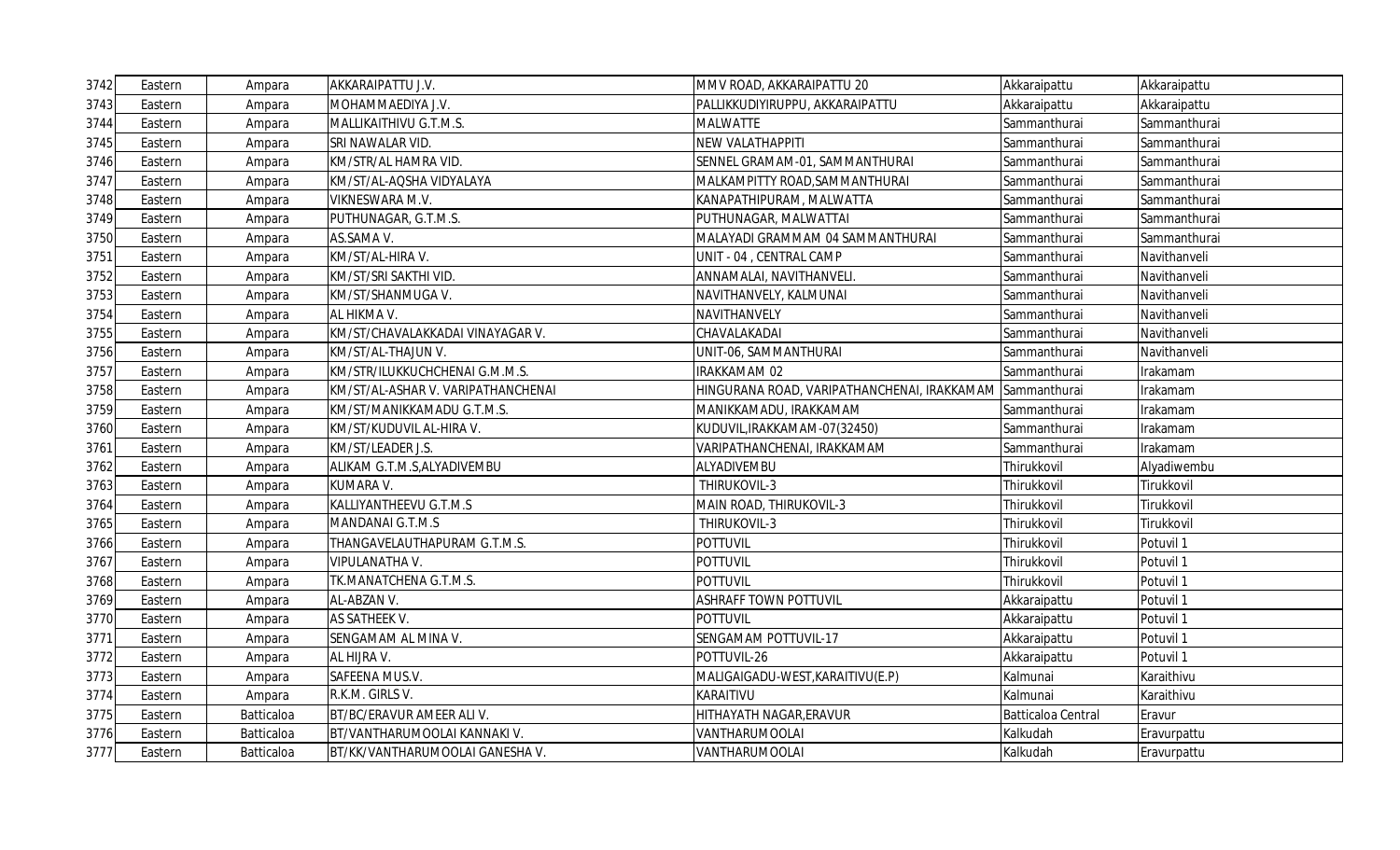| 3778 | Eastern | Batticaloa        | BT/KK/PALACHOLAI VEPULANANTHA V.           | VANTHARUMOOLAI                                  | Kalkudah                  | Eravurpattu       |
|------|---------|-------------------|--------------------------------------------|-------------------------------------------------|---------------------------|-------------------|
| 3779 | Eastern | Batticaloa        | BT/BW/EACHANTHIVU R.K.M.T V.               | EACHANTHIVU, NAVATKADU                          | <b>Batticaloa West</b>    | Manmunai - West   |
| 3780 | Eastern | Batticaloa        | BT/KALLADY VINAYAGAR V.                    | KALLADY BATTICALOA                              | Batticaloa                | Manmunai - North  |
| 3781 | Eastern | Batticaloa        | BT/NAVATKUDAH THARMARATNAM V.              | OLD KALMUNAI ROAD, NAVATKUDAH BATTICALOA        | Batticaloa                | Manmunai - North  |
| 3782 | Eastern | Batticaloa        | BT/MANDUR 16 G.T.M.S                       | <b>MANDUR</b>                                   | Paddrippu                 | Porativupattu     |
| 3783 | Eastern | Batticaloa        | BT/MALAIYARKADDU G.T.M.S.                  | MALAIYARKADDU, BAIKELLA                         | Paddrippu                 | Porativupattu     |
| 3784 | Eastern | Batticaloa        | BT/BC/OLLIKULAM AL HAMRA V.                | <b>OLLIKULAM ARAYAMPATHY</b>                    | <b>Batticaloa Central</b> | Kaththankudy      |
| 3785 | Eastern | Batticaloa        | BT/BC/PALAMUNAI ASHRAFF V.                 | PALAMUNAI, AARAYAMPATHY                         | <b>Batticaloa Central</b> | Kaththankudy      |
| 3786 | Eastern | Batticaloa        | BT/BC/KANKEYANODAI HISBULLA V.             | KANKEYANODAI, AARAYAMPATHY                      | <b>Batticaloa Central</b> | Kaththankudy      |
| 3787 | Eastern | <b>Batticaloa</b> | BT/BC/KANKEYANODAI IQRAH V.                | KANKEYANODAI-12, ARAYAMPATHY                    | <b>Batticaloa Central</b> | Kaththankudy      |
| 3788 | Eastern | Batticaloa        | FATHIMA MAHMOAD BALIKA V.                  | KATTANKUDY                                      | Batticaloa Central        | Kaththankudy      |
| 3789 | Eastern | Batticaloa        | BT/BC/NOORANIYA V.                         | HARBALA ROAD, NEW KATTANKUDY - 06               | <b>Batticaloa Central</b> | Kaththankudy      |
| 3790 | Eastern | Batticaloa        | BT/BC/HAIRATH V.                           | DEEN ROAD, KATTANKUDY                           | Batticaloa Central        | Kaththankudy      |
| 3791 | Eastern | Batticaloa        | BT/BC/METHTHAIPPALLIV.                     | METHTHAIPPALLI ROAD, KATTANKUDY-3               | <b>Batticaloa Central</b> | Kaththankudy      |
| 3792 | Eastern | Batticaloa        | BT/BC/FIRTHOUS V.                          | KATTANKUDY                                      | Batticaloa Central        | Kaththankudy      |
| 3793 | Eastern | Batticaloa        | <b>BADURIYA V.</b>                         | KATTANKUDY                                      | <b>Batticaloa Central</b> | Kaththankudy      |
| 3794 | Eastern | <b>Batticaloa</b> | BT/BC/SEMMANODAI AL -HAMRA V.              | SEMMANODAI                                      | Batticaloa Central        | Koralaipattu West |
| 3795 | Eastern | Batticaloa        | PALAINAGAR HIZBULLAH V.                    | KORALEPATTU                                     | <b>Batticaloa Central</b> | Koralepattu       |
| 3796 | Eastern | Batticaloa        | BT/BC/BRAINTHURAICHENAI SATHULIYA V.       | PANSALA ROAD, BRAINTHURAICHENAI, VALAICHENAI    | Batticaloa Central        | Koralaipattu West |
| 3797 | Eastern | Batticaloa        | BT/BC/RIDHENNA IQRAH M.V.                  | RITHENNA, PUNANI                                | Batticaloa Central        | Koralaipattu West |
| 3798 | Eastern | Batticaloa        | BT/BC/JAYANTHIYAYA AHAMED HIRAS V.         | JAYANTHIYAYA, PUNANAI                           | <b>Batticaloa Central</b> | Koralaipattu West |
| 3799 | Eastern | Batticaloa        | BT/BC/KERNY NAGAR MADHINA V.               | BT/KERNY NAGAR MADHINA VID VAHANERY             | Batticaloa Central        | Koralaipattu West |
| 3800 | Eastern | Batticaloa        | BT/BC/IYENKERNY HISBULLAH V.               | PUNNAIKUDA ROAD, HIJRA TOWN, IYENKERNY, ERAVUR. | Batticaloa Central        | Eravur            |
| 3801 | Eastern | Batticaloa        | BT/BC/MICH NAHAR G.M.M.S.                  | MICH NAHAR, ERAVUR                              | <b>Batticaloa Central</b> | Eravur            |
| 3802 | Eastern | Batticaloa        | BT/BC/THAMARAIKERNI ZAHIR MOULANA V.       | MICH NAGAR , ERAVUR                             | Batticaloa Central        | Eravur            |
| 3803 | Eastern | Batticaloa        | BT/BC/AL-IQBAL V.                          | KATTANKUDY                                      | <b>Batticaloa Central</b> | Kaththankudy      |
| 3804 | Eastern | Batticaloa        | BT/BC/KAKITHA NAGAR MILLATH V.             | KAKITHA NAGAR VAHANERY                          | <b>Batticaloa Central</b> | Koralaipattu West |
| 3805 | Eastern | Batticaloa        | KUMARAVELIYAR KIRAMAN SITHTHY VINAYAGAR V. | ERRAVURPATTU 02                                 | Kalkudah                  | Erravurpattu 02   |
| 3806 | Eastern | Batticaloa        | BT/KK/PERIYAVADDAVAN KANNAKI V.            | <b>SITHTHANDY</b>                               | Kalkudah                  | Eravurpattu       |
| 3807 | Eastern | Batticaloa        | BT/KK/ILLUKKUPOTHANAI, SITTANDY            | <b>SITTANDY</b>                                 | Kalkudah                  | Eravurpattu       |
| 3808 | Eastern | Batticaloa        | BT/SINGARATHOPPU SARASWATHY V.             | KALUWANKERNY - 02                               | Kalkudah                  | Eravurpattu       |
| 3809 | Eastern | Batticaloa        | BT/KK/AKKURANAI BARATHI V.                 | <b>AKKURANAI KIRAN</b>                          | Kalkudah                  | Koralaipattu      |
| 3810 | Eastern | Batticaloa        | BT/KK/THARAVAI SRI KALAIVANY V.            | THARAVUI SRI KALAIVANY VIDYALAYAM KIRAN         | Kalkudah                  | Koralaipattu      |
| 3811 | Eastern | Batticaloa        | KORAKALLIMADU SRI RAMANA MAHA RISHI V.     | KORAKALLIMADU KIRAN                             | Kalkudah                  | Koralaipattu      |
| 3812 | Eastern | Batticaloa        | BT/VAKANERY KOKULAM V.                     | VAKANERY                                        | Kalkudah                  | Koralaipattu      |
| 3813 | Eastern | <b>Batticaloa</b> | BT/POOLAKKADU G.T.M.S.                     | POOLAKKADU, KIRAN                               | Kalkudah                  | Koralaipattu      |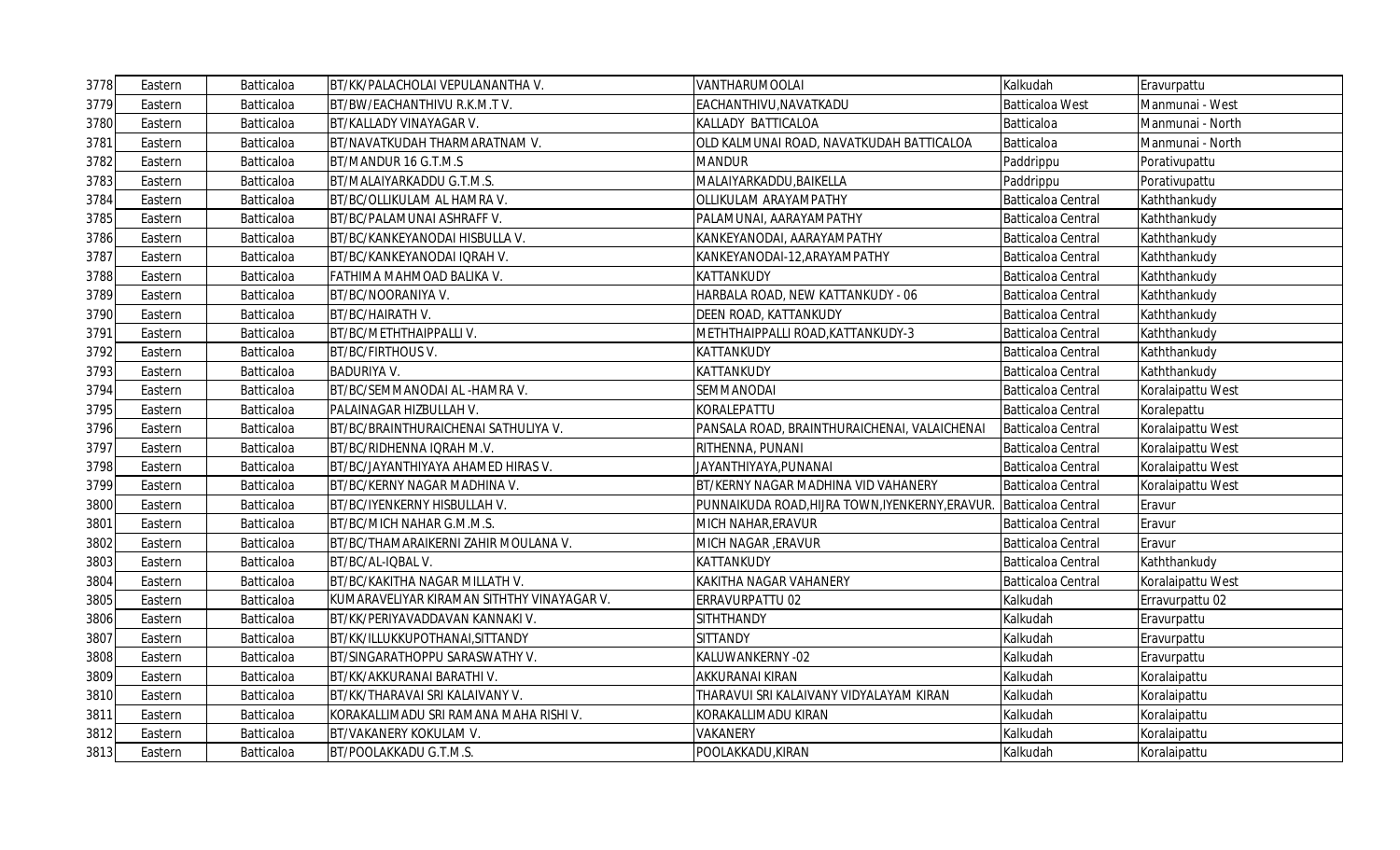| 3814 | Eastern | Batticaloa | BT/VADAMUNAI G.T.M.S.                    | <b>KIRAN</b>                                | Kalkudah               | Koralaipattu      |
|------|---------|------------|------------------------------------------|---------------------------------------------|------------------------|-------------------|
| 3815 | Eastern | Batticaloa | BT/KK/OMADIYAMADU VELAMUGAN V.           | PUNANAI                                     | Kalkudah               | Koralapattu North |
| 3816 | Eastern | Batticaloa | BT/KK/KOKUWIL G.T.M.S.                   | <b>MANKERNEY</b>                            | Kalkudah               | Koralapattu North |
| 3817 | Eastern | Batticaloa | BT/KIRIMICHODAI G.T.M.S.                 | <b>MANKERNY</b>                             | Kalkudah               | Koralapattu North |
| 3818 | Eastern | Batticaloa | BT/KK/MATHURAN KERNYKULAM G.T.M.S.       | MATHURANKERNYKULAM, MANKERNY.               | Kalkudah               | Koralapattu North |
| 3819 | Eastern | Batticaloa | BT/MYLANKARACHCHAI MALAIMAGAL V.         | <b>VAGANERI</b>                             | Kalkudah               | Koralaipattu      |
| 3820 | Eastern | Batticaloa | BT/PD/MANDUR NAVAKIRI V.                 | <b>BAKKIELLA</b>                            | Paddrippu              | Porativupattu     |
| 3821 | Eastern | Batticaloa | PALAMUNAI G.T.M.S.                       | PALAMUNAI                                   | Paddrippu              | Porativupattu     |
| 3822 | Eastern | Batticaloa | BT/MANDUR NO14 G.T.M.S.                  | GANASAPURAM, MANDUR.                        | Paddrippu              | Porativupattu     |
| 3823 | Eastern | Batticaloa | BT/PD/MANDUR 13 VIGNESHWARA V.           | SANGAPURAM, MANDUR                          | Paddrippu              | Porativupattu     |
| 3824 | Eastern | Batticaloa | BT/PD/THUMBANKERNY KANNAKI V.            | THIKKODI PERIYAPORATHIVU                    | Paddrippu              | Porativupattu     |
| 3825 | Eastern | Batticaloa | BT/ANAIKADDIYAVELY NAMAGAL V.            | ANAIKADDIYAVELY, MANDUR                     | Paddrippu              | Porativupattu     |
| 3826 | Eastern | Batticaloa | KAKKACHIVADDAI VISHNU V.                 | KAKKACHIVADDAI, MANDUR                      | Paddrippu              | Porativupattu     |
| 3827 | Eastern | Batticaloa | THAMPALAVATTAI K.V.                      | THAMPALAVATTAI MANDUR                       | Paddrippu              | Porativupattu     |
| 3828 | Eastern | Batticaloa | BT PD KANNAKIPURAM VINAYAGAR V.          | MAHILOOR KALUWANCHIKUDY                     | Paddrippu              | M.S.E Pattu       |
| 3829 | Eastern | Batticaloa | BT/PD/MAHILOOR MUNAI SHAKTHI V.          | KALUWANCHIKUDY                              | Paddrippu              | M.S.E Pattu       |
| 3830 | Eastern | Batticaloa | BT/PD/KALUWANCHIKUDY MARIAMMAN V.        | MARIYAMMAN KOVIL ROAD KALUWANCHIKUDY        | Paddrippu              | M.S.E Pattu       |
| 3831 | Eastern | Batticaloa | ERAVUR VIPULANADA V.                     | ERAVUR 5, CHENKALADY                        | Batticaloa             | Eravurpattu       |
| 3832 | Eastern | Batticaloa | BT/IYANKERNEY T.V.                       | IYANKERNEY, CHENKALADY                      | Batticaloa             | Eravurpattu       |
| 3833 | Eastern | Batticaloa | ERAVUR T.M.V.                            | CHENKALADY                                  | Batticaloa             | Eravurpattu       |
| 3834 | Eastern | Batticaloa | BT/MYLAMBAVELY VIPULANANDA V.            | MYLAMBAVELY, THANNAMUANI.                   | Batticaloa             | Eravurpattu       |
| 3835 | Eastern | Batticaloa | BT/ARAIPATTAI NOTARIS MOOTHTHA THAMBY V. | ARAYAMPATHY 02                              | Batticaloa             | Manmunaipattu     |
| 3836 | Eastern | Batticaloa | BT/THALANKUDAH SRI VINAYAKAR V.          | THALANKUDAH PUTHAKKUDIYIRUPPU               | Batticaloa             | Manmunaipattu     |
| 3837 | Eastern | Batticaloa | ARAYAMPATHY RAMAKRISHNA MISSION M.V.     | ARAYAMPATHY (30150)                         | Batticaloa             | Manmunaipattu     |
| 3838 | Eastern | Batticaloa | BT/KIRANKULAM VINAYAGAR V.               | KIRANKULAM (30159)                          | Batticaloa             | Manmunaipattu     |
| 3839 | Eastern | Batticaloa | BT/PALAMEENMADU VIGNESWARA V.            | <b>BATTICALOA</b>                           | Batticaloa             | Manmunai - North  |
| 3840 | Eastern | Batticaloa | BT/NAVALADY NAMAGAL V.                   | NAVALADY NAMAGAL VIDYALAYAM THIRAIMADU BATT | Batticaloa             | Manmunai - North  |
| 384  | Eastern | Batticaloa | BT/PILLAIYARADY NALLAIYAH V.             | PILLAIYARADY, BATTICALOA                    | Batticaloa             | Manmunai - North  |
| 3842 | Eastern | Batticaloa | BT/MANCHANTHODUWAI BARATHY V.            | MANCHANTHODUWAI - BATTICALOA                | Batticaloa             | Manmunai - North  |
| 3843 | Eastern | Batticaloa | BT/PUNITHA ANNAMAL T.V.                  | <b>VEECHUKALMUNAI BATTICALOA</b>            | Batticaloa             | Manmunai - North  |
| 3844 | Eastern | Batticaloa | BT/MADDIKKALY G.T.M.S.                   | <b>BATTICALOA</b>                           | Batticaloa             | Manmunai - North  |
| 3845 | Eastern | Batticaloa | BT/BW/MUNAIKKADU SARATHA V.              | KOKKADDICHOLAI-BATTICALOA                   | <b>Batticaloa West</b> | Manmunai-S. West  |
| 3846 | Eastern | Batticaloa | THANDIYADY G.T.M.S.                      | VAVUNADHIVU                                 | <b>Batticaloa West</b> | Vavunadhivu       |
| 3847 | Eastern | Batticaloa | KARAVETTY SOUTH G.T.M.S.                 | VAVUNADHIVU                                 | <b>Batticaloa West</b> | Vavunadhivu       |
| 3848 | Eastern | Batticaloa | BT/KARAVEDDIYARU VIJITHA V.              | KARAVEDDIYARU UNNICHCHAI                    | <b>Batticaloa West</b> | Manmunai - West   |
| 3849 | Eastern | Batticaloa | IRUNOORUVIL G.T.M.S.                     | VAVUNADHIVU                                 | <b>Batticaloa West</b> | Vavunadhivu       |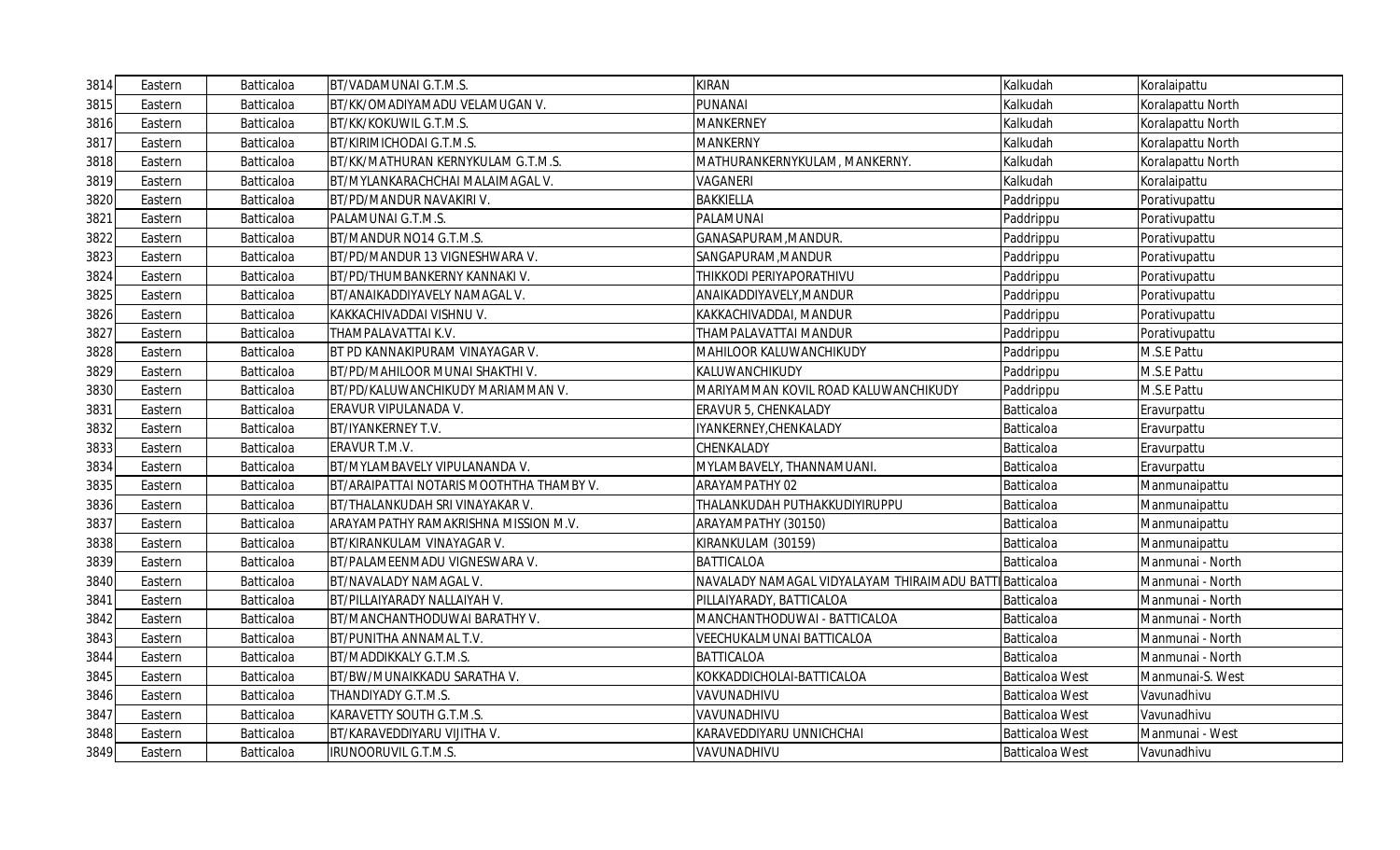| 3850 | Eastern | Batticaloa  | BT/BW/KAYANMADU G.T.M.S.      | KAYANMADU, KANNANKUDAH               | <b>Batticaloa West</b> | Manmunai - West         |
|------|---------|-------------|-------------------------------|--------------------------------------|------------------------|-------------------------|
| 3851 | Eastern | Batticaloa  | KOPPAVELIY G.T.M.S.           | PERIYAPULLUMALAI                     | <b>Batticaloa West</b> | Eravurpattu             |
| 3852 | Eastern | Batticaloa  | BT/BW/RUGAM SARASWATHY V.     | KARADIYANARU                         | <b>Batticaloa West</b> | Eravurpattu             |
| 3853 | Eastern | Batticaloa  | VERPAVADUWAN G.T.M.S.         | ERRAVURPATTU 01                      | <b>Batticaloa West</b> | Erravurpattu 01         |
| 3854 | Eastern | Batticaloa  | BT/BW/VIDUTHIKAL G.T.M.S.     | KOKKADDICHOLAI                       | <b>Batticaloa West</b> | Manmunai-S. West        |
| 3855 | Eastern | Batticaloa  | BT/BT/KODUWAMADU SHAKTY V.    | KODUWAMADU, PANKUDAVELY-30352        | <b>Batticaloa West</b> | Eravurpattu             |
| 3856 | Eastern | Batticaloa  | KULUVINAMADU G.T.M.S          | PATTIPALI                            | <b>Batticaloa West</b> | Pattipali               |
| 3857 | Eastern | Trincomalee | SRI SIDDARTHA V.              | NACHCHIKUDA, CHINABAY                | Trincomalee            | Trincomalee Town        |
| 3858 | Eastern | Trincomalee | PUNITHAVALANAR T.V.           | ST.MARY'S STREET, TRINCOMALEE        | Trincomalee            | Trincomalee Town        |
| 3859 | Eastern | Trincomalee | SRI VANI V.                   | PALAIYOOTHU, TRINCOMALEE             | Trincomalee            | <b>Trincomalee Town</b> |
| 3860 | Eastern | Trincomalee | ST.LOURDES R.C.V.             | PALAIYOOTHU, TRINCOMALEE             | Trincomalee            | Trincomalee Town        |
| 3861 | Eastern | Trincomalee | ABAYAPURA P.V.                | ABAYAPURA, TRINCOMALEE.              | Trincomalee            | Trincomalee Town        |
| 3862 | Eastern | Trincomalee | R.K.M SRI KONESWARA HINDU C.  | NO. 426 DOCKYARD ROAD, TRINCOMALEE   | Trincomalee            | <b>Trincomalee Town</b> |
| 3863 | Eastern | Trincomalee | VILGAMULLA V.                 | KANNIYAWA, WELGAMWEHERA, TRINCOMALEE | Trincomalee            | Trincomalee Town        |
| 3864 | Eastern | Trincomalee | MIHINDUPURA V.                | MIHINDUPURA, TRINCOMALEE             | Trincomalee            | Trincomalee Town        |
| 3865 | Eastern | Trincomalee | SRI SUMEDHANKARA V.           | 4TH MILE POST, CHINABAY              | Trincomalee            | Trincomalee Town        |
| 3866 | Eastern | Trincomalee | NALANDA V.                    | CHINABAY                             | Trincomalee            | Trincomalee Town        |
| 3867 | Eastern | Trincomalee | DHARMARAJA V.                 | KANDY ROAD, CHINABAY.                | Trincomalee            | <b>Trincomalee Town</b> |
| 3868 | Eastern | Trincomalee | ABAYAPURA GIRLS V.            | ABAYAPURA                            | Trincomalee            | Trincomalee             |
| 3869 | Eastern | Trincomalee | SRI VANI V.(SRI BALA V.)      | <b>TRINCOMALEE</b>                   | Trincomalee            | Trincomalee             |
| 3870 | Eastern | Trincomalee | ROYAL COLLEGE                 | TRINCOMALEE                          | Trincomalee            | Trincomalee             |
| 3871 | Eastern | Trincomalee | <b>IRAKAIKERNY P.S.</b>       | KUCHCHAVALI                          | Trincomalee            | Kuchchaveli             |
| 3872 | Eastern | Trincomalee | IRAKKANDY SINHALA V.          | IRAKKANDY, NILAVELI                  | Trincomalee            | Kuchchaveli             |
| 3873 | Eastern | Trincomalee | ILANTHAIKULAM G.M.M.S.        | PALWAKKAIKULAM, KUCHCHAVELI          | Trincomalee            | Kuchchaveli             |
| 3874 | Eastern | Trincomalee | KALLARAWA ST.ANTONY'S V.      | KALLARAWA, THIRIYAI                  | Trincomalee            | Kuchchaveli             |
| 3875 | Eastern | Trincomalee | PULMODDAI MUS.M.V.            | DIVISION NO-03, PULMODDAI            | Trincomalee            | Kuchchaveli             |
| 3876 | Eastern | Trincomalee | PADAVI GEMUNUPURA V.          | <b>GEMUNUPURA - PADAVISRIPURA</b>    | Trincomalee            | Padavi Sripura          |
| 3877 | Eastern | Trincomalee | PADAVI PALUGAHAWANGUWA P.V.   | PADAVI SIRIPURA                      | Trincomalee            | Padavi Sripura          |
| 3878 | Eastern | Trincomalee | PARANAMEDAWACHCHIYA V.        | PARANAMEDAWACHCHIYA , MAHASENPURA    | Trincomalee            | Padavi Sripura          |
| 3879 | Eastern | Trincomalee | PADAVI SRIPURA V.             | PADAVI SRIPURA                       | Trincomalee            | Padavi Sripura          |
| 3880 | Eastern | Trincomalee | PADAVIYA PALUGAHAWANGUWA M.V. | PADAVI SIRIPURA                      | Trincomalee            | Padavi Sripura          |
| 3881 | Eastern | Trincomalee | PADAVI JAYANTHI V.            | PADAVI SRI-PURA                      | Trincomalee            | Padavi Sripura          |
| 3882 | Eastern | Trincomalee | PADAVI YAYA 78 V.             | PADAVI SRIPURA                       | Trincomalee            | Padavi Sripura          |
| 3883 | Eastern | Trincomalee | PADAVI TRACK 13 V.            | PADAVI SRITISSA PURA                 | Trincomalee            | Padavi Sripura          |
| 3884 | Eastern | Trincomalee | PADAVI TRACK 11/12 V.         | PADAVI SRI TISSAPURA                 | Trincomalee            | Padavi Sripura          |
| 3885 | Eastern | Trincomalee | PADAVI YAYA 10 TISSA V.       | PADAVI SRI TISSAPURA                 | Trincomalee            | Padavi Sripura          |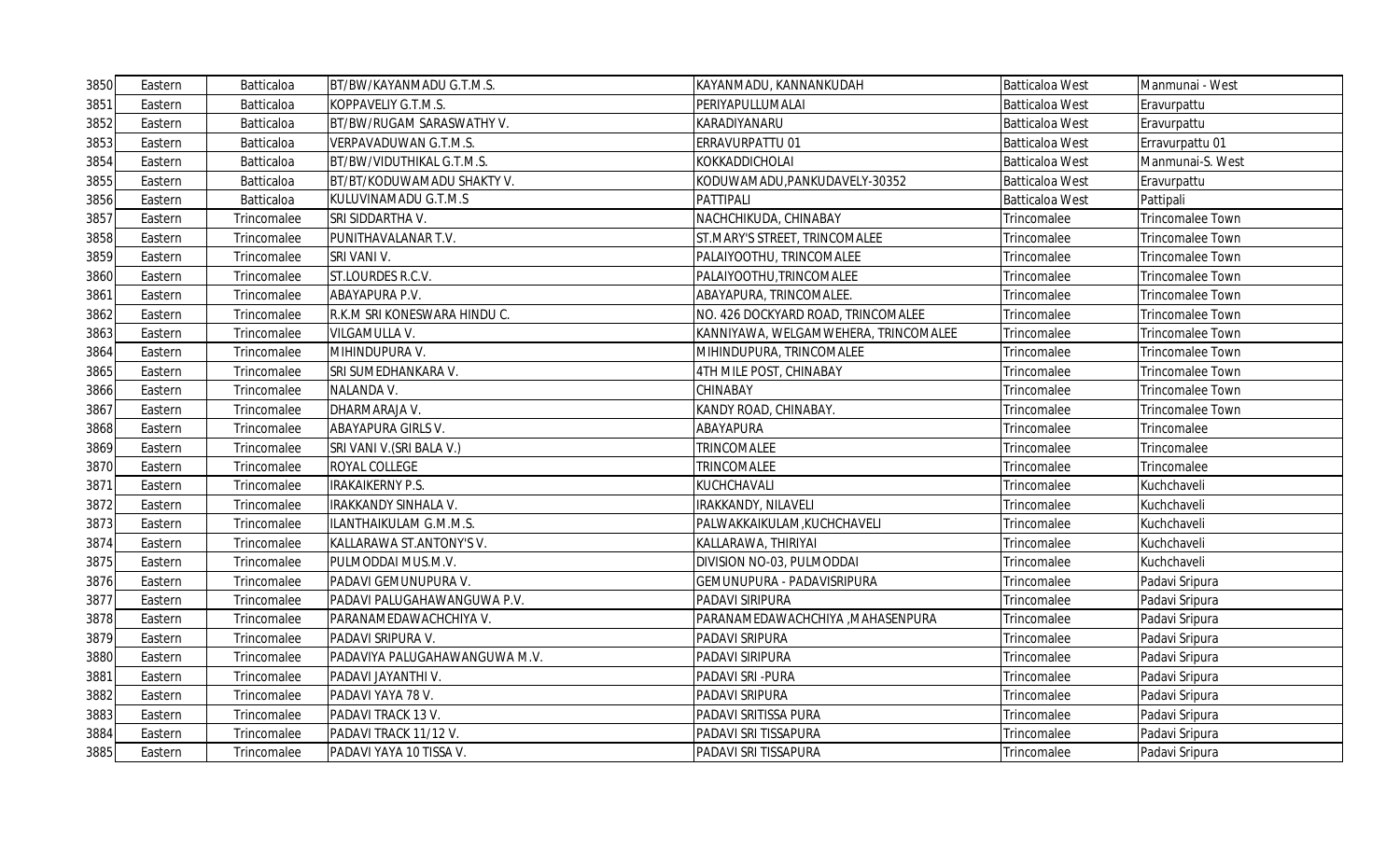| 3886 | Eastern | Trincomalee | HAMEEDIYA NAGAR V. (HAJEEMIYA V.)    | MULLIPOTHANAI                                         | Kinniya                  | Mullipothana    |
|------|---------|-------------|--------------------------------------|-------------------------------------------------------|--------------------------|-----------------|
| 3887 | Eastern | Trincomalee | HAMEEDIYA NAGAR V.                   | HAMEEDIYA NAGAR,MULLIPOTHANAI                         | Mutur                    | Padavi Sripura  |
| 3888 | Eastern | Trincomalee | AL MADEENA V. (AL MADIYA V.)         | MULLIPOTHANAI                                         | Kinniya                  | Mullipothana    |
| 3889 | Eastern | Trincomalee | MEERA NAGAR MUS.V.                   | MEERA NAGAR, THAMBALAGAMAM                            | Mutur                    | Padavi Sripura  |
| 3890 | Eastern | Trincomalee | AL SALA V.                           | THAPUR                                                | Mutur                    | Thaopur         |
| 3891 | Eastern | Trincomalee | AL NAGEEB V.                         | KINNIYA                                               | Kinniya                  | Kinniya         |
| 3892 | Eastern | Trincomalee | SIRAJ J.V.                           | SIRAJ NAGAR, THAMBALAGAMAM                            | Mutur                    | Padavi Sripura  |
| 3893 | Eastern | Trincomalee | AL-HIJRA J.V.                        | MULLIPOTHANAI                                         | Mutur                    | Padavi Sripura  |
| 3894 | Eastern | Trincomalee | SHIWA SHAKTHI V. (SHIVA SHANTHI V.)  | THAMPALAKAMAM                                         | Trincomalee              | Thampalakamam   |
| 3895 | Eastern | Trincomalee | R.K.M.SARATHA V.                     | PADDIMEDU, THAMPALAGAMAM                              | Trincomalee              | Thampalakamam   |
| 3896 | Eastern | Trincomalee | MOLLIPOTHANA SINHALA V.              | <b>MOLLIPOTHANA</b>                                   | Kantalai                 | Kantalai        |
| 3897 | Eastern | Trincomalee | AL-HIJRA MUS.V.                      | MULLIPOTHANAI                                         | Mutur                    | Padavi Sripura  |
| 3898 | Eastern | Trincomalee | SIRAJ NAGAR MUS.V.                   | MULLIPOTHANAI                                         | Mutur                    | Mullipothana    |
| 3899 | Eastern | Trincomalee | SALIYAPUR V.                         | SALIYAPURA MULLIPOTHANA                               | Kantalai                 | Kantalai        |
| 3900 | Eastern | Trincomalee | GALMATIYAWA SRI BALA V.              | MULLIPOTHANAI                                         | Kantalai                 | Mullipothana    |
| 3901 | Eastern | Trincomalee | <b>GAMUNUPURA JUNIOR V.</b>          | MULLIPOTHANAI                                         | Kantalai                 | Mullipothana    |
| 3902 | Eastern | Trincomalee | JAYAPURA V.                          | JAYAPURA THAMBALAGAMUWA                               | Kantalai                 | Kantalai        |
| 3903 | Eastern | Trincomalee | MUDALIKULAM V.                       | <b>MORAWEWA</b>                                       | Trincomalee North        | Morawewa        |
| 3904 | Eastern | Trincomalee | TRACK 06 SINGALA V.                  | PADAVI SRIPURA                                        | Trincomalee North        | Padavi Sripura  |
| 3905 | Eastern | Trincomalee | MORAWEWA NORTH SINHALA V.            | D-8 MORAWEWA , PANKULAMA                              | Trincomalee North        | Morawewa        |
| 3906 | Eastern | Trincomalee | NALLAKUDDIYARU G.M.M.S.              | NAMALWATTA , MORAWEWA                                 | Trincomalee North        | Morawewa        |
| 3907 | Eastern | Trincomalee | SWERNAJAYANTHI P.S.                  | GOMARANKADAWALA                                       | <b>Trincomalee North</b> | Gomarankadawala |
| 3908 | Eastern | Trincomalee | PULIKANDIKULAMA V.                   | BACKMEEEGAMA                                          | Trincomalee              | Gomarankadawala |
| 3909 | Eastern | Trincomalee | WAN ELA K.V.                         | WAN ELA KANTHALE                                      | Kantalai                 | Kantalai        |
| 3910 | Eastern | Trincomalee | JAYANTHIPURA V.                      | WAN ELA KANTHALE                                      | Kantalai                 | Kantalai        |
| 3911 | Eastern | Trincomalee | PANSLAGODALLA P.V.                   | WAN ELA KANTHALE                                      | Kantalai                 | Kantalai        |
| 3912 | Eastern | Trincomalee | SIVANANTHA V.                        | EACHCHILAMPATTU                                       | Mutur                    | Eechchilanpattu |
| 3913 | Eastern | Trincomalee | T-M-KALLADI SRI MALAI NEELI AMMAN V. | MAWADICHCHINAI MUTUR                                  | Mutur                    | Eechchilanpattu |
| 3914 | Eastern | Trincomalee | VALAITHODDAM G.T.M.S.                | MAVADICHCHENAI, MUTHUR                                | Mutur                    | Eechchilanpattu |
| 3915 | Eastern | Trincomalee | ELANKAITHURAIMU GATHUWARAM J.S.      | ELANGAITHURAIMUGATHUWARAM EACHCHILAMPATTUMutur        |                          | Eechchilanpattu |
| 3916 | Eastern | Trincomalee | KAWANTHISSA V.                       | T/KAWANTHISSA VIDYALAYA NEW TOWN SERUWILA             | Kantalai                 | Seruwila        |
| 3917 | Eastern | Trincomalee | SERUWILA V.                          | T/SERUWILA MAHA VIDYALAYA KAWANTHISSAPURA SEIKantalai |                          | Seruwila        |
| 3918 | Eastern | Trincomalee | ANNOOR V.                            | SELVANAGAR-9 T/THOPPUR                                | Mutur                    | Mutur           |
| 3919 | Eastern | Trincomalee | AL AMAAN V.                          | SELVANAGAR THOPPUR                                    | Mutur                    | Mutur           |
| 3920 | Eastern | Trincomalee | T/MU/SHANPAHAVALLI V.                | THANGANAGAR, KILIVEDDY                                | Mutur                    | Mutur           |
| 3921 | Eastern | Trincomalee | T/MU/LINGAPURAM SARSWATHI V.         | KILIVEDDY                                             | Mutur                    | Mutur           |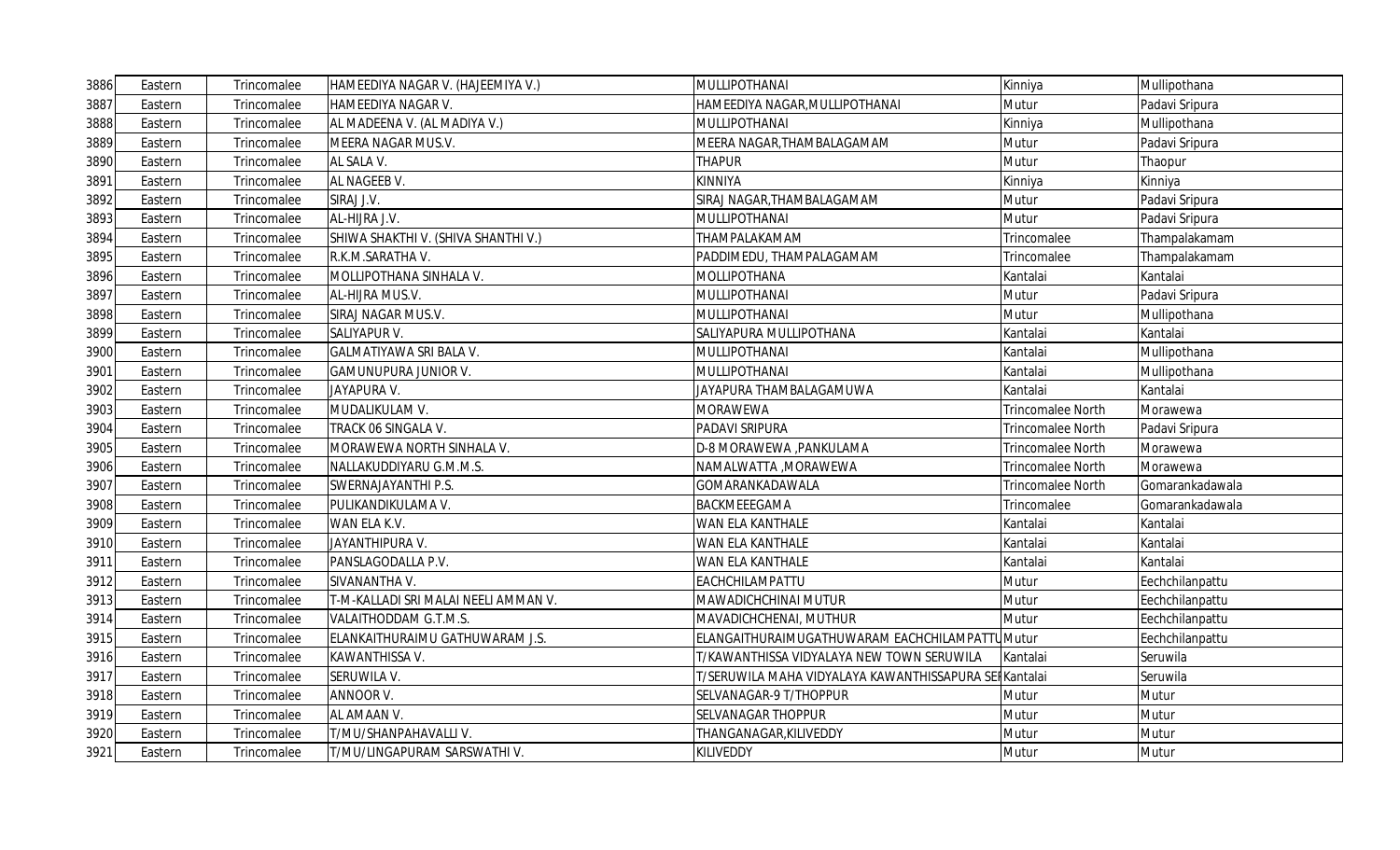| 3922 | Eastern | Trincomalee | T/MU/AL-HATHY V.           | <b>SELVA NAGAR, THOPPUR</b>                 | Mutur             | Mutur                   |
|------|---------|-------------|----------------------------|---------------------------------------------|-------------------|-------------------------|
| 3923 | Eastern | Trincomalee | VAN ELA MUSLIM V.          | VAN ELA, KINNIYA                            | Mutur             | Padavi Sripura          |
| 3924 | Eastern | Trincomalee | THOWFEEK V.                | PANICHAM KULAM, VAN-ELA                     | Kantalai          | Padavi Sripura          |
| 3925 | Eastern | Trincomalee | ABOOBUCKER MUS.P.V.        | PANICHADI AARU, KINNIYA                     | Kantalai          | Padavi Sripura          |
| 3926 | Eastern | Trincomalee | BARAKATH NAGAR MUS.V.      | MAJEETH NAGAR, KINNIYA                      | Mutur             | Padavi Sripura          |
| 3927 | Eastern | Trincomalee | DR.K.M.H.KALDEEN V.        | WATTAMADU, KINNIYA                          | Kantalai          | Padavi Sripura          |
| 3928 | Eastern | Trincomalee | VEPPANTHAVENAI ZAHIRA V.   | VEPPANTHAVENAI, KINNIYA                     | Mutur             | Padavi Sripura          |
| 3929 | Eastern | Trincomalee | PUVANESWARY V.             | MARUTHA NAGAR 06, CHENAIYOOR. MUTHUR        | Mutur             | Mutur                   |
| 3930 | Eastern | Trincomalee | KIRAVALKULI SIVASHAKTHY V. | SANTHOSAPURAM, MUTHUR                       | Mutur             | Mutur                   |
| 3931 | Eastern | Trincomalee | WENDRASANPURA V.           | WENDRASANPURA KANTHALE                      | Kantalai          | Kantalai                |
| 3932 | Eastern | Trincomalee | VADDUKACHCHI V.            | <b>AGBOPURA KANTHALE</b>                    | Kantalai          | Kantalai                |
| 3933 | Eastern | Trincomalee | AYSHA GIRLS S.             | JANATHA MAWATHA PERARU KANTHALE             | Kantalai          | Kantalai                |
| 3934 | Eastern | Trincomalee | SEEVALI V.                 | RAJA ELA KANTHALE                           | Kantalai          | Kantalai                |
| 3935 | Eastern | Trincomalee | RAJAELA V.                 | UNIT 5 RAJA ELA KANTHALE                    | Kantalai          | Kantalai                |
| 3936 | Eastern | Trincomalee | RAJAWEWA V.                | AGBOPURA KANTHALE                           | Kantalai          | Kantalai                |
| 3937 | Eastern | Trincomalee | VIGNESHWARA V.             | KOVIL ROAD KANTALE                          | Kantalai          | Kantalai                |
| 3938 | Eastern | Trincomalee | PERATHUVELI MUS.M.V.       | PERATHUVELI KANTHALE                        | Kantalai          | Kantalai                |
| 3939 | Eastern | Trincomalee | PERARU PARAMESHWARA V.     | PERARU KANTHALE                             | Kantalai          | Kantalai                |
| 3940 | Eastern | Trincomalee | BANDARANAYAKA V.           | <b>SUGER FACTORY KANTHALE</b>               | Kantalai          | Kantalai                |
| 3941 | Eastern | Trincomalee | PERAMADUWA V.              | AGBOPURA KANTHALE                           | Kantalai          | Kantalai                |
| 3942 | Eastern | Trincomalee | NEELAPOLA V.               | T/NEELAPOLA VIDYALAYA NEELAPOLA             | Kantalai          | Seruwila                |
| 3943 | Eastern | Trincomalee | SOMADEVI V.                | T/SOMADEVI VIDYALAYA R B 01 KALLAR SOMAPURA | Kantalai          | Seruwila                |
| 3944 | Eastern | Trincomalee | DEHIWATTA V.               | T/DEHIWATTA MAHA VIDYALAYA DEHIWATTA        | Kantalai          | Seruwila                |
| 3945 | Eastern | Trincomalee | SOMAPURA V.                | T/SOMAPURA MODEL SCHOOL SOMAPURA            | Kantalai          | Seruwila                |
| 3946 | Eastern | Trincomalee | MAHAWELIPURA V.            | SOORIYAPURA KANTHALE                        | Kantalai          | Kantalai                |
| 3947 | Eastern | Trincomalee | WISHWAPRATHEEBA P.V.       | GOMARANGADAWEELA                            | Trincomalee       | Gomarankadawala         |
| 3948 | Eastern | Trincomalee | VILPANAMKULAMA V.          | GOMARAGADAWEELA                             | Trincomalee North | Gomarankadawala         |
| 3949 | Eastern | Trincomalee | KANDAMALAWA V.             | GOMARANGADAWELA                             | Trincomalee North | Trincomalee Town        |
| 3950 | Eastern | Trincomalee | GALKADAWEELA V.            | GOMARAGADAWEELA                             | Trincomalee North | Trincomalee Town        |
| 3951 | Eastern | Trincomalee | MAILAWEWA V.               | <b>BUCKMEEEGAMA</b>                         | Trincomalee       | Gomarankadawala         |
| 3952 | Eastern | Trincomalee | KIVULKADA V.               | ADAMPANE BUCKMEEGAMA                        | Trincomalee       | Gomarankadawala         |
| 3953 | Eastern | Trincomalee | PAMBUGESWEWA V.            | GOMARANGADAWEELA                            | Trincomalee North | Gomarankadawala         |
| 3954 | Eastern | Trincomalee | KALYANAPURA V.             | KALYANAPURA GOMARANGADAWELA                 | Trincomalee       | Gomarankadawala         |
| 3955 | Eastern | Trincomalee | CHINABAY T.V.              | CHINABAY, TRINCOMALEE                       | Trincomalee       | Trincomalee Town        |
| 3956 | Eastern | Trincomalee | SARASWATHY V.              | KAPPALTHURAI CHINA BAY                      | Trincomalee       | <b>Trincomalee Town</b> |
| 3957 | Eastern | Trincomalee | KINNIYA T.V.               | <b>KINNIYA</b>                              | Kinniya           | Kinniya                 |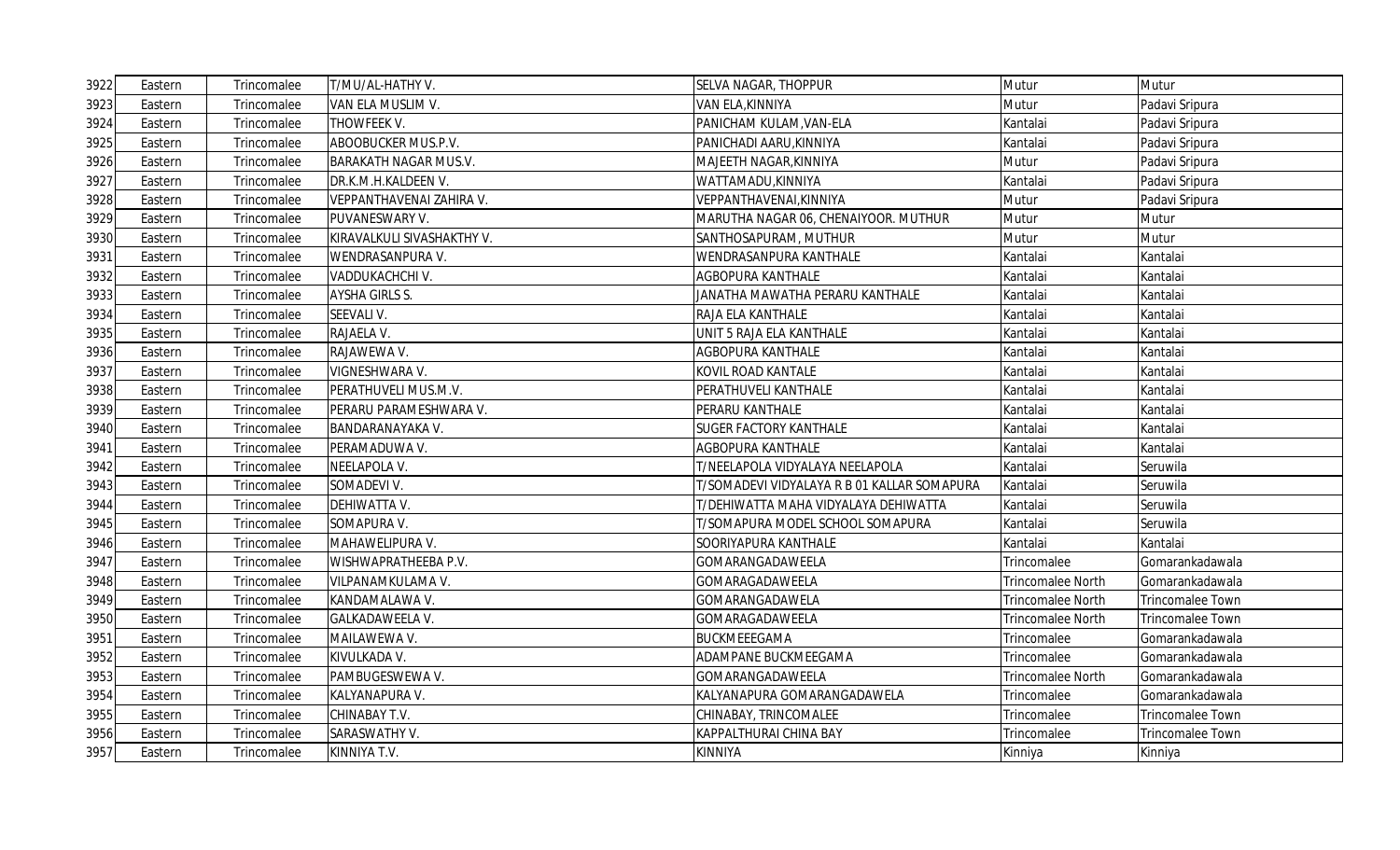| 3958 | Eastern | Trincomalee | SELVANAYAGAPURAM HINDU V.          | TRINCOMALEE                            | Trincomalee              | <b>Trincomalee Town</b> |
|------|---------|-------------|------------------------------------|----------------------------------------|--------------------------|-------------------------|
| 3959 | Eastern | Trincomalee | ATHIMODDAI T.V.                    | SAMPALTHIVU, TRINCOMALEE.              | Trincomalee              | Trincomalee Town        |
| 3960 | Eastern | Trincomalee | METHODIST GIRLS' C.                | DOCKYARD ROAD, TRINCOMALEE             | Trincomalee              | Trincomalee Town        |
| 3961 | Eastern | Trincomalee | AL-MINHAJ MUS.V.                   | POOMPUHAR STREET, MUDCOVE, TRINCOMALEE | Trincomalee              | Trincomalee Town        |
| 3962 | Eastern | Trincomalee | <b>BARATHIT.V.</b>                 | VAROTHAYA NAGAR SAMPALTIVU TRINCOMALEE | Trincomalee              | Trincomalee Town        |
| 3963 | Eastern | Trincomalee | SANTHA MARY GIRLS V.               | <b>TRINCOMALEE</b>                     | Trincomalee              | Trincomalee             |
| 3964 | Eastern | Trincomalee | JAMALIYA MUS.GIRLS V.              | TRINCOMALEE                            | Trincomalee              | <b>Trincomalee Town</b> |
| 3965 | Eastern | Trincomalee | SANMUGA HINDU GIRLS V.             | TRINCOMALEE                            | Trincomalee              | Trincomalee             |
| 3966 | Eastern | Trincomalee | VIPULANANTHA V.                    | TRINCOMALEE                            | Trincomalee              | Trincomalee             |
| 3967 | Eastern | Trincomalee | NOCHCHIKULAM V.                    | <b>MORAWEWA</b>                        | Trincomalee North        | Morawewa                |
| 3968 | Eastern | Trincomalee | ROTAWEWA V.                        | GOMARANKADAWALA                        | Gomarankadawa            | Gomarankadawa           |
| 3969 | Eastern | Trincomalee | AWAINAGAR G.T.M.S.                 | AWAINAGAR PANKULAM                     | <b>Trincomalee North</b> | Morawewa                |
| 3970 | Eastern | Trincomalee | ATHABEDHI WEWA V.                  | GOMARANKADAWALA                        | Gomarankadawa            | Gomarankadawa           |
| 3971 | Eastern | Trincomalee | KAMBAKOTTE P.V.                    | KAMBAKOTTE ,MAHADIVULWEWA              | Trincomalee North        | Morawewa                |
| 3972 | Eastern | Trincomalee | SINGAPURA VIDYAWARDANA V.          | STAGE 2 MAHADIVULWEWA                  | Trincomalee North        | Morawewa                |
| 3973 | Eastern | Trincomalee | RESETTLED VILLAGE V.               | <b>MORAWEWA</b>                        | Trincomalee North        | Morawewa                |
| 3974 | Eastern | Trincomalee | MORAWEWA NORTH SINHALA V.          | D-8 MORAWEWA ,PANKULAMA                | Trincomalee North        | Morawewa                |
| 3975 | Eastern | Trincomalee | MORAWEWA SOUTH PANMADAWACHCHIYA V. | GOMARANKADAWALA                        | Gomarankadawa            | Gomarankadawa           |
| 3976 | Eastern | Trincomalee | THENNAMARAWADI V.                  | KUCHCHAVALI                            | Trincomalee              | Kuchchaveli             |
| 3977 | Eastern | Trincomalee | THIRIYAI T.M.V.                    | THIRIYAI, TRINCOMALEE                  | Trincomalee              | Kuchchaveli             |
| 3978 | Eastern | Trincomalee | KUCHCHAVELI AL - KOORIYA V.        | TRINCOMALEE                            | Trincomalee              | Trincomalee             |
| 3979 | Eastern | Trincomalee | ERAKAKANDY AL - HAMEERA V.         | TRINCOMALEE                            | Trincomalee              | Trincomalee             |
| 3980 | Eastern | Trincomalee | KALLAPPATHTHAI P.V.                | KUCHCHAVALI                            | Trincomalee              | Kuchchaveli             |
| 3981 | Eastern | Trincomalee | <b>IGBAL NAGAR AFATHA V.</b>       | KUCHCHAVALI                            | Trincomalee              | Kuchchaveli             |
| 3982 | Eastern | Trincomalee | GOPALAPURAM G.T.M.S.               | NILAVELI                               | Trincomalee              | Kuchchaveli             |
| 3983 | Eastern | Trincomalee | NILAWELI MUS.V.                    | TRINCOMALEE                            | Trincomalee              | Trincomalee             |
| 3984 | Eastern | Trincomalee | PERIYAKULAM KANESHAPURI V.         | PERIYAKULAM                            | Trincomalee              | Trincomalee             |
| 3985 | Central | Kandy       | K/PERADENIYA J.S.                  | PERADENIYA                             | Mahanuwara               | Gangawata Korale        |
| 3986 | Central | Kandy       | K/KETAWALA J.S.                    | KETAWALA, LEULA                        | Mahanuwara               | Gangawata Korale        |
| 3987 | Central | Kandy       | CP/DENU/GAMHATHA C.C. K.V.         | GAMHATHA, WELAMBADA                    | Denuwara                 | Uda Nuwara              |
| 3988 | Central | Kandy       | CP/DENU/WIJAYALANKA V.             | WELAMBADA                              | Denuwara                 | Uda Nuwara              |
| 3989 | Central | Kandy       | CP/DENU/NIGRODAKETHA K.V.          | <b>HANDESSA</b>                        | Denuwara                 | Uda Nuwara              |
| 3990 | Central | Kandy       | CP/KATU/MEEGAHAHENA ASHOKA K.V.    | KAHAPATHWALA                           | Katugastota              | Tumpane                 |
| 3991 | Central | Kandy       | K/K/OPALLA P.S.                    | OPALLA, GALAGEDARA                     | Katugastota              | Tumpane                 |
| 3992 | Central | Kandy       | CP / KATU / KANNADENIYA K.V.       | KANNADENIYA, KAHAPATHWALA              | Katugastota              | Galagedara              |
| 3993 | Central | Kandy       | K/ HATHARALIYADDA P.S.             | HATHARALIYADDA                         | Katugastota              | Hatharaliyadda          |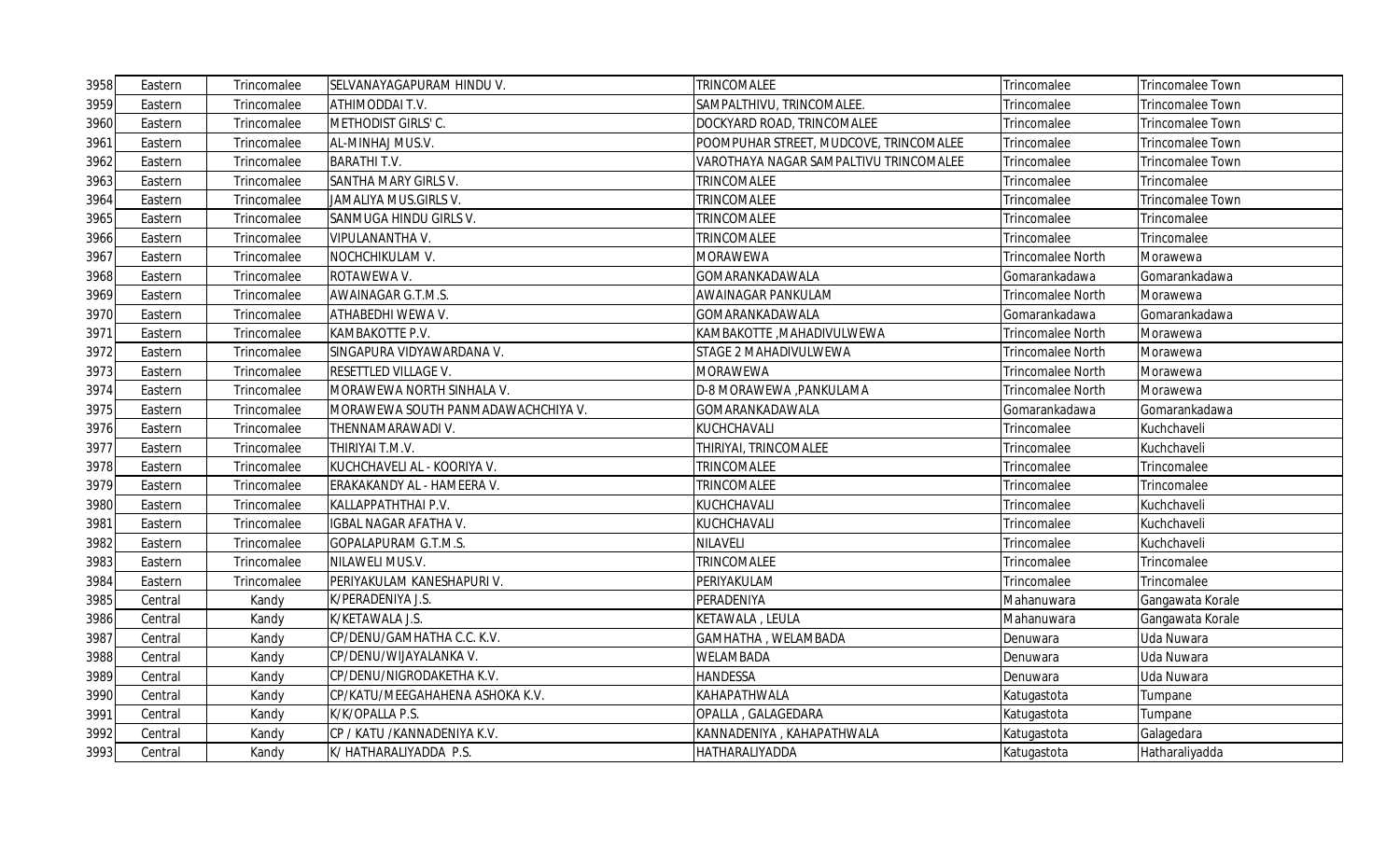| 3994 | Central | Kandy | CP/K/KATU/TUM/ PATTAPOLA P.S.             | HATHARALIYADDA                | Katugastota         | Hatharaliyadda |
|------|---------|-------|-------------------------------------------|-------------------------------|---------------------|----------------|
| 3995 | Central | Kandy | K/ALAGALLA P.S.                           | HATHARALIYADDA                | Katugastota         | Hatharaliyadda |
| 3996 | Central | Kandy | K/INGURUWATHTHA P.S.                      | DOLUWA, GAMPOLA               | Gampola             | Uda Palatha    |
| 3997 | Central | Kandy | K/LAGUMDENIYA V.                          | PANVILATENNA                  | Uda Palatha Gampola | Uda Palatha    |
| 3998 | Central | Kandy | K/PUSSELLAWA BAUDDHA V.                   | PUSSELLAWA                    | Gampola             | Uda Palatha    |
| 3999 | Central | Kandy | CP/GAM/SRI GNANAWASAV.                    | IBBANWEWA, PUSSELLAWA         | Gampola             | Uda Palatha    |
| 4000 | Central | Kandy | CP/GP/WARAKAWA K.V.                       | GONAWALA PATHNA, NAWALAPITIYA | Gampola             | Pasbage        |
| 4001 | Central | Kandy | ANURUDDHA P.V.                            | NAWALAPITIYA                  | Gampola             | Pasbage Korale |
| 4002 | Central | Kandy | K/SIRI PARAKUMBA V.                       | WERALUGASHINNA, NAWALAPITIYA  | Gampola             | Pasbage Korale |
| 4003 | Central | Kandy | CP/K/K/YAHALATHENNA P.S.                  | WERELLAGAMA                   | Katugastota         | Harispattuwa   |
| 4004 | Central | Kandy | CP/KATU/SENARATHGAMA J.S.                 | SENARATHGAMA, KATUGASTOTA     | Katugastota         | Harispattuwa   |
| 4005 | Central | Kandy | CP/K/K/HP/KARADUWAWALA J.S.               | WERELLAGAMA                   | Katugastota         | Harispattuwa   |
| 4006 | Central | Kandy | KA/KATU/MADADENIYA J.S.                   | MADADENIYA, PUJAPITIYA        | Katugastota         | Pujapitiya     |
| 4007 | Central | Kandy | K/BATUGODA K.V.                           | <b>BATUGODA</b>               | Katugastota         | Pujapitiya     |
| 4008 | Central | Kandy | K/ SEEWALI J.S.                           | MALDENIYA, HARANKAHAWA        | Katugastota         | Pujapitiya     |
| 4009 | Central | Kandy | K/SRI PUSHPADANA P.V.                     | <b>GALAHA</b>                 | Mahanuwara          | Patha Hewaheta |
| 4010 | Central | Kandy | <b>UDADELTOTA K.V.</b>                    | <b>GALAHA</b>                 | Mahanuwara          | Patha Hewaheta |
| 4011 | Central | Kandy | PALLEDELTOTA K.V.                         | <b>GALAHA</b>                 | Gampola             | Uda Palatha    |
| 4012 | Central | Kandy | CP/K/THALATHUOYA J.S.                     | <b>TALATUOYA</b>              | Mahanuwara          | Hewaheta       |
| 4013 | Central | Kandy | BUTAWATHTHA JUNIOR SECONDARY V.           | BUTAWATHTHA, TALATUOYA        | Mahanuwara          | Patha Hewaheta |
| 4014 | Central | Kandy | K/PINWATTA GUNAWARDHANA P.V.              | <b>TALATUOYA</b>              | Kandy               | Patha Hewaheta |
| 4015 | Central | Kandy | CP/W/HURIKADUWA BALIKA M.V.               | MENIKHINNA                    | Wathegama           | Kundasale      |
| 4016 | Central | Kandy | MAHA/GALPHILLA MODEL P.V.                 | <b>PANWILA</b>                | Wathegama           | Kundasale      |
| 4017 | Central | Kandy | K/W/KU/ATHARAGALLA K.V.                   | MALPATHA, KENGALLA            | Wathegama           | Kundasale      |
| 4018 | Central | Kandy | CP/W/DUNUHAPPAWA K.V.                     | DUNUHAPPAWA, PANWILA          | Wathegama           | Kundasale      |
| 4019 | Central | Kandy | CP/TEL/GODAMUNNA P.S.                     | <b>UDISPATTUWA</b>            | Teldeniya           | Medadumbara    |
| 4020 | Central | Kandy | CP/TEL/UDISPATTUWA P.S.                   | <b>UDISPATTUWA</b>            | Teldeniya           | Medadumbara    |
| 4021 | Central | Kandy | CP/TEL/PODDALGODA P.S.                    | PODDALGODA, UDISPATTUWA       | Teldeniya           | Medadumbara    |
| 4022 | Central | Kandy | CP/TEL/KEENAPELESSA GIRLS S.              | <b>HASALAKA</b>               | Teldeniya           | Minipe         |
| 4023 | Central | Kandy | CP/TEL/MENEPA/SARATH EKANAYAKA MODEL P.S. | <b>HASALAKA</b>               | Teldeniya           | Minipe         |
| 4024 | Central | Kandy | CP/TEL/GURULUPOTHA P.V.                   | GURULUPOTHA, HASALAKA         | Teldeniya           | Minipe         |
| 4025 | Central | Kandy | CP/TEL/KALUGAL OYA K.V.                   | KALUGALA, UDADUMBARA          | Teldeniya           | Ududumbara     |
| 4026 | Central | Kandy | CP/TD/CHOOLABAYA M.V.                     | KAHATALIYADDA, UDADUMBARA     | Teldeniya           | Ududumbara     |
| 4027 | Central | Kandy | CP/TEL/KANDEGAMA P.S                      | <b>KOBONILLA</b>              | Teldeniya           | Ududumbara     |
| 4028 | Central | Kandy | K/AL AQSA MUSLIM V.                       | <b>GUNNEPANA</b>              | Wathegama           | Pathadumbara   |
| 4029 | Central | Kandy | CP/W/NAPANA K.V.                          | MDAWALA, BAZAAR               | Wathegama           | Patha Dumbara  |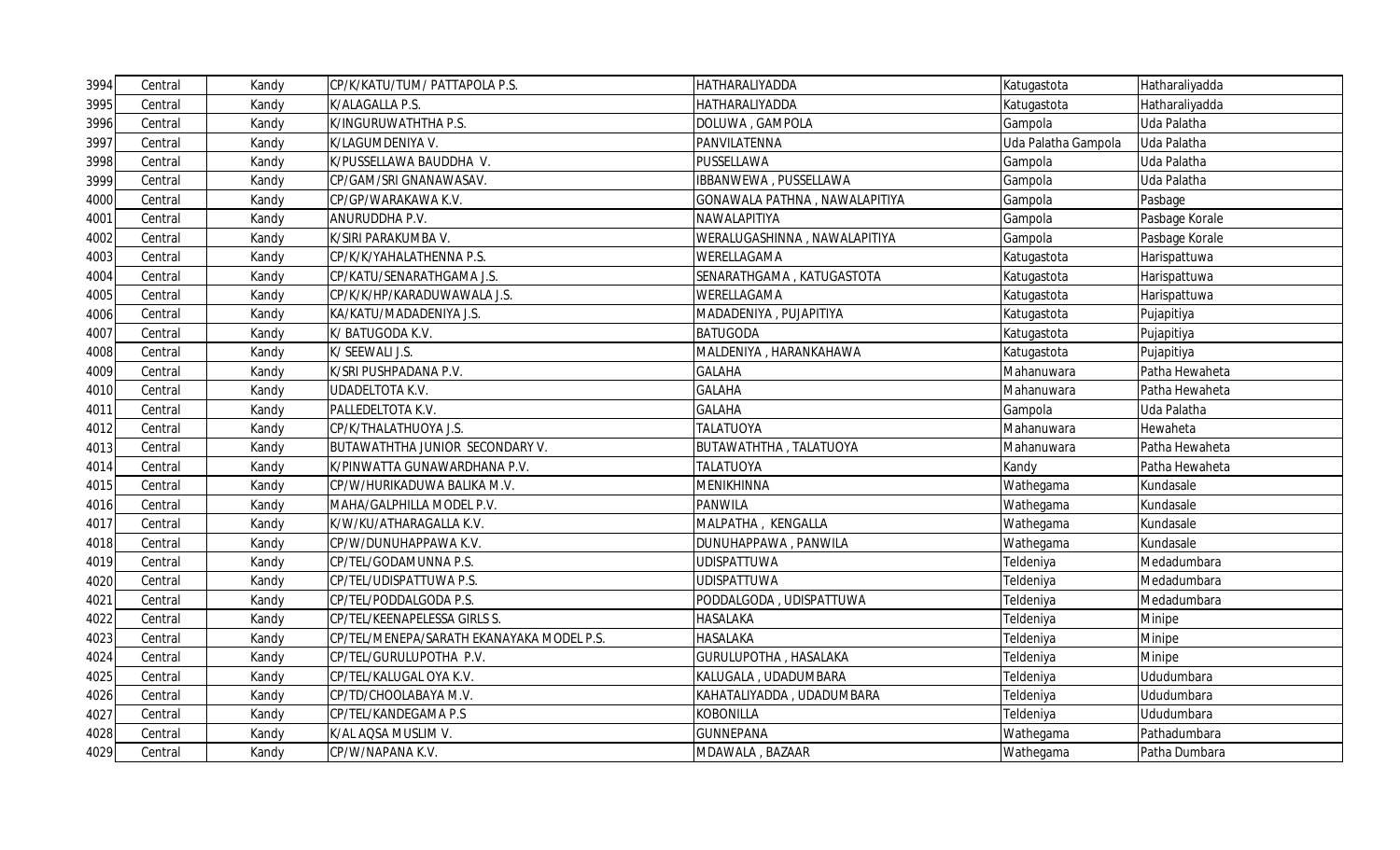| 4030 | Central | Kandy | K/W/ALUTHGAMA K.V.                     | <b>DORAGAMUWA</b>                  | Wathegama   | Patha Dumbara      |
|------|---------|-------|----------------------------------------|------------------------------------|-------------|--------------------|
| 4031 | Central | Kandy | CP/WA/PARANAGAMA P.V.                  | <b>JAMBUGAHAPITIYA</b>             | Wathegama   | Patha Dumbara      |
| 4032 | Central | Kandy | MAHA/DENU/EDANDUWAWA P.V.              | PERADENIYA                         | Denuwara    | Yatinuwara         |
| 4033 | Central | Kandy | K/DENU/KUMBALWATHUMULLA ADARSHA K.V.   | KIRIBATHKUMBURA                    | Denuwara    | Yatinuwara         |
| 4034 | Central | Kandy | CP/DENU/GANNORUWA V.                   | PERADENIYA                         | Denuwara    | Yatinuwara         |
| 4035 | Central | Kandy | CP/W/ARATTANA K.V.                     | ARATTANA, MADULKALE                | Wathegama   | Panvila            |
| 4036 | Central | Kandy | MODEL P.S. (KURUGODA MUSLIM BALIKA V.) | <b>AKURANA</b>                     | Katugastota | Akurana            |
| 4037 | Central | Kandy | K/MALGAMANDENIYA MUSLIM V.             | ALAWATHUGODA                       | Katugastota | Akurana            |
| 4038 | Central | Kandy | K/DEEGALA BAUDDHA V.                   | DEEGALA, RATHUKOHODEEGALA, AKURANA | Katugastota | Akurana            |
| 4039 | Central | Kandy | CP/KATU/SUMANASARA MODEL P.C.          | DUNUWILA, MAHANUWARA               | Katugastota | Akurana            |
| 4040 | Central | Kandy | THELIHUNNA JANAPADA K.V.               | KURUDUWATTE BAZAAR                 | Gampola     | Ganga-Ihala Korale |
| 4041 | Central | Kandy | CP/GM/GAMUNUPURA J.S.                  | GAMUNUPURA, UDAHENTHANNA           | Gampola     | Ganga-Ihala Korale |
| 4042 | Central | Kandy | K/PARAGALA SINHALA V.                  | PARAGALA, UDAHENTHENNA, GAMPOLA    | Gampola     | Ganga-Ihala Korale |
| 4043 | Central | Kandy | DAMBAWELA K.V.                         | <b>GURUDENIYA</b>                  | Kandy       | Gangawata Korale   |
| 4044 | Central | Kandy | KEHILIYA RAMBUKWELLA P.S.              | KUNDASALE                          | Wathegama   | Kundasale          |
| 4045 | Central | Kandy | ARANGALA J.S.                          | ARANGALA, NATTARANPOTHA            | Wathegama   | Kundasale          |
| 4046 | Central | Kandy | WEERAVIKUM K.V.                        | PALLEKALE, KUNDASALE               | Wathegama   | Kundasale          |
| 4047 | Central | Kandy | DHARMALOKA M.V.                        | DAMBARAWA, MENIKHINNA              | Wathegama   | Kundasale          |
| 4048 | Central | Kandy | MENIKHINNA M.V.                        | <b>MENIKHINNA</b>                  | Wathegama   | Kundasale          |
| 4049 | Central | Kandy | UDAGAMA M.V.                           | UDAGAMA, MENIKHINNA                | Wathegama   | Kundasale          |
| 4050 | Central | Kandy | C.W.W.KANNANGARA M.V.(GOMAGODA M.V)    | <b>GOMAGODA RAJAWELLA</b>          | Wathegama   | Kundasale          |
| 4051 | Central | Kandy | <b>GONAWALA K.V.</b>                   | DIGANA, RAJAWELLA                  | Wathegama   | Kundasale          |
| 4052 | Central | Kandy | KENGALLA P.V.                          | KENGALLA                           | Wathegama   | Kundasale          |
| 4053 | Central | Kandy | FREEDOM MODEL K.V.                     | GIRAKADUWA JAMBUGAHAPITIYA         | Wathegama   | Patha Dumbara      |
| 4054 | Central | Kandy | SAMUDRADEVI P.V.                       | NAWAYALATHANNN, KATUGASTOTA        | Wathegama   | Patha Dumbara      |
| 4055 | Central | Kandy | AL-SAFA MUS.V.                         | WATTEGEDARA, POLGOLLA.             | Wathegama   | Patha Dumbara      |
| 4056 | Central | Kandy | ARATHTHANA J.S.                        | ARATHTHANA, MADULKELE              | Wathegama   | Panvila            |
| 4057 | Central | Kandy | ALLAKOLLA T.V.                         | MADULKELLE                         | Wathegama   | Panvila            |
| 4058 | Central | Kandy | <b>KNUCKLES T.V</b>                    | THAWALANTHENNA                     | Wathegama   | Panvila            |
| 4059 | Central | Kandy | POTHTHEPITIYA K.V.                     | MENIKDIWELA                        | Denuwara    | Yatinuwara         |
| 4060 | Central | Kandy | AMUNUPURA K.V.                         | MANIKDUWELA                        | Denuwara    | Yatinuwara         |
| 4061 | Central | Kandy | MENIKDEEWALA K.V.                      | MENIKDEEWALA                       | Denuwara    | Yatinuwara         |
| 4062 | Central | Kandy | PILIMATHALAWA K.V.                     | PILIMATHALAWA                      | Denuwara    | Yatinuwara         |
| 4063 | Central | Kandy | GIRAGAMA K.V.                          | PILIMATHALAWA                      | Denuwara    | Yatinuwara         |
| 4064 | Central | Kandy | URAPOLA SRI SUSILA K.V.                | PILIMATHALAWA                      | Denuwara    | Yatinuwara         |
| 4065 | Central | Kandy | KOBBEKADUWA K.V.                       | KOBBEKADUWA, YAHALATHENNA          | Denuwara    | Yatinuwara         |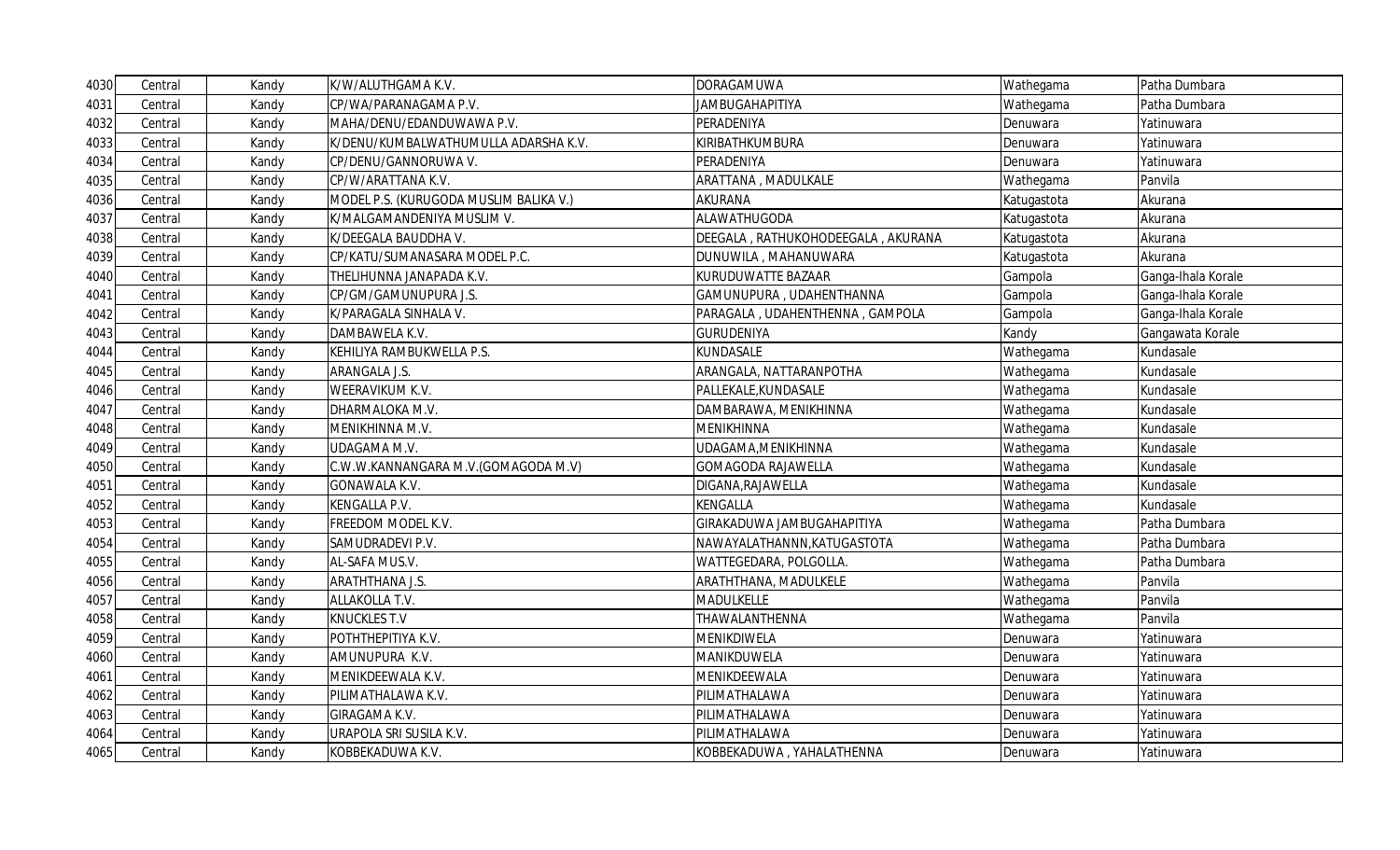| 4066 | Central | Kandy | MURUTHALAWA P.S.                        | <b>MURUTHALAWA</b>            | Denuwara | Yatinuwara     |
|------|---------|-------|-----------------------------------------|-------------------------------|----------|----------------|
| 4067 | Central | Kandy | ILLADORA P.S.                           | KADUGANNAWA                   | Denuwara | Yatinuwara     |
| 4068 | Central | Kandy | KADUGANNAWA K.V.                        | KADUGANNAWA                   | Denuwara | Yatinuwara     |
| 4069 | Central | Kandy | KETAKUMBURA K.V.                        | KETAKUMBURA KADUGANNAWA       | Denuwara | Yatinuwara     |
| 4070 | Central | Kandy | MALIGATHENNA P.S.                       | KETAKUMBURA                   | Denuwara | Yatinuwara     |
| 4071 | Central | Kandy | EDANDUWAWA P.V.                         | EDANDUWAWA                    | Denuwara | Yatinuwara     |
| 4072 | Central | Kandy | WATHURUKUMBURA K.V.                     | <b>MURUTHALAWA</b>            | Denuwara | Yatinuwara     |
| 4073 | Central | Kandy | KUMBALWATHUMULLA P.S.                   | KIRIBATHKUMBURA               | Denuwara | Yatinuwara     |
| 4074 | Central | Kandy | AS. SIRAJ BOY'S V. (THALAWATHURA M.B.V) | <b>DELLANGA GELIOYA</b>       | Denuwara | Uda Nuwara     |
| 4075 | Central | Kandy | HENDANEYA MUS. V.                       | PERADANIYA                    | Denuwara | Uda Nuwara     |
| 4076 | Central | Kandy | GAMHATA C C P.S.                        | <b>GAMHATA WELAMBODA</b>      | Denuwara | Uda Nuwara     |
| 4077 | Central | Kandy | WIJAYALANKA K.V.                        | <b>WELAMBODA</b>              | Denuwara | Uda Nuwara     |
| 4078 | Central | Kandy | KOORAGALA GEMUNU P.S.                   | KOORAGALA, HONDIYADENIYA      | Denuwara | Uda Nuwara     |
| 4079 | Central | Kandy | KOTAGALOLUWA SRI JINARATHANA K.V.       | KOTAGALOLUWA HONDAYADENIYA    | Denuwara | Uda Nuwara     |
| 4080 | Central | Kandy | GANGODA K.V.                            | PILIMATHALAWA                 | Denuwara | Uda Nuwara     |
| 4081 | Central | Kandy | MADDUMA BANDARA J.S.(ALADUWAKA K.V.)    | ALADUWAKA PILIMATHALAWA       | Denuwara | Uda Nuwara     |
| 4082 | Central | Kandy | BOYAGAMA K.V.                           | PERADENIYA                    | Denuwara | Uda Nuwara     |
| 4083 | Central | Kandy | PUSSELLAWA BAUDDHA V.                   | PUSSELLAWA                    | Gampola  | Uda Palatha    |
| 4084 | Central | Kandy | ST.ANDREW'S K.V.                        | <b>GAMPOLA</b>                | Gampola  | Uda Palatha    |
| 4085 | Central | Kandy | HINDU P.V.                              | PUSSELLAWA                    | Gampola  | Uda Palatha    |
| 4086 | Central | Kandy | MELFORT T.V.                            | PUSSELLAWA                    | Gampola  | Uda Palatha    |
| 4087 | Central | Kandy | <b>IHAKETIYA P.S.</b>                   | IHAKETIYA, UNUWINNA           | Kandy    | Patha Hewaheta |
| 4088 | Central | Kandy | SANQUHAR T.V.                           | PARADEKA                      | Gampola  | Uda Palatha    |
| 4089 | Central | Kandy | <b>BEAUMONT T.V.</b>                    | <b>PUPURESSA</b>              | Gampola  | Uda Palatha    |
| 4090 | Central | Kandy | DEVI BALIKA V.                          | SINHAPITIYA, GAMPOLA          | Gampola  | Uda Palatha    |
| 4091 | Central | Kandy | KALOOGALLA T.V.                         | PUSSELLAWA                    | Gampola  | Uda Palatha    |
| 4092 | Central | Kandy | CHAULIGHT T.V.                          | PUSSELLAWA                    | Gampola  | Uda Palatha    |
| 4093 | Central | Kandy | <b>BLACK FOREST T.V.</b>                | PUSSELLAWA                    | Gampola  | Uda Palatha    |
| 4094 | Central | Kandy | NAYAPANE T.V.                           | PUSSELLAWA                    | Gampola  | Uda Palatha    |
| 4095 | Central | Kandy | SRI GHANAWASA P.V.                      | IBBANWEWA, PUSSELLAWA         | Gampola  | Uda Palatha    |
| 4096 | Central | Kandy | <b>BOWALA K.V.</b>                      | BOWALA, GAMPOLA.              | Gampola  | Uda Palatha    |
| 4097 | Central | Kandy | DOLUWA M.V.                             | DOLUWA, GAMPOLA               | Gampola  | Uda Palatha    |
| 4098 | Central | Kandy | ILLAGOLLAWATTHA K.V.                    | MEGODA KALUGAMUWA, PERADENIYA | Gampola  | Uda Palatha    |
| 4099 | Central | Kandy | KAHAWATTHA K.V.                         | KAHAWATTHA, PANVILATHANNA     | Gampola  | Uda Palatha    |
| 4100 | Central | Kandy | NUGALIYADDA K.V.                        | <b>TALATUOYA</b>              | Kandy    | Patha Hewaheta |
| 4101 | Central | Kandy | MARASSANA MODEL P.V.                    | MARASSANA                     | Kandy    | Patha Hewaheta |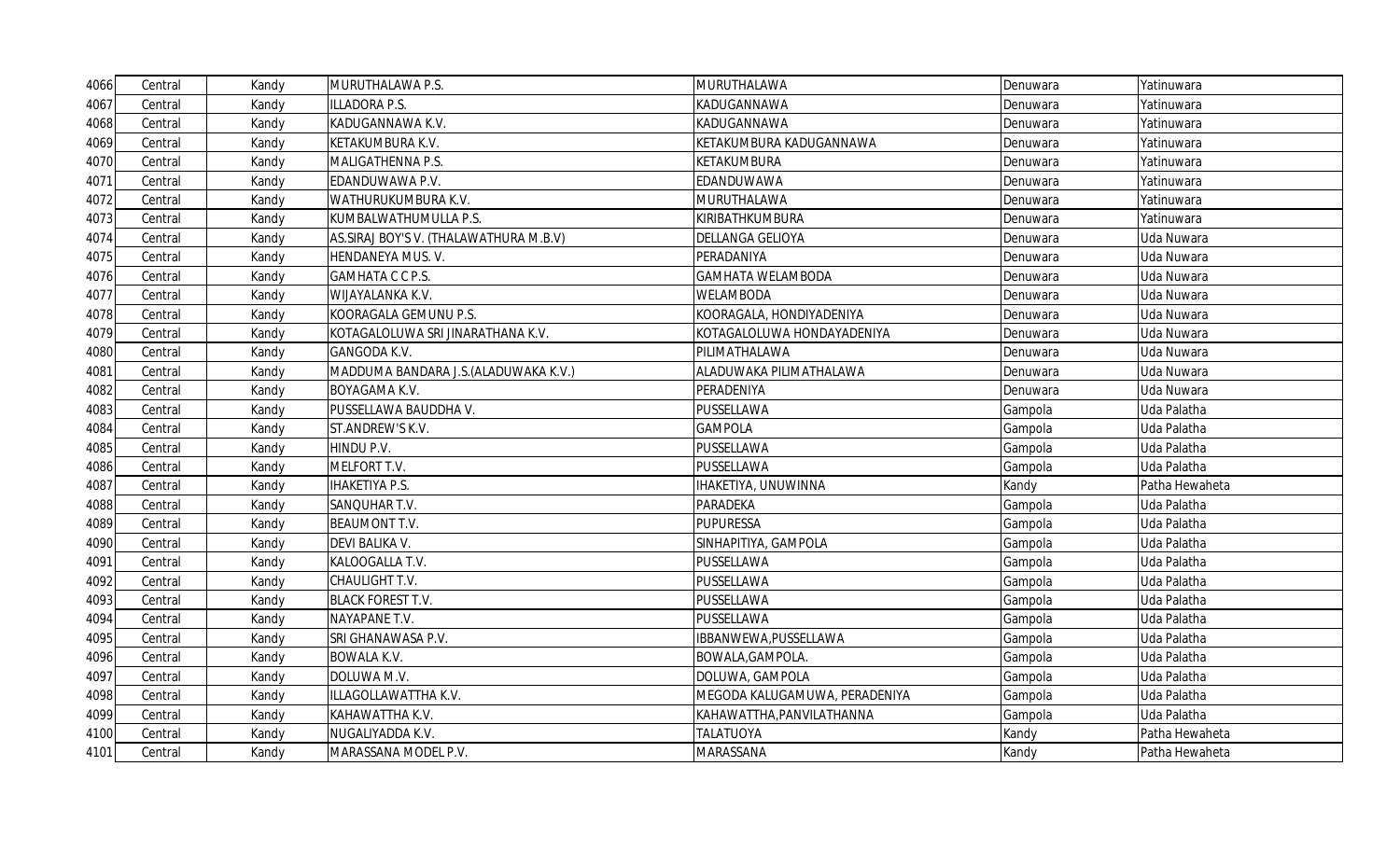| 4102 | Central | Kandy | <b>HEWAVISSA JS</b>       | MARASSANA                        | Kandy     | Patha Hewaheta |
|------|---------|-------|---------------------------|----------------------------------|-----------|----------------|
| 4103 | Central | Kandy | <b>BOLEPAKV</b>           | KAPULIYADDDA                     | Kandy     | Patha Hewaheta |
| 4104 | Central | Kandy | RAMMUNGODA K.V.           | RAMMUNGODA                       | Kandy     | Patha Hewaheta |
| 4105 | Central | Kandy | KARAGASKADA K.V.          | <b>DELTOTA</b>                   | Kandy     | Patha Hewaheta |
| 4106 | Central | Kandy | DUNNALLY T.V.             | <b>GALAHA</b>                    | Kandy     | Patha Hewaheta |
| 4107 | Central | Kandy | SRI GAYATHRY T.V.         | PATTIYAGAMA ESTATE, DELTOTA      | Kandy     | Patha Hewaheta |
| 4108 | Central | Kandy | LITTLEVALLY NO.2 T.V.     | <b>DELTOTA</b>                   | Kandy     | Patha Hewaheta |
| 4109 | Central | Kandy | ALHIKMA MUS.V.            | KUMBUKKANDURA, RAJAWELLA, KANDY  | Wathegama | Kundasale      |
| 4110 | Central | Kandy | DUMBARA MODEL P.V.        | TELDENIYA.                       | Teldeniya | Medadumbara    |
| 4111 | Central | Kandy | KARALLIYADDA K.V.         | KARALLIYADDA, TELDENIYA.         | Teldeniya | Medadumbara    |
| 4112 | Central | Kandy | GAMIMA BANDARANAYAKA M.V. | <b>TELDENIYA</b>                 | Teldeniya | Medadumbara    |
| 4113 | Central | Kandy | VIBULANANDAR T.V.         | DUKWARI ESTATE, RANGALA.         | Teldeniya | Medadumbara    |
| 4114 | Central | Kandy | NAWALAR T.V.              | <b>RANGALA</b>                   | Teldeniya | Medadumbara    |
| 4115 | Central | Kandy | SIVASHAKTHI T.V.          | KOTTAGANGA, RANGALA.             | Teldeniya | Medadumbara    |
| 4116 | Central | Kandy | RANGALA P. T.V.           | RANGALA.                         | Teldeniya | Medadumbara    |
| 4117 | Central | Kandy | MALAIGAGAL T.V.           | BURNSIDE, RANGALA.               | Teldeniya | Medadumbara    |
| 4118 | Central | Kandy | KUMARAN T.V.              | <b>RANGALA</b>                   | Teldeniya | Medadumbara    |
| 4119 | Central | Kandy | URUGALA K.V.              | MEDAMAHANUWARA                   | Teldeniya | Medadumbara    |
| 4120 | Central | Kandy | TANNALANDA P.S.           | TANNALANDA, MADAMANUWARA         | Teldeniya | Medadumbara    |
| 4121 | Central | Kandy | AMBALA J.S.               | AMBALA, MEDAMAHANUWARA           | Teldeniya | Medadumbara    |
| 4122 | Central | Kandy | NAMADAGALA UDAWELA K.V.   | MEDAMAHANUWARA.                  | Teldeniya | Medadumbara    |
| 4123 | Central | Kandy | UDAGAMMEDDA K.V.          | WENDARUWA, MEDAMAHANUWARA.       | Teldeniya | Medadumbara    |
| 4124 | Central | Kandy | UDISPATTUWA MUS.V.        | <b>UDISPATTUWA</b>               | Teldeniya | Medadumbara    |
| 4125 | Central | Kandy | DIGANA P.S.               | SIRIDIGANA UDISPATTUWA           | Teldeniya | Medadumbara    |
| 4126 | Central | Kandy | RATIYAGAMA P.S.           | RATIYAGAM, UDISPATTUWA           | Teldeniya | Medadumbara    |
| 4127 | Central | Kandy | ABESINGHE P.S.            | PUTUHAPUWA.                      | Teldeniya | Medadumbara    |
| 4128 | Central | Kandy | GIDDAWA P.S.              | GIDDAWA, PUTUHAPUWA              | Teldeniya | Medadumbara    |
| 4129 | Central | Kandy | GIDDAWA WARADIWELA P.S.   | PUTUHAPUWA                       | Teldeniya | Medadumbara    |
| 4130 | Central | Kandy | <b>WERAPITIYA P.S.</b>    | WERAPAITAYA                      | Teldeniya | Medadumbara    |
| 4131 | Central | Kandy | ALLIYADDA P.S.            | ALLIYADDA, WERAPITIYA, TELDENIYA | Teldeniya | Medadumbara    |
| 4132 | Central | Kandy | POPPITIYA P.S.            | POPPITIYA                        | Teldeniya | Ududumbara     |
| 4133 | Central | Kandy | SARATH EKANAYAKE P.V.     | <b>HASALAKA</b>                  | Teldeniya | Hasalaka       |
| 4134 | Central | Kandy | PITAWALA P.S.             | PITAWALA, BOPANA.                | Teldeniya | Ududumbara     |
| 4135 | Central | Kandy | MAHAWALA P.S.             | MAHAWALA, UDUWAHINNA.            | Teldeniya | Ududumbara     |
| 4136 | Central | Kandy | HAPUKANDA P.S.            | HAPUKANDA, BOPANA                | Teldeniya | Ududumbara     |
| 4137 | Central | Kandy | DEWAHANDIYA K.V.          | DEWAHANDIYA, UDADUMBARA.         | Teldeniya | Ududumbara     |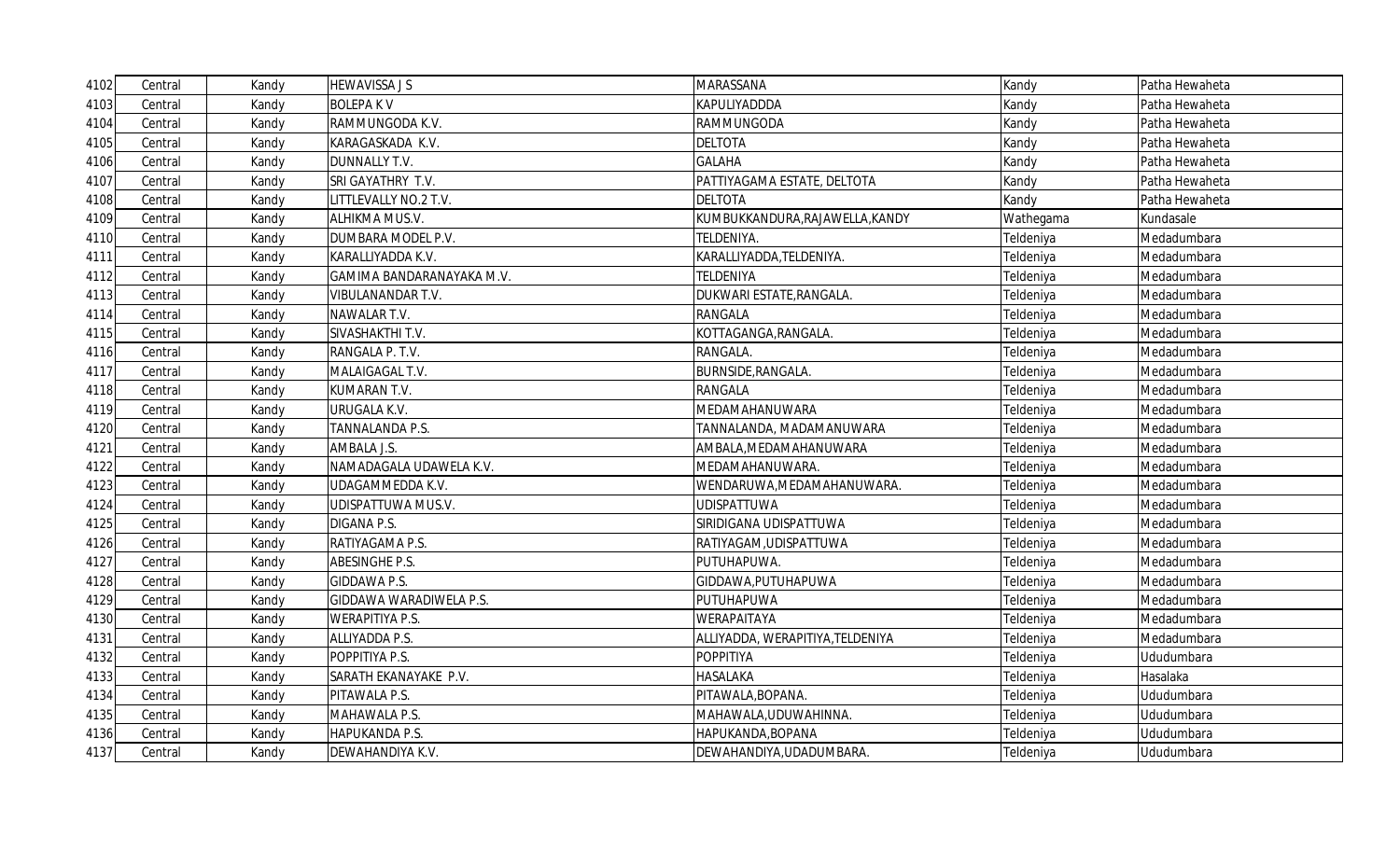| 4138 | Central | Kandy | KEWULGAMA P.S.              | KEWULGAMA, HUNNASGIRIYA'    | Teldeniya   | Ududumbara   |
|------|---------|-------|-----------------------------|-----------------------------|-------------|--------------|
| 4139 | Central | Kandy | MEDIWAKA K.V.               | MEDIWAKA, UDADUMBARA.       | Teldeniya   | Ududumbara   |
| 4140 | Central | Kandy | RAMBUKWELLA K.V.            | <b>UDADUMBARA</b>           | Teldeniya   | Ududumbara   |
| 4141 | Central | Kandy | MAHAASSEDDUMA P.S.          | <b>HASALAKA</b>             | Teldeniya   | Minipe       |
| 4142 | Central | Kandy | SANGABODHI C.C.             | MORAYAYA, MINIPE.           | Teldeniya   | Minipe       |
| 4143 | Central | Kandy | GAMINI DISSANAYAKE K.V.     | PALLEWATTA, HASALAKA'       | Teldeniya   | Minipe       |
| 4144 | Central | Kandy | ULAPATHGAMA K.V.            | <b>ULAPATHGAMA</b>          | Teldeniya   | Minipe       |
| 4145 | Central | Kandy | <b>VIDYA PRADEEPA P.S</b>   | UDAWELA, BARAWARDHANA OYA.  | Teldeniya   | Minipe       |
| 4146 | Central | Kandy | MEEGOLLA J.S.               | HIMBUTUWA, BARAWARDHANAOYA. | Teldeniya   | Minipe       |
| 4147 | Central | Kandy | UDATHTHAWA K.V.             | <b>BATUMULLA.</b>           | Teldeniya   | Minipe       |
| 4148 | Central | Kandy | PAMUNUPURA MIXED V.         | <b>BATUMULLA.</b>           | Teldeniya   | Minipe       |
| 4149 | Central | Kandy | DUNGOLLA P.V.               | DUNGILLA, BATUMULLA         | Teldeniya   | Minipe       |
| 4150 | Central | Kandy | AKURANA DHARUL ULOOM MUS.V. | UDAWELIKETIYA, BATUGODA     | Katugastota | Akurana      |
| 4151 | Central | Kandy | DIPPITIYA SECONDARY S.      | DIPPITIYA, ALAWATHUGODA     | Katugastota | Akurana      |
| 4152 | Central | Kandy | SARATH EKANAYAKE MODEL P.V. | ALAAWATHUGODA               | Katugastota | Akurana      |
| 4153 | Central | Kandy | PANAGAMUWA MUS.V.           | RATHUKOHADEEGALA            | Katugastota | Akurana      |
| 4154 | Central | Kandy | UDAGAMA SRI DEVANANDA V.    | <b>GALHINNA</b>             | Katugastota | Pujapitiya   |
| 4155 | Central | Kandy | MEDAGODA K.V.               | MEDAGODA PUJAPITIYA         | Katugastota | Pujapitiya   |
| 4156 | Central | Kandy | OWISSA K.V.                 | PUJAPITIYA                  | Katugastota | Pujapitiya   |
| 4157 | Central | Kandy | KIRIWANAKETIYA K.V.         | RHAMBUKEWELA, KANDY         | Katugastota | Pujapitiya   |
| 4158 | Central | Kandy | PUJAPITIYA P.V.             | PUJAPITIYA                  | Katugastota | Pujapitiya   |
| 4159 | Central | Kandy | MULLEGAMA K.V.              | AMBATHNNA                   | Katugastota | Pujapitiya   |
| 4160 | Central | Kandy | WEWALA PARAKRAMA V.         | <b>BOKKAWALA</b>            | Katugastota | Pujapitiya   |
| 4161 | Central | Kandy | DOLAPIHILLA M.V.            | <b>DOLAPIHILLA</b>          | Katugastota | Pujapitiya   |
| 4162 | Central | Kandy | HALGOLLA MUS.K.V.           | BATAGOLLADENIYA             | Katugastota | Pujapitiya   |
| 4163 | Central | Kandy | JAMALIYA MUS.K.V.           | BATAGOLLADENIYA             | Katugastota | Pujapitiya   |
| 4164 | Central | Kandy | <b>UDAHENA K.V.</b>         | UDAHENA UDAHINGULWALA       | Katugastota | Pujapitiya   |
| 4165 | Central | Kandy | SUMANATISSA J.S.            | YATIHALAGALA                | Katugastota | Harispattuwa |
| 4166 | Central | Kandy | MEDAWALA P.V.               | MEDAWALA, HARISPATHTHUWA    | Katugastota | Harispattuwa |
| 4167 | Central | Kandy | ATTARAGAMA K.V.             | PATTIYAWATHTHA              | Katugastota | Harispattuwa |
| 4168 | Central | Kandy | DORANEGAMA M.V.             | <b>MEDAWALA</b>             | Katugastota | Harispattuwa |
| 4169 | Central | Kandy | PALLE IHAGAMA K.V.          | MEDAWALA, HARISPATHTHUWA    | Katugastota | Harispattuwa |
| 4170 | Central | Kandy | BERAGAMA K.V.               | WERELLAGAMA                 | Katugastota | Harispattuwa |
| 4171 | Central | Kandy | <b>BOTHOTA K.V.</b>         | <b>MEDAWALA</b>             | Katugastota | Harispattuwa |
| 4172 | Central | Kandy | UDUWAWALA K.V.              | UDUWAWALA KATUGASTOTA       | Katugastota | Harispattuwa |
| 4173 | Central | Kandy | ALAWATTHEGAMA K.V.          | <b>GALLAGAMA</b>            | Katugastota | Tumpane      |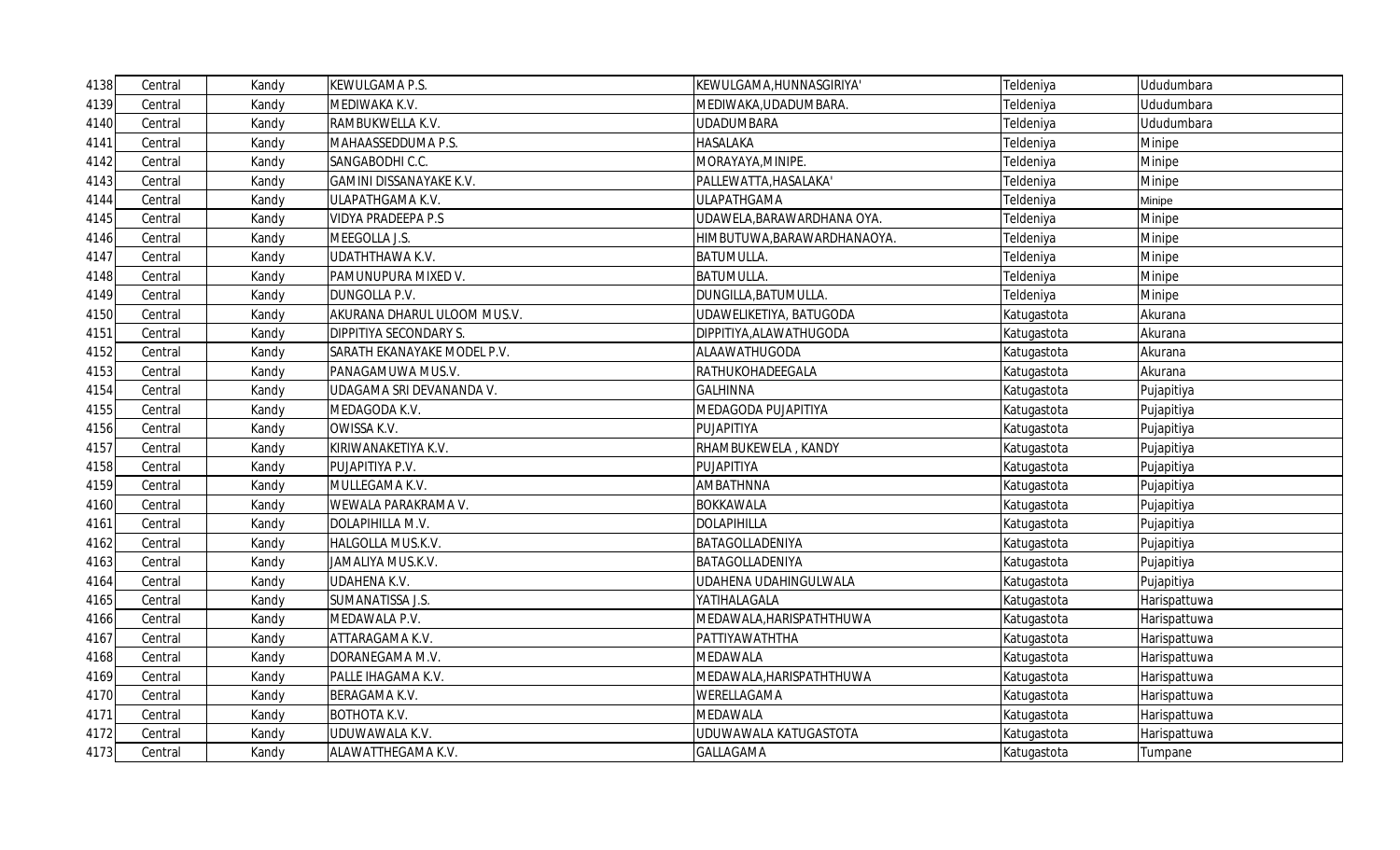| 4174 | Central | Kandy  | KINIGAMA K.V.                   | UDUWA, KANDY                            | Katugastota | Tumpane            |
|------|---------|--------|---------------------------------|-----------------------------------------|-------------|--------------------|
| 4175 | Central | Kandy  | <b>GALAGEDARA P.V</b>           | GALAGEDARA                              | Katugastota | Tumpane            |
| 4176 | Central | Kandy  | HITHGODA WALPOLA P.V.           | WETTEWA GALAGEDARA                      | Katugastota | Tumpane            |
| 4177 | Central | Kandy  | WETTEWA K.V.                    | WETTEWA GALAGEDARA                      | Katugastota | Tumpane            |
| 4178 | Central | Kandy  | RANGAMUWA J.S.                  | RANGAMUWA, HATHARALIYADDA               | Katugastota | Tumpane            |
| 4179 | Central | Kandy  | THENNEYAYA K.V.                 | HATHASRALIYADDA                         | Katugastota | Tumpane            |
| 4180 | Central | Kandy  | WELIVITA SRI SANGARAJA K.V.     | WELIVITA SANGARAJAPORA                  | Katugastota | Tumpane            |
| 4181 | Central | Kandy  | THELAHUNGAMA K.V.               | THELAHUNGAMA                            | Gampola     | Ganga-Ihala Korale |
| 4182 | Central | Kandy  | WALLAHAGODA K.V.                | WALLAHAGODA, GAMPOLA                    | Gampola     | Ganga-Ihala Korale |
| 4183 | Central | Kandy  | YATAPANA K.V.                   | KURUNDUWATTA BAZZAR                     | Gampola     | Ganga-Ihala Korale |
| 4184 | Central | Kandy  | ANURUDDHA KUMARA P.V.           | VELUWANARAMA MAWATHA, NAWALAPITIYA      | Gampola     | Pasbage Korale     |
| 4185 | Central | Kandy  | KATHIRESAN P.V.                 | KOTMALE ROAD, NAWALAPITIYA              | Gampola     | Pasbage Korale     |
| 4186 | Central | Kandy  | ST MARYS COLLEGE                | NAWALAPITIYA                            | Gampola     | Pasbage Korale     |
| 4187 | Central | Kandy  | ANGAMMANA K.V.                  | <b>GAMPOLA</b>                          | Gampola     | Uda Palatha        |
| 4188 | Central | Matale | CP/G/KITHSIRIMEWAN P.V.         | WEWALAWEWA, DAMBULLA                    | Galewela    | Dambulla           |
| 4189 | Central | Matale | CP/G/LENAWA P.V.                | LENAWA , KIMBISSA , DAMBULLA            | Galewela    | Dambulla           |
| 4190 | Central | Matale | CP/G/D/IHALA EARAULA P.S.       | ERAULA JUNCTION, IHALA ERAULA, DAMBULLA | Galewela    | Dambulla           |
| 4191 | Central | Matale | CP/GL/PRESIDENT P.C.            | MAKULUGASWEWA, DEWAHUWA                 | Galewela    | Galewela           |
| 4192 | Central | Matale | CP/G/BULANAWEWA P.V.            | BULANAWEWA, DEWAHUWA                    | Galewela    | Galewela           |
| 4193 | Central | Matale | CP/G/KENDANGAMUWA P.V.          | KENDANGAMUWA, MADIPOLA                  | Galewela    | Galewela           |
| 4194 | Central | Matale | CP/MT/G/KOSGAHAHEENNA P.V.      | BAMBARAGASWEWA, GALEWELA                | Galewela    | Galewela           |
| 4195 | Central | Matale | CP/GA/SIYAMBALAGAHAWELA J.S     | WASALACOTTE                             | Galewela    | Galewela           |
| 4196 | Central | Matale | CP/G/MAHINDA MODEL P.S.         | PALDENIYA, MAHAWELA                     | Galewela    | Pallepola          |
| 4197 | Central | Matale | CP/G/WEERA MADDUMA BANDARA K.V. | EHALEPOLA, PALLEPOLA                    | Galewela    | Pallepola          |
| 4198 | Central | Matale | CP/G/P/MONARAWILA P.V.          | PALLEPOLA                               | Galewela    | Pallepola          |
| 4199 | Central | Matale | CP/NA/AMBAN/KUMBALOLUWA J.S.    | KUMBALOLUWA, IMBULGOLLA                 | Naula       | Ambanganga         |
| 4200 | Central | Matale | M/N/ABAN/RAITHALAWA P.V.        | METIHKKA, MATALE                        | Naula       | Ambanganga         |
| 4201 | Central | Matale | CP/N/AMB/HUNUKETA ELA P.V.      | RANMUTHUGAMA, METIHAKKA                 | Naula       | Ambanganga Korale  |
| 4202 | Central | Matale | MT/SELAGAMA V.                  | SELAGAMA, MATALE                        | Matale      | Yatawatta          |
| 4203 | Central | Matale | CP/MT/PAMUNUWA J.S.             | WALAWELA, MATALE                        | Matale      | Yatawatta          |
| 4204 | Central | Matale | MT/IDAMGAMA P.S.                | IDAMGAMA, UDASGIRIYA                    | Matale      | Yatawatta          |
| 4205 | Central | Matale | CP/N/NIKULA BIBILA K.V.         | NIKULA, NAULA                           | Naula       | Naula              |
| 4206 | Central | Matale | MA/NA/BOBELLA P.V.              | <b>NAULA</b>                            | Naula       | Naula              |
| 4207 | Central | Matale | CP/NA/HADUWA J.S.               | HADUWA, NAULA                           | Naula       | Naula              |
| 4208 | Central | Matale | CP/NA/DEVARADAPOLA P.S.         | ELAHARA ROAD, NAULA                     | Naula       | Naula              |
| 4209 | Central | Matale | CP/MT/RT/KAIKAWALA P.S.         | KAIKAWALA                               | Matale      | Rattota            |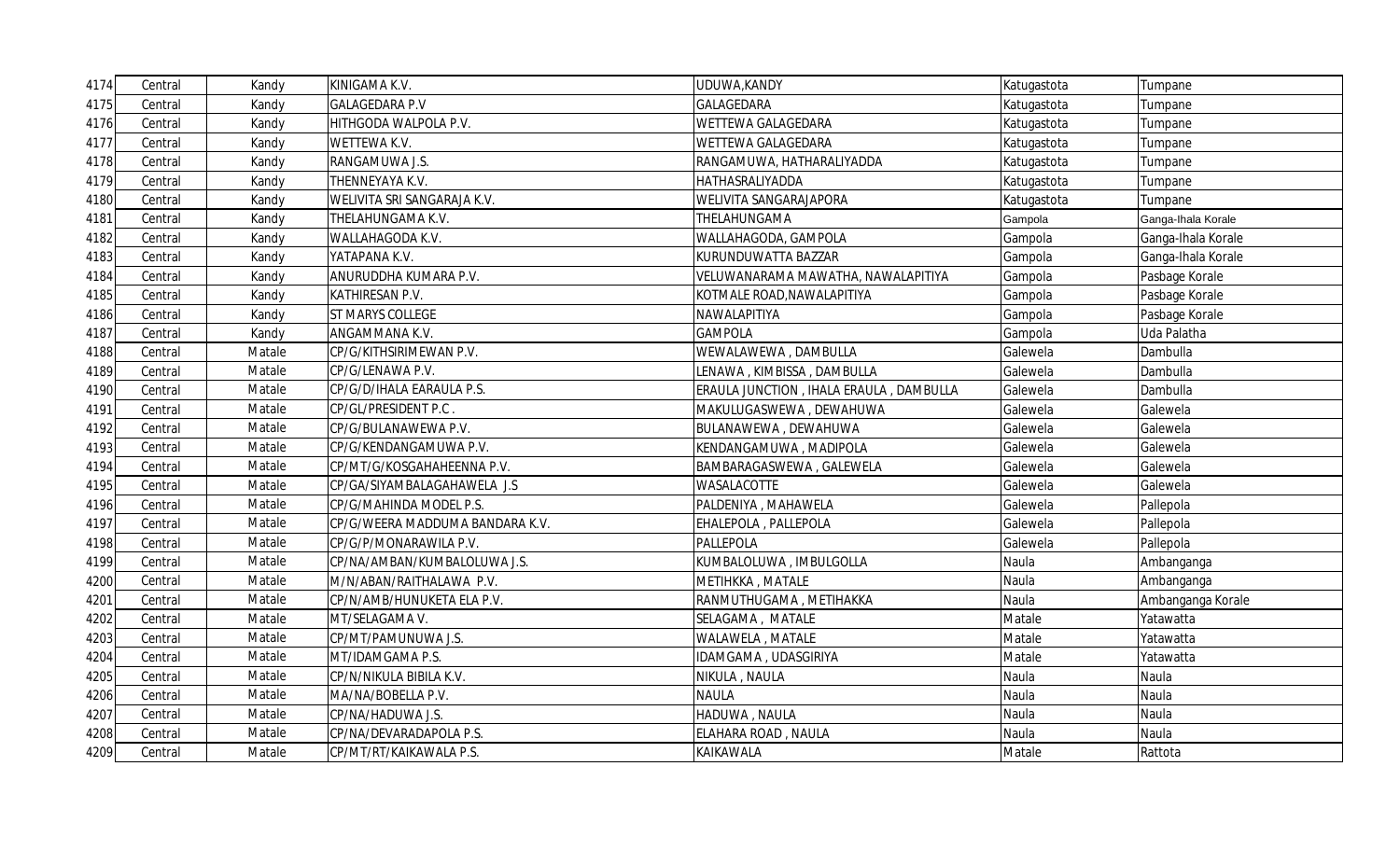| 4210 | Central | Matale | MT/WERAGAMA P.V.                                | MADAWERAGAMA, KAIKAWALA, MATALE   | Matale    | Rattota           |
|------|---------|--------|-------------------------------------------------|-----------------------------------|-----------|-------------------|
| 4211 | Central | Matale | MT/RATH/KIULA ULPOTHA V.                        | KIULA, MATALE                     | Matale    | Rattota           |
| 4212 | Central | Matale | MT/RAT/OWALA V.                                 | OWALA, KAIKAWALA                  | Matale    | Rattota           |
| 4213 | Central | Matale | MT/RT/DANKANDA M.V.                             | DANKANDA, MATALE                  | Matale    | Rattota           |
| 4214 | Central | Matale | MT/RA/KOSWANA G.S.                              | KOSWANA, KAIKAWALA, MATALE        | Matale    | Rattota           |
| 4215 | Central | Matale | MT/PITAKANDA K.V.                               | PITAKANDA, KAIKAWALA              | Matale    | Rattota           |
| 4216 | Central | Matale | MT/RAT/NELUWAKANDA BAPTIST V.                   | NELUWAKANDA, ALWATTA              | Matale    | Rattota           |
| 4217 | Central | Matale | CP/MT/MUWANDENIYA K.V.                          | MUWANDENIYA, MATALE               | Matale    | Rattota           |
| 4218 | Central | Matale | CP/MT/KATUDENIYA M.V.                           | KATUDENIYA, MATALE                | Matale    | Ukuwela           |
| 4219 | Central | Matale | MT/NAGOLLA SIDDHARTHA M.M.V.                    | <b>UKUWELA</b>                    | Matale    | Ukuwela           |
| 4220 | Central | Matale | CP/WIL/LELOYA P.S.                              | LELOYA, HATTOTAAMUNA, MATALE      | Wilgamuwa | Laggala Pallegama |
| 4221 | Central | Matale | CP/WIL/HATTOTA AMUNA ADARSHA P.V.               | HATTOTA AMUNA, MATALE             | Wilgamuwa | Laggala           |
| 4222 | Central | Matale | CP/WI/NAMINIOYA SRIMAT MONTIGOPALLAWA MODEL P.S | HETTIPOLA, WILGAMUWA              | Wilgamuwa | Wilgamuwa         |
| 4223 | Central | Matale | CP/WIL/DHARMAPALA P.V.                          | GODAULPATHA, HETTIPOLA, WILGAMUWA | Wilgamuwa | Wilgamuwa         |
| 4224 | Central | Matale | MT/CP/WILGAMUWA P.S.                            | WILGAMUWA, MATALE                 | Wilgamuwa | Wilgamuwa         |
| 4225 | Central | Matale | MONTIGOPALLAWA P.S.                             | METIHAKKA, MATALE                 | Naula     | Ambanganga Korale |
| 4226 | Central | Matale | HUNUKETE J.S.                                   | GAMMADUWA ROAD, RATTOTA           | Naula     | Ambanganga Korale |
| 4227 | Central | Matale | CP/NA/AMB/PALLETHENNA J.S.                      | PALLETHENNA, RATTOTA              | Naula     | Ambanganga Korale |
| 4228 | Central | Matale | <b>IMBULGOLLA P.S.</b>                          | DAMBAGAHAMUDUNA, GAMMADUWA        | Naula     | Ambanganga Korale |
| 4229 | Central | Matale | KALUGALTENNA J.S.                               | KALUGALTENNA, GAMMADUWA           | Naula     | Ambanganga Korale |
| 4230 | Central | Matale | <b>RATHTHOTA MAHABOHI V.</b>                    | NARANGOLLA, RATTOTA               | Naula     | Ambanganga Korale |
| 4231 | Central | Matale | OPALGALA T.V.                                   | <b>GAMMADUWA</b>                  | Naula     | Ambanganga Korale |
| 4232 | Central | Matale | NAGALA T.V.                                     | <b>GAMMADUWA</b>                  | Naula     | Ambanganga Korale |
| 4233 | Central | Matale | HAPUGASPITIYA T.K.V.                            | METTIHAKKA                        | Naula     | Ambanganga Korale |
| 4234 | Central | Matale | KARAGAHATHENNA T.V.                             | <b>GAMMADUWA</b>                  | Naula     | Ambanganga Korale |
| 4235 | Central | Matale | PALLETHENNA T.V.                                | <b>GAMMADUWA</b>                  | Naula     | Ambanganga Korale |
| 4236 | Central | Matale | VICKNESHWARA T.V.                               | GAMMADUWA                         | Naula     | Ambanganga Korale |
| 4237 | Central | Matale | D.S.SENANAYAKE P.S.                             | KANDALAMA, DAMBULLA               | Galewela  | Dambulla          |
| 4238 | Central | Matale | KALOGAHAELA P.S.                                | ERAULA JUNCTION, DAMBULLA         | Galewela  | Dambulla          |
| 4239 | Central | Matale | PAHALA EREULA K.V.                              | <b>ERAULA JUNCTION, DAMBULLA</b>  | Galewela  | Dambulla          |
| 4240 | Central | Matale | ALAKOLAWEWA P.S.                                | WEWALAWEWA DAMBULLA               | Galewela  | Dambulla          |
| 4241 | Central | Matale | PAHORANWEWA K.V.                                | <b>DAMBULLA</b>                   | Galewela  | Dambulla          |
| 4242 | Central | Matale | RATHMALAGAHAELA K.V.                            | <b>DAMBULLA</b>                   | Galewela  | Dambulla          |
| 4243 | Central | Matale | <b>BULAGALA P.S.</b>                            | BULAGALA, DAMBULLA                | Galewela  | Dambulla          |
| 4244 | Central | Matale | <b>GALEWELA P.S.</b>                            | <b>GALEWELA</b>                   | Galewela  | Galewela          |
| 4245 | Central | Matale | DAMUNUMULLA K.V.                                | DAMUNUMULLA , GALLEWELA           | Galewela  | Galewela          |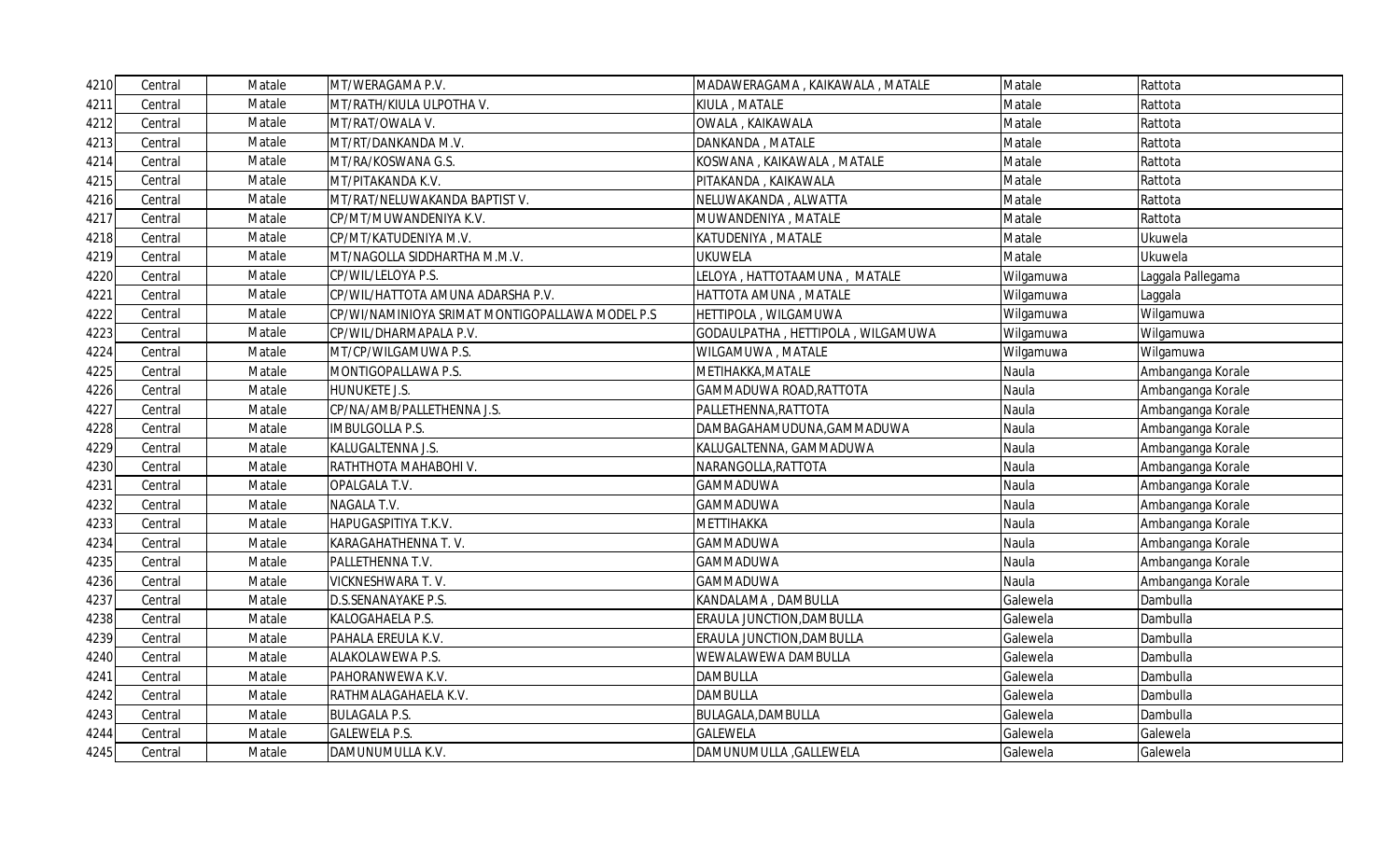| 4246 | Central | Matale | PATTIWELA J.S.                              | PATTIWELW, GALEWELA             | Galewela  | Galewela  |
|------|---------|--------|---------------------------------------------|---------------------------------|-----------|-----------|
| 4247 | Central | Matale | DAMBAWA P.V.                                | DEMBAWA, MADIPOLA               | Galewela  | Galewela  |
| 4248 | Central | Matale | SRI SUGATHA P.S.                            | <b>GALEWELA</b>                 | Galewela  | Galewela  |
| 4249 | Central | Matale | DIVULGASKOTUWA P.S.                         | BELIGAMUWA, GALEWELA            | Galewela  | Galewela  |
| 4250 | Central | Matale | PATHKOLAGOLLA K.V.                          | PATHKOLAGOLLA, GALEWELA         | Galewela  | Galewela  |
| 4251 | Central | Matale | <b>BELIGAMUWA J.S.</b>                      | BELIGAMUWA                      | Galewela  | Galewela  |
| 4252 | Central | Matale | YATIGALPOTHTHA J.S                          | <b>GALEWELA</b>                 | Galewela  | Galewela  |
| 4253 | Central | Matale | NEERANGAMUWA K.V.                           | NEERANGAMUWA, WAHAKOTTE         | Galewela  | Galewela  |
| 4254 | Central | Matale | DEMBAWA P.S.                                | DEMBAWA, MADIPOLA               | Galewela  | Galewela  |
| 4255 | Central | Matale | SRI AGRABODHI K.V.                          | KALUNGAGA HATTOTA AMUNA MATALE. | Wilgamuwa | Laggala   |
| 4256 | Central | Matale | <b>GURUWELA K.V.</b>                        | GURUWELA,LAGGALA,PALLEGAMA.     | Wilgamuwa | Laggala   |
| 4257 | Central | Matale | MALIYADEWA V.                               | <b>DEEVILLA YATAWATTA</b>       | Matale    | Yatawatta |
| 4258 | Central | Matale | MATALAPITIYA K.V.                           | MATALAPITIYA                    | Matale    | Yatawatta |
| 4259 | Central | Matale | ALUTHGAMA K.V.                              | ALUTHGAMA WALAWELA MATALE       | Matale    | Yatawatta |
| 4260 | Central | Matale | NANDANA V.                                  | <b>UDASGIRIYA MATALE</b>        | Matale    | Yatawatta |
| 4261 | Central | Matale | ATIPOLA V.                                  | ATIPOLA, DULLEWA                | Matale    | Yatawatta |
| 4262 | Central | Matale | ALAKOLAMADA K.V.                            | <b>KAIKAWALA</b>                | Matale    | Rattota   |
| 4263 | Central | Matale | WELANGAHAWATHTHA V.                         | WELANGAHAWATHTHA , RATTOTA      | Matale    | Rattota   |
| 4264 | Central | Matale | SHARIPUTHTA MODEL P.S. (KARAGAHALANDA P.S.) | KARAGAHALAMDA, ALWATHA, MATALE  | Matale    | Rattota   |
| 4265 | Central | Matale | <b>BABTIST V.</b>                           | RATTOTA, MATALE                 | Matale    | Rattota   |
| 4266 | Central | Matale | <b>WERALUGASTENNE V.</b>                    | WERALUGASTENNA ,DANKANDA        | Matale    | Rattota   |
| 4267 | Central | Matale | ABDUL HAMEED MUS.V.                         | <b>RATTOTA</b>                  | Matale    | Rattota   |
| 4268 | Central | Matale | <b>BANDARAPOLA T.V.</b>                     | MUWANDENIYA                     | Matale    | Rattota   |
| 4269 | Central | Matale | HAPUVIDA V.                                 | <b>HAPUVIDA ALWATTA</b>         | Matale    | Rattota   |
| 4270 | Central | Matale | POLWATTAKANDA V.                            | POLWATTAKANDA, DANKANDA         | Matale    | Rattota   |
| 4271 | Central | Matale | KURIWELA HAMEEDIYA COLLEGE                  | <b>UKUWELA</b>                  | Matale    | Ukuwela   |
| 4272 | Central | Matale | SRI SARANANDA K.V. (GURALAWELA V.)          | <b>GURALAWELA UKUWELA</b>       | Matale    | Ukuwela   |
| 4273 | Central | Matale | IMBULPITIYA V.                              | KARAGAHAHINNA(VIA MATALE)       | Matale    | Ukuwela   |
| 4274 | Central | Matale | ELWALA V.                                   | <b>UKUWELA</b>                  | Matale    | Ukuwela   |
| 4275 | Central | Matale | SIRI DAMMATHILAKA V.                        | <b>WEHIGALA VIA MATALER</b>     | Matale    | Ukuwela   |
| 4276 | Central | Matale | MAHANAMA V. (KIRIMATIYAWA V.)               | KIRIMATIYAWA OVILIKANDA MATALE  | Matale    | Ukuwela   |
| 4277 | Central | Matale | KADUWELA V.                                 | KADUWELA, UKUWELA.              | Matale    | Ukuwela   |
| 4278 | Central | Matale | LELIAMBE P.S.                               | LELIAMBE MATALE                 | Matale    | Ukuwela   |
| 4279 | Central | Matale | ELKADUWA T.V.                               | <b>ELKADUWA</b>                 | Matale    | Ukuwela   |
| 4280 | Central | Matale | HULANGAMUWA K.V.                            | HULANGAMUWA MATALE              | Matale    | Matale    |
| 4281 | Central | Matale | KOTUWEGEDERA V.                             | KOTUWEGADERA, MATALE            | Matale    | Matale    |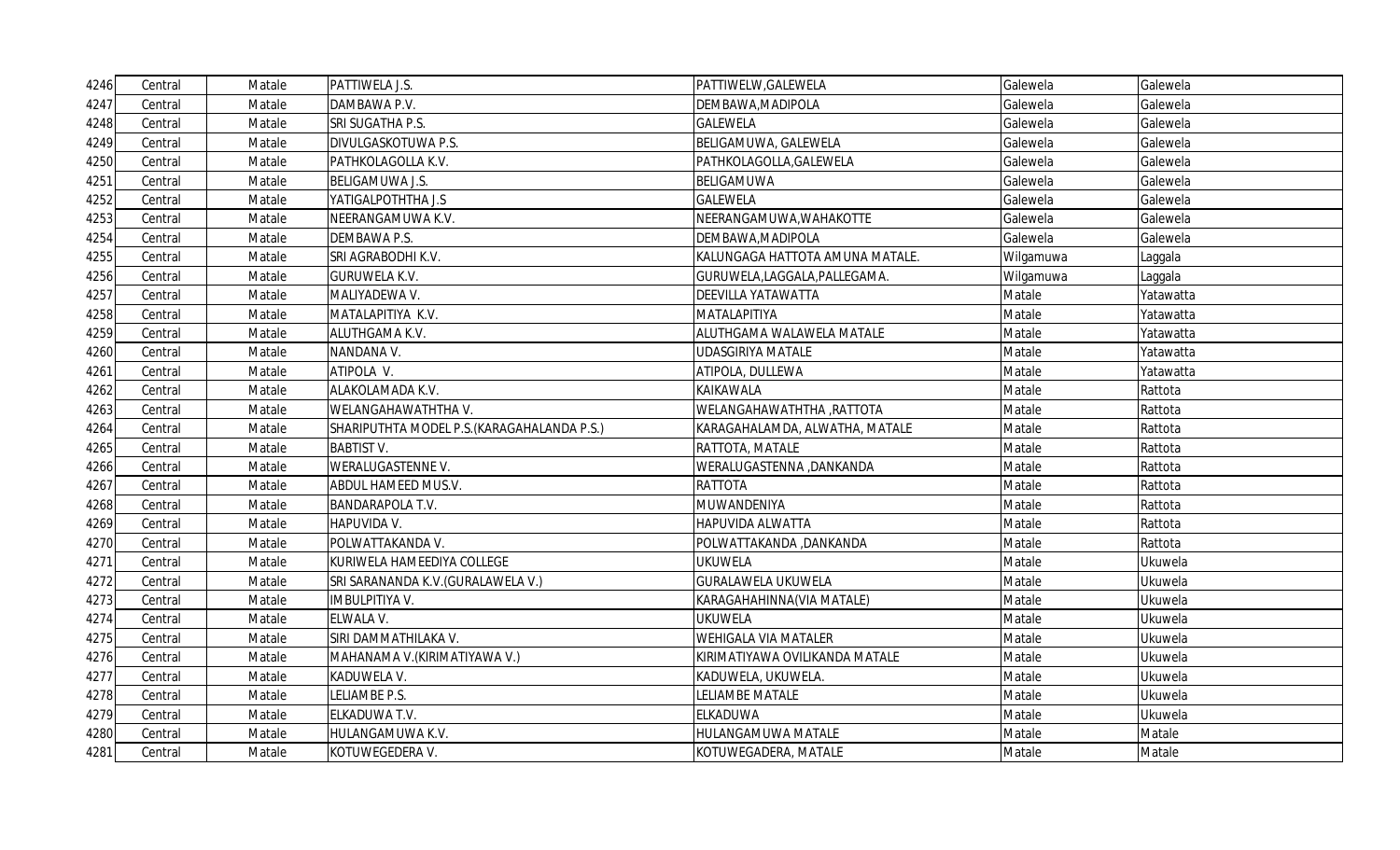| 4282 | Central | Matale | HATHAMUNAGALA V.                | MADAWALA ULPOTHA                    | Matale    | Matale    |
|------|---------|--------|---------------------------------|-------------------------------------|-----------|-----------|
| 4283 | Central | Matale | KAWDUPELLA SINHALA V.           | KAWDUPELLA, MATALE                  | Matale    | Matale    |
| 4284 | Central | Matale | KANANGAMUWA V.                  | KANANGAMUWA MATALE                  | Matale    | Matale    |
| 4285 | Central | Matale | SRI RAHULA V.                   | DOBAWELA, MAHAWELA                  | Matale    | Matale    |
| 4286 | Central | Matale | NALANDA P.S.                    | <b>NALANDA</b>                      | Naula     | Naula     |
| 4287 | Central | Matale | <b>BOGASBOBELLA J.S</b>         | BOGASBOBELLA, NALANDA               | Naula     | Naula     |
| 4288 | Central | Matale | <b>UDUDENIYA P.S.</b>           | <b>NALANDA</b>                      | Naula     | Naula     |
| 4289 | Central | Matale | PILIHUDUGOLLA J.S.              | PILUHUDUGOLLA, NAULA                | Naula     | Naula     |
| 4290 | Central | Matale | SRI NAGA P.S.                   | <b>NAULA</b>                        | Naula     | Naula     |
| 4291 | Central | Matale | MURUTHOLUWA J.S                 | MURUTHLUWA, MELPITIYA, MATALE       | Naula     | Naula     |
| 4292 | Central | Matale | PUBBILIYA M.M.V.                | PUBBILAYA, KOONGAHAWELA             | Naula     | Naula     |
| 4293 | Central | Matale | <b>BAMBARAGAHAWATTA J. S</b>    | BAMBARAGAHAWATTA, PUBBILIYA         | Naula     | Naula     |
| 4294 | Central | Matale | OPALGALA P.V.                   | OPALGALA, MATALE                    | Naula     | Naula     |
| 4295 | Central | Matale | AL-HAMRA M.V.                   | NALIYAKANATTA, AMBANA, KOONGAHAWELA | Naula     | Naula     |
| 4296 | Central | Matale | NILANNORUWA P.S.                | NILANNORUWA, MADIPOLA               | Galewela  | Pallepola |
| 4297 | Central | Matale | KOHOLANWALA J.S.                | MADAWALA ULPATHA                    | Galewela  | Pallepola |
| 4298 | Central | Matale | AKURAMBODA K.V.                 | AKURAMBODA                          | Galewela  | Pallepola |
| 4299 | Central | Matale | RUSIGAMA K.V                    | PALLEPOLA                           | Galewela  | Pallepola |
| 4300 | Central | Matale | <b>EBBAWALA P.S</b>             | MANANWATHTHA                        | Galewela  | Pallepola |
| 4301 | Central | Matale | KOSGOLLA P.S.                   | AKURAMBODA                          | Galewela  | Pallepola |
| 4302 | Central | Matale | MANANWATHTHA P.S.               | MANANWATHTTHA                       | Galewela  | Pallepola |
| 4303 | Central | Matale | KANDEWATHTA P.S.                | MILLAWANA MATALE                    | Galewela  | Pallepola |
| 4304 | Central | Matale | IMADUWAYAYA P.S.                | IMADUWAYAYA, PERAKANATHTHA.         | Wilgamuwa | Wilgamuwa |
| 4305 | Central | Matale | MALGAMMANA P.S.                 | MALGAMMANA, MARAKA.                 | Wilgamuwa | Wilgamuwa |
| 4306 | Central | Matale | PALUPITIYA P.S.                 | PALUPITIYA, MATALE                  | Wilgamuwa | Wilgamuwa |
| 4307 | Central | Matale | RADUNNAWEWA P.S.                | RADUNNAWEWA, MARAKA.                | Wilgamuwa | Wilgamuwa |
| 4308 | Central | Matale | EGODA DEWAGIRIYA P.S.           | DEWAGIRIYA, MATALE                  | Wilgamuwa | Wilgamuwa |
| 4309 | Central | Matale | THAKSHILA P.V.                  | NUGAGOLLA, MATALE                   | Wilgamuwa | Wilgamuwa |
| 4310 | Central | Matale | DUTUGEMUNU P.V. (MARAKA M.V.)   | MARAKA, MATALE.                     | Wilgamuwa | Wilgamuwa |
| 4311 | Central | Matale | MAHAWATHANNA P.S.               | PERAKANATHTHA, MATALE.              | Wilgamuwa | Wilgamuwa |
| 4312 | Central | Matale | HADUNGAMUWA M.V.                | HADUNGAGAMUWA, MATALE.              | Wilgamuwa | Wilgamuwa |
| 4313 | Central | Matale | OVILIKANDA AL AMEENA V.         | ELKADUWA ROAD, UKUWELA              | Matale    | Ukuwela   |
| 4314 | Central | Matale | THIBBATUWAWA P.S.               | THENNA, MATALE                      | Matale    | Ukuwela   |
| 4315 | Central | Matale | SRI PAGNGNARAMA V.              | <b>UDATENNA, MATALE</b>             | Matale    | Ukuwela   |
| 4316 | Central | Matale | UDUPIHILLA SRI SARANANKARA K.V. | UDUPIHILLA, MATALE.                 | Matale    | Ukuwela   |
| 4317 | Central | Matale | KAWDAGAMMANA P.V.               | DANKANDA                            | Matale    | Rattota   |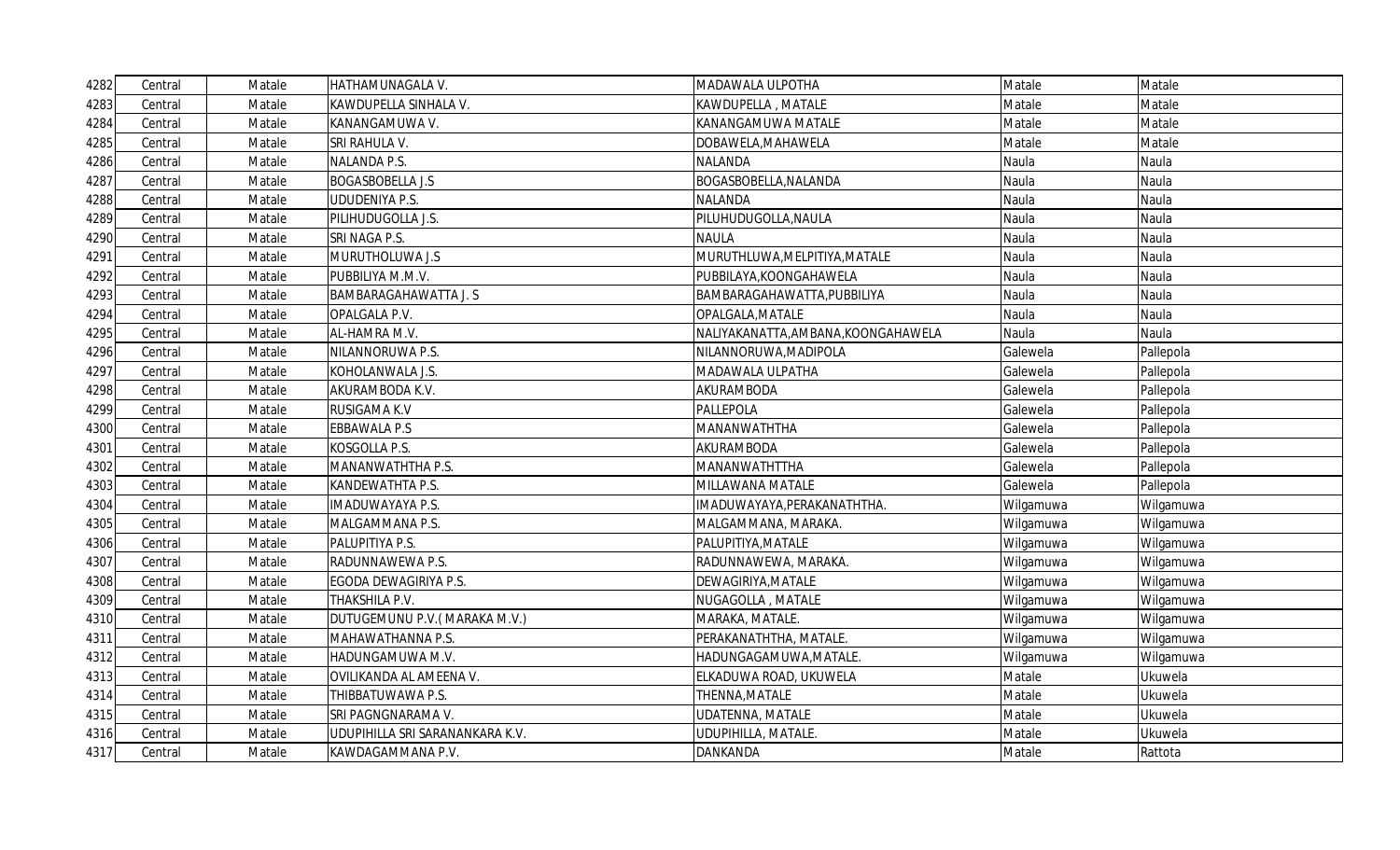| 4318 | Central | Matale        | DIKKUBURA V.                            | DIKKUBURA , RATTOTA                      | Matale    | Rattota          |
|------|---------|---------------|-----------------------------------------|------------------------------------------|-----------|------------------|
| 4319 | Central | Matale        | BANDARAPOLA M.V.                        | KIULA, MATALE                            | Matale    | Rattota          |
| 4320 | Central | Matale        | SIRISEEWALI V.                          | WERAGAMA, KAIKAWALA, MATALE              | Matale    | Rattota          |
| 4321 | Central | Matale        | DODAMDENIYA V.                          | DODAMDENIYA MATALE                       | Matale    | Matale           |
| 4322 | Central | Matale        | KAWATAYAMUNA ANANDA V.                  | <b>MAHAWELA</b>                          | Matale    | Matale           |
| 4323 | Central | Matale        | MORAGAHAMADA V.                         | MADAWALA ULPATHA                         | Matale    | Matale           |
| 4324 | Central | Matale        | ANAGARIKA DHARMAPALA V.                 | <b>UDASGIRIYA MATALE</b>                 | Matale    | Yatawatta        |
| 4325 | Central | Matale        | DULLEWA V.                              | <b>DULLEWA MATALE</b>                    | Matale    | Yatawatta        |
| 4326 | Central | Matale        | INAMALUWA P.S.                          | <b>INAMALUWA</b>                         | Galewela  | Dambulla         |
| 4327 | Central | Matale        | MAHALAKOTUWA V.                         | MAHALAKOTUWA, LAGGALA, PALLEGAMA, MATALE | Wilgamuwa | Wilgamuwa        |
| 4328 | Central | Matale        | D.M.GUNARATHANA V.                      | MAHAWELA MATALE                          | Matale    | Yatawatta        |
| 4329 | Central | Matale        | MINHAJ MUS.V.                           | NIKAGOLLA, YATAWATHA                     | Matale    | Yatawatta        |
| 4330 | Central | Matale        | KALAIMAGAL T.V.                         | KAWDUPELELLA                             | Matale    | Matale           |
| 4331 | Central | Matale        | KOTTEGODA MUS.V.                        | KOTTEGODA PALAPATHWELA                   | Matale    | Matale           |
| 4332 | Central | Matale        | BAMBARAGALLA T.V.                       | <b>RATTOTA</b>                           | Matale    | Rattota          |
| 4333 | Central | Matale        | DEHIDENIYA P.V.                         | <b>DEHIDENIYA</b>                        | Matale    | Ukuwela          |
| 4334 | Central | Matale        | ELKADUWA SINHALA K.V.                   | <b>ELKADUWA</b>                          | Matale    | Ukuwela          |
| 4335 | Central | Matale        | <b>OWILIKANDA P.S.</b>                  | OWILIKANDA.                              | Matale    | Ukuwela          |
| 4336 | Central | Nuwara Elliya | CP/KOT/RAMBODAGAMA V.                   | RAMBODAGAMA, RAMBODA                     | Kotmale   | Kotmale          |
| 4337 | Central | Nuwara Elliya | CP/KOT/MALHEWA P.S.                     | <b>KOTHMALE</b>                          | Kothmale  | Kothmale         |
| 4338 | Central | Nuwara Elliya | CP/COT/GANKEWELA P.V.                   | GANKEWALA, KATUKITHULA                   | Kotmale   | Kotmale          |
| 4339 | Central | Nuwara Elliya | CP/KOT/RASHBROOK T. P.V.                | <b>RAMBODA</b>                           | Kotmale   | Kotmale          |
| 4340 | Central | Nuwara Elliya | PROTEF TAMIL P.V.                       | <b>RAMBODA</b>                           | Kotmale   | Kotmale          |
| 4341 | Central | Nuwara Elliya | CP/KOT/MAYMOLLY T.V.                    | FROTOFT, RAMBODA                         | Kotmale   | Kotmale          |
| 4342 | Central | Nuwara Elliya | CP/KOT/AL MINHAJ P.S. (BADIUDDEEN P.V.) | HAPUGASTHALAWA                           | Walapane  | Kotmale          |
| 4343 | Central | Nuwara Elliya | ALHIDAYA P.V.                           | KALAPITIYA, HEDUNUWEWA                   | Kotmale   | Kotmale          |
| 4344 | Central | Nuwara Elliya | CP/KOT/POLWATHURA MUSLIM V.             | POLWATHURA, NAWALAPITIYA                 | Kotmale   | Kotmale          |
| 4345 | Central | Nuwara Elliya | N/W/RUPPE V.                            | RUPPE, NILDANDAHINNA                     | Walapane  | Walapane         |
| 4346 | Central | Nuwara Elliya | AMBAN ELLA V.                           | NILDANDAHINNA                            | Walapane  | Walapane         |
| 4347 | Central | Nuwara Elliya | CP/N/W/SRI SUMANGALA P.S.               | NILDANDAHINNA                            | Walapane  | Walapane         |
| 4348 | Central | Nuwara Elliya | W/BROOKSIDE.T.V                         | <b>HALGRANOYA</b>                        | Walapane  | Walapane         |
| 4349 | Central | Nuwara Elliya | N/W/DELMAR T.V.                         | <b>HALGRANOYA</b>                        | Walapane  | Walapane         |
| 4350 | Central | Nuwara Elliya | CP/W/GLENDEVON T.V                      | <b>HALGRANOYA</b>                        | Walapane  | Walapane         |
| 4351 | Central | Nuwara Elliya | H/BINOYA NO 2 T.V.                      | <b>ROZELLA</b>                           | Hatton    | Hatton Tamil - 1 |
| 4352 | Central | Nuwara Elliya | CP/HZ/MALAIMAGAL T.V.                   | <b>HATTON</b>                            | Hatton    | Hatton Tamil - 1 |
| 4353 | Central | Nuwara Elliya | CP/HT/GANESHA V. (BINOYA NO 1 T.V.)     | <b>ROZELLA</b>                           | Hatton    | Hatton Tamil - 1 |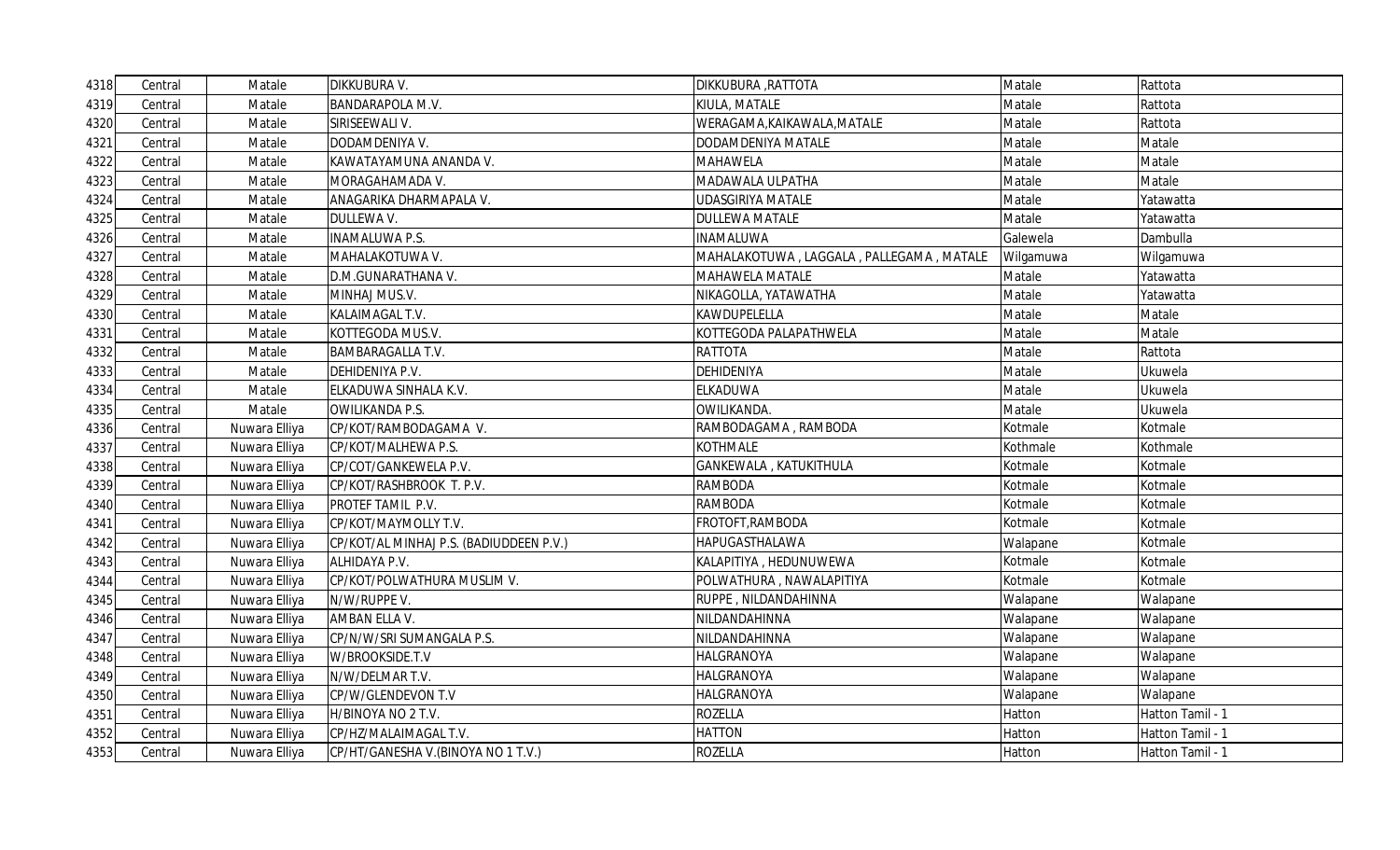| 4354 | Central | Nuwara Elliya | LYNFORD T.V                               | BAGAWANTHALAWA             | Hatton        | Hatton Tamil - 2       |
|------|---------|---------------|-------------------------------------------|----------------------------|---------------|------------------------|
| 4355 | Central | Nuwara Elliya | ELTOPS TAMIL V.                           | BOGAWANTALAWA              | Hatton        | Hatton Tamil - 2       |
| 4356 | Central | Nuwara Elliya | CP/HZ/ST VIGEANS T.V.                     | BAGAWANTHALAWA             | Hatton        | Hatton Tamil - 2       |
| 4357 | Central | Nuwara Elliya | CP/HT/IREBY T.V.                          | NORWOOD                    | Hatton        | Hatton Tamil - 2       |
| 4358 | Central | Nuwara Elliya | CP/HZ/VENTURE T.V.                        | NORWOOD                    | Hatton        | Hatton Tamil - 3       |
| 4359 | Central | Nuwara Elliya | NORWOOD (UPPER) TAMIL V.                  | NORWOOD                    | Hatton        | Hatton Tamil - 2       |
| 4360 | Central | Nuwara Elliya | KOTHTHELLENA V.                           | KOTHALLENA, HATTON         | Hatton        | Ambagamuwa             |
| 4361 | Central | Nuwara Elliya | CP/HT/TILLYRIE T.V.                       | <b>DICKOYA</b>             | Hatton        | Hatton Tamil - 1       |
| 4362 | Central | Nuwara Elliya | CP/HZ/INGESTRE T.V.                       | <b>DICKOYA</b>             | Hatton        | Hatton Tamil - 1       |
| 4363 | Central | Nuwara Elliya | CP/HZ/POYSTON T.V.                        | <b>DICKOYA</b>             | Hatton        | Hatton Tamil - 1       |
| 4364 | Central | Nuwara Elliya | N/KALUKELE P.V.                           | NUWARAELLIYA               | Nuwara Eliya  | Nuwara Eliya           |
| 4365 | Central | Nuwara Elliya | CP/N/DAYAGAMA (WEST 01) TAMIL V.          | DAYAGAMA                   | Nuwara Eliya  | Honbrook               |
| 4366 | Central | Nuwara Elliya | HOLY TRININTY P.V.                        | NUWARAV ELIYA              | Nuwara Eliya  | Nuwara Eliya Tamil - 1 |
| 4367 | Central | Nuwara Elliya | N/SUMMER HILL T.V.                        | KANDAPOLA, NUWARA ELIYA    | Nuwara Eliya  | Nuwara Eliya Tamil - 1 |
| 4368 | Central | Nuwara Elliya | N/DHARMAPALA V.                           | RUWANELIYA , NUWARAELIYA   | Nuwara Eliya  | Nuwara Eliya           |
| 4369 | Central | Nuwara Elliya | N/CHALMERS T.V. (MAYFIELD WAMSH TAMIL V.) | HATTON                     | Nuwara Eliya  | Nuwara Eliya Tamil - 2 |
| 4370 | Central | Nuwara Elliya | N/OLIPHANT T.V.                           | NUWARAELIYA                | Nuwara Eliya  | Nuwara Eliya Tamil - 1 |
| 4371 | Central | Nuwara Elliya | CP/N/CRAIGIELEA T.V.                      | PATANA                     | Nuwara Eliya  | Nuwara Eliya Tamil - 2 |
| 4372 | Central | Nuwara Elliya | CP/NE/YARRAVALE T.V.                      | DAYAGAMA                   | Nuwara Eliya  | Nuwara Eliya Tamil - 3 |
| 4373 | Central | Nuwara Elliya | CP/N/PATHANA SINHALA V.                   | PATANA                     | Nuwara Eliya  | Nuwara Eliya           |
| 4374 | Central | Nuwara Elliya | CP/N/VIDYASEKARA P.S.                     | THALAWAKALLE               | Nuwara Eliya  | Nuwara Eliya           |
| 4375 | Central | Nuwara Elliya | CP/NE/SANDRINGHAM T.V.                    | DAYAGAMA                   | Nuwara Eliya  | Nuwara Eliya Tamil - 3 |
| 4376 | Central | Nuwara Elliya | N/SRI PIYATHISSA V.                       | BAMBARAKELLE, NUWARA ELIYA | Nuwara Eliya  | Nuwara Eliya           |
| 4377 | Central | Nuwara Elliya | N/HARRINGHTON T.V.                        | KOTAGALA                   | Nuwara Eliya  | Nuwara Eliya Tamil - 2 |
| 4378 | Central | Nuwara Elliya | CP/K/RATHNAGIRI SINHALA V.                | RATHNAGIRIYA, LINDULA      | Nuwara Eliya  | Nuwara Eliya           |
| 4379 | Central | Nuwara Elliya | CP/N/VIDDIYACHAKKRA V.                    | RUWANELIYA , NUWARAELIYA   | Nuwara Eliya  | Nuwara Eliya           |
| 4380 | Central | Nuwara Elliya | N/MOONPLANS T.V.                          | NUWARAELIYA                | Nuwara Eliya  | Nuwara Eliya Tamil - 1 |
| 4381 | Central | Nuwara Elliya | N/HK/MOOLOYA T.V.                         | <b>HEWAHETA</b>            | Hanguranketha | Udahewaheta            |
| 4382 | Central | Nuwara Elliya | CP/HG/WILWALA V.                          | KARADAGOLLA                | Hanguranketha | Hanguranketha          |
| 4383 | Central | Nuwara Elliya | CP/HK/VIGNESHWARA P.MODEL V.              | <b>HEWAHETA</b>            | Hanguranketha | Hanguranketha          |
| 4384 | Central | Nuwara Elliya | CP/HK/BOGAMUWA K.V.                       | BOGAMUWA, RIKILLAGASKADA   | Hanguranketha | Hanguranketha          |
| 4385 | Central | Nuwara Elliya | CP/HANGU/WADAWALA V.                      | WADAWALA, KARANDAGOLLA     | Hanguranketha | Hanguranketha          |
| 4386 | Central | Nuwara Elliya | C.C.V.                                    | HANGURANKETHA              | Hanguranketha | Udahewaheta            |
| 4387 | Central | Nuwara Elliya | CP/N/HK/HAPUWALA K.V.                     | HAPUWALA, HANGURANKETHA    | Hanguranketha | Hanguranketha          |
| 4388 | Central | Nuwara Elliya | CP/HK/VIDIYANANDA MODEL V.                | HANGURANKETHA              | Hanguranketha | Hanguranketha          |
| 4389 | Central | Nuwara Elliya | CP/HK/MORAGOLLA K.V.                      | MORAGOLLA, ILLAGOLLA       | Hanguranketha | Hanguranketha          |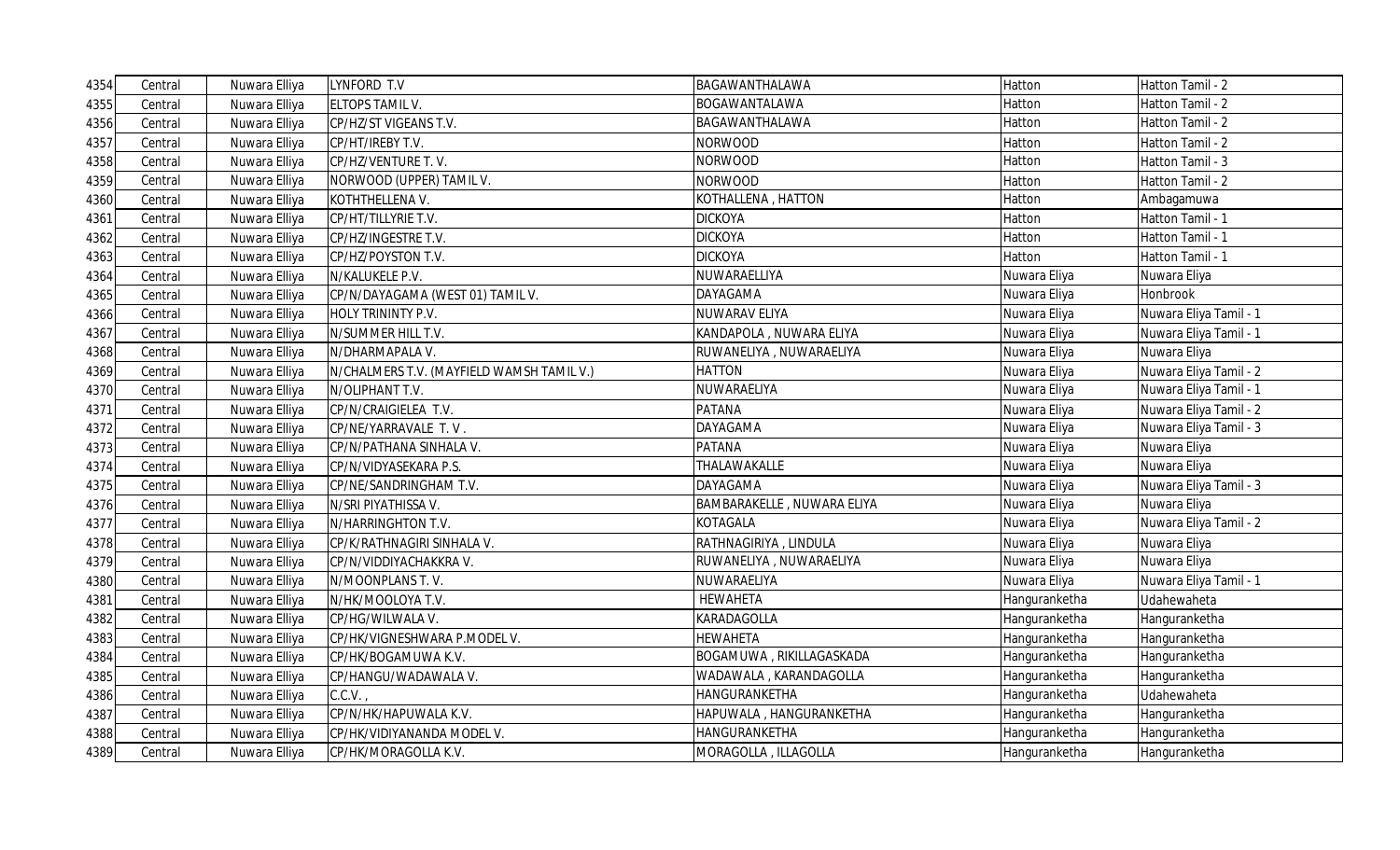| 4390 | Central | Nuwara Elliya | CP/HK/RIKILLAGASKADA MODEL S. | RIKILLAGASKADA                | Hanguranketha | Hanguranketha    |
|------|---------|---------------|-------------------------------|-------------------------------|---------------|------------------|
| 4391 | Central | Nuwara Elliya | CP/H/WALUGAMA K.V.            | RIKILLAGASKADA                | Hanguranketha | Hanguranketha    |
| 4392 | Central | Nuwara Elliya | <b>VIVEKANANDA T.V</b>        | HOPE ESTATE, HEWAHETA         | Hanguranketha | Hanguranketha    |
| 4393 | Central | Nuwara Elliya | CP/HT/MORATHOTAYAWATHTHA V.   | MORAHENAGAMA, HATTON          | Hatton        | Ambagamuwa       |
| 4394 | Central | Nuwara Elliya | CP/HT/LAXAPANA P.V.           | LAXAPANA                      | Hatton        | Ambagamuwa       |
| 4395 | Central | Nuwara Elliya | CP/HT/KEHELWARAWA V.          | PITAWALA, NAWALAPITIYA        | Hatton        | Ambagamuwa       |
| 4396 | Central | Nuwara Elliya | <b>CLAVERTON T.V</b>          | HATTON                        | Hatton        | Hatton Tamil - 1 |
| 4397 | Central | Nuwara Elliya | CP/HT/SUMMERVILLE T.V.        | <b>DICKOYA</b>                | Hatton        | Hatton Tamil - 1 |
| 4398 | Central | Nuwara Elliya | MANIKKAWATTA T.V.             | <b>DICKOYA</b>                | Hatton        | Hatton Tamil - 1 |
| 4399 | Central | Nuwara Elliya | AGRAOYA T.V.                  | ROZELLA                       | Hatton        | Hatton Tamil - 1 |
| 4400 | Central | Nuwara Elliya | VELLAIOYA [2] T.V.            | HATTON                        | Hatton        | Hatton Tamil - 1 |
| 4401 | Central | Nuwara Elliya | FORDYCE T.V.                  | <b>DICKOYA</b>                | Hatton        | Hatton Tamil - 1 |
| 4402 | Central | Nuwara Elliya | <b>DUNKELD T.V.</b>           | <b>DICKOYA</b>                | Hatton        | Hatton Tamil - 1 |
| 4403 | Central | Nuwara Elliya | GLENUGIE.T.V.                 | <b>UPCOT</b>                  | Hatton        | Hattan Tamil - 3 |
| 4404 | Central | Nuwara Elliya | PULLIYAWATTE T.P.V.           | <b>DICKOYA</b>                | Hatton        | Hatton Tamil - 1 |
| 4405 | Central | Nuwara Elliya | OSBORNE.T.V.                  | HATTON                        | Hatton        | Hatton Tamil - 1 |
| 4406 | Central | Nuwara Elliya | <b>FETTERESSO T.V</b>         | BOGAWANTALAWA                 | Hatton        | Hatton Tamil - 2 |
| 4407 | Central | Nuwara Elliya | MINUWANDENIYA V.              | HITIGEGAMA, HATTON            | Hatton        | Ambagamuwa       |
| 4408 | Central | Nuwara Elliya | WELHENAPOLPITIYA V.           | POLPITIYA, PITAWALA           | Hatton        | Ambagamuwa       |
| 4409 | Central | Nuwara Elliya | DEHIGASTHANNA V.              | AMBATHALAWA, GINIGATHHENA     | Hatton        | Ambagamuwa       |
| 4410 | Central | Nuwara Elliya | DHAMMALOKA V.                 | <b>BADUPOLA, GINIGATHHENA</b> | Hatton        | Ambagamuwa       |
| 4411 | Central | Nuwara Elliya | MODEL P.S.                    | AMBAGAMUWA UDUBULATHGAMA      | Hatton        | Ambagamuwa       |
| 4412 | Central | Nuwara Elliya | HEBBEKANDA V.                 | HEBBEKANDA, GINIGATHENA       | Hatton        | Ambagamuwa       |
| 4413 | Central | Nuwara Elliya | GINIGATHENA P.V.              | <b>GINIGATHENA</b>            | Hatton        | Ambagamuwa       |
| 4414 | Central | Nuwara Elliya | HOMAGAMA V.                   | KALAWAELDENIYA, GINIGATHENA   | Hatton        | Ambagamuwa       |
| 4415 | Central | Nuwara Elliya | WATAWALA SINHALA V.           | WATAWALA                      | Hatton        | Ambagamuwa       |
| 4416 | Central | Nuwara Elliya | KELANIGAMA V.                 | KELANIGAMA, GINIGATHHENA      | Hatton        | Ambagamuwa       |
| 4417 | Central | Nuwara Elliya | CP\HZ\ST'MARY'S PRIMARY T.V   | BOGAWANTALAWA                 | Hatton        | Hatton Tamil - 2 |
| 4418 | Central | Nuwara Elliya | <b>BONACCORD T.V.</b>         | BOGAWANTALAWA                 | Hatton        | Hatton Tamil - 2 |
| 4419 | Central | Nuwara Elliya | THERESIA T.V.                 | BOGAWANTHALAWA                | Hatton        | Hatton Tamil - 2 |
| 4420 | Central | Nuwara Elliya | KIRKOSWOLD NO 02 T.V.         | BOGAWANTALAWA                 | Hatton        | Hatton Tamil - 2 |
| 4421 | Central | Nuwara Elliya | KIRKOSWALD NO 01 T.V.         | BOGAWANTALAWA                 | Hatton        | Hatton Tamil - 2 |
| 4422 | Central | Nuwara Elliya | KEW T.V.                      | BOGAWANTALAWA                 | Hatton        | Hatton Tamil - 2 |
| 4423 | Central | Nuwara Elliya | BOGAWANTALAWA T.V.            | BOGAWANTALAWA                 | Hatton        | Hatton Tamil - 2 |
| 4424 | Central | Nuwara Elliya | LINSTAD T.V.                  | BOGAWANTALAWA                 | Hatton        | Hatton Tamil - 2 |
| 4425 | Central | Nuwara Elliya | MOUSAKELLIE NO 2 T.V.         | MASKELIYA                     | Hatton        | Hattan Tamil - 3 |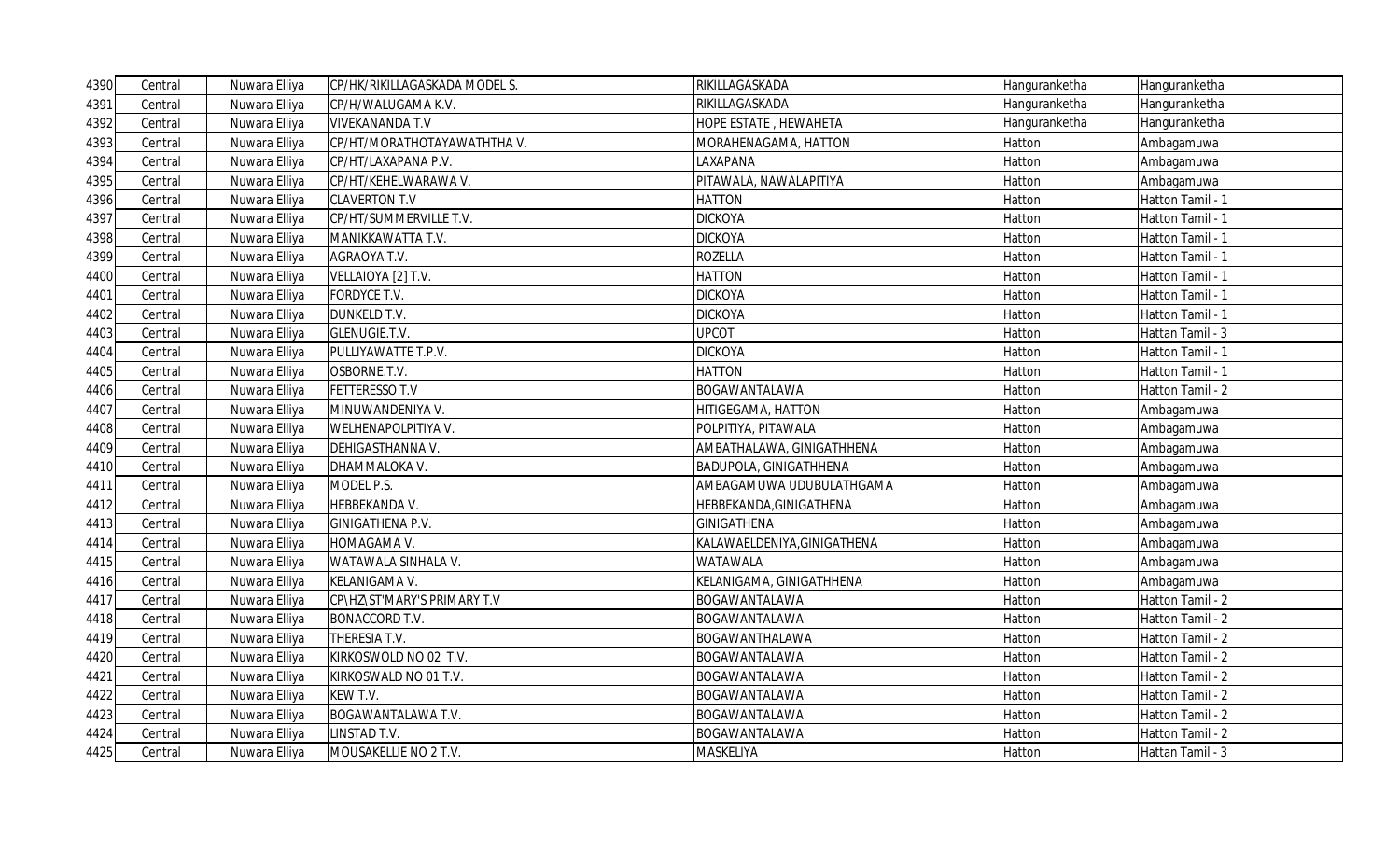| 4426 | Central | Nuwara Elliya | MOUSAKELLIE NO 1 T.V.                          | MASKELIYA                   | Hatton        | Hattan Tamil - 3 |
|------|---------|---------------|------------------------------------------------|-----------------------------|---------------|------------------|
| 4427 | Central | Nuwara Elliya | HAPUGASTHENNA T.V.                             | MASKELIYA                   | Hatton        | Hattan Tamil - 3 |
| 4428 | Central | Nuwara Elliya | <b>GANGEWATTE T.V.</b>                         | <b>MASKELIYA</b>            | Hatton        | Hattan Tamil - 3 |
| 4429 | Central | Nuwara Elliya | CP/HZ/ QUEENSLAND T.V.                         | <b>MASKELIYA</b>            | Hatton        | Hattan Tamil - 3 |
| 4430 | Central | Nuwara Elliya | ST.JOSHEPS T.V.                                | MASKELIYA                   | Hatton        | Hattan Tamil - 3 |
| 4431 | Central | Nuwara Elliya | WANARAJAH(L.D) T.V                             | <b>DICKOYA</b>              | Hatton        | Hatton Tamil - 2 |
| 4432 | Central | Nuwara Elliya | LAXAPANA NO.2 T.V                              | MASKELIYA                   | Hatton        | Hattan Tamil - 3 |
| 4433 | Central | Nuwara Elliya | PORTREE T.V.                                   | <b>NORWOOD</b>              | Hatton        | Hatton Tamil - 2 |
| 4434 | Central | Nuwara Elliya | NEWVALLEY T.V.                                 | <b>NORWOOD</b>              | Hatton        | Hatton Tamil - 2 |
| 4435 | Central | Nuwara Elliya | DARAWELLA LOWER DIVISION T.V.                  | <b>DICKOYA</b>              | Hatton        | Hatton Tamil - 1 |
| 4436 | Central | Nuwara Elliya | DARAWELLA UPPER DIVISION T.V.                  | <b>DICKOYA</b>              | Hatton        | Hatton Tamil - 1 |
| 4437 | Central | Nuwara Elliya | SRIVANI T.V. (DICKOYA P.V.)                    | <b>DICKOYA</b>              | Hatton        | Hatton Tamil - 1 |
| 4438 | Central | Nuwara Elliya | MORAY LOWER DIVISION T.V.                      | MASKELIYA                   | Hatton        | Hattan Tamil - 3 |
| 4439 | Central | Nuwara Elliya | MORAY UPPER DIVISION T.V.                      | MASKELIYA                   | Hatton        | Hattan Tamil - 3 |
| 4440 | Central | Nuwara Elliya | NALLAKANNEYAR P.V. (NALLTHANNEER PRIMARY T.V.) | MASKELIYA                   | Hatton        | Hattan Tamil - 3 |
| 4441 | Central | Nuwara Elliya | LAXAPANA NO.1 T.V.                             | MASKELIYA                   | Hatton        | Hattan Tamil - 3 |
| 4442 | Central | Nuwara Elliya | <b>GOURAVILLA SINHALA P.V.</b>                 | NISHSHANKA UYANA, UPCOT     | Hatton        | Ambagamuwa       |
| 4443 | Central | Nuwara Elliya | ANNANDALE T.V                                  | <b>UPCOT</b>                | Hatton        | Hattan Tamil - 3 |
| 4444 | Central | Nuwara Elliya | <b>GOURAVILLA P.T.V</b>                        | <b>UPCOT</b>                | Hatton        | Hattan Tamil - 3 |
| 4445 | Central | Nuwara Elliya | MINNA T.V.                                     | <b>UPCOT</b>                | Hatton        | Hattan Tamil - 3 |
| 4446 | Central | Nuwara Elliya | <b>KINCORA T.V</b>                             | <b>UPCOT</b>                | Hatton        | Hattan Tamil - 3 |
| 4447 | Central | Nuwara Elliya | <b>ALTON T.V.</b>                              | <b>UPCOT</b>                | Hatton        | Hattan Tamil - 3 |
| 4448 | Central | Nuwara Elliya | MANIKKAWATTA T.V.                              | <b>DICKOYA</b>              | Hatton        | Hatton Tamil - 1 |
| 4449 | Central | Nuwara Elliya | FORDYCE T.V.                                   | <b>DICKOYA</b>              | Hatton        | Hatton Tamil - 1 |
| 4450 | Central | Nuwara Elliya | <b>GONAWALA V.</b>                             | <b>GINIGATHHENA</b>         | Hatton        | Ambagamuwa       |
| 4451 | Central | Nuwara Elliya | RAHATHUNGODA K.V.                              | <b>HEWAHETA</b>             | Hanguranketha | Udahewaheta      |
| 4452 | Central | Nuwara Elliya | EKIRIYA K.V.                                   | <b>EKIRIYA</b>              | Hanguranketha | Udahewaheta      |
| 4453 | Central | Nuwara Elliya | MOOLOYA SINHALA S.                             | MOOLOYA ESTETE HEWAHETA     | Hanguranketha | Udahewaheta      |
| 4454 | Central | Nuwara Elliya | ROOK WOOD SINHALA V.                           | ROOK WOOD ESTATE HEWAHETA   | Hanguranketha | Udahewaheta      |
| 4455 | Central | Nuwara Elliya | DOLUGALA K.V.                                  | RIKILLAGASKADA              | Hanguranketha | Udahewaheta      |
| 4456 | Central | Nuwara Elliya | ADIKARIGAMA P.V.                               | ADIKARIGAMA, HANGURANKETA   | Hanguranketha | Udahewaheta      |
| 4457 | Central | Nuwara Elliya | HAPPAWARA K.V.                                 | LEMASURIYAGAMA ILLAGALLA    | Hanguranketha | Udahewaheta      |
| 4458 | Central | Nuwara Elliya | GANGAPALATHA K.V.                              | GONAGANTHANNA HANGURANKETHA | Hanguranketha | Udahewaheta      |
| 4459 | Central | Nuwara Elliya | <b>UDAWELA P.V.</b>                            | MANDARAMNUWARA              | Hanguranketha | Udahewaheta      |
| 4460 | Central | Nuwara Elliya | METIBAMBIYA M.V.                               | METIBAMBIYA , ELAMULLA      | Hanguranketha | Udahewaheta      |
| 4461 | Central | Nuwara Elliya | MANDARANNUWARA K.V.                            | MANDARANNUWARA              | Hanguranketha | Udahewaheta      |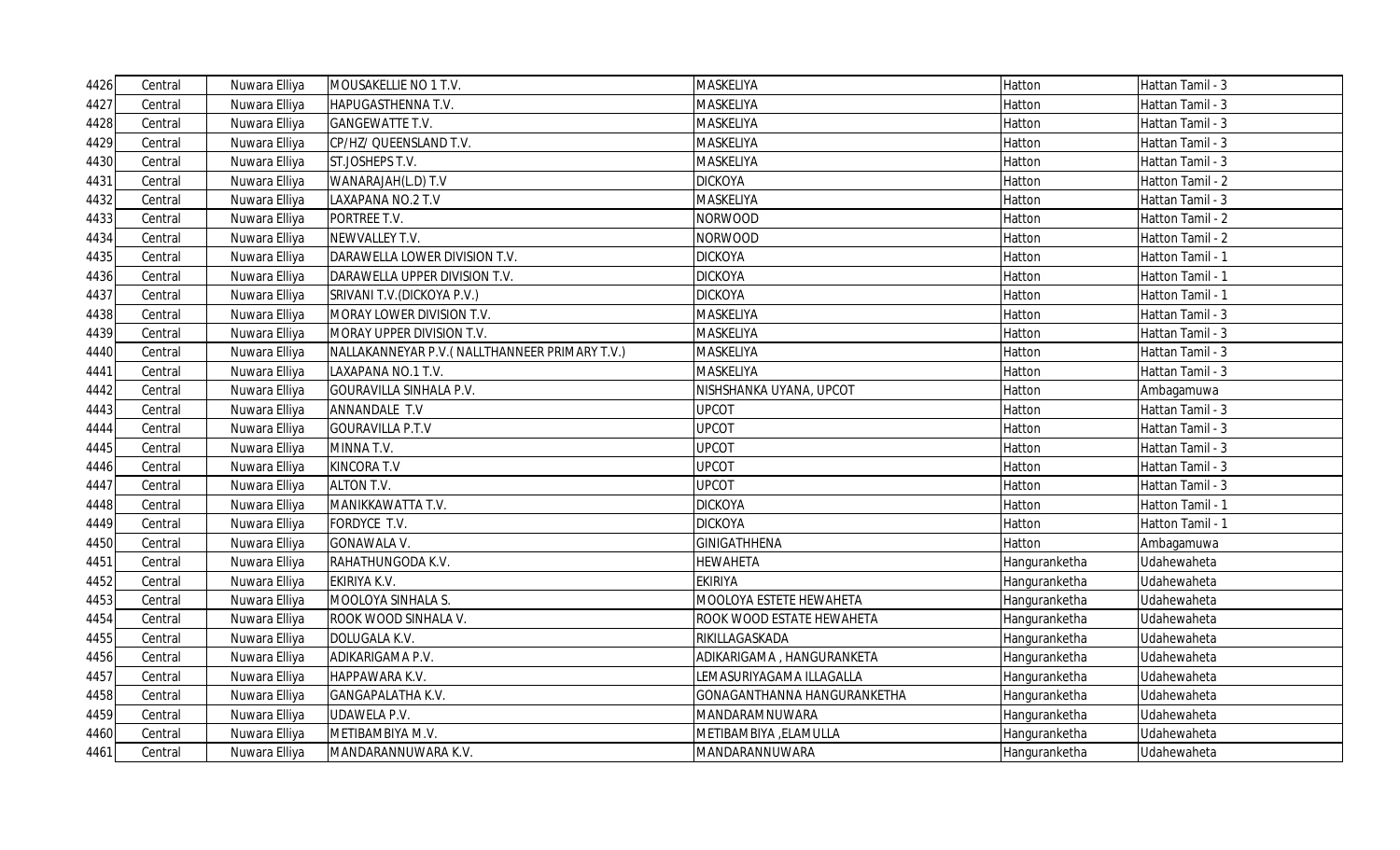| 4462 | Central | Nuwara Elliya | <b>GONAKELE P.V.</b>       | <b>GONAKWLE KANDAPOLA</b>     | Hanguranketha | Udahewaheta   |
|------|---------|---------------|----------------------------|-------------------------------|---------------|---------------|
| 4463 | Central | Nuwara Elliya | <b>GALLELLA V.</b>         | <b>ELAMULLA</b>               | Hanguranketha | Udahewaheta   |
| 4464 | Central | Nuwara Elliya | VIDYATILAKE P.V.           | DENIKE, RIKILLAGASKADA.       | Hanguranketha | Udahewaheta   |
| 4465 | Central | Nuwara Elliya | PALLEWELA K.V.             | PALLEWELA RIKILLAGASKADA      | Hanguranketha | Udahewaheta   |
| 4466 | Central | Nuwara Elliya | DEHIPE K.V.                | <b>DEHIPE</b>                 | Hanguranketha | Udahewaheta   |
| 4467 | Central | Nuwara Elliya | DIMBULKUMBURA K.V.         | DIMBULKUMBURA, RIKILLAGASKADA | Hanguranketha | Udahewaheta   |
| 4468 | Central | Nuwara Elliya | <b>UDAGALAUDA J.S.</b>     | <b>UDAGALAUDA</b>             | Hanguranketha | Udahewaheta   |
| 4469 | Central | Nuwara Elliya | PALLEBOWALA P.S.           | PALLEBOWALA                   | Hanguranketha | Udahewaheta   |
| 4470 | Central | Nuwara Elliya | KOSGAHADEBALA P.V.         | KOSGAHADEBALA PALLEBOVALA     | Hanguranketha | Udahewaheta   |
| 4471 | Central | Nuwara Elliya | MAKEMPE K.V.               | PALLEBOWALA                   | Hanguranketha | Udahewaheta   |
| 4472 | Central | Nuwara Elliya | BAMBARAGAMA P.V.           | <b>HEWAHATA</b>               | Hanguranketha | Udahewaheta   |
| 4473 | Central | Nuwara Elliya | HEENNAPITA P.V.            | HEENNAPITA EKIRIYA            | Hanguranketha | Udahewaheta   |
| 4474 | Central | Nuwara Elliya | <b>GANNAWA P.V.</b>        | GANNAWA, UDAGAMA              | Hanguranketha | Udahewaheta   |
| 4475 | Central | Nuwara Elliya | HANDAWALAPITIYA P.V.       | HANDAWALAPITIYA               | Hanguranketha | Udahewaheta   |
| 4476 | Central | Nuwara Elliya | BORAGAHAMADITHTHA P.V.     | MUDUNAPITA GONAGANTHANNA      | Hanguranketha | Udahewaheta   |
| 4477 | Central | Nuwara Elliya | UDAWATTA K.V.              | UDAWATTA HAGURANKETHA         | Hanguranketha | Udahewaheta   |
| 4478 | Central | Nuwara Elliya | PALLEGALAUDA K.V.          | PALLEGALAUDA, ILLAGOLLA       | Hanguranketha | Udahewaheta   |
| 4479 | Central | Nuwara Elliya | UNANTHENNA K.V.            | UNANTHENNA(VIA KANDY)         | Hanguranketha | Udahewaheta   |
| 4480 | Central | Nuwara Elliya | ROOKWOOD NO 1 T.V.         | <b>HEWAHETA</b>               | Hanguranketha | Udahewaheta   |
| 4481 | Central | Nuwara Elliya | KABARAGALA T.V.            | <b>ELAMULLA</b>               | Hanguranketha | Udahewaheta   |
| 4482 | Central | Nuwara Elliya | CP/HK/PADIYAPELELLA P.V.   | PADIYAPELELLA                 | Hanguranketha | Udahewaheta   |
| 4483 | Central | Nuwara Elliya | MANAKOLA K.V.              | MANAKOLA ELAMULLA             | Hanguranketha | Udahewaheta   |
| 4484 | Central | Nuwara Elliya | MARTHUWELA K.V.            | MARTHUWELA ELAMULLA           | Hanguranketha | Udahewaheta   |
| 4485 | Central | Nuwara Elliya | <b>BODHIMALKADA P.V.</b>   | PADIYAPELELLA                 | Hanguranketha | Udahewaheta   |
| 4486 | Central | Nuwara Elliya | DUNUKEBEDDA K.V.           | <b>MATHURATA</b>              | Hanguranketha | Udahewaheta   |
| 4487 | Central | Nuwara Elliya | KETAYAPATHANA K.V.         | <b>MATHURATA</b>              | Hanguranketha | Udahewaheta   |
| 4488 | Central | Nuwara Elliya | METIBEBIYA PAHALAGAMA P.V. | METIBEBIYA ELAMULLA           | Hanguranketha | Udahewaheta   |
| 4489 | Central | Nuwara Elliya | WELLAGIRIYA V.             | <b>MATURATA</b>               | Hanguranketha | Udahewaheta   |
| 4490 | Central | Nuwara Elliya | MERIGOLD T.V               | MERIGOLD, KANDAPOLA           | Hanguranketha | Udahewaheta   |
| 4491 | Central | Nuwara Elliya | GONAPITIYA T.V.            | <b>GONAPITIYA</b>             | Hanguranketha | Hanguranketha |
| 4492 | Central | Nuwara Elliya | ELAMULLA T.V.              | <b>ELAMULLA</b>               | Hanguranketha | Udahewaheta   |
| 4493 | Central | Nuwara Elliya | LOOLKADURA T.V.            | <b>DELTTOTA</b>               | Hanguranketha | Udahewaheta   |
| 4494 | Central | Nuwara Elliya | MARUTHY T.V.               | ROOKWOOD (NO 2) HEWAHETA      | Hanguranketha | Udahewaheta   |
| 4495 | Central | Nuwara Elliya | <b>GEMUNU M.V.</b>         | MASWELA, GAMPOLA              | Kotmale       | Kotmale       |
| 4496 | Central | Nuwara Elliya | NIYAMGAMDORA V.            | <b>KOTHMALE</b>               | Kotmale       | Kotmale       |
| 4497 | Central | Nuwara Elliya | MAHAWELI SEYA V.           | NAYAPANA JANAPADAYA, GAMPOLA  | Kotmale       | Kotmale       |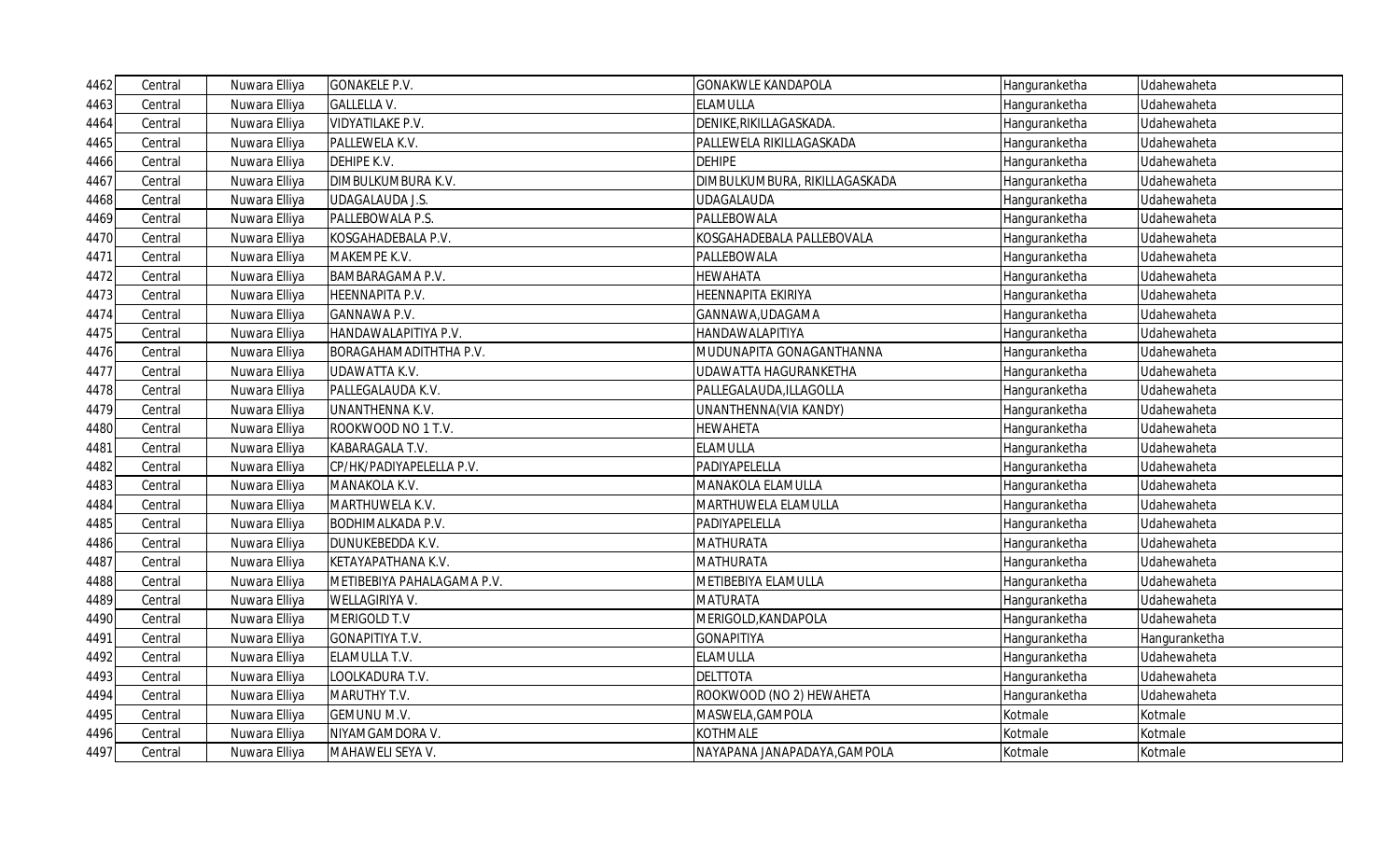| 4498 | Central | Nuwara Elliya | SRI MALIYADEWA M.V.          | WIJAYABAHUKANA, VIA HATTON              | Kotmale      | Kotmale                |
|------|---------|---------------|------------------------------|-----------------------------------------|--------------|------------------------|
| 4499 | Central | Nuwara Elliya | <b>BERAMANA V.</b>           | WIJEBAHUKANDA, VIA-HATTON               | Kotmale      | Kotmale                |
| 4500 | Central | Nuwara Elliya | <b>HEDUWEWA P.V.</b>         | HEDUNUWEWA                              | Kotmale      | Kotmale                |
| 4501 | Central | Nuwara Elliya | DUNSINANE NO.02 T.V.         | PUNDULOYA                               | Kotmale      | Kotmale                |
| 4502 | Central | Nuwara Elliya | KATABOOLA NO.02 T.V          | <b>KATABOOLA</b>                        | Kotmale      | Kotmale                |
| 4503 | Central | Nuwara Elliya | QUEENS BERY T.V.             | QUEENSBERY TAMIL VIDYALAYA, KATABOOLA   | Kotmale      | Kotmale                |
| 4504 | Central | Nuwara Elliya | HUNUKOTUWA T.V.              | HUNUKOTUWA ESTATE , KATABOOLA           | Kotmale      | Kotmale                |
| 4505 | Central | Nuwara Elliya | JAYAHELA P.V.                | PUNDALUOYA                              | Kotmale      | Kotmale                |
| 4506 | Central | Nuwara Elliya | <b>KURINJI T.V</b>           | <b>DUNSINANE</b>                        | Kotmale      | Kotmale                |
| 4507 | Central | Nuwara Elliya | MAWELA V.                    | MAWELA.MASWELA                          | Kotmale      | Kotmale                |
| 4508 | Central | Nuwara Elliya | HARANGALA P.V.               | HARANGALAGAMA NAWALAPITIYA              | Kotmale      | Kotmale                |
| 4509 | Central | Nuwara Elliya | HALGOLLA NO 01 V.            | HAPUGASTHALAWA                          | Kotmale      | Kotmale                |
| 4510 | Central | Nuwara Elliya | HALGOLLA NO 02 V.            | HAPUGASTHALAWA                          | Kotmale      | Kotmale                |
| 4511 | Central | Nuwara Elliya | SIRISAMAN M.V.               | GORAKAOYA, NAWALAPITIYA                 | Kotmale      | Kotmale                |
| 4512 | Central | Nuwara Elliya | RAWANAGODA V.                | RAWANAGODA WIJAYABAHUKANDA              | Kotmale      | Kotmale                |
| 4513 | Central | Nuwara Elliya | KUDAOYA V.                   | KUDAOYA LABOOKELLE                      | Kotmale      | Kotmale                |
| 4514 | Central | Nuwara Elliya | KETHIGANAHEENNA V.           | KATUKITULA                              | Kotmale      | Kotmale                |
| 4515 | Central | Nuwara Elliya | SRI MEDHANNDA V.             | THISPANE 01 NAWATHISPANE                | Kotmale      | Kotmale                |
| 4516 | Central | Nuwara Elliya | SRI PARACKRAMA v.            | MADAKUMBURA,DUNUKEDENIYA                | Kotmale      | Kotmale                |
| 4517 | Central | Nuwara Elliya | DUMBAGASTALAWA T.V.          | <b>KATABOOLA</b>                        | Kotmale      | Kotmale                |
| 4518 | Central | Nuwara Elliya | KALAPUWANAM T.V.             | WATAGODA VIA HATTON                     | Kotmale      | Kotmale                |
| 4519 | Central | Nuwara Elliya | HELLBODDE NORTH T.V.         | KATUKITUILA                             | Kotmale      | Kotmale                |
| 4520 | Central | Nuwara Elliya | SRI RATHANASARA V.           | KALAPITIYA GAMA, HEDUNUWEWA, VIA HATTON | Kotmale      | Kotmale                |
| 4521 | Central | Nuwara Elliya | <b>HALPOLA V.</b>            | PUNDALUOYA                              | Kotmale      | Kotmale                |
| 4522 | Central | Nuwara Elliya | KUBALOLUWA V.                | PUNDALUOYA                              | Kotmale      | Kotmale                |
| 4523 | Central | Nuwara Elliya | DELUNTHALAMADA V.            | KATUKITULA                              | Kotmale      | Kotmale                |
| 4524 | Central | Nuwara Elliya | AL NOOR P.V.                 | HAPUGASTHALAWA                          | Kotmale      | Kotmale                |
| 4525 | Central | Nuwara Elliya | KAHIRA MUS.V.                | AHASWEWA, HAPUGASTALAWA                 | Kotmale      | Kotmale                |
| 4526 | Central | Nuwara Elliya | AL ARAFA MUS.V.              | PAHALAGORAKOYA, NAWALAPITIYA            | Kotmale      | Kotmale                |
| 4527 | Central | Nuwara Elliya | <b>FELARNCE T.V.</b>         | PUNDALUOYA                              | Kotmale      | Kotmale                |
| 4528 | Central | Nuwara Elliya | MEDAKUMBURA SOUTH NO 02 T.V. | WATAGODA                                | Kotmale      | Kotmale                |
| 4529 | Central | Nuwara Elliya | MEDAKUMBURA NORTH NO 02 T.V. | WATAGODA VIA HATTON                     | Kotmale      | Kotmale                |
| 4530 | Central | Nuwara Elliya | LABUKELLE NO 02 T.V.         | LABUKELLE                               | Kotmale      | Kotmale                |
| 4531 | Central | Nuwara Elliya | ROTHSCHILD T.V.              | KOTMALE                                 | Kotmale      | Kotmale                |
| 4532 | Central | Nuwara Elliya | TYSPANAI T.V.                | NAWATYSPANE                             | Kotmale      | Kotmale                |
| 4533 | Central | Nuwara Elliya | <b>HAKGALA V.</b>            | <b>HAKGALA</b>                          | Nuwara Eliya | Nuwara Eliya Tamil - 1 |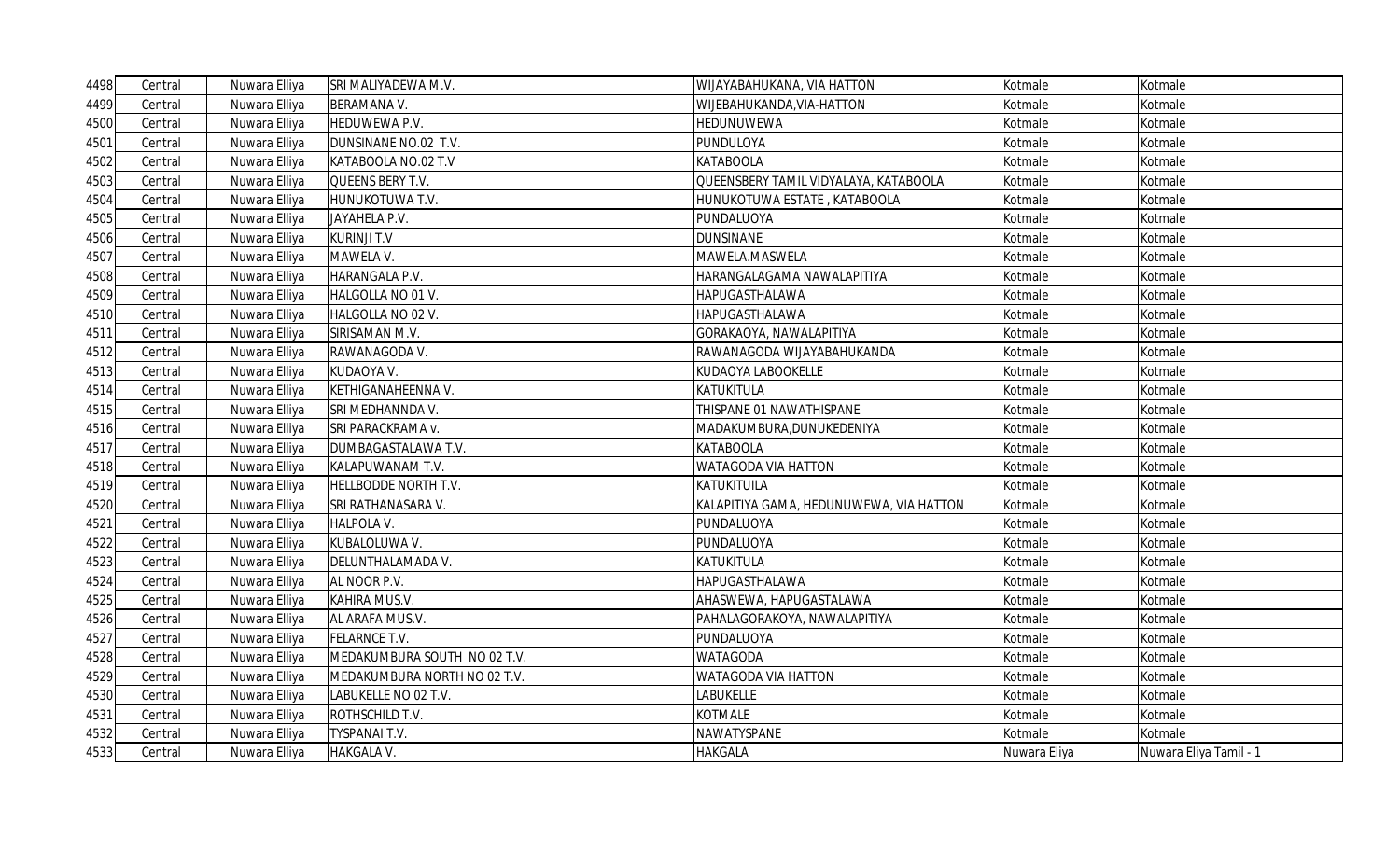| 4534 | Central | Nuwara Elliya | <b>GAMUNU V.</b>              | SEETHA ELIYA NUWARA ELIYA              | Nuwara Eliya | Nuwara Eliya           |
|------|---------|---------------|-------------------------------|----------------------------------------|--------------|------------------------|
| 4535 | Central | Nuwara Elliya | SIR JAMES PIERIS V.           | NANUOYA                                | Nuwara Eliya | Nuwara Eliya           |
| 4536 | Central | Nuwara Elliya | <b>BOGAHAWATTA SINHALA V.</b> | PATHANA                                | Nuwara Eliya | Nuwara Eliya           |
| 4537 | Central | Nuwara Elliya | WATAGODA SINHALA V.           | WATAGODA                               | Nuwara Eliya | Nuwara Eliya           |
| 4538 | Central | Nuwara Elliya | SRI RAHULA V.                 | GALPALAMA, KANDAPOLA                   | Nuwara Eliya | Nuwara Eliya           |
| 4539 | Central | Nuwara Elliya | PERAKUMBAPURA V.              | PERAKUMBAPURA NANUOYA                  | Nuwara Eliya | Nuwara Eliya           |
| 4540 | Central | Nuwara Elliya | <b>BAMBARAKELLA T.V.</b>      | NUWARAELIYA                            | Nuwara Eliya | Nuwara Eliya Tamil - 1 |
| 4541 | Central | Nuwara Elliya | PARK T.V.                     | KANDAPOLA                              | Nuwara Eliya | Nuwara Eliya Tamil - 1 |
| 4542 | Central | Nuwara Elliya | ST JONNS T.V.                 | KANDAPOLA                              | Nuwara Eliya | Nuwara Eliya Tamil - 1 |
| 4543 | Central | Nuwara Elliya | HETHERSETT T.V.               | KANDAPOLA                              | Nuwara Eliya | Nuwara Eliya Tamil - 1 |
| 4544 | Central | Nuwara Elliya | <b>GOATFELL T.V.</b>          | KANDAPOLA                              | Nuwara Eliya | Nuwara Eliya Tamil - 1 |
| 4545 | Central | Nuwara Elliya | CONCORDIA T.M.V.              | KANDAPOLA                              | Nuwara Eliya | Nuwara Eliya Tamil - 1 |
| 4546 | Central | Nuwara Elliya | <b>ESKDALE T.V</b>            | KANDAPOLA                              | Nuwara Eliya | Nuwara Eliya Tamil - 1 |
| 4547 | Central | Nuwara Elliya | STERLING T.V.                 | TALAWAKELLE                            | Nuwara Eliya | Nuwara Eliya Tamil - 2 |
| 4548 | Central | Nuwara Elliya | DERRYCLARE T.V.               | KOTAGALA                               | Nuwara Eliya | Nuwara Eliya Tamil - 2 |
| 4549 | Central | Nuwara Elliya | NUTBOURNE T.V.                | DAYAGAMA                               | Nuwara Eliya | Nuwara Eliya Tamil - 3 |
| 4550 | Central | Nuwara Elliya | TANGAKELLE NO 2 T.V.          | TANGAKELLA ESTATE, CYMBRU L.D, LINDULA | Nuwara Eliya | Nuwara Eliya Tamil - 3 |
| 4551 | Central | Nuwara Elliya | TANGAKELLA NO 3 T.V.          | CYMBRU UPPER,LINDULA                   | Nuwara Eliya | Nuwara Eliya Tamil - 3 |
| 4552 | Central | Nuwara Elliya | <b>OUVAHKELLA T.V.</b>        | LINDULA                                | Nuwara Eliya | Nuwara Eliya Tamil - 3 |
| 4553 | Central | Nuwara Elliya | SIRI PARAKUM V.               | KOTAGALA                               | Nuwara Eliya | Nuwara Eliya           |
| 4554 | Central | Nuwara Elliya | SHANTHIPURA V.                | <b>SHANTHIPURA</b>                     | Nuwara Eliya | Nuwara Eliya           |
| 4555 | Central | Nuwara Elliya | AMBEWELA V.                   | AMBEWALA                               | Nuwara Eliya | Nuwara Eliya           |
| 4556 | Central | Nuwara Elliya | MAHINDA M.V.                  | KANDAPOLA                              | Nuwara Eliya | Nuwara Eliya           |
| 4557 | Central | Nuwara Elliya | SAHIRA MUS.V.                 | HEWAELIYA                              | Nuwara Eliya | Nuwara Eliya           |
| 4558 | Central | Nuwara Elliya | LINDULA NAGASENA SINHALA V.   | NAGASENA                               | Nuwara Eliya | Nuwara Eliya           |
| 4559 | Central | Nuwara Elliya | SIRI VAJIRAGNANA V.           | HAWAELIYA                              | Nuwara Eliya | Nuwara Eliya           |
| 4560 | Central | Nuwara Elliya | SRI SENANANDA M.V             | MEEPILIMANA, NUWARA ELIYA              | Nuwara Eliya | Nuwara Eliya           |
| 4561 | Central | Nuwara Elliya | MADDUMA BANDARA M.V.          | MAGASTHOTA,NUWARA ELIYA                | Nuwara Eliya | Nuwara Eliya           |
| 4562 | Central | Nuwara Elliya | HOLBROOK SINHALA V.           | AGARAPATHANA                           | Nuwara Eliya | Nuwara Eliya           |
| 4563 | Central | Nuwara Elliya | THIBBATUGODA V.               | NILDANDAHINNA                          | Walapane     | Walapane               |
| 4564 | Central | Nuwara Elliya | KEERTHIBANDARA M.V.           | KUMBALGAMUWA                           | Walapane     | Walapane               |
| 4565 | Central | Nuwara Elliya | HARASBADDA S.M.V              | HARASBADDA                             | Walapane     | Walapane               |
| 4566 | Central | Nuwara Elliya | SIDUHATH M.V.                 | THERIPEHE, NILDANDAHINNA               | Walapane     | Walapane               |
| 4567 | Central | Nuwara Elliya | KALAGANWATTA NAVODYA V.       | KALAGANWATTA                           | Walapane     | Walapane               |
| 4568 | Central | Nuwara Elliya | SRI DHAMMAJOTHI V.            | DHMBAGOLLA NILDANDAHINNAS              | Walapane     | Walapane               |
| 4569 | Central | Nuwara Elliya | RANTHELABUGAMA V.             | KEERTHIBANDARAPURA                     | Walapane     | Walapane               |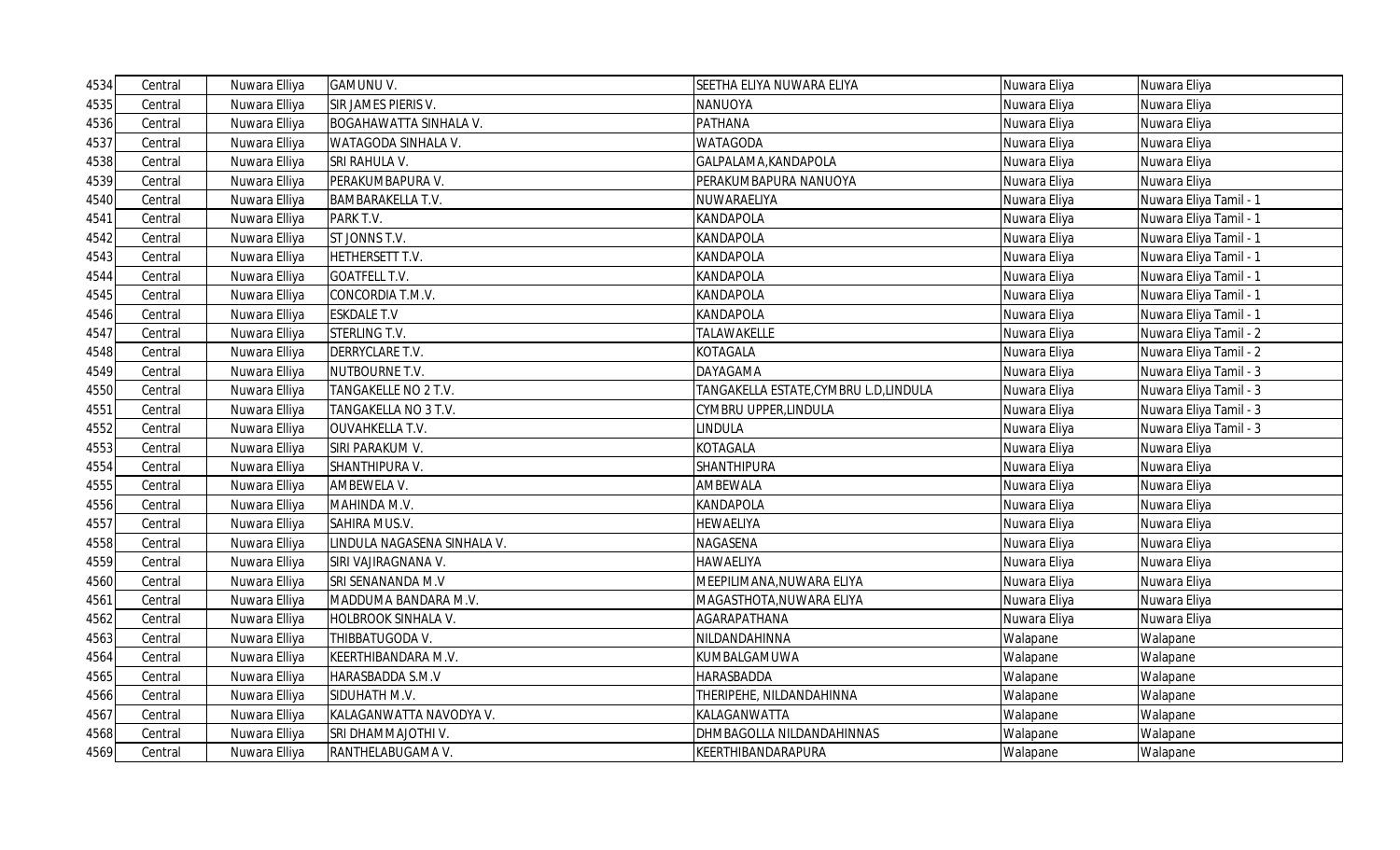| 4570 | Central | Nuwara Elliya | LIHINIYAGALA V.                          | KEERTHIBANDARAPURA WALAPANE           | Walapane | Walapane |
|------|---------|---------------|------------------------------------------|---------------------------------------|----------|----------|
| 4571 | Central | Nuwara Elliya | PANNALA M.V                              | PANNALA KUMBALGAMUWA                  | Walapane | Walapane |
| 4572 | Central | Nuwara Elliya | KATAKANDURA V.                           | WALAPANE                              | Walapane | Walapane |
| 4573 | Central | Nuwara Elliya | DELIWALA V.                              | KUMBALGAMUWA                          | Walapane | Walapane |
| 4574 | Central | Nuwara Elliya | NANDARAMA V.                             | EGODAKANDA, WALAPANE.                 | Walapane | Walapane |
| 4575 | Central | Nuwara Elliya | BATAGOLLA PUSSADEWA P.S.                 | WATARAKGODA WALAPANE                  | Walapane | Walapane |
| 4576 | Central | Nuwara Elliya | MAHENA WEWATHENNA V.                     | WEWATHENNA, ABANELLA                  | Walapane | Walapane |
| 4577 | Central | Nuwara Elliya | YATIMADURA V.                            | YATIMADURA-UDAMADURA, NILDANDAHINNA   | Walapane | Walapane |
| 4578 | Central | Nuwara Elliya | HINGURUWELA V.                           | HINGURUWELA, THERIPEHE                | Walapane | Walapane |
| 4579 | Central | Nuwara Elliya | KALDAWELA V.                             | GALDADAWELA, UDAMADURA                | Walapane | Walapane |
| 4580 | Central | Nuwara Elliya | SRI SWARNA PRADEEPA P.V. (VIDYAPRADEEPA) | M.V) UDAMADURA                        | Walapane | Walapane |
| 4581 | Central | Nuwara Elliya | ALAKOLAWEWA V.                           | ALAKOLAWEWA MATHURATA                 | Walapane | Walapane |
| 4582 | Central | Nuwara Elliya | KALAULLA V.                              | KALAULLA MATHURATA                    | Walapane | Walapane |
| 4583 | Central | Nuwara Elliya | <b>GALABADA V.</b>                       | PADIYAPELELLA                         | Walapane | Walapane |
| 4584 | Central | Nuwara Elliya | <b>UKUTHULE V.</b>                       | MATHURATA                             | Walapane | Walapane |
| 4585 | Central | Nuwara Elliya | MEDAKANDURA V.                           | MEDAKANDURA MUNWATTA                  | Walapane | Walapane |
| 4586 | Central | Nuwara Elliya | SRI DHARMAPALA P.V.                      | MUNWAHTHA                             | Walapane | Walapane |
| 4587 | Central | Nuwara Elliya | LANDUPITA V.                             | PADIYAPELELLA                         | Walapane | Walapane |
| 4588 | Central | Nuwara Elliya | MAHAKUDUGALA T.V.                        | KANDAPALA                             | Walapane | Walapane |
| 4589 | Central | Nuwara Elliya | WIMALADHARMA V.                          | <b>UDAPUSSELLAWA</b>                  | Walapane | Walapane |
| 4590 | Central | Nuwara Elliya | LIDDESDALE T.V.                          | HALGARANOYA                           | Walapane | Walapane |
| 4591 | Central | Nuwara Elliya | HARASBEDDA T.V.                          | HARASBEDDA                            | Walapane | Walapane |
| 4592 | Central | Nuwara Elliya | HALGRANOYA T.V.                          | HALGRANOYA                            | Walapane | Walapane |
| 4593 | Central | Nuwara Elliya | SILVERKANDY T.V.                         | HALGARANOYA                           | Walapane | Walapane |
| 4594 | Central | Nuwara Elliya | <b>GORDON T.V.</b>                       | UDAPUSSALLAWA                         | Walapane | Walapane |
| 4595 | Central | Nuwara Elliya | RAGALA P.T.V.                            | HALGRANOYA                            | Walapane | Walapane |
| 4596 | Central | Nuwara Elliya | CONEYGAR PILLAYAR T.V.                   | HALGRANOYA                            | Walapane | Walapane |
| 4597 | Central | Nuwara Elliya | ABALIYADDA V.                            | AMBALYADAD RUPAHA                     | Walapane | Walapane |
| 4598 | Central | Nuwara Elliya | KOTAMBE M.V.                             | KOTAMBE RUPAHA                        | Walapane | Walapane |
| 4599 | Central | Nuwara Elliya | SOORIYAGAHAPATHANA V.                    | UDAPUSSELLAWA                         | Walapane | Walapane |
| 4600 | Central | Nuwara Elliya | RUPAHA P.V.                              | <b>RUPAHA</b>                         | Walapane | Walapane |
| 4601 | Central | Nuwara Elliya | SAMAGIPURA V.                            | RAGALA, HALGRANOYA                    | Walapane | Walapane |
| 4602 | Central | Nuwara Elliya | SENARATHPURA V.                          | HALGRANOYA RAGALA                     | Walapane | Walapane |
| 4603 | Central | Nuwara Elliya | JUNIOR MODEL S.                          | RAGALA HALGRANOYA                     | Walapane | Walapane |
| 4604 | Central | Nuwara Elliya | RATHNAYAKEPATHANA V.                     | RAGALA HALGRANOYA                     | Walapane | Walapane |
| 4605 | Central | Nuwara Elliya | PANDITHAYAKUMBURA V.                     | PANDITHAYAKUMBURA, RAGALA, HALGRANOYA | Walapane | Walapane |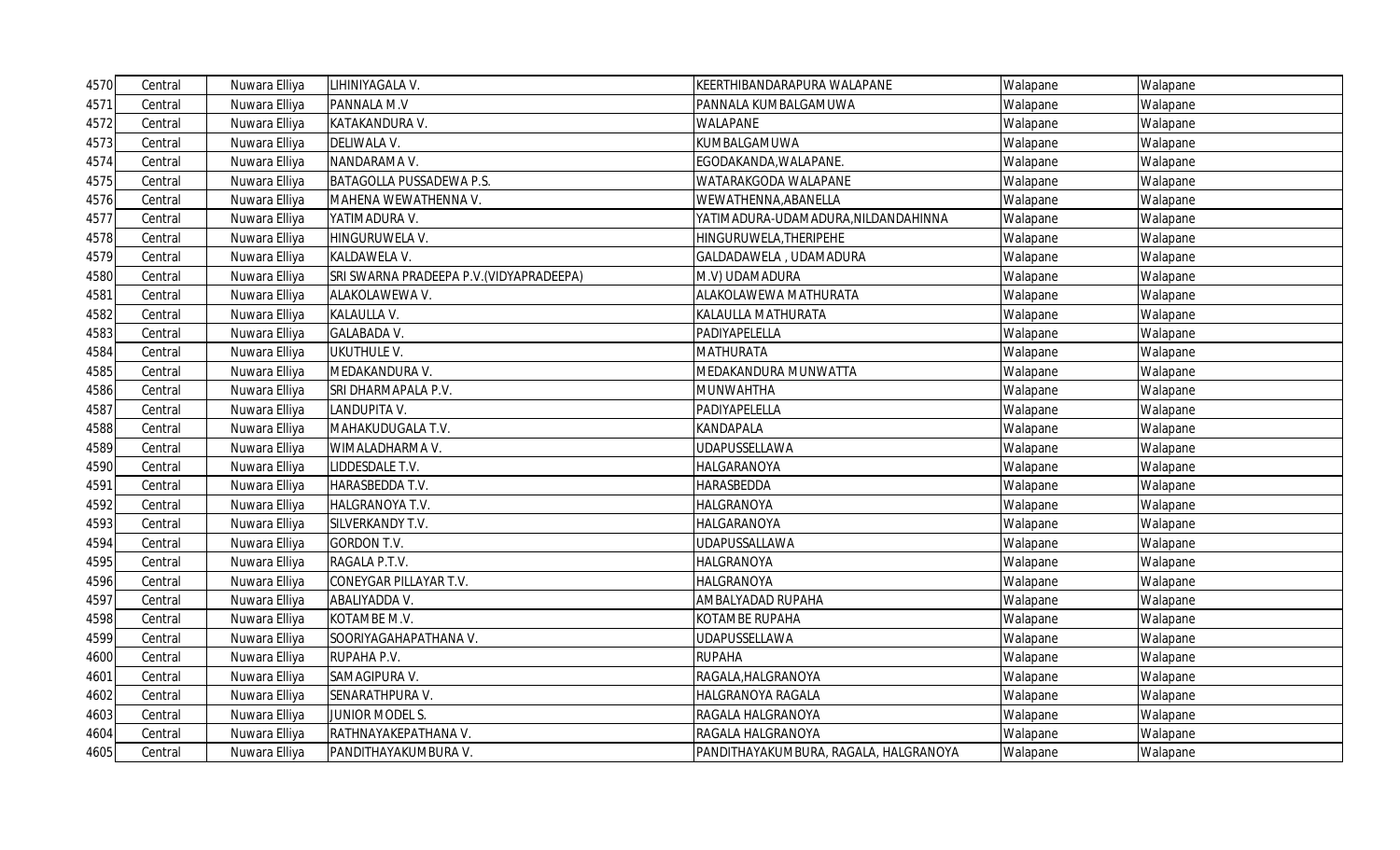| 4606 | Central | Nuwara Elliya | MAHAKUDUGALA SINHALA V.           | RAGALA, HALGRANOYA                 | Walapane        | Walapane        |
|------|---------|---------------|-----------------------------------|------------------------------------|-----------------|-----------------|
| 4607 | Central | Nuwara Elliya | MORAHELA V.                       | MADULLA , UDAPUSSELLAWA.           | Walapane        | Walapane        |
| 4608 | Central | Nuwara Elliya | LIYANWALA SRI SUDHARAMA M.V       | LIYANWALA                          | Walapane        | Walapane        |
| 4609 | Central | Nuwara Elliya | MAHAUWA T.V.                      | WALAPANE                           | Walapane        | Walapane        |
| 4610 | Central | Nuwara Elliya | MADULLAP.V.                       | MADULLA'UDAPUSSALLAWA              | Walapane        | Walapane        |
| 4611 | Central | Nuwara Elliya | ALMA GREYMONT T.V.                | <b>KANDAPOLA</b>                   | Walapane        | Walapane        |
| 4612 | Central | Nuwara Elliya | ALMA SEATON T.V.                  | <b>KANDAPOLA</b>                   | Walapane        | Walapane        |
| 4613 | Central | Nuwara Elliya | <b>BRAMLEY T.V.</b>               | <b>KANDAPOLA</b>                   | Walapane        | Walapane        |
| 4614 | Central | Nuwara Elliya | <b>VIVEKANANDA T.V.</b>           | <b>KANDAPOLA</b>                   | Walapane        | Walapane        |
| 4615 | Central | Nuwara Elliya | RILLAMULLA P.T.V.                 | <b>KANDAPOLA</b>                   | Walapane        | Walapane        |
| 4616 | Central | Nuwara Elliya | <b>AMHERST T.V</b>                | <b>UDAPUSELLAWA</b>                | Walapane        | Walapane        |
| 4617 | Central | Nuwara Elliya | RAPPAHANNOCK T.V.                 | <b>UDAPUSELLAWA</b>                | Walapane        | Walapane        |
| 4618 | Central | Nuwara Elliya | SARASWATHY T.V.                   | WALDEMAR, UDAPUSSELLAWA            | Walapane        | Walapane        |
| 4619 | Central | Nuwara Elliya | ST. MARGRETS T.V.                 | <b>UDAPUSSELLAWA</b>               | Walapane        | Walapane        |
| 4620 | Central | Nuwara Elliya | <b>ALNWICK T.V.</b>               | <b>UDAPUSSELLAWA</b>               | Walapane        | Walapane        |
| 4621 | Central | Nuwara Elliya | <b>BLAIRLMOND T.V.</b>            | UDAPUSSALLAWA                      | Walapane        | Walapane        |
| 4622 | Central | Nuwara Elliya | TULLOES T.P.V.(N/W/TULLOES T.V)   | TULLOES, UDAPUSSELLAWA             | Walapane        | Walapane        |
| 4623 | Central | Nuwara Elliya | MANTHRIETHANNA V.                 | MANTHRIETHANNA, RAGALA, HALGRANOYA | Walapane        | Walapane        |
| 4624 | Central | Nuwara Elliya | MAHAUWA T.V.                      | <b>WALAPANE</b>                    | Walapane        | Walapane        |
| 4625 | Eastern | Ampara        | Am/Kossapola V.                   | PARAGAHAKELE, AMPARA               | Ampara          | Ampara          |
| 4626 | Eastern | Ampara        | Am/Hindakalugama V.               | PAHALALANDA, AMPARA                | Ampara          | Damana          |
| 4627 | Eastern | Ampara        | Am/Wavinna V.                     | WAVINNA, PARAGAHAKELLE, AMPARA     | Ampara          | Ampara          |
| 4628 | Eastern | Ampara        | Am/Koknahara P.S.                 | KETHSIRIGAMA, KOKNAHARA            | Ampara          | Damana          |
| 4629 | Eastern | Ampara        | Am/Galkanda Vid.                  | GALKANDA , DEWALAHIDA , AMPARA     | Ampara          | Damana          |
| 4630 | Eastern | Ampara        | Am/Wewsirigama V.                 | PADAGODA, PAHALALANDA, AMPARA      | Ampara          | Damana          |
| 4631 | Eastern | Ampara        | Am/Dk/Vijayapura Vid              | VIJAYAPURA, DAMANEWELA             | Dehiattakandiya | Dehiattakandiya |
| 4632 | Eastern | Ampara        | Am/Dehi/Salpitigama V.            | <b>DAMANEWELA</b>                  | Dehiattakandiya | Dehiattakandiya |
| 4633 | Eastern | Ampara        | Am/Dehi/Uttalapura Maha V.        | UTTALAPURA, DAMANEWELA             | Dehiattakandiya | Dehiattakandiya |
| 4634 | Eastern | Ampara        | Am/Dehi/Udara Primary V.          | NAWA MEDAGAMA                      | Dehiattakandiya | Dehiattakandiya |
| 4635 | Eastern | Ampara        | Am/Dehiathtakandiya Serupitiya V. | <b>DAMANEWELA</b>                  | Dehiattakandiya | Dehiattakandiya |
| 4636 | Eastern | Ampara        | Ep/Dhi/Paranagama V.              | PARANAGAMA, NAWAMEDAGAMA           | Dehiattakandiya | Dehiattakandiya |
| 4637 | Eastern | Ampara        | Am/Dehi/Wewagama V.               | NAWAMEDAGAMA                       | Dehiattakandiya | Dehiattakandiya |
| 4638 | Eastern | Ampara        | Am/Dk/Kudagama Vid                | KUDAGAMA, NAWAMEDAGAMA             | Dehiattakandiya | Dehiattakandiya |
| 4639 | Eastern | Ampara        | Am/Dehi/Pahalagama P.S.           | PAHALAGAMA, NAWAMEDAGAMA           | Dehiattakandiya | Dehiattakandiya |
| 4640 | Eastern | Ampara        | Am/Dehi/Kelegama V.               | KELEGAMA, NAWAMEDAGAMA             | Dehiattakandiya | Dehiattakandiya |
| 4641 | Eastern | Ampara        | Am/Dehi/Nagasthalawa V.           | DAMANEWELA                         | Dehiattakandiya | Dehiattakandiya |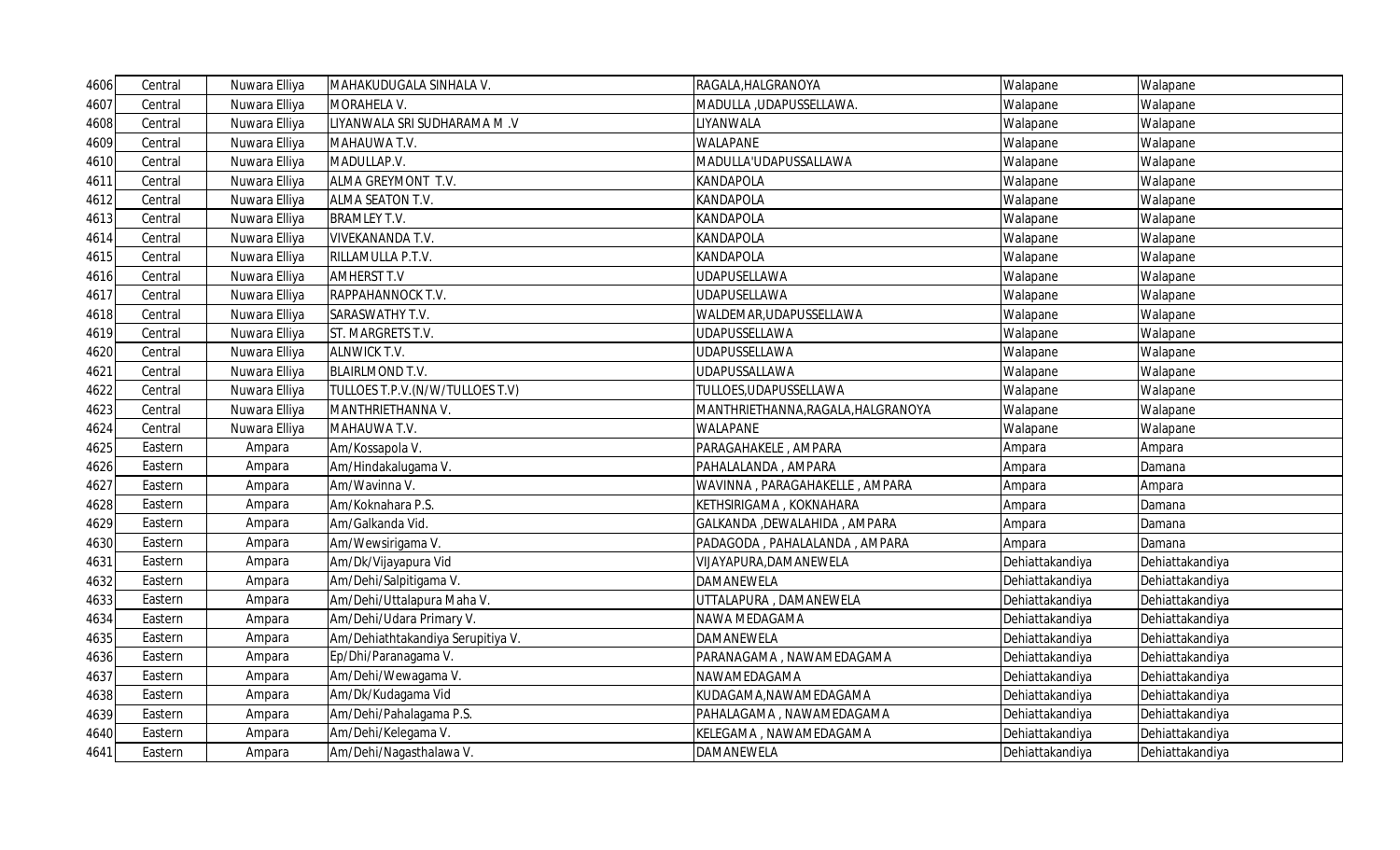| 4642 | Eastern | Ampara | Am/Dehi/Samanalathanna V.                    | SAMANALATHANANNA, DEHIATTAKANDIYA          | Dehiattakandiya | Dehiattakandiya |
|------|---------|--------|----------------------------------------------|--------------------------------------------|-----------------|-----------------|
| 4643 | Eastern | Ampara | Am/Dehi/Pussalawinna P.S.                    | PUSSELAVINNA, MAWANAGAMA                   | Dehiattakandiya | Dehiattakandiya |
| 4644 | Eastern | Ampara | Am/Maha/Iddapola V.                          | ΜΑΗΑΟΥΑ                                    | Mahaoya         | Mahaoya         |
| 4645 | Eastern | Ampara | Am/Maha/Warapitiya Vid                       | KEKIRIHENA, MAHAOYA                        | Mahaoya         | Mahaoya         |
| 4646 | Eastern | Ampara | Am/Maha/Dambadeniya Vid                      | DAMBADENIYA, MAHAOYA                       | Mahaoya         | Mahaoya         |
| 4647 | Eastern | Ampara | Am/Maha/Allegoda V.                          | ALLEGODA, MAHAOYA                          | Mahaoya         | Mahaoya         |
| 4648 | Eastern | Ampara | Am/Maha/Helakomana V.                        | DORAKUMBURA, PADIYATHALAWA                 | Mahaoya         | Padiyatalawa    |
| 4649 | Eastern | Ampara | Am/Maha/Komana M.V.                          | DORAKUMBURA, PADIYATHALAWA                 | Mahaoya         | Padiyatalawa    |
| 4650 | Eastern | Ampara | Am/Maha/Wahawa V.                            | DORAKUMBURA, PADIYATHALAWA                 | Mahaoya         | Padiyatalawa    |
| 4651 | Eastern | Ampara | Am/Maha/Holike V.                            | HOLIKE, PADIYATHALAWA                      | Mahaoya         | Padiyatalawa    |
| 4652 | Eastern | Ampara | Am/Sri Sumangala V.                          | DIGA WEERAGODA                             | Ampara          | Uhana           |
| 4653 | Eastern | Ampara | Am/Am/Wijepura vid                           | DAMANEWELA                                 | Ampara          | Uhana           |
| 4654 | Eastern | Ampara | Am/Weheragama V.                             | WEHERAGA, CENTRAL CAMP                     | Ampara          | Uhana           |
| 4655 | Eastern | Ampara | Am/Am/Siyambalawewa Vid                      | SIYAMBALAWEWA, AMPARA                      | Ampara          | Uhana           |
| 4656 | Eastern | Ampara | Am/Am/Weeragoda Vid                          | DADAYAMTHALAWA                             | Ampara          | Uhana           |
| 4657 | Eastern | Ampara | Km/Km/ Mahavishnu Vid                        | PIPE ROAD, PANDIRUPPU - 02, KALMUNAI       | Kalmunai        | Kalmunai Tamil  |
| 4658 | Eastern | Ampara | Km/Km/Riyalul Jannah vid                     | HOSPITAL ROAD, SAINTHAMARUTHU-10           | Kalmunai        | Sainthamaruthu  |
| 4659 | Eastern | Ampara | Km/Km/Al-Kamarun Vid                         | SAITHAMARUTHU                              | Kalmunai        | Sainthamaruthu  |
| 4660 | Eastern | Ampara | SAINTHAMARUTHU GMMS                          | G.M.M.S. ROAD, SAINTHAMARUTHU 11           | Kalmunai        | Sainthamaruthu  |
| 4661 | Eastern | Ampara | Km/Km/Az-Zuhara Vid                          | MATHARAZA ROAD, KALMUNAIKUDY-09            | Kalmunai        | Kalmunai        |
| 4662 | Eastern | Ampara | Km/AK/Al-Aksha Vid, Olivil                   | NATPUDIMUNAI, KALMUNAI                     | Kalmunai        | Kalmunai        |
| 4663 | Eastern | Ampara | Km/Ak/Dr. Jalaldeen Vid (Meenodaikaddu GMMS) | MAIN STREET, MEENODAI KADDU, ADDALAICHENAI | Akkaraipattu    | Addalachchenai  |
| 4664 | Eastern | Ampara | Km/Ak/ Al-Azhar Vid, oluvil                  | <b>OLUVIL</b>                              | Akkaraipattu    | Addalachchenai  |
| 4665 | Eastern | Ampara | IBNU ZEENA JUNIOR VIDYALAYA                  | <b>BEACH ROAD PALAMUNAI-5</b>              | Akkaraipattu    | Addalachchenai  |
| 4666 | Eastern | Ampara | Km/Ak/ Uthumapuram Dharul Hasanath Vid       | PALAMUNAI                                  | Akkaraipattu    | Addalachchenai  |
| 4667 | Eastern | Ampara | Km/Ak/Iqrah Vid                              | NOOR MOSQUE ROAD, ADDALAICHENAI            | Akkaraipattu    | Addalachchenai  |
| 4668 | Eastern | Ampara | Km/Ak/T.B.Jaya Vid                           | ADDALAICHENAI                              | Akkaraipattu    | Addalachchenai  |
| 4669 | Eastern | Ampara | Km/Ak/Al-Jenna Vid                           | ADDALAICHENAI                              | Akkaraipattu    | Addalachchenai  |
| 4670 | Eastern | Ampara | Km /Ak / Oluvil South Fathima V.             | OLD POST OFFICE ROAD, OLUVIL - 07          | Akkaraipattu    | Addalachchenai  |
| 4671 | Eastern | Ampara | Km/Tk/Kolavil Perunavalar Vid                | KOLAVIL-03, AKKARAIPATTU                   | Tirukkovil      | Tirukkovil      |
| 4672 | Eastern | Ampara | TK/VIVEKANANDA VIDYALAYAM                    | SAGAMAROAD, AKKARAIPATTU-8                 | Thirukkovil     | Alayadivembu    |
| 4673 | Eastern | Ampara | Am/Weheragala V.                             | 19-A JANAPADAYA , MAHANAGAPURA , AMPARA    | Ampara          | Damana          |
| 4674 | Eastern | Ampara | Am/Thottama P.S.                             | THOTTAMA, MAHANAGAPURA, AMPARA             | Ampara          | Damana          |
| 4675 | Eastern | Ampara | Km/Km/Vishnu Vid                             | KARAITIVU - 07                             | Kalmunai        | Karaithivu      |
| 4676 | Eastern | Ampara | Km/Km/Kannagi Hindu Vid                      | KOVALAN ROAD, KARAITIVU - 01               | Kalmunai        | Karaithivu      |
| 4677 | Eastern | Ampara | RAMAKRISHAN MISSION BOYS VID                 | R.K.M ROAD, KARAITIVU -01(E P)             | Kalmunai        | Karaithivu      |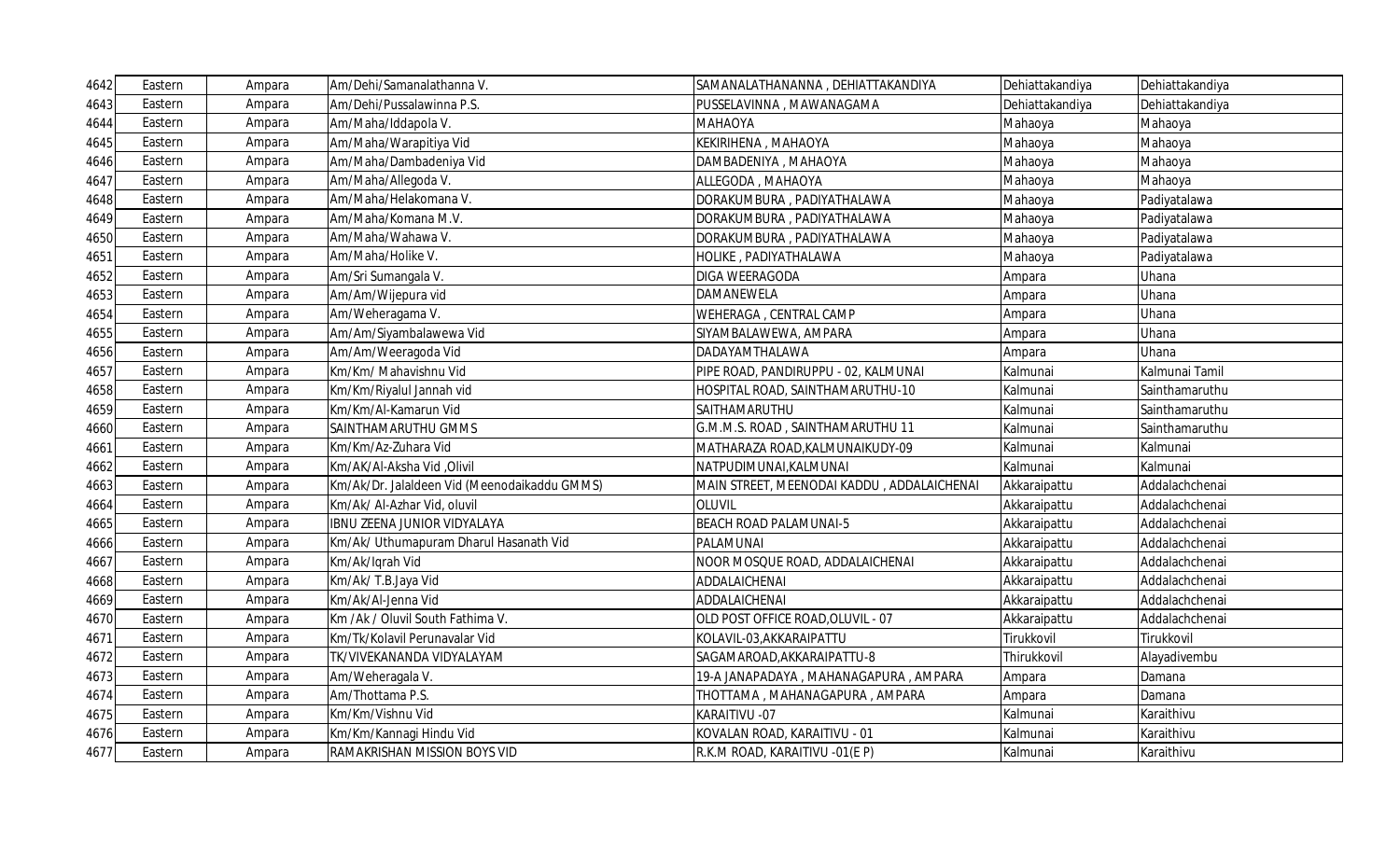| 4678 | Eastern | Ampara | Km/Km/Vigneshwara Vid              | KARAITIVU - 08                             | Kalmunai     | Karaithivu     |
|------|---------|--------|------------------------------------|--------------------------------------------|--------------|----------------|
| 4679 | Eastern | Ampara | Am/Am/Paranagovipola Vid           | PARANGOVIPALA,LAHUGALA                     | Ampara       | Lahugala       |
| 4680 | Eastern | Ampara | Km/Km/Imam Roomy Vid               | KM/IMAM ROOMI VIDYALAYA ROAD NINTAVUR-02   | Kalmunai     | Ninthavur      |
| 4681 | Eastern | Ampara | Km/Str/As-Safa V.                  | MAJEEDPURAM , VARIPATHANCHENAI , IRAKKAMAM | Sammanthurai | Irakamam       |
| 4682 | Eastern | Ampara | Km/Km/Al-Maslam V.                 | MAIN STREET, NINTAVUR                      | Kalmunai     | Ninthavur      |
| 4683 | Eastern | Ampara | Km/Km/Al-Athan V.                  | MOULANA ROAD, NINTAVUR-04                  | Kalmunai     | Ninthavur      |
| 4684 | Eastern | Ampara | Km/Ak/Al Ashraff vid               | KAKAPPUKADDU, POTTUVIL-05                  | Akkaraipattu | Potuvil 1      |
| 4685 | Eastern | Ampara | Km/Ak/Hijra Nagar GMMS             | HITHAYAPURAM-1, POTTUVIL 20                | Akkaraipattu | Potuvil 1      |
| 4686 | Eastern | Ampara | Km/AK/AI- Munawara Vid             | POTTUVIL-06                                | Akkaraipattu | Potuvil 1      |
| 4687 | Eastern | Ampara | Km/Ak/Minarul Uloom Vid            | VANNIYANAR ROAD, POTTUVIL-01               | Akkaraipattu | Potuvil 1      |
| 4688 | Eastern | Ampara | Km/Ak/Al-Bahriya V.                | POTTUVIL-04                                | Akkaraipattu | Potuvil 1      |
| 4689 | Eastern | Ampara | Km/Ak/Al-Nooraniya V.              | POTTUVIL-6                                 | Akkaraipattu | Potuvil        |
| 4690 | Eastern | Ampara | Km/Tk/Inspector Eatham GTMS        | <b>INSPECTOR EATHAM POTTUVIL</b>           | Tirukkovil   | Potuvil 2      |
| 4691 | Eastern | Ampara | <b>ROTTAI GTMS</b>                 | ROTAI, POTTUVIL                            | Thirukkovil  | Potuvil 2      |
| 4692 | Eastern | Ampara | Ak /Al/ Al Hutha Muslim V.         | POTTUVIL-16                                | Akkaraipattu | Potuvil 1      |
| 4693 | Eastern | Ampara | Km/Tk/Parameswara Vid              | VINAYAGAPURAM                              | Tirukkovil   | Tirukkovil     |
| 4694 | Eastern | Ampara | KALAIMAGAL VIDYALAYAM              | THAMBILUVIL                                | Thirukkovil  | Tirukkovil     |
| 4695 | Eastern | Ampara | Km/Tk/Palakudah Palavinayakar Vid  | VINAYAGAPURAM - 03                         | Tirukkovil   | Tirukkovil     |
| 4696 | Eastern | Ampara | Km/Tk/Arunothaya V.                | THAMBILUVIL                                | Tirukkovil   | Tirukkovil     |
| 4697 | Eastern | Ampara | Km/Tk/Kanchirankudah GTMS          | THIRUKKOVIL-04                             | Tirukkovil   | Tirukkovil     |
| 4698 | Eastern | Ampara | Km/Tk/Munaiyakadu GTMS             | THAMBILUVIL 01                             | Tirukkovil   | Tirukkovil     |
| 4699 | Eastern | Ampara | <b>GAYATHRI VIDYALAYAM</b>         | THIRUKKOVIL.                               | Tirukkovil   | Tirukkovil     |
| 4700 | Eastern | Ampara | Km/Ak/ Zahira Vid.                 | AKKARAIPATTU                               | Akkaraipattu | Akkaraipattu   |
| 4701 | Eastern | Ampara | Km/Ak/Shamsul Uloom Vid            | AKKARAIPATTU-01                            | Akkaraipattu | Akkaraipattu   |
| 4702 | Eastern | Ampara | Km/Ak/Al-Mina V.                   | SAMBU NAGAR, ADDALAICHENAI-05              | Akkaraipattu | Addalachchenai |
| 4703 | Eastern | Ampara | Km/Ak/Sir Razeek Fareed Vid        | SIR RAZICK FAREED ROAD, AKKARAIPATTU 01    | Akkaraipattu | Akkaraipattu   |
| 4704 | Eastern | Ampara | Km/Ak/Dr-Badi-Ud-Deen Mahmooth Vid | AKKARAIPATTU                               | Akkaraipattu | Akkaraipattu   |
| 4705 | Eastern | Ampara | Km/St/Royal Junior College         | <b>IRAKKAMAM</b>                           | Sammanthurai | Irakamam       |
| 4706 | Eastern | Ampara | Km/St/Kannagi Vid                  | CENTRALCAMP 06                             | Sammanthurai | Navithanveli   |
| 4707 | Eastern | Ampara | Km/St/Saraswathi Vid               | UNIT-13, CENTRAL CAMP.                     | Sammanthurai | Navithanveli   |
| 4708 | Eastern | Ampara | Km / St /Sri Murugan Vid           | CENTRAL CAMP-03                            | Sammanthurai | Navithanveli   |
| 4709 | Eastern | Ampara | Km/St/Muslim Mahalir Vid           | 1ST CROSS STREET, SAMMANTHURI              | Sammanthurai | Sammanthurai   |
| 4710 | Eastern | Ampara | Km/St/Darul Uloom Vid              | GRAND MOSQUE ROAD, SAMMANTHURAI-08         | Sammanthurai | Sammanthurai   |
| 4711 | Eastern | Ampara | Km/St/Al-Manar Muslim V.           | KARUVADDUKAL 3, SAMMANTHURAI               | Sammanthurai | Sammanthurai   |
| 4712 | Eastern | Ampara | Km/Str/Al-Ameer V.                 | ALAWAKKARAI ROAD, SAMMANTHURAI             | Sammanthurai | Sammanthurai   |
| 4713 | Eastern | Ampara | Km/Str/Al-Matheena V.              | BLOCK J EAST, HIJRA 5TH LANE, SAMMANTHURAI | Sammanthurai | Sammanthurai   |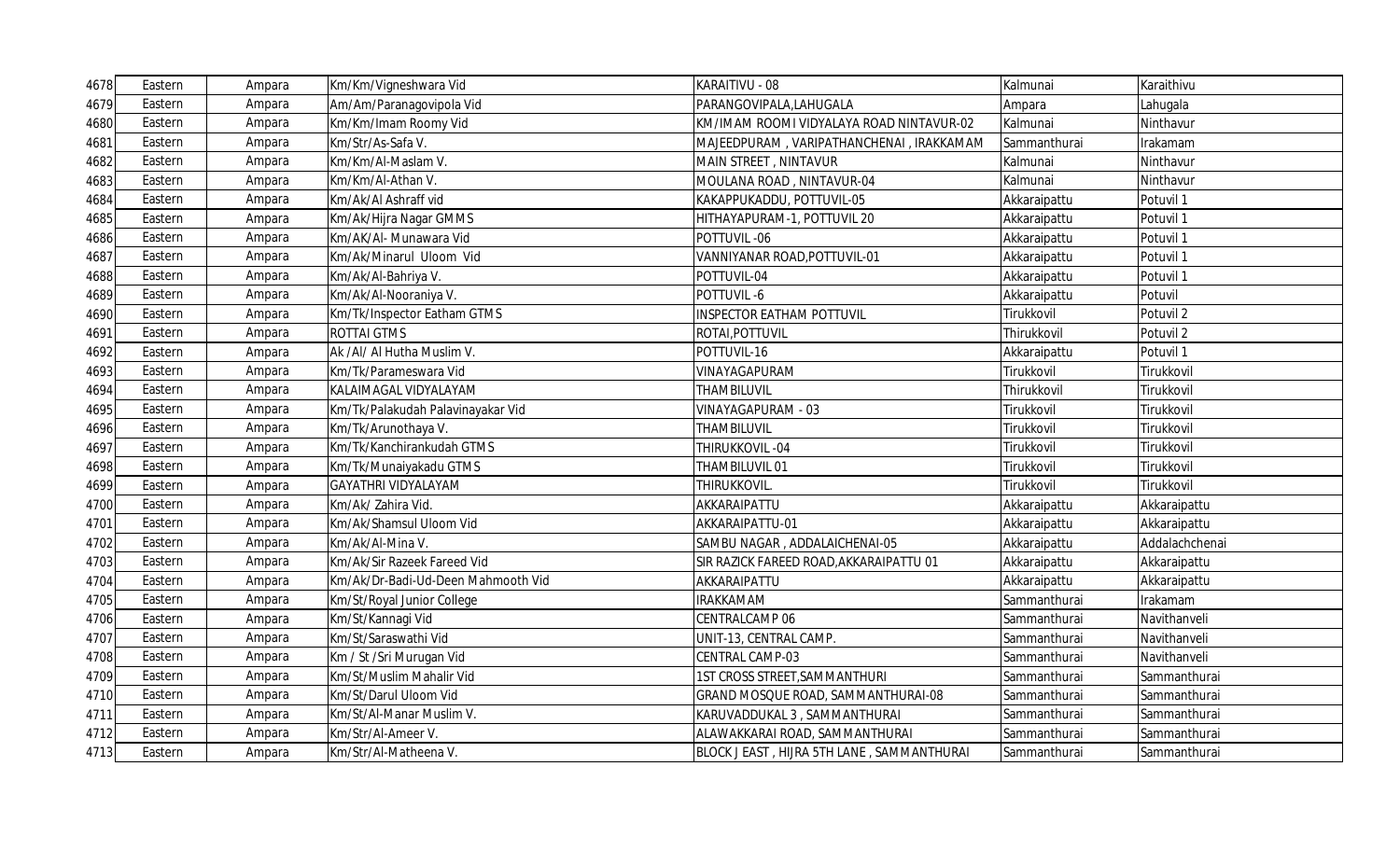| 4714 | Eastern | Ampara            | Km/St/Al-Muneer V.                   | SAMMANTHURAI                           | Sammanthurai              | Sammanthurai     |
|------|---------|-------------------|--------------------------------------|----------------------------------------|---------------------------|------------------|
| 4715 | Eastern | Ampara            | Km/St/Ismail V.                      | SAMMANTHURAI                           | Sammanthurai              | Sammanthurai     |
| 4716 | Eastern | Ampara            | Km/St/Malkampitty GMMS               | SAMMANTHURAI                           | Sammanthurai              | Sammanthurai     |
| 4717 | Eastern | Ampara            | Km/St/Mafasa V.                      | HIJRA, 2ND ROAD, SAMMANTHURAI          | Sammanthurai              | Sammanthurai     |
| 4718 | Eastern | Ampara            | Km/Str/Aethalakulam GMMS             | SAMMANTHURAI                           | Sammanthurai              | Sammanthurai     |
| 4719 | Eastern | Ampara            | Km/St/Al-Jenees V.                   | SAMMANTHURAI                           | Sammanthurai              | Sammanthurai     |
| 4720 | Eastern | Batticaloa        | Bt/Bc/Al Aman Vid                    | MUHARJIREEN VILLAGE ER\$AVUR           | Batticaloa Central        | Eravur           |
| 4721 | Eastern | Batticaloa        | Bt/Bc/Al-Asraff Vid                  | IYANKERNY, ERAVUR                      | Batticaloa Central        | Eravur           |
| 4722 | Eastern | Batticaloa        | BT/BC/BASHEER SEGUDAWOOD VID         | MEERAKERNY, ERAVUR                     | Batticaloa Central        | Eravur           |
| 4723 | Eastern | Batticaloa        | Bt/Bc/Abdul Cader Vid                | IYANKERNY, ERAVUR                      | <b>Batticaloa Central</b> | Eravur           |
| 4724 | Eastern | Batticaloa        | Bt/Bc/Ahemed fareed vid              | RC ROAD, ERAVUR - 6                    | Batticaloa Central        | Eravur           |
| 4725 | Eastern | Batticaloa        | Bt/Bc/As-Shuhatha Vid                | KATTANKUDY                             | <b>Batticaloa Central</b> | Kaththankudy     |
| 4726 | Eastern | Batticaloa        | Bt/Bc/Al-Hassanath Vid               | RUMBUTHAIKKA ROAD, KATTANKUDY          | <b>Batticaloa Central</b> | Kaththankudy     |
| 4727 | Eastern | Batticaloa        | Bt/Bc/Anver Vid.                     | HOSTEL ROAD, NEW KATTANKUDY-06         | <b>Batticaloa Central</b> | Kaththankudy     |
| 4728 | Eastern | Batticaloa        | BT/BC/JAMIUL LAFIREEN VID            | OLD ROAD, KATTANKUDY - 05              | <b>Batticaloa Central</b> | Kaththankudy     |
| 4729 | Eastern | Batticaloa        | Bt/Bc/Zaviya Vid                     | KATTANKUDY 01                          | Batticaloa Central        | Kaththankudy     |
| 4730 | Eastern | Batticaloa        | Bt/Bc/Hussainiya Vid                 | MANCHANTHODUWAI                        | Batticaloa Central        | Kaththankudy     |
| 4731 | Eastern | Batticaloa        | Bt/Bc/Mohideen vid                   | MANCHANTHODUWAI-SOUTH, BATTICALOA      | Batticaloa Central        | Kaththankudy     |
| 4732 | Eastern | Batticaloa        | Bt/Bc/Ameer Ali Vid                  | MANCHANTHDUWAI, BATTICALOA             | Batticaloa Central        | Kaththankudy     |
| 4733 | Eastern | Batticaloa        | Bt/Bt/Arasadipillayar Kovil Road Vid | PILLAYAR KOVIL ROAD BATTICALOA         | Batticaloa                | Manmunai - North |
| 4734 | Eastern | Batticaloa        | Bt/Bt/St Sebastian Tamil Vid         | ST. SEBASTIAN CHURCH STREET BATTICALOA | Batticaloa                | Manmunai - North |
| 4735 | Eastern | Batticaloa        | Bt/Bt Koddamunai Kanista Vid         | RAILWAY STATION ROAD BATTICALOA        | Batticaloa                | Manmunai - North |
| 4736 | Eastern | Batticaloa        | Bt/Bt/Zahira Vid                     | ROSSAIRO LANE BATTICALOA               | Batticaloa                | Manmunai - North |
| 4737 | Eastern | Batticaloa        | Bt/Bt/Araiyampathy Sivamani Vid      | ARAYAMPATHY                            | Batticaloa                | Manmunaipattu    |
| 4738 | Eastern | Batticaloa        | Bt/Bt/Kovilkulam Vinayagar Vid       | ARAYAMPATHI                            | Batticaloa                | Manmunaipattu    |
| 4739 | Eastern | Batticaloa        | Bt/Bt/Selvanagar Siva vid            | ARAYAMPATHY                            | Batticaloa                | Manmunaipattu    |
| 4740 | Eastern | Batticaloa        | Bt/Bt/Navaratnarajah Vid             | ARAYAMPATHY EAST                       | Batticaloa                | Manmunaipattu    |
| 4741 | Eastern | Batticaloa        | Bt/Bt/Subramaniyam Vid               | ARAYAMPATHY 1                          | Batticaloa                | Manmunaipattu    |
| 4742 | Eastern | Batticaloa        | Bt/Bw/Nellikadu GTMS                 | AITHIYAMALAI BATTICALOA                | Batticaloa                | Manmunai - West  |
| 4743 | Eastern | Batticaloa        | Bt/Bw/Narippulthoddam Nadeswara V    | NARIPULTHODDAM,AYITHIYAMALAI           | Batticaloa                | Manmunai - West  |
| 4744 | Eastern | <b>Batticaloa</b> | BT/BW/KANNANKUDAH KANNAKI VIDYALAYAM | KANNANKUDAH,BATTTICALOA.               | <b>Batticaloa West</b>    | Manmunai - West  |
| 4745 | Eastern | Batticaloa        | Bt/Bw/Kurinchamunai GTMS             | KANNANKUDA BATTICALOA                  | Batticaloa                | Manmunai - West  |
| 4746 | Eastern | Batticaloa        | Bt/Bw/Mandapathady GTMS              | KANNANKUDAH, BATTICALOA.               | Batticaloa                | Manmunai - West  |
| 4747 | Eastern | Batticaloa        | BT/KUDIYIRUPPU JUNIOR VIDYALAYAM     | <b>BATTICALOA</b>                      | Batticaloa                | Eravurpattu      |
| 4748 | Eastern | Batticaloa        | Bt/Bt/Savukkadi Barathi Vid          | SAVUKKADY THANNAMUNAI                  | Batticaloa                | Eravurpattu      |
| 4749 | Eastern | <b>Batticaloa</b> | Bt/Bw/Marappalam GTMS                | KARADIYANARU                           | Batticaloa                | Eravurpattu      |